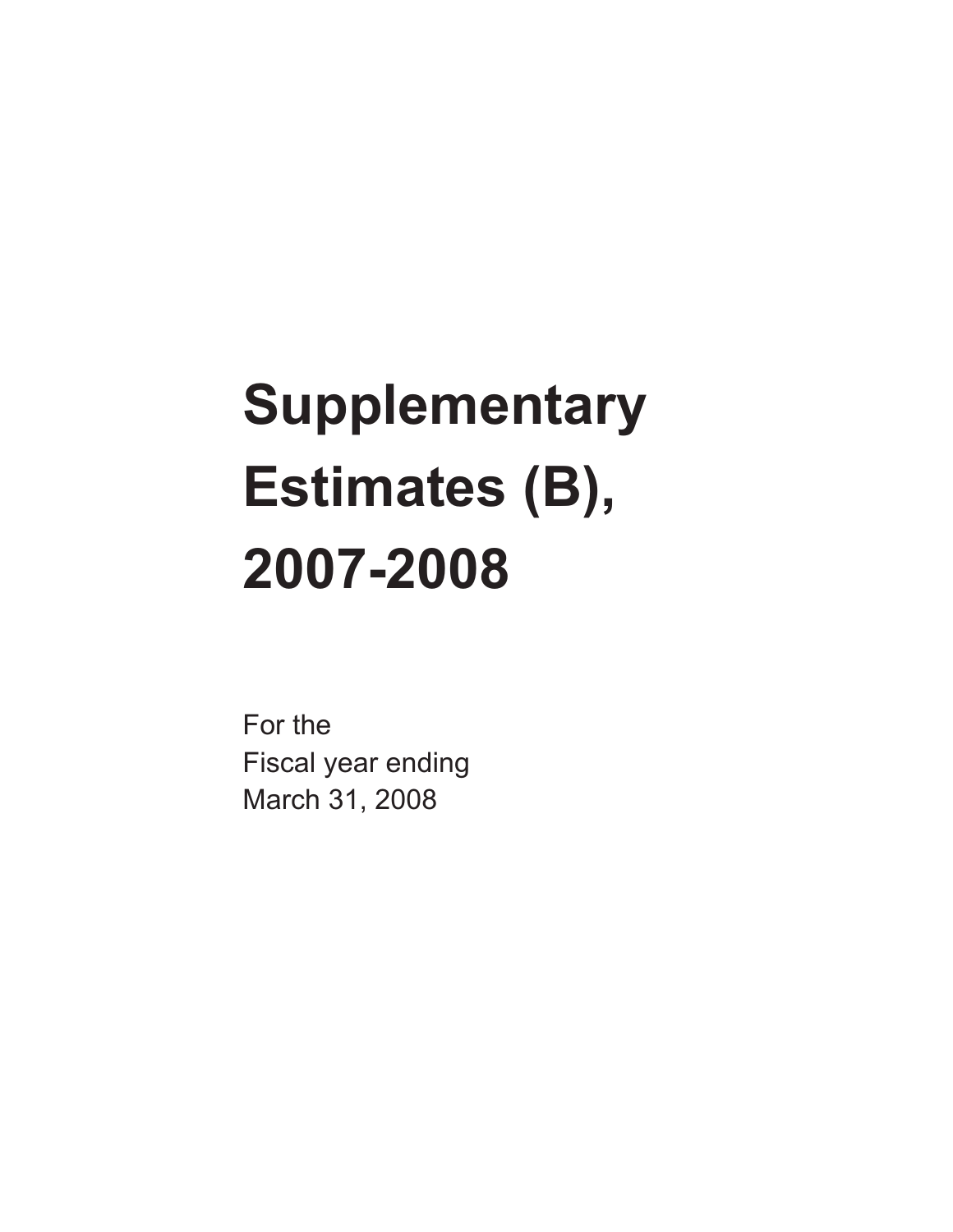### **Table of Contents**

| Summary Tables                          |  |
|-----------------------------------------|--|
|                                         |  |
|                                         |  |
|                                         |  |
|                                         |  |
|                                         |  |
|                                         |  |
|                                         |  |
|                                         |  |
|                                         |  |
| Departments and Agencies                |  |
| AGRICULTURE AND AGRI-FOOD               |  |
|                                         |  |
|                                         |  |
| ATLANTIC CANADA OPPORTUNITIES AGENCY    |  |
|                                         |  |
|                                         |  |
| <b>CANADIAN HERITAGE</b>                |  |
|                                         |  |
|                                         |  |
|                                         |  |
|                                         |  |
|                                         |  |
|                                         |  |
| CITIZENSHIP AND IMMIGRATION             |  |
|                                         |  |
|                                         |  |
|                                         |  |
| <b>ENVIRONMENT</b>                      |  |
|                                         |  |
|                                         |  |
|                                         |  |
| <b>FINANCE</b>                          |  |
|                                         |  |
|                                         |  |
| FOREIGN AFFAIRS AND INTERNATIONAL TRADE |  |
|                                         |  |
|                                         |  |
|                                         |  |
|                                         |  |
| <b>HEALTH</b>                           |  |
|                                         |  |
|                                         |  |
| HUMAN RESOURCES AND SKILLS DEVELOPMENT  |  |
|                                         |  |
|                                         |  |
| INDIAN AFFAIRS AND NORTHERN DEVELOPMENT |  |
|                                         |  |
|                                         |  |
| <b>INDUSTRY</b>                         |  |
|                                         |  |
|                                         |  |
|                                         |  |
|                                         |  |
|                                         |  |
|                                         |  |
|                                         |  |
| <b>JUSTICE</b>                          |  |
|                                         |  |
|                                         |  |
|                                         |  |

Page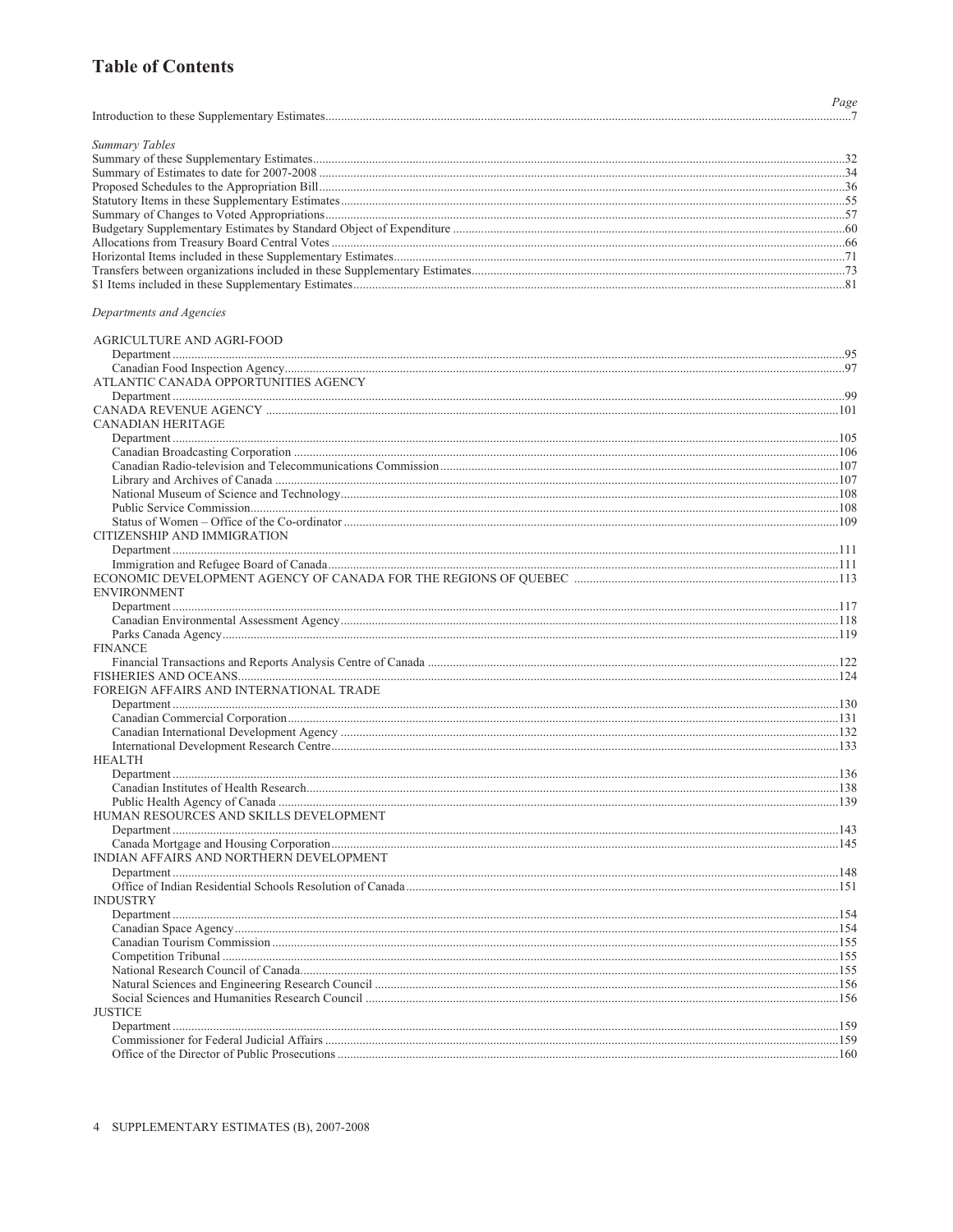### **Table of Contents**

| Departments and Agencies                 | Page |
|------------------------------------------|------|
| NATIONAL DEFENCE                         |      |
|                                          |      |
| NATURAL RESOURCES                        |      |
|                                          |      |
|                                          |      |
|                                          |      |
| <b>PARLIAMENT</b>                        |      |
|                                          |      |
| PRIVY COUNCIL                            |      |
|                                          |      |
|                                          |      |
| PUBLIC SAFETY AND EMERGENCY PREPAREDNESS |      |
|                                          |      |
|                                          |      |
|                                          |      |
|                                          |      |
|                                          |      |
|                                          |      |
| <b>TRANSPORT</b>                         |      |
|                                          |      |
|                                          |      |
|                                          |      |
| <b>TREASURY BOARD</b>                    |      |
|                                          |      |
|                                          |      |
|                                          |      |
|                                          |      |
|                                          |      |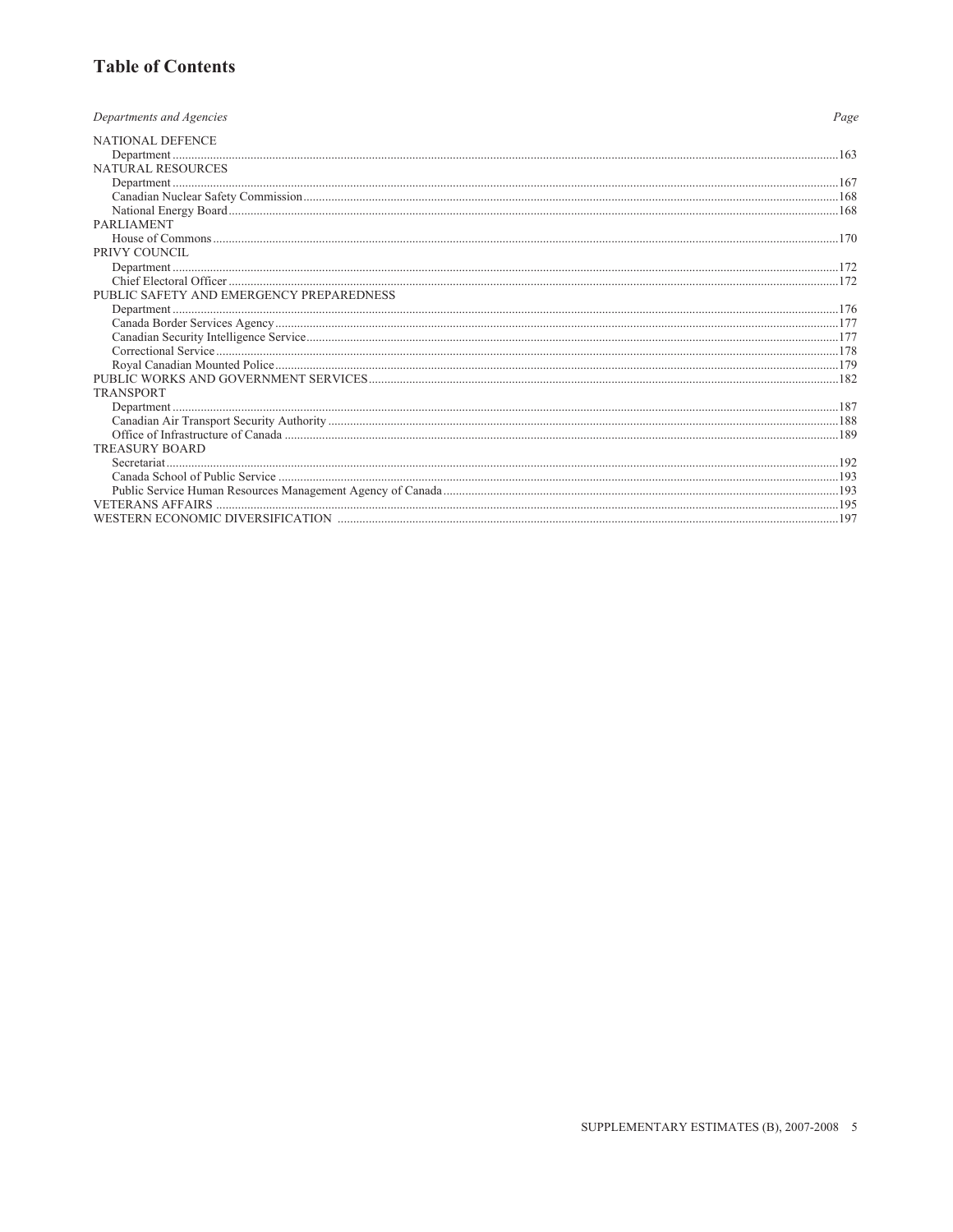### <span id="page-3-0"></span>**Structure of these Supplementary Estimates**

This Supplementary Estimates document is presented in three distinct sections:

- 1. *Introduction to Supplementary Estimates*;
- 2. *Summary Tables*; and,
- 3. *Detail by Department, Agency and Crown corporation.*

The substance of these Supplementary Estimates is provided in the summary tables and in the detail by department, agency and appropriation-dependent Crown corporations. This introduction provides the context for these Supplementary Estimates by presenting an overview of proposed spending as well as explanations of the various elements.

Over the past few years, a number of changes have been made to the format of the Supplementary Estimates to improve the transparency of the information being presented and to ensure consistency with other Estimates documents. The Treasury Board Secretariat has worked with departments and agencies to improve the quality of information presented for their individual requirements, resulting in better information describing the nature of transactions, including the offset of new spending requirements through the use of existing spending authorities.

These 2007-2008 Supplementary Estimates (B) build on continuing efforts to improve information provided to Parliament, with a particular focus on more transparent reporting of financial details and additional tools to facilitate better financial management within departments. Specifically, in May 2007, Treasury Board approved the creation of two new central Votes: a departmental Operating Budget Carry Forward Vote; and a Paylist Requirements Vote. These Votes were approved by Parliament through Supplementary Estimates (A), 2007-2008 and the enabling *Appropriation Act No. 3, 2007-2008.*

The Operating Budget Carry Forward policy provides departments with the capability to carry forward unused funds into the next fiscal year up to a maximum of 5% of their Main Estimate operating budget funds, thereby enhancing financial flexibility in the management of government programs.

The Operating Budget Carry Forward Vote (TB Vote 22) provides the authority to consolidate routine departmental transactions into one Vote, thereby reducing the number of line items in Supplementary Estimates and, in many cases, eliminating the requirement for Supplementary Estimates for small departments.

Paylist requirements are legal obligations of the employer for employee benefit items, such as severance pay and parental benefits. The approval by Parliament of a central Vote for paylist items (TB Vote 23) will help support transparency by more clearly showing legal obligations of the employer as well as protecting the integrity of Vote 5 for true government contingencies. These improvements underscore the government's commitment to a continual process to facilitate the review of Estimates by researchers, Parliamentarians and Canadians and support better financial management practices within government.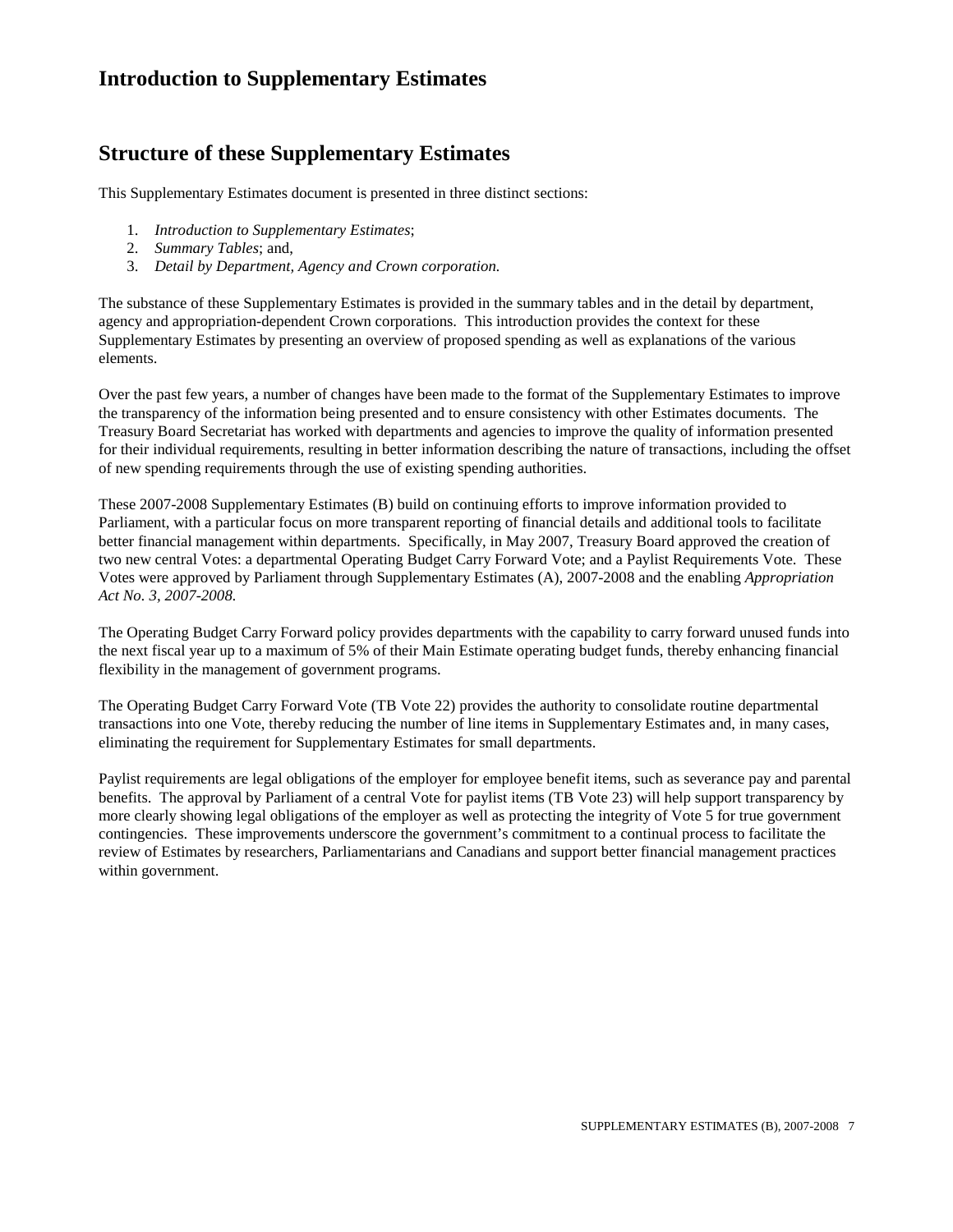### **Purpose and General Information**

Supplementary Estimates documents are tabled in Parliament approximately one month in advance of the related Appropriation  $Act^1$ . This period is intended to provide the various Standing Committees of Parliament with sufficient time to review proposed spending before introduction of the Appropriation Act.

The purpose of Supplementary Estimates is to present to Parliament information on the Government of Canada's spending requirements which were either not sufficiently developed in time for inclusion in the Main Estimates, or have subsequently been refined to account for developments in particular programs and services. Supplementary Estimates also provide updated information on changes to expenditure forecasts of major statutory items. In addition, they are used to seek parliamentary approval for such items as: transfers of money between Votes; debt deletion; loan guarantees; new or increased grants; and changes to Vote wording.

Normally there are at least two Supplementary Estimates documents tabled each year. Each document is identified alphabetically (A, B, C, etc.). The first regular Supplementary Estimates document is normally tabled in late October and the final document in February. Depending on the urgency and on timing requirements related to government spending priorities, additional Supplementary Estimates may be tabled.

### **Spending Authority**

The Supplementary Estimates present information on budgetary and non-budgetary spending authorities that are displayed for both voted and statutory expenditures.

**Budgetary** expenditures include:

- Cost of servicing the public debt;
- Operating and capital expenditures;
- Transfer payments to other levels of government, organizations or individuals; and
- Payments to Crown corporations.

**Non-budgetary** expenditures (loans, investments and advances) are outlays that represent changes in the composition of the financial assets of the Government of Canada.

**Voted** expenditures are those for which parliamentary authority is sought through an annual Appropriation bill.

**Statutory** expenditures are those authorized by Parliament through enabling legislation.

 $\overline{a}$ 

<sup>1</sup> Parliament's approval of an Appropriation Act provides the necessary authority for the Government of Canada to spend monies from the Consolidated Revenue Fund to carry out its programs and services.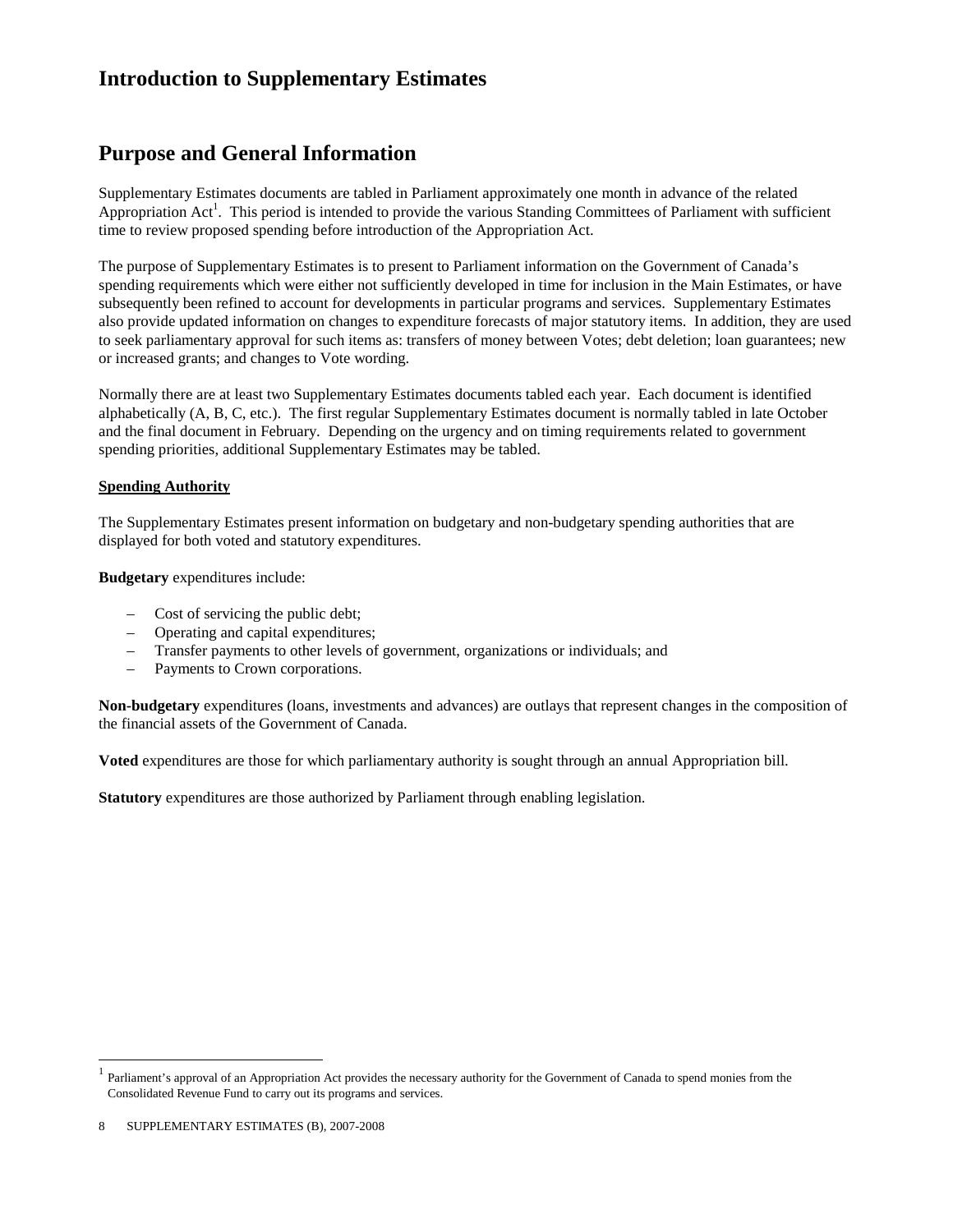### **Overview of these Supplementary Estimates**

Table 1 provides a financial overview of these Supplementary Estimates.

### **Table 1 – Total Supplementary Estimates (\$ millions)**

|                              | <b>Budgetary</b> | Non-Budgetary | Total   |
|------------------------------|------------------|---------------|---------|
| <b>Voted Appropriations</b>  | 1.266.3          |               | 1,266.3 |
| <b>Statutory Authorities</b> | 2.948.1          | 78.4          | 3.026.5 |
| Total                        | 4.214.4          | 78.4          | 4.292.8 |

Spending in the Supplementary Estimates is consistent with the planned expenses framework established in the March 2007 Budget and updated in the November 2007 Economic and Fiscal Update.

Where differences exist between the to-date total budgetary Estimates and planned budgetary expenses for 2007-2008, these differences are attributable largely to the following:

- a net adjustment, to account for major components of budgetary expenses that are affected by the change in Budget presentation from a net basis to a gross basis of presentation (e.g., the Canada Child Tax Benefit, departmental revenues levied for specific services and revenues of consolidated Crown corporations);
- expenditures which, for Budget and accounting purposes, have been charged to prior years to coincide with the timing of when the obligations were incurred;
- accrual accounting adjustments, as well as the recognition of 2007-2008 liabilities, for items that, while being recognized, do not require appropriations (i.e., cash) this year; and,
- − program expenses identified in a Budget or an Economic and Fiscal Update that have yet to be allocated to a department.

Table 2 provides a reconciliation of these differences.

#### **Table 2 – Budgetary Expenditures (\$ billions)**

| 14.8<br>(10.0) | 4.8   | 233.4 |
|----------------|-------|-------|
|                |       |       |
|                |       |       |
|                |       |       |
|                |       |       |
|                | 228.6 |       |
| 4.3            |       |       |
| 13.6           |       |       |
| 210.7          |       |       |
|                |       |       |
|                |       | 233.4 |
|                |       |       |

\* Includes \$167.7 million for the Canada Revenue Agency, \$50.7 million for Parks Canada Agency and \$172.9 million for Canada Border Services Agency from 2006-2007 multi-year appropriations.

\*\* Other adjustments, consisting of cash disbursements for capital acquisition, expenditures charged to prior years and program expenses not yet allocated.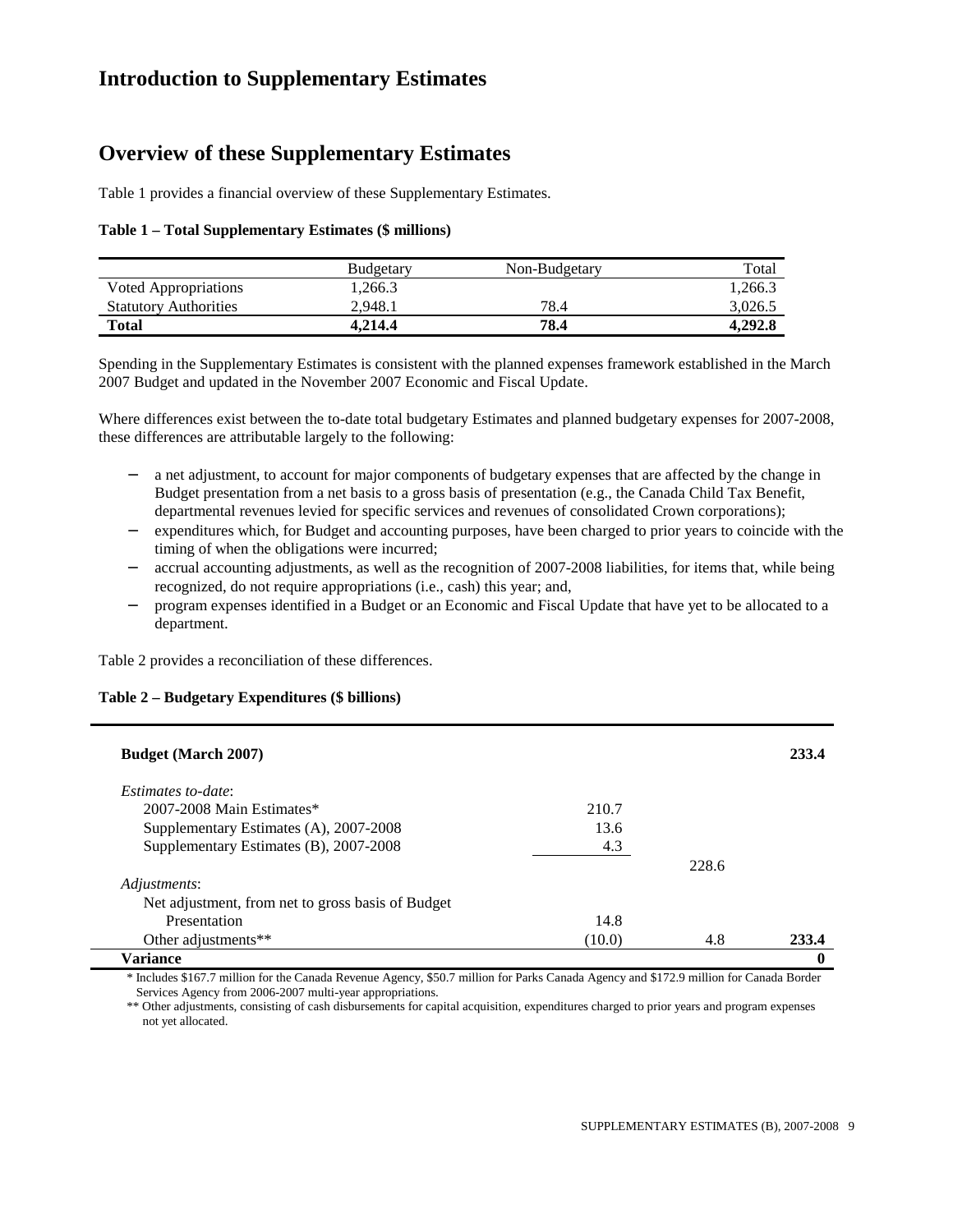#### **Overview of 2007-2008 to-date (Supply issues)**

- 2007-2008 Main Estimates were tabled in the House of Commons on February 27, 2007. Interim Supply amounting to \$21.7 billion received Royal Assent on March 30, 2007, while Full Supply for the remaining \$53.2 billion received Royal Assent on June 22, 2007.
- Budget 2007 was tabled on March 19, 2007. The tabling of the 2007 Budget after the 2007-2008 Main Estimates has required that the government seek spending authority for many of the newly announced measures through Supplementary Estimates. Consequently, the value of these Supplementary Estimates is consistent with previous years where the Budget is tabled after Main Estimates.
- 2007-2008 Supplementary Estimates (A) were tabled in the House of Commons on October 30, 2007. *Appropriation Act No. 3, 2007-2008* provided Full Supply for the 2007-2008 Supplementary Estimates (A) and was approved through a warrant issued by the Governor General on December 13, 2007 pursuant to Order in Council P.C. 2007- 2022 which received Royal Assent on December 14, 2007.

#### **Overview of Major changes to Budgetary Spending**

The following provides an overview of the major items in **total budgetary spending in excess of \$25 million** (Voted and Statutory) comprising the increase of \$4.3 billion presented in these Supplementary Estimates.

- **1.** *Voted budgetary spending is forecast to increase by \$1.3 billion and is largely attributable to the following key initiatives:* 
	- *a. Major initiatives affecting more than one organization (horizontal initiatives)*

### *i) Funding to support the Centres of Excellence for Commercialization and Research Program (\$163.4 million)*

Funding is required for grant payments to the centres of excellence for commercialization and research announced in Budget 2007. The seven centres of excellence (located in Halifax, Toronto, Sainte-Foy, Montreal and Vancouver) focus on priority areas in research and commercialization, which are key elements of the Entrepreneurial Advantage component of Canada's new Science and Technology Strategy. These grant payments flow through each of the three federal granting agencies, due to varying areas of research being conducted at the centres.

### *b. Major Specific Initiatives:*

### *i) Funding to the Department of Indian Affairs and Northern Development for payment to the Quebec Cree to settle implementation issues respecting the James Bay and Northern Quebec Agreement and related litigation (\$1.1 billion)*

In 2007, the Government came to an agreement with the Quebec Cree totalling \$1.4 billion. The agreement enables Canada to fulfill its obligations towards and improve relations with the Cree and Inuit of Quebec, as well as with the Province of Quebec, with respect to the James Bay and Northern Quebec Agreement. The settlement of the Agreement includes: the Cree taking on certain implementation obligations under the James Bay and Northern Quebec Agreement for the next 20 years (i.e. administration of justice and economic and social development); as well as the modernization of Cree regional governance and the commitment to selfgovernment negotiations.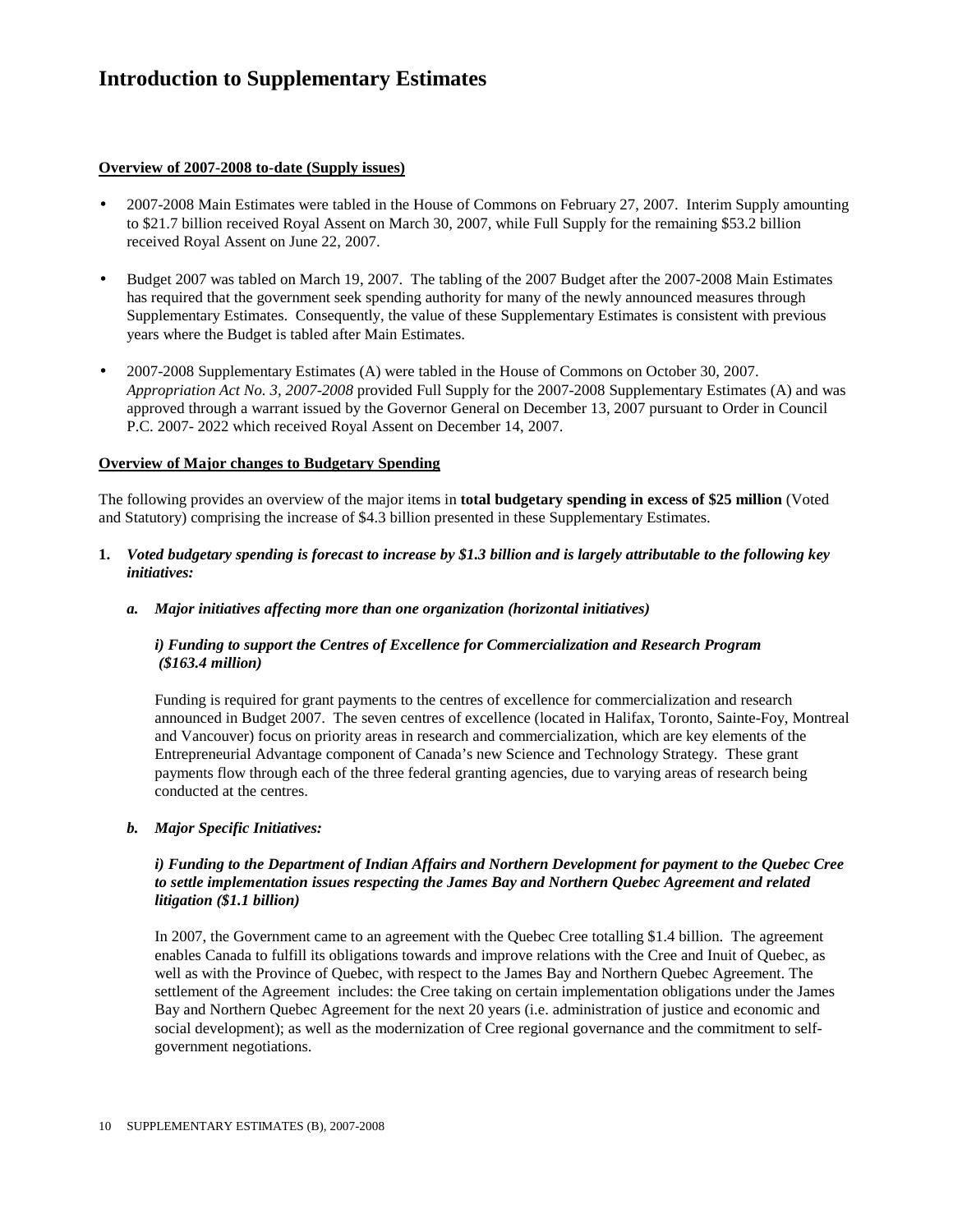### *ii) Funding to the Canadian International Development Agency for additional grants to international organizations for development assistance, programming against hunger, malnutrition and disease and international humanitarian assistance (\$211 million)*

This funding represents a realignment of grants and contributions authorities, as a result of a major reallocation exercise within the Canadian International Development Agency (CIDA) to further increase the efficiency and effectiveness of aid delivery. Specifically, authorities were moved from contributions to grants, reflecting a shift of focus within CIDA toward risk-based program-oriented initiatives with trusted partners such as the United Nations and the World Health Organization.

### *iii) Funding to the Canadian Mortgage and Housing Corporation for the expansion of market-based approaches to on-reserve housing in First Nations communities through the establishment of the First Nations Market Housing Fund (\$150 million)*

Budget 2007 announced \$300 million for the First Nations Market Housing Fund which is intended to give First Nations people living on-reserves a better chance to own their own home by providing a backstop for private sector loans. The need for adequate, affordable housing in reserve communities is considerable and contributes to the gap in quality of life between First Nations people living on-reserve and other Canadians.

#### *iv) Funding to the Department of National Defence for increases to pay and allowances for Canadian Forces Members (\$88.7 million)*

This funding will be used to cover the 2% pay adjustment for non-commissioned members, general service officers and pilots in the ranks of lieutenant-colonel and below; and for medical and dental officers in the ranks of lieutenant and below. The funding increase is required to ensure equity in relation to the national rate of inflation (2%) until such time as collective agreements and service contracts are finalized.

### *v) Funding to the Department of Indian Affairs and Northern Development to address extraordinary demands and associated evacuation costs as a result of fires and flooding and to address the high fuel costs in First Nations communities that are served by diesel generating plants (\$50.3 million)*

Under the *Emergency Management Act, 2007*, the Government is responsible for addressing emergency preparedness and emergency management on all Indian lands across Canada. These funds will be used to address urgent health and safety issues associated with evacuation costs as a result of fires and flooding and, in the case of emergency management, are needed to meet legal or contractual obligations.

### *vi) Funding to Treasury Board Secretariat for compensation for Salary Adjustments (\$43.3million)*

Funding to compensate departments, agencies and appropriation-dependent Crown corporations for the impact of collective bargaining agreements, and other related adjustments to terms and conditions of service or employment. The costs result from signed collective agreements and other related adjustments to terms and conditions of service or employment made between August 1, 2007 – December 14, 2007.

#### *vii) Funding for the operations of the Canadian Air Transportation Security Authority (\$41.1 million)*

Funding will support security screening operations due to increased passenger volumes and enhanced security measures as a result of the ban on liquids and gels, and airport expansions. Total operating funding amounts to \$35 million, while capital requirements totalling \$6 million are required for the Quebec City airport expansion.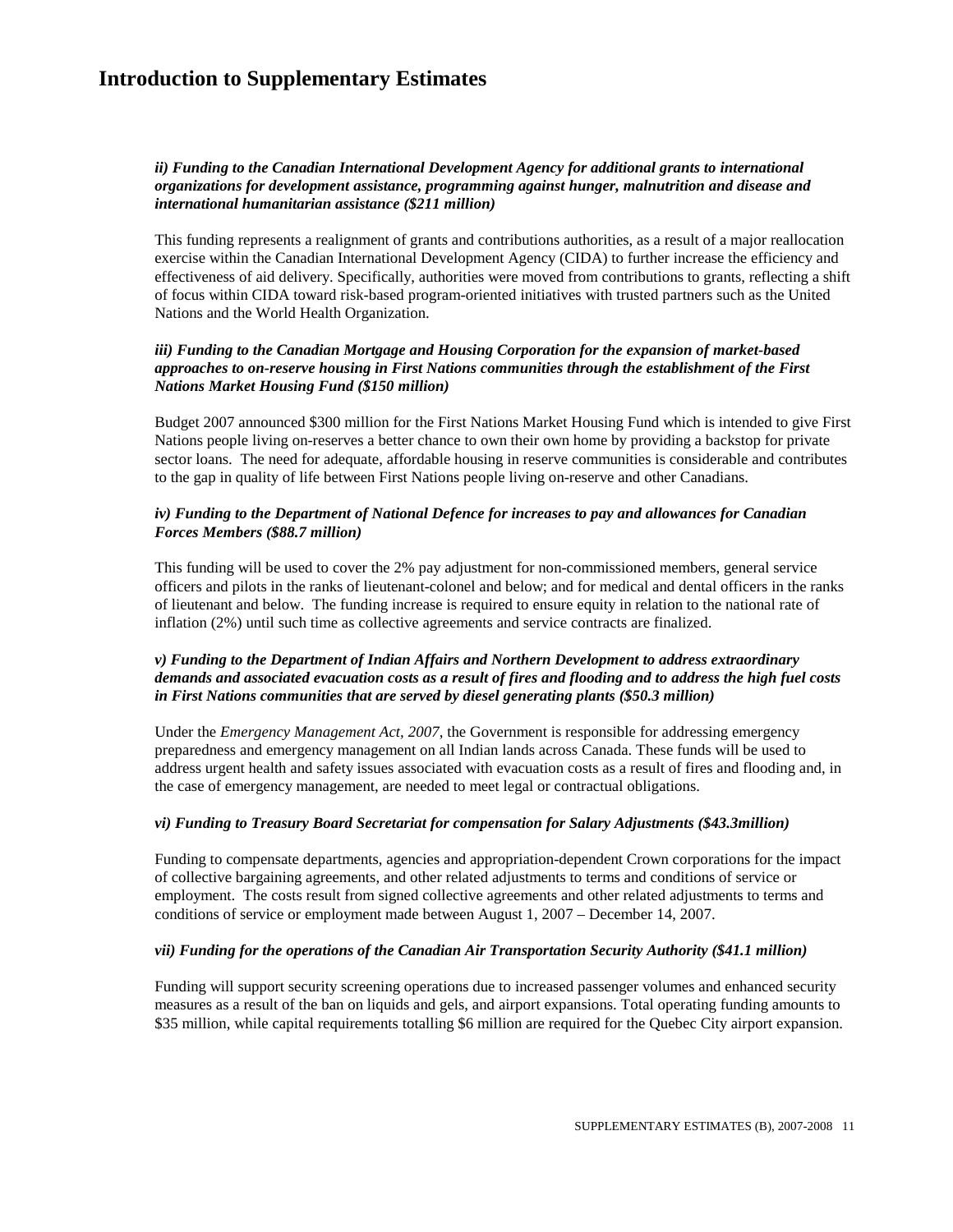### *viii) Funding to the Department of Indian Affairs and Northern Development to pay for out of court settlements (\$30.9 million)*

The Department of Indian Affairs and Northern Development will use these funds to provide out-of-court settlements in cases involving forestry management, interest payments by the Government in association with a loan guarantee and land settlement claims.

### *ix) Funding to the RCMP to address shortfalls related to the costs of providing contract policing services (\$29.2 million)*

Under the Police Service Agreements between the Government of Canada and various provinces and territories, the RCMP is contracted to provide policing services on a cost recovery basis to provinces, territories and municipalities. These funds will be used to resolve a shortfall in the funding for contract policing services and will satisfy the federal obligations under the Police Service Agreements that are based on provincial and territorial incremental service level requirements for the period.

In addition to these major items reduced requirements of various departments reflected in these Supplementary Estimates result in a net voted increase of \$1.3 billion.

#### **2.** *Statutory spending is expected to increase by \$2.9 billion and is mainly attributable to the following forecast changes:*

### *i) Payments to the Newfoundland Offshore Petroleum Resource Revenue Fund from the Department of Natural Resources (\$1.1 billion)*

Statutory payments are made to the Newfoundland Offshore Petroleum Resource Revenue Fund in amounts equal to federal royalty, tax and other miscellaneous revenues generated in the offshore. The \$400M increase for 2007-08 is related to increased royalty estimates resulting from increases in oil production and rises in oil prices.

### *ii) Compensation from Health Canada for individuals affected with the Hepatitis C virus through the Canadian blood supply before 1986 and after 1990 (\$1.0 billion)*

The Government has placed funds in trust pursuant to settlement of claims for compensation for individuals infected with the Hepatitis C virus through the Canadian blood supply before 1986 and after 1990. This settlement is based, to the extent possible, on parity with the federal share of compensation for those infected from 1986-1990. For individuals infected with hepatitis C, the compensation amounts range from under \$10,000 to over \$400,000. In addition to these amounts, eligible class members can apply for damages for past loss of income and loss of services. The number of beneficiaries will be determined as claimants come forward and claims are adjudicated by the trustee.

### *iii) Funding from the Department of Agriculture and Agri-Food to help transition producers from the current Business Risk Programming to the new Agrilnvest Program (\$561.1 million)*

The AgriInvest Kickstart Program will provide a one-time federal only payment to all producers in the form of grants and contributions to their AgriInvest savings accounts. \$561.1 million in transfer payments will be made to help producers transition from the current Business Risk Management Programming to the new AgriInvest Program.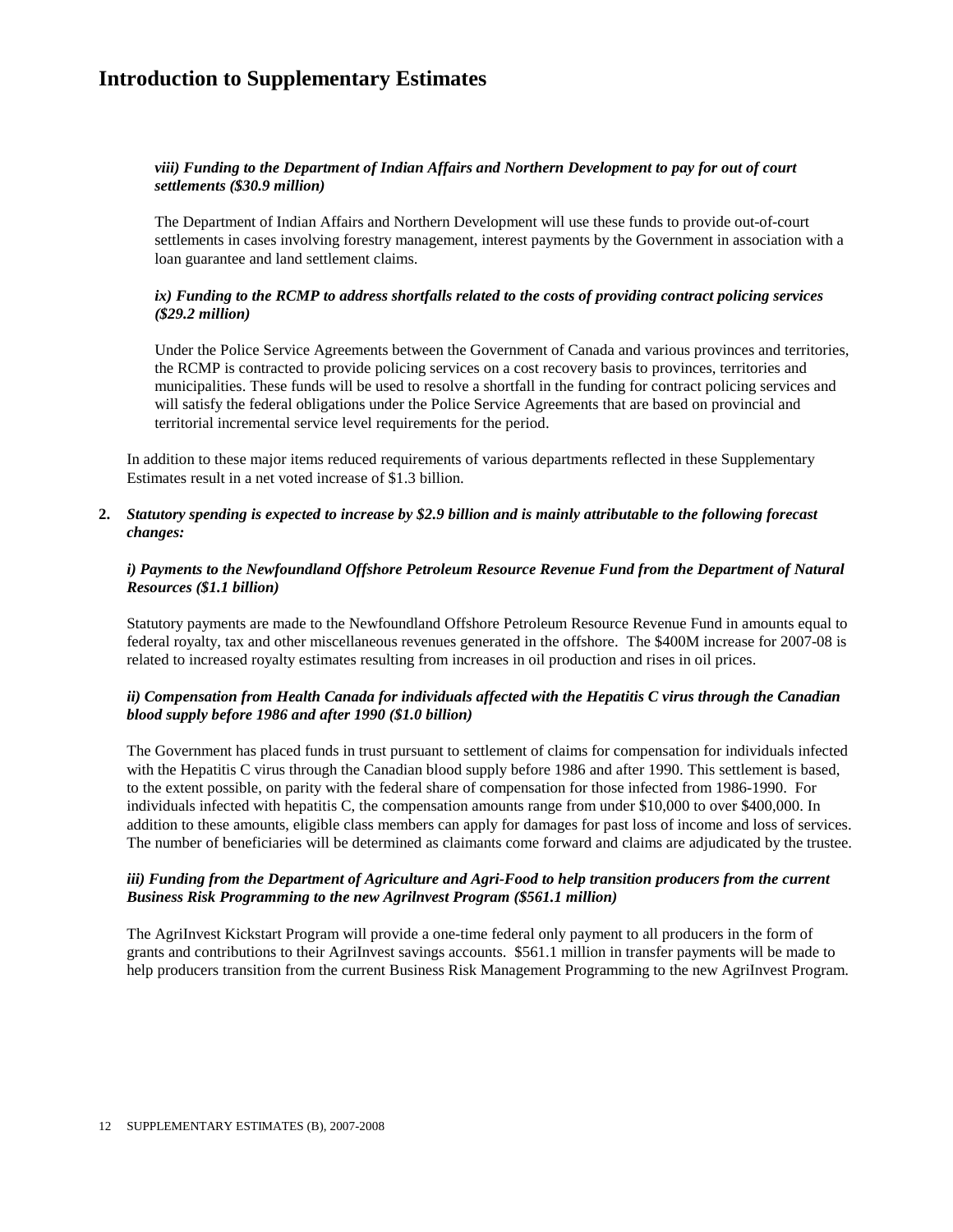### *iv) Funding to Canada Revenue Agency to provide payments to provinces under the Softwood Lumber Products Export Exchange Act* **(\$437.0 million)**

Canada Revenue Agency is responsible for collecting from, and making payments to the provinces based on the charges collected over the course of the application of the *Canada – US Softwood Lumber Agreement*. It is estimated that \$437M will be paid in these Supplementary Estimates to provinces under the *Softwood Lumber Products Export Charge Act.* These payments have been reduced by several factors including: refunds paid to the softwood lumber industry, costs of the administration and implementation of the Agreement, and costs incurred for any litigation resulting from the *Act.*

#### *v) Newfoundland Fiscal Equalization Offset Payments from the Department of Natural Resources (\$188.6 million)*

Regulations under the Fiscal Equalization Offset Payments of the *Canada-Newfoundland Atlantic Accord Implementation Act* allow Newfoundland and Labrador to be compensated for losses to equalization payments due to increases in offshore oil and gas revenues. The forecast equalization offset payment for 2007-2008 will be approximately \$188.6M.

#### *vi) Funding from the Department of Agriculture and Agri-Food under the Disaster Relief Framework that provides a coordinated process for federal, provincial and territorial governments to respond to agricultural disasters (\$63.0 million)*

The AgriRecovery Program is a disaster relief framework which ensures that producers can count on rapid assistance from Government when affected by small disasters – those that are regional in scope and have a relatively small impact on Canadian industry meaning these disasters can easily be contained and have few trade implications. These funds will be used to support the development of a coordinated process for federal, provincial, and territorial governments to respond rapidly when these types of disasters strike.

#### *vii) Funding to Human Resources and Skills Development to support increases to the forecast of Canada Education Savings grant payments mainly due to the enhancements announced in Budget 2007 (\$42.0 million)*

The Canada Education Savings Grant from the Government of Canada is designed to support children's education after high school. For every dollar families save in their child's Registered Education Savings Plan, the Canada Education Savings Grant could add up to 40 cents or more. Funds will be used to cover increasing costs associated with program enhancements including increasing mail outs that were part of the program's communication strategy.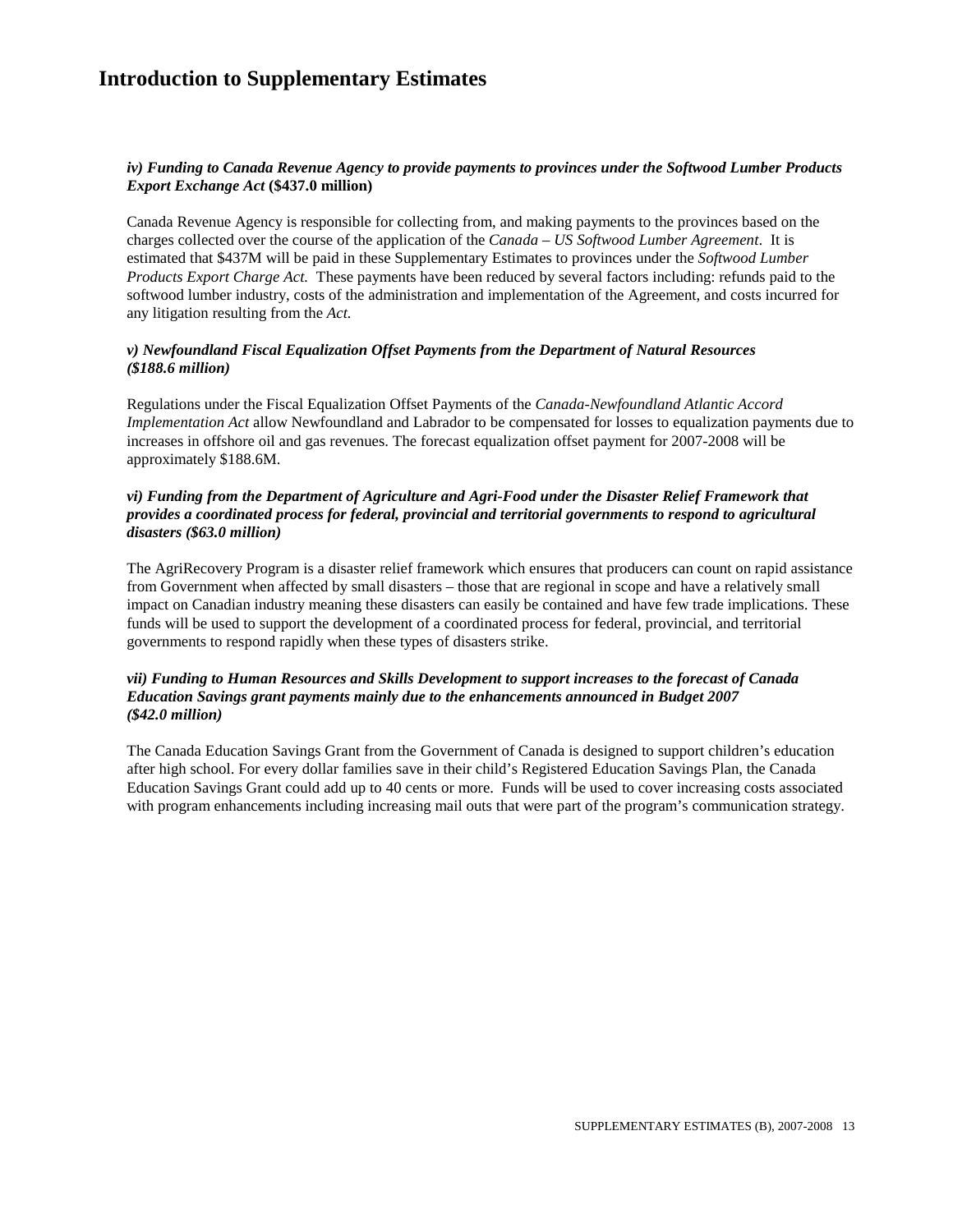### *viii) Contributions from the Department of Agriculture and Agri-Food in support of Business Risk Management Programs under the Agricultural Policy Framework – Canadian Agricultural income Stabilization Program (\$37.0 million)*

The Canadian Agricultural Income Stabilization Program is designed as a quasi-insurance program to allow it to respond to needs within the agricultural sector for financial support due to fluctuations in income. Contributions of \$37 million will be made in support of Business Risk Management Programs under the Agricultural Policy Framework – Canadian Agricultural Income Stabilization Program.

#### *ix) Funding to Human Resources and Skills Development to support increases to the forecast of the Guaranteed Income Supplement benefit payments based on updated population and average monthly rate forecasts (\$36.0 million)*

The estimated number of beneficiaries has decreased from 1,634,112 to 1,597,631, accounting for a decrease of \$147 million. Meanwhile, the average forecast monthly rate has increased from \$378.03 to \$388.54 resulting in an increase of \$183 million. The net effect is an increase of \$36 million in these Supplementary Estimates.

#### *x) A decrease to the forecast of payments under the Canada Student Financial Assistance Act due to a combination of projected decreases in alternative payment costs and an increase in debt management measures. (\$35.3 million)*

The net overall decrease of \$35.3 million is due to a combination of two factors: increases in operating expenditures (\$8.6 million) as service providers are managing a larger number of accounts and increasing their transaction generated fees; combined with decreases in transfer payments (\$43.9 million) as program costs have declined due to a significant reduction of accounts returned to government. The net effect is a decrease of \$35.3 million.

### *xi***) A decrease to the forecast of Old Age Security benefit payments based on updated population and average monthly rate forecasts (\$52.0 million)**

The net overall decrease of \$52.0 million is due to a combination of three factors: an anticipated increase in the estimated number of eligible beneficiaries accounting for an increase of \$41 million in benefit payments coupled with an increase to the forecasted average monthly rate for the Old Age Security basic (\$15 million); these increases are offset the Old Age Security benefit repayment that will reduce estimated payments by approximately \$108 million. The net effect is a decrease of \$52.0 million.

#### *3. Non-budgetary statutory spending is forecast to increase due to funding to Human Resources and Skills Development to support increases of net loans disbursed under the Canada Student Financial Assistance Act due to a reduction in loan repayments by borrowers (\$78.4 million)*

The increase in net loans disbursements is mainly due to lower than anticipated repayments. Net loans disbursements are the aggregate of loan disbursements minus loan repayments. The lower than anticipated repayments are due to increased utilization of debt management measures, thereby allowing students to temporarily forego repaying their loans while they are on such measures.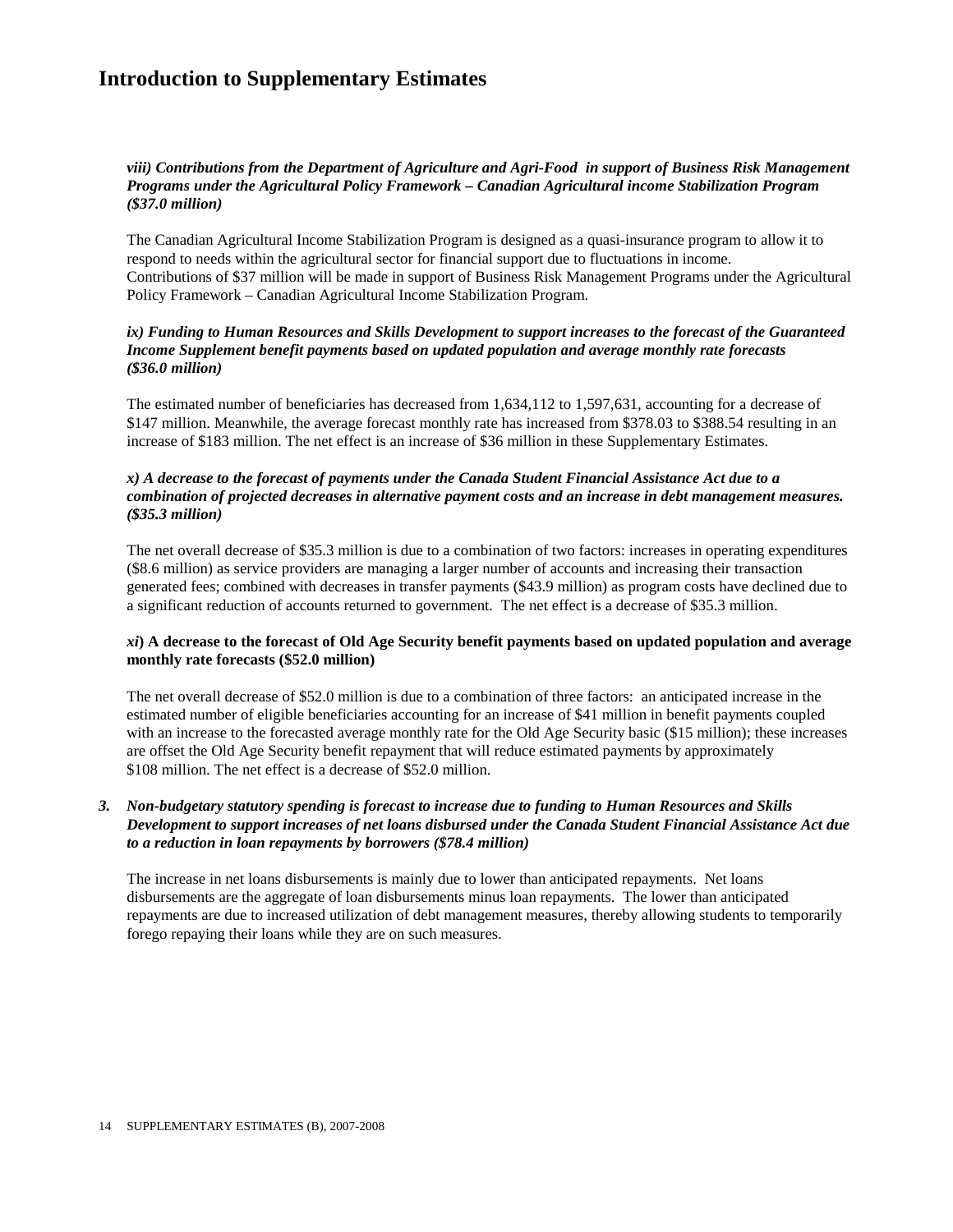### **Major Changes in these Supplementary Estimates**

The purpose of this section is to describe changes to government organization and structure and changes in authorities (Votes and Statutory items), since the tabling of the 2007-2008 Main Estimates and the tabling of Supplementary Estimates (A), 2007-2008.

### **Changes to Presentation:**

As a result of recent changes to the format and presentation of Supplementary Estimates, negative dollar amounts for voted and statutory appropriations are now presented as an information item in the detail by department, agency and Crown corporation, wherever applicable.

In those departments where a negative appropriation has been presented in previous Estimates for information purposes, this information has the effect of creating differences between the "Total Estimates to date" column that has been used in previous documents and the amounts actually voted by Parliament. Consequently, the custom of presenting "Previous Estimates" is no longer relevant as it may not reflect the total funds approved by Parliament.

Thus, in order to better reflect the nature of information presented to Parliament, the format of the Ministry Summaries has been changed to reflect "Authorities to date" as the starting point for the analysis of changes to specific departmental votes rather than "Previous Estimates". "Authorities to date" reflect the total value of appropriations voted by Parliament in the enabling Supply bills and can differ from the information provided within Estimates documents because of the inclusion of negative dollar amounts that have been provided for information purposes only. Content and descriptions within the detail by department have also been modified to reflect the sum of appropriations approved through the enabling Supply bills. It should be noted that statutory updates presented in Estimates documents can also reflect negative dollar adjustments. However, since statutory items are presented as information items only, and are not voted by Parliament, adjusted forecasts provided in previous estimates are brought forward in the "Authorities to date".

### **Changes to Government Organization and Structure:**

During 2007-2008, and pursuant to the *Public Service Rearrangement and Transfer of Duties Act,* the Government announced a series of reorganizations to the structure of certain ministries. The reorganizations resulted in the following change to these Supplementary Estimates:

• Order in Council P.C. 2007-1296 transferred activities related to the Organizational Readiness Office from Public Works and Government Services to the Treasury Board Secretariat (effective October 1, 2007).

### **Changes to Votes and Statutory Items**

Changes in authorities include Votes and Statutory items that contain specific authorities that differ from those included in the 2007-2008 Main Estimates and Supplementary Estimates (A), 2007-2008, as well as new expenditure authorities appearing for the first time. Consistent with a 1981 House of Commons Speaker's ruling, the Government has made a commitment that the only legislation that will be enacted through the Estimates process, other than cases specifically authorized by Statute, will be amendments to previous Appropriation Acts.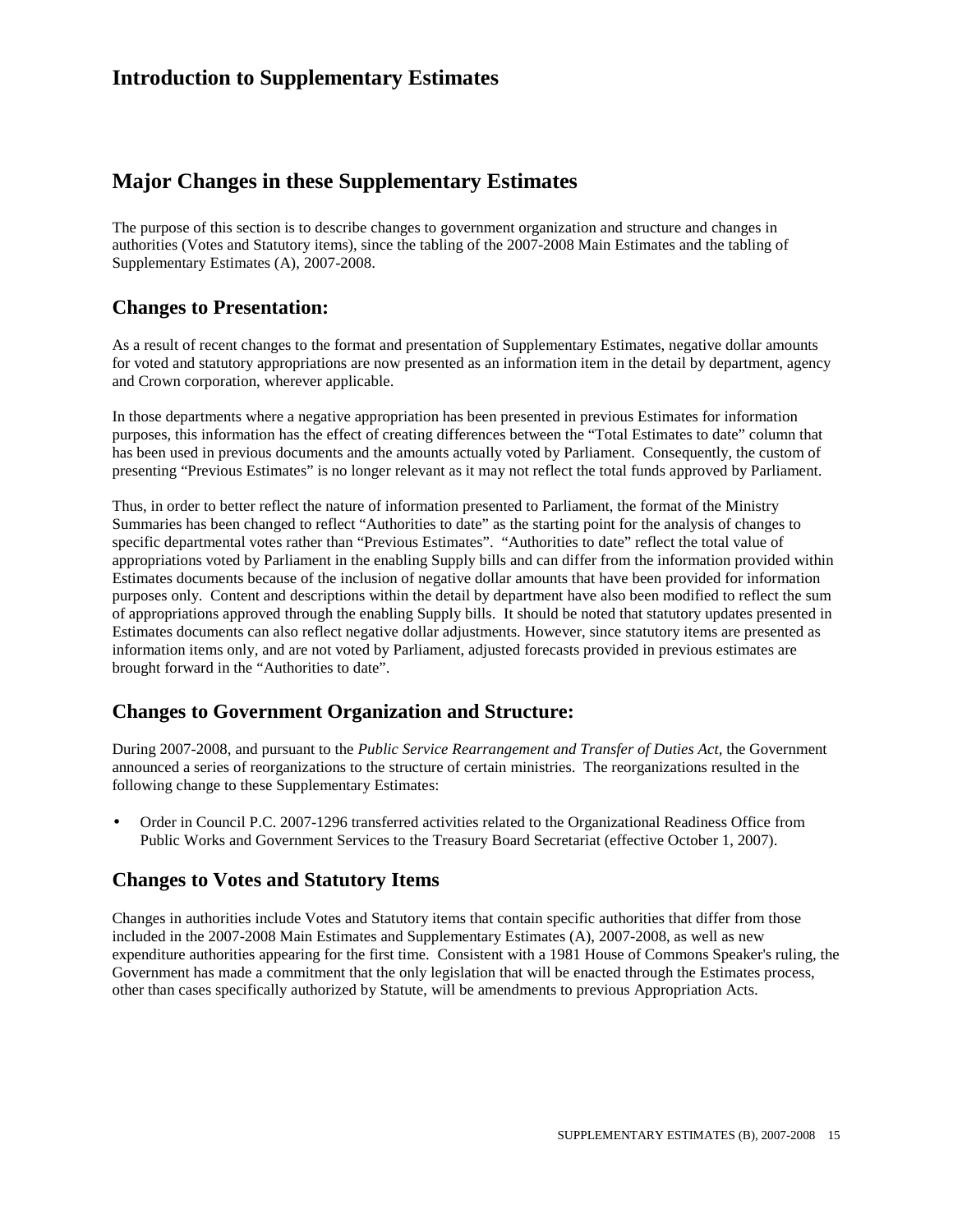### *The following new Votes have been added since Main Estimates and Supplementary Estimates (A):*

#### Agriculture and Agri-Food – Department

**Vote 12b** – To write-off the projected net drawdown authority used by the Canadian Pari-Mutuel Agency Revolving Fund of up to \$500,000 effective March 31, 2008

#### Human Resources and Skills Development – Department

**Vote 7b** – Pursuant to section 25(2) of the *Financial Administration Act*, to writeoff from the Accounts of Canada \$364,080 in principal and \$43,270 in interest for 15,473 direct financing and integrated Canada Student Loan accounts for the period of February 2005 to November 2006 and 32,575 small debit balances at service providers for the period of November 2004 to November 2006 – To authorize the transfer of \$407,350 from Human Resources and Skills Development Vote 5, *Appropriation Act No. 2, 2007-2008* for the purposes of this Vote

#### Human Resources and Skills Development – Canada Mortgage and Housing Corporation

**Vote 16b** – To increase from \$350,000,000,000 to \$450,000,000,000 the limit of the aggregate outstanding insured amount of all insured loans by Canada Mortgage and Housing Corporation, pursuant to paragraph 11(b) of the *National Housing Act*

### *The following Vote wording (underscored) has been amended since Main Estimates and Supplementary Estimates (A):*

### Environment – Department

Vote 10b – The grants listed in the Estimates and contributions, contributions to developing countries in accordance with the Multilateral Fund of the Montreal Protocol taking the form of cash payments or the provision of goods, equipment or services – To authorize the transfer of \$150,000 from Environment Vote 1, \$690,000 from Transport Vote 1, \$111,000 from Health Vote 1, \$15,000 from Agriculture and Agri-Food Vote 30, \$15,000 from Fisheries and Oceans Vote 1, and \$15,000 from National Defence Vote 1, *Appropriation Act No. 2, 2007-2008* for the purposes of this Vote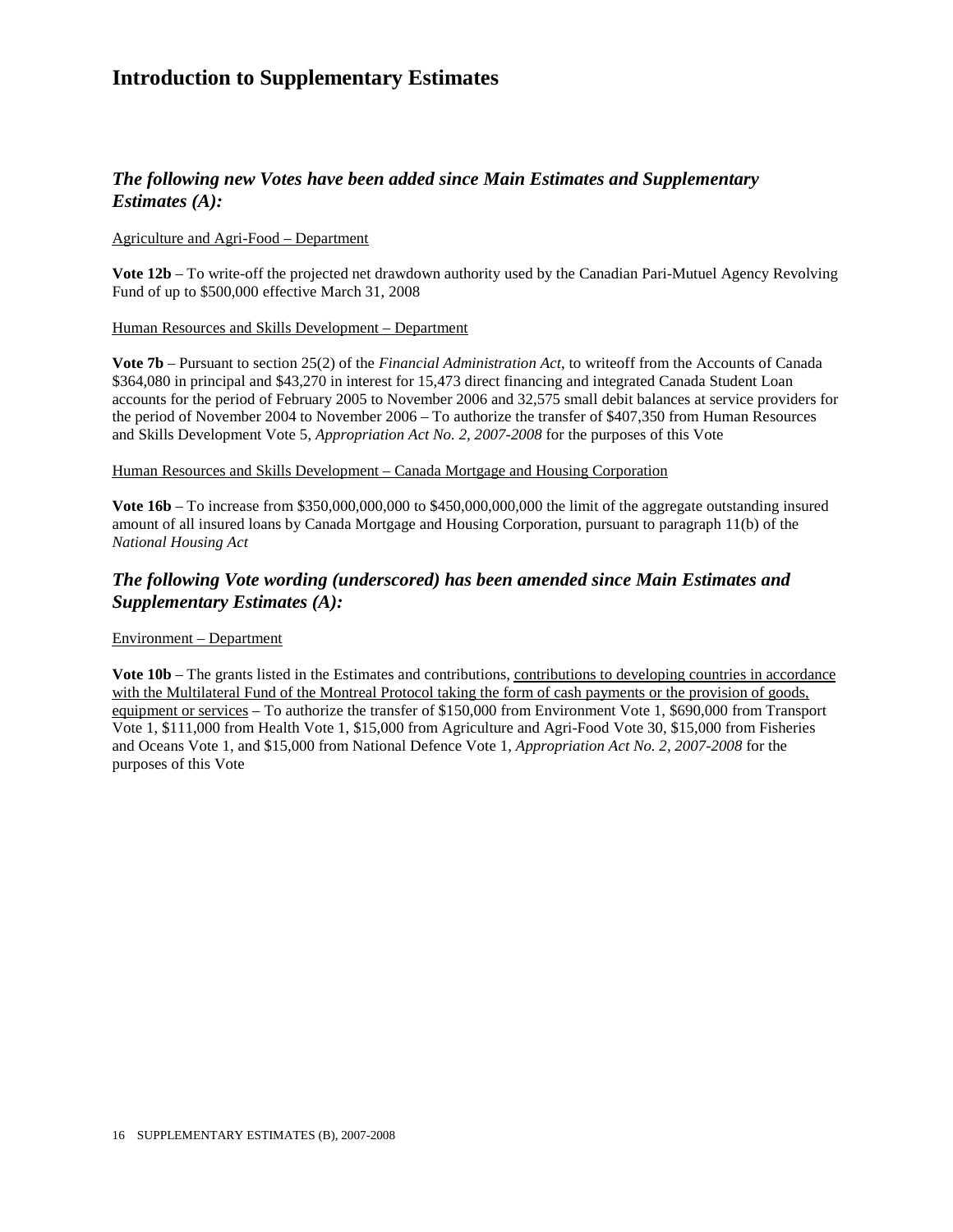### *The following new statutory items have been added since Main Estimates and Supplementary Estimates (A):*

Agriculture and Agri-Food – Department

Grants and contributions for the AgriInvest Kickstart Program

Contribution payments for the AgriInvest Program

Grant payments for the Agricultural Disaster Relief Program – AgriRecovery

Canada Revenue Agency

Payments under the *Energy Costs Assistance Measures Act* 

Payments to provinces under the *Softwood Lumber Products Export Charge Act*

Environment – Department

Grant to the Canada Foundation for Sustainable Development Technology

Health – Department

Compensation for individuals infected with the Hepatitis C virus through the Canadian blood supply before 1986 and after 1990

Natural Resources – Department

Newfoundland Fiscal Equalization Offset Payments

Grant to the Canada Foundation for Sustainable Development Technology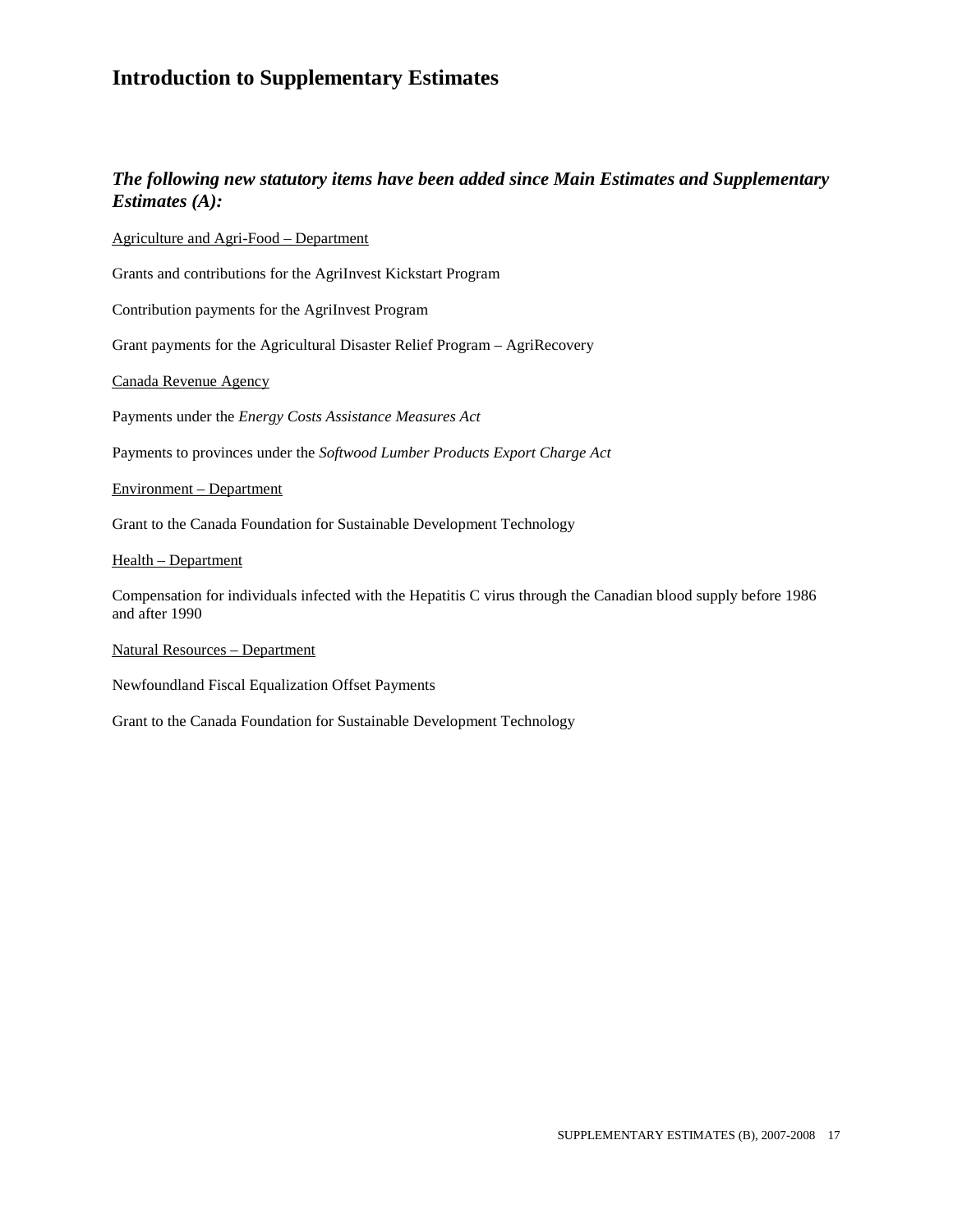### **Overview of Summary Tables**

This section provides an overview of the following summary tables provided in the Supplementary Estimates.

- 1. Summary of these Supplementary Estimates
- 2. Summary of Estimates to Date for 2007-2008
- 3. Proposed Schedules to the Appropriation Bill
- 4. Statutory Items in these Supplementary Estimates
- 5. Summary of Changes to Voted Appropriations
- 6. Budgetary Supplementary Estimates by Standard Object of Expenditure
- 7. Allocations from Treasury Board Central Votes
- 8. Horizontal Items included in these Supplementary Estimates
- 9. Transfers between organizations included in these Supplementary Estimates
- 10. \$1 Items included in these Supplementary Estimates

### **1. Summary of these Supplementary Estimates**

This table identifies Budgetary<sup>2</sup> and Non-Budgetary<sup>3</sup> Supplementary Estimates by department, agency and Crown corporation, and by type of parliamentary authority (annual Vote and Statutory requirements).

The first two columns entitled "Authorities to date" represent the Estimates to date as presented in the Main Estimates and Supplementary Estimates (A).

The next six columns entitled "These Supplementary Estimates" are the current requirements as provided in Supplementary Estimates (B). These requirements are split into three categories: Transfers, To be Voted<sup>4</sup> and Statutory<sup>5</sup>.

The last two columns entitled "Total Estimates to Date" provides the reader with an update of total Budgetary and Non-Budgetary requirements for 2007-2008.

### **2. Summary of Estimates to Date for 2007-2008**

This table displays Main Estimates together with the Supplementary Estimates (A) and amounts being requested in these Supplementary Estimates (B) and contains a breakdown of funding by Budgetary and Non-Budgetary/Voted and Statutory requirements.

 $\overline{a}$ 2 Budgetary expenditures encompass the cost of servicing the public debt; operating and capital expenditures; transfer payments and subsidies to other levels of government, organizations and individuals; and payments to Crown corporations and separate legal entities.

<sup>3</sup> Non-budgetary expenditures (loans, investments and advances) are outlays that represent changes in the composition of the financial assets of the Government of Canada.

<sup>4</sup> Voted requirements are those for which the government must seek Parliamentary approval through an Appropriation Act. For additional information on votes and vote wording, see the Proposed Schedule to the Appropriation Bill.

<sup>5</sup> Statutory authorities are those that Parliament has approved through other legislation that sets out both the purpose of the expenditures and the terms and conditions under which they may be made. Statutory spending is included in the Supplementary Estimates for information only.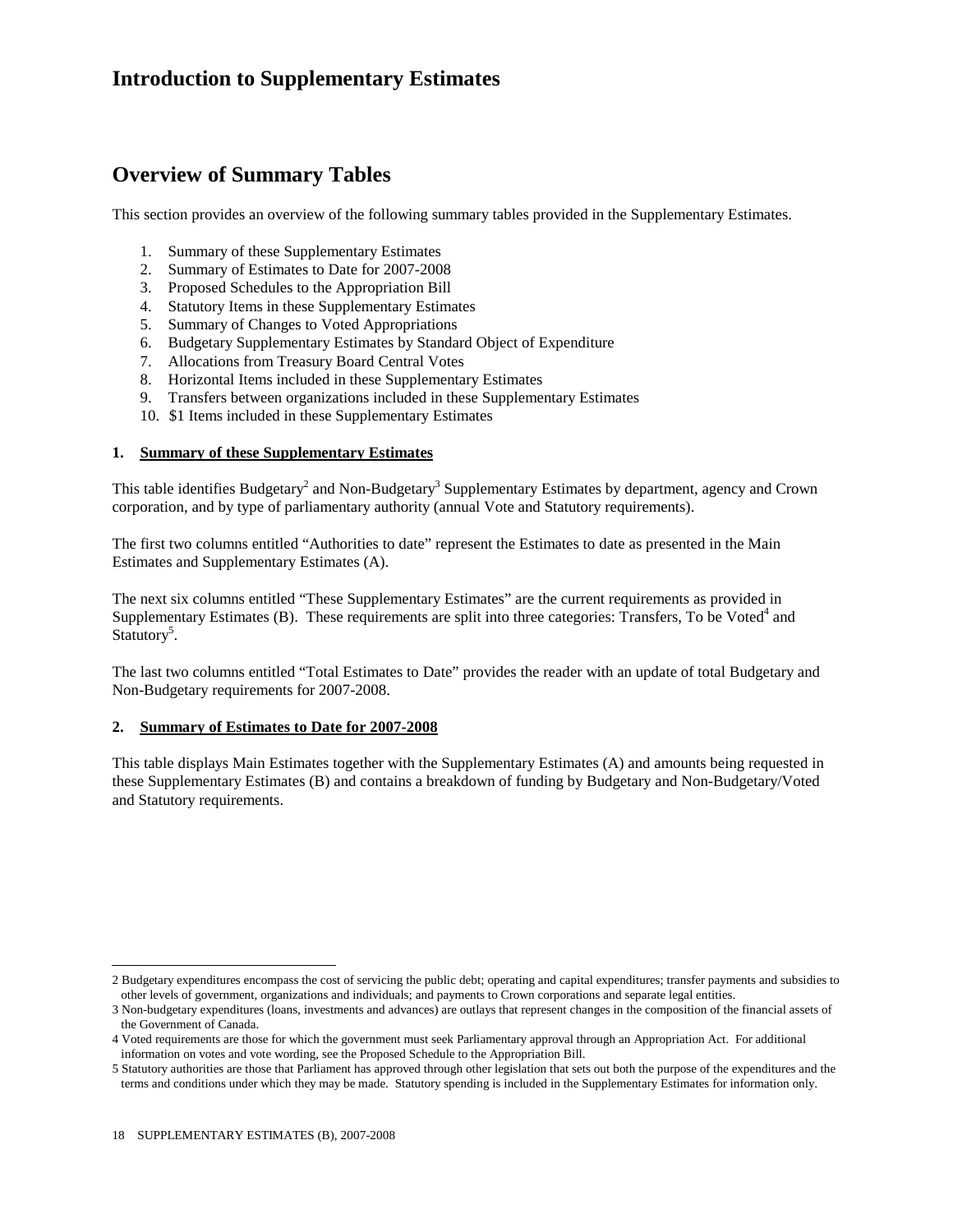### **3. Proposed Schedules to the Appropriation Bill**

This table provides the reader with a preview of the Appropriation bill. As noted previously, Supplementary Estimates directly support the bill. This table provides a list of Vote numbers, Vote wording and the requested funds that will be proposed to Parliament for approval. There are two schedules to the Appropriation bill in Supplementary Estimates: the first identifies those items for the fiscal year ending March 31, 2008 whereas the second identifies those items for the fiscal year ending March 31, 2009, specifically, multi-year appropriations for the Canada Revenue Agency, Parks Canada Agency, and Canada Border Services Agency.

Only positive adjustments to departmental appropriations are included in the Proposed Schedules to the Appropriation bill. Where an organization has a net zero or negative amount displayed in these Supplementary Estimates, no change to existing spending authority is requested of Parliament.

Once the Appropriation bill is approved, the Vote wording becomes the governing conditions under which expenditures may be made. As a result, the following kinds of Votes can appear in Supplementary Estimates:

- a) *Program Expenditures Votes* This type of Vote is used when there is no requirement for either a separate "Capital Expenditures" Vote or a "Grants and Contributions" Vote because neither equals or exceeds \$5 million. In this case, all program expenditures are charged to the one vote.
- b) *Operating Expenditures Votes* This type of Vote is used when there is a requirement for either a "Capital Expenditures" Vote or a "Grants and Contributions" Vote or both; that is, when expenditures of either type equals or exceeds \$5 million. Where they do not, the appropriate expenditures are included in the "Program Expenditures" Vote.
- c) *Capital Expenditures Votes*  This type of Vote is used when the capital expenditures in a program equal or exceed \$5 million. Expenditure items in a capital vote could include individual items expected to exceed \$10,000 for the acquisition of land, buildings and works (Standard Object 08), as well as the acquisition of machinery and equipment (Standard Object 09), or for purposes of constructing or creating assets, where a department expects to draw upon its own labour and materials, or employs consultants or other services or goods (Standard objects 01 to 09). Different threshold limits may be applied for different capital expenditure classes at the departmental level.
- d) *Grants and Contributions Votes* This type of Vote is used when the grants and contributions expenditures in a program equal or exceed \$5 million. It should be noted that the inclusion of a grant, contribution or other transfer payment item in Supplementary Estimates imposes no requirement to make a payment, nor does it give a prospective recipient any right to the funds. It should also be noted that in the vote wording, the meaning of the word "contributions" is considered to include "other transfer payments" because of the similar characteristics of each.
- e) *Non-Budgetary Votes* This type of Vote, identified by the letter "L", provides authority for spending in the form of loans or advances to, and investments in, Crown corporations and loans or advances for specific purposes to other governments, international organizations or persons or corporations in the private sector.
- f) *Special Votes: Crown Corporation Deficits and Separate Legal Entities –* Where it is necessary to appropriate funds for a payment to a Crown corporation or for the expenditures of a legal entity that is part of a larger program, a separate vote is established. A legal entity for these purposes is defined as a unit of government operating under an Act of Parliament and responsible directly to a Minister.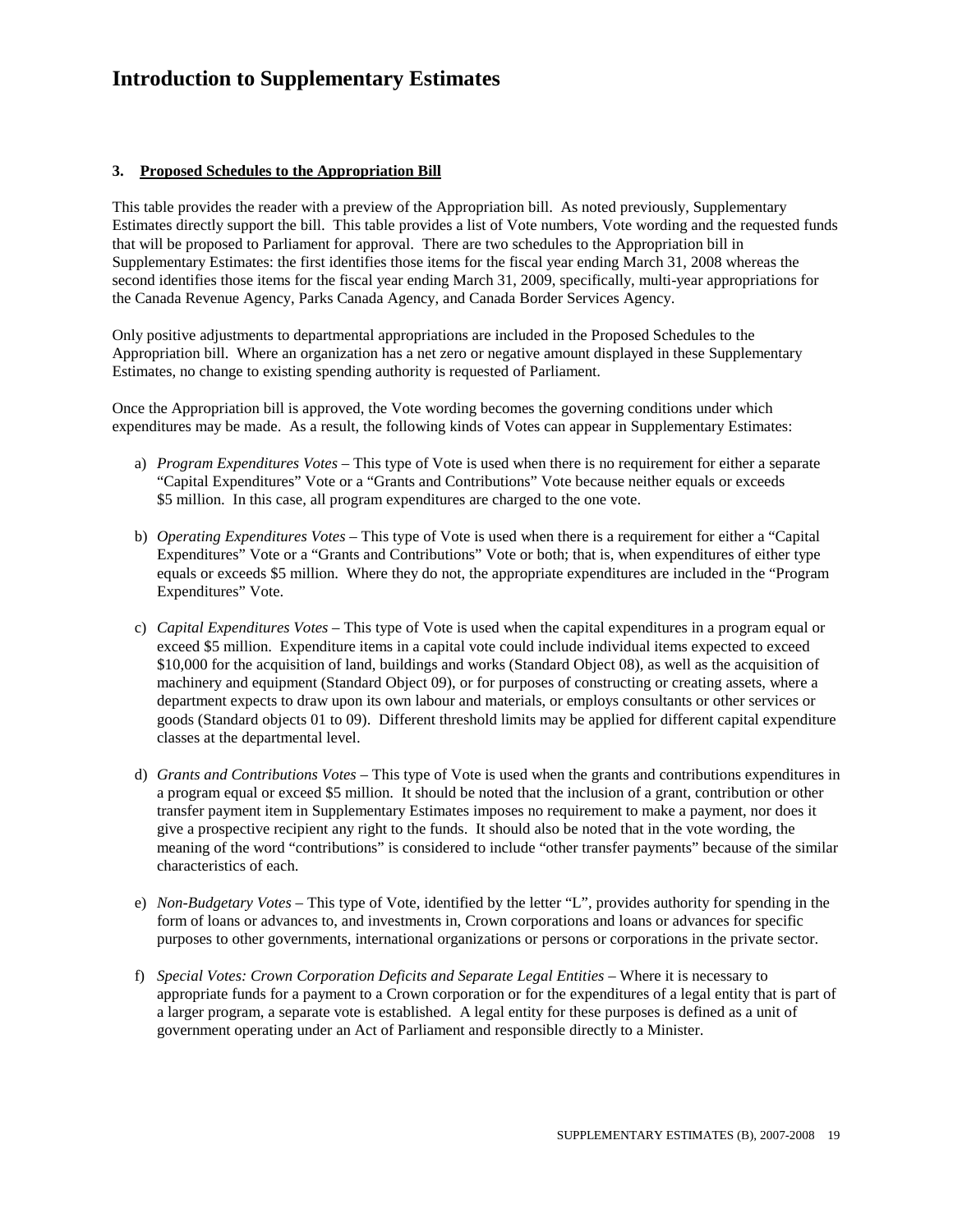- g) *Special Votes: Treasury Board Centrally Financed Votes* To support the Treasury Board in performing its statutory responsibilities for managing the government's financial, human and materiel resources, a number of special authorities are required and these are outlined below.
	- (i) Government Contingencies Vote This Vote serves to supplement other appropriations to provide the Government with sufficient flexibility to meet urgent or unforeseen expenditures where a valid cash requirement exists due to the timing of the payment or where specific authority is required to make the payment, such as for the payment of grants not listed in the Estimates. This authority to supplement other appropriations is provided until parliamentary approval can be obtained and as long as the expenditures are within the legal mandate of the organization.
	- (ii) Government-Wide Initiatives Vote This Vote supplements other appropriations in support of the implementation of strategic management initiatives in the Public Service of Canada.
	- (iii) Compensation Adjustments Vote This Vote supplements other appropriations to provide funding for the increased personnel costs of collective agreements between the Treasury Board and collective bargaining units representing public servants, as well as collective agreements signed by separate employers, including members of the Royal Canadian Mounted Police and the Canadian Forces, Governor in Council appointees and Crown corporations as defined in section 83 of the *Financial Administration Act*.
	- (iv) Public Service Insurance Vote This Vote provides for the payment of the employer's share of health, income maintenance and life insurance premiums; for payments to or in respect of provincial health insurance plans; provincial payroll taxes; pension, benefit and insurance plans for employees engaged locally outside Canada; and to return to certain employees their share of the unemployment insurance premium reduction.
	- (v) Operating Budget Carry Forward Vote This Vote supplements other appropriations for the operating budget carry forward from the previous fiscal year.
	- (vi) Paylist Requirements Vote This Vote supplements other appropriations for requirements related to parental and maternity allowances, entitlements on cessation of service or employment and adjustments made to terms and conditions of service or employment of the public service including members of the Royal Canadian Mounted Police and the Canadian Forces, where these have not been provided from Vote 15, Compensation Adjustments.

### **4. Statutory Items in these Supplementary Estimates**

This table provides Parliament with an update on significant changes to expenditure forecasts of major statutory items. Statutory items are those that Parliament has approved through other legislation that sets out both the purpose of the expenditures and the terms and conditions under which they may be made. Statutory spending is displayed in the Supplementary Estimates for information only.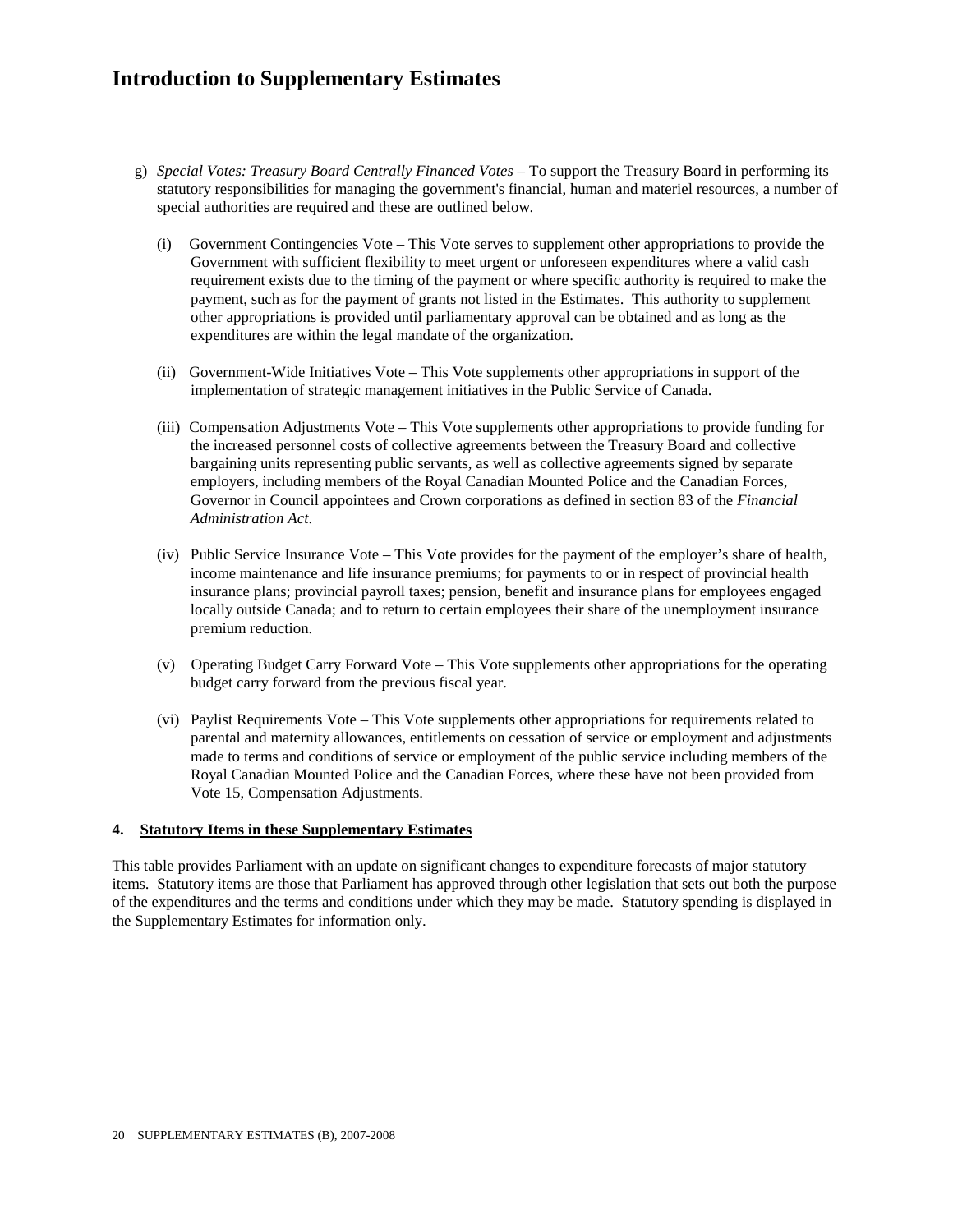### **5. Summary of Changes to Voted Appropriations**

This table displays all Voted information displayed in these Supplementary Estimates in Ministry order.

The first column (Vote Number) indicates the Vote that is to be augmented through these Supplementary Estimates. The letter accompanying the Vote indicates which Supplementary Estimates was used to augment the Vote.

The second column (Gross Amount) displays the total amount of funding being sought in these Supplementary Estimates by the respective department.

The third columns (Less: Available Spending Authorities) represents unused spending authority being used by organizations to minimize the amount of additional spending authority being requested in these Supplementary Estimates. Additional information on these amounts is provided in the respective departmental detail sections.

The fourth column (Net Amount) displays the net amount of incremental funding being reflected in these Supplementary Estimates. However, it should be noted that the Proposed Schedules to the Appropriation Bill do not reflect funding for organizations where the net amount is zero or negative.

#### **6. Budgetary Supplementary Estimates by Standard Object of Expenditure**

To determine and report more accurately the impact of government expenditures on the rest of the economy, the net amount of government purchases by standard object must be determined. All departments, including those that use revolving funds, must charge their expenditures for purchases to standard object expense categories. Standard objects are the highest level of object classification used for parliamentary and executive purposes, and are reported in the Main and Supplementary Estimates and the Public Accounts. The standard objects of expenditure are as follows:

- 1. Personnel
- 2. Transportation and Communications
- 3. Information
- 4. Professional and Special Services
- 5. Rentals
- 6. Purchased Repair and Maintenance
- 7. Utilities, Materials and Supplies
- 8. Acquisition of Land, Buildings, and Works
- 9. Acquisition of Machinery and Equipment
- 10. Transfer Payments
- 11. Public Debt Charges
- 12. Other Subsidies and Payments

A brief explanation of each Standard Object is provided at the end of the introduction section.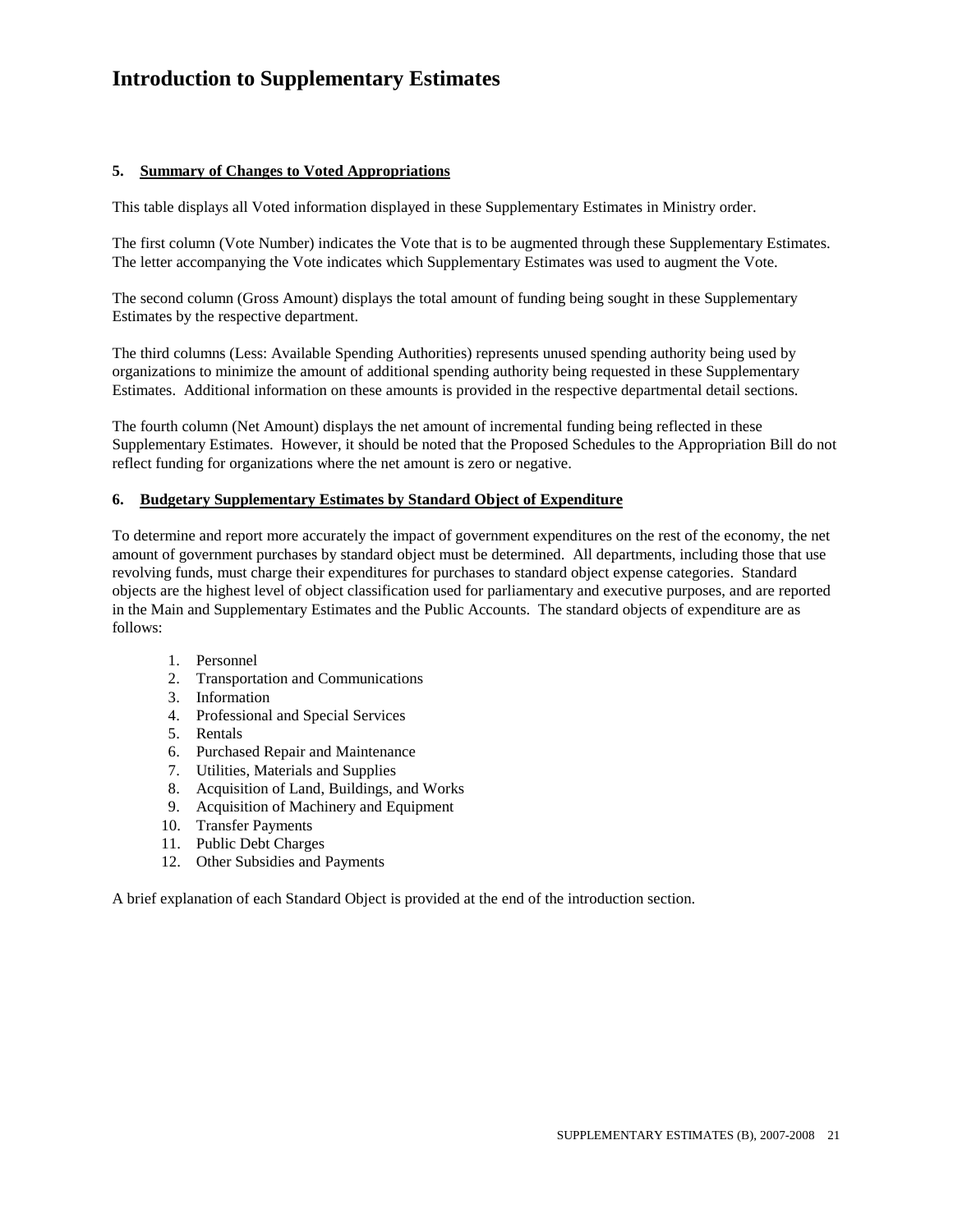### **7. Allocations from Treasury Board Central Votes**

This summary table provides a comprehensive list of allocations from Treasury Board (TB) Central Votes for Government Contingencies, Government-wide Initiatives, Compensation Adjustments, Operating Budget Carry Forward and Paylist Requirements.

*Government Contingencies* (TB Vote 5) –This summary table provides a comprehensive list of organizations that have received temporary Treasury Board Contingency Vote (TB Vote 5) funding. Temporary funding can be provided for urgent miscellaneous, minor and unforeseen expenditures, which were not provided for in the Main Estimates and which are required before the next Supplementary Estimates receive Royal Assent. Once Parliament approves the Appropriation Bill for Supplementary Estimates and the Governor General provides Royal Assent, the temporary funding is reimbursed to TB Vote 5.

The following criteria must be met in order for Treasury Board to approve access to TB Vote 5:

- All advances from the Government Contingencies Vote should be considered temporary advances to be covered by items included in subsequent Supplementary Estimates and reimbursed when the associated appropriation act is passed. Exceptions are made for requirements that arise after final Supplementary Estimates for the fiscal year where advances would not be reimbursable.
- An organization's existing appropriation must be insufficient to cover existing requirements and the new initiative until the next Supply period. To that end, an organization must support any request with a valid cash flow analysis.
- A valid and compelling reason exists, particularly as it relates to the payment of grants, as to why the payment needs to be made before the next Supply period. If not, the payment should be deferred and access to TB Vote 5 denied.
- For grants, the Transfer Payment Policy must be consulted and followed to ensure that a valid, legally incorporated recipient exists and that the organization clearly demonstrates that it needs to make a payment before the next Supply period.

*Government-Wide Initiatives* (TB Vote 10) – This Vote supplements other appropriations in support of the implementation of strategic management in the public service of Canada. Departments and agencies are not required to reimburse funding allocated from Vote 10.

*Compensation Adjustments* (TB Vote 15) – This Vote supplements other appropriations that may need to be partially or fully augmented as a result of adjustments made to terms and conditions of service or employment of the federal public administration, including members of the Royal Canadian Mounted Police and the Canadian Forces, Governor in Council appointees and Crown corporations as defined in section 83 of the *Financial Administration Act*. Departments and agencies are not required to reimburse funding allocated from Vote 15.

*Operating Budget Carry Forward* (TB Vote 22) – This Vote supplements other appropriations by authorizing a carry forward of unused funds from the previous fiscal year up to a maximum of five per cent of departments' and agencies' Main Estimates operating budget as was established in the previous fiscal year. Departments and agencies are not required to reimburse funding allocated from Vote 22.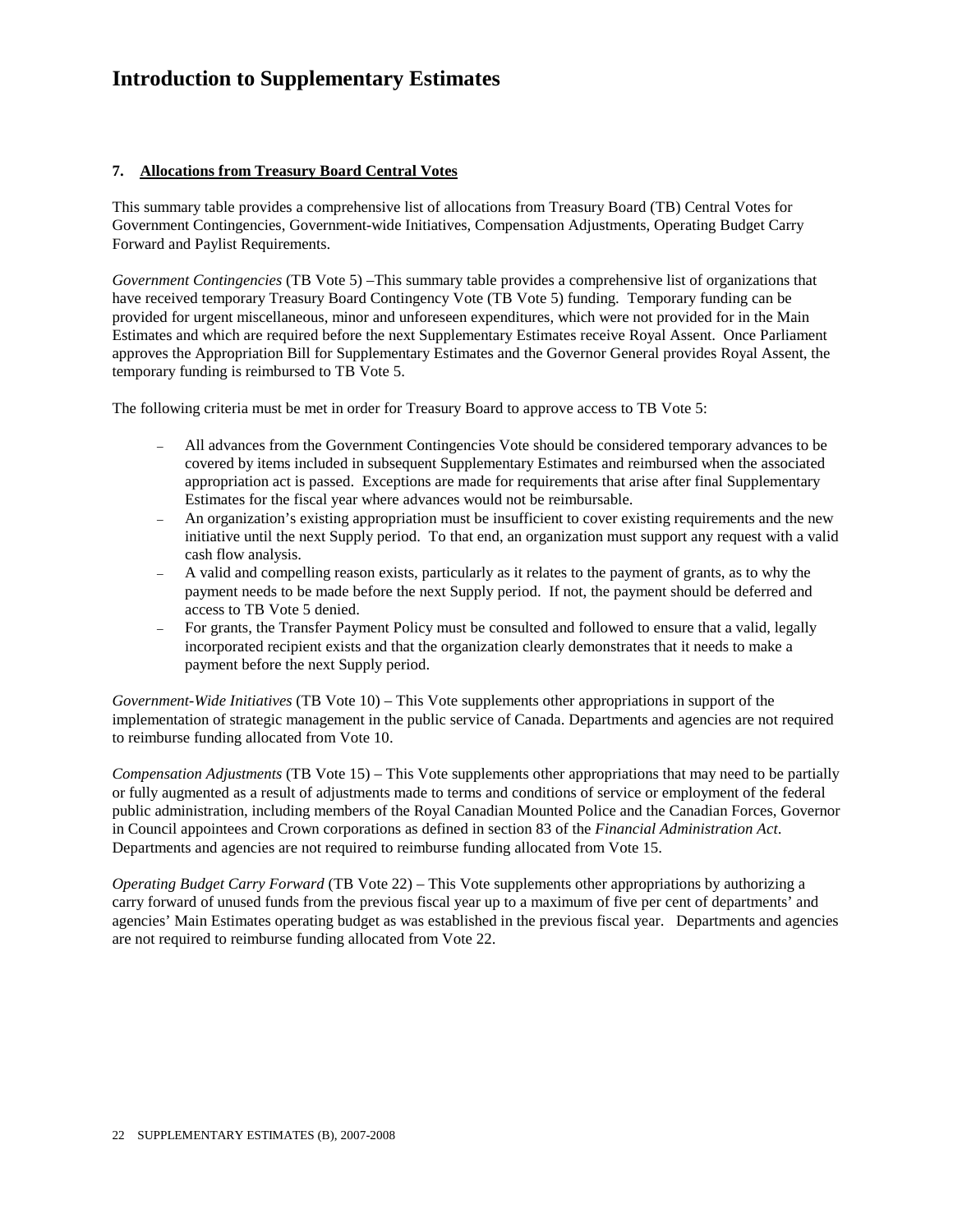*Paylist Requirements* (TB Vote 23) – This Vote supplements other appropriations by providing the government with funding to meet legal requirements of the employer such as parental leave, maternity leave, entitlements upon cessation of service or employment and adjustments made to terms and conditions of service or employment in the public service. Departments may access this Vote throughout the fiscal year. Departments and agencies are not required to reimburse funding allocated from Vote 23.

#### **8. Horizontal Items included in these Supplementary Estimates**

A horizontal initiative is an initiative in which partners from two or more departments have established a formal funding agreement (e.g. Memorandum to Cabinet, Treasury Board submission, federal-provincial agreement) to work toward the achievement of shared outcomes.

This table provides a summary of those items for which funding is sought in these Supplementary Estimates. While the list is not exhaustive, it does provide an overview of initiatives related to these Supplementary Estimates where two or more organizations are seeking incremental funding increases.

#### **9. Transfers between organizations included in these Supplementary Estimates**

Departments often request the authority to transfer monies between organizations for various purposes. This table provides a summary of these transactions.

#### **10. \$1 Items included in these Supplementary Estimates**

Supplementary Estimates often include what are known as "one dollar items", which seek an alteration in the existing allocation of funds or to existing vote wording (as in the case of loan guarantees) as authorized in the Main Estimates. The purpose of a one dollar item is not to seek new or additional funds, but rather to re-allocate existing spending authorities between votes and/or to provide appropriate authorities. Therefore, since no new funds are requested, the "one-dollar" amount is merely symbolic.

For example, one-dollar items may be used to:

- Transfer funds from one Vote to another;
- Write off debts;
- Adjust loan guarantees;
- Authorize grants; or
- Amend previous appropriation acts.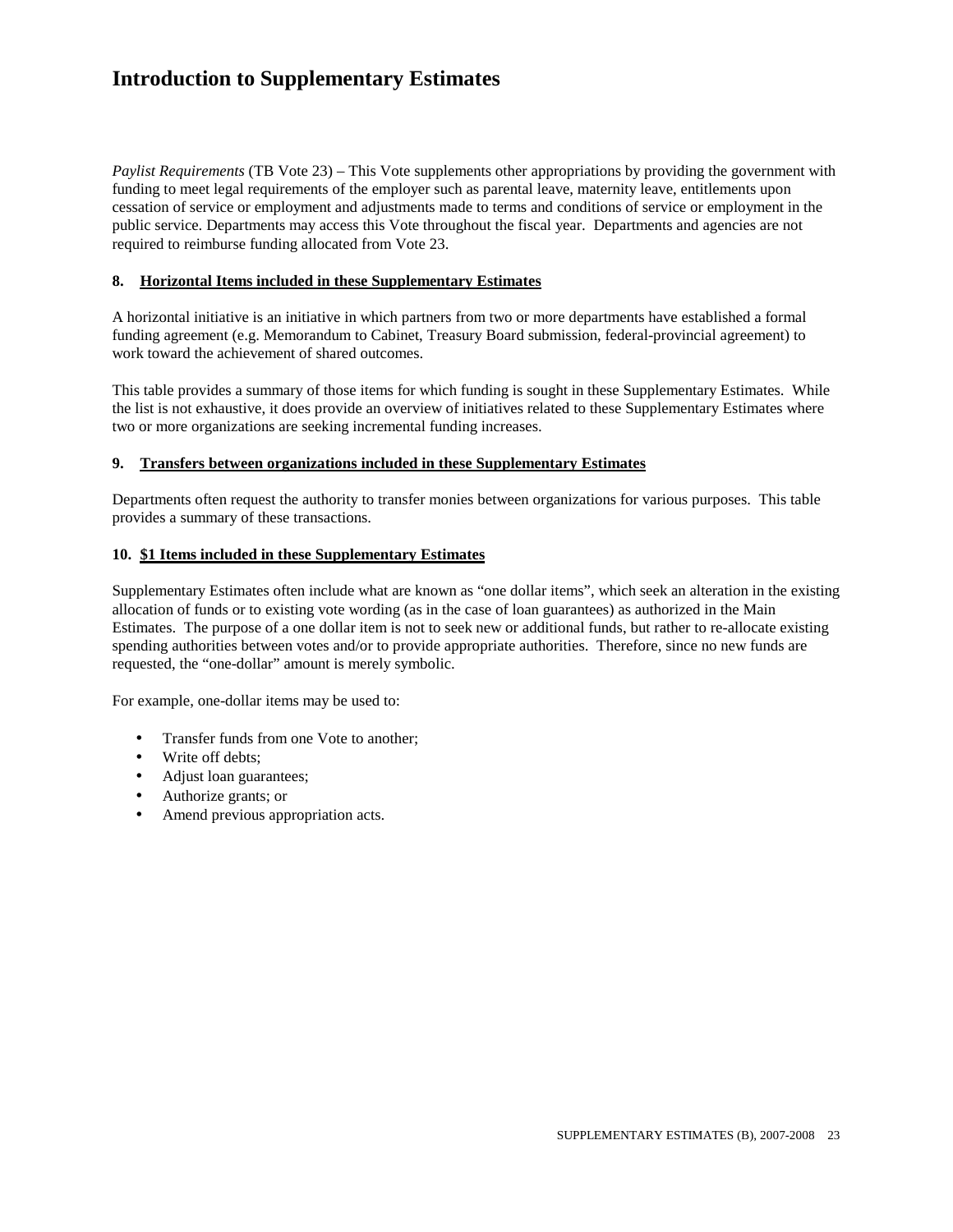### **Detail by Department, Agency and Crown Corporation**

Departments, agencies and Crown corporations for which a Minister is responsible, or reports to Parliament, are grouped together to provide a total ministry presentation.

Each organization is divided into five sections:

- 1. Ministry Summary;
- 2. Explanation of Requirements (Voted Appropriations, Funds Available, Transfers and Statutory Appropriations);
- 3. Explanation of Funds Available (if applicable);
- 4. Transfer Payments (if applicable); and
- 5. New Major Capital Projects (if applicable)

#### **1. Ministry Summary**

This table displays all Voted and Statutory information in Ministry order, including:

- Vote number and Vote wording;
- Authorities to date Main Estimates plus any prior Supplementary Estimates funding;
- Transfers between Votes both within and between organizations;
- Adjustments to Appropriations (new funding requests); and
- Total Estimates to date.

Where the total program supplement results in a net zero or negative amount for an organization, this will not form part of the Appropriation Bill for these Supplementary Estimates. Net zero or negative amounts are displayed for information purposes. Authorities to date do not take into account allocations from central Votes for operating budget carry forward and paylist requirements.

### **2. Explanation of Requirements**

This section provides a description of the individual items or initiatives for which spending authority is being requested. Horizontal initiatives affecting more than one organization are flagged as (*horizontal item*) and will be displayed in the summary table "Horizontal Items included in these Supplementary Estimates", presented at the front end of these Supplementary Estimates.

This section also identifies all transfers between and within organizations, whether they relate to: a transfer of monies between organizations to accomplish a particular objective; the transfer of responsibility for the delivery of a program; realignments flowing from machinery changes announced by the government; or transfers within an organization to support program needs. Transfers do not have an impact on new appropriations being requested by organizations. Transfers will be displayed in the Ministry Summary separately from new appropriations and will also be displayed in the summary table dealing with transfers between organizations at the front end of these Supplementary Estimates.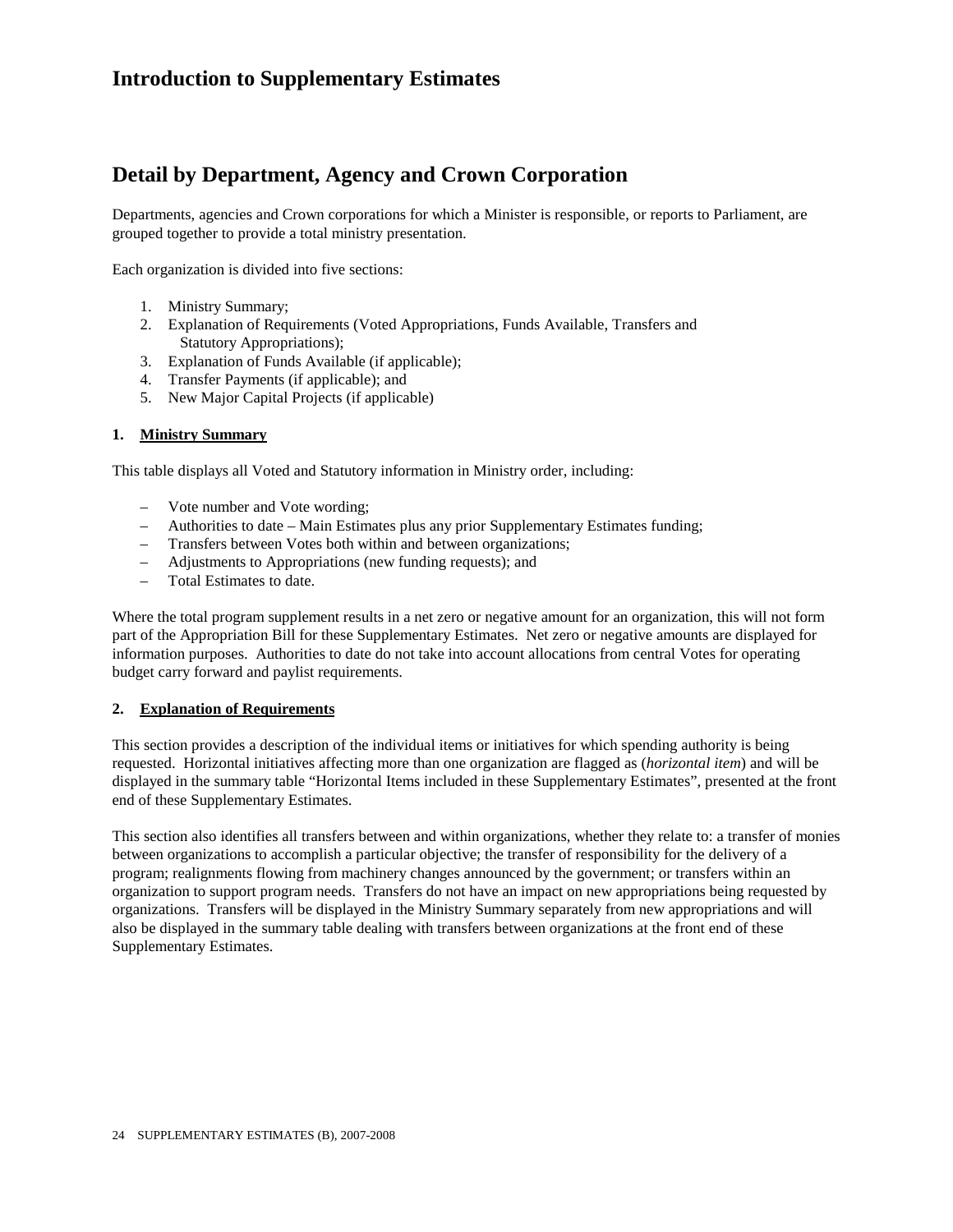### **3. Explanation of Funds Available**

This section provides information about funds that are used to offset or reduce new spending requirements included in Supplementary Estimates. To minimize the amount of new appropriation authorities requested from Parliament, surplus spending authority available in one Vote can be redirected to another Vote to reduce the overall amount of supplementary spending authority required. As well, surplus spending authority available in a number of frozen allotments can be used with Treasury Board authority to reduce the amount of new appropriations required.

Some examples of surplus spending authority used for offsets include: funds transferred from one Vote to another Vote in the same organization; or funds moved from one fiscal year to another fiscal year in the same organization.

#### **4. Transfer Payments**

This table provides a listing of transfer payments by program activity.

A transfer payment is a grant, contribution or other payment made for the purpose of furthering an organization's objectives but for which no goods or services are received.

Grants, contributions and other transfer payments differ in several respects:

- i) Contributions are conditional payments and subject to audit whereas grants are neither;
- ii) Contributions require an arrangement between the recipient and the donor identifying the terms and conditions governing their payment while grants do not;
- iii) Other transfer payments are payments based on legislation or an arrangement which normally includes a formula or schedule of payments as one element used to determine the annual amount; and
- iv) Grants and their total values have a legislative character and specific descriptions that govern their use. Grants are also presented in departmental Estimates by Program Activity for information purposes.

### **5. New Major Capital Projects**

This section provides a listing of new major capital projects not shown in previous Estimates and which each have a total estimated cost of \$1 million or more. The information is presented by program activity and by region (from east to west), and provides total estimated costs, as well as the amount expected to be spent during the current fiscal year.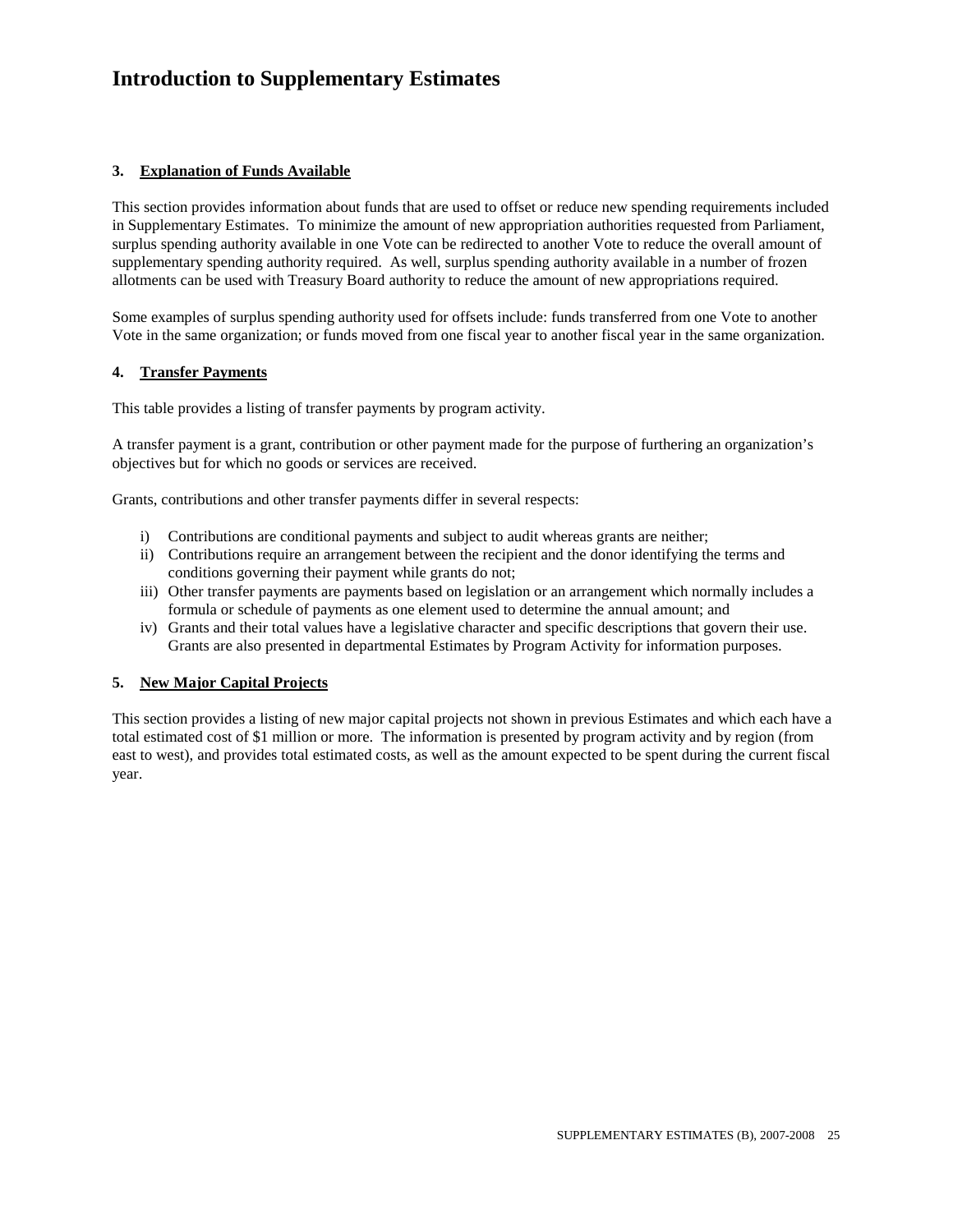### **Explanation of the Standard Object of Expenditures**

### 1. *Personnel*

- Salaries and wages, overtime, severance pay, retroactive pay and other special pay of civilian continuing (full-time) or term (part-time, seasonal and casual) employees except those of agency and proprietary Crown corporations, as well as members of the military and the Royal Canadian Mounted Police.
- − Judges' salaries, those of the Governor General, the Lieutenant-Governors and the indemnities to Members of both Houses of Parliament, and all types of allowances paid to or in respect of continuing and term employees (such as living, terminable, foreign service, isolated post, board and subsistence allowances, shift differential allowances for assistants, and other such allowances).
- − Ministers' motor car allowances, and the expense allowances to Senators and Members of the House of Commons.
- The Government's contribution to various employee benefit plans (the Public Service Superannuation Account, the Supplementary Retirement Benefits Account, the Canada Pension Plan Account, the Quebec Pension Plan Account, the Public Service Death Benefit Account and the Employment Insurance Account).
- The Royal Canadian Mounted Police Superannuation Account, the Canadian Forces Superannuation Account and the Members of Parliament Retiring Allowances Account, and the Government's contribution to provincial and other medical and hospital insurance plans and supplementary personnel costs for various purposes.

### 2. *Transportation and Communications*

- Traveling and transportation expenses of Government employees, members of the Canadian Forces and the Royal Canadian Mounted Police, removal expenses of those persons and their dependants, and living and other expenses of such persons on travel status, judges' traveling expenses, and traveling expenses and allowances payable to Senators and Members of the House of Commons.
- Transportation of persons by contract and chartered facilities or by other means (including traveling expenses of persons engaged in field survey work, inspections and investigations), and traveling and transportation of non-Government employees such as travel costs of veterans who are applicants for treatment or pensions.
- − Ordinary postage, airmail, registered mail, parcel post special delivery mail, post office box rentals, and any other postal charges.
- Expenditures relating to the transportation of goods other than initial delivery cost on a purchase (which is included in the Standard Object covering the cost of the purchase itself) including charges for courier services provided by outside carriers.
- − All costs of telecommunication services by telephone, telegram, cable, teletype, radio and wireless communication (tolls, rates, etc.) and other communication costs such as courier services provided by outside agencies and communication services performed under contract or agreement.

### 3. *Information*

- − Advertising services acquired for publicity and general purposes from advertising agencies or directly for time on broadcast media or for space in print media or on outdoor posters or billboards. It includes advertising and creative work services such as graphic artwork.
- − Publishing services for commissioning, marketing, distribution and sales of publications sponsored by the department, and for the acquisition of related government publications. Also included are services for printing, duplicating, photocopying, text editing, design of graphics, art work, technical and advisory services such as computerized text processing and mass transmission of printed material. In addition, it includes exposition services such as exhibits and associated audio-visual services related to exhibitions and displays.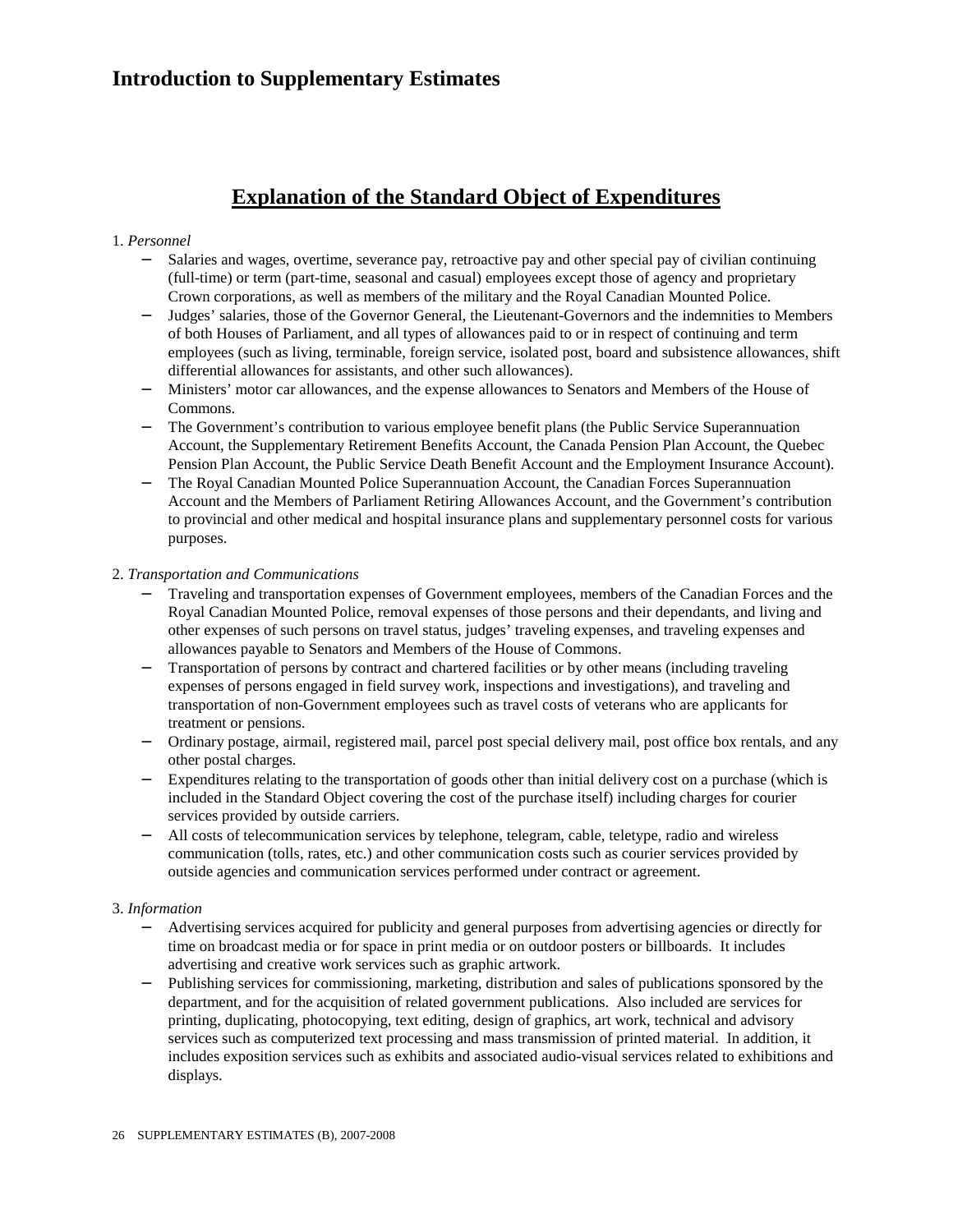Public relations and public affairs services for attitude and service assessment surveys, sales promotion, marketing, export marketing, public relations and publicity, opinion polls, and contracts to organize and operate focus groups and media monitoring services. It also includes services for speech writing, press releases, briefing, press conferences and special events.

#### 4. *Professional and Special Services*

- Provision for all professional services performed by individuals or organizations such as payments (in the nature of fees, commissions, etc.) for the services of accountants, lawyers, architects, engineers, scientific analysts, reporters, and translators; for teachers at various levels of educational institutions; for doctors, nurses and other medical personnel; for management, data processing and other research consultants; and for other outside technical, professional and other expert assistance.
- Payments for hospital treatment, care of veterans and welfare services, payments for the provision of informatics services, payment of tuition for Indians at non-federal schools, purchase of training services under the *Adult Occupational Training Act*, and payments made to the Canada School of Public Service for training.
- − Payments for Corps of Commissionaires services and for other operational and maintenance services performed under contract, such as armoured cars, laundry and dry cleaning, cleaning of buildings, temporary help, hospitality, storage and warehousing, and other business services, as well as payments made to the Department of Public Works and Government Services for contract administration.

#### 5. *Rentals*

- Rental of properties required for special purposes by the various departments and for the accommodation of government offices and services by the Department of Public Works and Government Services.
- − Hire and charter with or without crew of vessels, aircraft, motor vehicles and other equipment, and rental of telecommunication and office equipment including computers.

Storage and warehousing services is, however, in Standard Object 4 even though it involves the rental of space.

#### 6. *Purchased Repair and Maintenance*

- The repair and upkeep under contract of the durable physical assets provided for in Standard Object 8 for Acquisition of Land, Buildings, and Works and of equipment provided for in Standard Object 9 for Acquisition of Machinery and Equipment.
- − Payments to the Department of Public Works and Government Services for tenant services.
- − Materials, supplies and other charges for repairs undertaken by a department directly are coded to other objects, according to the nature of the purchase.

### 7. *Utilities, Materials and Supplies*

- − The provision for all payments for services of a type normally provided by a municipality, or public utility service such as the supply of water, electricity, gas, etc., and includes water, light, power and gas services, and payment for such services whether obtained from the municipality or elsewhere.
- The provision for materials and supplies required for normal operation and maintenance of government services such as:
	- o gasoline and oil purchased in bulk; fuel for ships, planes, transport and heating
	- o feed for livestock
	- o food and other supplies for ships and other establishments
	- o livestock purchased for ultimate consumption or resale
	- o seed for farming operations
	- o books and other publications purchased for outside distribution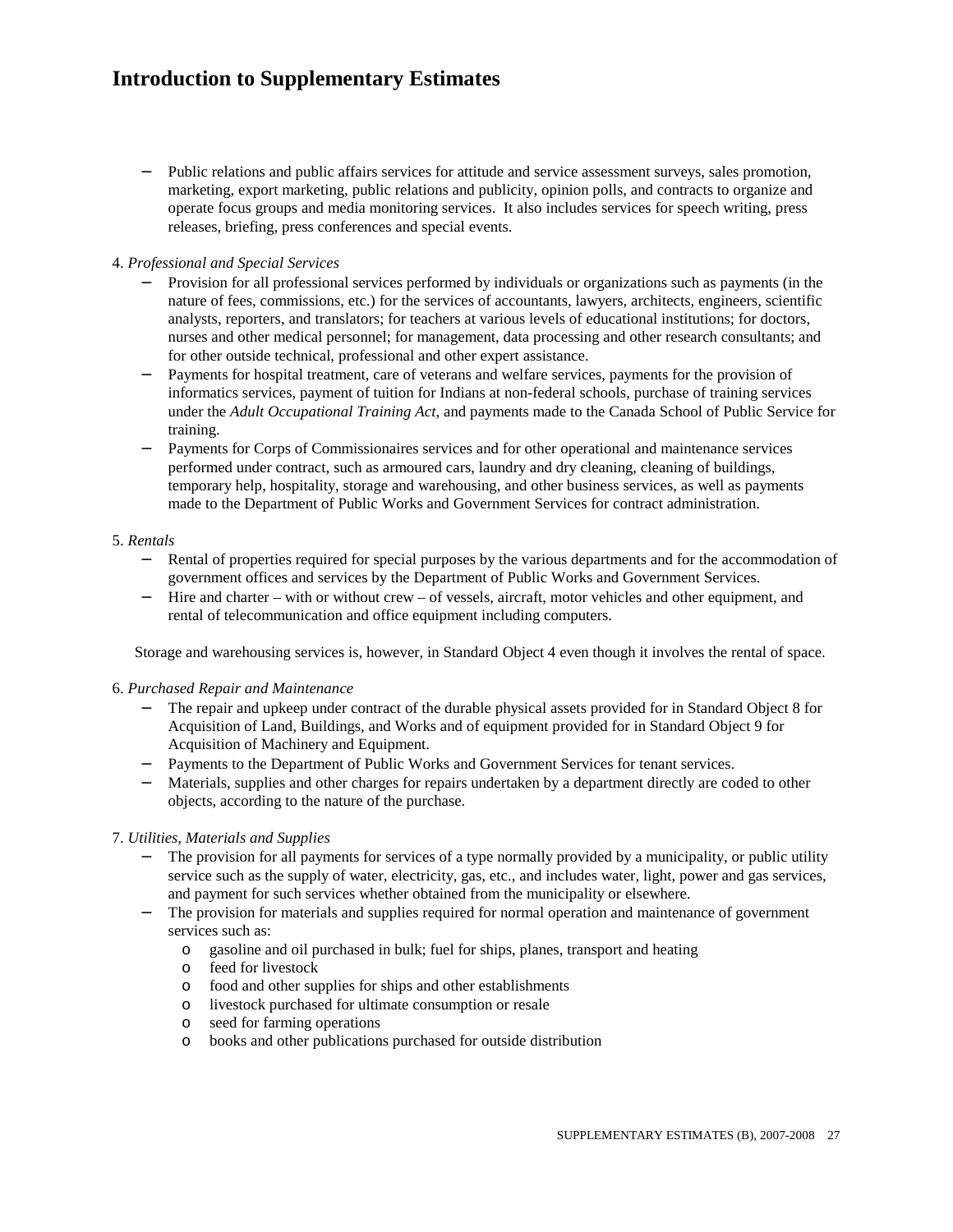- o uniforms and kits
- o photographs, maps and charts purchased for administrative and operational purposes
- o laboratory and scientific supplies, including samples for testing
- o drafting, blueprinting and artists' supplies; supplies for surveys and investigations
- o chemicals
- o hospital, surgical and medical supplies
- o works of art for exhibits, and historical material for galleries, museums and archives
- o char service supplies
- o coal and wood
- o electrical supplies
- o repair parts other than parts normally acquired with equipment at the time of purchase for aircraft, ships, road vehicles, and for communication and other equipment; and all other materials and supplies.

### 8. *Acquisition of Land, Buildings, and Works*

- − All expenditures for the acquisition of buildings, roads, irrigation works, canals, airports, wharves, bridges and other such types of fixed assets.
- − Improvements involving additions or changes of a structural nature, and for installing fixed equipment which is essentially a part of the work or structure such as elevators, heating and ventilating equipment.
- − All reconstruction of such types of physical assets and such projects performed under contract or agreement.
- − The purchase of land.

Expenditures pursuant to contracts for new construction for casual employees hired or continuing employees assigned to work full or part-time on specified projects, travel, professional services, equipment rentals, equipment maintenance and of materials purchased directly for use on such projects are charged to the relevant standard objects (Standard Objects 1 to 9).

#### 9. *Acquisition of Machinery and Equipment*

- Expenditures for the acquisition of all machinery, equipment, office furniture and furnishings, electronic data processing and electronic or other office equipment.
- − Microfilming equipment and supplies, inter-office communication equipment, postal meter machines, machine records and all other office equipment.
- − Motor vehicles, aeroplanes, tractors, road equipment, telecommunications and related equipment, laboratory and other scientific equipment, vessels, icebreakers and other aids to navigation and all other types of light and heavy equipment; includes ammunition and various types of equipment for National Defence, such as ships, aircraft, mechanical equipment, fighting vehicles, weapons, engines and such spare parts and supplies as are normally acquired with that equipment at the time of purchase.

### 10. *Transfer Payments*

- − Grants, contributions, subsidies and all other transfer payments made by Government.
- − Major social assistance payments made to persons such as Old Age Security benefits and related allowances, Veterans' pensions and allowances.
- − Subsidies and payments to the provinces and territories under the *Constitution Acts*, the *Federal-Provincial Fiscal Arrangements Act*, the Canada Health and Social Transfers and for official languages.
- − Payments to Indians and Inuit in support of self-government initiatives, health, educational, social and community development programming and in respect of native claims.
- Payments to the territorial governments pursuant to financing agreements entered into between the Minister of Finance and the respective territorial Minister of Finance.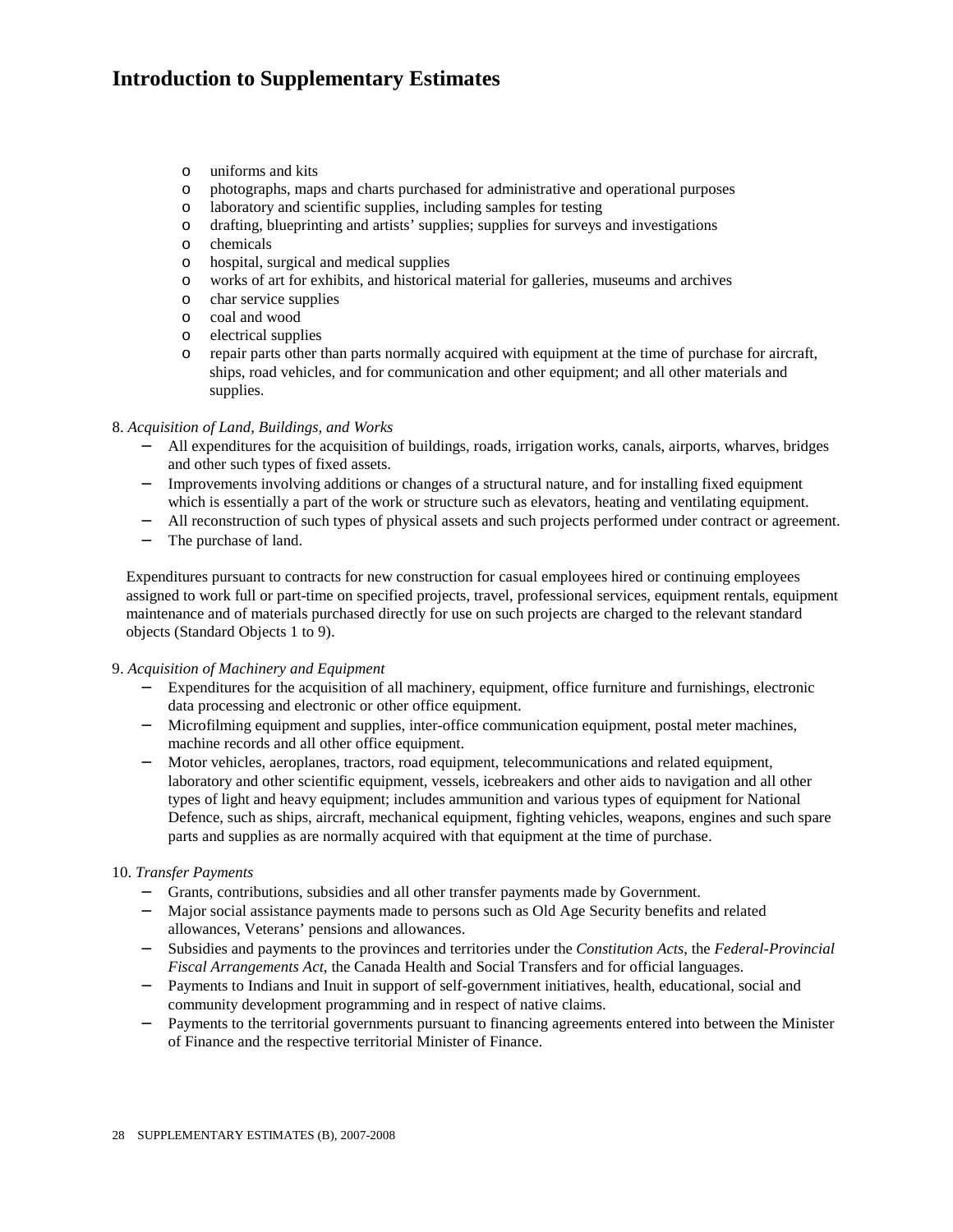- − Subsidies and capital assistance to industry; research grants and other assistance towards research carried on by nongovernmental organizations; scholarships.
- − Sustaining grants to national and international non-profit organizations.
- − Contributions to international organizations and assessments for membership in such organizations, such as the contribution to the International Food Aid Program and Canada's assessment for membership in the United Nations.

Most of the payments in this standard object category are identified in the Estimates as "Grants" or "Contributions". The former are not subject to audit and are therefore restricted by Parliament as to amount and recipient and often as to purpose through the approval of the Supply bill which specifies "grants listed in the Estimates"; the latter are conditional and subject to audit and are not so restricted. Grants and their total values have a legislative character and specific descriptions that govern their use. Grants are also presented in departmental Estimates by Program Activity for information purposes.

#### 11. *Public Debt Charges*

- − Interest on the unmatured debt of Canada (including Treasury Bills) and on other liabilities such as trust and other special funds.
- − The cost of issuing new loans, amortization of bond discount, premiums and commissions.
- − The cost of servicing and administering the Public Debt.

#### 12. *Other Subsidies and Payments*

- − Payments to Crown corporations that include those made to provide for operating deficits as well as other transfers paid to Crown corporations.
- − Payments to certain non-budgetary accounts (such as the government contributions to agricultural commodities stabilization accounts, as well as benefits under the *Veterans Land Act),* as well as the writeoffs of various types of losses, the annual adjustment of reserves for financial claims and some other miscellaneous items referred to as "Sundries".

Miscellaneous expenditures include licences, permits and payments for dockage, towage, wharfage and mooring privileges; bonding of government employees, loss of personal effects, and expenditures for small miscellaneous articles and services. Also included are many small items and services that do not lend themselves to identification under specific headings detailed in this summary.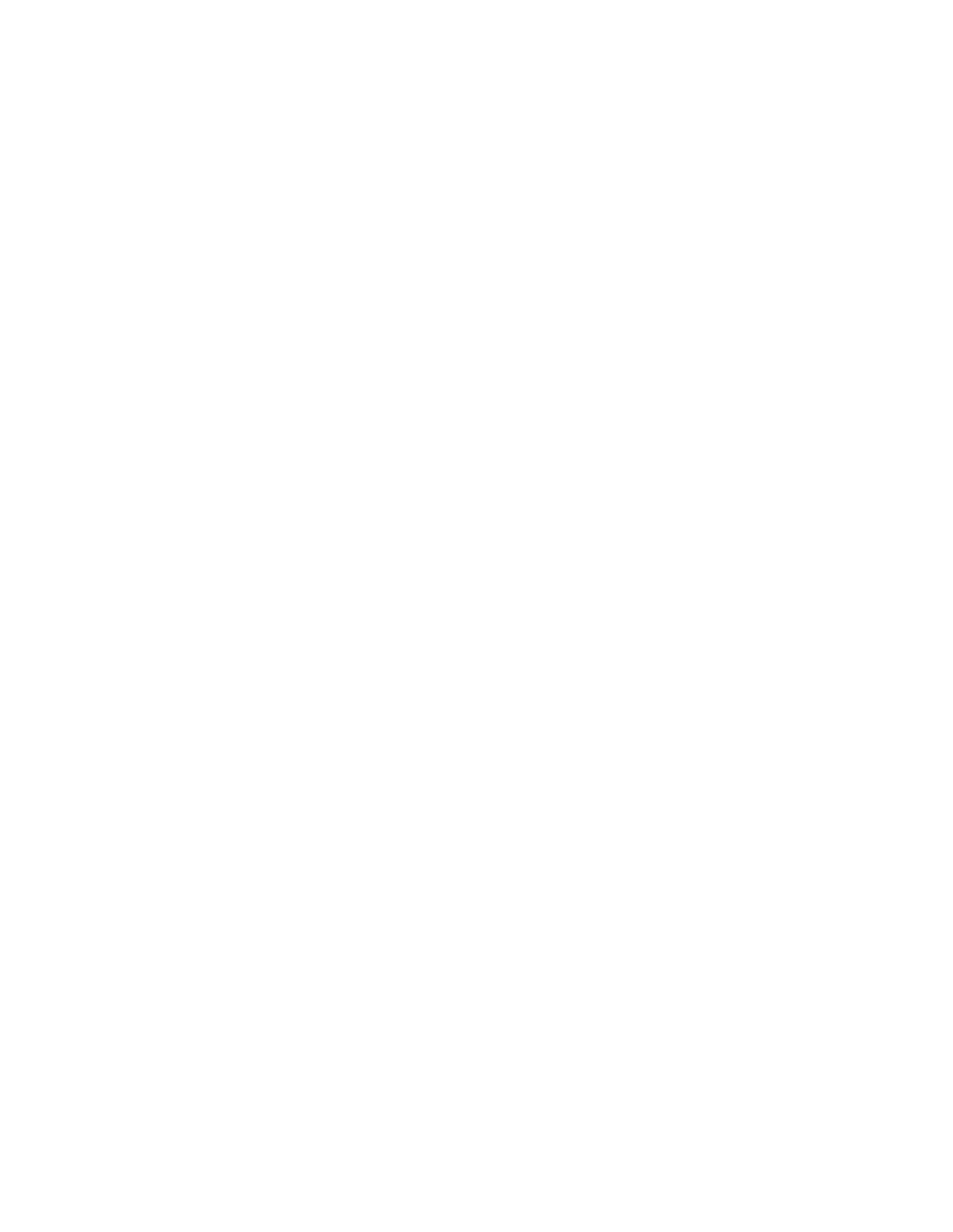### **SUMMARY TABLES**

**Summary of these Supplementary Estimates Summary of Estimates to Date for 2007-2008 Proposed Schedules to the Appropriation Bill Statutory Items in these Supplementary Estimates Summary of Changes to Voted Appropriations Budgetary Supplementary Estimates by Standard Object of Expenditure Allocations from Treasury Board Central Votes Horizontal Items included in these Supplementary Estimates Transfers between organizations included in these Supplementary Estimates \$1 Items included in these Supplementary Estimates**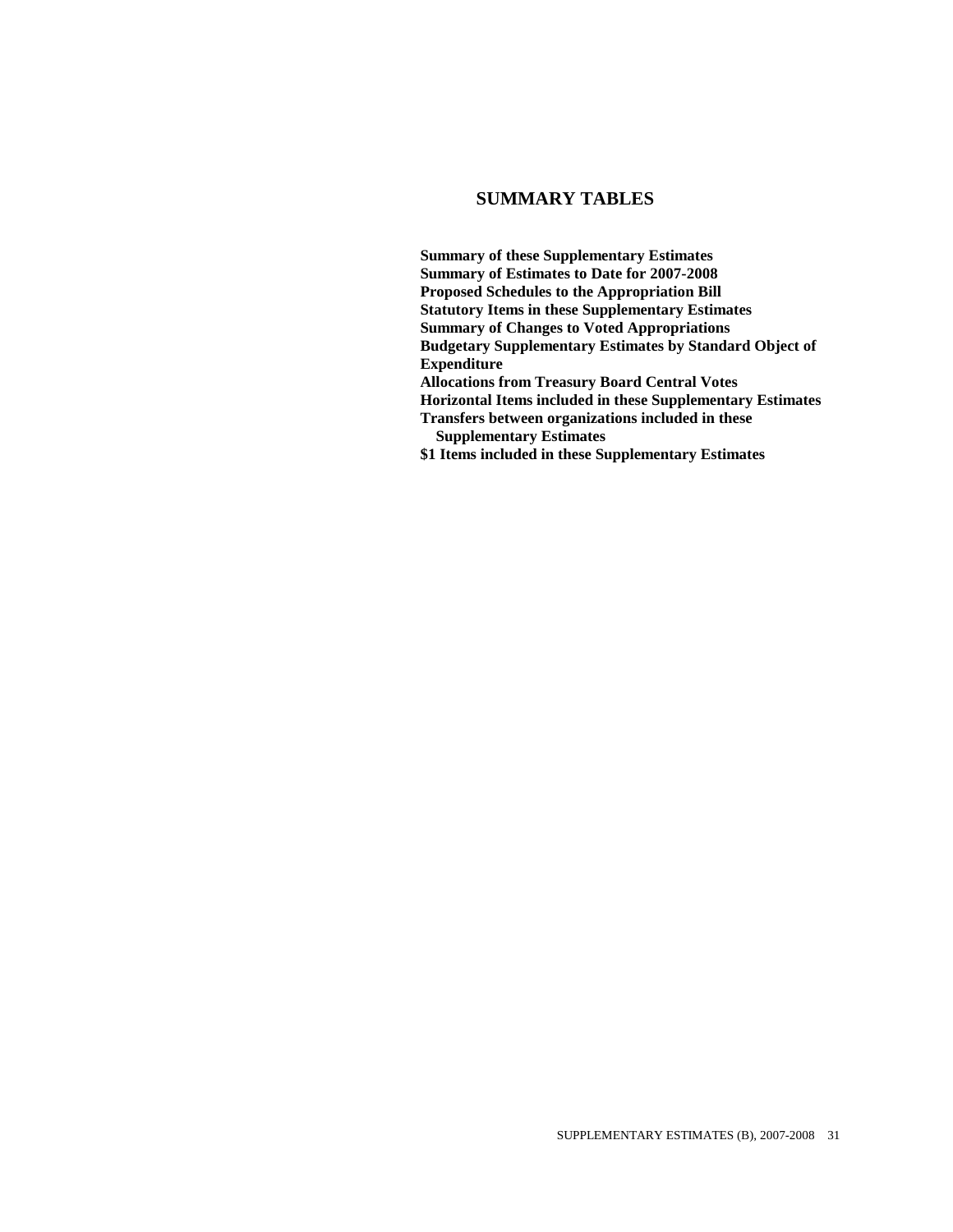# <span id="page-28-0"></span>**Summary of these Supplementary Estimates**

 $=$ 

| Department or Agency                    | Authorities to date        |                                        |
|-----------------------------------------|----------------------------|----------------------------------------|
|                                         | Budgetary                  | $Non-$<br>Budgetary                    |
| AGRICULTURE AND AGRI-FOOD               |                            |                                        |
|                                         | 3,014,828,716              | .                                      |
|                                         | 610,060,288                | .                                      |
| ATLANTIC CANADA OPPORTUNITIES AGENCY    |                            |                                        |
|                                         | 369,062,197                | .                                      |
| CANADIAN HERITAGE                       | 3,859,273,259              | .                                      |
|                                         | 1,440,829,750              | .                                      |
|                                         | 1,103,953,000              | .                                      |
|                                         | 5,732,001                  | .                                      |
|                                         | 154,825,789                | .                                      |
|                                         | 30,571,000                 | .                                      |
|                                         | 103,206,000                | .                                      |
|                                         | 25,576,058                 | .                                      |
| CITIZENSHIP AND IMMIGRATION             |                            |                                        |
|                                         | 1,190,059,815              | 1                                      |
|                                         | 113,748,000                | .                                      |
| <b>ENVIRONMENT</b>                      | 399,977,077                | .                                      |
|                                         | 1,132,669,713              | .                                      |
|                                         | 22,422,326                 | .                                      |
|                                         | 662,229,055                | .                                      |
| <b>FINANCE</b>                          |                            |                                        |
|                                         | 50, 313, 750               | .                                      |
|                                         | 1,671,889,746              | $\ldots \ldots$                        |
| FOREIGN AFFAIRS AND INTERNATIONAL TRADE |                            |                                        |
|                                         | 2,259,266,611              | 679,000,000                            |
|                                         | 16,182,000                 |                                        |
|                                         | 3,072,035,075              | 49,226,335                             |
| <b>HEALTH</b>                           | 150,441,000                | $\ldots \ldots$                        |
|                                         | 3,227,512,466              | .                                      |
|                                         | 917,251,876                | .                                      |
|                                         | 670, 735, 745              | $\mathbb{Z}^2$ . In the $\mathbb{Z}^2$ |
| HUMAN RESOURCES AND SKILLS DEVELOPMENT  |                            |                                        |
|                                         | 39,669,304,629             | 855,695,000                            |
|                                         | 2,208,253,000              | (258, 431, 000)                        |
| INDIAN AFFAIRS AND NORTHERN DEVELOPMENT |                            |                                        |
|                                         | 6,441,508,843              | 74,503,000                             |
| <b>INDUSTRY</b>                         | 622,282,000                | $\mathbb{Z}^2$ . In the $\mathbb{Z}^2$ |
|                                         | 1,323,343,593              | 800,000                                |
|                                         | 366,578,702                | .                                      |
|                                         | 76,577,000                 | .                                      |
|                                         | 1,696,000                  | .                                      |
|                                         | 716, 764, 733              | $\ldots$ .                             |
|                                         | 955,789,252                | $\ldots$ .                             |
|                                         | 649, 177, 958              | .                                      |
| <b>JUSTICE</b>                          |                            |                                        |
|                                         | 722, 792, 753              | .                                      |
|                                         | 400,669,601<br>112,752,320 | .                                      |
| <b>NATIONAL DEFENCE</b>                 |                            | .                                      |
|                                         | 18,437,391,823             | .                                      |
| NATURAL RESOURCES                       |                            |                                        |
|                                         | 2, 143, 389, 593           | .                                      |
|                                         | 94,485,000                 | $\ldots$ .                             |
|                                         | 46,500,130                 | .                                      |

 $\equiv$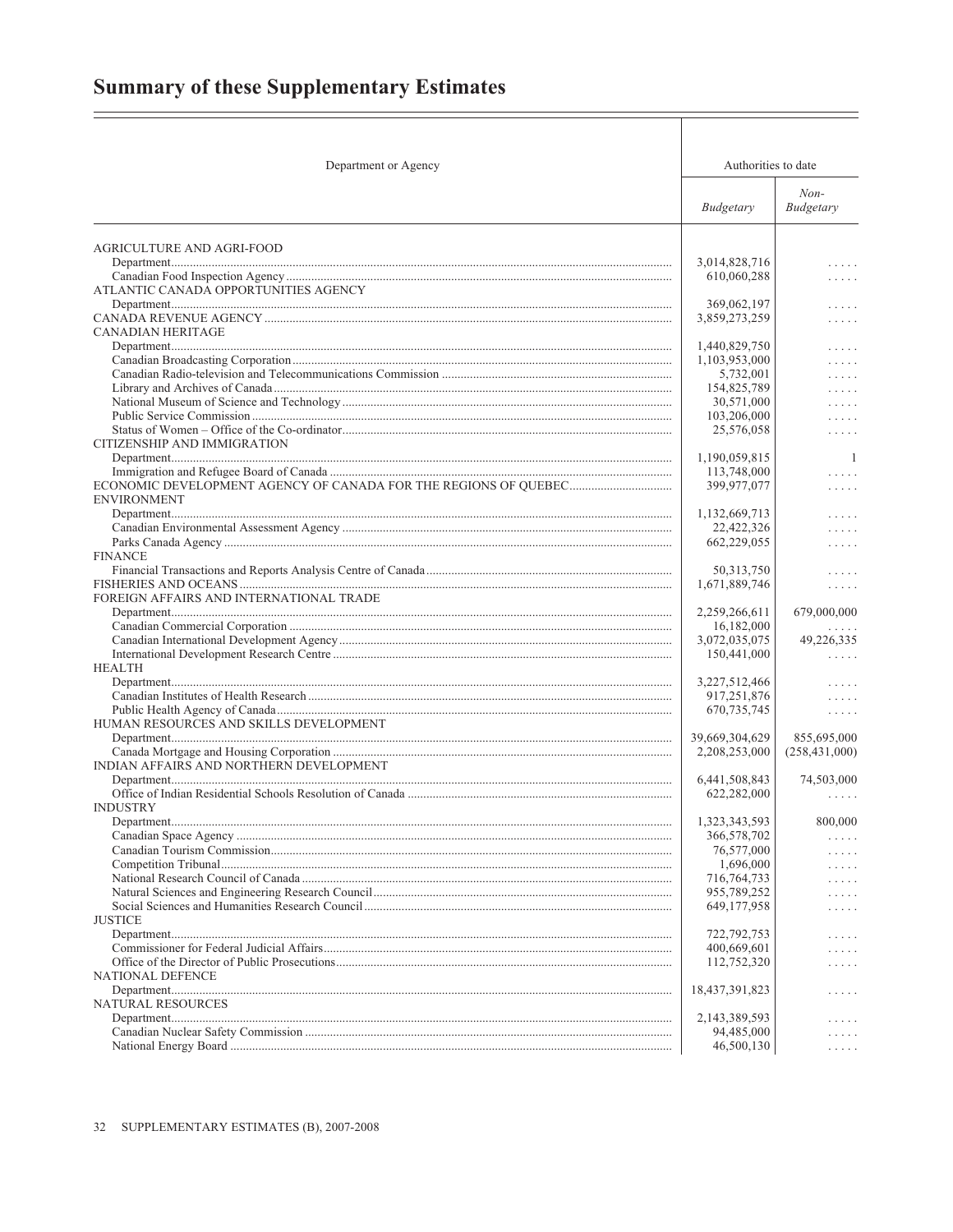| These Supplementary Estimates                    |                                                  |                                                  |                                                                          | Total Estimates to Date                                                    |                           |                              |                 |
|--------------------------------------------------|--------------------------------------------------|--------------------------------------------------|--------------------------------------------------------------------------|----------------------------------------------------------------------------|---------------------------|------------------------------|-----------------|
|                                                  |                                                  | Budgetary                                        | Non-Budgetary                                                            |                                                                            |                           |                              |                 |
|                                                  |                                                  |                                                  |                                                                          |                                                                            |                           |                              | $Non-$          |
| Transfer                                         | To be Voted*                                     | Statutory                                        | To be Voted                                                              | Statutory                                                                  | Total                     | Budgetary                    | Budgetary       |
| \$                                               | \$                                               | \$                                               | \$                                                                       | \$                                                                         | \$                        | \$                           | \$              |
|                                                  |                                                  |                                                  |                                                                          |                                                                            |                           |                              |                 |
| 561,000<br>558,500                               | 4<br>17,241,667                                  | 664,420,000<br>$\alpha$ , $\alpha$ , $\alpha$    | $\ldots$<br>$\ldots$                                                     | $\ldots$<br>$\ldots$                                                       | 664,981,004<br>17,800,167 | 3,679,809,720<br>627,860,455 | .<br>.          |
| 71,688                                           | 1                                                | $\ldots$                                         | $\alpha$ is a second .                                                   | .                                                                          | 71,689                    | 369,133,886                  | .               |
| (100,000)                                        | $\mathbf{1}$                                     | 440,000,000                                      | $\alpha$ is a second                                                     | $\ldots$                                                                   | 439,900,001               | 4,299,173,260                | .               |
| (302, 650)                                       | 1                                                | $\ldots$                                         | $\ldots$                                                                 | .                                                                          | (302, 649)                | 1,440,527,101                | .               |
| $\mathbb{Z}^2$ . The set of $\mathbb{Z}^2$       | 1                                                | $\ldots$                                         | $\ldots$                                                                 | .                                                                          | 1                         | 1,103,953,001                | .               |
| $\ldots$                                         | 7,978,266                                        | $\dots$                                          | $\ldots$                                                                 | $\ldots$                                                                   | 7,978,266                 | 13,710,267<br>154,815,769    | .               |
| (10,020)<br>$\ldots$                             | $\alpha$ , $\alpha$ , $\alpha$<br>1,475,000      | $\ldots$<br>$\ldots$                             | $\ldots$<br>$\ldots$                                                     | .<br>$\ldots$                                                              | (10, 020)<br>1,475,000    | 32,046,000                   | .<br>.          |
| $\mathbb{Z}^n$ . $\mathbb{Z}^n$ , $\mathbb{Z}^n$ | $\mathbb{R}^2$ , $\mathbb{R}^2$ , $\mathbb{R}^2$ | $\ldots$                                         | $\ldots$                                                                 | .                                                                          | .                         | 103,206,000                  | .               |
| $\epsilon$ , $\epsilon$ , $\epsilon$             | 3,529,170                                        | $\ldots$                                         | $\alpha$ is a second                                                     | $\ldots$                                                                   | 3,529,170                 | 29, 105, 228                 | .               |
| 392,520                                          | 1                                                | $\dots$                                          | $\ldots$                                                                 | .                                                                          | 392,521                   | 1,190,452,336                | $\mathbf{1}$    |
| (1,500)                                          | $\ldots$                                         | $\cdots$                                         | $\ldots$                                                                 | $\ldots$                                                                   | (1,500)                   | 113,746,500                  | .               |
| (220,000)                                        | 1                                                | $\dots$                                          | $\ldots$                                                                 | $\ldots$                                                                   | (219,999)                 | 399,757,078                  | .               |
| 1,377,166                                        | 3                                                | 1,646,000                                        | $\alpha$ is a second                                                     | .                                                                          | 3,023,169                 | 1,135,692,882                | .               |
| .                                                | 2,500,000                                        | $\ldots$                                         | $\alpha$ is a second .                                                   | .                                                                          | 2,500,000                 | 24,922,326                   | .               |
| 521,861                                          | 11,146,600                                       | $\mathbb{Z}^2$ . $\mathbb{Z}^2$ , $\mathbb{Z}^2$ | $\ldots$                                                                 | $\ldots$                                                                   | 11,668,461                | 673,897,516                  | .               |
|                                                  | 238,000                                          |                                                  |                                                                          |                                                                            | 238,000                   | 50,551,750                   |                 |
| $\ldots$<br>(120, 975)                           | 2                                                | .<br>$\ldots$                                    | $\ldots$<br>$\epsilon$ is a set                                          | $\ldots$<br>$\ldots$                                                       | (120, 973)                | 1,671,768,773                | .<br>.          |
|                                                  |                                                  |                                                  |                                                                          |                                                                            |                           |                              |                 |
| 1,331,260                                        | 13,617,402                                       | $\alpha$ , $\alpha$ , $\alpha$                   | $\alpha$ is a second                                                     | .                                                                          | 14,948,662                | 2,274,215,273                | 679,000,000     |
| (1,000,000)                                      | $\ldots$                                         | $\mathbb{Z}^2$ . $\mathbb{Z}^2$ , $\mathbb{Z}^2$ | $\alpha$ is a second .                                                   | .                                                                          | (1,000,000)               | 15,182,000                   |                 |
| (4,815,827)<br>4,800,000                         | $\overline{c}$<br>$\mathbf{1}$                   | .                                                | $\alpha$ is a second                                                     | $\ldots$                                                                   | (4,815,825)<br>4,800,001  | 3,067,219,250<br>155,241,001 | 49,226,335<br>. |
|                                                  |                                                  | .                                                | $\epsilon$ is a set                                                      | $\ldots$                                                                   |                           |                              |                 |
| (7,263)                                          |                                                  | 1,023,475,575                                    | $\ldots$                                                                 | $\mathbb{Z}^2$ . $\mathbb{Z}^2$ , $\mathbb{Z}^2$                           | 1,023,468,314             | 4,250,980,780                | .               |
| 1,148,000                                        | 71,512,350                                       | $\alpha$ , $\alpha$ , $\alpha$                   | $\ldots$                                                                 | $\ldots$                                                                   | 72,660,350                | 989,912,226                  | .               |
| (1,531,263)                                      | 1                                                | $\epsilon$ is a set                              | $\ldots$                                                                 | $\ldots$                                                                   | (1,531,262)               | 669, 204, 483                | .               |
| (160, 828)                                       | 2                                                | (8,659,000)                                      | $\alpha$ is a second .                                                   | 78,437,000                                                                 | 69,617,174                | 39,660,484,803               | 934,132,000     |
| $\epsilon$ is a set of                           | 85,400,001                                       | $\alpha$ , $\alpha$ , $\alpha$                   | $\ldots$                                                                 | $\ldots$                                                                   | 85,400,001                | 2,293,653,001                | (258, 431, 000) |
| (551, 648)                                       | 868,147,406                                      |                                                  |                                                                          |                                                                            | 867,595,758               | 7,309,104,601                | 74,503,000      |
| $\ldots$                                         | (4,477,549)                                      | $\ldots$<br>$\ldots$                             | $\ldots$<br>$\ldots$                                                     | $\mathbb{Z}^2$ . $\mathbb{Z}^2$ , $\mathbb{Z}^2$<br>$\alpha$ is a second . | (4, 477, 549)             | 617,804,451                  | $\ldots$        |
|                                                  |                                                  |                                                  |                                                                          |                                                                            |                           |                              |                 |
| (98, 405)                                        | $\overline{c}$                                   | .                                                | .                                                                        | .                                                                          | (98, 403)                 | 1,323,245,190                | 800,000         |
| $\mathbb{Z}^n$ . $\mathbb{Z}^n$ , $\mathbb{Z}^n$ | $\mathfrak{2}$                                   |                                                  | .                                                                        | .                                                                          | 2                         | 366,578,704                  | .               |
| $\ldots$<br>150,000                              | 2,700,000                                        |                                                  | .                                                                        | .                                                                          | 2,700,000                 | 79,277,000<br>1,846,001      | .               |
| 28,000                                           | 1<br>1                                           |                                                  | $\sim$ $\sim$ $\sim$ $\sim$ $\sim$                                       | .                                                                          | 150,001<br>28,001         | 716,792,734                  |                 |
| (78,000)                                         | 57,176,250                                       | .                                                | $\sim$ $\sim$ $\sim$ $\sim$ $\sim$<br>$\sim$ $\sim$ $\sim$ $\sim$ $\sim$ | .<br>.                                                                     | 57,098,250                | 1,012,887,502                |                 |
| 125,000                                          | 32,672,150                                       | .                                                | .                                                                        | .                                                                          | 32,797,150                | 681,975,108                  | .               |
| (6,388,022)                                      | 4,529,180                                        |                                                  |                                                                          |                                                                            | (1,858,842)               | 720,933,911                  |                 |
| .                                                | 250,000                                          | .<br>(250,000)                                   | .<br>.                                                                   | .<br>.                                                                     |                           | 400,669,601                  | .               |
| 6,565,521                                        | 1                                                | .                                                | $\sim$ $\sim$ $\sim$ $\sim$ $\sim$                                       | .                                                                          | 6,565,522                 | 119,317,842                  | $\ldots$        |
| 406,086                                          | 2                                                | .                                                | $\dots$                                                                  | .                                                                          | 406,088                   | 18,437,797,911               | .               |
| 1,096,834                                        | 2                                                | 1,287,424,000                                    |                                                                          |                                                                            | 1,288,520,836             | 3,431,910,429                |                 |
| .                                                | 939,572                                          | .                                                | $\sim$ $\sim$ $\sim$ $\sim$ $\sim$<br>$\sim$ $\sim$ $\sim$ $\sim$ $\sim$ | .<br>.                                                                     | 939,572                   | 95,424,572                   | .               |
| (1,500,000)                                      | .                                                | $\cdots$                                         | $\epsilon$ , and $\epsilon$                                              | $\epsilon$ , and $\epsilon$                                                | (1,500,000)               | 45,000,130                   | .               |

\* See footnote on page 35.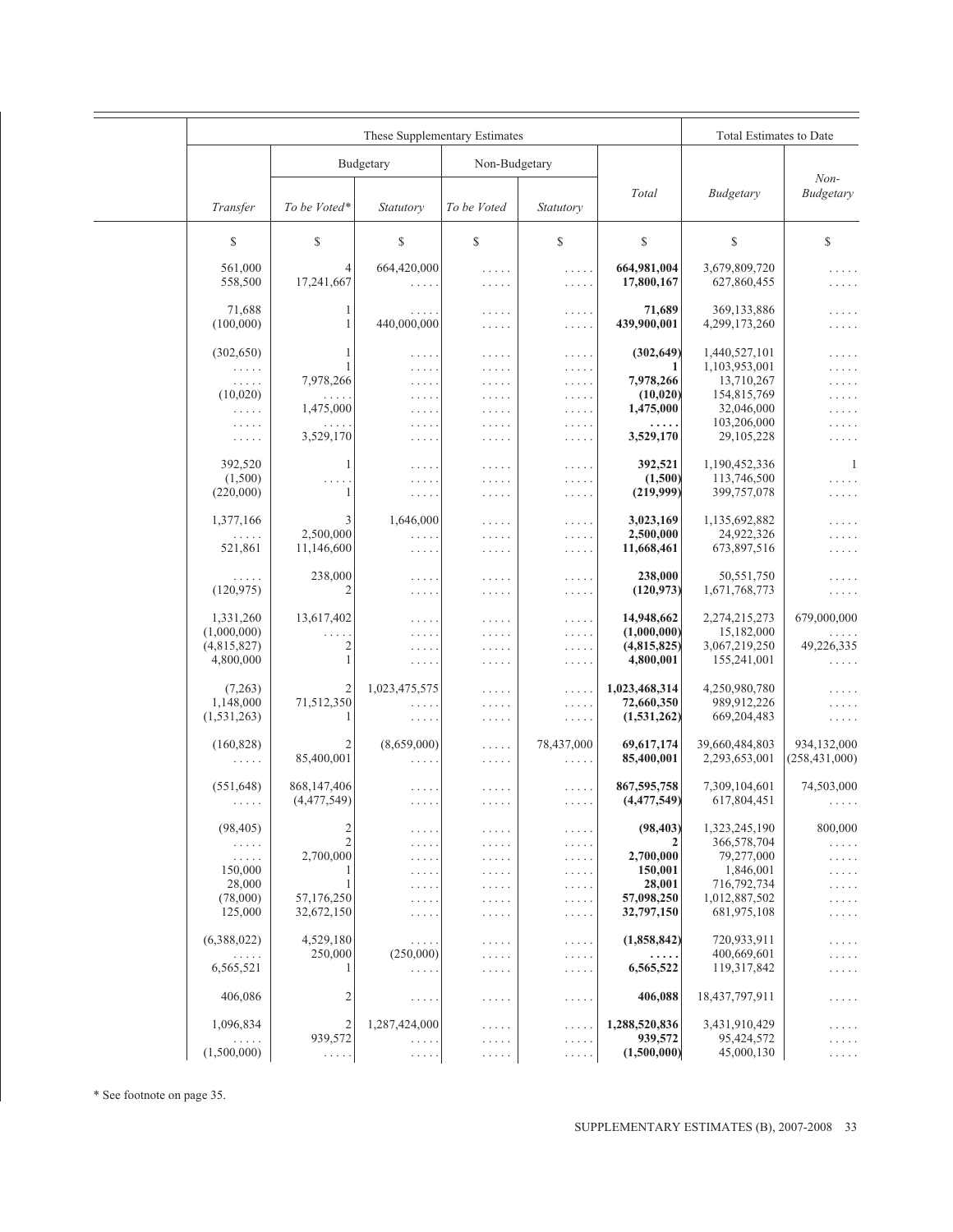### <span id="page-30-0"></span>**Summary of these Supplementary Estimates**

| Department or Agency                                                                                                                                                                                                                                                                                                                                                                                                                                                                                                                                                                                                     | Authorities to date |                     |
|--------------------------------------------------------------------------------------------------------------------------------------------------------------------------------------------------------------------------------------------------------------------------------------------------------------------------------------------------------------------------------------------------------------------------------------------------------------------------------------------------------------------------------------------------------------------------------------------------------------------------|---------------------|---------------------|
|                                                                                                                                                                                                                                                                                                                                                                                                                                                                                                                                                                                                                          | Budgetary           | $Non-$<br>Budgetary |
| <b>PARLIAMENT</b>                                                                                                                                                                                                                                                                                                                                                                                                                                                                                                                                                                                                        |                     |                     |
|                                                                                                                                                                                                                                                                                                                                                                                                                                                                                                                                                                                                                          | 418,021,360         |                     |
| PRIVY COUNCIL                                                                                                                                                                                                                                                                                                                                                                                                                                                                                                                                                                                                            |                     | .                   |
|                                                                                                                                                                                                                                                                                                                                                                                                                                                                                                                                                                                                                          | 141,566,708         |                     |
|                                                                                                                                                                                                                                                                                                                                                                                                                                                                                                                                                                                                                          | 104,422,100         | .                   |
| PUBLIC SAFETY AND EMERGENCY PREPAREDNESS                                                                                                                                                                                                                                                                                                                                                                                                                                                                                                                                                                                 |                     |                     |
| $Department \textbf{Department} \textbf{Output} \textbf{Output} \textbf{Output} \textbf{Output} \textbf{Output} \textbf{Output} \textbf{Output} \textbf{Output} \textbf{Output} \textbf{Output} \textbf{Output} \textbf{Output} \textbf{Output} \textbf{Output} \textbf{Output} \textbf{Output} \textbf{Output} \textbf{Output} \textbf{Output} \textbf{Output} \textbf{Output} \textbf{Output} \textbf{Output} \textbf{Output} \textbf{Output} \textbf{Output} \textbf{Output} \textbf{Output} \textbf{Output} \textbf{Output} \textbf{Output} \textbf{Output} \textbf{Output} \textbf{Output} \textbf{Output} \textbf$ | 425,038,962         | .                   |
|                                                                                                                                                                                                                                                                                                                                                                                                                                                                                                                                                                                                                          | 1,639,611,541       | .                   |
|                                                                                                                                                                                                                                                                                                                                                                                                                                                                                                                                                                                                                          | 378,598,281         |                     |
|                                                                                                                                                                                                                                                                                                                                                                                                                                                                                                                                                                                                                          | 1,974,041,963       | .                   |
|                                                                                                                                                                                                                                                                                                                                                                                                                                                                                                                                                                                                                          | 2,628,365,969       | .                   |
|                                                                                                                                                                                                                                                                                                                                                                                                                                                                                                                                                                                                                          | 2,451,618,461       | .                   |
| <b>TRANSPORT</b>                                                                                                                                                                                                                                                                                                                                                                                                                                                                                                                                                                                                         |                     |                     |
|                                                                                                                                                                                                                                                                                                                                                                                                                                                                                                                                                                                                                          | 1,061,529,565       | .                   |
|                                                                                                                                                                                                                                                                                                                                                                                                                                                                                                                                                                                                                          | 455,304,000         | .                   |
|                                                                                                                                                                                                                                                                                                                                                                                                                                                                                                                                                                                                                          | 3,122,160,909       |                     |
| <b>TREASURY BOARD</b>                                                                                                                                                                                                                                                                                                                                                                                                                                                                                                                                                                                                    |                     |                     |
|                                                                                                                                                                                                                                                                                                                                                                                                                                                                                                                                                                                                                          | 4,685,126,956       | .                   |
|                                                                                                                                                                                                                                                                                                                                                                                                                                                                                                                                                                                                                          | 86,590,000          |                     |
|                                                                                                                                                                                                                                                                                                                                                                                                                                                                                                                                                                                                                          | 92,194,309          |                     |
|                                                                                                                                                                                                                                                                                                                                                                                                                                                                                                                                                                                                                          | 3,418,516,810       | 1.1.1.1             |
|                                                                                                                                                                                                                                                                                                                                                                                                                                                                                                                                                                                                                          | 324,409,311         | .                   |
|                                                                                                                                                                                                                                                                                                                                                                                                                                                                                                                                                                                                                          | 83,538,991,685      | 5,247,002           |
|                                                                                                                                                                                                                                                                                                                                                                                                                                                                                                                                                                                                                          | 16,058,500,000      | .                   |
|                                                                                                                                                                                                                                                                                                                                                                                                                                                                                                                                                                                                                          | 224, 268, 518, 133  | 1,406,040,338       |

Note: The Authorities to Date - Budgetary figures include negative amounts for information purposes. As a result, the figures do not match the "Authorities to date" column located in the Ministry Summary table. For a more fulsome explanation, refer to Major Changes in these Supplementary Estimates - Changes to Presentation.

### **Summary of Estimates to Date for 2007-2008**

Previous Estimates: Main Estimates......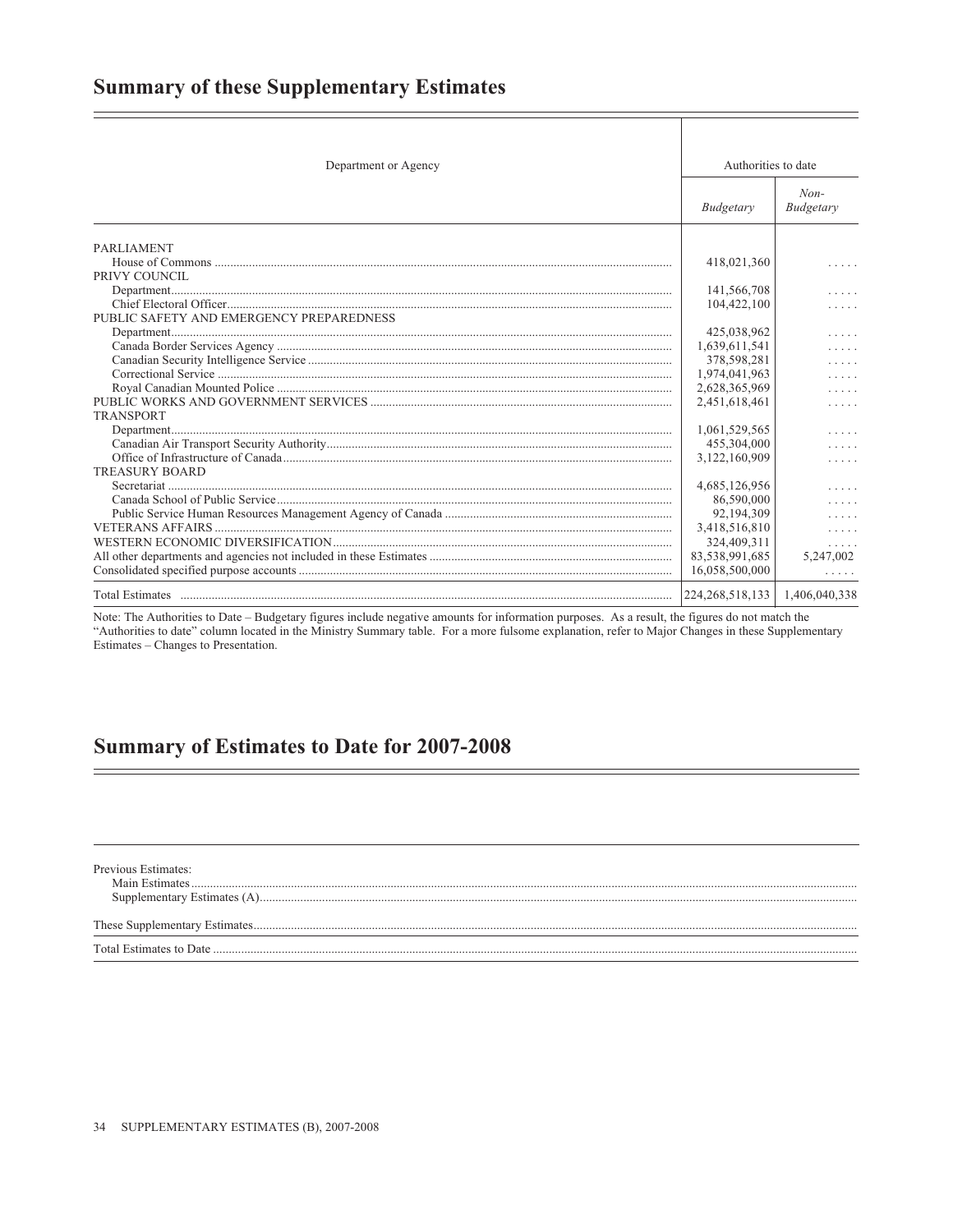|              | These Supplementary Estimates |                                                            |                      |                                                                   |                         | Total Estimates to Date          |                             |
|--------------|-------------------------------|------------------------------------------------------------|----------------------|-------------------------------------------------------------------|-------------------------|----------------------------------|-----------------------------|
| Budgetary    |                               |                                                            | Non-Budgetary        |                                                                   |                         |                                  | $Non-$                      |
| Transfer     | To be Voted*                  | Statutory                                                  | To be Voted          | Statutory                                                         | Total                   | Budgetary                        | Budgetary                   |
| $\mathbb{S}$ | S                             | S                                                          | $\mathbb{S}$         | $\mathbb{S}$                                                      | \$                      | \$                               | \$                          |
| .            | 5,305,084                     | .                                                          | .                    | .                                                                 | 5,305,084               | 423,326,444                      | .                           |
| .<br>.       | 1,610,000<br>.                | .<br>21,125,000                                            | .<br>$\cdots$        | .<br>$\mathbb{Z}^2$ . In the $\mathbb{Z}^2$                       | 1,610,000<br>21,125,000 | 143, 176, 708<br>125,547,100     | .<br>.                      |
| (4,239,125)  | 15,042,600                    | .                                                          | .                    | $\cdots$                                                          | 10,803,475              | 435,842,437                      | .                           |
| (47,580)     | 10,662,592                    | .                                                          | .                    | .                                                                 | 10,615,012              | 1,650,226,553                    | .                           |
| 94,000       | 3,643,000                     | .                                                          | .                    | .                                                                 | 3,737,000<br>1          | 382, 335, 281<br>1,974,041,964   | .                           |
| 4,878,579    | 3                             | .<br>.                                                     | .<br>.               | .<br>.                                                            | 4,878,582               | 2,633,244,551                    | .<br>.                      |
| (1,058,627)  | $\mathfrak{2}$                | .                                                          | .                    | .                                                                 | (1,058,625)             | 2,450,559,836                    | .                           |
| (2,972,900)  | .                             | .                                                          | .                    | $\alpha$ , $\alpha$ , $\alpha$ , $\alpha$                         | (2,972,900)             | 1,058,556,665                    | .                           |
|              | .                             | .                                                          | $\cdots\cdots\cdots$ | .                                                                 | .<br>1                  | 455,304,000<br>3,122,160,910     | $\ldots$ .                  |
| .            |                               | .                                                          | .                    | .                                                                 |                         |                                  | .                           |
| 389,850      | 42,294,002                    | $\ldots$                                                   | .                    | $\cdots$                                                          | 42,683,852              | 4,727,810,808                    | .                           |
| (6,942)      |                               | 12,000,000                                                 | .                    | $\cdots$                                                          | 11,993,058              | 98,583,058                       | .                           |
| 962,610      | 4,541,450                     | $\cdots$                                                   | .                    | $\mathbb{Z}^2$ . $\mathbb{Z}^2$ , $\mathbb{Z}^2$ , $\mathbb{Z}^2$ | 5,504,060               | 97,698,369                       | .                           |
| 37,200       | 6,625,001                     | $\cdots$                                                   | .                    | $\cdots$                                                          | 6,662,201               | 3,425,179,011                    | .                           |
| (284, 100)   | 1                             | $\cdots$                                                   | .                    | .                                                                 | (284,099)               | 324, 125, 212                    | .                           |
| .<br>.       | .<br>.                        | $\alpha$ , $\alpha$ , $\alpha$ , $\alpha$<br>(493,046,000) | .<br>.               | .<br>$\ldots$                                                     | .<br>(493, 046, 000)    | 83,538,991,685<br>15,565,454,000 | 5,247,002<br>$\cdots\cdots$ |
| .            | 1,266,299,23                  | 2,948,135,575                                              | $\cdots$             | 78,437,000                                                        | 4,292,871,811           | 228,482,952,944                  | 1,484,477,338               |

\* A negative amount is for information only and will not be included in the proposed schedules to the appropriation bill.

|                   | Budgetary          |                    |             | Total         |               |                    |
|-------------------|--------------------|--------------------|-------------|---------------|---------------|--------------------|
| To be Voted       | <i>Statutory</i>   | Total              | To be Voted | Statutory     | Total         |                    |
|                   | S                  | S                  | S           |               |               |                    |
|                   |                    |                    |             |               |               |                    |
| 75,320,084,115    | 135, 382, 124, 088 | 210,702,208,203    | 94,303,003  | 1,285,154,001 | 1,379,457,004 | 212,081,665,207    |
| 8,048,052,355     | 5,518,257,575      | 13,566,309,930     | 26,583,334  | .             | 26,583,334    | 13,592,893,264     |
| 83, 368, 136, 470 | 140,900,381,663    | 224, 268, 518, 133 | 120,886,337 | 1,285,154,001 | 1,406,040,338 | 225, 674, 558, 471 |
| 1,266,299,236     | 2,948,135,575      | 4,214,434,811      | .           | 78,437,000    | 78,437,000    | 4,292,871,811      |
| 84, 634, 435, 706 | 143,848,517,238    | 228,482,952,944    | 120,886,337 | 1,363,591,001 | 1,484,477,338 | 229,967,430,282    |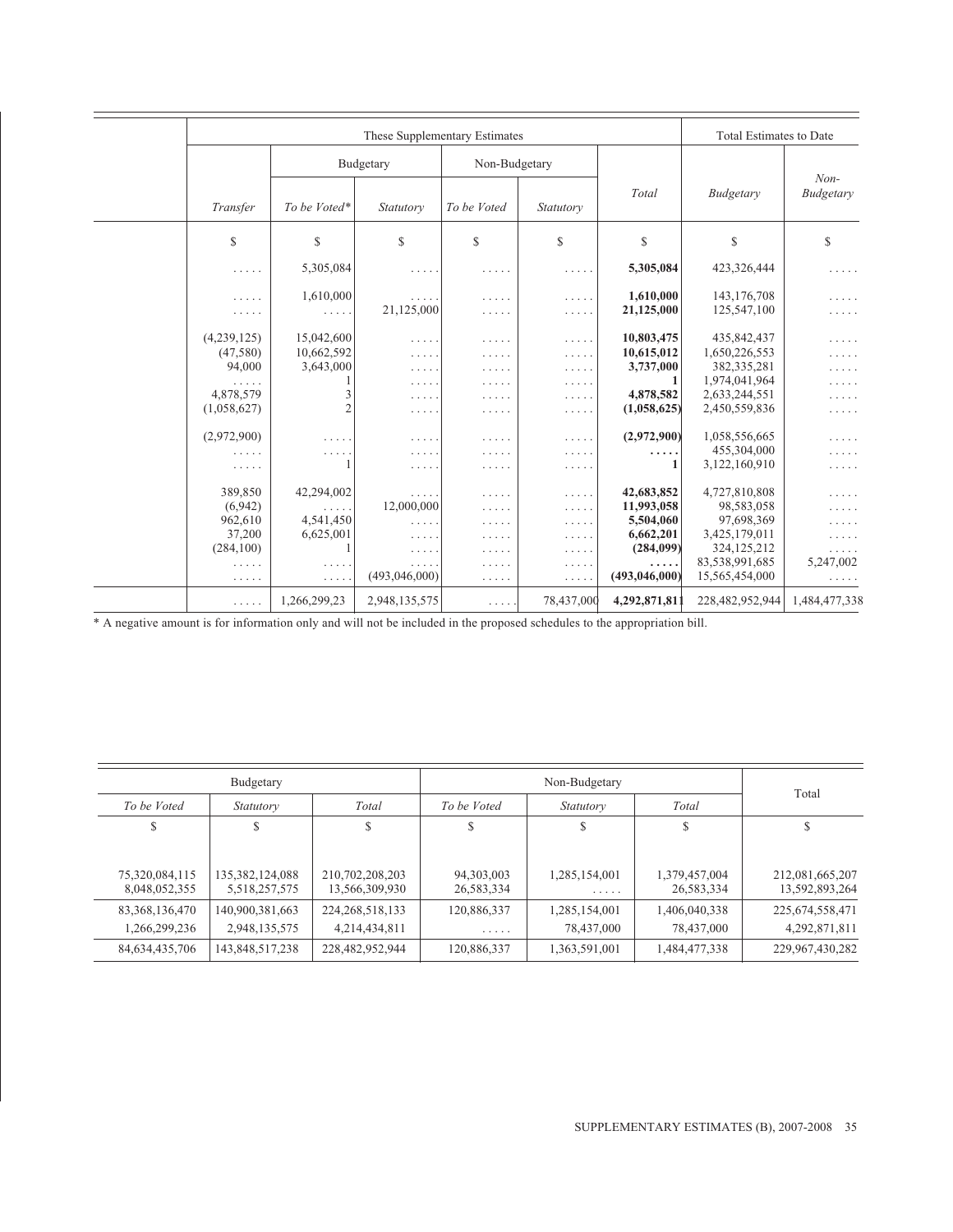<span id="page-32-0"></span>

| Vote<br>No.     | Service                                                                                                                                                                                                                                                                                                                                                                                                                                                                                                                                                                                                                                                                                                                                                                                                                                                                                                                                                                                                                                                                                          | Amount $(\$)$ | Total $(\$)$   |
|-----------------|--------------------------------------------------------------------------------------------------------------------------------------------------------------------------------------------------------------------------------------------------------------------------------------------------------------------------------------------------------------------------------------------------------------------------------------------------------------------------------------------------------------------------------------------------------------------------------------------------------------------------------------------------------------------------------------------------------------------------------------------------------------------------------------------------------------------------------------------------------------------------------------------------------------------------------------------------------------------------------------------------------------------------------------------------------------------------------------------------|---------------|----------------|
|                 | AGRICULTURE AND AGRI-FOOD                                                                                                                                                                                                                                                                                                                                                                                                                                                                                                                                                                                                                                                                                                                                                                                                                                                                                                                                                                                                                                                                        |               |                |
|                 | <b>DEPARTMENT</b>                                                                                                                                                                                                                                                                                                                                                                                                                                                                                                                                                                                                                                                                                                                                                                                                                                                                                                                                                                                                                                                                                |               |                |
| 1 <sub>b</sub>  | Agriculture and Agri-Food – Operating expenditures and the payment to each member<br>of the Queen's Privy Council for Canada who is a Minister without Portfolio or a<br>Minister of State who does not preside over a Ministry of State of a salary not to<br>exceed the salary paid to Ministers of State who preside over Ministries of State<br>under the Salaries Act, as adjusted pursuant to the Parliament of Canada Act and<br>pro rata for any period of less than a year and, pursuant to paragraph $29.1(2)(a)$ of<br>the Financial Administration Act, authority to expend revenues received from,<br>and to offset expenditures incurred in the fiscal year for, collaborative research<br>agreements and research services, the grazing and breeding activities of the<br>Community Pastures Program and the administration of the Canadian<br>Agricultural Income Stabilization program - To authorize the transfer of<br>\$43,620,457 from Agriculture and Agri-Food Vote 10, and \$175,000 from<br>Western Economic Diversification Vote 1, Appropriation Act No. 2, 2007-2008 | 1             |                |
| 5b              | Agriculture and Agri-Food - Capital expenditures - To authorize the transfer of<br>\$2,174,489 from Agriculture and Agri-Food Vote 10, Appropriation Act No. 2,                                                                                                                                                                                                                                                                                                                                                                                                                                                                                                                                                                                                                                                                                                                                                                                                                                                                                                                                  | 1             |                |
| 10 <sub>b</sub> | Agriculture and Agri-Food - The grants listed in the Estimates and contributions - To<br>authorize the transfer of \$550,000 from Natural Resources Vote 10,                                                                                                                                                                                                                                                                                                                                                                                                                                                                                                                                                                                                                                                                                                                                                                                                                                                                                                                                     | $\mathbf{1}$  |                |
| 12 <sub>b</sub> | To write-off the projected net drawdown authority used by the Canadian Pari-Mutuel<br>Agency Revolving Fund of up to \$500,000 effective March 31, 2008                                                                                                                                                                                                                                                                                                                                                                                                                                                                                                                                                                                                                                                                                                                                                                                                                                                                                                                                          | $\mathbf{1}$  | $\overline{4}$ |
|                 | CANADIAN FOOD INSPECTION AGENCY                                                                                                                                                                                                                                                                                                                                                                                                                                                                                                                                                                                                                                                                                                                                                                                                                                                                                                                                                                                                                                                                  |               |                |
| 30 <sub>b</sub> | Canadian Food Inspection Agency – Operating expenditures and contributions – To<br>authorize the transfer of \$586,000 from Public Works and Government Services<br>Vote 1, Appropriation Act No. 2, 2007-2008 for the purposes of this Vote and to                                                                                                                                                                                                                                                                                                                                                                                                                                                                                                                                                                                                                                                                                                                                                                                                                                              |               | 17,241,667     |
|                 | ATLANTIC CANADA OPPORTUNITIES AGENCY                                                                                                                                                                                                                                                                                                                                                                                                                                                                                                                                                                                                                                                                                                                                                                                                                                                                                                                                                                                                                                                             |               |                |
|                 | <b>DEPARTMENT</b>                                                                                                                                                                                                                                                                                                                                                                                                                                                                                                                                                                                                                                                                                                                                                                                                                                                                                                                                                                                                                                                                                |               |                |
| 5b              | Atlantic Canada Opportunities Agency – The grants listed in the Estimates and<br>contributions – To authorize the transfer of \$50,000 from Transport Vote 1, and<br>\$50,000 from Fisheries and Oceans Vote 10, Appropriation Act No. 2, 2007-2008                                                                                                                                                                                                                                                                                                                                                                                                                                                                                                                                                                                                                                                                                                                                                                                                                                              |               | 1              |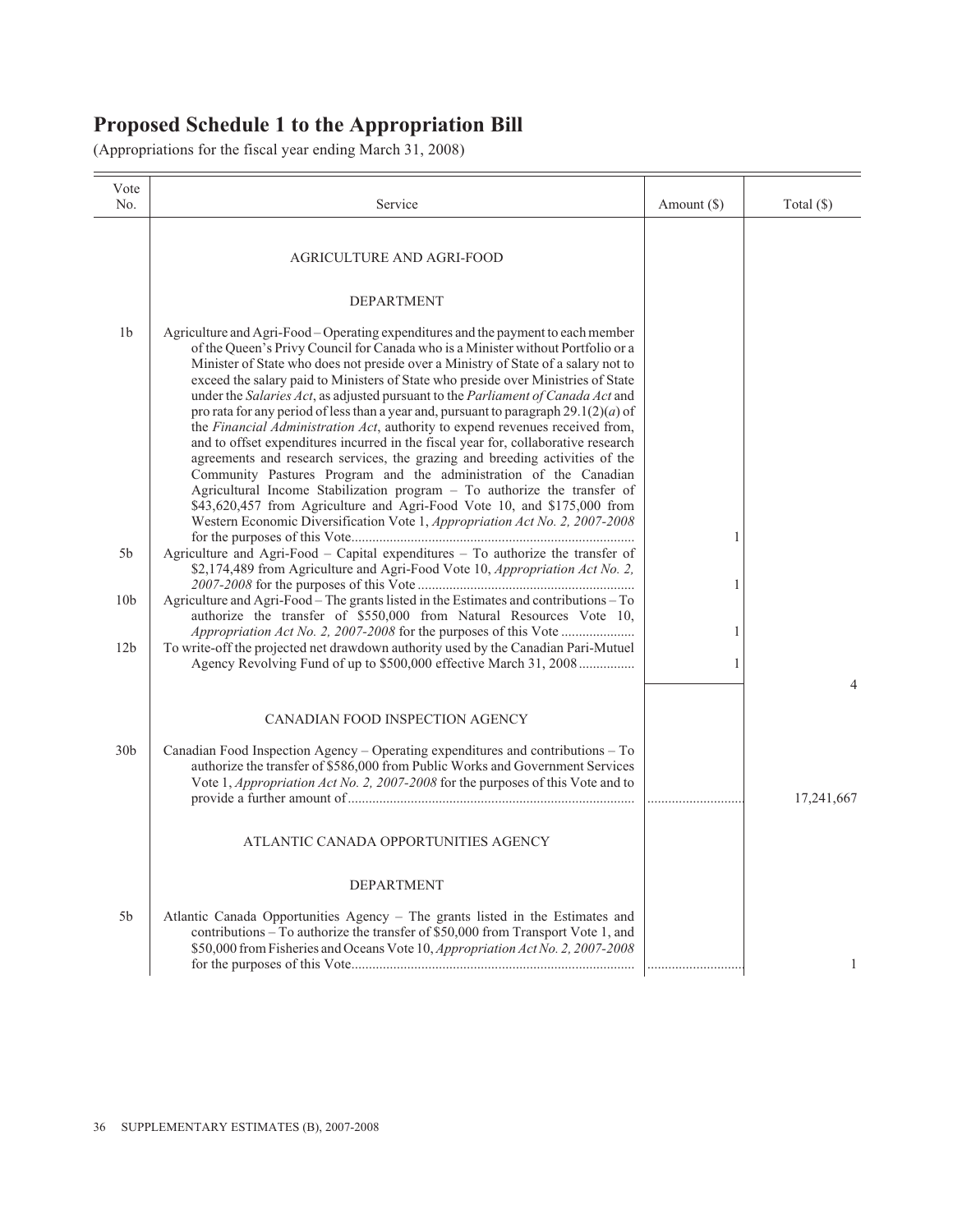| Vote<br>No.      | Service                                                                                                                                                                                                                                                                                                                                                                                                  | Amount $(\$)$ | Total $(\$)$ |
|------------------|----------------------------------------------------------------------------------------------------------------------------------------------------------------------------------------------------------------------------------------------------------------------------------------------------------------------------------------------------------------------------------------------------------|---------------|--------------|
|                  | <b>CANADIAN HERITAGE</b>                                                                                                                                                                                                                                                                                                                                                                                 |               |              |
|                  | <b>DEPARTMENT</b>                                                                                                                                                                                                                                                                                                                                                                                        |               |              |
| 5 <sub>b</sub>   | Canadian Heritage - The grants listed in the Estimates and contributions - To<br>authorize the transfer of \$2,995,981 from Canadian Heritage Vote 1, and<br>\$200,000 from Human Resources and Skills Development Vote 5,                                                                                                                                                                               |               | $\mathbf{1}$ |
|                  | CANADIAN BROADCASTING CORPORATION                                                                                                                                                                                                                                                                                                                                                                        |               |              |
| 25 <sub>b</sub>  | Payments to the Canadian Broadcasting Corporation for capital expenditures - To<br>authorize the transfer of \$18,766,000 from Canadian Heritage Vote 15,                                                                                                                                                                                                                                                |               | $\mathbf{1}$ |
|                  | CANADIAN RADIO-TELEVISION AND<br>TELECOMMUNICATIONS COMMISSION                                                                                                                                                                                                                                                                                                                                           |               |              |
| 40 <sub>b</sub>  | Canadian Radio-television and Telecommunications Commission - Program<br>expenditures and, pursuant to paragraph $29.1(2)(a)$ of the <i>Financial</i><br>Administration Act, authority to expend revenues received during the fiscal year<br>pursuant to the Telecommunications Fee Regulations, 1995, Broadcasting<br>Licence Fee Regulations, 1997, and other activities related to the conduct of its |               | 7,978,266    |
|                  | NATIONAL MUSEUM OF SCIENCE AND TECHNOLOGY                                                                                                                                                                                                                                                                                                                                                                |               |              |
| 75 <sub>b</sub>  | Payments to the National Museum of Science and Technology for operating and                                                                                                                                                                                                                                                                                                                              |               | 1,475,000    |
|                  | STATUS OF WOMEN – OFFICE OF THE CO-ORDINATOR                                                                                                                                                                                                                                                                                                                                                             |               |              |
| 95 <sub>b</sub>  | Status of Women – Office of the Co-ordinator – Operating expenditures                                                                                                                                                                                                                                                                                                                                    | 1,829,170     |              |
| 100 <sub>b</sub> | Status of Women – Office of the Co-ordinator – The grants listed in the Estimates                                                                                                                                                                                                                                                                                                                        | 1,700,000     |              |
|                  |                                                                                                                                                                                                                                                                                                                                                                                                          |               | 3,529,170    |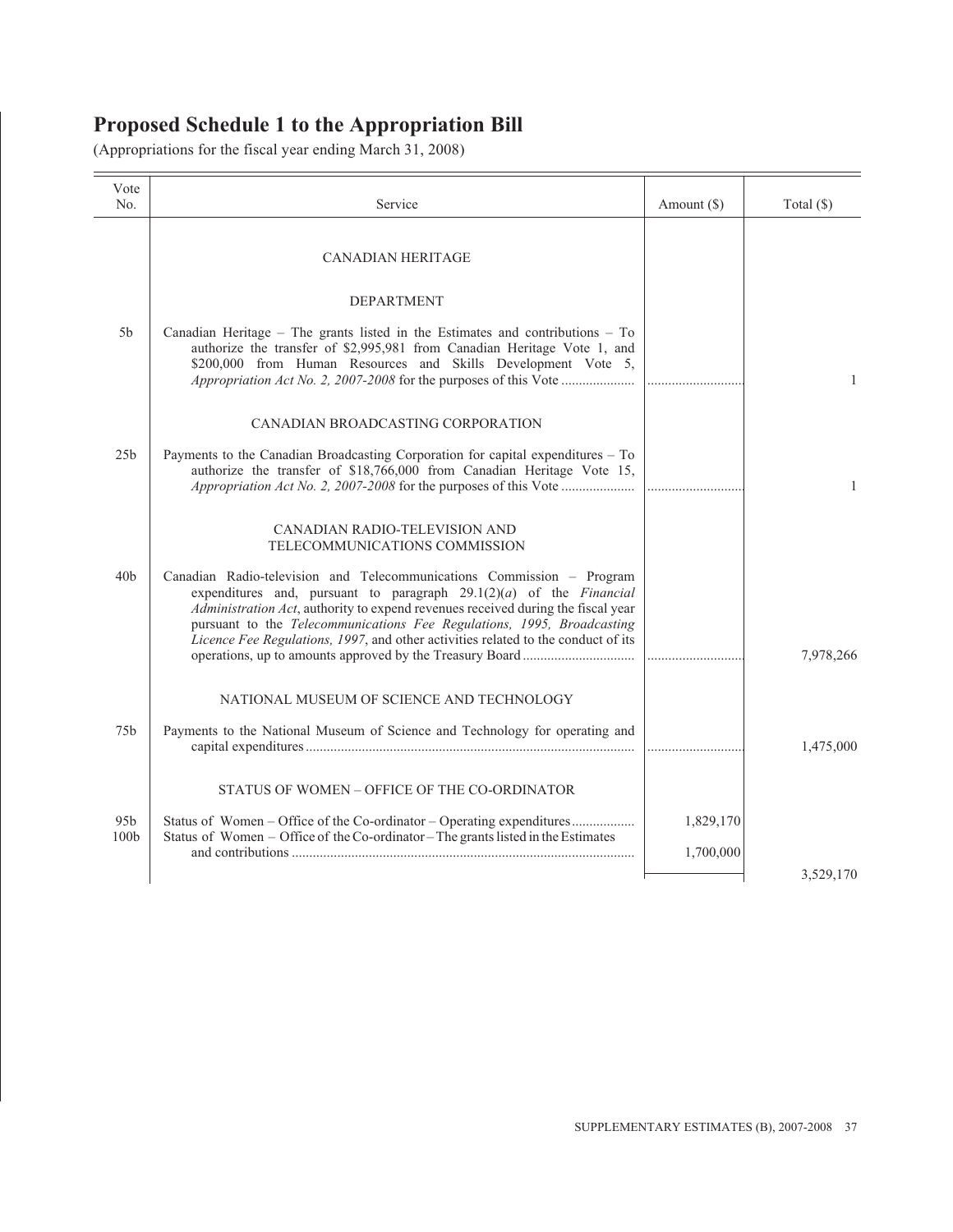| Vote<br>No.    | Service                                                                                                                                                                                                                                                                                                                                                                                                                                                                                                                                                                                                                                                                                                                                                                                                                                                                                                                                                                                                                                                                                                                                                                                                                                                                                                                                                                                                                                                                                                                                                                                                                                                                                                                                                                                                                                                                                                                                            | Amount $(\$)$ | Total $(\$)$ |
|----------------|----------------------------------------------------------------------------------------------------------------------------------------------------------------------------------------------------------------------------------------------------------------------------------------------------------------------------------------------------------------------------------------------------------------------------------------------------------------------------------------------------------------------------------------------------------------------------------------------------------------------------------------------------------------------------------------------------------------------------------------------------------------------------------------------------------------------------------------------------------------------------------------------------------------------------------------------------------------------------------------------------------------------------------------------------------------------------------------------------------------------------------------------------------------------------------------------------------------------------------------------------------------------------------------------------------------------------------------------------------------------------------------------------------------------------------------------------------------------------------------------------------------------------------------------------------------------------------------------------------------------------------------------------------------------------------------------------------------------------------------------------------------------------------------------------------------------------------------------------------------------------------------------------------------------------------------------------|---------------|--------------|
|                | CITIZENSHIP AND IMMIGRATION                                                                                                                                                                                                                                                                                                                                                                                                                                                                                                                                                                                                                                                                                                                                                                                                                                                                                                                                                                                                                                                                                                                                                                                                                                                                                                                                                                                                                                                                                                                                                                                                                                                                                                                                                                                                                                                                                                                        |               |              |
|                | <b>DEPARTMENT</b>                                                                                                                                                                                                                                                                                                                                                                                                                                                                                                                                                                                                                                                                                                                                                                                                                                                                                                                                                                                                                                                                                                                                                                                                                                                                                                                                                                                                                                                                                                                                                                                                                                                                                                                                                                                                                                                                                                                                  |               |              |
| 1 <sub>b</sub> | Citizenship and Immigration – Operating expenditures and the payment to each<br>member of the Queen's Privy Council for Canada who is a Minister without<br>Portfolio or a Minister of State who does not preside over a Ministry of State of a<br>salary not to exceed the salary paid to Ministers of State who preside over<br>Ministries of State under the Salaries Act, as adjusted pursuant to the Parliament<br>of Canada Act and pro rata for any period of less than a year – To authorize the<br>transfer of \$1,019,640 from Foreign Affairs and International Trade Vote 1,<br>Appropriation Act No. 2, 2007-2008 for the purposes of this Vote                                                                                                                                                                                                                                                                                                                                                                                                                                                                                                                                                                                                                                                                                                                                                                                                                                                                                                                                                                                                                                                                                                                                                                                                                                                                                       |               | 1            |
|                | ECONOMIC DEVELOPMENT AGENCY OF CANADA<br>FOR THE REGIONS OF QUEBEC                                                                                                                                                                                                                                                                                                                                                                                                                                                                                                                                                                                                                                                                                                                                                                                                                                                                                                                                                                                                                                                                                                                                                                                                                                                                                                                                                                                                                                                                                                                                                                                                                                                                                                                                                                                                                                                                                 |               |              |
| 5b             | Economic Development Agency of Canada for the Regions of Quebec – The grants<br>listed in the Estimates and contributions – To authorize the transfer of \$125,000<br>from Natural Resources Vote 10, Appropriation Act No. 2, 2007-2008 for the                                                                                                                                                                                                                                                                                                                                                                                                                                                                                                                                                                                                                                                                                                                                                                                                                                                                                                                                                                                                                                                                                                                                                                                                                                                                                                                                                                                                                                                                                                                                                                                                                                                                                                   |               | 1            |
|                | <b>ENVIRONMENT</b>                                                                                                                                                                                                                                                                                                                                                                                                                                                                                                                                                                                                                                                                                                                                                                                                                                                                                                                                                                                                                                                                                                                                                                                                                                                                                                                                                                                                                                                                                                                                                                                                                                                                                                                                                                                                                                                                                                                                 |               |              |
|                | DEPARTMENT                                                                                                                                                                                                                                                                                                                                                                                                                                                                                                                                                                                                                                                                                                                                                                                                                                                                                                                                                                                                                                                                                                                                                                                                                                                                                                                                                                                                                                                                                                                                                                                                                                                                                                                                                                                                                                                                                                                                         |               |              |
| 1b             | Environment – Operating expenditures, and<br>$(a)$ recoverable expenditures incurred in respect of the Prairie Provinces Water<br>Board, the Qu'Appelle Basin Study Board and the St. John River Basin Study<br>Board;<br>$(b)$ authority for the Minister of the Environment to engage such consultants as<br>may be required by the Boards identified in paragraph $(a)$ , at such remuneration<br>as those Boards may determine;<br>(c) recoverable expenditures incurred in respect of Regional Water Resources<br>Planning Investigations and Water Resources Inventories;<br>$(d)$ authority to make recoverable advances not exceeding the aggregate of the<br>amount of the shares of the Provinces of Manitoba and Ontario of the cost of<br>regulating the levels of Lake of the Woods and Lac Seul;<br>(e) authority to make recoverable advances not exceeding the aggregate of the<br>amount of the shares of provincial and outside agencies of the cost of hydrometric<br>surveys;<br>(f) pursuant to paragraph $29.1(2)(a)$ of the Financial Administration Act,<br>authority to expend in the current fiscal year revenues received during the fiscal<br>year arising from the operations of the department funded from this Vote; and<br>(g) the payment to each member of the Queen's Privy Council for Canada who is<br>a Minister without Portfolio or a Minister of State who does not preside over a<br>Ministry of State of a salary not to exceed the salary paid to Ministers of State who<br>preside over Ministries of State under the Salaries Act, as adjusted pursuant to the<br><i>Parliament of Canada Act</i> and pro rata for any period of less than a year – To<br>authorize the transfer of \$7,547,574 from Environment Vote 10, \$687,000 from<br>Indian Affairs and Northern Development Vote 1, and \$310,000 from Transport<br>Vote 1, Appropriation Act No. 2, 2007-2008 for the purposes of this Vote | 1             |              |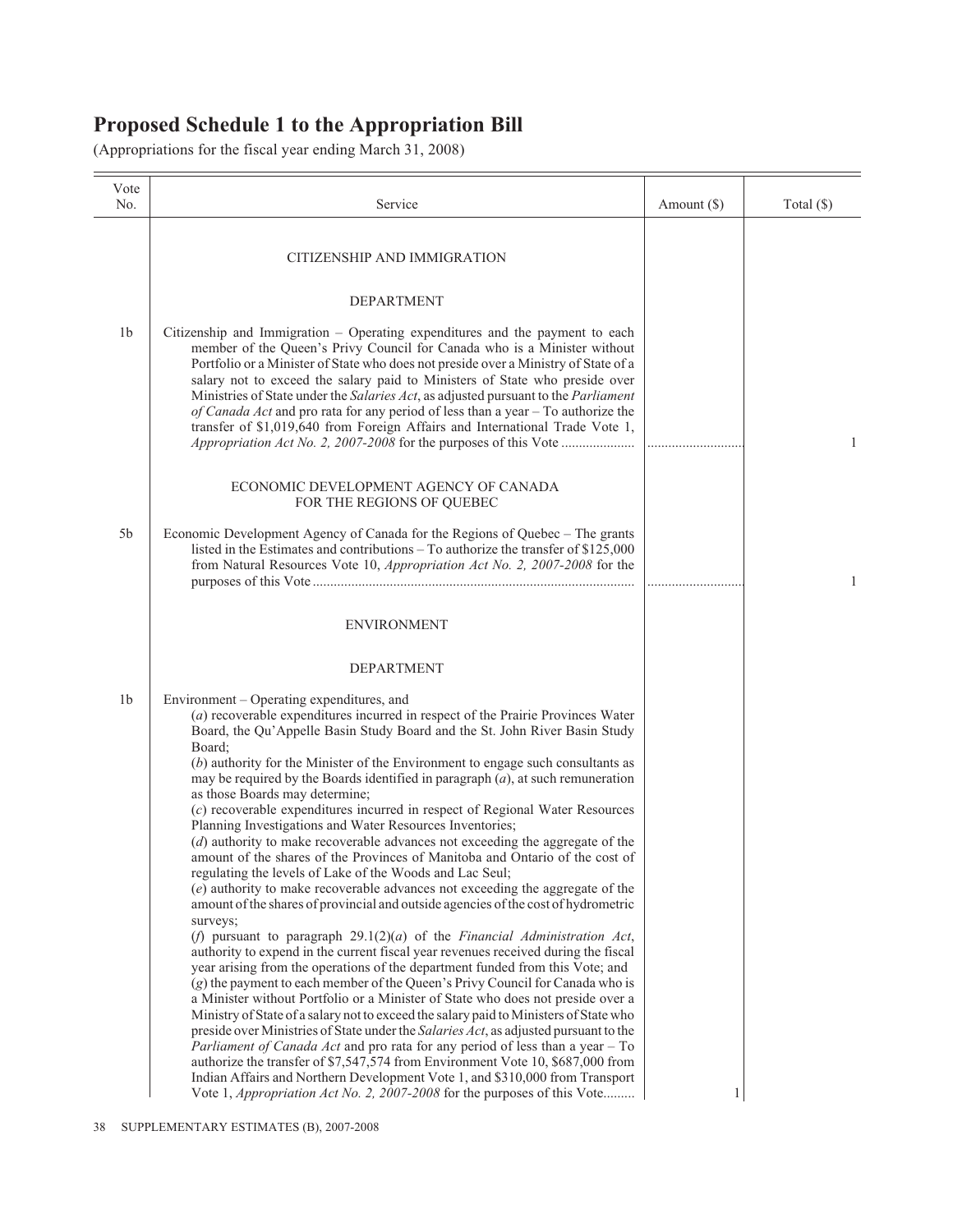| Vote<br>No.     | Service                                                                                                                                                                                                                                                                                                                                                                                                                                                                                                                                                                                                                                                                   | Amount $(\$)$ | Total $(\$)$ |
|-----------------|---------------------------------------------------------------------------------------------------------------------------------------------------------------------------------------------------------------------------------------------------------------------------------------------------------------------------------------------------------------------------------------------------------------------------------------------------------------------------------------------------------------------------------------------------------------------------------------------------------------------------------------------------------------------------|---------------|--------------|
|                 | ENVIRONMENT - Concluded                                                                                                                                                                                                                                                                                                                                                                                                                                                                                                                                                                                                                                                   |               |              |
|                 | DEPARTMENT - Concluded                                                                                                                                                                                                                                                                                                                                                                                                                                                                                                                                                                                                                                                    |               |              |
| 5 <sub>b</sub>  | Environment – Capital expenditures and authority to make payments to provinces or<br>municipalities as contributions towards construction done by those bodies and<br>authority to make recoverable advances not exceeding the amount of the shares of<br>provincial and outside agencies of the cost of joint projects including<br>expenditures on other than federal property - To authorize the transfer of \$25,000<br>from Environment Vote 1, \$1,742,000 from Environment Vote 10, \$233,000<br>from Indian Affairs and Northern Development Vote 1, and \$150,000 from<br>National Defence Vote 5, <i>Appropriation Act No. 2, 2007-2008</i> for the purposes of | 1             |              |
| 10 <sub>b</sub> | Environment – The grants listed in the Estimates and contributions, contributions to<br>developing countries in accordance with the Multilateral Fund of the Montreal<br>Protocol taking the form of cash payments or the provision of goods, equipment<br>or services $-$ To authorize the transfer of \$150,000 from Environment Vote 1,<br>\$690,000 from Transport Vote 1, \$111,000 from Health Vote 1, \$15,000 from<br>Agriculture and Agri-Food Vote 30, \$15,000 from Fisheries and Oceans Vote 1,<br>and \$15,000 from National Defence Vote 1, Appropriation Act No. 2, 2007-2008                                                                              |               | 3            |
| 15 <sub>b</sub> | CANADIAN ENVIRONMENTAL ASSESSMENT AGENCY<br>Canadian Environmental Assessment Agency - Program expenditures, contributions<br>and authority to expend revenues received during the fiscal year arising from the<br>provision of environmental assessment services including the conduct of panel<br>reviews, comprehensive studies, mediations, training and information                                                                                                                                                                                                                                                                                                  |               | 2,500,000    |
|                 | <b>FINANCE</b>                                                                                                                                                                                                                                                                                                                                                                                                                                                                                                                                                                                                                                                            |               |              |
|                 | FINANCIAL TRANSACTIONS AND REPORTS<br>ANALYSIS CENTRE OF CANADA                                                                                                                                                                                                                                                                                                                                                                                                                                                                                                                                                                                                           |               |              |
| 25 <sub>b</sub> | Financial Transactions and Reports Analysis Centre of Canada – Program                                                                                                                                                                                                                                                                                                                                                                                                                                                                                                                                                                                                    |               | 238,000      |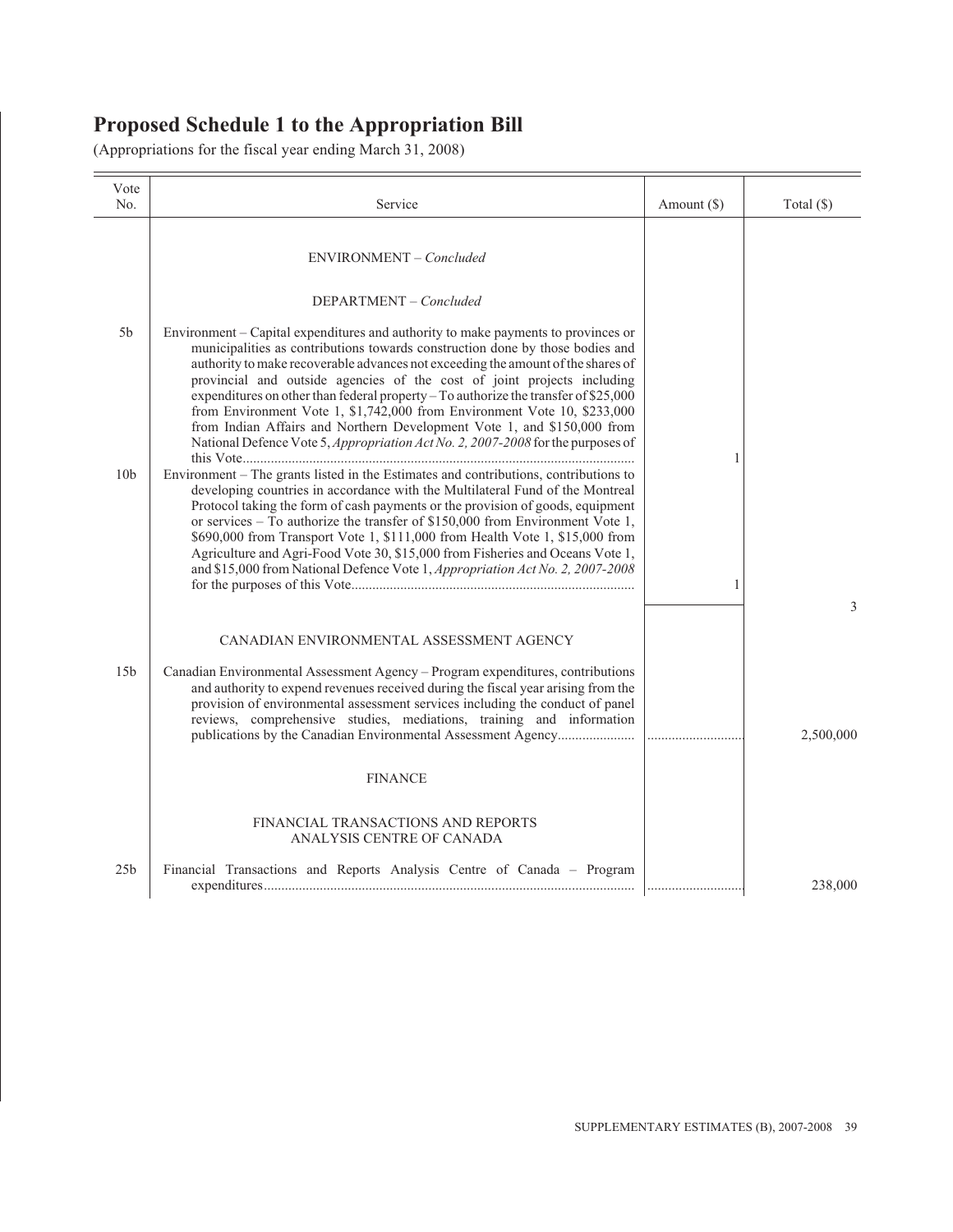| Vote<br>No.                       | Service                                                                                                                                                                                                                                                                                                                                                                                                                                                                                                                                                                                                                                                                                                                                                                                                                                                                                                                                                                                                                                                                                                                                                                                                                                                                                                                                                                                                                                                                                                                                                                                                                                | Amount (\$) | Total $(\$)$ |
|-----------------------------------|----------------------------------------------------------------------------------------------------------------------------------------------------------------------------------------------------------------------------------------------------------------------------------------------------------------------------------------------------------------------------------------------------------------------------------------------------------------------------------------------------------------------------------------------------------------------------------------------------------------------------------------------------------------------------------------------------------------------------------------------------------------------------------------------------------------------------------------------------------------------------------------------------------------------------------------------------------------------------------------------------------------------------------------------------------------------------------------------------------------------------------------------------------------------------------------------------------------------------------------------------------------------------------------------------------------------------------------------------------------------------------------------------------------------------------------------------------------------------------------------------------------------------------------------------------------------------------------------------------------------------------------|-------------|--------------|
|                                   | <b>FISHERIES AND OCEANS</b>                                                                                                                                                                                                                                                                                                                                                                                                                                                                                                                                                                                                                                                                                                                                                                                                                                                                                                                                                                                                                                                                                                                                                                                                                                                                                                                                                                                                                                                                                                                                                                                                            |             |              |
| 1 <sub>b</sub><br>10 <sub>b</sub> | Fisheries and Oceans – Operating expenditures, and<br>(a) Canada's share of expenses of the International Fisheries Commissions,<br>authority to provide free accommodation for the International Fisheries<br>Commissions and authority to make recoverable advances in the amounts of the<br>shares of the International Fisheries Commissions of joint cost projects;<br>$(b)$ authority to make recoverable advances for transportation, stevedoring and<br>other shipping services performed on behalf of individuals, outside agencies and<br>other governments in the course of, or arising out of, the exercise of jurisdiction in<br>navigation, including aids to navigation and shipping;<br>$(c)$ authority to expend revenue received during the fiscal year in the course of, or<br>arising from, the activities of the Canadian Coast Guard; and<br>$(d)$ the payment to each member of the Queen's Privy Council for Canada who is<br>a Minister without Portfolio or a Minister of State who does not preside over a<br>Ministry of State of a salary not to exceed the salary paid to Ministers of State who<br>preside over Ministries of State under the Salaries Act, as adjusted pursuant to the<br>Parliament of Canada Act and pro rata for any period of less than a year - To<br>authorize the transfer of \$187,000 from Fisheries and Oceans Vote 10, and<br>\$62,500 from Canadian Heritage Vote 5, Appropriation Act No. 2, 2007-2008 for<br>Fisheries and Oceans - The grants listed in the Estimates and contributions - To<br>authorize the transfer of \$1,196,004 from Fisheries and Oceans Vote 1, |             |              |
|                                   |                                                                                                                                                                                                                                                                                                                                                                                                                                                                                                                                                                                                                                                                                                                                                                                                                                                                                                                                                                                                                                                                                                                                                                                                                                                                                                                                                                                                                                                                                                                                                                                                                                        |             | 2            |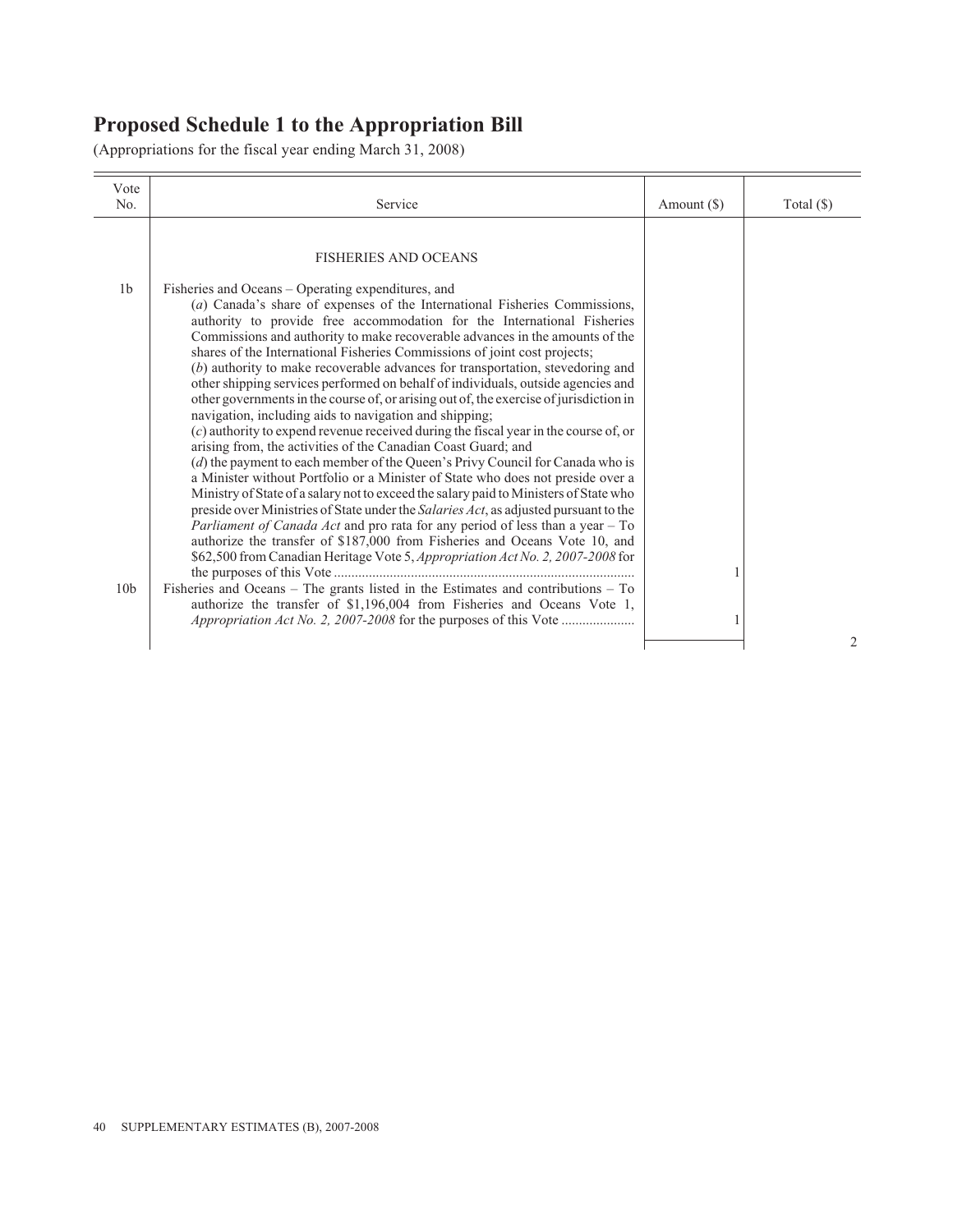| Vote<br>No.                      | Service                                                                                                                                                                                                                                                                                                                                                                                                                                                                                                                                                                                                                                                                                                                                                                                                                                                                                                                                                                                                                                                                                                                                                                                                                                                                                                                                                                                                                                                                                                                                                                                                                                                                                                                                                                                                                                                                                                                                                                                                                                                                                                                                                                                                                                                                                                                                                                                                                                                                                                                                                                                                                                                                                                                                                                                                                                                                                                                                                                                                                                                                                   | Amount $(\$)$ | Total $(\$)$ |
|----------------------------------|-------------------------------------------------------------------------------------------------------------------------------------------------------------------------------------------------------------------------------------------------------------------------------------------------------------------------------------------------------------------------------------------------------------------------------------------------------------------------------------------------------------------------------------------------------------------------------------------------------------------------------------------------------------------------------------------------------------------------------------------------------------------------------------------------------------------------------------------------------------------------------------------------------------------------------------------------------------------------------------------------------------------------------------------------------------------------------------------------------------------------------------------------------------------------------------------------------------------------------------------------------------------------------------------------------------------------------------------------------------------------------------------------------------------------------------------------------------------------------------------------------------------------------------------------------------------------------------------------------------------------------------------------------------------------------------------------------------------------------------------------------------------------------------------------------------------------------------------------------------------------------------------------------------------------------------------------------------------------------------------------------------------------------------------------------------------------------------------------------------------------------------------------------------------------------------------------------------------------------------------------------------------------------------------------------------------------------------------------------------------------------------------------------------------------------------------------------------------------------------------------------------------------------------------------------------------------------------------------------------------------------------------------------------------------------------------------------------------------------------------------------------------------------------------------------------------------------------------------------------------------------------------------------------------------------------------------------------------------------------------------------------------------------------------------------------------------------------------|---------------|--------------|
|                                  | FOREIGN AFFAIRS AND INTERNATIONAL TRADE                                                                                                                                                                                                                                                                                                                                                                                                                                                                                                                                                                                                                                                                                                                                                                                                                                                                                                                                                                                                                                                                                                                                                                                                                                                                                                                                                                                                                                                                                                                                                                                                                                                                                                                                                                                                                                                                                                                                                                                                                                                                                                                                                                                                                                                                                                                                                                                                                                                                                                                                                                                                                                                                                                                                                                                                                                                                                                                                                                                                                                                   |               |              |
|                                  | <b>DEPARTMENT</b>                                                                                                                                                                                                                                                                                                                                                                                                                                                                                                                                                                                                                                                                                                                                                                                                                                                                                                                                                                                                                                                                                                                                                                                                                                                                                                                                                                                                                                                                                                                                                                                                                                                                                                                                                                                                                                                                                                                                                                                                                                                                                                                                                                                                                                                                                                                                                                                                                                                                                                                                                                                                                                                                                                                                                                                                                                                                                                                                                                                                                                                                         |               |              |
| 1 <sub>b</sub><br>5 <sub>b</sub> | Foreign Affairs and International Trade – Operating expenditures, including the<br>payment of remuneration and other expenditures subject to the approval of the<br>Governor in Council in connection with the assignment by the Canadian<br>Government of Canadians to the staffs of international organizations and<br>authority to make recoverable advances in amounts not exceeding the amounts of<br>the shares of such organizations of such expenses; authority for the appointment<br>and fixing of salaries by the Governor in Council of High Commissioners,<br>Ambassadors, Ministers Plenipotentiary, Consuls, Representatives on<br>International Commissions, the staff of such officials and other persons to<br>represent Canada in another country; expenditures in respect of the provision of<br>office accommodation for the International Civil Aviation Organization;<br>recoverable expenditures for assistance to and repatriation of distressed<br>Canadian citizens and persons of Canadian domicile abroad, including their<br>dependants; cultural relations and academic exchange programs with other<br>countries; and, pursuant to paragraph $29.1(2)(a)$ of the <i>Financial Administration</i><br>Act, authority to expend revenues received in a fiscal year from, and to offset<br>related expenditures incurred in the fiscal year arising from the provision of<br>services related to: Canadian Business Centres and Canadian Education Centres;<br>training services provided by the Canadian Foreign Service Institute; trade fairs,<br>missions and other international business development services; investment<br>development services; international telecommunication services; departmental<br>publications; other services provided abroad to other government departments,<br>agencies, Crown corporations and other non-federal organizations; specialized<br>consular services; and international youth employment exchange programs and<br>the payment to each member of the Queen's Privy Council for Canada who is a<br>Minister without Portfolio or a Minister of State who does not preside over a<br>Ministry of State of a salary not to exceed the salary paid to Ministers of State who<br>preside over Ministries of State under the Salaries Act, as adjusted pursuant to the<br><i>Parliament of Canada Act</i> and pro rata for any period of less than a year – To<br>authorize the transfer of \$500,000 from Foreign Affairs and International Trade<br>Vote 10, \$1,000,000 from Foreign Affairs and International Trade Vote 15,<br>\$227,800 from Public Safety and Emergency Preparedness Vote 10, \$145,000<br>from Public Safety and Emergency Preparedness Vote 45, \$123,300 from<br>Citizenship and Immigration Vote 1, and \$29,700 from National Defence Vote 1,<br>Appropriation Act No. 2, 2007-2008 for the purposes of this Vote<br>Foreign Affairs and International Trade – Capital expenditures – To authorize the<br>transfer of \$9,932,600 from Foreign Affairs and International Trade Vote 1, | 1             |              |
|                                  | \$153,500 from Public Safety and Emergency Preparedness Vote 10, \$61,000<br>from Public Safety and Emergency Preparedness Vote 45, \$45,100 from<br>Citizenship and Immigration Vote 1, and \$25,700 from National Defence Vote 1,<br>Appropriation Act No. 2, 2007-2008 for the purposes of this Vote and to provide a                                                                                                                                                                                                                                                                                                                                                                                                                                                                                                                                                                                                                                                                                                                                                                                                                                                                                                                                                                                                                                                                                                                                                                                                                                                                                                                                                                                                                                                                                                                                                                                                                                                                                                                                                                                                                                                                                                                                                                                                                                                                                                                                                                                                                                                                                                                                                                                                                                                                                                                                                                                                                                                                                                                                                                  | 13,617,400    |              |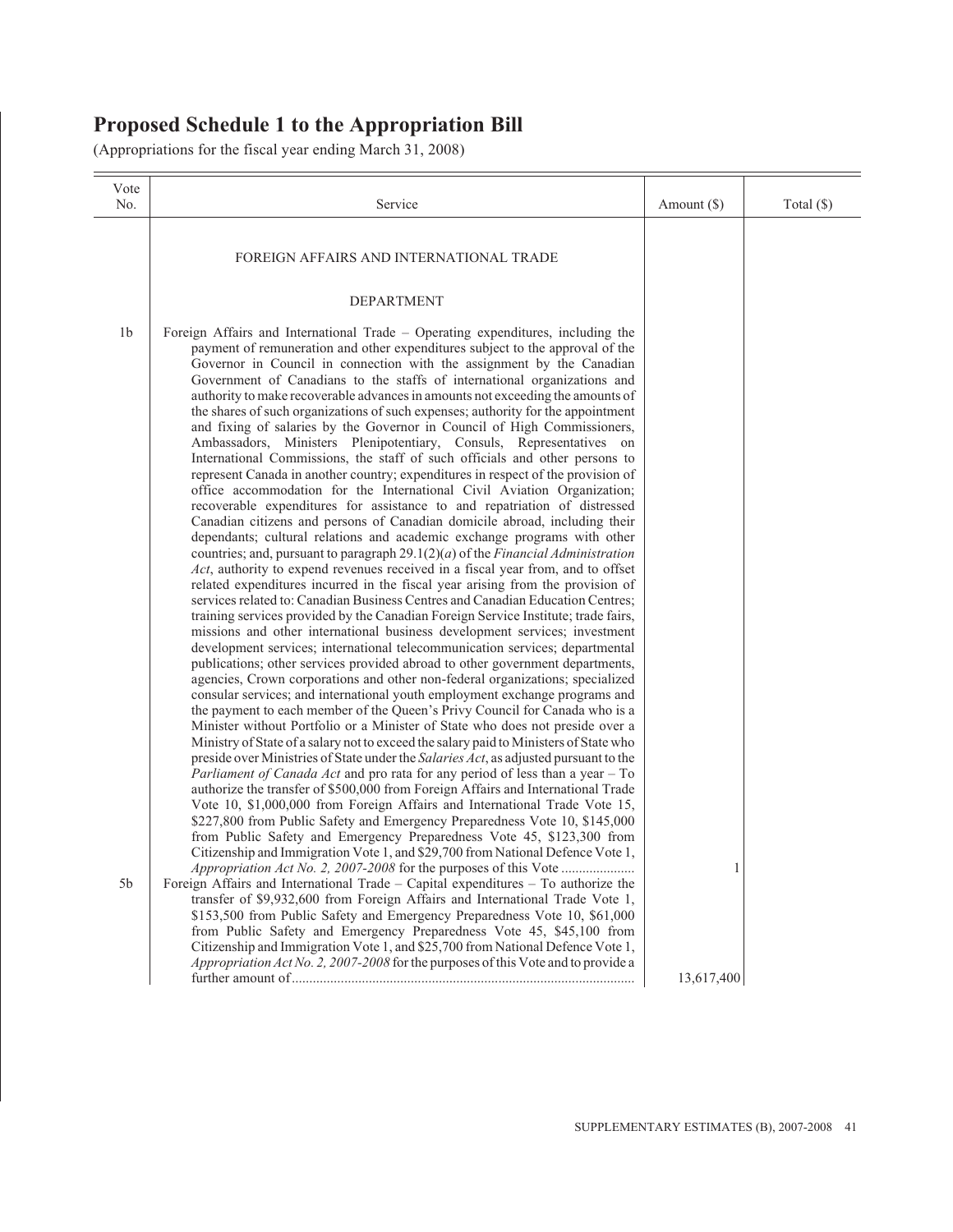| Vote<br>No.     | Service                                                                                                                                                                                                                                                                                                                                                                                                                                                                                                                                                                                                                                                                                                                                                                                                                                                                                                                                                                                                                                                                                                                                                                                                                                                                                                                                                                                                                                  | Amount (\$) | Total $(\$)$ |
|-----------------|------------------------------------------------------------------------------------------------------------------------------------------------------------------------------------------------------------------------------------------------------------------------------------------------------------------------------------------------------------------------------------------------------------------------------------------------------------------------------------------------------------------------------------------------------------------------------------------------------------------------------------------------------------------------------------------------------------------------------------------------------------------------------------------------------------------------------------------------------------------------------------------------------------------------------------------------------------------------------------------------------------------------------------------------------------------------------------------------------------------------------------------------------------------------------------------------------------------------------------------------------------------------------------------------------------------------------------------------------------------------------------------------------------------------------------------|-------------|--------------|
| 10 <sub>b</sub> | FOREIGN AFFAIRS AND INTERNATIONAL TRADE - Continued<br>DEPARTMENT – Concluded<br>Foreign Affairs and International Trade – The grants listed in the Estimates,<br>contributions, which may include: with respect to Canada's Global Partnership<br>Program (under the G8 Global Partnership), cash payments or the provision of<br>goods, equipment and services for the purpose of assistance to countries of the<br>former Soviet Union; with respect to Canada's Counter-Terrorism Capacity<br>Building Program, cash payments or the provision of goods, services, equipment<br>and technology for the purpose of counter-terrorism assistance to states and<br>government entities; and, with respect to the Global Peace and Security Program,<br>Human Security Program, and Global Peace Operations Program, cash payments                                                                                                                                                                                                                                                                                                                                                                                                                                                                                                                                                                                                       |             |              |
|                 | or the provision of goods, services, equipment and technology for the purpose of<br>global peace and security assistance; as well as the authority to make<br>commitments for the current fiscal year not exceeding \$30,000,000, in respect of<br>contributions to persons, groups of persons, councils and associations to promote<br>the development of Canadian export sales; and, the authority to pay assessments<br>in the amounts and in the currencies in which they are levied as well the authority<br>to pay other amounts specified in the currencies of the countries indicated,<br>notwithstanding that the total of such payments may exceed the equivalent in<br>Canadian dollars, estimated as of October $2006 - To$ authorize the transfer of<br>\$3,100,000 from Foreign Affairs and International Trade Vote 1, \$477,000 from<br>Environment Vote 10, and \$100,000 from Public Safety and Emergency<br>Preparedness Vote 5, Appropriation Act No. 2, 2007-2008 for the purposes of this                                                                                                                                                                                                                                                                                                                                                                                                                          | 1           | 13,617,402   |
|                 | CANADIAN INTERNATIONAL DEVELOPMENT AGENCY                                                                                                                                                                                                                                                                                                                                                                                                                                                                                                                                                                                                                                                                                                                                                                                                                                                                                                                                                                                                                                                                                                                                                                                                                                                                                                                                                                                                |             |              |
| 20 <sub>b</sub> | Canadian International Development Agency – Operating expenditures and authority<br>to<br>(a) engage persons for service in developing countries and in countries in<br>transition; and<br>$(b)$ provide education or training for persons from developing countries and from<br>countries in transition, in accordance with the Technical Assistance Regulations,<br>made by Order in Council P.C. 1986-993 of April 24, 1986 (and registered<br>as SOR/86-475), as may be amended, or any other regulations that may be made<br>by the Governor in Council with respect to<br>(i) the remuneration payable to persons for service in developing countries and in<br>countries in transition, and the payment of their expenses or of allowances with<br>respect thereto,<br>(ii) the maintenance of persons from developing countries and from countries in<br>transition who are undergoing education or training, and the payment of their<br>expenses or of allowances with respect thereto, and<br>(iii) the payment of special expenses directly or indirectly related to the service of<br>persons in developing countries and in countries in transition or the education or<br>training of persons from developing countries and from countries in transition -<br>To authorize the transfer of \$480,408 from Foreign Affairs and International<br>Trade Vote 25, Appropriation Act No. 2, 2007-2008 for the purposes of this | 1           |              |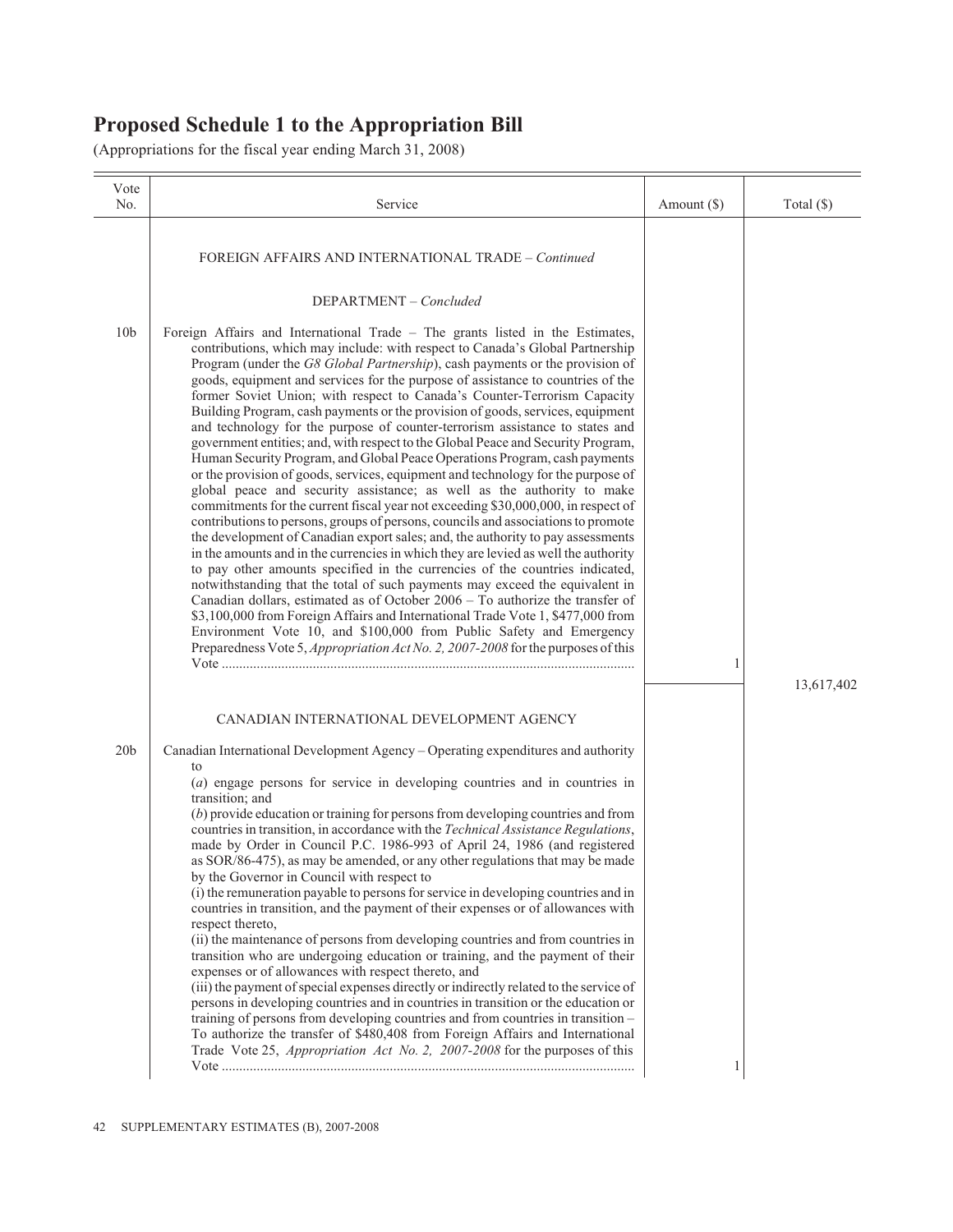| Vote<br>No.                      | Service                                                                                                                                                                                                                                                                                                                                                                                                                                                                                                                                                                                                                                                                                                                                                                                                                                                                                                                                                                                                                                                                                                                              | Amount $(\$)$ | Total $(\$)$ |
|----------------------------------|--------------------------------------------------------------------------------------------------------------------------------------------------------------------------------------------------------------------------------------------------------------------------------------------------------------------------------------------------------------------------------------------------------------------------------------------------------------------------------------------------------------------------------------------------------------------------------------------------------------------------------------------------------------------------------------------------------------------------------------------------------------------------------------------------------------------------------------------------------------------------------------------------------------------------------------------------------------------------------------------------------------------------------------------------------------------------------------------------------------------------------------|---------------|--------------|
|                                  | FOREIGN AFFAIRS AND INTERNATIONAL TRADE - Concluded                                                                                                                                                                                                                                                                                                                                                                                                                                                                                                                                                                                                                                                                                                                                                                                                                                                                                                                                                                                                                                                                                  |               |              |
|                                  | <b>CANADIAN INTERNATIONAL DEVELOPMENT AGENCY - Concluded</b>                                                                                                                                                                                                                                                                                                                                                                                                                                                                                                                                                                                                                                                                                                                                                                                                                                                                                                                                                                                                                                                                         |               |              |
| 25 <sub>b</sub>                  | Canadian International Development Agency – The grants listed in the Estimates,<br>contributions and payments to international financial institutions in accordance<br>with the International Development (Financial Institutions) Assistance Act, for<br>international development assistance, international humanitarian assistance and<br>other specified purposes, in the form of cash payments or the provision of goods,                                                                                                                                                                                                                                                                                                                                                                                                                                                                                                                                                                                                                                                                                                       | 1             |              |
|                                  |                                                                                                                                                                                                                                                                                                                                                                                                                                                                                                                                                                                                                                                                                                                                                                                                                                                                                                                                                                                                                                                                                                                                      |               | 2            |
| 45 <sub>b</sub>                  | INTERNATIONAL DEVELOPMENT RESEARCH CENTRE<br>Payments to the International Development Research Centre $-$ To authorize the                                                                                                                                                                                                                                                                                                                                                                                                                                                                                                                                                                                                                                                                                                                                                                                                                                                                                                                                                                                                          |               |              |
|                                  | transfer of \$4,800,000 from Foreign Affairs and International Trade Vote 25,                                                                                                                                                                                                                                                                                                                                                                                                                                                                                                                                                                                                                                                                                                                                                                                                                                                                                                                                                                                                                                                        |               | 1            |
|                                  | <b>HEALTH</b>                                                                                                                                                                                                                                                                                                                                                                                                                                                                                                                                                                                                                                                                                                                                                                                                                                                                                                                                                                                                                                                                                                                        |               |              |
|                                  | <b>DEPARTMENT</b>                                                                                                                                                                                                                                                                                                                                                                                                                                                                                                                                                                                                                                                                                                                                                                                                                                                                                                                                                                                                                                                                                                                    |               |              |
| 1 <sub>b</sub><br>5 <sub>b</sub> | Health – Operating expenditures and, pursuant to paragraph $29.1(2)(a)$ of the<br>Financial Administration Act, authority to spend revenues to offset expenditures<br>incurred in the fiscal year arising from the provision of services or the sale of<br>products related to health protection, regulatory activities and medical services<br>and the payment to each member of the Queen's Privy Council for Canada who is<br>a Minister without Portfolio or a Minister of State who does not preside over a<br>Ministry of State of a salary not to exceed the salary paid to Ministers of State who<br>preside over Ministries of State under the Salaries Act, as adjusted pursuant to the<br>Parliament of Canada Act and pro rata for any period of less than a year - To<br>authorize the transfer of \$4,487,226 from Health Vote 5, and \$295,500 from<br>Health Vote 35, Appropriation Act No. 2, 2007-2008 for the purposes of this Vote<br>Health – The grants listed in the Estimates and contributions – To authorize the transfer<br>of \$89,998 from Canadian Heritage Vote 5, Appropriation Act No. 2, 2007-2008 | 1<br>1        |              |
|                                  |                                                                                                                                                                                                                                                                                                                                                                                                                                                                                                                                                                                                                                                                                                                                                                                                                                                                                                                                                                                                                                                                                                                                      |               | 2            |
|                                  | CANADIAN INSTITUTES OF HEALTH RESEARCH                                                                                                                                                                                                                                                                                                                                                                                                                                                                                                                                                                                                                                                                                                                                                                                                                                                                                                                                                                                                                                                                                               |               |              |
| 20 <sub>b</sub>                  | Canadian Institutes of Health Research - The grants listed in the Estimates - To<br>authorize the transfer of \$200,000 from Health Vote 1, \$1,500,000 from Health<br>Vote 15, \$600,000 from Health Vote 35, \$310,500 from Health Vote 40, \$25,000<br>from Western Economic Diversification Vote 5, and \$12,500 from Agriculture<br>and Agri-Food Vote 30, Appropriation Act No. 2, 2007-2008 for the purposes of                                                                                                                                                                                                                                                                                                                                                                                                                                                                                                                                                                                                                                                                                                               |               | 71,512,350   |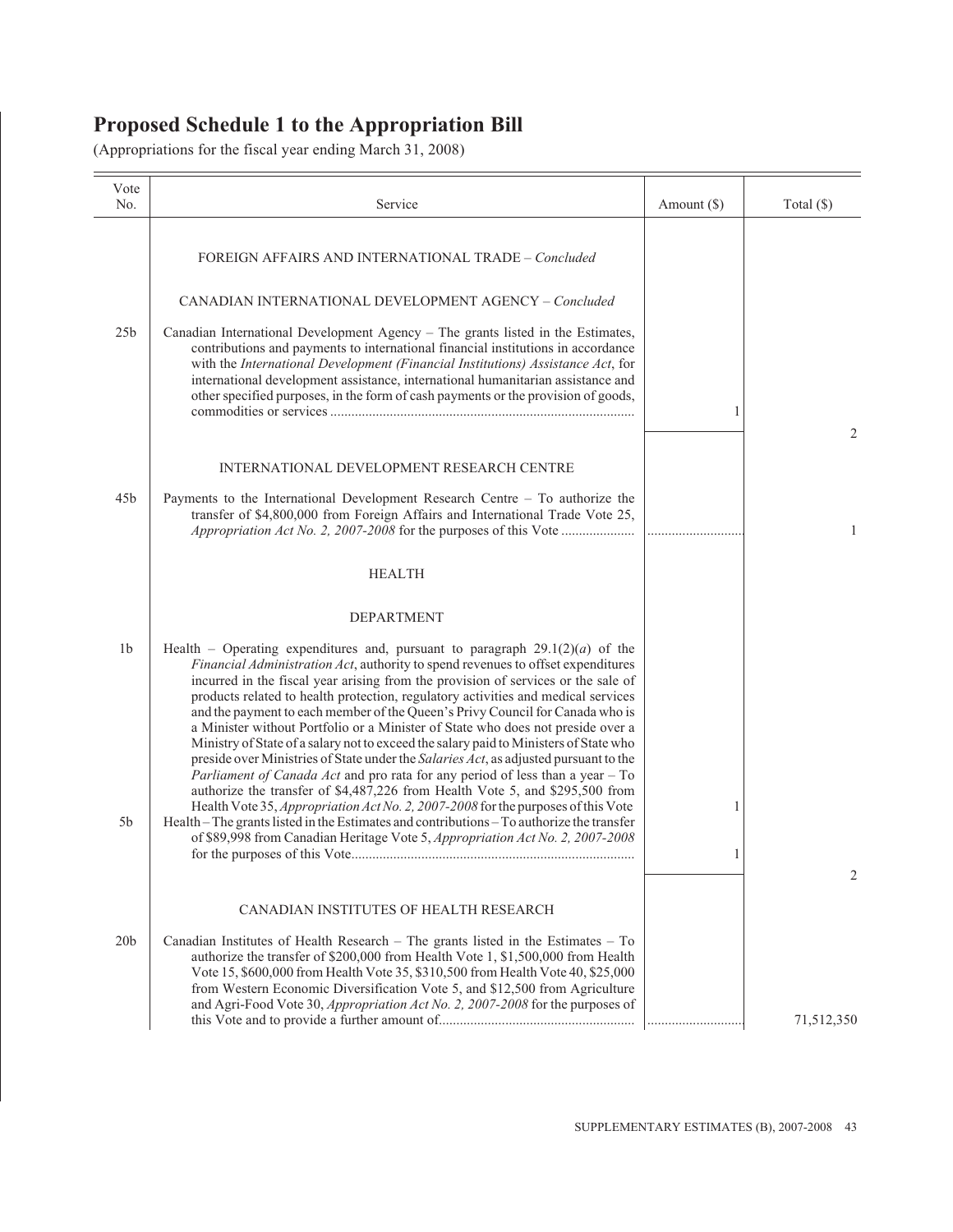| Vote<br>No.          | Service                                                                                                                                                                                                                                                                                                                                                                                                                                                                                             | Amount $(\$)$   | Total $(\$)$ |
|----------------------|-----------------------------------------------------------------------------------------------------------------------------------------------------------------------------------------------------------------------------------------------------------------------------------------------------------------------------------------------------------------------------------------------------------------------------------------------------------------------------------------------------|-----------------|--------------|
|                      | HEALTH - Concluded                                                                                                                                                                                                                                                                                                                                                                                                                                                                                  |                 |              |
|                      | PUBLIC HEALTH AGENCY OF CANADA                                                                                                                                                                                                                                                                                                                                                                                                                                                                      |                 |              |
| 40 <sub>b</sub>      | Public Health Agency of Canada – The grants listed in the Estimates and<br>contributions – To authorize the transfer of \$1,500,000 from Health Vote 35, and<br>\$35,000 from Canadian Heritage Vote 5, Appropriation Act No. 2, 2007-2008 for                                                                                                                                                                                                                                                      |                 | $\mathbf{1}$ |
|                      | HUMAN RESOURCES AND SKILLS DEVELOPMENT                                                                                                                                                                                                                                                                                                                                                                                                                                                              |                 |              |
|                      | <b>DEPARTMENT</b>                                                                                                                                                                                                                                                                                                                                                                                                                                                                                   |                 |              |
| 5 <sub>b</sub><br>7b | Human Resources and Skills Development – The grants listed in the Estimates and<br>contributions - To authorize the transfer of \$80,000 from Canadian Heritage<br>Vote 5, Appropriation Act No. 2, 2007-2008 for the purposes of this Vote<br>Pursuant to subsection 25(2) of the <i>Financial Administration Act</i> , to write off from the                                                                                                                                                      | 1               |              |
|                      | Accounts of Canada \$364,080 in principal and \$43,270 in interest for 15,473<br>direct financing and integrated Canada Student Loan accounts for the period of<br>February 2005 to November 2006 and 32,575 small debit balances at service<br>providers for the period of November 2004 to November 2006 - To authorize the                                                                                                                                                                       |                 |              |
|                      | transfer of \$407,350 from Human Resources and Skills Development Vote 5,                                                                                                                                                                                                                                                                                                                                                                                                                           | 1               |              |
|                      | CANADA MORTGAGE AND HOUSING CORPORATION                                                                                                                                                                                                                                                                                                                                                                                                                                                             |                 | 2            |
| 15 <sub>b</sub>      | To reimburse Canada Mortgage and Housing Corporation for the amounts of loans<br>forgiven, grants, contributions and expenditures made, and losses, costs and<br>expenses incurred under the provisions of the National Housing Act or in respect<br>of the exercise of powers or the carrying out of duties or functions conferred on<br>the Corporation pursuant to the authority of any Act of Parliament of Canada<br>other than the National Housing Act, in accordance with the Corporation's |                 |              |
| 16 <sub>b</sub>      | authority under the Canada Mortgage and Housing Corporation Act<br>To increase from \$350,000,000,000 to \$450,000,000,000 the limit of the aggregate<br>outstanding insured amount of all insured loans by Canada Mortgage and<br>Housing Corporation, pursuant to paragraph 11(b) of the National Housing Act                                                                                                                                                                                     | 85,400,000<br>1 |              |
|                      |                                                                                                                                                                                                                                                                                                                                                                                                                                                                                                     |                 | 85,400,001   |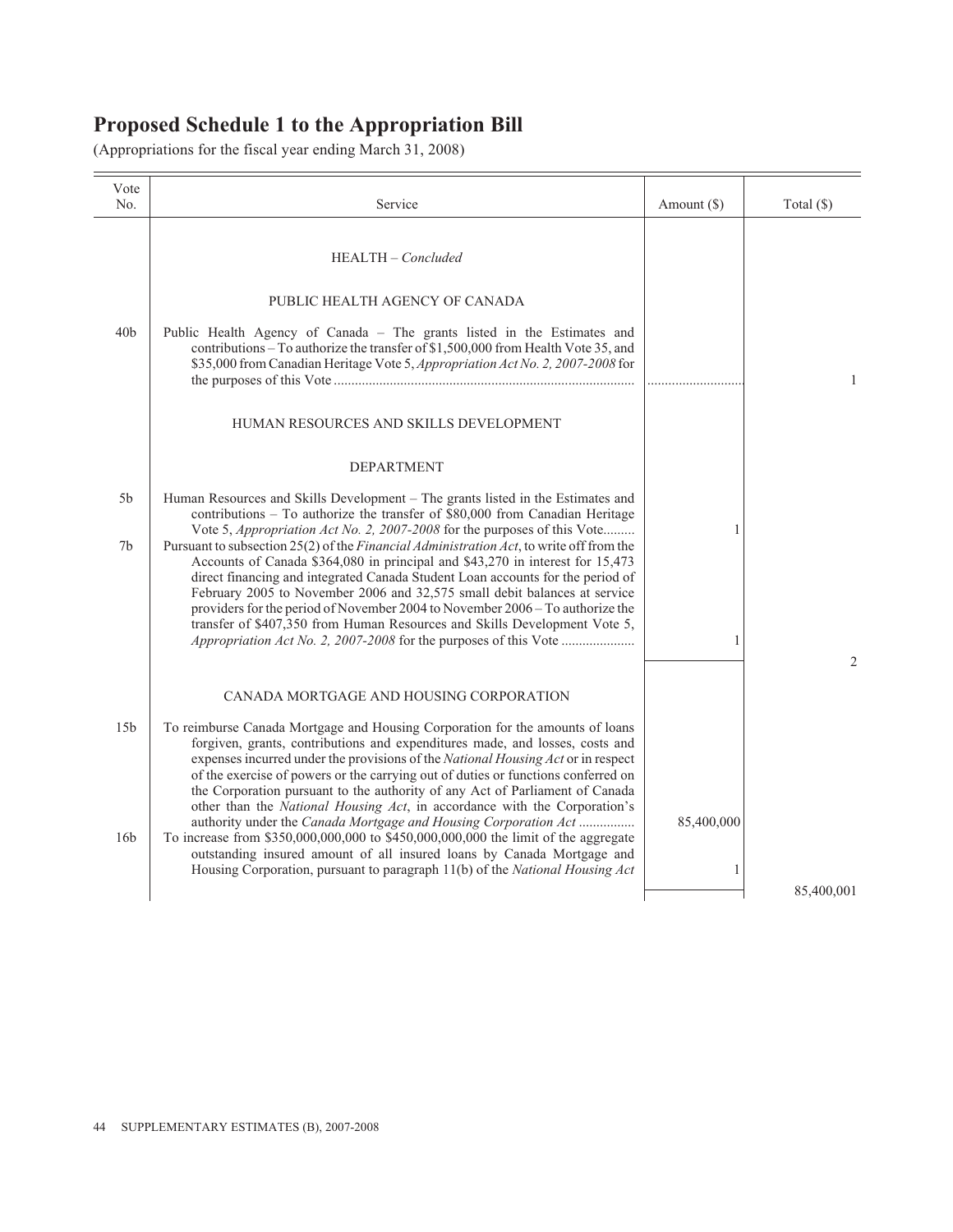| Vote<br>No.                       | Service                                                                                                                                                                                                                                                                                                                                                                                                                                                                                                                                                                                                                                                                                                                                                                                                                                                                                                                                                                                                                                                                                                                                                                                                                                                                                                                                                                                                                                                                                                                                                               | Amount (\$) | Total $(\$)$  |
|-----------------------------------|-----------------------------------------------------------------------------------------------------------------------------------------------------------------------------------------------------------------------------------------------------------------------------------------------------------------------------------------------------------------------------------------------------------------------------------------------------------------------------------------------------------------------------------------------------------------------------------------------------------------------------------------------------------------------------------------------------------------------------------------------------------------------------------------------------------------------------------------------------------------------------------------------------------------------------------------------------------------------------------------------------------------------------------------------------------------------------------------------------------------------------------------------------------------------------------------------------------------------------------------------------------------------------------------------------------------------------------------------------------------------------------------------------------------------------------------------------------------------------------------------------------------------------------------------------------------------|-------------|---------------|
|                                   | INDIAN AFFAIRS AND NORTHERN DEVELOPMENT                                                                                                                                                                                                                                                                                                                                                                                                                                                                                                                                                                                                                                                                                                                                                                                                                                                                                                                                                                                                                                                                                                                                                                                                                                                                                                                                                                                                                                                                                                                               |             |               |
|                                   | <b>DEPARTMENT</b>                                                                                                                                                                                                                                                                                                                                                                                                                                                                                                                                                                                                                                                                                                                                                                                                                                                                                                                                                                                                                                                                                                                                                                                                                                                                                                                                                                                                                                                                                                                                                     |             |               |
| 1 <sub>b</sub><br>10 <sub>b</sub> | Indian Affairs and Northern Development – Operating expenditures, and<br>$(a)$ expenditures on works, buildings and equipment; and expenditures and<br>recoverable expenditures in respect of services provided and work performed on<br>other than federal property;<br>$(b)$ authority to provide, in respect of Indian and Inuit economic development<br>activities, for the capacity development for Indian and Inuit and the furnishing of<br>materials and equipment;<br>$(c)$ authority to sell electric power to private consumers in remote locations when<br>alternative local sources of supply are not available, in accordance with terms and<br>conditions approved by the Governor in Council; and<br>$(d)$ the payment to each member of the Queen's Privy Council for Canada who is<br>a Minister without Portfolio or a Minister of State who does not preside over a<br>Ministry of State of a salary not to exceed the salary paid to Ministers of State who<br>preside over Ministries of State under the Salaries Act, as adjusted pursuant to the<br>Parliament of Canada Act and pro rata for any period of less than a year - To<br>authorize the transfer of \$202,260 from Public Works and Government Services<br>Vote 1, \$33,600 from Western Economic Diversification Vote 1, \$28,312 from<br>Atlantic Canada Opportunities Agency Vote 1, and \$10,828 from Human<br>Resources and Skills Development Vote 1, Appropriation Act No. 2, 2007-2008<br>Indian Affairs and Northern Development - The grants listed in the Estimates and | 10,126,147  |               |
|                                   | contributions - To authorize the transfer of \$20,925,000 from Indian Affairs and<br>Northern Development Vote 5, \$1,285,000 from Indian Affairs and Northern<br>Development Vote 25, \$155,652 from Canadian Heritage Vote 5, \$30,000 from<br>Canadian Heritage Vote 1, and \$137,700 from National Defence Vote 1,<br>Appropriation Act No. 2, 2007-2008 for the purposes of this Vote and to provide a                                                                                                                                                                                                                                                                                                                                                                                                                                                                                                                                                                                                                                                                                                                                                                                                                                                                                                                                                                                                                                                                                                                                                           | 858,021,259 |               |
|                                   |                                                                                                                                                                                                                                                                                                                                                                                                                                                                                                                                                                                                                                                                                                                                                                                                                                                                                                                                                                                                                                                                                                                                                                                                                                                                                                                                                                                                                                                                                                                                                                       |             | 868, 147, 406 |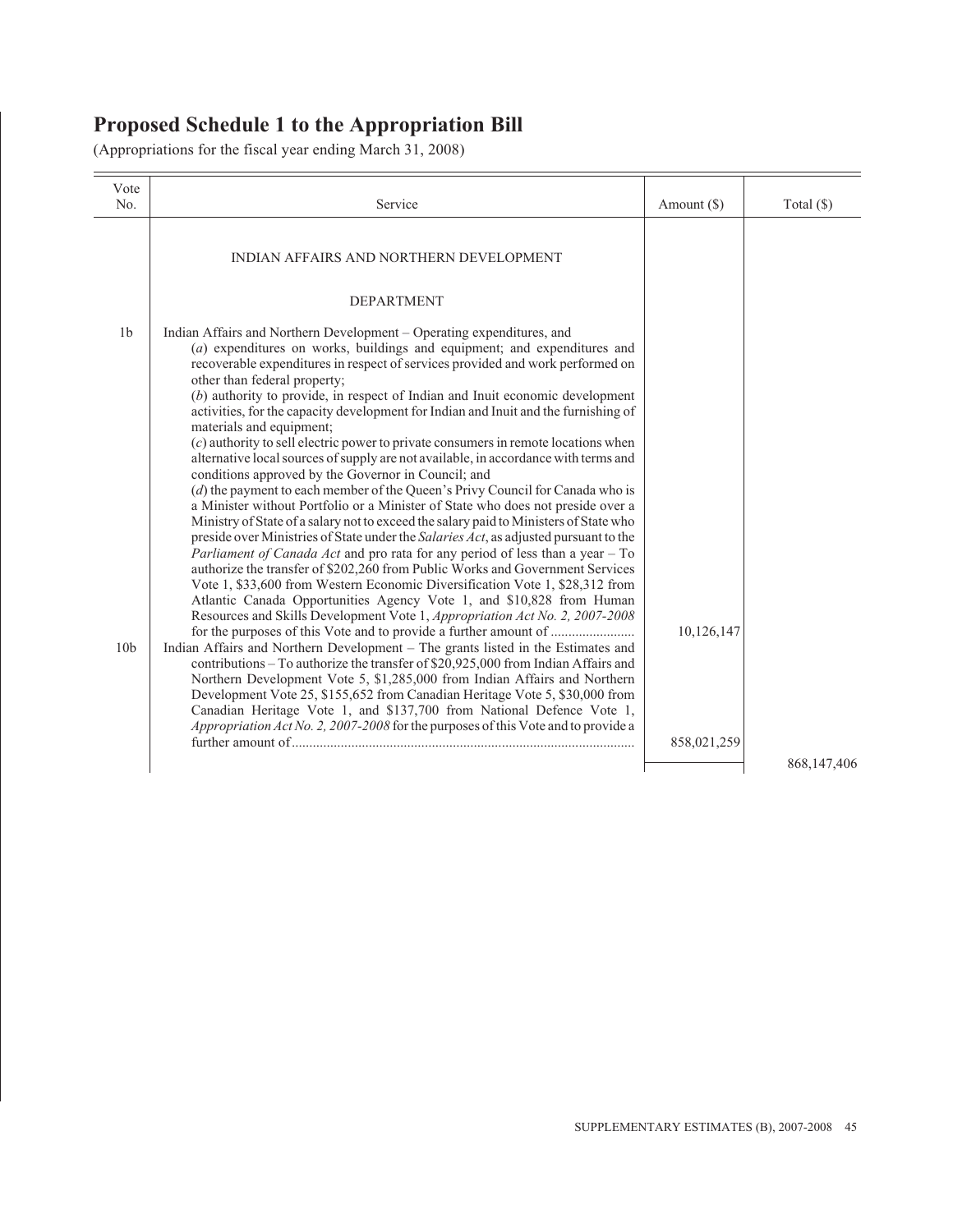| Vote<br>No.     | Service                                                                                                                                                                                                                                                                                                                                                                                                                                                                                                                                                                                                                                                                                                                                     | Amount $(\$)$ | Total $(\$)$ |
|-----------------|---------------------------------------------------------------------------------------------------------------------------------------------------------------------------------------------------------------------------------------------------------------------------------------------------------------------------------------------------------------------------------------------------------------------------------------------------------------------------------------------------------------------------------------------------------------------------------------------------------------------------------------------------------------------------------------------------------------------------------------------|---------------|--------------|
|                 | <b>INDUSTRY</b>                                                                                                                                                                                                                                                                                                                                                                                                                                                                                                                                                                                                                                                                                                                             |               |              |
|                 | <b>DEPARTMENT</b>                                                                                                                                                                                                                                                                                                                                                                                                                                                                                                                                                                                                                                                                                                                           |               |              |
| 1 <sub>b</sub>  | Industry – Operating expenditures, and authority to expend revenue received during<br>the fiscal year related to Communications Research, Bankruptcy and<br>Corporations and from services and regulatory processes, specifically<br>pre-merger notification filings, advance ruling certificates, advisory opinions<br>and photocopies, provided under the Competition Act and the payment to each<br>member of the Queen's Privy Council for Canada who is a Minister without<br>Portfolio or a Minister of State who does not preside over a Ministry of State of a<br>salary not to exceed the salary paid to Ministers of State who preside over<br>Ministries of State under the Salaries Act, as adjusted pursuant to the Parliament |               |              |
|                 | of Canada Act and pro rata for any period of less than a year - To authorize the<br>transfer of \$100,000 from Environment Vote 1, Appropriation Act No. 2,                                                                                                                                                                                                                                                                                                                                                                                                                                                                                                                                                                                 | 1             |              |
| 5b              | Industry - Capital expenditures - To authorize the transfer of \$1,510,500 from<br>Industry Vote 1, <i>Appropriation Act No. 2, 2007-2008</i> for the purposes of this                                                                                                                                                                                                                                                                                                                                                                                                                                                                                                                                                                      | 1             | 2            |
|                 | <b>CANADIAN SPACE AGENCY</b>                                                                                                                                                                                                                                                                                                                                                                                                                                                                                                                                                                                                                                                                                                                |               |              |
| 25 <sub>b</sub> | Canadian Space Agency – Operating expenditures – To authorize the transfer of<br>\$3,955,450 from Industry Vote 30, Appropriation Act No. 2, 2007-2008 for the                                                                                                                                                                                                                                                                                                                                                                                                                                                                                                                                                                              |               |              |
| 35 <sub>b</sub> | Canadian Space Agency – The grants listed in the Estimates and contributions – To<br>authorize the transfer of \$996,000 from Industry Vote 30, Appropriation Act                                                                                                                                                                                                                                                                                                                                                                                                                                                                                                                                                                           | 1<br>1        |              |
|                 |                                                                                                                                                                                                                                                                                                                                                                                                                                                                                                                                                                                                                                                                                                                                             |               | 2            |
|                 | CANADIAN TOURISM COMMISSION                                                                                                                                                                                                                                                                                                                                                                                                                                                                                                                                                                                                                                                                                                                 |               |              |
| 40 <sub>b</sub> |                                                                                                                                                                                                                                                                                                                                                                                                                                                                                                                                                                                                                                                                                                                                             |               | 2,700,000    |
|                 | <b>COMPETITION TRIBUNAL</b>                                                                                                                                                                                                                                                                                                                                                                                                                                                                                                                                                                                                                                                                                                                 |               |              |
| 45 <sub>b</sub> | Competition Tribunal - Program expenditures - To authorize the transfer of \$150,000<br>from Industry Vote 1, Appropriation Act No. 2, 2007-2008 for the purposes of                                                                                                                                                                                                                                                                                                                                                                                                                                                                                                                                                                        |               | 1            |
|                 | NATIONAL RESEARCH COUNCIL OF CANADA                                                                                                                                                                                                                                                                                                                                                                                                                                                                                                                                                                                                                                                                                                         |               |              |
| 60 <sub>b</sub> | National Research Council of Canada – Capital expenditures – To authorize the<br>transfer of \$28,000 from National Defence Vote 5, Appropriation Act No. 2,                                                                                                                                                                                                                                                                                                                                                                                                                                                                                                                                                                                |               |              |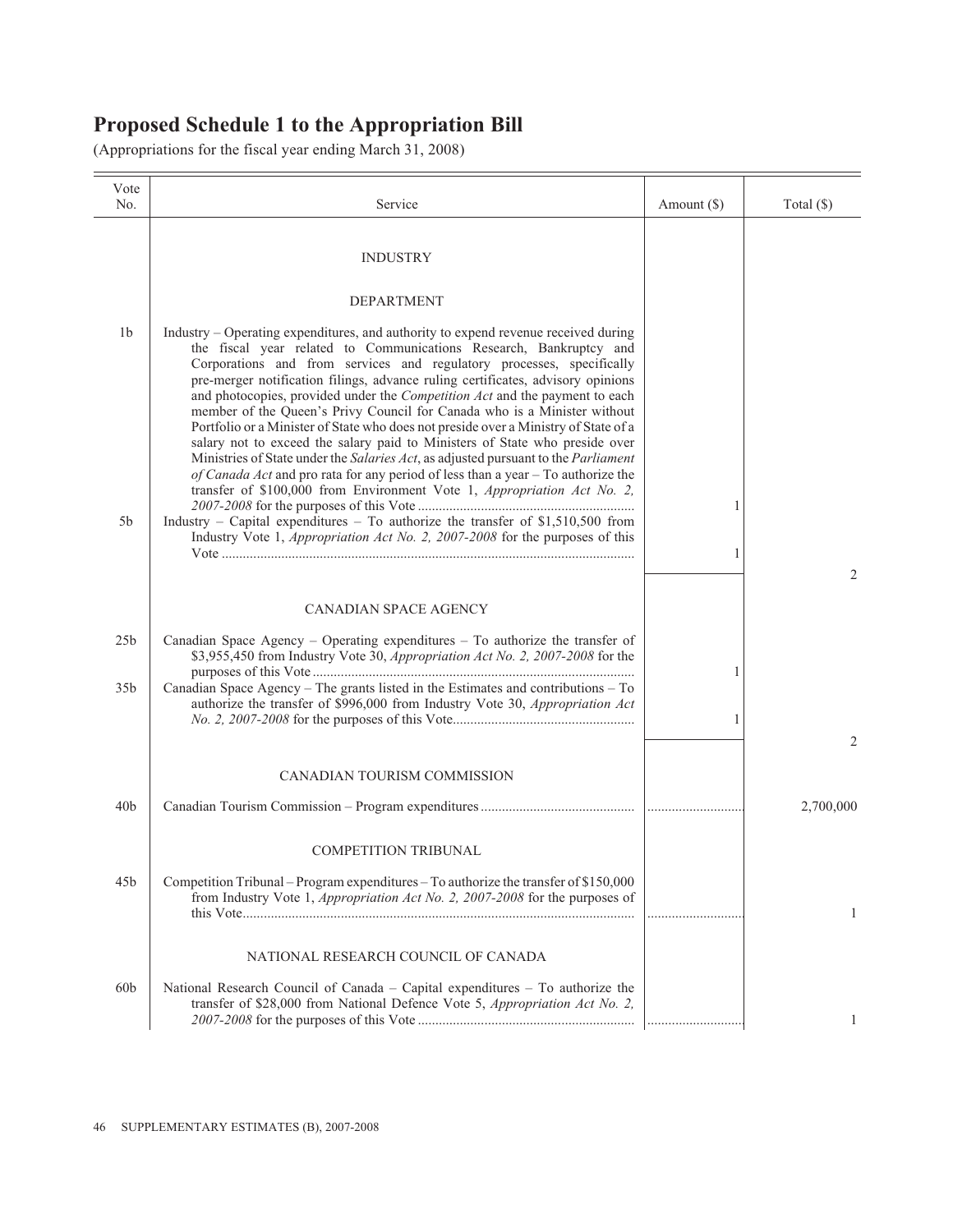| Vote<br>No.                      | Service                                                                                                                                                                                                                                                                                                                                                                                                                                                                                                                                                                                                                                                                                                                                                                                                                                                                                                                                             | Amount (\$)          | Total $(\$)$ |
|----------------------------------|-----------------------------------------------------------------------------------------------------------------------------------------------------------------------------------------------------------------------------------------------------------------------------------------------------------------------------------------------------------------------------------------------------------------------------------------------------------------------------------------------------------------------------------------------------------------------------------------------------------------------------------------------------------------------------------------------------------------------------------------------------------------------------------------------------------------------------------------------------------------------------------------------------------------------------------------------------|----------------------|--------------|
|                                  | INDUSTRY - Concluded                                                                                                                                                                                                                                                                                                                                                                                                                                                                                                                                                                                                                                                                                                                                                                                                                                                                                                                                |                      |              |
|                                  | NATURAL SCIENCES AND ENGINEERING RESEARCH COUNCIL                                                                                                                                                                                                                                                                                                                                                                                                                                                                                                                                                                                                                                                                                                                                                                                                                                                                                                   |                      |              |
| 75 <sub>b</sub>                  | Natural Sciences and Engineering Research Council – The grants listed in the                                                                                                                                                                                                                                                                                                                                                                                                                                                                                                                                                                                                                                                                                                                                                                                                                                                                        |                      | 57,176,250   |
|                                  | SOCIAL SCIENCES AND HUMANITIES RESEARCH COUNCIL                                                                                                                                                                                                                                                                                                                                                                                                                                                                                                                                                                                                                                                                                                                                                                                                                                                                                                     |                      |              |
| 85b                              | Social Sciences and Humanities Research Council - The grants listed in the Estimates<br>$-$ To authorize the transfer of \$125,000 from Citizenship and Immigration Vote 1,<br>Appropriation Act No. 2, 2007-2008 for the purposes of this Vote and to provide a                                                                                                                                                                                                                                                                                                                                                                                                                                                                                                                                                                                                                                                                                    |                      | 32,672,150   |
|                                  | <b>JUSTICE</b>                                                                                                                                                                                                                                                                                                                                                                                                                                                                                                                                                                                                                                                                                                                                                                                                                                                                                                                                      |                      |              |
|                                  | DEPARTMENT                                                                                                                                                                                                                                                                                                                                                                                                                                                                                                                                                                                                                                                                                                                                                                                                                                                                                                                                          |                      |              |
| 1 <sub>b</sub><br>5 <sub>b</sub> | Justice – Operating expenditures, and, pursuant to section $29.1(2)(a)$ of the <i>Financial</i><br>Administration Act, authority to expend revenues received in a fiscal year, and to<br>offset expenditures incurred in the fiscal year, arising from the provision of<br>mandatory legal services to Government departments and agencies and optional<br>services to Crown corporations, non-federal organizations and international<br>organizations provided they are consistent with the Department's mandate and<br>the payment to each member of the Queen's Privy Council for Canada who is a<br>Minister without Portfolio or a Minister of State who does not preside over a<br>Ministry of State of a salary not to exceed the salary paid to Ministers of State who<br>preside over Ministries of State under the Salaries Act, as adjusted pursuant to the<br>Parliament of Canada Act and pro rata for any period of less than a year | 529,180<br>4,000,000 |              |
|                                  |                                                                                                                                                                                                                                                                                                                                                                                                                                                                                                                                                                                                                                                                                                                                                                                                                                                                                                                                                     |                      | 4,529,180    |
|                                  | COMMISSIONER FOR FEDERAL JUDICIAL AFFAIRS                                                                                                                                                                                                                                                                                                                                                                                                                                                                                                                                                                                                                                                                                                                                                                                                                                                                                                           |                      |              |
| 20 <sub>b</sub>                  | Commissioner for Federal Judicial Affairs - Operating expenditures, remuneration,<br>allowances and expenses for judges, including deputy judges of the Supreme<br>Court of Yukon, the Supreme Court of the Northwest Territories and the Nunavut<br>Court of Justice, not provided for by the <i>Judges Act</i> and, pursuant to<br>paragraph $29.1(2)(a)$ of the <i>Financial Administration Act</i> , authority to spend<br>revenues received during the year arising from the provision of administrative                                                                                                                                                                                                                                                                                                                                                                                                                                       |                      | 250,000      |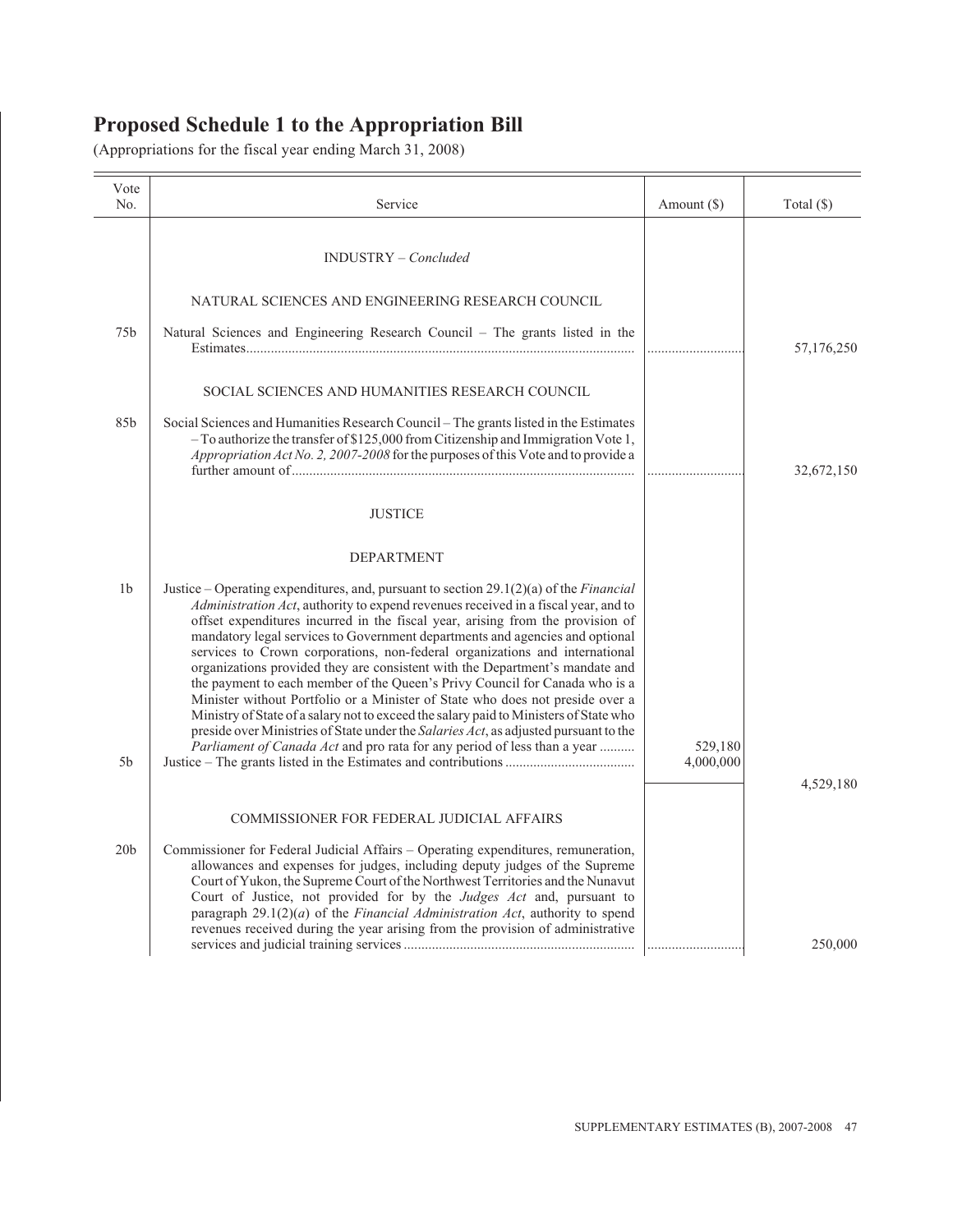| Vote<br>No.                      | Service                                                                                                                                                                                                                                                                                                                                                                                                                                                                                                                                                                                                                                                                                                                                                                                                                                                                                                                                                                                                                                                                                                                                                                                                                                                                                                                                                                                                                                                                                                                                                                                                                                                                                                                                                                                                                                                                                                                                                  | Amount $(\$)$ | Total $(\$)$ |
|----------------------------------|----------------------------------------------------------------------------------------------------------------------------------------------------------------------------------------------------------------------------------------------------------------------------------------------------------------------------------------------------------------------------------------------------------------------------------------------------------------------------------------------------------------------------------------------------------------------------------------------------------------------------------------------------------------------------------------------------------------------------------------------------------------------------------------------------------------------------------------------------------------------------------------------------------------------------------------------------------------------------------------------------------------------------------------------------------------------------------------------------------------------------------------------------------------------------------------------------------------------------------------------------------------------------------------------------------------------------------------------------------------------------------------------------------------------------------------------------------------------------------------------------------------------------------------------------------------------------------------------------------------------------------------------------------------------------------------------------------------------------------------------------------------------------------------------------------------------------------------------------------------------------------------------------------------------------------------------------------|---------------|--------------|
|                                  | JUSTICE - Concluded                                                                                                                                                                                                                                                                                                                                                                                                                                                                                                                                                                                                                                                                                                                                                                                                                                                                                                                                                                                                                                                                                                                                                                                                                                                                                                                                                                                                                                                                                                                                                                                                                                                                                                                                                                                                                                                                                                                                      |               |              |
|                                  | OFFICE OF THE DIRECTOR OF PUBLIC PROSECUTIONS                                                                                                                                                                                                                                                                                                                                                                                                                                                                                                                                                                                                                                                                                                                                                                                                                                                                                                                                                                                                                                                                                                                                                                                                                                                                                                                                                                                                                                                                                                                                                                                                                                                                                                                                                                                                                                                                                                            |               |              |
| 35 <sub>b</sub>                  | Office of the Director of Public Prosecutions – Program expenditures, and, pursuant to<br>section $29.1(2)(a)$ of the <i>Financial Administration Act</i> , authority to expend<br>revenues received in a fiscal year, and to offset expenditures incurred in the fiscal<br>year, arising from the provision of prosecution and prosecution-related services<br>to Government departments and agencies and optional services to Crown<br>corporations, non-federal organizations and international organizations provided<br>they are consistent with the Office of the Director of Public Prosecution's<br>mandate $-$ To authorize the transfer of \$6,342,521 from Justice Vote 1, and<br>\$223,000 from Transport Vote 1, Appropriation Act No. 2, 2007-2008 for the                                                                                                                                                                                                                                                                                                                                                                                                                                                                                                                                                                                                                                                                                                                                                                                                                                                                                                                                                                                                                                                                                                                                                                                 |               | $\mathbf{1}$ |
|                                  | NATIONAL DEFENCE                                                                                                                                                                                                                                                                                                                                                                                                                                                                                                                                                                                                                                                                                                                                                                                                                                                                                                                                                                                                                                                                                                                                                                                                                                                                                                                                                                                                                                                                                                                                                                                                                                                                                                                                                                                                                                                                                                                                         |               |              |
|                                  | <b>DEPARTMENT</b>                                                                                                                                                                                                                                                                                                                                                                                                                                                                                                                                                                                                                                                                                                                                                                                                                                                                                                                                                                                                                                                                                                                                                                                                                                                                                                                                                                                                                                                                                                                                                                                                                                                                                                                                                                                                                                                                                                                                        |               |              |
| 1 <sub>b</sub><br>5 <sub>b</sub> | National Defence – Operating expenditures and authority for total commitments,<br>subject to allotment by the Treasury Board, of \$28,349,121,656 for the purposes<br>of Votes 1, 5 and 10 of the Department regardless of the year in which the<br>payment of those commitments comes due (of which it is estimated that<br>\$12,302,000,000 will come due for payment in future years), authority to make<br>payments from any of those Votes to provinces or municipalities as contributions<br>toward construction done by those bodies, authority, subject to the direction of<br>the Treasury Board, to make recoverable expenditures or advances from any of<br>those Votes in respect of materials supplied to or services performed on behalf of<br>individuals, corporations, outside agencies, other government departments and<br>agencies and other governments and authority to expend revenue, as authorized<br>by the Treasury Board, received during the fiscal year for the purposes of any of<br>those Votes and the payment to each member of the Queen's Privy Council for<br>Canada who is a Minister without Portfolio or a Minister of State who does not<br>preside over a Ministry of State of a salary not to exceed the salary paid to<br>Ministers of State who preside over Ministries of State under the Salaries Act, as<br>adjusted pursuant to the Parliament of Canada Act and pro rata for any period of<br>less than a year - To authorize the transfer of \$92,231,228 from National Defence<br>Vote 5, \$1,343,000 from Transport Vote 1, \$190,000 from Public Safety and<br>Emergency Preparedness Vote 45, and \$78,000 from Industry Vote 75,<br>National Defence - Capital expenditures - To authorize the transfer of \$342,000 from<br>Health Vote 35, \$25,000 from Fisheries and Oceans Vote 1, and \$7,000 from<br>Transport Vote 5, <i>Appropriation Act No. 2, 2007-2008</i> for the purposes of this | 1<br>1        |              |
|                                  |                                                                                                                                                                                                                                                                                                                                                                                                                                                                                                                                                                                                                                                                                                                                                                                                                                                                                                                                                                                                                                                                                                                                                                                                                                                                                                                                                                                                                                                                                                                                                                                                                                                                                                                                                                                                                                                                                                                                                          |               | 2            |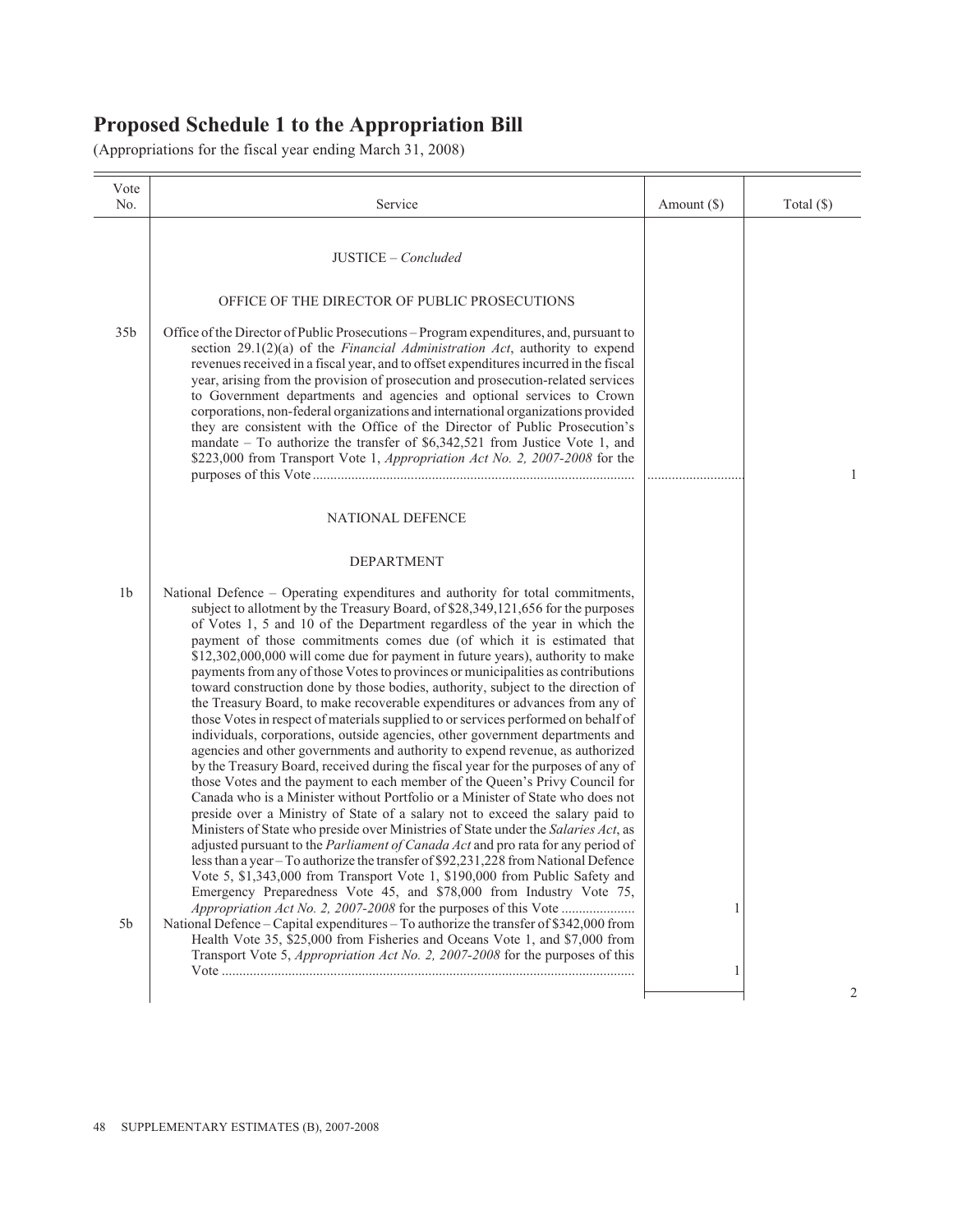| Vote<br>No.     | Service                                                                                                                                                                                                                                                                                                                                                                                                                                                                                                                                                                                                                                                                                                                                                                                                                                                                                                                                                               | Amount (\$) | Total $(\$)$ |
|-----------------|-----------------------------------------------------------------------------------------------------------------------------------------------------------------------------------------------------------------------------------------------------------------------------------------------------------------------------------------------------------------------------------------------------------------------------------------------------------------------------------------------------------------------------------------------------------------------------------------------------------------------------------------------------------------------------------------------------------------------------------------------------------------------------------------------------------------------------------------------------------------------------------------------------------------------------------------------------------------------|-------------|--------------|
|                 | NATURAL RESOURCES                                                                                                                                                                                                                                                                                                                                                                                                                                                                                                                                                                                                                                                                                                                                                                                                                                                                                                                                                     |             |              |
|                 | <b>DEPARTMENT</b>                                                                                                                                                                                                                                                                                                                                                                                                                                                                                                                                                                                                                                                                                                                                                                                                                                                                                                                                                     |             |              |
| 1 <sub>b</sub>  | Natural Resources – Operating expenditures and, pursuant to paragraph $29.1(2)(a)$ of<br>the Financial Administration Act, authority to expend revenues received during<br>the fiscal year from the sale of forestry and information products, and fees for<br>research, consultation, testing, analysis, and administration services as part of the<br>departmental operations and the payment to each member of the Queen's Privy<br>Council for Canada who is a Minister without Portfolio or a Minister of State who<br>does not preside over a Ministry of State of a salary not to exceed the salary paid to<br>Ministers of State who preside over Ministries of State under the Salaries Act, as<br>adjusted pursuant to the <i>Parliament of Canada Act</i> and pro rata for any period of<br>less than a year - To authorize the transfer of \$1,500,000 from Natural Resources<br>Vote 30, and \$271,834 from Environment Vote 1, Appropriation Act No. 2, |             |              |
| 5 <sub>b</sub>  | Natural Resources – Capital expenditures – To authorize the transfer of \$1,377,500<br>from Natural Resources Vote 10, Appropriation Act No. 2, 2007-2008 for the                                                                                                                                                                                                                                                                                                                                                                                                                                                                                                                                                                                                                                                                                                                                                                                                     | 1           |              |
|                 |                                                                                                                                                                                                                                                                                                                                                                                                                                                                                                                                                                                                                                                                                                                                                                                                                                                                                                                                                                       | 1           | 2            |
|                 | CANADIAN NUCLEAR SAFETY COMMISSION                                                                                                                                                                                                                                                                                                                                                                                                                                                                                                                                                                                                                                                                                                                                                                                                                                                                                                                                    |             |              |
| 20 <sub>b</sub> | Canadian Nuclear Safety Commission – Program expenditures, the grants listed in the                                                                                                                                                                                                                                                                                                                                                                                                                                                                                                                                                                                                                                                                                                                                                                                                                                                                                   | .           | 939,572      |
|                 | <b>PARLIAMENT</b>                                                                                                                                                                                                                                                                                                                                                                                                                                                                                                                                                                                                                                                                                                                                                                                                                                                                                                                                                     |             |              |
|                 | <b>HOUSE OF COMMONS</b>                                                                                                                                                                                                                                                                                                                                                                                                                                                                                                                                                                                                                                                                                                                                                                                                                                                                                                                                               |             |              |
| 5 <sub>b</sub>  | House of Commons - Program expenditures, including allowances in lieu of residence<br>to the Speaker of the House of Commons, and in lieu of an apartment to the<br>Deputy Speaker of the House of Commons, payments in respect of the cost of<br>operating Members' constituency offices, contributions and authority to expend<br>revenues received during the fiscal year arising from the activities of the House of                                                                                                                                                                                                                                                                                                                                                                                                                                                                                                                                              |             | 5,305,084    |
|                 | PRIVY COUNCIL                                                                                                                                                                                                                                                                                                                                                                                                                                                                                                                                                                                                                                                                                                                                                                                                                                                                                                                                                         |             |              |
|                 | <b>DEPARTMENT</b>                                                                                                                                                                                                                                                                                                                                                                                                                                                                                                                                                                                                                                                                                                                                                                                                                                                                                                                                                     |             |              |
| 1 <sub>b</sub>  | Privy Council – Program expenditures, including operating expenditures of<br>Commissions of Inquiry not otherwise provided for and the operation of the<br>Prime Minister's residence; the payment to each member of the Queen's Privy<br>Council for Canada who is a Minister without Portfolio or a Minister of State who<br>does not preside over a Ministry of State of a salary not to exceed the salary paid to<br>Ministers of State who preside over Ministries of State under the Salaries Act, as<br>adjusted pursuant to the <i>Parliament of Canada Act</i> and pro rata for any period of                                                                                                                                                                                                                                                                                                                                                                |             | 1,610,000    |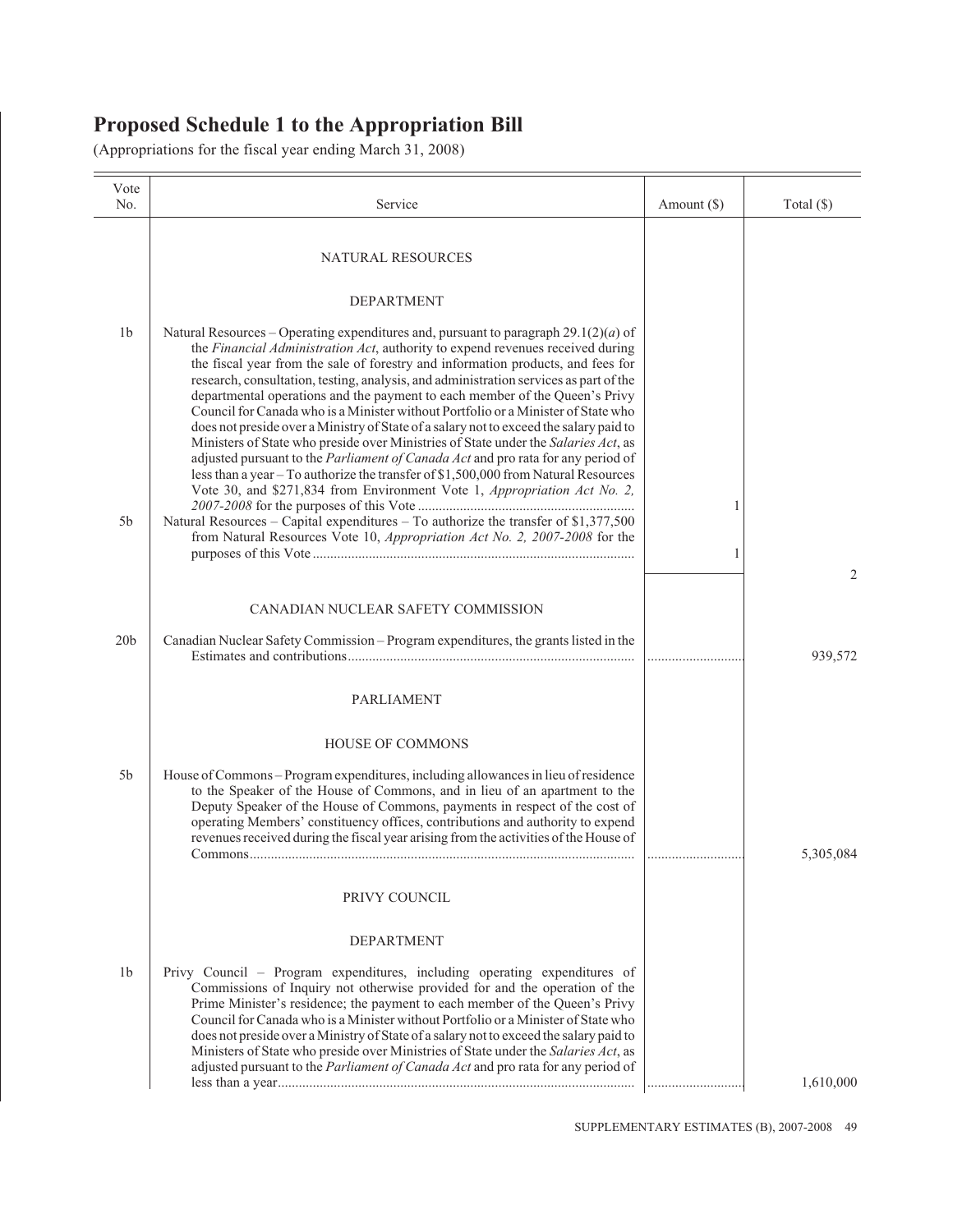| Vote            |                                                                                                                                                                                                                                                                                                                                                                                                                                                                                                                                                                                                                                                                                                                                                                                                                                                                                                                                                                                                                                                                                                                                                                                                                                                                                                                                                                                                            |             |              |
|-----------------|------------------------------------------------------------------------------------------------------------------------------------------------------------------------------------------------------------------------------------------------------------------------------------------------------------------------------------------------------------------------------------------------------------------------------------------------------------------------------------------------------------------------------------------------------------------------------------------------------------------------------------------------------------------------------------------------------------------------------------------------------------------------------------------------------------------------------------------------------------------------------------------------------------------------------------------------------------------------------------------------------------------------------------------------------------------------------------------------------------------------------------------------------------------------------------------------------------------------------------------------------------------------------------------------------------------------------------------------------------------------------------------------------------|-------------|--------------|
| No.             | Service                                                                                                                                                                                                                                                                                                                                                                                                                                                                                                                                                                                                                                                                                                                                                                                                                                                                                                                                                                                                                                                                                                                                                                                                                                                                                                                                                                                                    | Amount (\$) | Total $(\$)$ |
|                 | PUBLIC SAFETY AND EMERGENCY PREPAREDNESS                                                                                                                                                                                                                                                                                                                                                                                                                                                                                                                                                                                                                                                                                                                                                                                                                                                                                                                                                                                                                                                                                                                                                                                                                                                                                                                                                                   |             |              |
|                 | DEPARTMENT                                                                                                                                                                                                                                                                                                                                                                                                                                                                                                                                                                                                                                                                                                                                                                                                                                                                                                                                                                                                                                                                                                                                                                                                                                                                                                                                                                                                 |             |              |
| 1 <sub>b</sub>  | Public Safety and Emergency Preparedness – Operating expenditures and the payment<br>to each member of the Queen's Privy Council for Canada who is a Minister<br>without Portfolio or a Minister of State who does not preside over a Ministry of<br>State of a salary not to exceed the salary paid to Ministers of State who preside<br>over Ministries of State under the Salaries Act, as adjusted pursuant to the<br>Parliament of Canada Act and pro rata for any period of less than a year - To<br>authorize the transfer of \$1,196,875 from Public Safety and Emergency<br>Preparedness Vote 45, and \$164,000 from Agriculture and Agri-Food Vote 1,<br>Appropriation Act No. 2, 2007-2008 for the purposes of this Vote and to provide a                                                                                                                                                                                                                                                                                                                                                                                                                                                                                                                                                                                                                                                       |             |              |
|                 |                                                                                                                                                                                                                                                                                                                                                                                                                                                                                                                                                                                                                                                                                                                                                                                                                                                                                                                                                                                                                                                                                                                                                                                                                                                                                                                                                                                                            | 13,843,000  |              |
| 5 <sub>b</sub>  | Public Safety and Emergency Preparedness - The grants listed in the Estimates and                                                                                                                                                                                                                                                                                                                                                                                                                                                                                                                                                                                                                                                                                                                                                                                                                                                                                                                                                                                                                                                                                                                                                                                                                                                                                                                          | 1,199,600   |              |
|                 |                                                                                                                                                                                                                                                                                                                                                                                                                                                                                                                                                                                                                                                                                                                                                                                                                                                                                                                                                                                                                                                                                                                                                                                                                                                                                                                                                                                                            |             | 15,042,600   |
|                 | CANADIAN SECURITY INTELLIGENCE SERVICE                                                                                                                                                                                                                                                                                                                                                                                                                                                                                                                                                                                                                                                                                                                                                                                                                                                                                                                                                                                                                                                                                                                                                                                                                                                                                                                                                                     |             |              |
| 20 <sub>b</sub> | Canadian Security Intelligence Service – Program expenditures – To authorize the<br>transfer of \$94,000 from National Defence Vote 5, Appropriation Act No. 2,<br>2007-2008 for the purposes of this Vote and to provide a further amount of                                                                                                                                                                                                                                                                                                                                                                                                                                                                                                                                                                                                                                                                                                                                                                                                                                                                                                                                                                                                                                                                                                                                                              |             | 3,643,000    |
|                 | <b>CORRECTIONAL SERVICE</b>                                                                                                                                                                                                                                                                                                                                                                                                                                                                                                                                                                                                                                                                                                                                                                                                                                                                                                                                                                                                                                                                                                                                                                                                                                                                                                                                                                                |             |              |
| 25 <sub>b</sub> | Correctional Service – Operating expenditures, the grants listed in the Estimates,<br>contributions, and<br>$(a)$ authority to pay into the Inmate Welfare Fund revenue derived during the year<br>from projects operated by inmates and financed by that Fund;<br>$(b)$ authority to operate canteens in federal institutions and to deposit revenue<br>from sales into the Inmate Welfare Fund:<br>(c) payments, in accordance with terms and conditions prescribed by the<br>Governor in Council, to or on behalf of discharged inmates who suffer physical<br>disability caused by participation in normal program activity in federal<br>institutions, and to dependants of deceased inmates and ex-inmates whose death<br>resulted from participation in normal program activity in federal institutions; and<br>(d) authority for the Minister of Public Safety and Emergency Preparedness,<br>subject to the approval of the Governor in Council, to enter into an agreement<br>with any province for the confinement in institutions of that province of any<br>persons sentenced or committed to a penitentiary, for compensation for the<br>maintenance of such persons and for payment in respect of the construction and<br>related costs of such institutions - To authorize the transfer of \$19,250,000 from<br>Public Safety and Emergency Preparedness Vote 30, Appropriation Act No. 2, |             | $\mathbf{1}$ |
|                 |                                                                                                                                                                                                                                                                                                                                                                                                                                                                                                                                                                                                                                                                                                                                                                                                                                                                                                                                                                                                                                                                                                                                                                                                                                                                                                                                                                                                            |             |              |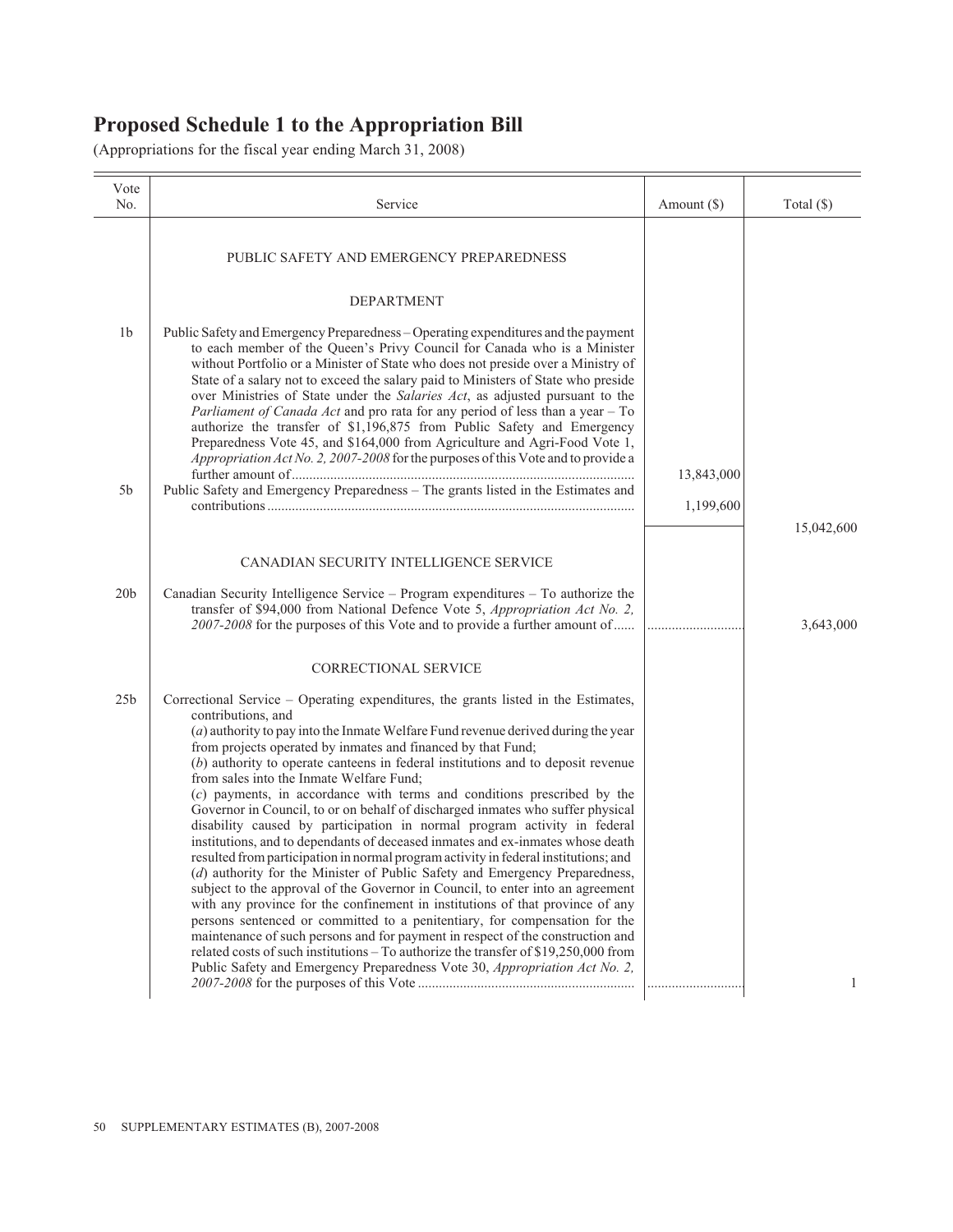| Vote<br>No.     | Service                                                                                                                                                                                                                                                                                                                                                                                                                                                                                                                                                                                                                                                                                                                                                                                                                                                                                                                                                                                                      | Amount $(\$)$ | Total $(\$)$ |
|-----------------|--------------------------------------------------------------------------------------------------------------------------------------------------------------------------------------------------------------------------------------------------------------------------------------------------------------------------------------------------------------------------------------------------------------------------------------------------------------------------------------------------------------------------------------------------------------------------------------------------------------------------------------------------------------------------------------------------------------------------------------------------------------------------------------------------------------------------------------------------------------------------------------------------------------------------------------------------------------------------------------------------------------|---------------|--------------|
|                 | <b>PUBLIC SAFETY AND EMERGENCY PREPAREDNESS - Concluded</b>                                                                                                                                                                                                                                                                                                                                                                                                                                                                                                                                                                                                                                                                                                                                                                                                                                                                                                                                                  |               |              |
|                 | ROYAL CANADIAN MOUNTED POLICE                                                                                                                                                                                                                                                                                                                                                                                                                                                                                                                                                                                                                                                                                                                                                                                                                                                                                                                                                                                |               |              |
| 45 <sub>b</sub> | Royal Canadian Mounted Police – Operating expenditures and authority to expend<br>revenue received during the fiscal year - To authorize the transfer of \$5,500,000<br>from Public Safety and Emergency Preparedness Vote 5, \$14,603,268 from<br>Public Safety and Emergency Preparedness Vote 50, and \$184,900 from<br>Transport Vote 1, <i>Appropriation Act No. 2, 2007-2008</i> for the purposes of this                                                                                                                                                                                                                                                                                                                                                                                                                                                                                                                                                                                              | 1             |              |
| 50 <sub>b</sub> | Royal Canadian Mounted Police - Capital expenditures - To authorize the transfer of<br>\$10,245,628 from Public Safety and Emergency Preparedness Vote 45, \$880,000<br>from National Defence Vote 5, and \$165,000 from Transport Vote 1,                                                                                                                                                                                                                                                                                                                                                                                                                                                                                                                                                                                                                                                                                                                                                                   |               |              |
| 55b             | Royal Canadian Mounted Police - The grants listed in the Estimates and contributions<br>- To authorize the transfer of \$90,000 from Public Safety and Emergency<br>Preparedness Vote 45, and \$9,179,067 from Public Safety and Emergency                                                                                                                                                                                                                                                                                                                                                                                                                                                                                                                                                                                                                                                                                                                                                                   | 1             |              |
|                 | Preparedness Vote 50, <i>Appropriation Act No. 2, 2007-2008</i> for the purposes of                                                                                                                                                                                                                                                                                                                                                                                                                                                                                                                                                                                                                                                                                                                                                                                                                                                                                                                          | 1             | 3            |
|                 | PUBLIC WORKS AND GOVERNMENT SERVICES                                                                                                                                                                                                                                                                                                                                                                                                                                                                                                                                                                                                                                                                                                                                                                                                                                                                                                                                                                         |               |              |
| 1 <sub>b</sub>  | Public Works and Government Services – Operating expenditures for the provision of<br>accommodation, common and central services including recoverable<br>expenditures on behalf of the Canada Pension Plan, the Employment Insurance<br>Act and the Seized Property Management Act, and authority to spend revenues<br>received during the fiscal year arising from accommodation and central and<br>common services in respect of these services and the payment to each member of<br>the Queen's Privy Council for Canada who is a Minister without Portfolio or a<br>Minister of State who does not preside over a Ministry of State of a salary not to<br>exceed the salary paid to Ministers of State who preside over Ministries of State<br>under the Salaries Act, as adjusted pursuant to the Parliament of Canada Act and<br>pro rata for any period of less than a year - To authorize the transfer of \$5,660,259<br>from Public Works and Government Services Vote 5, Appropriation Act No. 2, |               |              |
| 5b              | Public Works and Government Services - Capital expenditures including<br>expenditures on works other than federal property and authority to reimburse<br>tenants of federal property for improvements authorized by the Minister of Public<br>Works and Government Services - To authorize the transfer of \$1,380,673 from<br>Public Works and Government Services Vote 1, Appropriation Act No. 2,                                                                                                                                                                                                                                                                                                                                                                                                                                                                                                                                                                                                         | 1<br>1        |              |
|                 | <b>TRANSPORT</b>                                                                                                                                                                                                                                                                                                                                                                                                                                                                                                                                                                                                                                                                                                                                                                                                                                                                                                                                                                                             |               | 2            |
|                 | OFFICE OF INFRASTRUCTURE OF CANADA                                                                                                                                                                                                                                                                                                                                                                                                                                                                                                                                                                                                                                                                                                                                                                                                                                                                                                                                                                           |               |              |
| 50 <sub>b</sub> | Office of Infrastructure of Canada – Operating expenditures – To authorize the<br>transfer of \$1,421,508 from Transport Vote 55, Appropriation Act No. 2,                                                                                                                                                                                                                                                                                                                                                                                                                                                                                                                                                                                                                                                                                                                                                                                                                                                   | .             | 1            |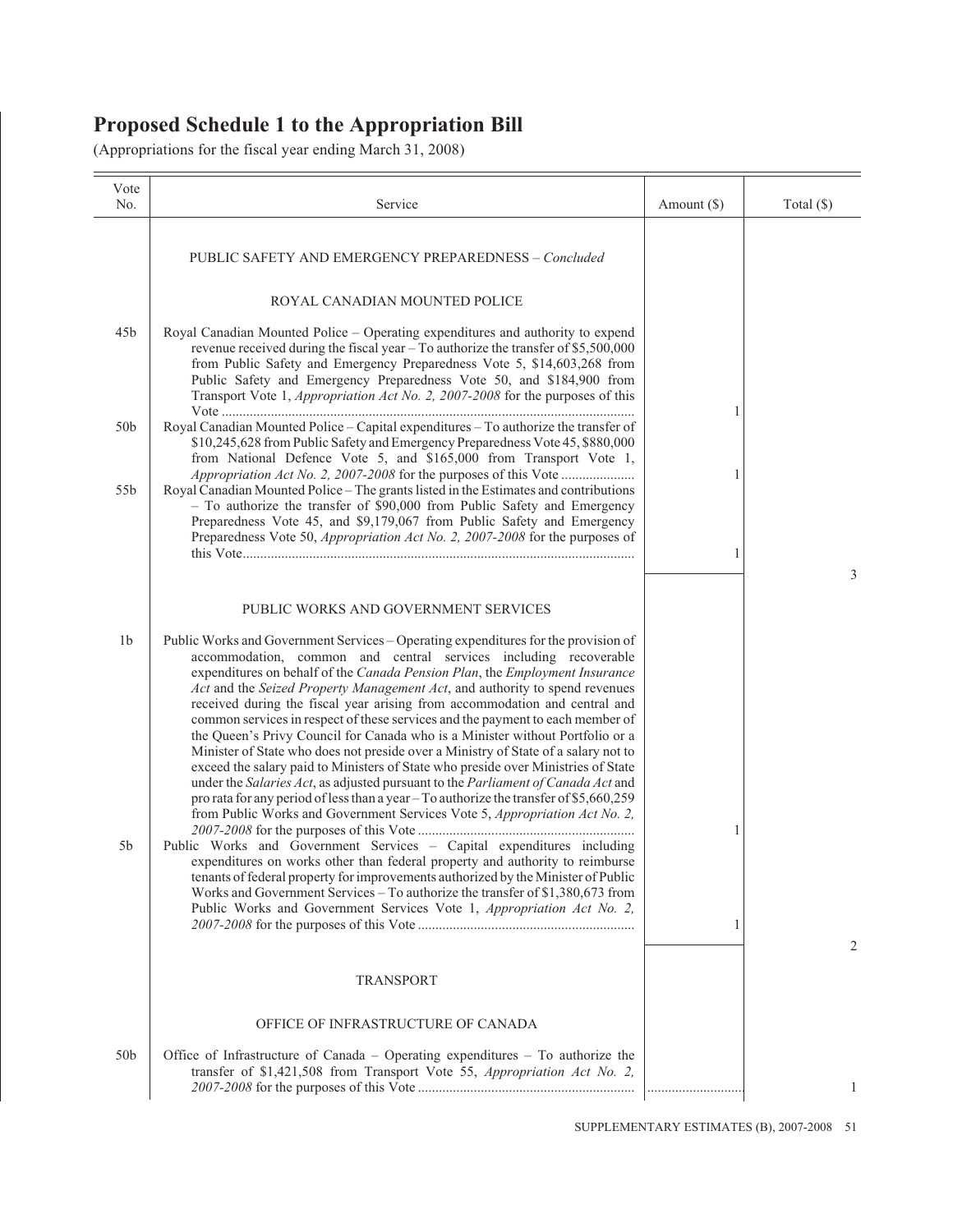| Vote<br>No.     | Service                                                                                                                                                                                                                                                                                                                                                                                                                                                                                                                                                                                                                                                                                                                                                                                                                                                                                                            | Amount $(\$)$ | Total $(\$)$ |
|-----------------|--------------------------------------------------------------------------------------------------------------------------------------------------------------------------------------------------------------------------------------------------------------------------------------------------------------------------------------------------------------------------------------------------------------------------------------------------------------------------------------------------------------------------------------------------------------------------------------------------------------------------------------------------------------------------------------------------------------------------------------------------------------------------------------------------------------------------------------------------------------------------------------------------------------------|---------------|--------------|
|                 | <b>TREASURY BOARD</b>                                                                                                                                                                                                                                                                                                                                                                                                                                                                                                                                                                                                                                                                                                                                                                                                                                                                                              |               |              |
|                 | <b>SECRETARIAT</b>                                                                                                                                                                                                                                                                                                                                                                                                                                                                                                                                                                                                                                                                                                                                                                                                                                                                                                 |               |              |
| 1 <sub>b</sub>  | Treasury Board Secretariat - Operating expenditures and the payment to each member<br>of the Queen's Privy Council for Canada who is a Minister without Portfolio or a<br>Minister of State who does not preside over a Ministry of State of a salary not to<br>exceed the salary paid to Ministers of State who preside over Ministries of State<br>under the Salaries Act, as adjusted pursuant to the Parliament of Canada Act and<br>pro rata for any period of less than a year and authority to expend revenues<br>received during the fiscal year arising from activities of the Treasury Board<br>Secretariat - To authorize the transfer of \$201,450 from Public Safety and<br>Emergency Preparedness Vote 45, \$158,400 from Public Works and<br>Government Services Vote 1, and \$30,000 from Human Resources and Skills<br>Development Vote 1, Appropriation Act No. 2, 2007-2008 for the purposes of | 1             |              |
| 2 <sub>b</sub>  | Treasury Board Secretariat - Contributions - To authorize the transfer of \$221,500<br>from Treasury Board Vote 1, Appropriation Act No. 2, 2007-2008 for the purpose                                                                                                                                                                                                                                                                                                                                                                                                                                                                                                                                                                                                                                                                                                                                              | 1             |              |
| 15 <sub>b</sub> | Compensation Adjustments - Subject to the approval of the Treasury Board, to<br>supplement other appropriations that may need to be partially or fully funded as a<br>result of adjustments made to terms and conditions of service or employment of<br>the federal public administration, including members of the Royal Canadian<br>Mounted Police and the Canadian Forces, Governor in Council appointees and<br>Crown corporations as defined in section 83 of the Financial Administration Act                                                                                                                                                                                                                                                                                                                                                                                                                | 42,294,000    |              |
|                 |                                                                                                                                                                                                                                                                                                                                                                                                                                                                                                                                                                                                                                                                                                                                                                                                                                                                                                                    |               | 42,294,002   |
|                 | PUBLIC SERVICE HUMAN RESOURCES<br>MANAGEMENT AGENCY OF CANADA                                                                                                                                                                                                                                                                                                                                                                                                                                                                                                                                                                                                                                                                                                                                                                                                                                                      |               |              |
| 35 <sub>b</sub> | Public Service Human Resources Management Agency of Canada – Program<br>expenditures - To authorize the transfer of \$6, 942 from Treasury Board Vote 25,<br>\$218,814 from National Defence Vote 1, \$200,000 from Canada Revenue<br>Agency Vote 1, \$111, 967 from Public Works and Government Services Vote 1,<br>\$93,475 from Fisheries and Oceans Vote 1, \$81,761 from Health Vote 1, \$56,996<br>from Public Safety and Emergency Preparedness Vote 45, \$53,139 from<br>Environment Vote 25, \$48,405 from Industry Vote 1, \$45,501 from Justice<br>Vote 1, \$18,263 from Health Vote 35, \$15,827 from Foreign Affairs and<br>International Trade Vote 20, \$10,020 from Canadian Heritage Vote 45, and<br>\$1,500 from Citizenship and Immigration Vote 10, Appropriation Act No. 2,                                                                                                                   |               |              |
|                 | 2007-2008 for the purposes of this Vote and to provide a further amount of                                                                                                                                                                                                                                                                                                                                                                                                                                                                                                                                                                                                                                                                                                                                                                                                                                         |               | 4,541,450    |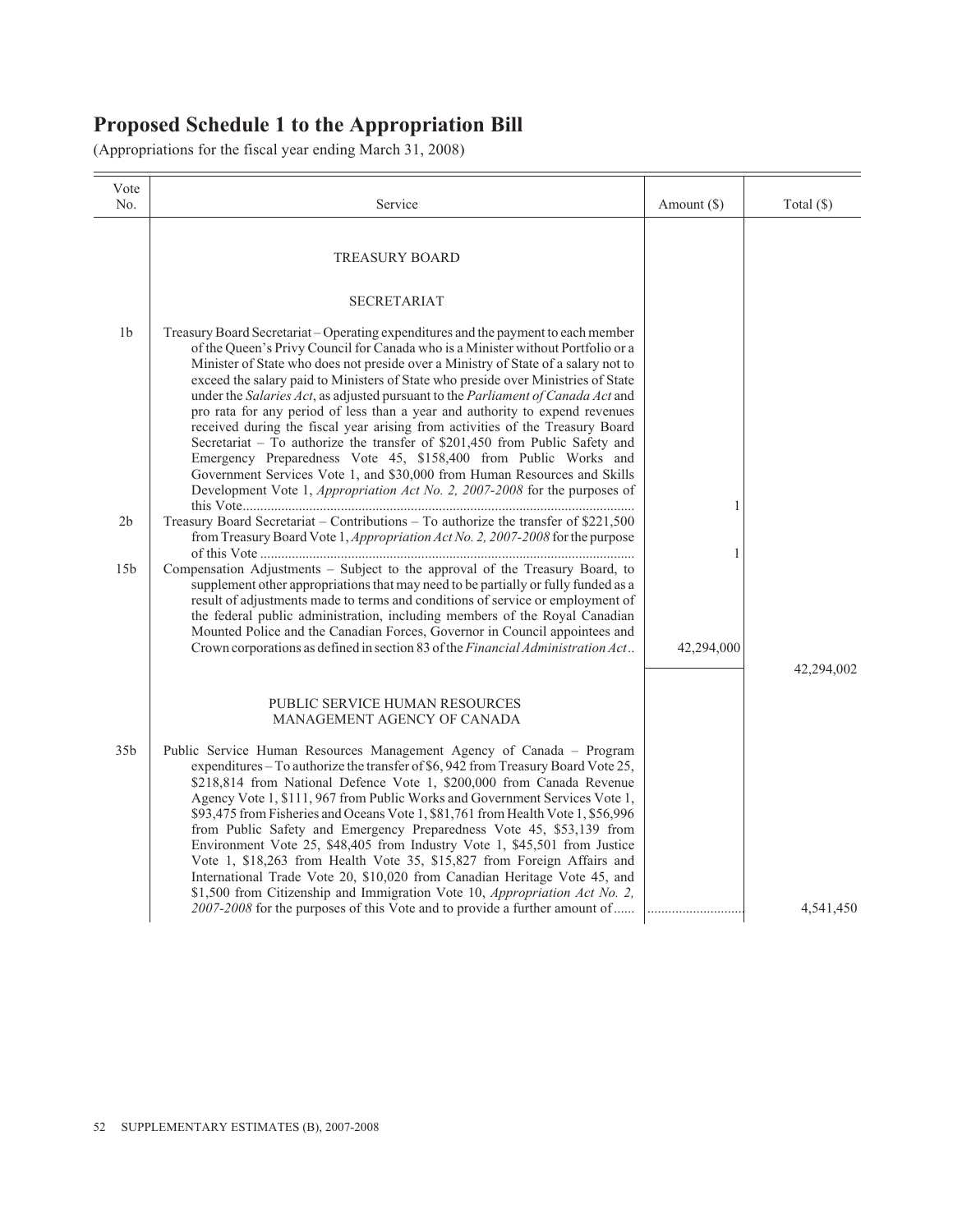| Vote<br>No.                       | Service                                                                                                                                                                                                                                                                                                                                                                                                                                                                                                                                                                                                                                                                                                                                                                                                                                                                                                                                                                                                                                                                                                                              | Amount (\$) | Total $(\$)$  |
|-----------------------------------|--------------------------------------------------------------------------------------------------------------------------------------------------------------------------------------------------------------------------------------------------------------------------------------------------------------------------------------------------------------------------------------------------------------------------------------------------------------------------------------------------------------------------------------------------------------------------------------------------------------------------------------------------------------------------------------------------------------------------------------------------------------------------------------------------------------------------------------------------------------------------------------------------------------------------------------------------------------------------------------------------------------------------------------------------------------------------------------------------------------------------------------|-------------|---------------|
| 1 <sub>b</sub>                    | <b>VETERANS AFFAIRS</b><br>Veterans Affairs – Operating expenditures, upkeep of property, including engineering<br>and other investigatory planning expenses that do not add tangible value to real                                                                                                                                                                                                                                                                                                                                                                                                                                                                                                                                                                                                                                                                                                                                                                                                                                                                                                                                  |             |               |
|                                   | property, taxes, insurance and maintenance of public utilities; to authorize,<br>subject to the approval of the Governor in Council, necessary remedial work on<br>properties constructed under individual firm price contracts and sold under the<br>Veterans' Land Act (R.S.C. 1970, c.V-4), to correct defects for which neither the<br>veteran nor the contractor can be held financially responsible, and such other<br>work on other properties as may be required to protect the interest of the Director<br>therein and the payment to each member of the Queen's Privy Council for Canada<br>who is a Minister without Portfolio or a Minister of State who does not preside<br>over a Ministry of State of a salary not to exceed the salary paid to Ministers of<br>State who preside over Ministries of State under the Salaries Act, as adjusted<br>pursuant to the <i>Parliament of Canada Act</i> and pro rata for any period of less than a<br>year – To authorize the transfer of \$37,200 from Foreign Affairs and International<br>Trade Vote 1, Appropriation Act No. 2, 2007-2008 for the purposes of this Vote | 3,153,000   |               |
| 5 <sub>b</sub><br>10 <sub>b</sub> | Veterans Affairs - The grants listed in the Estimates and contributions, provided that<br>the amount listed for any grant may be increased or decreased subject to the                                                                                                                                                                                                                                                                                                                                                                                                                                                                                                                                                                                                                                                                                                                                                                                                                                                                                                                                                               | 3,352,000   |               |
| 15 <sub>b</sub>                   | Veterans Affairs - Veterans Review and Appeal Board - Operating expenditures                                                                                                                                                                                                                                                                                                                                                                                                                                                                                                                                                                                                                                                                                                                                                                                                                                                                                                                                                                                                                                                         | 120,000     | 6,625,001     |
|                                   | WESTERN ECONOMIC DIVERSIFICATION                                                                                                                                                                                                                                                                                                                                                                                                                                                                                                                                                                                                                                                                                                                                                                                                                                                                                                                                                                                                                                                                                                     |             |               |
| 5 <sub>b</sub>                    | Western Economic Diversification $-$ The grants listed in the Estimates and<br>contributions - To authorize the transfer of \$49,500 from Canadian Heritage<br>Vote 5, <i>Appropriation Act No. 2, 2007-2008</i> for the purposes of this Vote                                                                                                                                                                                                                                                                                                                                                                                                                                                                                                                                                                                                                                                                                                                                                                                                                                                                                       |             | $\mathbf{1}$  |
|                                   |                                                                                                                                                                                                                                                                                                                                                                                                                                                                                                                                                                                                                                                                                                                                                                                                                                                                                                                                                                                                                                                                                                                                      |             | 1,248,967,592 |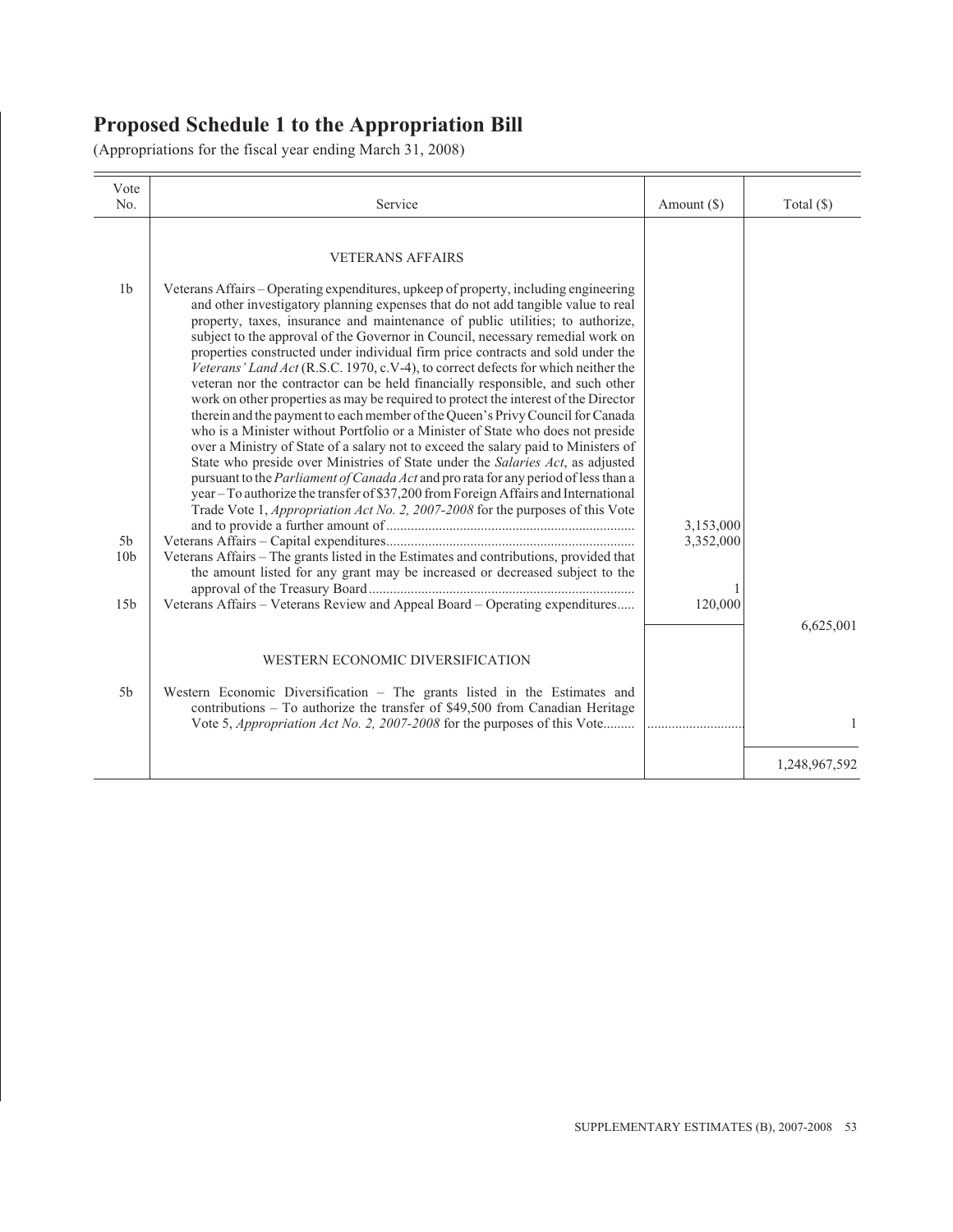(Appropriations for the fiscal year ending March 31, 2008 that may be charged to the following fiscal year ending March 31, 2009)

| Vote<br>No.                        | Service                                                                                                                                                                                                                                                                                                                                                                                                                                                                                                                                                                                                                                                                                                                                                      | Amount $(\$)$          | Total $(\$)$             |
|------------------------------------|--------------------------------------------------------------------------------------------------------------------------------------------------------------------------------------------------------------------------------------------------------------------------------------------------------------------------------------------------------------------------------------------------------------------------------------------------------------------------------------------------------------------------------------------------------------------------------------------------------------------------------------------------------------------------------------------------------------------------------------------------------------|------------------------|--------------------------|
| 1b                                 | <b>CANADA REVENUE AGENCY</b><br>Canada Revenue Agency - Program expenditures and recoverable expenditures on<br>behalf of the Canada Pension Plan and the Employment Insurance $Act - To$<br>authorize the transfer of \$100,000 from Western Economic Diversification<br>Vote 1, <i>Appropriation Act No. 2, 2007-2008</i> for the purposes of this Vote<br><b>ENVIRONMENT</b>                                                                                                                                                                                                                                                                                                                                                                              |                        | $\mathbf{1}$             |
| 25 <sub>b</sub>                    | PARKS CANADA AGENCY<br>Parks Canada Agency – Program expenditures, including capital expenditures, the<br>grants listed in the Estimates and contributions, including expenditures on other<br>than federal property, and payments to provinces and municipalities as<br>contributions towards the cost of undertakings carried out by those bodies - To<br>authorize the transfer of \$1,800,000 from Environment Vote 30, \$345,000 from<br>Economic Development Agency of Canada for the Regions of Quebec Vote 5,<br>and \$230,000 from Indian Affairs and Northern Development Vote 10,<br>Appropriation Act No. 2, 2007-2008 for the purposes of this Vote and to provide a                                                                            |                        | 11,146,600               |
| 10 <sub>b</sub><br>15 <sub>b</sub> | PUBLIC SAFETY AND EMERGENCY PREPAREDNESS<br>CANADA BORDER SERVICES AGENCY<br>Canada Border Services Agency - Operating expenditures and, pursuant to<br>paragraph $29.1(2)(a)$ of the <i>Financial Administration Act</i> , authority to expend in<br>the current fiscal year revenues received during the fiscal year related to the<br>border operations of the Canada Border Services Agency: fees for the provision<br>of a service or the use of a facility or for a product, right or privilege; and<br>payments received under contracts entered into by the Agency - To authorize the<br>transfer of \$333,720 from Citizenship and Immigration Vote 1, Appropriation<br>Act No. 2, 2007-2008 for the purposes of this Vote and to provide a further | 8,125,857<br>2,536,735 | 10,662,592<br>21,809,193 |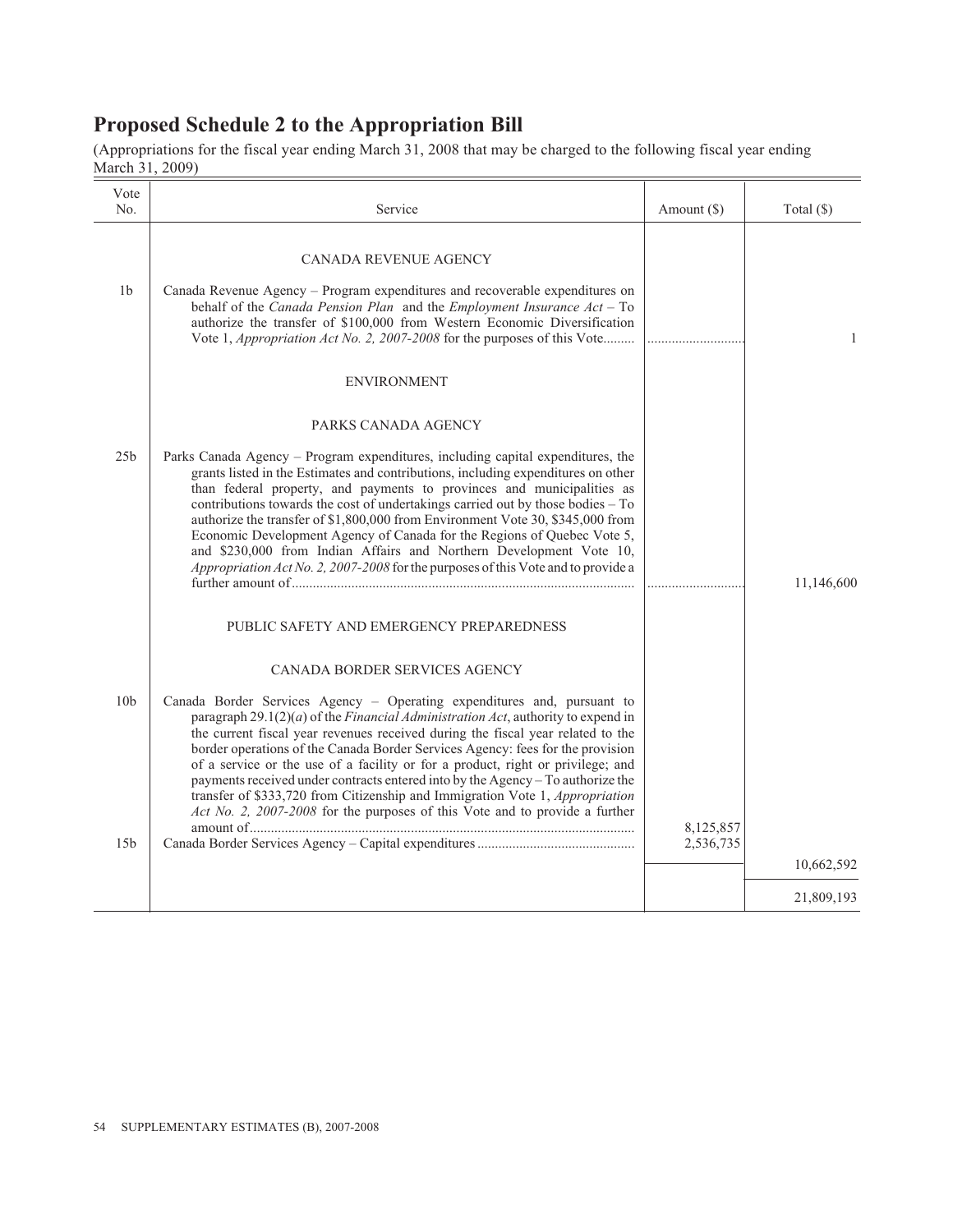### Department or Agency These Supplementary Estimates (dollars) **AGRICULTURE AND AGRI-FOOD Department** Canadian Cattlemen's Association Legacy Fund 2,000,000 Contributions in support of Business Risk Management Programs under the Agricultural Policy Framework – Canadian Agricultural Income Stabilization Program 37,000,000 Grants and contributions for the AgriInvest Kickstart Program 561,100,000 Contribution payments for the AgriInvest Program 1,670,000 Grant payments for the Agricultural Disaster Relief Program – AgriRecovery 62,650,000 62,650,000 **CANADA REVENUE AGENCY** Payments under the *Energy Costs Assistance Measures Act* 3,000,000 Payments to provinces under the *Softwood Lumber Products Export Charge Act* 437,000,000 **ENVIRONMENT Department** Grant to the Canada Foundation for Sustainable Development Technology 1,646,000 **HEALTH Department** Compensation for individuals infected with the Hepatitis C virus through the Canadian blood supply before 1986 and after 1990 1,023,475,575 **HUMAN RESOURCES AND SKILLS DEVELOPMENT Department** Old Age Security Payments (52,000,000) Guaranteed Income Supplement Payments 36,000,000 and 36,000,000 and 36,000,000 and 36,000,000 and 36,000,000 and 36,000,000 and 36,000,000 and 36,000,000 and 36,000,000 and 36,000,000 and 36,000,000 and 36,000,000 and 36,0 Allowance Payments (12,000,000) (12,000,000) Payments related to the direct financing arrangement under the *Canada Student Financial Assistance Act* (35,296,000) The provision of funds for interest payments to lending institutions under the *Canada Student Loans Act* 17,000 The provision of funds for liabilities including liabilities in the form of guaranteed loans under the *Canada Student Loans Act* 442,000 The provision of funds for interest and other payments to lending institutions and liabilities under the *Canada Student Financial Assistance Act* (8,414,000) Canada Study Grants to qualifying full and part-time students pursuant to the *Canada Student Financial Assistance Act* 17,592,000 Canada Learning Bond payments to Registered Education Savings Plans (RESPs) trustees on behalf of RESP beneficiaries to support access to post-secondary education for children from low-income families 3,000,000

### **Statutory Items in these Supplementary Estimates**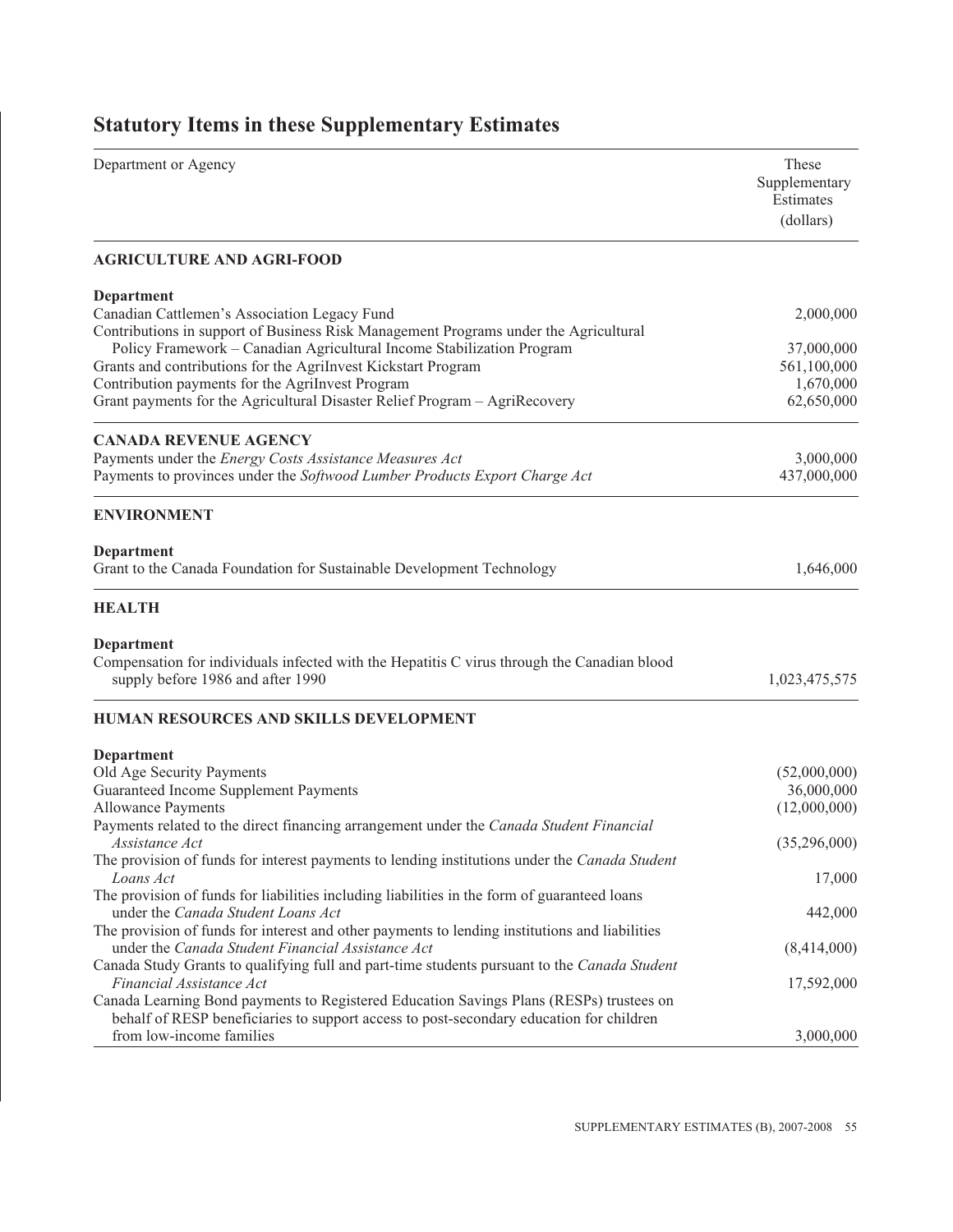| Department or Agency                                                                                                                                                                                                                                                                                                    | These<br>Supplementary<br>Estimates<br>(dollars)          |
|-------------------------------------------------------------------------------------------------------------------------------------------------------------------------------------------------------------------------------------------------------------------------------------------------------------------------|-----------------------------------------------------------|
| <b>HUMAN RESOURCES AND SKILLS DEVELOPMENT (continued)</b>                                                                                                                                                                                                                                                               |                                                           |
| Department<br>Canada Education Savings grant payments to Registered Educations Savings Plans (RESPs)<br>trustees on behalf of RESP beneficiaries to encourage Canadians to save for<br>post-secondary education for their children<br>Loans disbursed under the Canada Student Financial Assistance Act (Non-Budgetary) | 42,000,000<br>78,437,000                                  |
| <b>JUSTICE</b>                                                                                                                                                                                                                                                                                                          |                                                           |
| <b>Commissioner for Federal Judicial Affairs</b><br>Judges' salaries, allowances and annuities, annuities to spouses and children of judges and<br>lump sum payments to spouses of judges who die while in office (R.S., 1985, c. J-1)                                                                                  | (250,000)                                                 |
| <b>NATURAL RESOURCES</b>                                                                                                                                                                                                                                                                                                |                                                           |
| <b>Department</b><br>Payments to the Newfoundland Offshore Petroleum Resource Revenue Fund<br>Newfoundland Fiscal Equalization Offset Payments<br>Grant to the Canada Foundation for Sustainable Development Technology<br>Payments to the Nova Scotia Offshore Revenue Account                                         | 1,150,000,000<br>188,578,000<br>1,646,000<br>(52,800,000) |
| PRIVY COUNCIL                                                                                                                                                                                                                                                                                                           |                                                           |
| <b>Chief Electoral Officer</b><br>Expenses of elections                                                                                                                                                                                                                                                                 | 21,125,000                                                |
| <b>TREASURY BOARD</b>                                                                                                                                                                                                                                                                                                   |                                                           |
| <b>Canada School of Public Service</b><br>Spending of revenues pursuant to subsection 18(2) of the Canada School of Public Service<br>Act                                                                                                                                                                               | 12,000,000                                                |
| Total budgetary and non-budgetary statutory items in these Supplementary Estimates                                                                                                                                                                                                                                      | 3,519,618,575                                             |
| <b>CONSOLIDATED SPECIFIED PURPOSE ACCOUNTS</b>                                                                                                                                                                                                                                                                          | 493,046,000                                               |
| Total                                                                                                                                                                                                                                                                                                                   | 3,026,572,575                                             |

# **Statutory Items in these Supplementary Estimates**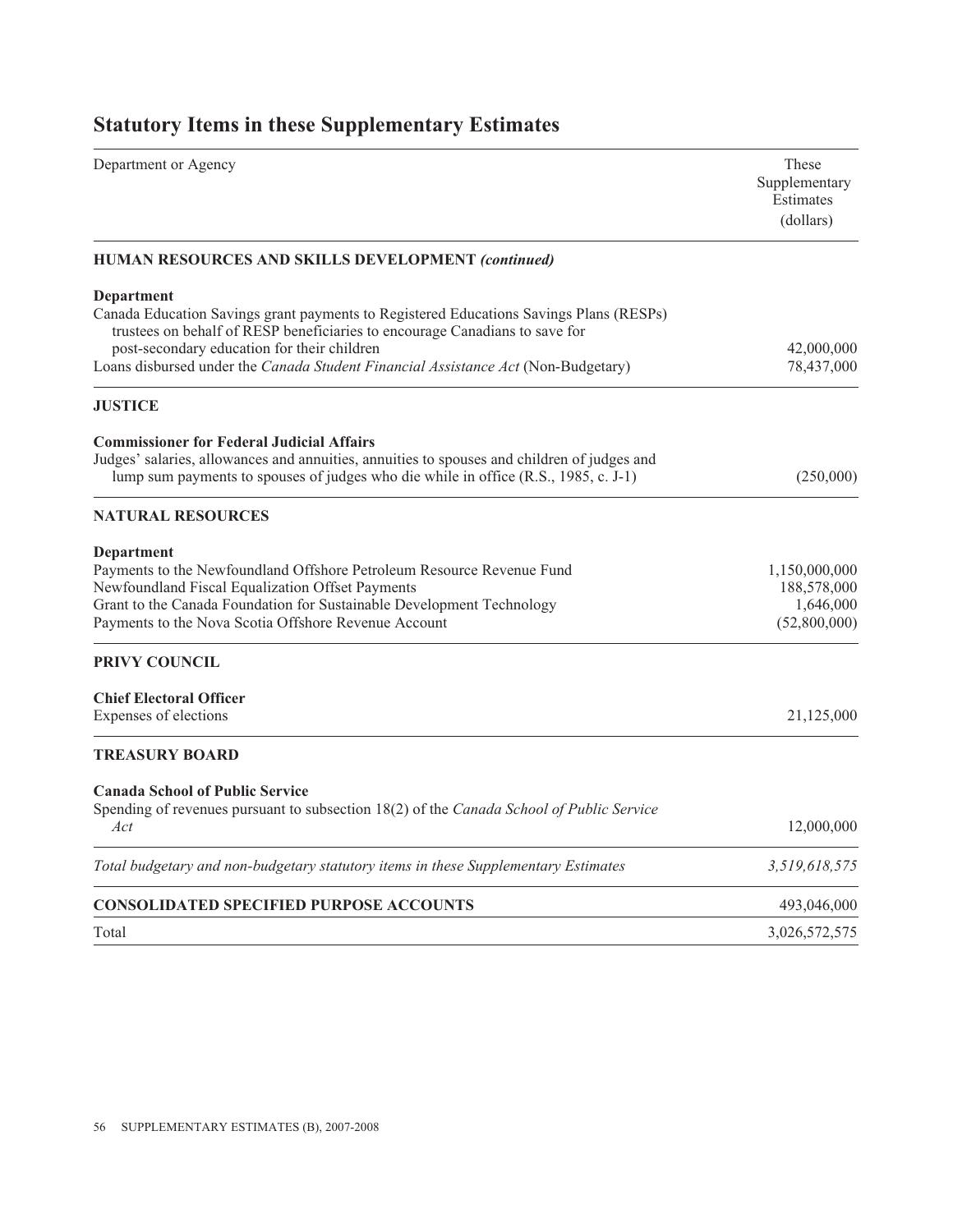# **Summary of Changes to Voted Appropriations**

| Department or Agency                                                           | Vote                               |                                        | Less: Available<br>Spending            |             |
|--------------------------------------------------------------------------------|------------------------------------|----------------------------------------|----------------------------------------|-------------|
| (thousands of dollars)                                                         | Number                             | <b>Gross Amount</b>                    | Authorities                            | Net Amount* |
| AGRICULTURE AND AGRI-FOOD                                                      |                                    |                                        |                                        |             |
|                                                                                | 1 <sub>b</sub>                     | 43,620                                 | 43,620                                 | .           |
|                                                                                | 5b                                 | 2,174                                  | 2,174                                  | .           |
|                                                                                | 10 <sub>b</sub>                    | 1,371                                  | 1,371                                  | .           |
|                                                                                | 12 <sub>b</sub>                    | $\ldots$                               | $\ldots$                               | .           |
|                                                                                | 30 <sub>b</sub>                    | 17,242                                 | $\mathbb{R}^n$ . In the $\mathbb{R}^n$ | 17,242      |
| ATLANTIC CANADA OPPORTUNITIES AGENCY                                           |                                    |                                        |                                        |             |
|                                                                                | 1 <sub>b</sub>                     | .                                      | $\dots$                                | .           |
|                                                                                | 5 <sub>b</sub>                     | $\mathbb{Z}^n$ . In the $\mathbb{Z}^n$ | $\mathbb{Z}^2$ . In the $\mathbb{Z}^2$ | .           |
|                                                                                | 1 <sub>b</sub>                     | 22,081                                 | 22,081                                 | .           |
| <b>CANADIAN HERITAGE</b>                                                       |                                    |                                        |                                        |             |
|                                                                                | 1b                                 | 295                                    | 295                                    | .           |
|                                                                                | 5b                                 | 10,998                                 | 10,998                                 | .           |
|                                                                                | 15b                                | $\ldots$                               | $\alpha$ , $\alpha$ , $\alpha$         | .           |
| Canadian Radio-television and Telecommunications Commission                    | 25 <sub>b</sub><br>40 <sub>b</sub> | .<br>7,978                             | $\ldots \ldots$                        | .<br>7,978  |
|                                                                                | 45b                                | 1,647                                  | $\ldots$<br>1,647                      | .           |
|                                                                                | 75 <sub>b</sub>                    | 1,475                                  | .                                      | 1,475       |
|                                                                                | 80 <sub>b</sub>                    | 655                                    | 655                                    | .           |
|                                                                                | 95 <sub>b</sub>                    | 1,829                                  | $\mathbb{R}^n$ . In the $\mathbb{R}^n$ | 1,829       |
|                                                                                | 100 <sub>b</sub>                   | 1,700                                  | $\alpha$ , $\alpha$ , $\alpha$         | 1,700       |
| CITIZENSHIP AND IMMIGRATION                                                    |                                    |                                        |                                        |             |
|                                                                                | 1 <sub>b</sub>                     | .                                      | .                                      | .           |
|                                                                                | 10 <sub>b</sub>                    | .                                      | $\alpha$ , $\alpha$ , $\alpha$         | .           |
| ECONOMIC DEVELOPMENT AGENCY OF CANADA FOR THE                                  | 5b                                 | .                                      | $\cdots$                               | .           |
|                                                                                |                                    |                                        |                                        |             |
| <b>ENVIRONMENT</b>                                                             | 1b                                 | 8,173                                  | 8,173                                  |             |
|                                                                                | 5b                                 | 1,742                                  | 1,742                                  | .<br>.      |
|                                                                                | 10 <sub>b</sub>                    | 525                                    | 525                                    | .           |
|                                                                                | 15 <sub>b</sub>                    | 2,500                                  | $\ldots \ldots$                        | 2,500       |
|                                                                                | 25 <sub>b</sub>                    | 11,146                                 | $\mathbb{R}^n$ . In the $\mathbb{R}^n$ | 11,146      |
|                                                                                | 30 <sub>b</sub>                    | $\ldots$                               | $\alpha$ , $\alpha$ , $\alpha$         | .           |
| <b>FINANCE</b><br>Financial Transactions and Reports Analysis Centre of Canada | 25 <sub>b</sub>                    | 238                                    | $\ldots$                               | 238         |
|                                                                                |                                    |                                        |                                        |             |
|                                                                                | 1 <sub>b</sub>                     | 1,037                                  | 1,037                                  | .           |
|                                                                                | 10 <sub>b</sub>                    | 751                                    | 751                                    | .           |
| FOREIGN AFFAIRS AND INTERNATIONAL TRADE                                        |                                    |                                        |                                        |             |
|                                                                                | 1 <sub>b</sub>                     | 807                                    | 807                                    | .           |
|                                                                                | 5b                                 | 24,000                                 | 10,383                                 | 13,617      |
|                                                                                | 10 <sub>b</sub><br>15b             | 3,100<br>.                             | 3,100<br>.                             | .<br>.      |
|                                                                                | 20 <sub>b</sub>                    | 1,880                                  | 1,880                                  |             |
|                                                                                | 25 <sub>b</sub>                    | 218,000                                | 218,000                                |             |
|                                                                                | 45b                                | .                                      | $\alpha$ is a second .                 | .           |
| <b>HEALTH</b>                                                                  |                                    |                                        |                                        |             |
|                                                                                | 1b                                 | 62                                     | 62                                     | .           |
|                                                                                | 5b                                 | 5,500                                  | 5,500                                  | .           |
|                                                                                | 15 <sub>b</sub>                    | $\ldots$                               | .                                      | .           |
|                                                                                | 20 <sub>b</sub><br>35b             | 73,512                                 | 2,000                                  | 71.512      |
|                                                                                | 40 <sub>b</sub>                    | $\alpha$ is a second<br>.              | $\ldots$<br>.                          | .<br>.      |
|                                                                                |                                    |                                        |                                        |             |

\* See footnote on page 59.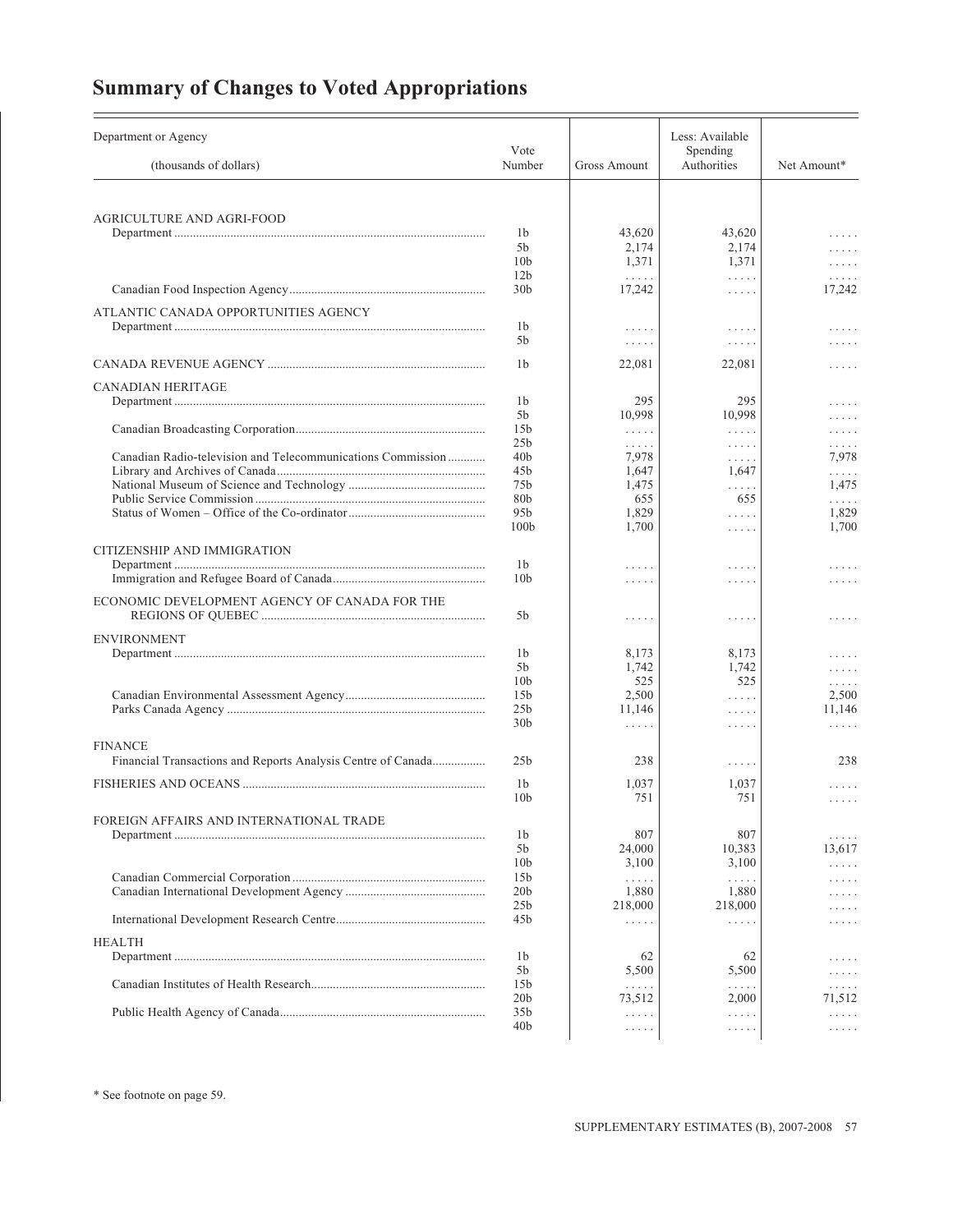# **Summary of Changes to Voted Appropriations**

| Department or Agency                                      | Vote                               |                                            | Less: Available<br><b>Spending</b>        |                                                                                  |
|-----------------------------------------------------------|------------------------------------|--------------------------------------------|-------------------------------------------|----------------------------------------------------------------------------------|
| (thousands of dollars)                                    | Number                             | <b>Gross Amount</b>                        | Authorities                               | Net Amount*                                                                      |
| HUMAN RESOURCES AND SKILLS DEVELOPMENT                    |                                    |                                            |                                           |                                                                                  |
|                                                           | 1 <sub>b</sub>                     | $\cdots$                                   | $\ldots$                                  | .                                                                                |
|                                                           | 5b                                 | 10,000                                     | 10,000                                    | $\cdots$                                                                         |
|                                                           | 7b                                 | 407                                        | 407                                       | $\mathbb{Z}^2$ . $\mathbb{Z}^2$ , $\mathbb{Z}^2$                                 |
|                                                           | 15 <sub>b</sub>                    | 150,000                                    | 64,600                                    | 85,400                                                                           |
|                                                           | 16 <sub>b</sub>                    | $\ldots$                                   | $\ldots$                                  | $\dots$                                                                          |
| INDIAN AFFAIRS AND NORTHERN DEVELOPMENT                   |                                    |                                            |                                           |                                                                                  |
|                                                           | 1 <sub>b</sub>                     | 32,256                                     | 22,129                                    | 10,127                                                                           |
|                                                           | 5b<br>10 <sub>b</sub>              | .<br>1,170,134                             | $\alpha$ , $\alpha$ , $\alpha$<br>312,113 | .<br>858,021                                                                     |
|                                                           | 25 <sub>b</sub>                    | $\ldots$                                   | .                                         | $\ldots$                                                                         |
| Office of Indian Residential Schools Resolution of Canada | 55b                                | 201                                        | 4,679                                     | (4, 478)                                                                         |
| <b>INDUSTRY</b>                                           |                                    |                                            |                                           |                                                                                  |
|                                                           | 1 <sub>b</sub>                     | $\dots$                                    | $\cdots$                                  | .                                                                                |
|                                                           | 5b                                 | $\ldots$                                   | $\cdots$                                  | .                                                                                |
|                                                           | 25 <sub>b</sub>                    | 3,955                                      | 3,955                                     | .                                                                                |
|                                                           | 30 <sub>b</sub>                    | $\mathbb{R}^n$ . In the $\mathbb{R}^n$     | $\mathbb{Z}^2$ . In the $\mathbb{Z}^2$    | $\mathbb{Z}^2$ . $\mathbb{Z}^2$ , $\mathbb{Z}^2$                                 |
|                                                           | 35 <sub>b</sub>                    | 1.1.1.1                                    | 1.1.1.1                                   | .                                                                                |
|                                                           | 40 <sub>b</sub><br>45 <sub>b</sub> | 2,700                                      | $\ldots$                                  | 2,700                                                                            |
|                                                           | 60 <sub>b</sub>                    | $\alpha$ , $\alpha$ , $\alpha$<br>$\ldots$ | 1.1.1.1<br>1.1.1.1                        | $\mathbb{Z}^2$ . In the $\mathbb{Z}^2$<br>$\mathbb{Z}^2$ . In the $\mathbb{Z}^2$ |
|                                                           | 75 <sub>b</sub>                    | 57,176                                     | 1.1.1.1                                   | 57,176                                                                           |
|                                                           | 85b                                | 32,672                                     | $\cdots$                                  | 32,672                                                                           |
| <b>JUSTICE</b>                                            |                                    |                                            |                                           |                                                                                  |
|                                                           | 1 <sub>b</sub>                     | 529                                        | $\cdots$                                  | 529                                                                              |
|                                                           | 5b                                 | 4,000                                      | .                                         | 4,000                                                                            |
|                                                           | 20 <sub>b</sub>                    | 250                                        | $\ldots$                                  | 250                                                                              |
|                                                           | 35 <sub>b</sub>                    | $\ldots$                                   | $\cdots$                                  | .                                                                                |
| NATIONAL DEFENCE                                          |                                    |                                            |                                           |                                                                                  |
|                                                           | 1 <sub>b</sub>                     | 92,231                                     | 92,231                                    | .                                                                                |
|                                                           | 5b                                 | 796                                        | 796                                       | $\cdots$                                                                         |
| NATURAL RESOURCES                                         |                                    |                                            |                                           |                                                                                  |
|                                                           | 1 <sub>b</sub>                     | 2,991                                      | 2,991                                     | .                                                                                |
|                                                           | 5b                                 | 1,378                                      | 1,378                                     | .                                                                                |
|                                                           | 10 <sub>b</sub>                    | 5,510                                      | 5,510                                     | $\cdots$                                                                         |
|                                                           | 20 <sub>b</sub>                    | 940                                        | $\mathbb{R}^n$ . In the $\mathbb{R}^n$    | 940                                                                              |
|                                                           | 30 <sub>b</sub>                    | $\ldots$                                   | $\ldots$                                  | .                                                                                |
| PARLIAMENT                                                |                                    |                                            |                                           |                                                                                  |
|                                                           | 5b                                 | 5,305                                      | $\cdots$                                  | 5,305                                                                            |
| PRIVY COUNCIL                                             |                                    |                                            |                                           |                                                                                  |
|                                                           | 1 <sub>b</sub>                     | 1,610                                      | .                                         | 1,610                                                                            |
| PUBLIC SAFETY AND EMERGENCY PREPAREDNESS                  |                                    |                                            |                                           |                                                                                  |
|                                                           | 1 <sub>b</sub>                     | 15,291                                     | 1,448                                     | 13,843                                                                           |
|                                                           | 5b                                 | 1,200                                      | $\alpha$ , $\alpha$ , $\alpha$ , $\alpha$ | 1,200                                                                            |
|                                                           | 10 <sub>b</sub>                    | 8,125                                      | $\ldots$                                  | 8,125                                                                            |
|                                                           | 15b                                | 2,537                                      | $\ldots$                                  | 2,537                                                                            |
|                                                           | 20 <sub>b</sub>                    | 3,643                                      | $\ldots$                                  | 3,643                                                                            |
|                                                           | 25 <sub>b</sub><br>30 <sub>b</sub> | 19,250                                     | 19,250                                    | .                                                                                |
|                                                           | 45b                                | $\alpha$ , $\alpha$ , $\alpha$<br>34,950   | $\alpha$ , $\alpha$ , $\alpha$<br>34,950  | .                                                                                |
|                                                           | 50 <sub>b</sub>                    | 105                                        | 105                                       |                                                                                  |
|                                                           | 55b                                | 9,179                                      | 9,179                                     |                                                                                  |
|                                                           | 1 <sub>b</sub>                     | 45,915                                     | 45,915                                    |                                                                                  |
|                                                           | 5b                                 | 31,704                                     | 31,704                                    | .<br>.                                                                           |
|                                                           |                                    |                                            |                                           |                                                                                  |

\* See footnote on page 59.

58 SUPPLEMENTARY ESTIMATES (B), 2007-2008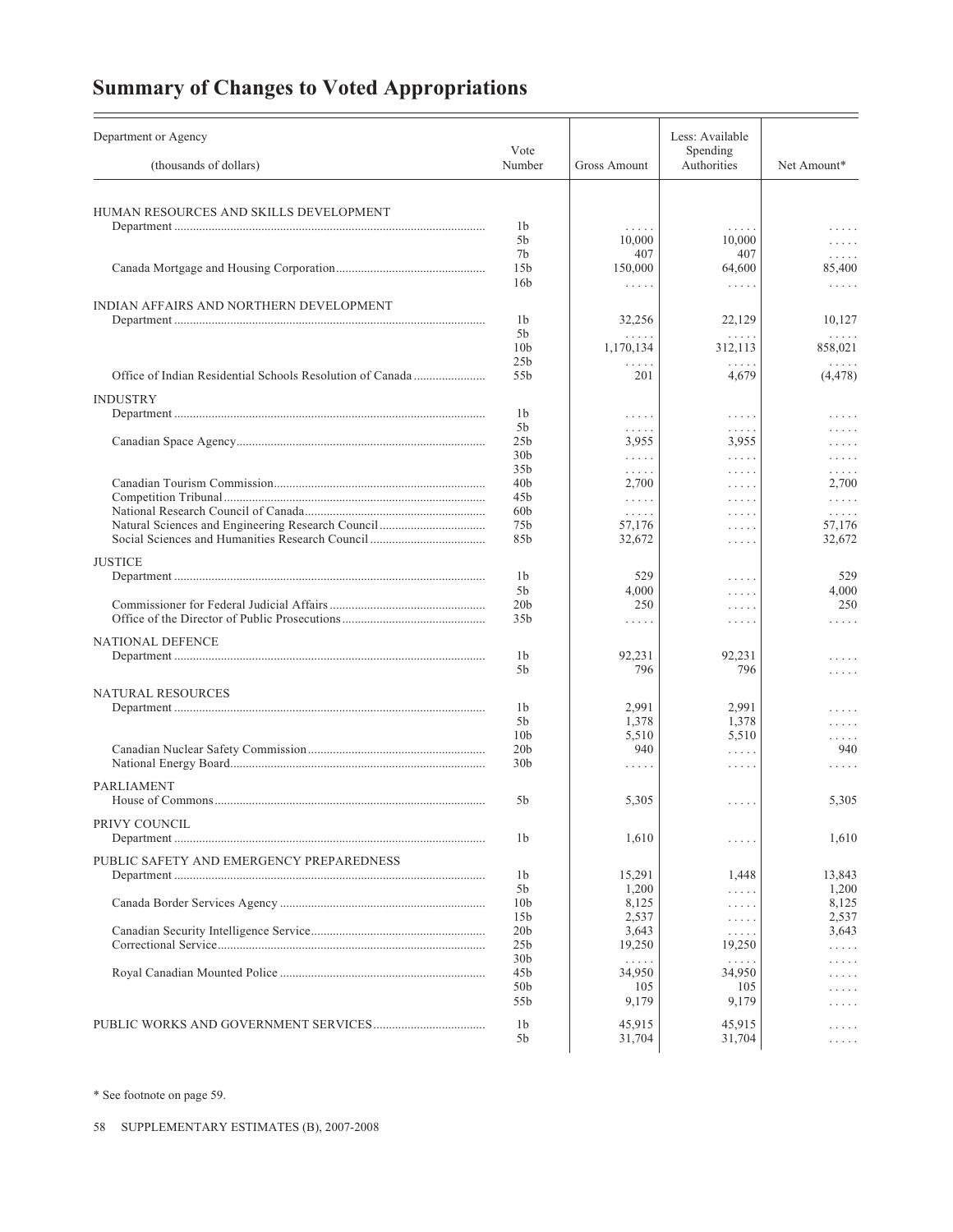### **Summary of Changes to Voted Appropriations**

| Department or Agency                                       | Vote                                                                                                                                                                                                                                                                                                                                                                                    |             | Less: Available<br>Spending |           |
|------------------------------------------------------------|-----------------------------------------------------------------------------------------------------------------------------------------------------------------------------------------------------------------------------------------------------------------------------------------------------------------------------------------------------------------------------------------|-------------|-----------------------------|-----------|
| (thousands of dollars)                                     | Authorities<br>Number<br>Gross Amount<br>1,538<br>1 <sub>b</sub><br>5b<br>.<br>20 <sub>b</sub><br>41,050<br>50 <sub>b</sub><br>1,422<br>785<br>55b<br>1b<br>.<br>2 <sub>b</sub><br>.<br>15 <sub>b</sub><br>42,294<br>25 <sub>b</sub><br>.<br>35 <sub>b</sub><br>4,541<br>3,153<br>1 <sub>b</sub><br>3,352<br>5 <sub>b</sub><br>.<br>17,352<br>10 <sub>b</sub><br>15 <sub>b</sub><br>120 | Net Amount* |                             |           |
|                                                            |                                                                                                                                                                                                                                                                                                                                                                                         |             |                             |           |
| <b>TRANSPORT</b>                                           |                                                                                                                                                                                                                                                                                                                                                                                         |             |                             |           |
|                                                            |                                                                                                                                                                                                                                                                                                                                                                                         |             | 1,538                       |           |
|                                                            |                                                                                                                                                                                                                                                                                                                                                                                         |             | .                           | .         |
|                                                            |                                                                                                                                                                                                                                                                                                                                                                                         |             | 41,050                      | .         |
|                                                            |                                                                                                                                                                                                                                                                                                                                                                                         |             | 1,422                       | .         |
|                                                            |                                                                                                                                                                                                                                                                                                                                                                                         |             | 785                         | .         |
| <b>TREASURY BOARD</b>                                      |                                                                                                                                                                                                                                                                                                                                                                                         |             |                             |           |
|                                                            |                                                                                                                                                                                                                                                                                                                                                                                         |             |                             |           |
|                                                            |                                                                                                                                                                                                                                                                                                                                                                                         |             | .                           | .         |
|                                                            |                                                                                                                                                                                                                                                                                                                                                                                         |             | .                           | 42,294    |
|                                                            |                                                                                                                                                                                                                                                                                                                                                                                         |             | .                           |           |
| Public Service Human Resources Management Agency of Canada |                                                                                                                                                                                                                                                                                                                                                                                         |             | .                           | 4,541     |
|                                                            |                                                                                                                                                                                                                                                                                                                                                                                         |             | .                           | 3,153     |
|                                                            |                                                                                                                                                                                                                                                                                                                                                                                         |             |                             | 3,352     |
|                                                            |                                                                                                                                                                                                                                                                                                                                                                                         |             | 17,352                      | .         |
|                                                            |                                                                                                                                                                                                                                                                                                                                                                                         |             | .                           | 120       |
|                                                            | 1 <sub>b</sub>                                                                                                                                                                                                                                                                                                                                                                          | .           | .                           |           |
|                                                            | 5 <sub>b</sub>                                                                                                                                                                                                                                                                                                                                                                          | .           | .                           | .         |
|                                                            |                                                                                                                                                                                                                                                                                                                                                                                         | 2,328,585   | 1,062,288                   | 1,266,297 |

\* A negative amount is for information purposes only and will not be included in the proposed schedules to the appropriation bill.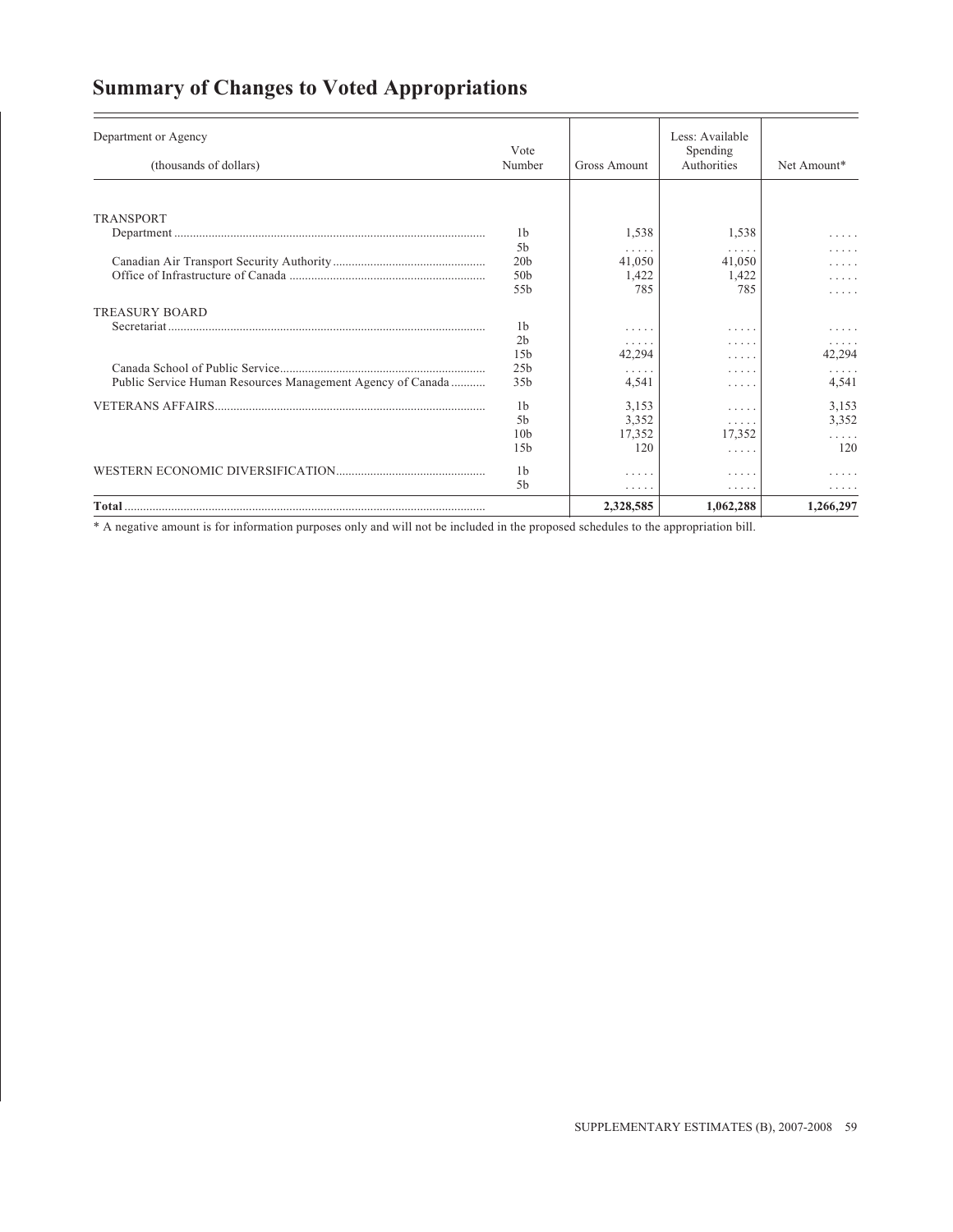| Department or agency                                                                                                                                                               | Personnel                                      | Transportation Information Professional<br>and<br>communications            |                                                                                             | and<br>special                   | Rentals                                     |
|------------------------------------------------------------------------------------------------------------------------------------------------------------------------------------|------------------------------------------------|-----------------------------------------------------------------------------|---------------------------------------------------------------------------------------------|----------------------------------|---------------------------------------------|
| (thousands of dollars)                                                                                                                                                             |                                                |                                                                             |                                                                                             | services                         |                                             |
|                                                                                                                                                                                    | (1)                                            | (2)                                                                         | (3)                                                                                         | (4)                              | (5)                                         |
| Agriculture and Agri-Food<br>Department<br>Canadian Food Inspection Agency                                                                                                         | 14,372<br>16,667                               | 10,889<br>$\mathbb{Z}^2$ . $\mathbb{Z}^2$ , $\mathbb{Z}^2$ , $\mathbb{Z}^2$ | 3,230<br>575                                                                                | 33,424<br>558                    | 1,137<br>1.1.1.1                            |
| Atlantic Canada Opportunities Agency<br>Department                                                                                                                                 | .                                              | .                                                                           | .                                                                                           | (28)                             | .                                           |
| Canada Revenue Agency<br>Canada Revenue Agency                                                                                                                                     | 18,110                                         | 1,000                                                                       | 1.1.1.1                                                                                     | 1,500                            | 1.1.1.1                                     |
| Canadian Heritage<br>Department<br>Canadian Broadcasting Corporation                                                                                                               | 71<br>.                                        | (474)<br>.                                                                  | (304)<br>.                                                                                  | (1,200)<br>$\ldots$              | (67)<br>.                                   |
| Canadian Radio-television and Telecommunications<br>Commission<br>Library and Archives of Canada<br>National Museum of Science and Technology<br><b>Public Service Commission</b>  | 1,597<br>.<br>.<br>589                         | 312<br>$\mathbb{Z}^n$ . The set of $\mathbb{Z}^n$<br>$\cdots$<br>10         | 354<br>$\alpha$ , $\alpha$ , $\alpha$ , $\alpha$<br>$\sim$ $\sim$ $\sim$ $\sim$ $\sim$<br>. | 4,691<br>1,637<br>$\ldots$<br>17 | $\cdots$<br>$\cdots$<br>$\cdots$<br>1.1.1.1 |
| Status of Women – Office of the Co-ordinator<br>Citizenship and Immigration<br>Department<br>Immigration and Refugee Board of Canada                                               | 1,190<br>.<br>.                                | 217<br>.<br>$\sim$ $\sim$ $\sim$ $\sim$ $\sim$                              | 54<br>.<br>$\cdots$                                                                         | 314<br>.<br>(2)                  | 54<br>.<br>1.1.1.1                          |
| Economic Development Agency of Canada for the Regions<br>of Quebec                                                                                                                 | .                                              | .                                                                           | $\sim$ $\sim$ $\sim$ $\sim$ $\sim$                                                          | .                                | .                                           |
| Environment<br>Department<br>Canadian Environmental Assessment Agency<br>Parks Canada Agency                                                                                       | 4,083<br>1,000<br>3,267                        | 2,818<br>409<br>1,160                                                       | 326<br>53<br>1,982                                                                          | 4,789<br>841<br>430              | 1,180<br>134<br>4,834                       |
| Finance<br>Financial Transactions and Reports Analysis Centre of<br>Canada                                                                                                         | 150                                            | $\mathbb{Z}^n$ . The set of $\mathbb{Z}^n$                                  | $\sim$ $\sim$ $\sim$ $\sim$ $\sim$                                                          | 88                               | $\cdots$                                    |
| <b>Fisheries and Oceans</b>                                                                                                                                                        | $\cdots$                                       | 47                                                                          | (80)                                                                                        | 412                              | $\cdots$                                    |
| Foreign Affairs and International Trade<br>Department<br>Canadian Commercial Corporation<br>Canadian International Development Agency<br>International Development Research Centre | .<br>.<br>630<br>.                             | 501<br>.<br>13<br>$\mathbb{Z}^n$ . The set of $\mathbb{Z}^n$                | 12<br>1.1.1.1<br>106<br>$\ldots$                                                            | 369<br>.<br>1,066<br>$\ldots$    | 569<br>1.1.1.1<br>.<br>.                    |
| Health<br>Department<br>Canadian Institutes of Health Research<br>Public Health Agency of Canada                                                                                   | 258<br>$\sim$ $\sim$ $\sim$ $\sim$ $\sim$<br>. | 658<br>(594)<br>$\ldots$                                                    | 101<br>(142)<br>$\sim$ $\sim$ $\sim$ $\sim$ $\sim$                                          | 1,501<br>(564)<br>(2,756)        | 59<br>(35)<br>.                             |

### **Budgetary Supplementary Estimates by Standard Object of Expenditure**

60 SUPPLEMENTARY ESTIMATES (B), 2007-2008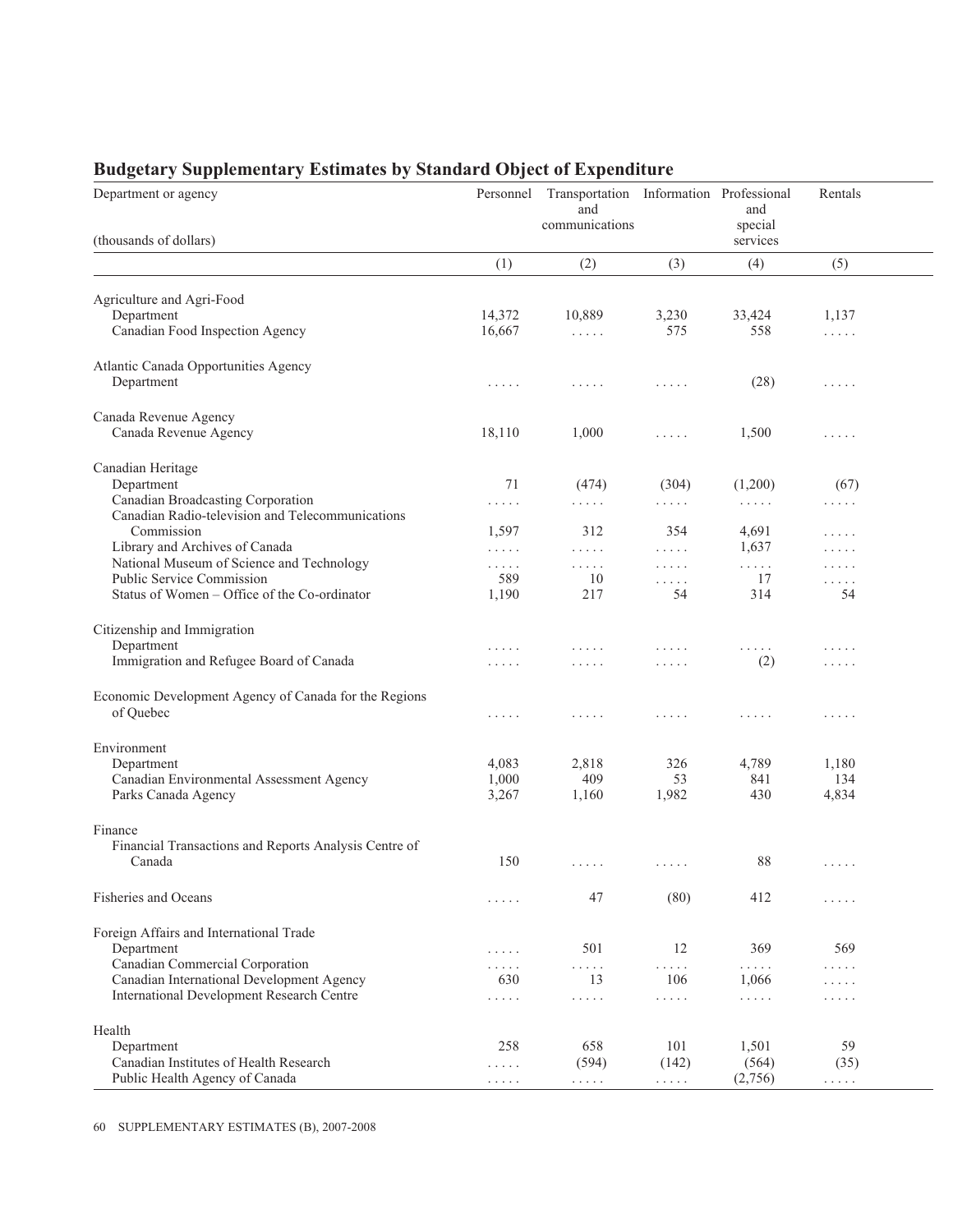| Purchased<br>repair and<br>maintenance         | Utilities,<br>materials<br>and<br>supplies | Acquisition<br>of land,<br>buildings<br>and works | Acquisition<br>of machinery<br>and<br>equipment  | Transfer<br>payments               | Public<br>debt<br>charges                     | Other<br>subsidies<br>and<br>payments | Less:<br>Funds<br>Available                      | <b>Total</b><br>$\mathbf{net}$<br>expenditures* |
|------------------------------------------------|--------------------------------------------|---------------------------------------------------|--------------------------------------------------|------------------------------------|-----------------------------------------------|---------------------------------------|--------------------------------------------------|-------------------------------------------------|
| (6)                                            | (7)                                        | (8)                                               | (9)                                              | (10)                               | (11)                                          | (12)                                  |                                                  |                                                 |
|                                                |                                            |                                                   |                                                  |                                    |                                               |                                       |                                                  |                                                 |
| 6,683                                          | 13,230                                     | 110                                               | 4,239                                            | 620,546                            | $\ldots$                                      | 4,286                                 | 47,165                                           | 664,981                                         |
| $\ldots$                                       | $\sim$ $\sim$ $\sim$ $\sim$ $\sim$         | .                                                 | $\mathbb{Z}^n$ . The set of $\mathbb{Z}^n$       | $\sim$ $\sim$ $\sim$ $\sim$ $\sim$ | $\cdots$                                      | $\ldots$                              | $\alpha$ , $\alpha$ , $\alpha$                   | 17,800                                          |
| .                                              | .                                          | .                                                 | $\cdots$                                         | 100                                | $\ldots$                                      | .                                     | $\ldots$                                         | 72                                              |
| 500                                            | 358                                        | $\sim$ $\sim$ $\sim$ $\sim$ $\sim$                | 513                                              | 440,000                            | $\sim$ $\sim$ $\sim$ $\sim$ $\sim$            | .                                     | 22,081                                           | 439,900                                         |
| (93)                                           | (158)                                      | $\ldots$                                          | (370)                                            | 13,721                             | $\sim$ $\sim$ $\sim$ $\sim$ $\sim$            | (136)                                 | 11,293                                           | (303)                                           |
| $\sim$ $\sim$ $\sim$ $\sim$ $\sim$             | $\sim$ $\sim$ $\sim$ $\sim$ $\sim$         | $\sim$ $\sim$ $\sim$ $\sim$ $\sim$                | $\sim$ $\sim$ $\sim$ $\sim$ $\sim$               | $\ldots$                           | $\sim$ $\sim$ $\sim$ $\sim$ $\sim$            | $\sim$ $\sim$ $\sim$ $\sim$ $\sim$    | $\sim$ $\sim$ $\sim$ $\sim$ $\sim$               | $\ldots$                                        |
|                                                | $\sim$ $\sim$ $\sim$ $\sim$ $\sim$         | $\sim$ $\sim$ $\sim$ $\sim$ $\sim$                | 1,024                                            | $\sim$ $\sim$ $\sim$ $\sim$ $\sim$ | $\sim$ $\sim$ $\sim$ $\sim$ $\sim$            | $\sim$ $\sim$ $\sim$ $\sim$ $\sim$    | $\mathbb{Z}^2$ . The set of $\mathbb{Z}^2$       | 7,978                                           |
| $\sim$ $\sim$ $\sim$ $\sim$ $\sim$<br>$\cdots$ | $\ldots$                                   | $\ldots$                                          | $\mathbb{Z}^2$ . The set of $\mathbb{Z}^2$       | $\sim$ $\sim$ $\sim$ $\sim$ $\sim$ | $\ldots$                                      | $\ldots$                              | 1,647                                            | (10)                                            |
| $\sim$ $\sim$ $\sim$ $\sim$ $\sim$             | $\sim$ $\sim$ $\sim$ $\sim$ $\sim$         | $\sim$ $\sim$ $\sim$ $\sim$ $\sim$                | $\ldots$                                         | $\sim$ $\sim$ $\sim$ $\sim$ $\sim$ | $\ldots$                                      | 1,475                                 | $\sim$ $\sim$ $\sim$ $\sim$                      | 1,475                                           |
| $\cdots$                                       | 6                                          | $\ldots$                                          | 33                                               | $\ldots$                           | $\ldots$                                      | $\alpha$ , $\alpha$ , $\alpha$        | 655                                              | .                                               |
| $\sim$ $\sim$ $\sim$ $\sim$ $\sim$             | $\ldots$                                   | $\sim$ $\sim$ $\sim$ $\sim$ $\sim$                | $\alpha$ , $\alpha$ , $\alpha$                   | 1,700                              | $\sim$ $\sim$ $\sim$ $\sim$ $\sim$            | $\ldots$                              | $\alpha$ is a set of                             | 3,529                                           |
| $\sim$ $\sim$ $\sim$ $\sim$ $\sim$             | 393                                        | $\sim$ $\sim$ $\sim$ $\sim$ $\sim$                | $\cdots$                                         | $\sim$ $\sim$ $\sim$ $\sim$ $\sim$ | .                                             | .                                     | $\cdots$                                         | 393                                             |
| $\sim$ $\sim$ $\sim$ $\sim$ $\sim$             | $\ldots$                                   | $\cdots$                                          | $\cdots$                                         | $\ldots$                           | $\cdots$                                      | .                                     | $\sim$ $\sim$ $\sim$ $\sim$ $\sim$               | (2)                                             |
| $\sim$ $\sim$ $\sim$ $\sim$ $\sim$             | .                                          | .                                                 | $\ldots$                                         | (220)                              | .                                             | .                                     | $\ldots$                                         | (220)                                           |
| 690                                            | 1,396                                      | 154                                               | 3,738                                            | (6,600)                            | $\sim$ $\sim$ $\sim$ $\sim$ $\sim$            | 889                                   | 10,440                                           | 3,023                                           |
| 2                                              | 61                                         | .                                                 | $\ldots$                                         | .                                  | $\sim$ $\sim$ $\sim$ $\sim$ $\sim$            | $\ldots$                              | $\mathbb{Z}^2$ . $\mathbb{Z}^2$ , $\mathbb{Z}^2$ | 2,500                                           |
| $\sim$ $\sim$ $\sim$ $\sim$ $\sim$             | 60                                         | 735                                               | $\ldots$                                         | 1,000                              | $\ldots$                                      | (1,800)                               | $\alpha$ , $\alpha$ , $\alpha$                   | 11,668                                          |
| $\sim$ $\sim$ $\sim$ $\sim$ $\sim$             | .                                          | .                                                 | .                                                | .                                  | .                                             | .                                     | $\sim$ $\sim$ $\sim$ $\sim$ $\sim$               | 238                                             |
| (337)                                          | (85)                                       | $\ldots$                                          | $\ldots$                                         | 1,710                              | $\ldots$                                      | $\ldots$                              | 1,788                                            | (121)                                           |
|                                                |                                            |                                                   |                                                  |                                    |                                               |                                       |                                                  |                                                 |
| 113                                            | 146                                        | $\ldots$                                          | 24,285                                           | 3,177                              | $\sim$ $\sim$ $\sim$ $\sim$ $\sim$            | 67<br>(1,000)                         | 14,290                                           | 14,949<br>(1,000)                               |
| $\ldots$<br>$\cdots$                           | $\ldots$<br>49                             | .<br>$\sim$ $\sim$ $\sim$ $\sim$ $\sim$           | .<br>.                                           | $\ldots$<br>213,200                | 1.1.1.1<br>$\sim$ $\sim$ $\sim$ $\sim$ $\sim$ | .                                     | $\bar{z}$ is a set<br>219,880                    | (4, 816)                                        |
| $\sim$ $\sim$ $\sim$ $\sim$ $\sim$             | $\ldots$                                   | $\sim$ $\sim$ $\sim$ $\sim$ $\sim$                | $\sim$ $\sim$ $\sim$ $\sim$ $\sim$               | $\ldots$                           | $\sim$ $\sim$ $\sim$ $\sim$ $\sim$            | 4,800                                 | $\ldots$                                         | 4,800                                           |
| 138                                            | 1,489                                      | $\ldots$                                          | 231                                              | 1,103                              | $\ldots$                                      | 1,023,492                             | 5,562                                            | 1,023,468                                       |
| (5)                                            | (36)                                       | $\alpha$ , $\alpha$ , $\alpha$                    | (80)                                             | 76,160                             | $\alpha$ , $\alpha$ , $\alpha$                | (44)                                  | 2,000                                            | 72,660                                          |
| $\alpha$ is a set of                           | $\alpha$ is a set of                       | $\alpha$ , $\alpha$ , $\alpha$                    | $\mathbb{Z}^2$ , $\mathbb{Z}^2$ , $\mathbb{Z}^2$ | 1,225                              | $\alpha$ , $\alpha$ , $\alpha$                | $\bar{z}$ is a set                    | $\sim$ $\sim$ $\sim$ $\sim$                      | (1, 531)                                        |

SUPPLEMENTARY ESTIMATES (B), 2007-2008 61

\* See footnote on page 65.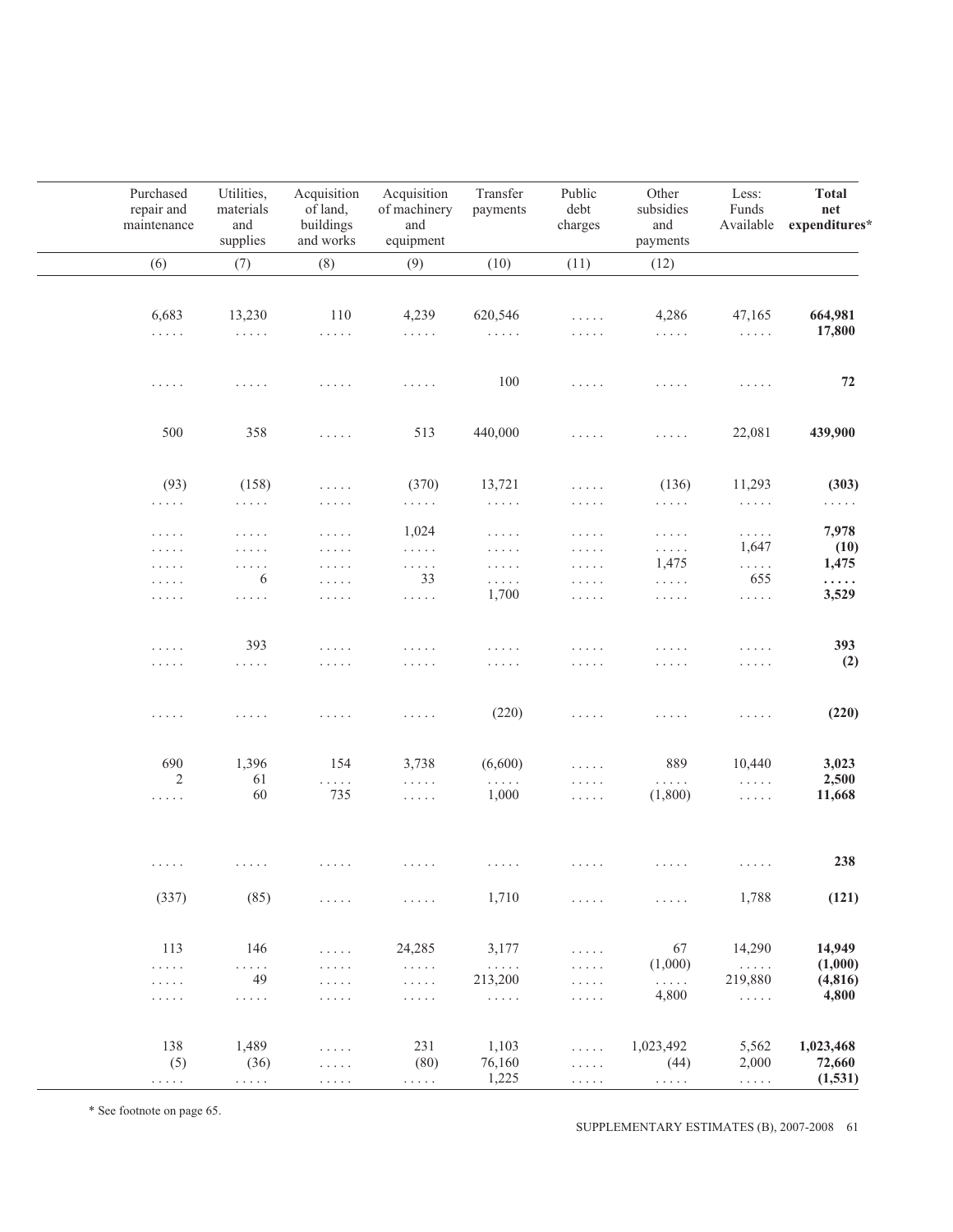### **Budgetary Supplementary Estimates by Standard Object of Expenditure**

| Department or agency                                        | Personnel | Transportation Information Professional<br>and |                                                  | and                 | Rentals  |  |
|-------------------------------------------------------------|-----------|------------------------------------------------|--------------------------------------------------|---------------------|----------|--|
| (thousands of dollars)                                      |           | communications                                 |                                                  | special<br>services |          |  |
|                                                             | (1)       | (2)                                            | (3)                                              | (4)                 | (5)      |  |
| Human Resources and Skills Development                      |           |                                                |                                                  |                     |          |  |
| Department                                                  | .         | .                                              | $\cdots$                                         | 8,626               | 1.1.1.1  |  |
| Canada Mortgage and Housing Corporation                     | .         | .                                              | .                                                | .                   | .        |  |
| Indian Affairs and Northern Development                     |           |                                                |                                                  |                     |          |  |
| Department                                                  | 261       | 222                                            | 29                                               | 1,114               | 58       |  |
| Office of Indian Residential Schools Resolution of Canada   | 183       | $\sim$ $\sim$ $\sim$ $\sim$ $\sim$             | $\sim$ $\sim$ $\sim$ $\sim$ $\sim$               | 18                  | .        |  |
| Industry                                                    |           |                                                |                                                  |                     |          |  |
| Department                                                  | .         | 100                                            | $\alpha$ , $\alpha$ , $\alpha$                   | (453)               | 1.1.1.1  |  |
| Canadian Space Agency                                       | .         | .                                              | $\cdots$                                         | 3,955               | $\cdots$ |  |
| Canadian Tourism Commission                                 | $\cdot$   | $\cdots$                                       | .                                                | $\ldots$            | .        |  |
| Competition Tribunal<br>National Research Council of Canada | .         | 30                                             | $\sim$ $\sim$ $\sim$ $\sim$ $\sim$               | 120                 | .        |  |
| Natural Sciences and Engineering Research Council           | .         | $\cdots$                                       | .                                                | $\cdots$            | $\cdots$ |  |
| Social Sciences and Humanities Research Council             | .         | $\cdots$                                       | $\cdots\cdots\cdots$                             | $\cdots$            | $\ldots$ |  |
|                                                             | .         | .                                              | .                                                | .                   | .        |  |
| Justice                                                     |           |                                                |                                                  |                     |          |  |
| Department                                                  | (286)     | (1,014)                                        | (307)                                            | (2,926)             | (162)    |  |
| Commissioner for Federal Judicial Affairs                   | .         | 60                                             | 80                                               | 100                 | 4        |  |
| Office of the Director of Public Prosecutions               | 718       | 112                                            | 75                                               | 5,455               | 56       |  |
| National Defence                                            |           |                                                |                                                  |                     |          |  |
| Department                                                  | 88,941    | 1.1.1.1                                        | 2,700                                            | 1,205               | .        |  |
|                                                             |           |                                                |                                                  |                     |          |  |
| Natural Resources                                           |           |                                                |                                                  |                     |          |  |
| Department                                                  | .         | .                                              | 1.1.1.1                                          | 1,964               | 1.1.1.1  |  |
| Canadian Nuclear Safety Commission                          | 108       | 157                                            | $\ldots$                                         | 518                 | 11       |  |
| National Energy Board                                       | .         | (325)                                          | $\ldots$                                         | (475)               | (600)    |  |
| Parliament                                                  |           |                                                |                                                  |                     |          |  |
| House of Commons                                            | 1,864     | 46                                             | $\ldots$                                         | 1,764               | $\cdots$ |  |
| Privy Council                                               |           |                                                |                                                  |                     |          |  |
| Department                                                  | 473       | 115                                            | 15                                               | 996                 | 3        |  |
| Chief Electoral Officer                                     | 6,580     | 3,582                                          | 4,325                                            | 5,978               | (696)    |  |
| Public Safety and Emergency Preparedness                    |           |                                                |                                                  |                     |          |  |
| Department                                                  | 1,152     | $\ldots$                                       | $\mathbb{R}^n$ . $\mathbb{R}^n$ , $\mathbb{R}^n$ | 15,499              | .        |  |
| Canada Border Services Agency                               | 881       | 1,288                                          | 43                                               | 4,642               | 108      |  |
| Canadian Security Intelligence Service                      | 390       | $\ldots$ .                                     | $\ldots$                                         | $\ldots$            | .        |  |
| Correctional Service                                        | 250       | .                                              | .                                                | 1,500               | .        |  |
| Royal Canadian Mounted Police                               | (409)     | 6,850                                          | 77                                               | 11,374              | 2,780    |  |
| Public Works and Government Services                        | 1,334     | 519                                            | 10                                               | 8,687               | 16,087   |  |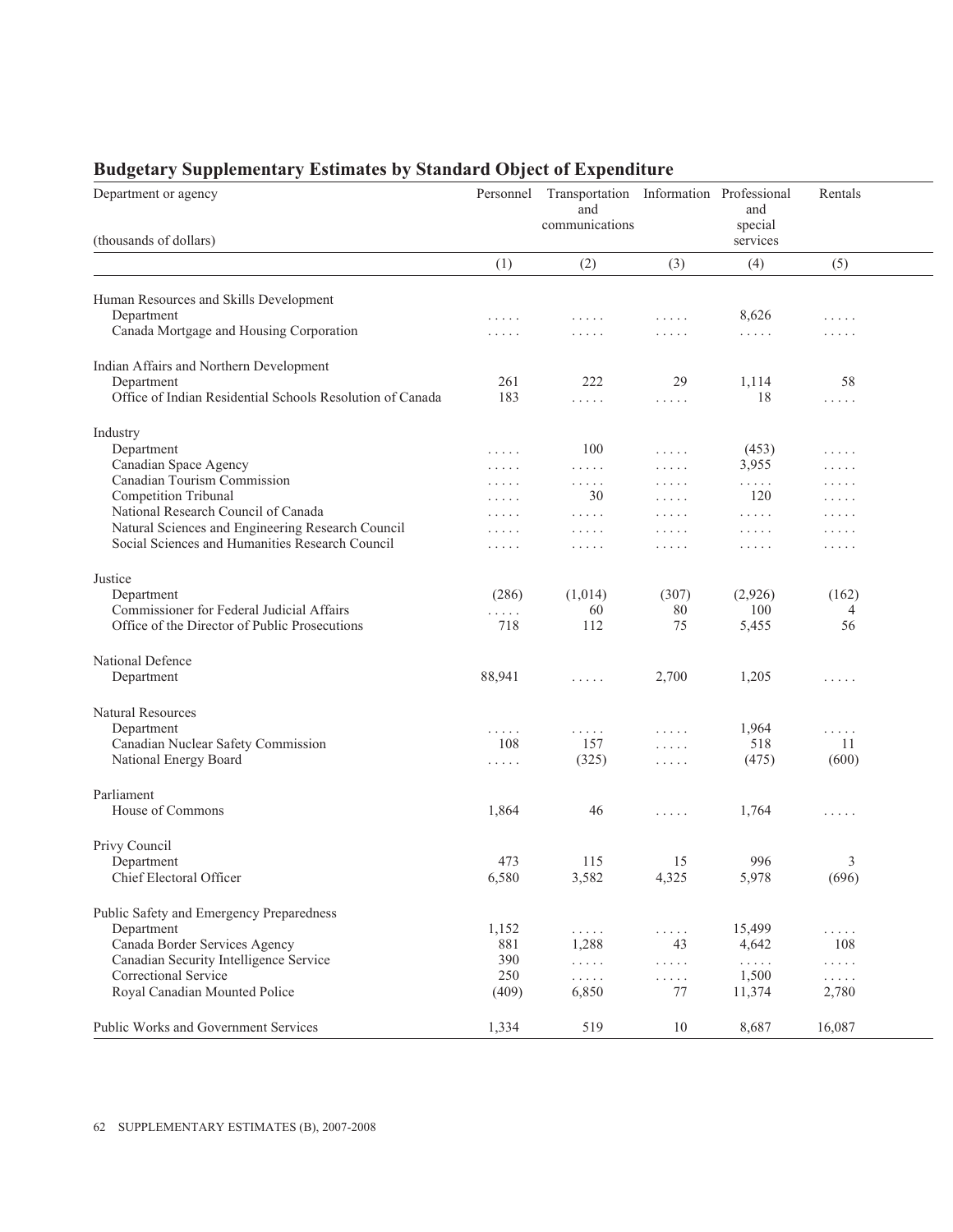| Purchased<br>repair and<br>maintenance | Utilities,<br>materials<br>and<br>supplies | Acquisition<br>of land,<br>buildings<br>and works | Acquisition<br>of machinery<br>and<br>equipment  | Transfer<br>payments               | Public<br>debt<br>charges          | Other<br>subsidies<br>and<br>payments | Less:<br>Funds<br>Available                    | <b>Total</b><br>$\mathbf{net}$<br>expenditures* |
|----------------------------------------|--------------------------------------------|---------------------------------------------------|--------------------------------------------------|------------------------------------|------------------------------------|---------------------------------------|------------------------------------------------|-------------------------------------------------|
| (6)                                    | (7)                                        | (8)                                               | (9)                                              | (10)                               | (11)                               | (12)                                  |                                                |                                                 |
|                                        |                                            |                                                   |                                                  |                                    |                                    |                                       |                                                |                                                 |
|                                        | .                                          | .                                                 | $\sim$ $\sim$ $\sim$ $\sim$ $\sim$               | (7, 416)                           | $\cdots$                           | 377                                   | 10,407                                         | (8, 820)                                        |
| $\cdots$<br>.                          | .                                          | .                                                 | .                                                | $\ldots$                           | $\ldots$                           | 150,000                               | 64,600                                         | 85,400                                          |
|                                        |                                            |                                                   |                                                  |                                    |                                    |                                       |                                                |                                                 |
| 52                                     | 73                                         | $\mathbb{Z}^2$ . $\mathbb{Z}^2$ , $\mathbb{Z}^2$  | (5,250)                                          | 1,175,477                          | .                                  | 29,802                                | 334,242                                        | 867,596                                         |
| .                                      | $\ldots$                                   | $\ldots$                                          | $\sim$ $\sim$ $\sim$ $\sim$ $\sim$               | $\ldots$                           | $\sim$ $\sim$ $\sim$ $\sim$ $\sim$ | $\alpha$ , $\alpha$ , $\alpha$        | 4,679                                          | (4, 478)                                        |
|                                        |                                            |                                                   |                                                  |                                    |                                    |                                       |                                                |                                                 |
| (41)                                   | (1,214)                                    | .                                                 | 1,510                                            | .                                  | $\dots$                            | $\sim$ $\sim$ $\sim$ $\sim$ $\sim$    | $\ldots$                                       | (98)                                            |
| $\sim$ $\sim$ $\sim$ $\sim$ $\sim$     | $\sim$ $\sim$ $\sim$ $\sim$ $\sim$         | .                                                 | .                                                | 996                                | $\cdots$                           | .                                     | 4,951                                          | .                                               |
| $\sim$ $\sim$ $\sim$ $\sim$ $\sim$     | $\sim$ $\sim$ $\sim$ $\sim$ $\sim$         | $\sim$ $\sim$ $\sim$ $\sim$ $\sim$                | $\sim$ $\sim$ $\sim$ $\sim$ $\sim$               | $\ldots$                           | $\sim$ $\sim$ $\sim$ $\sim$ $\sim$ | 2,700                                 | $\alpha$ is a set of                           | 2,700                                           |
| .                                      | $\sim$ $\sim$ $\sim$ $\sim$ $\sim$         | $\sim$ $\sim$ $\sim$ $\sim$ $\sim$                | .                                                | $\sim$ $\sim$ $\sim$ $\sim$ $\sim$ | $\sim$ $\sim$ $\sim$ $\sim$ $\sim$ | $\ldots$                              | $\sim$ $\sim$ $\sim$ $\sim$ $\sim$             | <b>150</b>                                      |
| $\sim$ $\sim$ $\sim$ $\sim$ $\sim$     | $\sim$ $\sim$ $\sim$ $\sim$ $\sim$         | $\cdots\cdots\cdots$                              | 28                                               | $\alpha$ is a set of               | $\sim$ $\sim$ $\sim$ $\sim$ $\sim$ | $\sim$ $\sim$ $\sim$ $\sim$ $\sim$    | $\sim$ $\sim$ $\sim$ $\sim$ $\sim$             | 28                                              |
| $\sim$ $\sim$ $\sim$ $\sim$ $\sim$     | $\sim$ $\sim$ $\sim$ $\sim$ $\sim$         | $\sim$ $\sim$ $\sim$ $\sim$ $\sim$                | $\ldots$                                         | 57,098                             | $\sim$ $\sim$ $\sim$ $\sim$ $\sim$ | $\ldots$                              | $\sim$ $\sim$ $\sim$ $\sim$ $\sim$             | 57,098                                          |
| .                                      | .                                          | .                                                 | .                                                | 32,797                             | $\sim$ $\sim$ $\sim$ $\sim$ $\sim$ | $\sim$ $\sim$ $\sim$ $\sim$ $\sim$    | $\sim$ $\sim$ $\sim$ $\sim$ $\sim$             | 32,797                                          |
|                                        |                                            |                                                   |                                                  |                                    |                                    |                                       |                                                |                                                 |
| (117)                                  | (284)                                      | (134)                                             | (568)                                            | 4,000                              | .                                  | (61)                                  | $\cdots$                                       | (1,859)                                         |
| .                                      | 6                                          | .                                                 | .                                                | $\ldots$                           | $\sim$ $\sim$ $\sim$ $\sim$ $\sim$ | (250)                                 | $\cdots$                                       | .                                               |
| 38                                     | 56                                         | .                                                 | .                                                | .                                  | .                                  | 56                                    | $\ldots$                                       | 6,566                                           |
| .                                      | .                                          | 587                                               | .                                                | .                                  | .                                  | .                                     | 93,027                                         | 406                                             |
|                                        |                                            |                                                   |                                                  | 1,292,259                          |                                    |                                       | 9,879                                          | 1,288,521                                       |
| .                                      | .<br>146                                   | 1,378                                             | 2,799                                            |                                    | .                                  | .                                     |                                                | 940                                             |
| .                                      |                                            | $\ldots$                                          | $\sim$ $\sim$ $\sim$ $\sim$ $\sim$               | .                                  | $\sim$ $\sim$ $\sim$ $\sim$ $\sim$ | $\sim$ $\sim$ $\sim$ $\sim$ $\sim$    | $\ldots$                                       |                                                 |
| (100)                                  | $\ldots$                                   | $\sim$ $\sim$ $\sim$ $\sim$ $\sim$                | $\sim$ $\sim$ $\sim$ $\sim$ $\sim$               | $\sim$ $\sim$ $\sim$ $\sim$ $\sim$ | $\sim$ $\sim$ $\sim$ $\sim$ $\sim$ | $\sim$ $\sim$ $\sim$ $\sim$ $\sim$    | $\sim$ $\sim$ $\sim$ $\sim$ $\sim$             | (1,500)                                         |
| .                                      | .                                          | .                                                 | 1,631                                            | $\sim$ $\sim$ $\sim$ $\sim$ $\sim$ | .                                  | .                                     | .                                              | 5,305                                           |
|                                        |                                            |                                                   |                                                  |                                    |                                    |                                       |                                                |                                                 |
| $\ldots$<br>15                         | 8<br>697                                   | .<br>256                                          | $\sim$ $\sim$ $\sim$ $\sim$ $\sim$<br>39         | .<br>339                           | .<br>$\ldots$                      | .<br>$10\,$                           | $\ldots$<br>$\sim$ $\sim$ $\sim$ $\sim$ $\sim$ | 1,610<br>21,125                                 |
|                                        |                                            |                                                   |                                                  |                                    |                                    |                                       |                                                |                                                 |
| $\ldots$                               | $\dots$                                    | .                                                 | $\ldots$                                         | (4,400)                            | $\cdots$                           | $\ldots$                              | 1,448                                          | 10,803                                          |
| 554                                    | 461                                        | .                                                 | 2,537                                            | .                                  | $\sim$ $\sim$ $\sim$ $\sim$ $\sim$ | 101                                   | $\sim$ $\sim$ $\sim$ $\sim$                    | 10,615                                          |
| .                                      | .                                          | .                                                 | $\ldots$                                         | $\ldots$                           | $\sim$ $\sim$ $\sim$ $\sim$ $\sim$ | 3,347                                 | $\ldots$ .                                     | 3,737                                           |
| 9,800                                  | 7,700                                      | .                                                 | $\mathbb{Z}^2$ . $\mathbb{Z}^2$ , $\mathbb{Z}^2$ | $\dots$                            | $\sim$ $\sim$ $\sim$ $\sim$ $\sim$ | .                                     | 19,250                                         | .                                               |
| 3,163                                  | 4,060                                      | .                                                 | 11,396                                           | 9,269                              | $\cdots$                           | 553                                   | 44,234                                         | 4,879                                           |
| 9,584                                  | 2,027                                      | 33,084                                            | $\alpha$ , $\alpha$ , $\alpha$ , $\alpha$        | .                                  | $\sim$ $\sim$ $\sim$ $\sim$ $\sim$ | 5,228                                 | 77,619                                         | (1,059)                                         |

\* See footnote on page 65.

SUPPLEMENTARY ESTIMATES (B), 2007-2008 63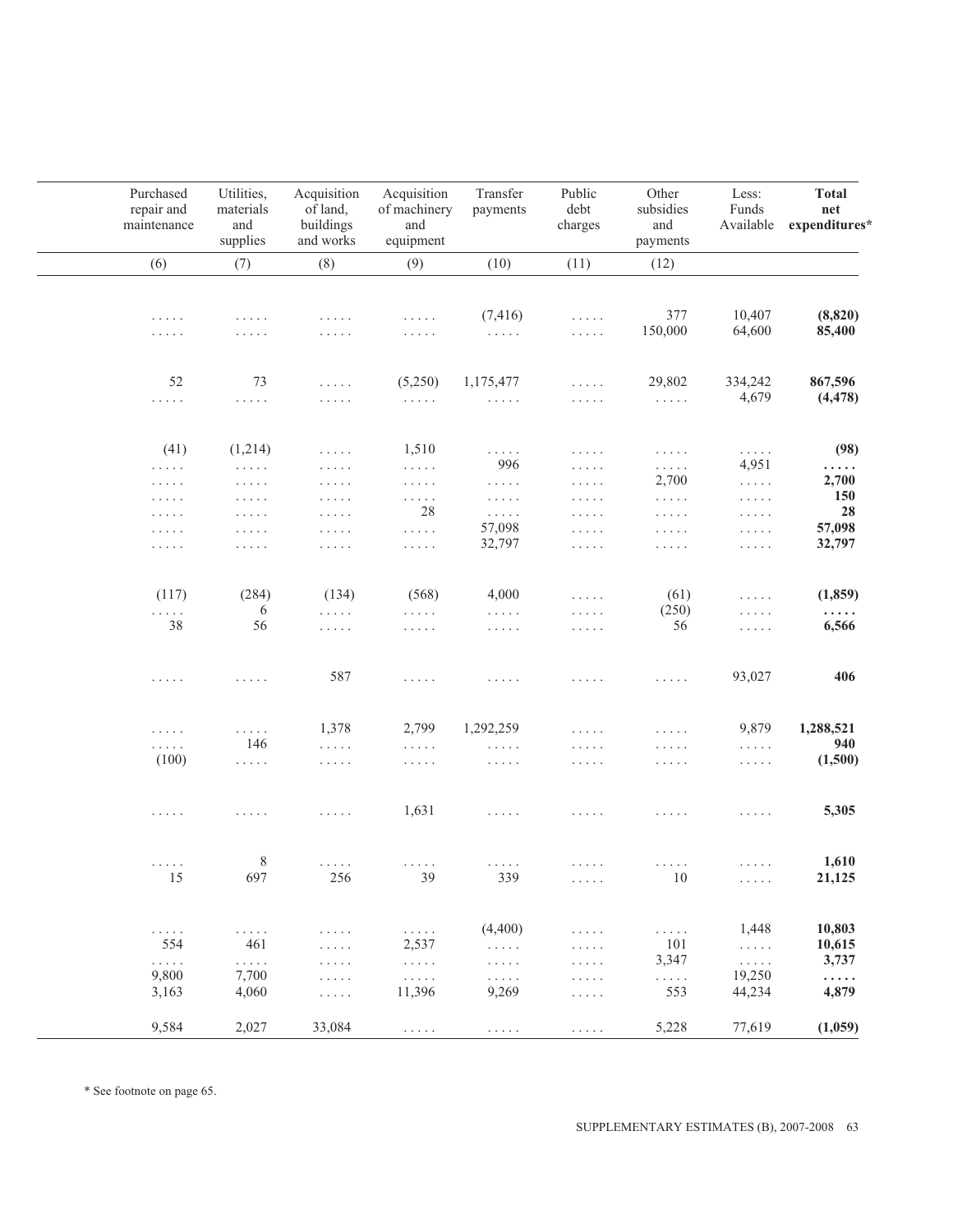| Department or agency<br>(thousands of dollars)      | Personnel | Transportation Information Professional<br>and<br>communications |        | and<br>special<br>services | Rentals |  |
|-----------------------------------------------------|-----------|------------------------------------------------------------------|--------|----------------------------|---------|--|
|                                                     | (1)       | (2)                                                              | (3)    | (4)                        | (5)     |  |
|                                                     |           |                                                                  |        |                            |         |  |
| Transport                                           |           |                                                                  |        |                            |         |  |
| Department                                          | 631       | .                                                                | .      | 907                        | .       |  |
| Canadian Air Transport Security Authority           | .         | .                                                                | .      | .                          | .       |  |
| Office of Infrastructure of Canada                  | .         | 170                                                              | 125    | 805                        | 135     |  |
| <b>Treasury Board</b>                               |           |                                                                  |        |                            |         |  |
| Secretariat                                         | 42,480    | .                                                                | .      | (18)                       | .       |  |
| Canada School of Public Service                     | 6,298     | 492                                                              | 219    | 3,663                      | 255     |  |
| Public Service Human Resources Management Agency of |           |                                                                  |        |                            |         |  |
| Canada                                              | 2,690     | 594                                                              | 215    | 1,392                      | 183     |  |
| Veterans Affairs                                    | 1,820     | 212                                                              | .      | 1,008                      | 200     |  |
| Western Economic Diversification                    | (175)     | (10)                                                             | (5)    | (105)                      | (5)     |  |
| Total, all departments and agencies                 | 218,168   | 30,166                                                           | 13,868 | 124,400                    | 26,282  |  |
| Consolidated specified purpose accounts             | .         | .                                                                | .      | .                          | .       |  |
| 2007-2008 Total Supplementary Estimates             | 218,168   | 30,166                                                           | 13,868 | 124,400                    | 26,282  |  |

### **Budgetary Supplementary Estimates by Standard Object of Expenditure**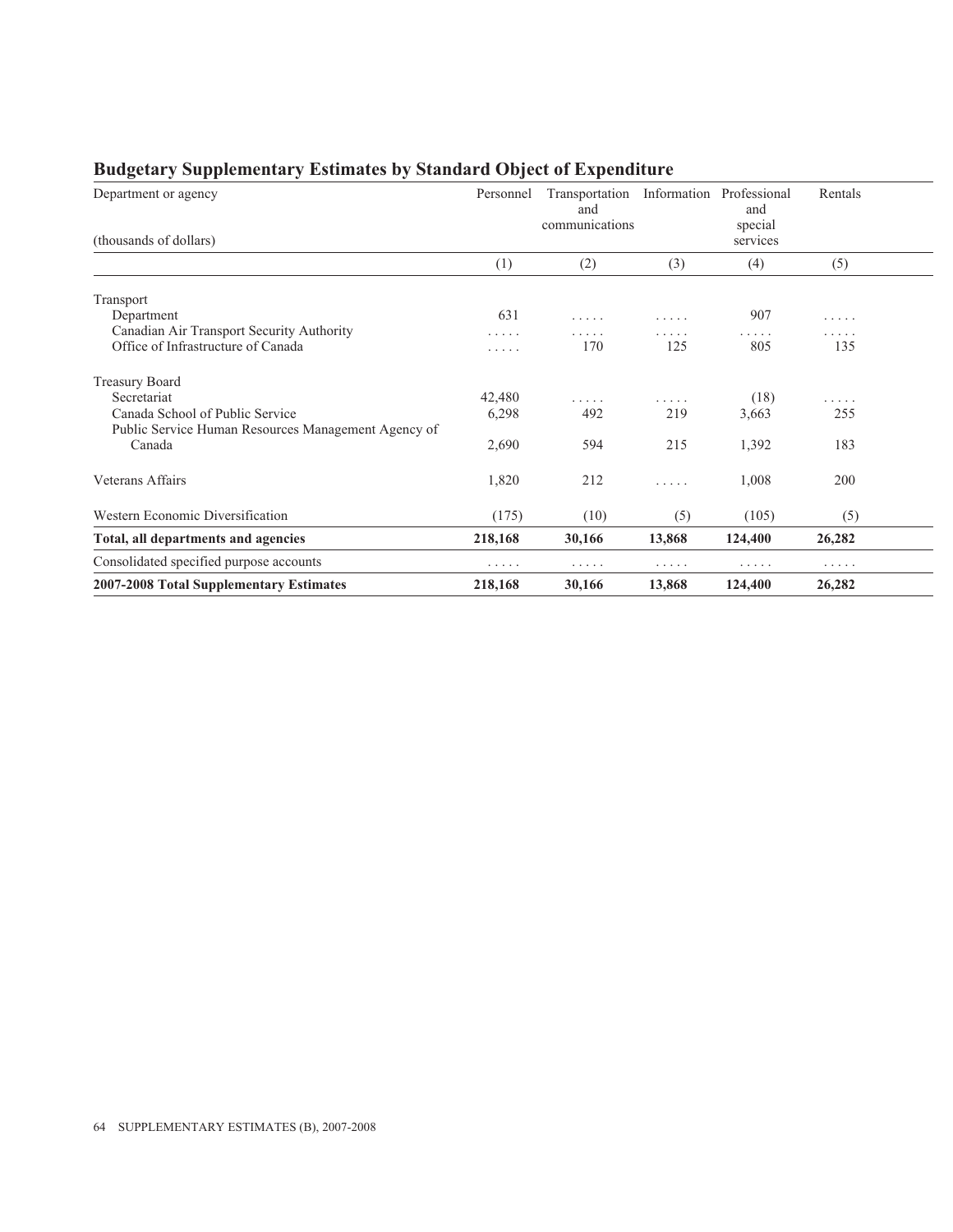| Purchased<br>repair and<br>maintenance | Utilities,<br>materials<br>and<br>supplies | Acquisition<br>of land.<br>buildings<br>and works | Acquisition<br>of machinery<br>and<br>equipment | Transfer<br>payments | Public<br>debt<br>charges | Other<br>subsidies<br>and<br>payments | Less:<br>Funds<br>Available           | <b>Total</b><br>net<br>expenditures* |
|----------------------------------------|--------------------------------------------|---------------------------------------------------|-------------------------------------------------|----------------------|---------------------------|---------------------------------------|---------------------------------------|--------------------------------------|
| (6)                                    | (7)                                        | (8)                                               | (9)                                             | (10)                 | (11)                      | (12)                                  |                                       |                                      |
|                                        |                                            |                                                   |                                                 |                      |                           |                                       |                                       |                                      |
| .<br>.<br>60                           | .<br>.<br>127                              | .<br>.<br>.                                       | (7)<br>.<br>$\cdots\cdots\cdots$                | .<br>.<br>785        | .<br>$\cdots$<br>.        | (2,966)<br>41,050<br>.                | 1,538<br>41,050<br>2,207              | (2,973)<br>.<br>.                    |
| .<br>115                               | .<br>213                                   | .<br>.                                            | .<br>738                                        | 222<br>.             | .<br>.                    | .<br>.                                | .<br>.                                | 42,684<br>11,993                     |
| 140                                    | 290                                        | .                                                 | .                                               | .                    | .                         | .                                     | .                                     | 5,504                                |
| 30                                     | 40                                         | 3,352                                             | .                                               | 17,352               | .                         | .                                     | 17,352                                | 6,662                                |
| .                                      | (9)                                        | .                                                 | .                                               | 25                   | .                         | .                                     | .                                     | (284)                                |
| 30,984                                 | 31,306                                     | 39,522                                            | 48,466                                          | 3,945,625            | .                         | 1,261,976                             | 1,063,284                             | 4,707,479                            |
| .                                      | .                                          | .                                                 | .                                               | (493, 046)           | .                         | .                                     | $\mathbf{r}$ , and $\mathbf{r}$ , and | (493, 046)                           |
| 30,984                                 | 31,306                                     | 39,522                                            | 48,466                                          | 3,452,579            | .                         | 1,261,976                             | 1,063,284                             | 4,214,433                            |

\* A negative amount is for information purposes only and will not be included in the proposed schedules to the Appropriation Bill. Total amounts may not agree with the totals on "Summary of these Supplementary Estimates" table due to rounding.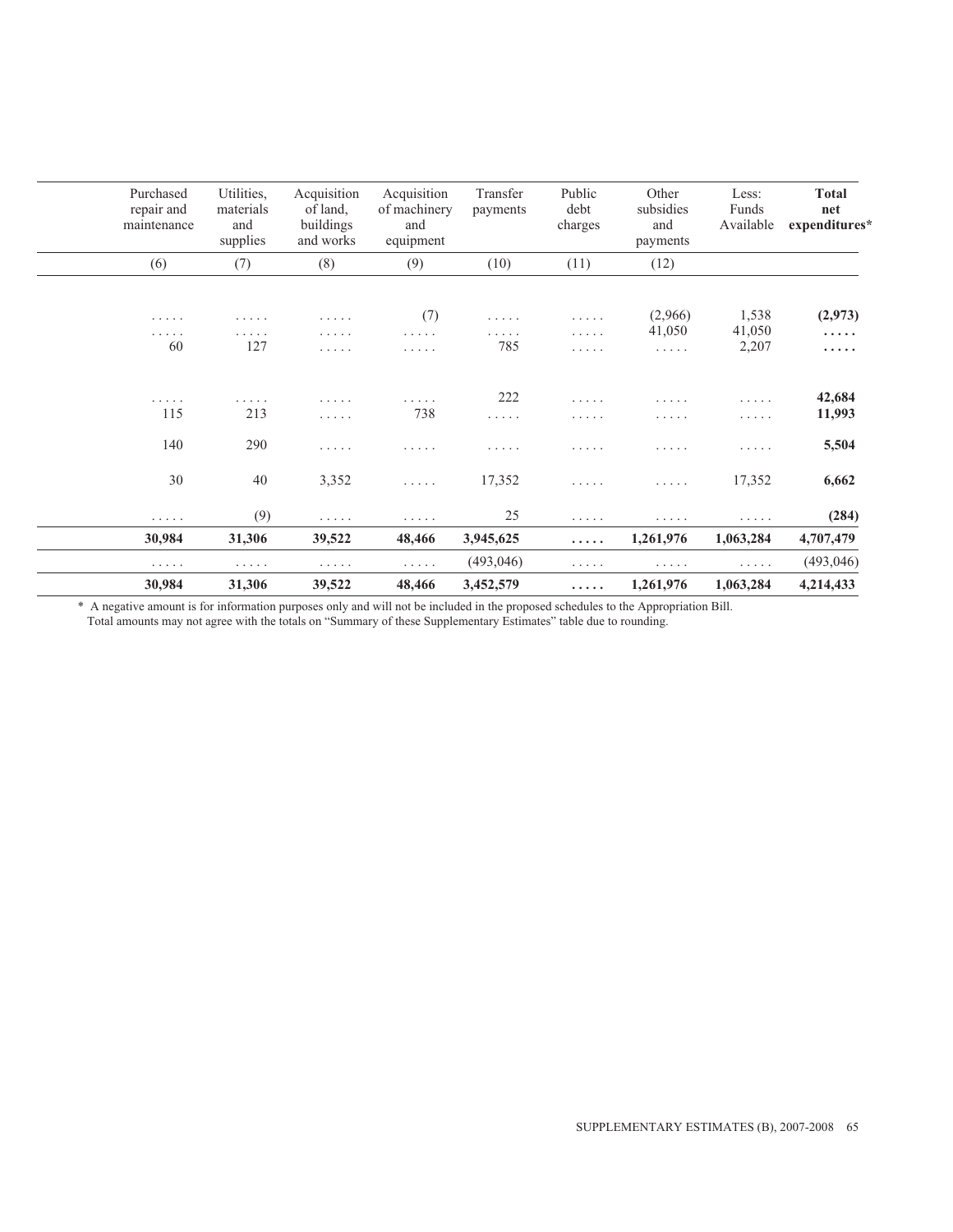#### **Vote 5 – Government Contingencies \$0**

Subject to the approval of the Treasury Board, this Vote serves to supplement other appropriations to provide the Government with sufficient flexibility to meet urgent or unforeseen expenditures where a valid cash requirement exists due to the timing of the payment or where specific authority is required to make the payment, such as for the payment of grants not listed in the Estimates. This authority to supplement other appropriations is provided until Parliamentary approval can be obtained and as long as the expenditures are within the legal mandate of the organization. Temporary allocations are reimbursed to TB Vote 5 upon receiving Royal Assent of an Appropriation Act.

No allocations have been made from TB Vote 5 since *Appropriation Act No. 3, 2007-2008*  (Supplementary Estimates (A), 2007-2008).

#### **Vote 10 – Government-Wide Initiatives \$0**

Subject to the approval of the Treasury Board, this Vote supplements other appropriations in support of the implementation of strategic management in the public service of Canada. Departments and agencies are not required to reimburse funding allocated from Vote 10.

No allocations have been made from TB Vote 10 since *Appropriation Act No. 3, 2007-2008*  (Supplementary Estimates (A), 2007-2008).

#### **Vote 15 – Compensation Adjustments \$42,294,000**

Subject to the approval of the Treasury Board, this Vote supplements other appropriations that may need to be partially or fully augmented as a result of adjustments made to terms and conditions of service or employment of the federal public administration, including members of the Royal Canadian Mounted Police and the Canadian Forces, Governor in Council appointees and Crown corporations as defined in section 83 of the *Financial Administration Act*. Departments and agencies are not required to reimburse funding allocated from Vote 15.

| <b>Department or Agency</b>                               | <b>Vote</b> | (dollars)  |
|-----------------------------------------------------------|-------------|------------|
| Agriculture and Agri-Food                                 |             |            |
| Department                                                |             | 454,000    |
| Canadian Food Inspection Agency                           | 30          | 6,034,000  |
| Canada Revenue Agency                                     |             | 10,058,000 |
| Canadian Heritage                                         |             |            |
| Department                                                |             | 5,000      |
| Canadian Radio-television & Telecommunications Commission | 40          | 34,000     |
| <b>Public Service Commission</b>                          | 80          | 184,000    |
| Citizenship and Immigration                               |             |            |
| Department                                                |             | 305,000    |
| Environment                                               |             |            |
| Department                                                |             | 1,720,000  |
| <b>Fisheries and Oceans</b>                               |             | 954,000    |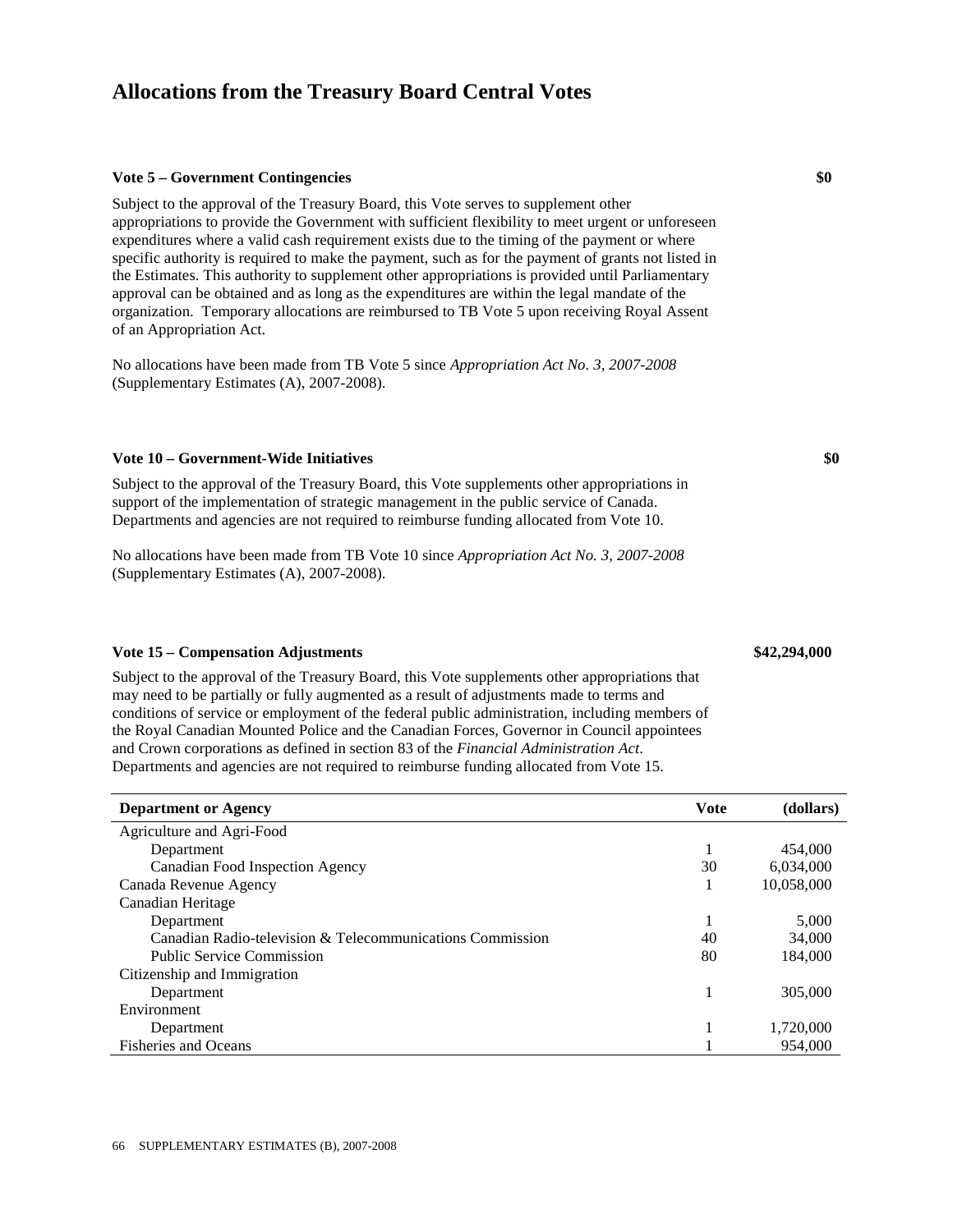| <b>Department or Agency</b>                                     | <b>Vote</b>  | (dollars)  |
|-----------------------------------------------------------------|--------------|------------|
| Foreign Affairs and International Trade                         |              |            |
| Department                                                      | 1            | 97,000     |
| Canadian International Development Agency                       | 20           | 95,000     |
| <b>International Joint Commission</b>                           | 50           | 21,000     |
| Health                                                          |              |            |
| Department                                                      | 1            | 3,746,000  |
| Canadian Institutes of Health Research                          | 15           | 458,000    |
| Public Health Agency Of Canada                                  | 35           | 195,000    |
| Human Resources and Skills Development                          |              |            |
| Department                                                      | $\mathbf{1}$ | 149,000    |
| Indian Affairs and Northern Development                         |              |            |
| Department                                                      | 1            | 364,000    |
| Industry                                                        |              |            |
| Department                                                      | 1            | 1,388,000  |
| Canadian Space Agency                                           | 25           | 1,178,000  |
| <b>National Defence</b>                                         |              |            |
| Department                                                      | $\mathbf{1}$ | 3,998,000  |
| <b>Natural Resources</b>                                        |              |            |
| Department                                                      | 1            | 2,174,000  |
| <b>Canadian Nuclear Safety Commission</b>                       | 20           | 243,000    |
| Privy Council                                                   |              |            |
| Department                                                      | $\mathbf{1}$ | 12,000     |
| Canadian Transportation Accident Investigation and Safety Board | 10           | 120,000    |
| Public Safety and Emergency Preparedness                        |              |            |
| Department                                                      | $\mathbf{1}$ | 6,000      |
| Canada Border Services Agency                                   | 10           | 13,000     |
| Canadian Security Intelligence Service                          | 20           | 437,000    |
| <b>Correctional Service</b>                                     | 25           | 2,536,000  |
| Royal Canadian Mounted Police                                   | 45           | 110,000    |
| <b>Public Works and Government Services</b>                     |              |            |
| Department                                                      | 1            | 384,000    |
| Real Property Service (Revolving Fund)                          | Statutory    | 2,691,000  |
| Transport                                                       |              |            |
| Department                                                      | 1            | 1,570,000  |
| <b>Canadian Transportation Agency</b>                           | 25           | 18,000     |
| Office of Infrastructure of Canada                              | 50           | 17,000     |
| <b>Veterans Affairs</b>                                         | 1            | 526,000    |
| <b>Total allocations</b>                                        |              | 42,294,000 |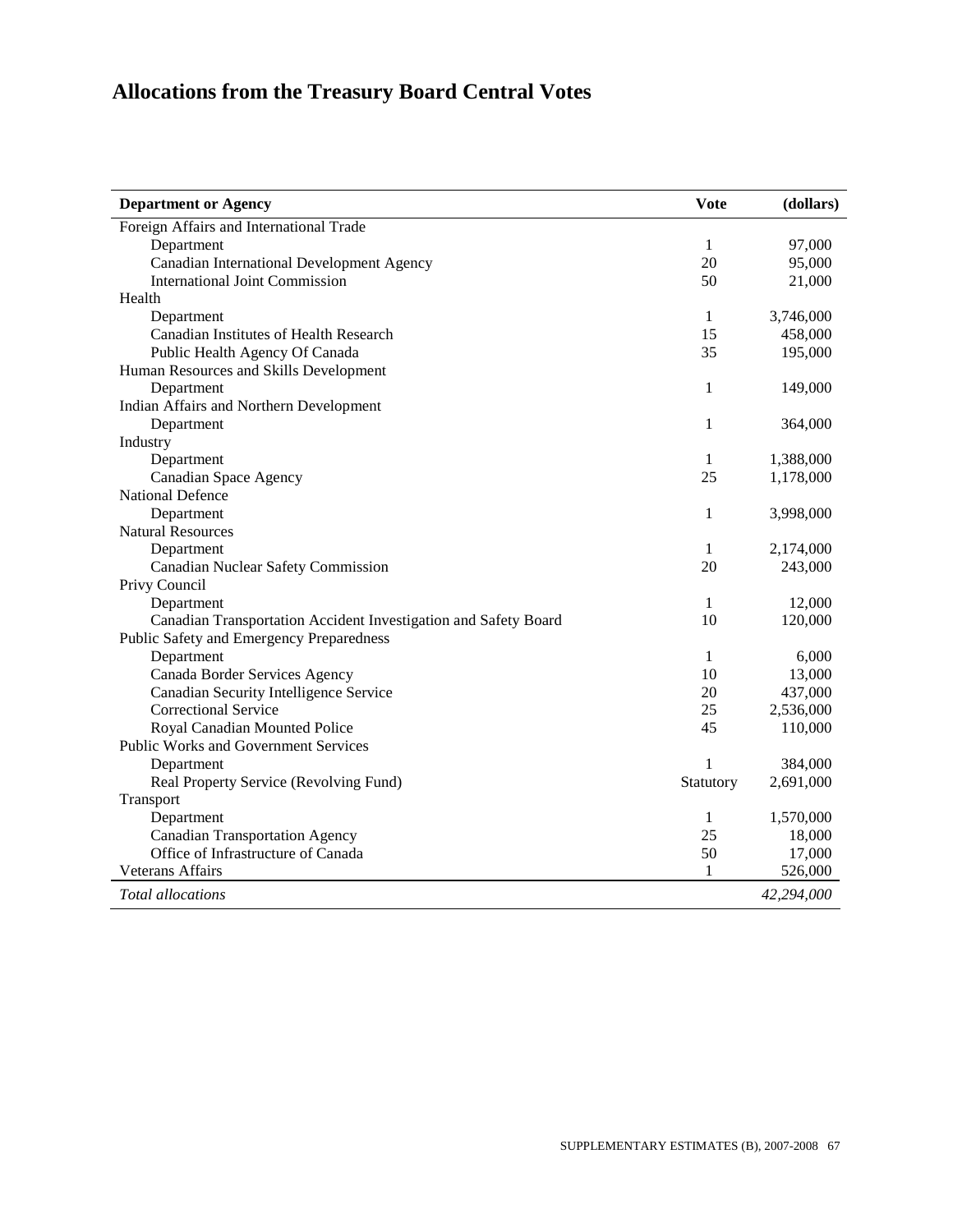#### **Vote 22 – Operating Budget Carry Forward \$59,728**

Subject to the approval of the Treasury Board, this Vote supplements other appropriations by authorizing a carry forward of unused funds from the previous fiscal year up to a maximum of five per cent of departments' and agencies' Main Estimates operating budget as was established in the previous fiscal year. Departments and agencies are not required to reimburse funding allocated from Vote 22.

| <b>Department or Agency</b> | Vote | (dollars) |
|-----------------------------|------|-----------|
| Agriculture and Agri-Food   |      |           |
| Canadian Grain Commission   | 40   | 59.728    |

#### **Vote 23 – Paylist Requirements \$327,276,848**

Subject to the approval of the Treasury Board, this Vote supplements other appropriations by providing the government with funding to meet legal requirements of the employer such as parental leave, entitlements upon cessation of service or employment and adjustments made to terms and conditions of service or employment in the public service. Departments may access this vote throughout the fiscal year.

Supplemental paylist requirements are generally identified towards the end of each fiscal year. Departments and agencies are not required to reimburse funding allocated from Vote 23.

| <b>Department or Agency</b>                                 | <b>Vote</b> | (dollars)  |
|-------------------------------------------------------------|-------------|------------|
| Agriculture and Agri-Food                                   |             |            |
| Department                                                  | 1           | 9,435,682  |
| <b>Canadian Dairy Commission</b>                            | 25          | 155,152    |
| Canadian Food Inspection Agency                             | 30          | 10,195,370 |
| <b>Canadian Grain Commission</b>                            | 40          | 276,338    |
| <b>Atlantic Canada Opportunities Agency</b>                 |             |            |
| Department                                                  | 1           | 1,062,017  |
| Canada Revenue Agency                                       |             | 44,949,241 |
| Canadian Heritage                                           |             |            |
| Department                                                  |             | 4,173,226  |
| Canadian Museum of Civilization                             | 30          | 510,314    |
| Canadian Museum of Nature                                   | 35          | 145,570    |
| Canadian Radio-television and Telecommunications Commission | 40          | 844,534    |
| Library and Archives of Canada                              | 45          | 1,472,504  |
| National Film Board                                         | 60          | 654,924    |
| National Gallery of Canada                                  | 65          | 93,855     |
| National Museum of Science and Technology                   | 75          | 63,340     |
| <b>Public Service Commission</b>                            | 80          | 2,364,441  |
| Status of Women – Office of the Co-ordinator                | 95          | 343,904    |
| Citizenship and Immigration                                 |             |            |
| Department                                                  | 1           | 5,552,585  |
| Immigration and Refugee Board of Canada                     | 10          | 1,410,302  |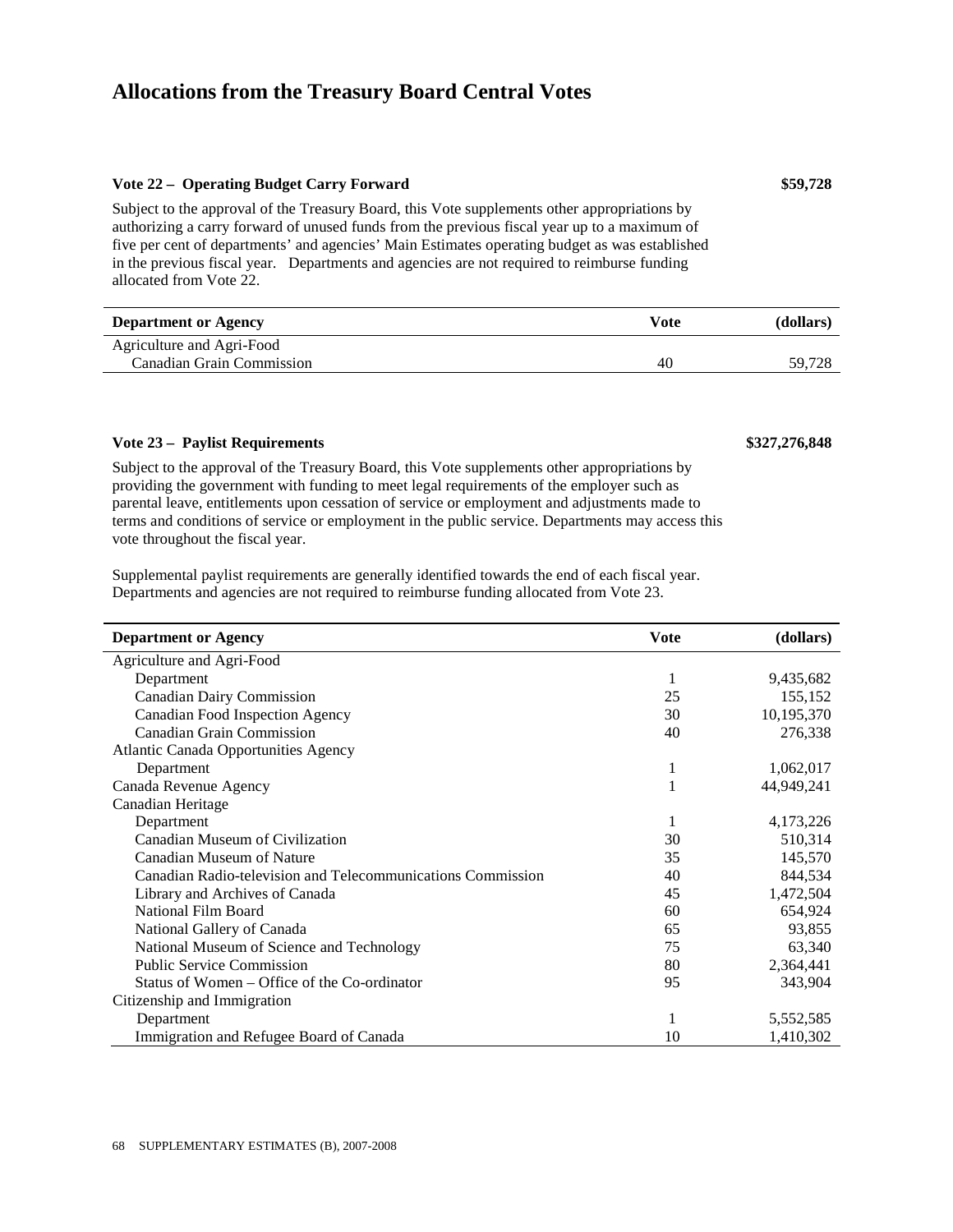| <b>Department or Agency</b>                                     | <b>Vote</b>  | (dollars)  |
|-----------------------------------------------------------------|--------------|------------|
| Economic Development Agency of Canada for the Regions of Quebec | $\mathbf{1}$ | 1,143,213  |
| Environment                                                     |              |            |
| Department                                                      | 1            | 11,369,052 |
| National Round Table on the Environment and the Economy         | 20           | 20,816     |
| Parks Canada Agency                                             | 25           | 5,558,476  |
| Finance                                                         |              |            |
| Department                                                      | 1            | 2,700,000  |
| Financial Transactions and Reports Analysis Centre of Canada    | 25           | 638,452    |
| <b>Fisheries and Oceans</b>                                     | 1            | 15,229,637 |
| Foreign Affairs and International Trade                         |              |            |
| <b>International Joint Commission</b>                           | 50           | 119,793    |
| Governor General                                                |              |            |
|                                                                 | 1            | 385,327    |
| Health                                                          |              |            |
| Hazardous Materials Information Review Commission               | 25           | 175,333    |
| Public Health Agency of Canada                                  | 35           | 3,398,740  |
| Human Resources and Skills Development                          |              |            |
| Department                                                      | 1            | 8,705,327  |
| Canadian Centre for Occupational Health and Safety              | 25           | 63,477     |
| Indian Affairs and Northern Development                         |              |            |
| Department                                                      | 1            | 7,665,646  |
| Industry                                                        |              |            |
| Department                                                      | 1            | 10,219,606 |
| <b>Canadian Space Agency</b>                                    | 25           | 795,346    |
| National Research Council of Canada                             | 55           | 6,985,280  |
| <b>Statistics Canada</b>                                        | 95           | 10,600,221 |
| Justice                                                         |              |            |
| Department                                                      | 1            | 10,434,142 |
| Canadian Human Rights Commission                                | 10           | 288,800    |
| Canadian Human Rights Tribunal                                  | 15           | 35,428     |
| <b>Commissioner for Federal Judicial Affairs</b>                | 20           | 13,385     |
| Office of the Director of Public Prosecutions                   | 35           | 1,636,120  |
| Office of the Information Commissioner of Canada                | 40           | 185,991    |
| Office of the Privacy Commissioner of Canada                    | 45           | 363,404    |
| <b>National Defence</b>                                         |              |            |
| Department                                                      | 1            | 21,379,124 |
| <b>Natural Resources</b>                                        |              |            |
| Department                                                      | 1            | 7,958,735  |
| Canadian Nuclear Safety Commission                              | 20           | 664,810    |
|                                                                 |              |            |
| National Energy Board                                           | 30           | 1,051,275  |
| Privy Council                                                   |              |            |
| Canadian Intergovernmental Conference Secretariat               | 5            | 11,621     |
| <b>Commissioner of Official Languages</b>                       | 20           | 265,418    |
| Public Safety and Emergency Preparedness                        |              |            |
| Canada Border Services Agency                                   | 10           | 14,340,764 |
| Canadian Security Intelligence Service                          | 20           | 50,096     |
| <b>Correctional Service</b>                                     | 25           | 24,357,367 |
| National Parole Board                                           | 35           | 583,425    |
| Royal Canadian Mounted Police                                   | 45           | 51,171,922 |
| <b>Public Works and Government Services</b>                     | 1            | 11,543,325 |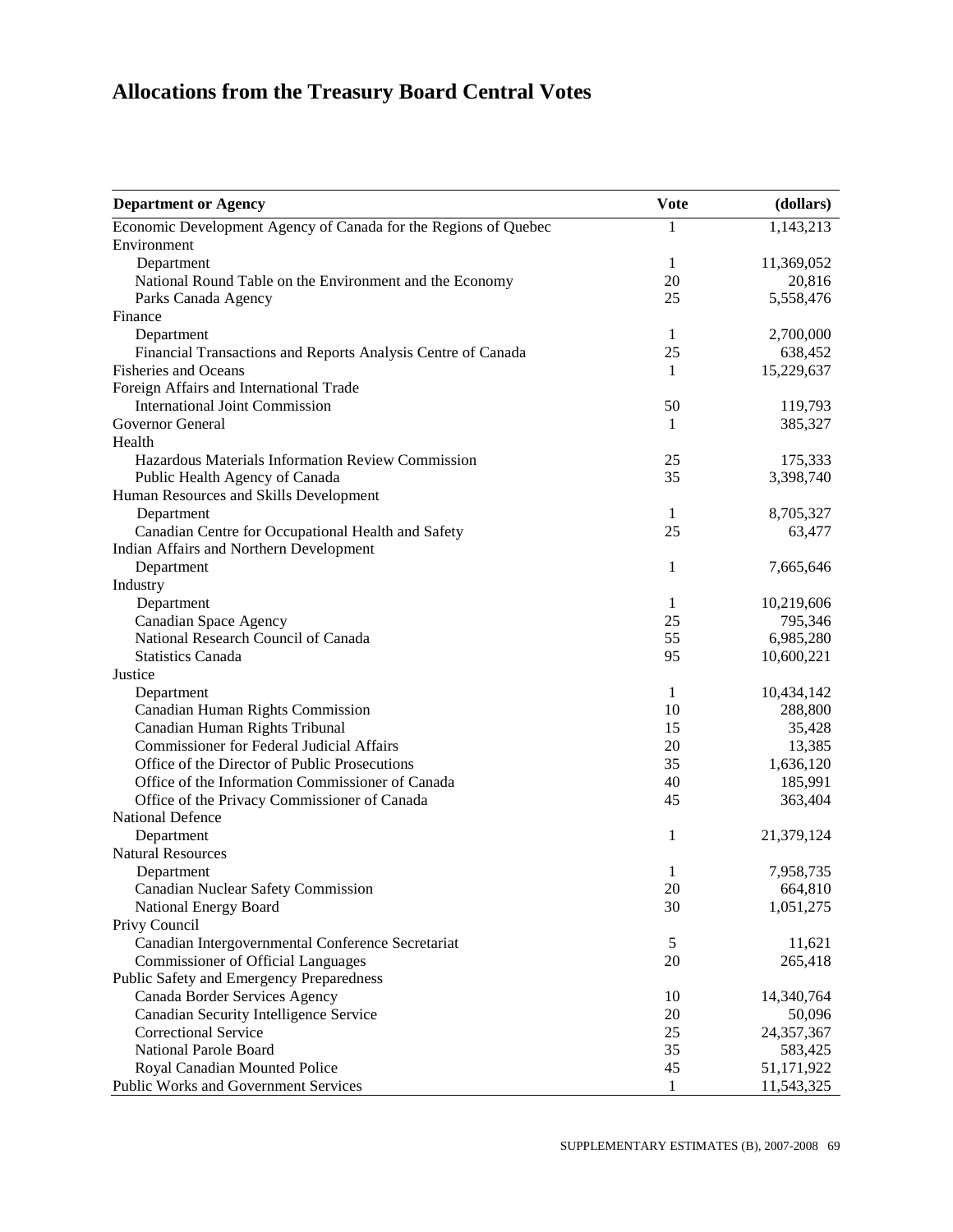| <b>Department or Agency</b>                                | Vote | (dollars)   |
|------------------------------------------------------------|------|-------------|
| <b>Transport</b>                                           |      |             |
| Department                                                 |      | 7,526,967   |
| <b>Canadian Transportation Agency</b>                      | 25   | 591.098     |
| Office of Infrastructure of Canada                         | 50   | 259,236     |
| <b>Treasury Board</b>                                      |      |             |
| Canada School of Public Service                            | 25   | 1,256,700   |
| Office of the Registrar of Lobbyists                       | 30   | 28.743      |
| Public Service Human Resources Management Agency of Canada | 35   | 1,801,911   |
| <b>Total allocations</b>                                   |      | 327,276,848 |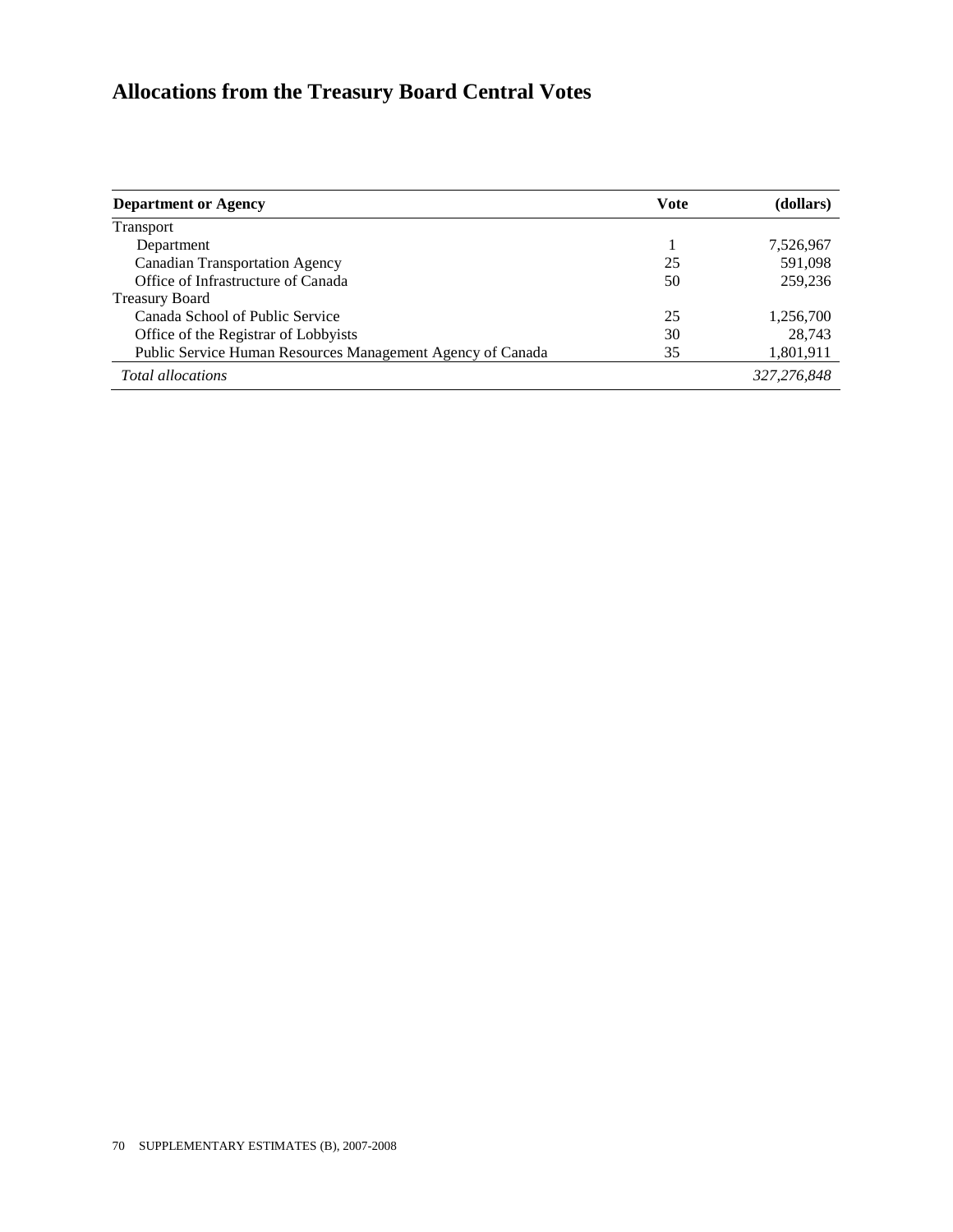### **Horizontal Items included in these Supplementary Estimates**

Department, Agency or Crown Corporation \$000s

#### **Additional funding to strengthen current activities to combat sexual exploitation and trafficking of children**

*This funding will be used to support measures and activities to combat the sexual exploitation and trafficking of children. Specific activities include: enhanced law enforcement capacity, providing public education and reporting (including grants and contributions to the Canadian Centre for Child Protection) and functions related to the provision of training and legal advice.*

| Justice                                  | 160   |
|------------------------------------------|-------|
| Public Safety and Emergency Preparedness | 1.491 |
| Royal Canadian Mounted Police            | 4.673 |
| Total                                    | 6.324 |

#### **Funding for Contributions to support International Environmental Programs to meet Canada's United Nations Climate Change Conference commitments made at the 11th meeting of the Conference of the Parties**

*Budget 2006 earmarked \$15 million to support Canadian commitments made at the United Nations Climate Change Conference in Montreal in 2005. Funds from these Supplementary Estimates will assist developing countries in adapting to climate change and accessing clean technologies and will also support monitoring activities to follow developments in adaptation and international carbon markets.*

| Canadian International Development Agency | 7.500  |
|-------------------------------------------|--------|
| Foreign Affairs and International Trade   | 3.100  |
| Total                                     | 10.600 |

#### **Funding in support of the** *Federal Accountability Act* **to evaluate all ongoing grant and contribution programs every five years**

*The Federal Accountability Act was proclaimed in December 2006 and brought forward specific measures to help strengthen accountability and increase transparency and oversight in government operations. Budget 2006 earmarked \$11.1 million annually, in 2007-2008 and ongoing, to support the new evaluation requirement. Funding included in these Supplementary Estimates will strengthen the capacity to oversee the continued implementation of this legislated requirement with the necessary resources required to undertake and conduct the required evaluations.*

| Canadian International Development Agency                 | 453 |
|-----------------------------------------------------------|-----|
| Office of Indian Residential Schools Resolution of Canada | 181 |
| Total                                                     | 634 |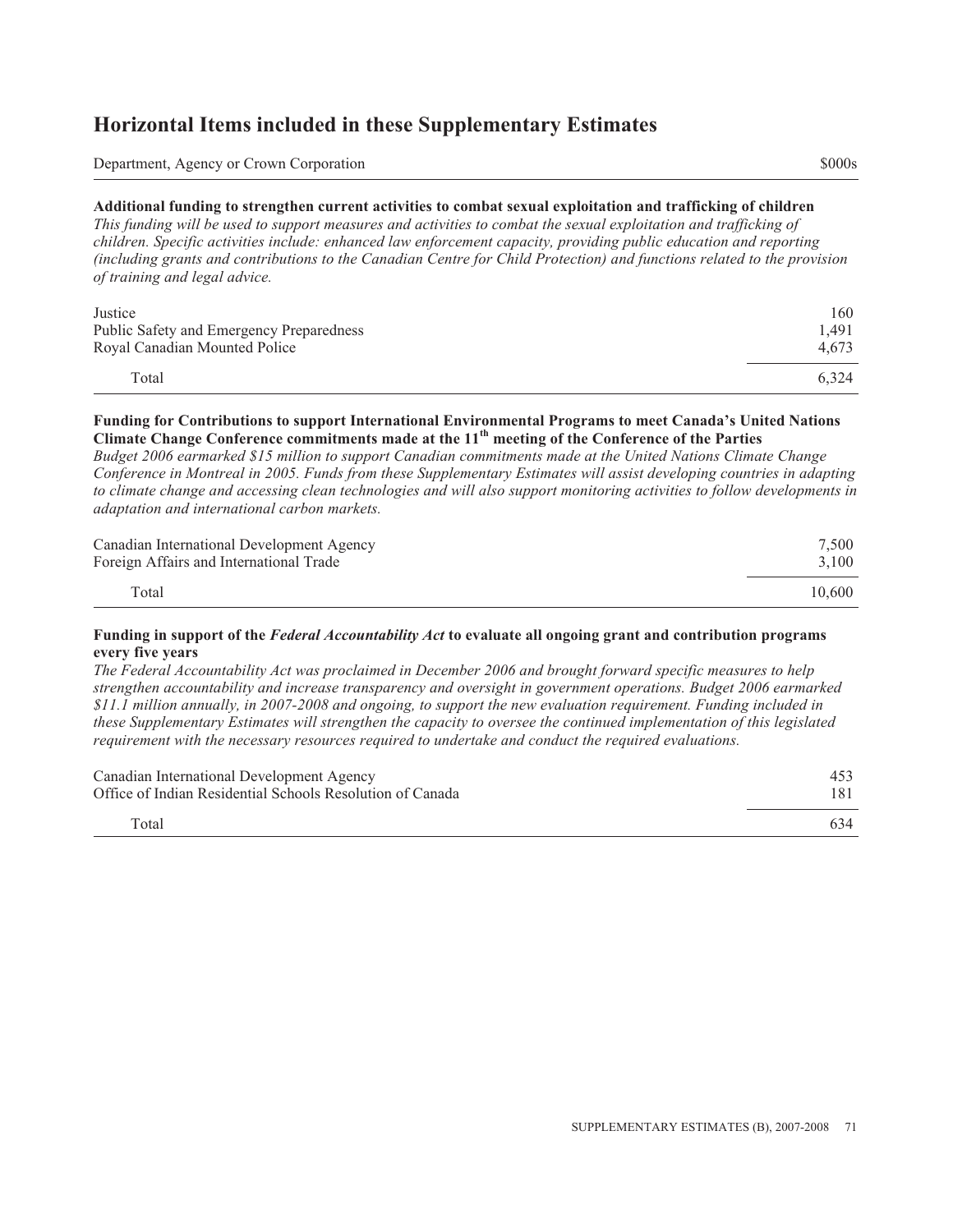### **Horizontal Items included in these Supplementary Estimates**

Department, Agency or Crown Corporation \$000s

#### **Funding related to government advertising programs**

*These funds are for advertising campaigns and initiatives intended to provide information to Canadians on a variety of Government programs and services related to: Canadian Forces recruitment using the internet, informing Canadians of documents required to enter the United States as a result of the U.S. Western Hemisphere Travel Initiative, electronic tax services for businesses, Royal Canadian Mounted Police national recruitment, promoting Canada's national parks, Environment's vehicle scrappage program, and consumer product and food recall.*

| Canada Border Services Agency   | 3,594  |
|---------------------------------|--------|
| Canada Revenue Agency           | 550    |
| Canadian Food Inspection Agency | 575    |
| Environment                     | 750    |
| National Defence                | 3,000  |
| Parks Canada Agency             | 2.000  |
| Royal Canadian Mounted Police   | 850    |
| Total                           | 11.319 |

#### **Funding to support the Centres of Excellence for Commercialization and Research Program**

*Announced in Budget 2007, the Centres of Excellence for Commercialization and Research Program's goal is to fund internationally recognized centres of commercialization and research expertise in four priority areas in order to deliver economic, health, social and environmental benefits to Canadians and encourage an Entrepreneurial Advantage. Funds from these Supplementary Estimates will be used to make grant payments to the successful Centres selected in the first competition. This program is administered by the Networks of Centres of Excellence Secretariat, housed at the National Sciences and Engineering Research Council of Canada.*

| Canadian Institutes of Health Research<br>Natural Sciences and Engineering Research Council | 73.512<br>57.176 |
|---------------------------------------------------------------------------------------------|------------------|
| Social Sciences and Humanities Research Council                                             | 32.672           |
| Total                                                                                       | 163.360          |

#### **Transfer from Canadian Heritage – For the development of Official Language Minority Communities (Interdepartmental Partnership with the Official Language Communities)**

*This funding will be used for initiatives designed to encourage activities intended to develop official language minority communities, involving for example, projects to support and facilitate official languages in the areas of health and social services, arts and culture, economic development and tourism and human resources development and new technologies.*

| <b>Fisheries and Oceans</b>             | 63      |
|-----------------------------------------|---------|
| Health                                  | 90      |
| Human Resources and Skills Development  | 80      |
| Indian Affairs and Northern Development | 156     |
| Public Health Agency of Canada          | 35      |
| Western Economic Diversification        | 50      |
| Total                                   | 474     |
| <b>GRAND TOTAL</b>                      | 192,711 |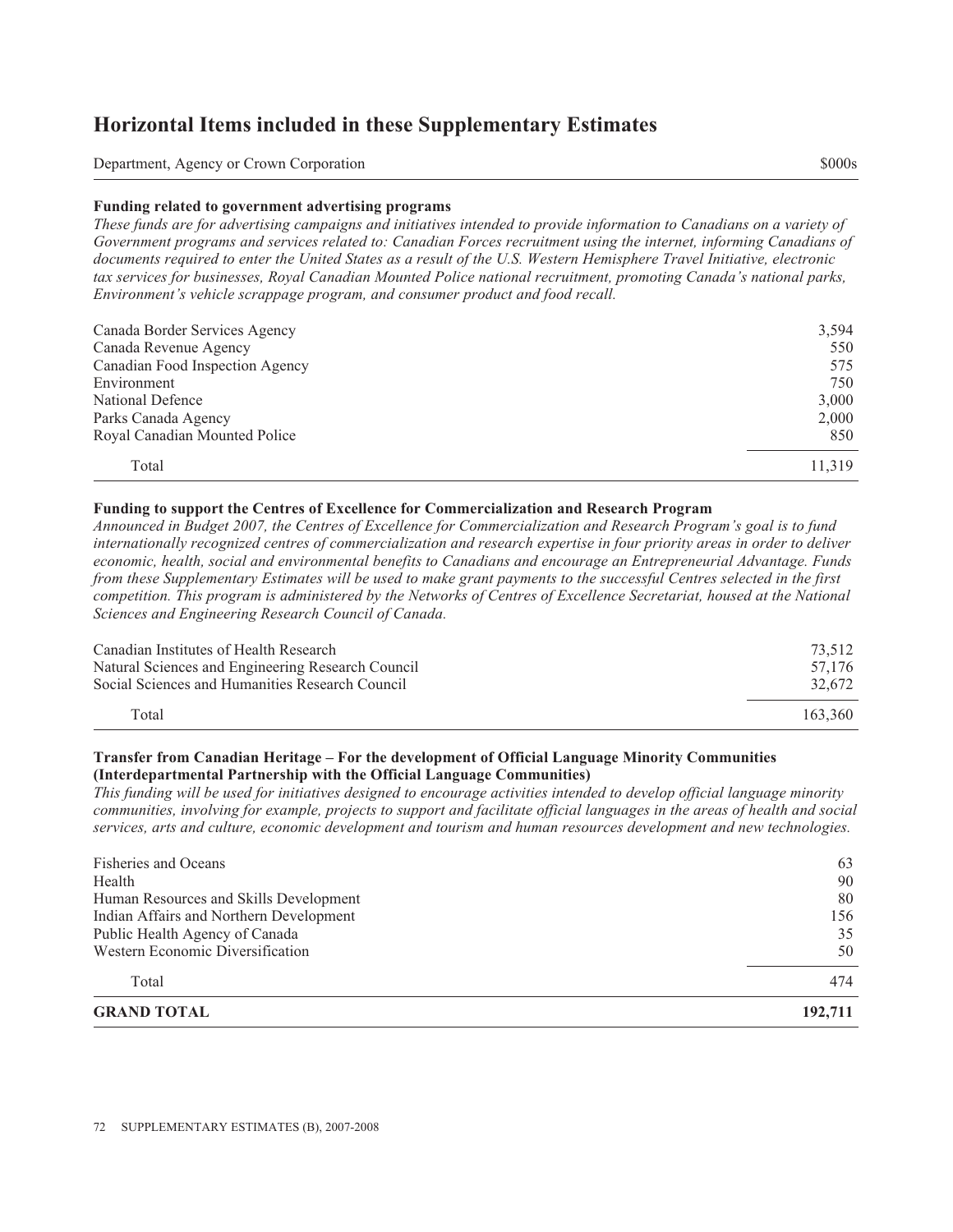### **Transfers between organizations included in these Supplementary Estimates**

Departments routinely request the authority to transfer monies between organizations for various purposes. This table provides a summary of these transactions. Positive amounts reflect organizations that are receiving funds, while negative amounts indicate the reductions to organizations transferring funds out.

The following table reflects transfers displayed in these Supplementary Estimates.

|  | Denar'<br><b>nev</b><br>.<br>.<br>$\sim$<br>$\cdots$<br>$\sim$ $\sim$ | ote | --- |
|--|-----------------------------------------------------------------------|-----|-----|
|--|-----------------------------------------------------------------------|-----|-----|

#### **Adjustment to costs previously provided to support departmental staff located at missions abroad**

| <b>Veterans Affairs</b>                 | Vote 1 (Operating expenditures) | 37.200   |
|-----------------------------------------|---------------------------------|----------|
| Foreign Affairs and International Trade | Vote 1 (Operating expenditures) | (37,200) |

**For a joint contribution to Inter-American Drug Abuse Control Commission (CICAD) and to provide training to hemispheric law enforcement organizations on specialized investigative techniques related to major drug cases** 

| Foreign Affairs and International Trade  | Vote 10 (Grants and contributions) | 100,000   |
|------------------------------------------|------------------------------------|-----------|
| Public Safety and Emergency Preparedness | Vote 5 (Grants and contributions)  | (100,000) |

#### **For costs associated with the management of Royal Canadian Mounted Police life and disability insurance plans**

| <b>Treasury Board Secretariat</b> | Vote 1 (Operating expenditures)  | 201.450    |
|-----------------------------------|----------------------------------|------------|
| Royal Canadian Mounted Police     | Vote 45 (Operating expenditures) | (201, 450) |

#### **For costs incurred in support of the Unexploded Explosive Ordinance and Legacy Sites Program**

| Indian Affairs and Northern Development | Vote 10 (Grants and contributions) | 137.700   |
|-----------------------------------------|------------------------------------|-----------|
| National Defence                        | Vote 1 (Operating expenditures)    | (137,700) |

#### **For Environment's share of the payment of the assessed contribution to the United Nations Framework Convention on Climate Change and Kyoto Protocol**

| Foreign Affairs and International Trade | Vote 10 (Grants and contributions) | 477,000   |
|-----------------------------------------|------------------------------------|-----------|
| Environment                             | Vote 10 (Grants and contributions) | (477,000) |

#### **For First Nations community policing services**

| Royal Canadian Mounted Police            | Vote 45 (Operating expenditures)  | 5,500,000   |
|------------------------------------------|-----------------------------------|-------------|
| Public Safety and Emergency Preparedness | Vote 5 (Grants and contributions) | (5,500,000) |

#### **For implementation of the National Vehicle Scrappage Program in support of Canada's Clean Air Agenda**

| Environment | Vote 1 (Operating expenditures)<br>Vote 10 (Grants and contributions) | 310,000<br>690,000 |
|-------------|-----------------------------------------------------------------------|--------------------|
| Transport   | Vote 1 (Operating expenditures)                                       | (1,000,000)        |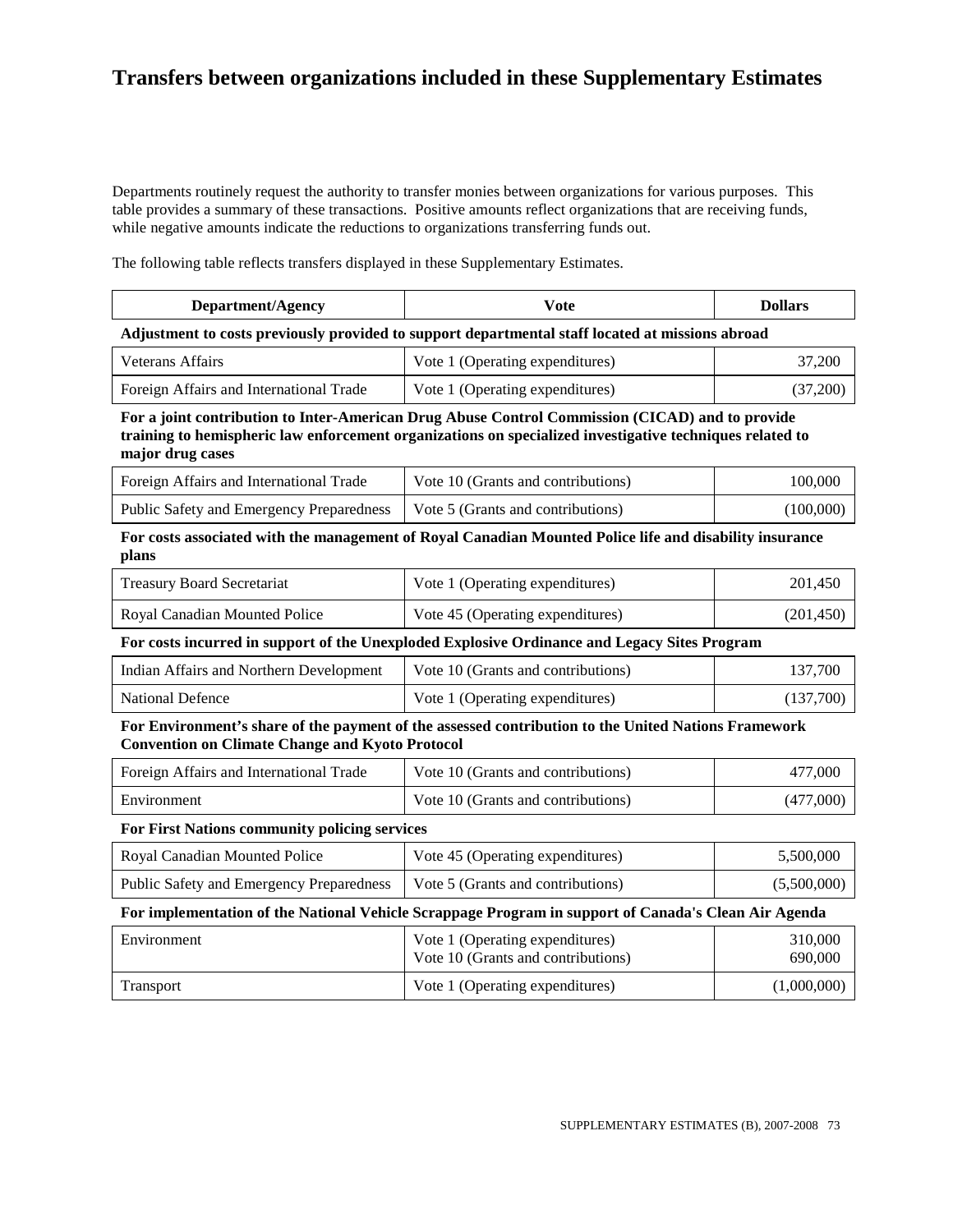### **Transfers between organizations included in these Supplementary Estimates**

| <b>Department/Agency</b>                                                                                                                                                                         | <b>V</b> ote                                                                                                 | <b>Dollars</b>     |  |
|--------------------------------------------------------------------------------------------------------------------------------------------------------------------------------------------------|--------------------------------------------------------------------------------------------------------------|--------------------|--|
| For public security initiatives related to a common communication (radio) technology for Prince Rupert<br><b>Integrated Law Enforcement Team and an Arctic Integrated Marine Security System</b> |                                                                                                              |                    |  |
| Royal Canadian Mounted Police                                                                                                                                                                    | Vote 45 (Operating expenditures)<br>Vote 50 (Capital expenditures)                                           | 184,900<br>165,000 |  |
| Transport                                                                                                                                                                                        | Vote 1 (Operating expenditures)                                                                              | (349,900)          |  |
| <b>Technology Initiative</b>                                                                                                                                                                     | For public security initiatives related to the Chemical, Biological, Radiological and Nuclear Research and   |                    |  |
| National Research Council of Canada                                                                                                                                                              | Vote 60 (Capital expenditures)                                                                               | 28,000             |  |
| Royal Canadian Mounted Police                                                                                                                                                                    | Vote 50 (Capital expenditures)                                                                               | 880,000            |  |
| Canadian Security Intelligence Service                                                                                                                                                           | Vote 20 (Program expenditures)                                                                               | 94,000             |  |
| Environment                                                                                                                                                                                      | Vote 5 (Capital expenditures)                                                                                | 150,000            |  |
| <b>National Defence</b>                                                                                                                                                                          | Vote 5 (Capital expenditures)                                                                                | (1,152,000)        |  |
|                                                                                                                                                                                                  | For public security initiatives related to the Coordination of Legal Analysis of Marine Security Initiatives |                    |  |
| Office of the Director of Public Prosecution                                                                                                                                                     | Vote 35 (Program expenditures)                                                                               | 223,000            |  |
| Transport                                                                                                                                                                                        | Vote 1 (Operating expenditures)                                                                              | (223,000)          |  |
|                                                                                                                                                                                                  | For public security initiatives related to the Interagency Harbour Security Coordination Project             |                    |  |
| <b>National Defence</b>                                                                                                                                                                          | Vote 1 (Operating expenditures)                                                                              | 210,000            |  |
| Transport                                                                                                                                                                                        | Vote 1 (Operating expenditures)                                                                              | (210,000)          |  |
| Radiological and Nuclear Research and Technology Initiative                                                                                                                                      | For public security initiatives related to the return of unused funding for the Chemical, Biological,        |                    |  |
| <b>National Defence</b>                                                                                                                                                                          | Vote 5 (Capital expenditures)                                                                                | 342,000            |  |
| Public Health Agency of Canada                                                                                                                                                                   | Vote 35 (Operating expenditures)                                                                             | (342,000)          |  |
| <b>Centres</b>                                                                                                                                                                                   | For public security initiatives related to the return of unused funding for the Marine Security Operations   |                    |  |
| <b>National Defence</b>                                                                                                                                                                          | Vote 1 (Operating expenditures)<br>Vote 5 (Capital expenditures)                                             | 1,323,000<br>7,000 |  |
| Transport                                                                                                                                                                                        | Vote 1 (Operating expenditures)                                                                              | (1,133,000)        |  |

**For the cost increase of processing applications under the International Youth Program due to increasing demand by foreign participants** 

Royal Canadian Mounted Police Vote 45 (Operating expenditures) (190,000)

Vote 5 (Capital expenditures)

(7,000)

| Citizenship and Immigration             | Vote 1 (Operating expenditures) | 1,019,640   |
|-----------------------------------------|---------------------------------|-------------|
| Foreign Affairs and International Trade | Vote 1 (Operating expenditures) | (1,019,640) |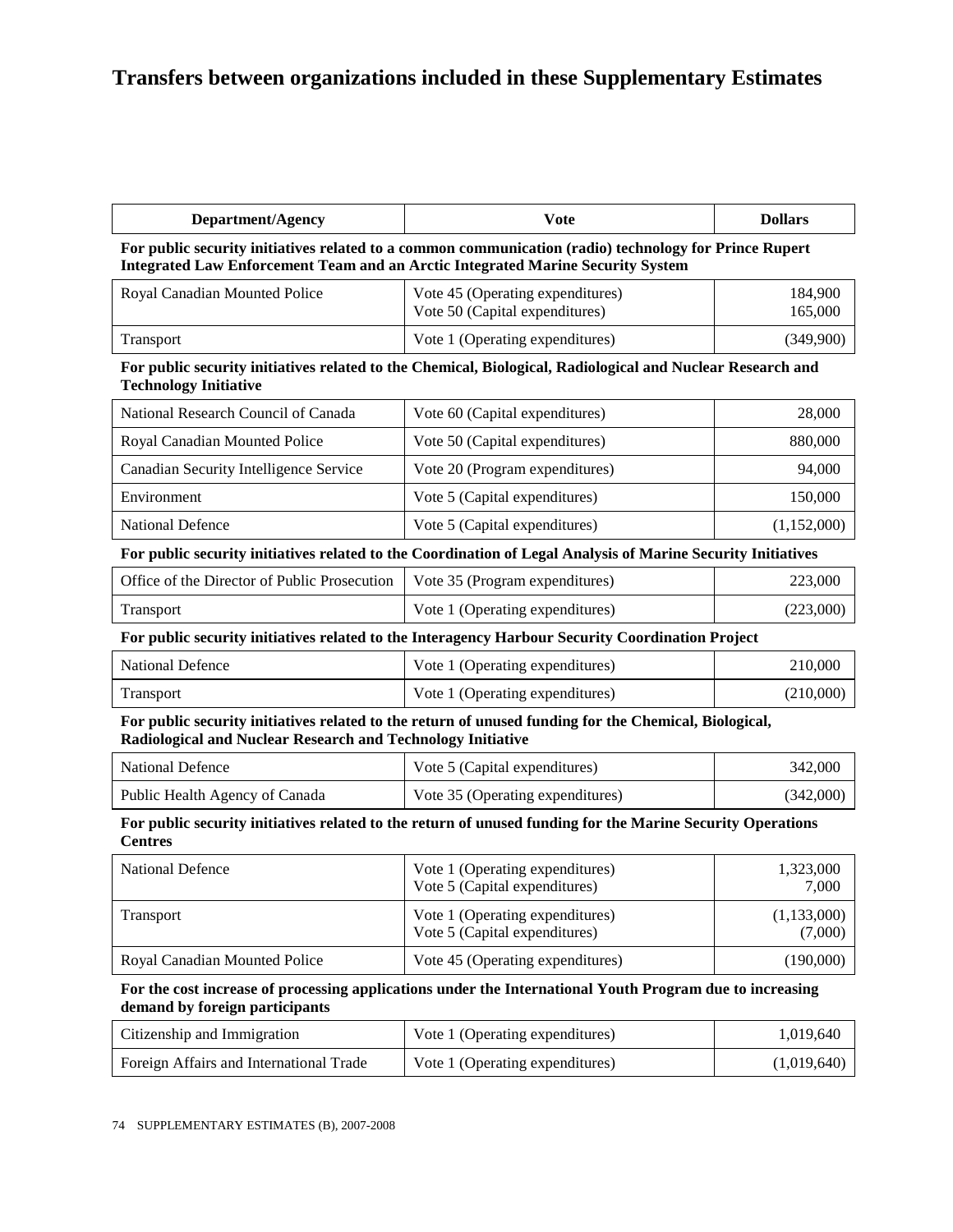# **Transfers between organizations included in these Supplementary Estimates**

| <b>Department/Agency</b>                                                | <b>Vote</b>                                                                                            | <b>Dollars</b> |
|-------------------------------------------------------------------------|--------------------------------------------------------------------------------------------------------|----------------|
| governance of the Royal Canadian Mounted Police                         | For the cost of the Task Force established to provide advice on strengthening the accountability and   |                |
| Public Safety and Emergency Preparedness                                | Vote 1 (Operating expenditures)                                                                        | 1,000,000      |
| Royal Canadian Mounted Police                                           | Vote 45 (Operating expenditures)                                                                       | (1,000,000)    |
| <b>Official Language Communities)</b>                                   | For the development of Official Language Minority Communities (Interdepartmental Partnerships with the |                |
| Indian Affairs and Northern Development                                 | Vote 10 (Grants and contributions)                                                                     | 155,652        |
| Health                                                                  | Vote 5 (Grants and contributions)                                                                      | 89,998         |
| Human Resources and Skills Development                                  | Vote 5 (Grants and contributions)                                                                      | 80,000         |
| <b>Fisheries and Oceans</b>                                             | Vote 1 (Operating expenditures)                                                                        | 62,500         |
| Western Economic Diversification                                        | Vote 5 (Grants and contributions)                                                                      | 49,500         |
| Public Health Agency of Canada                                          | Vote 40 (Grants and contributions)                                                                     | 35,000         |
| Canadian Heritage                                                       | Vote 5 (Grants and contributions)                                                                      | (472, 650)     |
| For the Organizational Readiness Office                                 |                                                                                                        |                |
| <b>Treasury Board Secretariat</b>                                       | Vote 1 (Operating expenditures)                                                                        | 158,400        |
| <b>Public Works and Government Services</b>                             | Vote 1 (Operating expenditures)                                                                        | (158, 400)     |
| For the prosecution of drug and anti-terrorism offences                 |                                                                                                        |                |
| Office of the Director of Public<br>Prosecutions                        | Vote 35 (Program expenditures)                                                                         | 5,100,000      |
| Justice                                                                 | Vote 1 (Operating expenditures)                                                                        | (5,100,000)    |
|                                                                         | For unused funds related to investments in search and rescue coordination initiatives across Canada    |                |
| National Defence                                                        | Vote 5 (Capital expenditures)                                                                          | 25,000         |
| <b>Fisheries and Oceans</b>                                             | Vote 1 (Operating expenditures)                                                                        | (25,000)       |
| In support of costs related to public consultations for energy projects |                                                                                                        |                |
| <b>Natural Resources</b>                                                | Vote 1 (Operating expenditures)                                                                        | 1,500,000      |
| National Energy Board                                                   | Vote 30 (Program expenditures)                                                                         | (1,500,000)    |
| agreements with provinces and territories                               | In support of the development and negotiation of the longer-term DNA and biology casework analysis     |                |
| Public Safety and Emergency Preparedness                                | Vote 1 (Operating expenditures)                                                                        | 196,875        |
| Royal Canadian Mounted Police                                           | Vote 45 (Operating expenditures)                                                                       | (196, 875)     |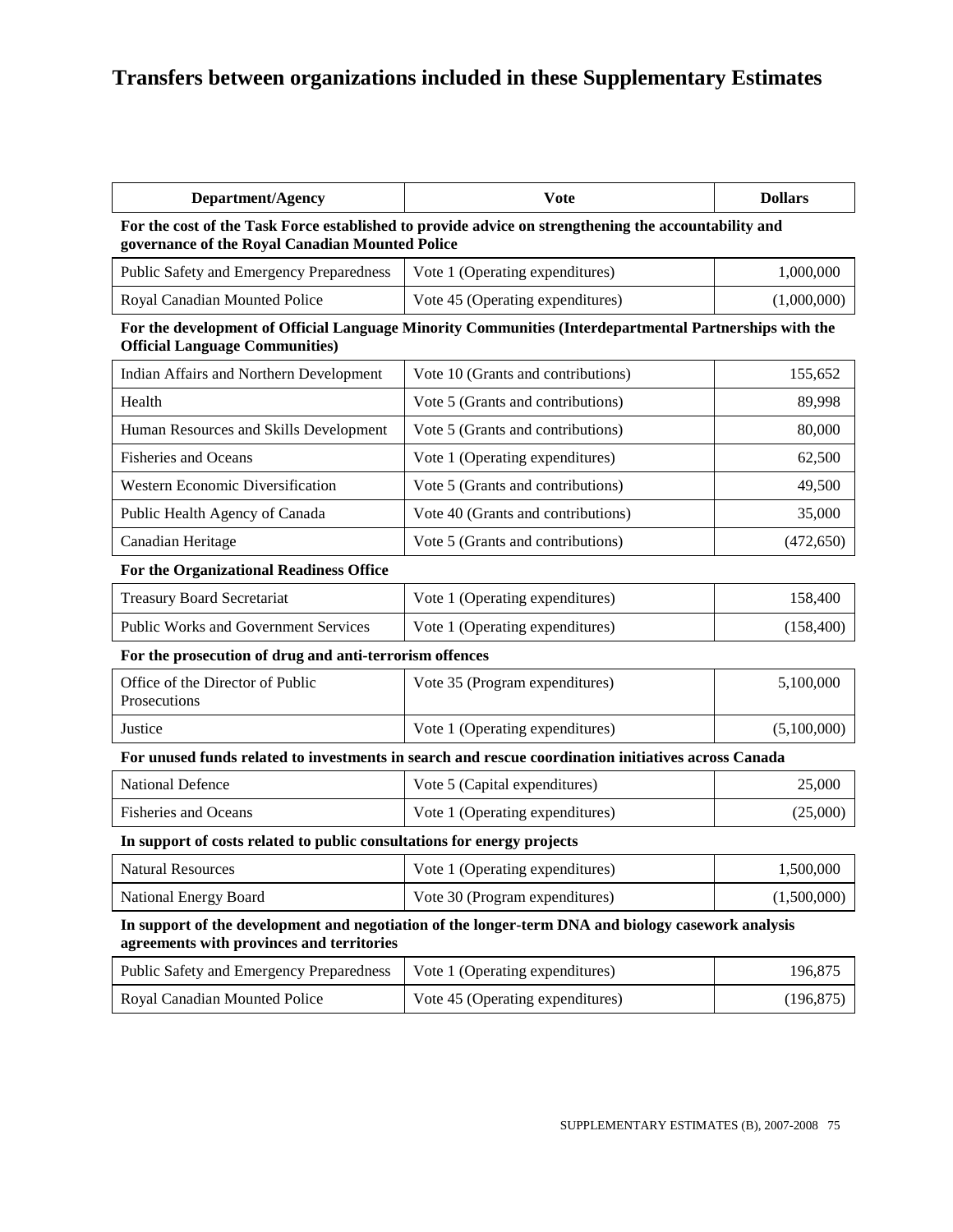| <b>Department/Agency</b>                                                                                                                                      | Vote                                                                                                       | <b>Dollars</b> |  |  |
|---------------------------------------------------------------------------------------------------------------------------------------------------------------|------------------------------------------------------------------------------------------------------------|----------------|--|--|
| In support of the Minister's Regional Office in Saskatchewan                                                                                                  |                                                                                                            |                |  |  |
| Canada Revenue Agency                                                                                                                                         | Vote 1 (Program expenditures)                                                                              | 100,000        |  |  |
| Agriculture and Agri-Food                                                                                                                                     | Vote 1 (Operating expenditures)                                                                            | 175,000        |  |  |
| <b>Western Economic Diversification</b>                                                                                                                       | Vote 1 (Operating expenditures)                                                                            | (275,000)      |  |  |
| Columbia                                                                                                                                                      | In support of the recently acquired responsibilities related to the Minister's Regional Office in British  |                |  |  |
| Public Safety and Emergency Preparedness                                                                                                                      | Vote 1 (Operating expenditures)                                                                            | 164,000        |  |  |
| Agriculture and Agri-Food                                                                                                                                     | Vote 1 (Operating expenditures)                                                                            | (164,000)      |  |  |
| To assess the health and economic impacts of air pollution across Canada                                                                                      |                                                                                                            |                |  |  |
| Environment                                                                                                                                                   | Vote 10 (Grants and contributions)                                                                         | 111,000        |  |  |
| Health                                                                                                                                                        | Vote 1 (Operating expenditures)                                                                            | (111,000)      |  |  |
| To assign the Corporation's share of the Ministry's Expenditure Review Committee reductions                                                                   |                                                                                                            |                |  |  |
| Foreign Affairs and International Trade                                                                                                                       | Vote 1 (Operating expenditures)                                                                            | 1,000,000      |  |  |
| <b>Canadian Commercial Corporation</b>                                                                                                                        | Vote 15 (Program expenditures)                                                                             | (1,000,000)    |  |  |
| To conduct health and environmental research in Latin America in the areas of dengue fever prevention and<br>the dynamics between poverty and the environment |                                                                                                            |                |  |  |
| <b>International Development Research Centre</b>                                                                                                              | Vote 45 (Payments to the International<br>Development Research Centre)                                     | 4,800,000      |  |  |
| <b>Canadian International Development</b><br>Agency                                                                                                           | Vote 25 (Grants and contributions)                                                                         | (4,800,000)    |  |  |
| mission.                                                                                                                                                      | To cover the costs associated with the creation of the Migration Integrity Officer position at the Algiers |                |  |  |
| Canada Border Services Agency                                                                                                                                 | Vote 10 (Operating expenditures)                                                                           | 333,720        |  |  |
| Citizenship and Immigration                                                                                                                                   | Vote 1 (Operating expenditures)                                                                            | (333,720)      |  |  |
|                                                                                                                                                               | To promote the active participation of young Canadian leaders throughout Canada (Action Canada)            |                |  |  |
| Canadian Heritage                                                                                                                                             | Vote 5 (Grants and contributions)                                                                          | 200,000        |  |  |
| Human Resources and Skills Development                                                                                                                        | Vote 5 (Grants and contributions)                                                                          | (200,000)      |  |  |
| To provide additional operating funds for processing cases                                                                                                    |                                                                                                            |                |  |  |
| <b>Competition Tribunal</b>                                                                                                                                   | Vote 45 (Program expenditures)                                                                             | 150,000        |  |  |

Industry **IVote 1** (Operating expenditures) (150,000)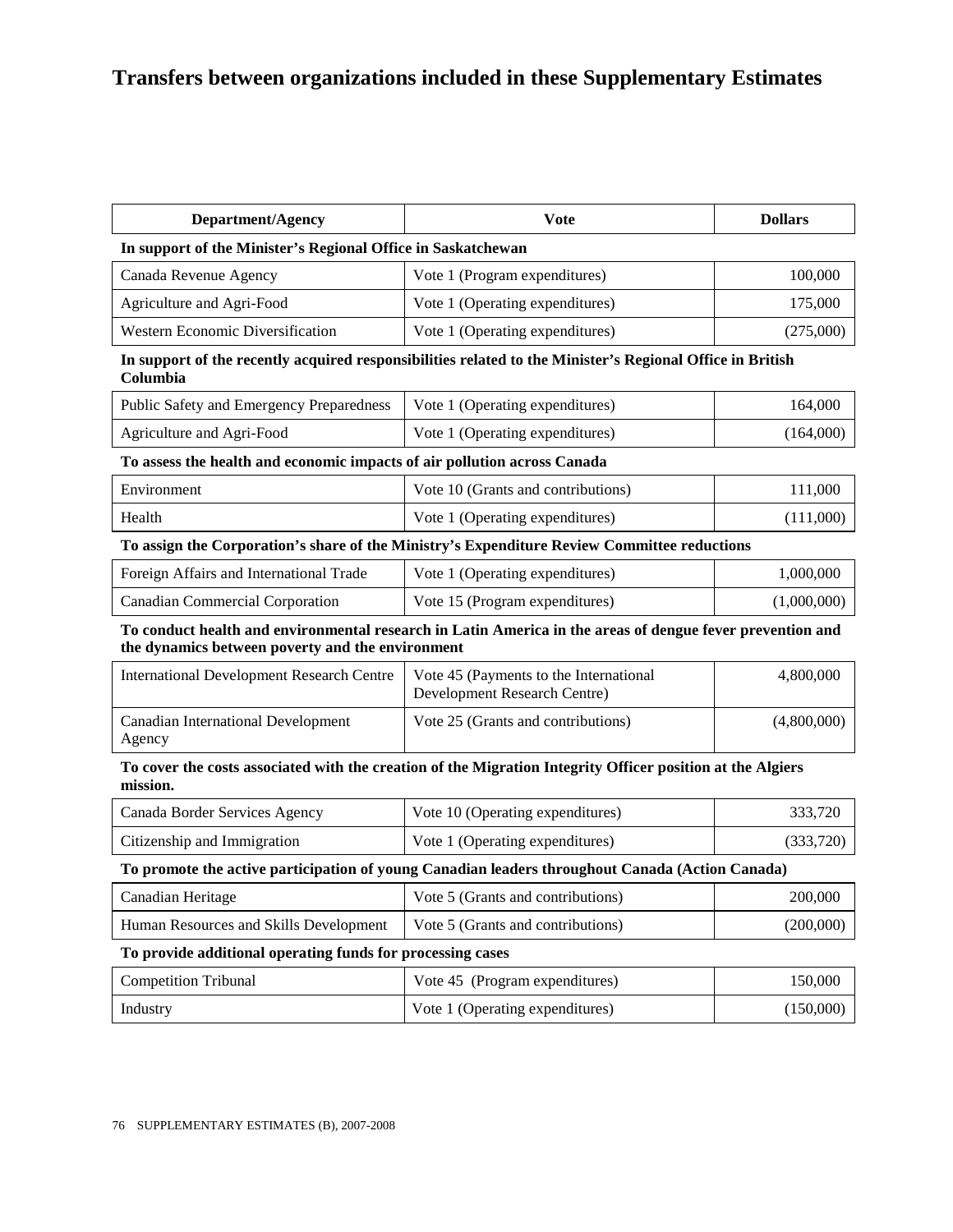| <b>Department/Agency</b>                                                                                                                                                                 | <b>V</b> ote                                                     | <b>Dollars</b>     |  |  |
|------------------------------------------------------------------------------------------------------------------------------------------------------------------------------------------|------------------------------------------------------------------|--------------------|--|--|
| To provide funding for interdisciplinary scholarships or other training awards for Hepatitis C researchers                                                                               |                                                                  |                    |  |  |
| Canadian Institutes of Health Research                                                                                                                                                   | Vote 20 (Grants)                                                 | 310,500            |  |  |
| Public Health Agency of Canada                                                                                                                                                           | Vote 40 (Grants and contributions)                               | (310,500)          |  |  |
| To provide more effective, responsive and integrated development and delivery of federal programs and<br>services in regions through Federal Regional Councils (Nunavut Federal Council) |                                                                  |                    |  |  |
| Indian Affairs and Northern Development                                                                                                                                                  | Vote 1 (Operating expenditures)                                  | 191,000            |  |  |
| <b>Public Works and Government Services</b>                                                                                                                                              | Vote 1 (Operating expenditures)                                  | (191,000)          |  |  |
| To provide support to departmental staff located at missions abroad                                                                                                                      |                                                                  |                    |  |  |
| Foreign Affairs and International Trade                                                                                                                                                  | Vote 1 (Operating expenditures)<br>Vote 5 (Capital expenditures) | 525,800<br>285,300 |  |  |
| Canada Border Services Agency                                                                                                                                                            | Vote 10 (Operating expenditures)                                 | (381,300)          |  |  |
| Citizenship and Immigration                                                                                                                                                              | Vote 1 (Operating expenditures)                                  | (168, 400)         |  |  |
| <b>National Defence</b>                                                                                                                                                                  | Vote 1 (Operating expenditures)                                  | (55,400)           |  |  |
| Royal Canadian Mounted Police                                                                                                                                                            | Vote 45 (Operating expenditures)                                 | (206,000)          |  |  |
| To return funding for the relocation of the department's activities and programs to other custodial facilities                                                                           |                                                                  |                    |  |  |
| Canadian Food Inspection Agency                                                                                                                                                          | Vote 30 (Operating expenditures and<br>contributions)            | 586,000            |  |  |
| Public Works and Government Services                                                                                                                                                     | Vote 1 (Operating expenditures)                                  | (586,000)          |  |  |
| To standardize the identification and authentication of citizens and businesses across jurisdictions to<br>recognize the mobility of citizens and businesses                             |                                                                  |                    |  |  |
| <b>Treasury Board Secretariat</b>                                                                                                                                                        | Vote 1 (Operating expenditures)                                  | 30,000             |  |  |
| Human Resources and Skills Development                                                                                                                                                   | Vote 1 (Operating expenditures)                                  | (30,000)           |  |  |
| To support a project to enhance the Petite Île au Marteau and the Île aux Perroquets lighthouse stations in<br>the Mingan Archipelago National Park Reserve of Canada                    |                                                                  |                    |  |  |
| Parks Canada Agency                                                                                                                                                                      | Vote 25 (Program expenditures)                                   | 345,000            |  |  |
| Economic Development Agency of Canada<br>for the Regions of Quebec                                                                                                                       | Vote 5 (Grants and contributions)                                | (345,000)          |  |  |
| To support aboriginal youth suicide prevention research                                                                                                                                  |                                                                  |                    |  |  |
| Canadian Institutes of Health Research                                                                                                                                                   | Vote 20 (Grants)                                                 | 200,000            |  |  |
| Health                                                                                                                                                                                   | Vote 1 (Operating expenditures)                                  | (200,000)          |  |  |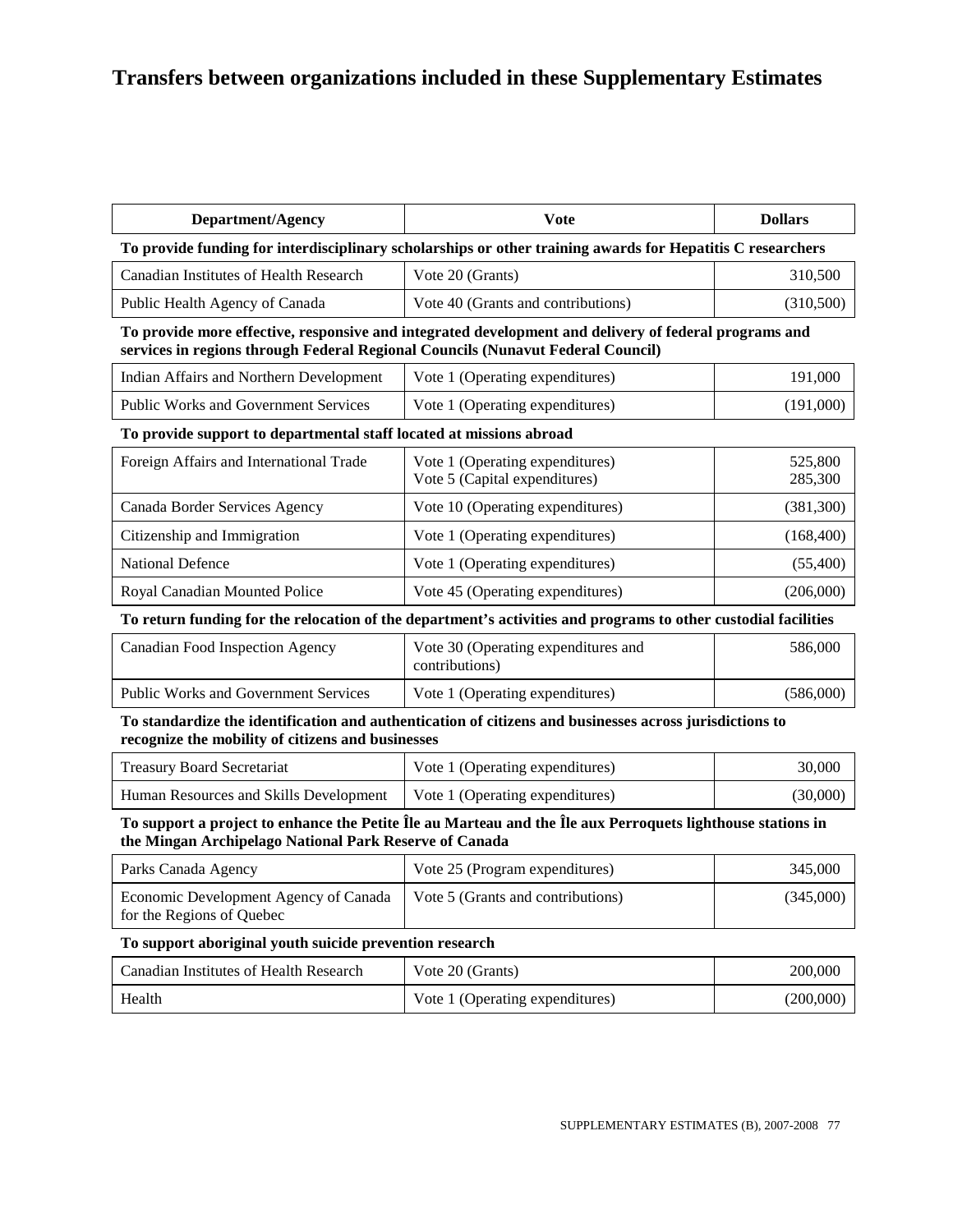| <b>Department/Agency</b>                                                                                                                                         | <b>Vote</b>                                                                                          | <b>Dollars</b>     |  |  |
|------------------------------------------------------------------------------------------------------------------------------------------------------------------|------------------------------------------------------------------------------------------------------|--------------------|--|--|
| To support Avian Influenza research                                                                                                                              |                                                                                                      |                    |  |  |
| Canadian Institutes of Health Research                                                                                                                           | Vote 20 (Grants)                                                                                     | 12,500             |  |  |
| <b>Canadian Food Inspection Agency</b>                                                                                                                           | Vote 30 (Operating expenditures and<br>contributions)                                                | (12,500)           |  |  |
|                                                                                                                                                                  | To support Canadian influenza research to improve preparedness for a potential pandemic outbreak     |                    |  |  |
| Canadian Institutes of Health Research                                                                                                                           | Vote 20 (Grants)                                                                                     | 600,000            |  |  |
| Public Health Agency of Canada                                                                                                                                   | Vote 35 (Operating expenditures)                                                                     | (600,000)          |  |  |
|                                                                                                                                                                  | To support collaboration with the Canadian Partnership Against Cancer Corporation                    |                    |  |  |
| Health                                                                                                                                                           | Vote 1 (Operating expenditures)                                                                      | 37,500             |  |  |
| Public Health Agency of Canada                                                                                                                                   | Vote 35 (Operating expenditures)                                                                     | (37,500)           |  |  |
|                                                                                                                                                                  | To support departmental involvement in the Asia-Pacific Partnership on Clean Development and Climate |                    |  |  |
| <b>Natural Resources</b>                                                                                                                                         | Vote 1 (Operating expenditures)                                                                      | 271,834            |  |  |
| Industry                                                                                                                                                         | Vote 1 (Operating expenditures)                                                                      | 100,000            |  |  |
| Environment                                                                                                                                                      | Vote 1 (Operating expenditures)                                                                      | (371, 834)         |  |  |
| To support improved representation of Aboriginal persons in science and technology careers (Canadian<br><b>Aboriginal Science and Technology Society)</b>        |                                                                                                      |                    |  |  |
| Environment                                                                                                                                                      | Vote 10 (Grants and contributions)                                                                   | 45,000             |  |  |
| <b>Fisheries and Oceans</b>                                                                                                                                      | Vote 1 (Operating expenditures)                                                                      | (15,000)           |  |  |
| <b>National Defence</b>                                                                                                                                          | Vote 1 (Operating expenditures)                                                                      | (15,000)           |  |  |
| <b>Canadian Food Inspection Agency</b>                                                                                                                           | Vote 30 (Operating expenditures and<br>contributions)                                                | (15,000)           |  |  |
| To support research activities during the International Polar Year                                                                                               |                                                                                                      |                    |  |  |
| Environment                                                                                                                                                      | Vote 1 (Operating expenditures)<br>Vote 5 (Capital expenditures)                                     | 687,000<br>233,000 |  |  |
| Indian Affairs and Northern Development                                                                                                                          | Vote 1 (Operating expenditures)                                                                      | (920,000)          |  |  |
| To support the appointment of Crown Witness Coordinators under Victims of Crimes Initiatives to provide<br>court-based victim/witness support in the Territories |                                                                                                      |                    |  |  |
| Office of the Director of Public<br>Prosecutions                                                                                                                 | Vote 35 (Program expenditures)                                                                       | 1,242,521          |  |  |
| Justice                                                                                                                                                          | Vote 1 (Operating expenditures)                                                                      | (1,242,521)        |  |  |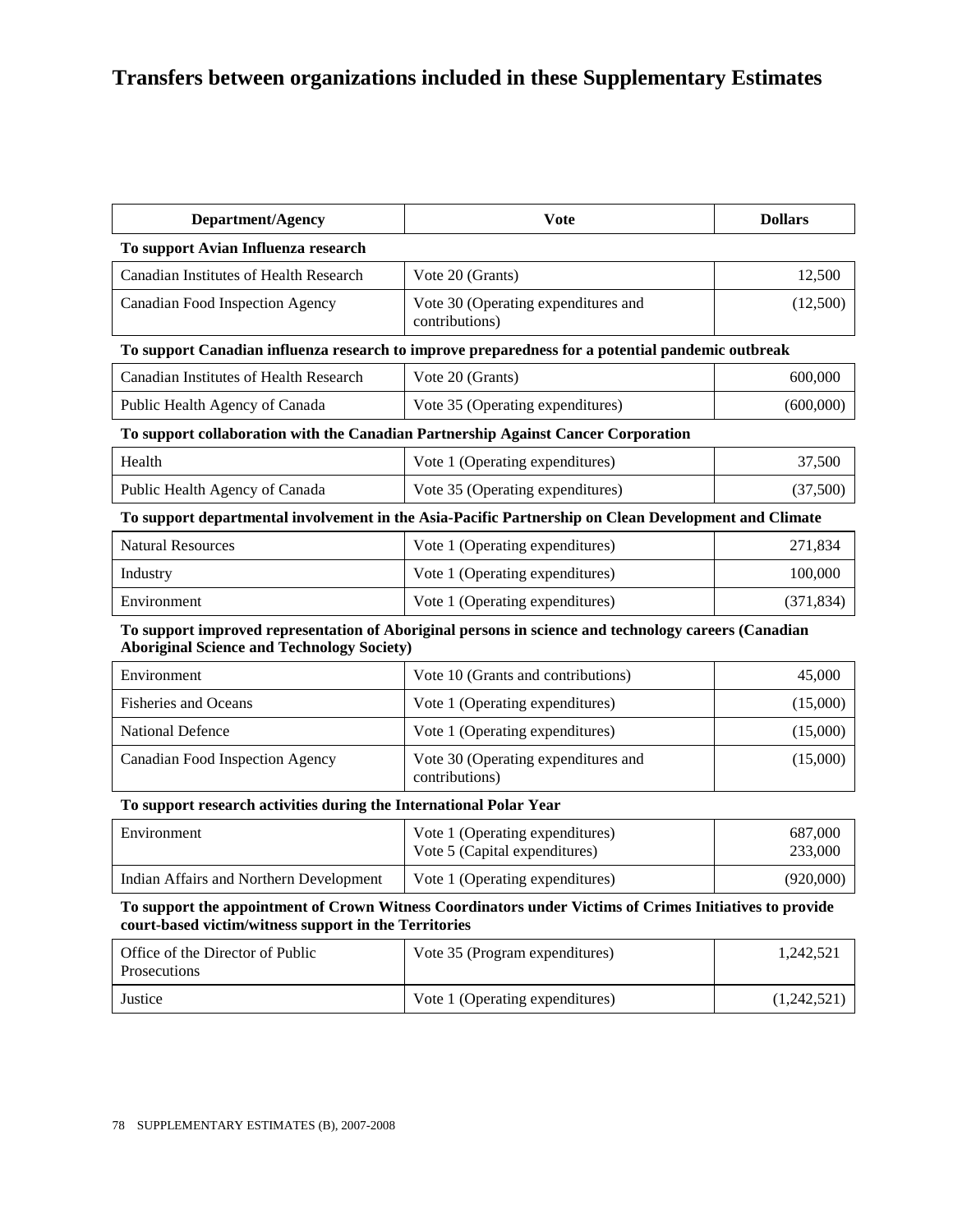| <b>Department/Agency</b>                                                                                                                                                                                                                                              | <b>Vote</b>                                                                                           | <b>Dollars</b> |  |  |
|-----------------------------------------------------------------------------------------------------------------------------------------------------------------------------------------------------------------------------------------------------------------------|-------------------------------------------------------------------------------------------------------|----------------|--|--|
| To support the assessment, management and remediation of federal contaminated sites                                                                                                                                                                                   |                                                                                                       |                |  |  |
| Parks Canada Agency                                                                                                                                                                                                                                                   | Vote 25 (Program expenditures)                                                                        | 230,000        |  |  |
| Indian Affairs and Northern Development                                                                                                                                                                                                                               | Vote 10 (Grants and contributions)                                                                    | (230,000)      |  |  |
| To support the Atlantic Aboriginal Economic Development research initiative                                                                                                                                                                                           |                                                                                                       |                |  |  |
| <b>Atlantic Canada Opportunities Agency</b>                                                                                                                                                                                                                           | Vote 5 (Grants and contributions)                                                                     | 50,000         |  |  |
| <b>Fisheries and Oceans</b>                                                                                                                                                                                                                                           | Vote 10 (Grants and contributions)                                                                    | (50,000)       |  |  |
| To support the BIOCAP Canada Foundation                                                                                                                                                                                                                               |                                                                                                       |                |  |  |
| Agriculture and Agri-Food                                                                                                                                                                                                                                             | Vote 10 (Grants and contributions)                                                                    | 550,000        |  |  |
| <b>Natural Resources</b>                                                                                                                                                                                                                                              | Vote 10 (Grants and contributions)                                                                    | (550,000)      |  |  |
| integration and diversity (Metropolis Project)                                                                                                                                                                                                                        | To support the Centres of Excellence in fostering and funding policy research related to immigration, |                |  |  |
| Social Sciences and Humanities Research<br>Council                                                                                                                                                                                                                    | Vote 85 (Grants)                                                                                      | 125,000        |  |  |
| Citizenship and Immigration                                                                                                                                                                                                                                           | Vote 1 (Operating expenditures)                                                                       | (125,000)      |  |  |
| To support the Chrysotile Institute in order to help implement the safe and responsible use of chrysotile<br>internationally                                                                                                                                          |                                                                                                       |                |  |  |
| Economic Development Agency of Canada<br>for the Regions of Quebec                                                                                                                                                                                                    | Vote 5 (Grants and contributions)                                                                     | 125,000        |  |  |
| <b>Natural Resources</b>                                                                                                                                                                                                                                              | Vote 10 (Grants and contributions)                                                                    | (125,000)      |  |  |
| To support the Digby Harbour Port Association engineering study                                                                                                                                                                                                       |                                                                                                       |                |  |  |
| Atlantic Canada Opportunities Agency                                                                                                                                                                                                                                  | Vote 5 (Grants and contributions)                                                                     | 50,000         |  |  |
| Transport                                                                                                                                                                                                                                                             | Vote 1 (Operating expenditures)                                                                       | (50,000)       |  |  |
| To support the Lauriers de la PME (petites et moyennes entreprises) awards competition which recognizes<br>small and medium Francophone companies outside Quebec that strive for excellence in regional,<br>provincial/territorial, national or international markets |                                                                                                       |                |  |  |
| Indian Affairs and Northern Development                                                                                                                                                                                                                               | Vote 10 (Grants and contributions)                                                                    | 30,000         |  |  |
| Canadian Heritage                                                                                                                                                                                                                                                     | Vote 1 (Operating expenditures)                                                                       | (30,000)       |  |  |
| To support the Industrial Research Chairs at the Royal Military College                                                                                                                                                                                               |                                                                                                       |                |  |  |
| National Defence                                                                                                                                                                                                                                                      | Vote 1 (Operating expenditures)                                                                       | 78,000         |  |  |
| Natural Sciences and Engineering Research<br>Council                                                                                                                                                                                                                  | Vote 75 (Grants)                                                                                      | (78,000)       |  |  |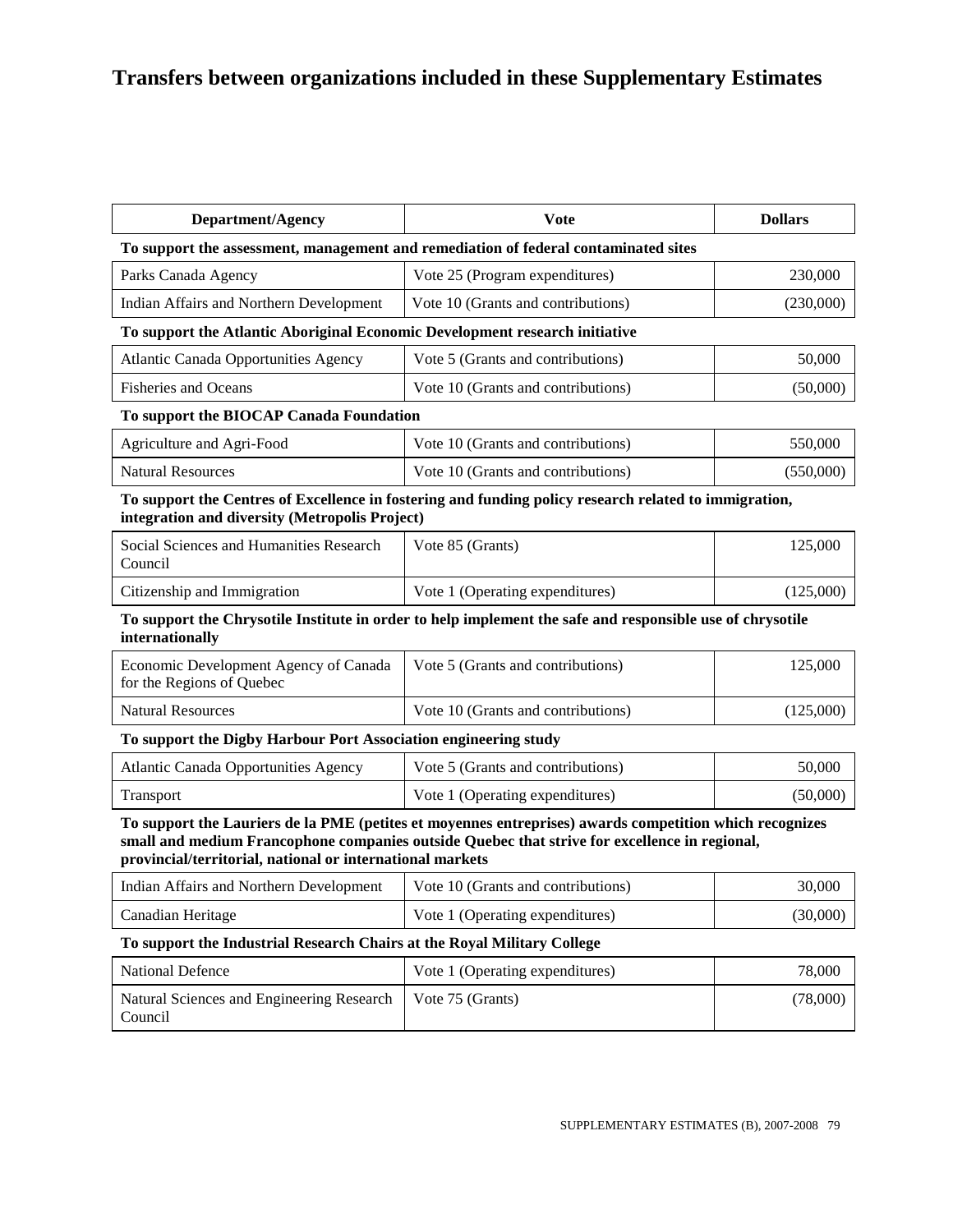| <b>Department/Agency</b>                                             | <b>V</b> ote                     | <b>Dollars</b> |  |  |
|----------------------------------------------------------------------|----------------------------------|----------------|--|--|
| To support the National Managers' Community                          |                                  |                |  |  |
| <b>Public Service Human Resources</b><br>Management Agency of Canada | Vote 35 (Program expenditures)   | 962,610        |  |  |
| <b>National Defence</b>                                              | Vote 1 (Operating expenditures)  | (218, 814)     |  |  |
| Canada Revenue Agency                                                | Vote 1 (Program expenditures)    | (200,000)      |  |  |
| <b>Public Works and Government Services</b>                          | Vote 1 (Operating expenditures)  | (111,967)      |  |  |
| <b>Fisheries and Oceans</b>                                          | Vote 1 (Operating expenditures)  | (93, 475)      |  |  |
| Health                                                               | Vote 1 (Operating expenditures)  | (81,761)       |  |  |
| Royal Canadian Mounted Police                                        | Vote 45 (Operating expenditures) | (56,996)       |  |  |
| Parks Canada Agency                                                  | Vote 25 (Program expenditures)   | (53, 139)      |  |  |
| Industry                                                             | Vote 1 (Operating expenditures)  | (48, 405)      |  |  |
| Justice                                                              | Vote 1 (Operating expenditures)  | (45,501)       |  |  |
| Public Health Agency of Canada                                       | Vote 35 (Operating expenditures) | (18, 263)      |  |  |
| <b>Canadian International Development</b><br>Agency                  | Vote 20 (Operating expenditures) | (15, 827)      |  |  |
| Library and Archives of Canada                                       | Vote 45 (Program expenditures)   | (10,020)       |  |  |
| Canada School of Public Service                                      | Vote 25 (Program expenditures)   | (6,942)        |  |  |
| Immigration and Refugee Board of Canada                              | Vote 10 (Program expenditures)   | (1,500)        |  |  |

**To support the public health library which, as part of the Science Library Network, provides information and document services to support research and regulatory activities** 

| Health                         | Vote 1 (Operating expenditures)  | 258,000   |
|--------------------------------|----------------------------------|-----------|
| Public Health Agency of Canada | Vote 35 (Operating expenditures) | (258,000) |

#### **To support the Return on Investments in Canadian Health Research project**

| Canadian Institutes of Health Research | Vote 20 (Grants)                  | 25,000   |
|----------------------------------------|-----------------------------------|----------|
| Western Economic Diversification       | Vote 5 (Grants and contributions) | (25,000) |
| To support the Yukon Federal Council   |                                   |          |

| Indian Affairs and Northern Development     | Vote 1 (Operating expenditures) | 84,000    |
|---------------------------------------------|---------------------------------|-----------|
| Human Resources and Skills Development      | Vote 1 (Operating expenditures) | (10, 828) |
| <b>Public Works and Government Services</b> | Vote 1 (Operating expenditures) | (11,260)  |
| <b>Atlantic Canada Opportunities Agency</b> | Vote 1 (Operating expenditures) | (28,312)  |
| <b>Western Economic Diversification</b>     | Vote 1 (Operating expenditures) | (33,600)  |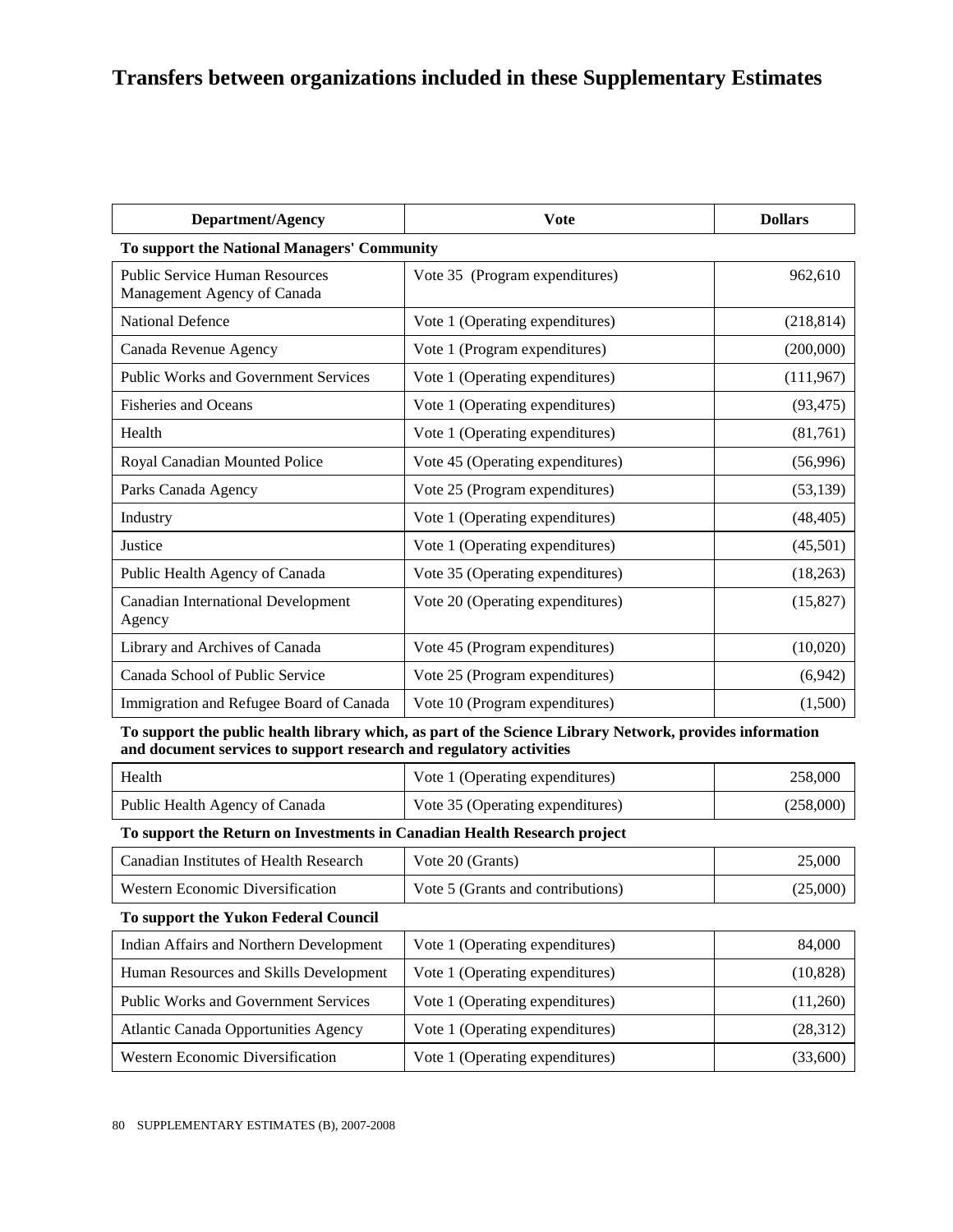# **\$ 1 Items included in these Supplementary Estimates**

Through the Supplementary Estimates, an organization can seek changes to various spending authorities originally received through parliamentary approval of the previous Supply bills for Main or Supplementary Estimates. These alterations might include requests for additional funding relating to a transfer of funds from another organization, a re-allocation or amendment of existing spending authorities, or the addition of new authorities.

Parliamentary approval of such changes is sought through an enabling Supply bill. However, in order to be included in a Supply bill, an item must have a monetary value. This is not an issue when a department is also requesting an adjustment to its appropriation. However, in the absence of any increase to the Vote, a notional amount of "one dollar" allows the item to be included in the Supply bill.

The authority associated with each \$1 item relates to either:

- 1. *Approval of grants –*The wording used in the Estimates to describe a grant has a legislative character and, therefore all new grants or increases to existing grants must first be approved by Parliament before any payments can be made to eligible recipients. A \$1 item is included when there is no requirement for additional appropriations because the new grant or the increase to an existing grant is to be funded from within existing resources or from a transfer of funds from another organization.
- 2. *Vote transfers within an organization* Through Supply legislation, an organization may have received spending authorities in more than one Vote (e.g., operating expenditures Vote and capital expenditures Vote). As the fiscal year progresses, and for various reasons, the organization may need to realign its approved funding due to changes in delivery mechanisms within organizational priorities.
- 3. *Transfers between organizations* Transfers between organizations are used for a variety of reasons such as: to redirect funding from one organization to another in order to manage or to implement more efficiently an initiative or project; and/or to reflect new organizational responsibilities.
- 4. *Modify authority embedded in existing vote wording* The Supplementary Estimates can be used to amend an existing authority that is embedded in the Vote wording of an organization. Most of these authorities can be found in the non-budgetary Vote wording of organizations and are related to limits or ceilings on loans and investments. Such non-budgetary Votes are preceded by the letter "L".

The following table captures, under each of the above categories, the instances where a \$1 item is required in these Supplementary Estimates. A number of these transactions can be captured in a department's Vote wording, but will require a single \$1 item. Therefore, as the following table is presented by category, there may be some departmental Votes that appear more than once despite the fact they relate to a single \$1 item.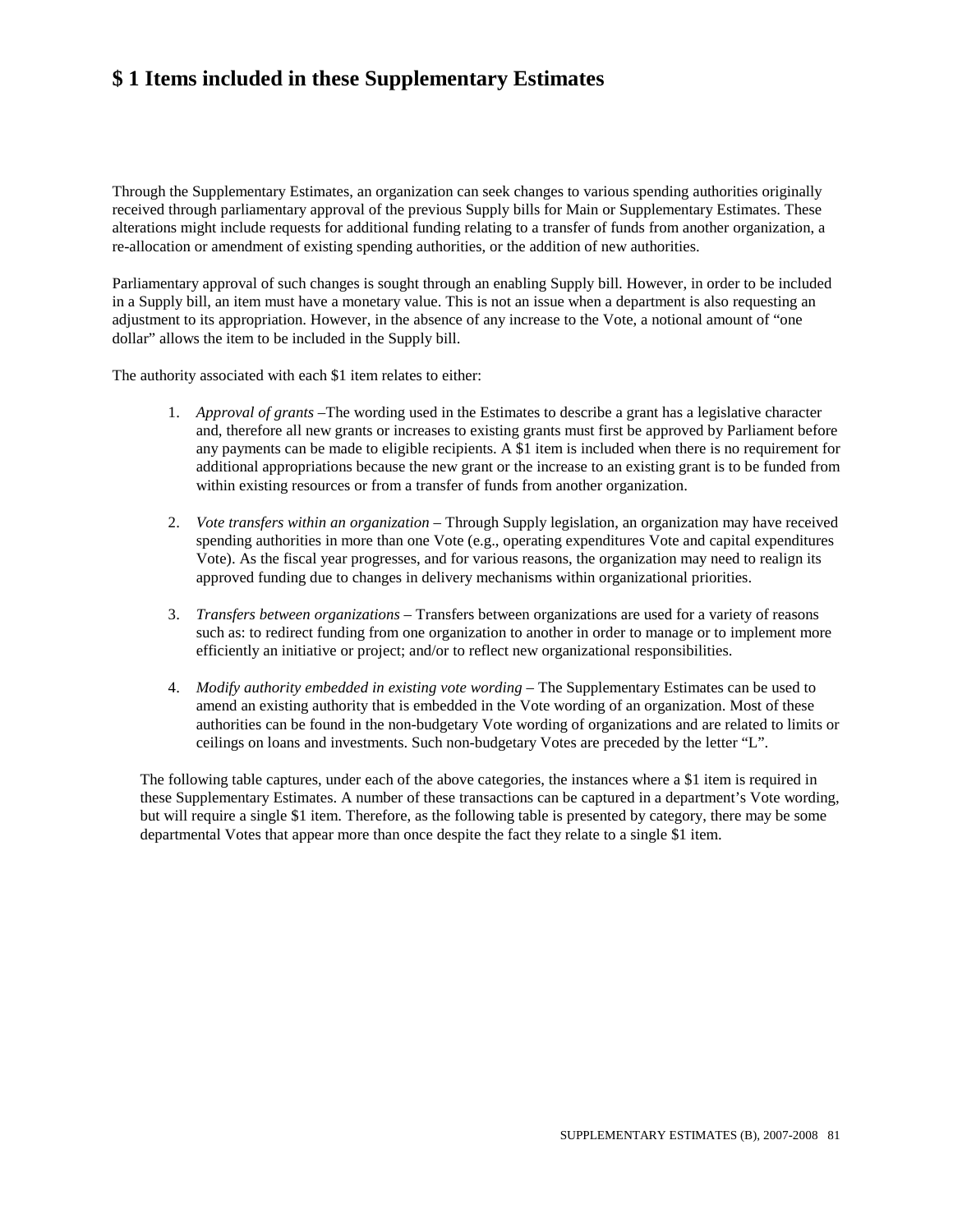# **\$1 Items included in these Supplementary Estimates**

#### **1. Approval of grants**

| Organization                                                                           | <b>Vote</b><br><b>Number</b> | <b>Explanation</b>                                                                                                                                                                                                                                                                                                                                                                                                                                                                                                                                                                                                                                                                                         |
|----------------------------------------------------------------------------------------|------------------------------|------------------------------------------------------------------------------------------------------------------------------------------------------------------------------------------------------------------------------------------------------------------------------------------------------------------------------------------------------------------------------------------------------------------------------------------------------------------------------------------------------------------------------------------------------------------------------------------------------------------------------------------------------------------------------------------------------------|
| Foreign Affairs and International Trade -<br>Canadian International Development Agency | 25 <sub>b</sub>              | To increase the grant "Programming against hunger,<br>malnutrition and disease through international<br>development, research and nutrition institutions;<br>Canadian, international and local non-governmental<br>organizations; the International Development<br>Research Centre; developing countries, their<br>institutions, their organizations and their agencies in<br>such countries for the benefit of recipients in<br>developing countries" by \$137,000,000; and to<br>increase the grant "Development assistance to<br>international development institutions and<br>organizations for operations, programs and projects,<br>and to international financial institutions" by<br>\$81,000,000. |
| Public Safety and Emergency Preparedness -<br>Royal Canadian Mounted Police            | 55b                          | To increase the grant "To compensate members of<br>the Royal Canadian Mounted Police for injuries<br>received in the performance of duty" by \$9,179,067;<br>and to increase the grant "Grant to promote Law<br>Enforcement through Crime Prevention, Training and<br>Public Relations" by \$90,000.                                                                                                                                                                                                                                                                                                                                                                                                       |
| <b>Veterans Affairs</b>                                                                | 10 <sub>b</sub>              | To increase the grant "Children of Deceased<br>Veterans Education Assistance" by \$1,000,000; and<br>to increase the grant "Commonwealth War Graves<br>Commission" by \$652,000.                                                                                                                                                                                                                                                                                                                                                                                                                                                                                                                           |

#### **2. Vote transfers within an organization**

| Organization                           | <b>Vote</b><br><b>Number</b> | <b>Explanation</b>                                                                                                                          |
|----------------------------------------|------------------------------|---------------------------------------------------------------------------------------------------------------------------------------------|
| Agriculture and Agri-Food – Department | 1b                           | To authorize the transfer of \$43,620,457 from<br>Agriculture and Agri-Food Vote 10 to reduce the<br>amount of new appropriations required. |
| Agriculture and Agri-Food – Department | .5b                          | To authorize the transfer of \$2,174,489 from<br>Agriculture and Agri-Food Vote 10 to reduce the<br>amount of new appropriations required.  |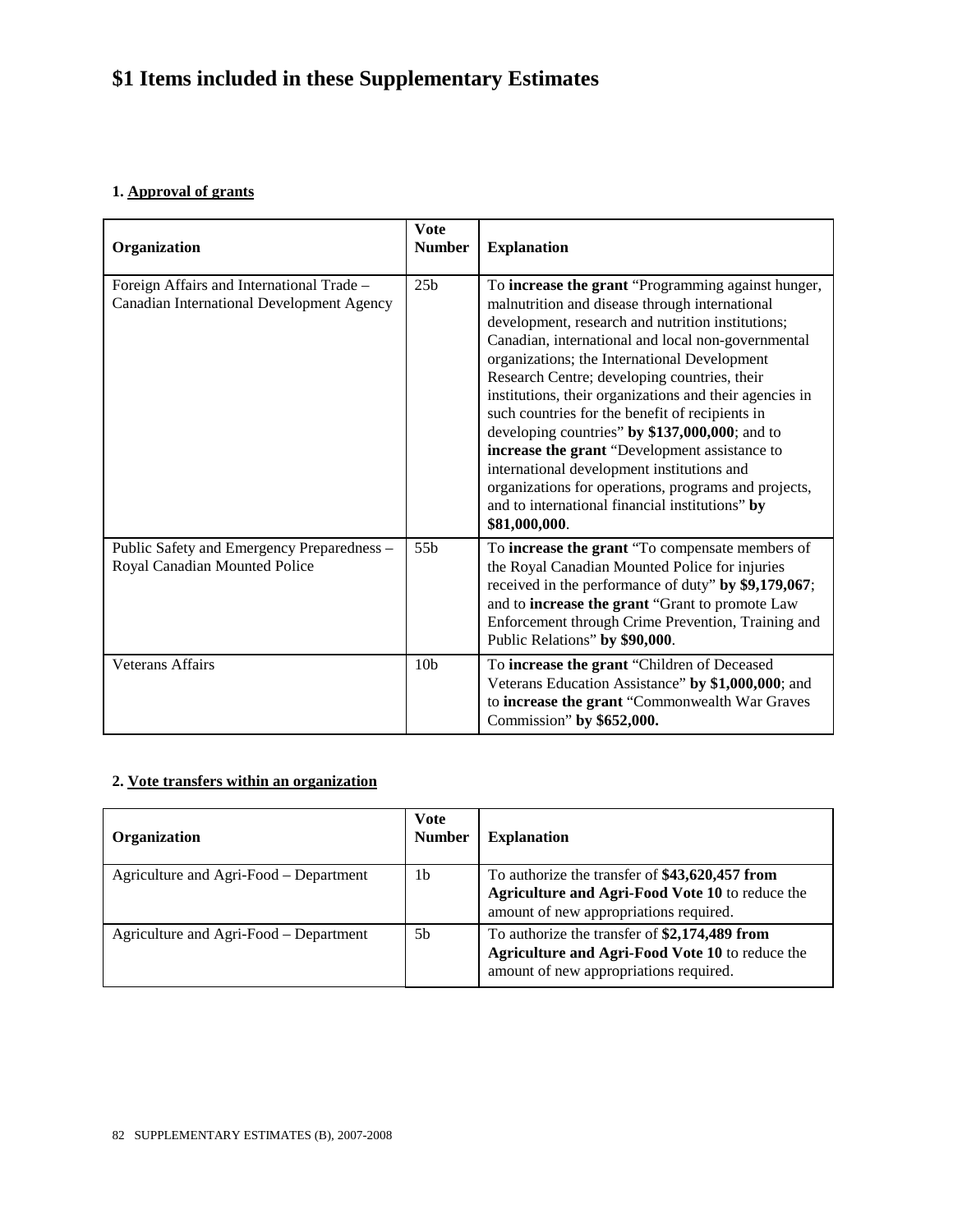# **\$ 1 Items included in these Supplementary Estimates**

| Organization                                             | <b>Vote</b><br><b>Number</b> | <b>Explanation</b>                                                                                                                                                                                                                                                                                                                                                                                                                                                                                                                                  |
|----------------------------------------------------------|------------------------------|-----------------------------------------------------------------------------------------------------------------------------------------------------------------------------------------------------------------------------------------------------------------------------------------------------------------------------------------------------------------------------------------------------------------------------------------------------------------------------------------------------------------------------------------------------|
| Canadian Heritage - Department                           | 5 <sub>b</sub>               | To authorize the transfer of \$2,995,981 from<br>Canadian Heritage Vote 1 to support annual<br>cooperation agreements with minority communities to<br>better respond to needs identified by community<br>networks and for projects for minority language<br>education.                                                                                                                                                                                                                                                                              |
| Canadian Heritage - Canadian Broadcasting<br>Corporation | 25 <sub>b</sub>              | To authorize the transfer of \$18,766,000 from<br>Canadian Heritage Vote 15 for the capital<br>expenditures of Newsworld, RDI and Galaxie as well<br>as to fund capital projects such as the Vancouver<br>redevelopment project, human resource systems and<br>an integrated system for English and French<br>television (Vision).                                                                                                                                                                                                                  |
| Environment - Department                                 | 1 <sub>b</sub>               | To authorize the transfer of \$7,547,574 from<br><b>Environment Vote 10</b> to reduce the amount of new<br>appropriations required $(\$6,643,574)$ , and to permit<br>Canada to effectively engage in the work of<br>partnerships for membership and participation in the<br>United Nations Framework Convention on Climate<br>Change, the Methane to Markets initiative, the<br>Renewable Energy and Energy Efficiency<br>Partnership, and the Organisation for Economic<br>Co-operation and Development climate change<br>activities (\$905,000). |
| Environment - Department                                 | 5 <sub>b</sub>               | To authorize the transfer of \$25,000 from<br><b>Environment Vote 1</b> to support the Air Quality<br>Health Index and Forecast Program; and \$1,742,000<br>from Environment Vote 10 to reduce the amount of<br>new appropriations required.                                                                                                                                                                                                                                                                                                        |
| Environment - Department                                 | 10 <sub>b</sub>              | To authorize the transfer of \$150,000 from<br><b>Environment Vote 1</b> to support the Air Quality<br>Health Index and Forecast Program.                                                                                                                                                                                                                                                                                                                                                                                                           |
| <b>Fisheries and Oceans</b>                              | 1 <sub>b</sub>               | To authorize the transfer of \$187,000 from Fisheries<br>and Oceans Vote 10 to support fisheries and<br>conservation enforcement capacity in Nunavik<br>Territory (Aboriginal Aquatic Resource and Oceans<br>Management Program).                                                                                                                                                                                                                                                                                                                   |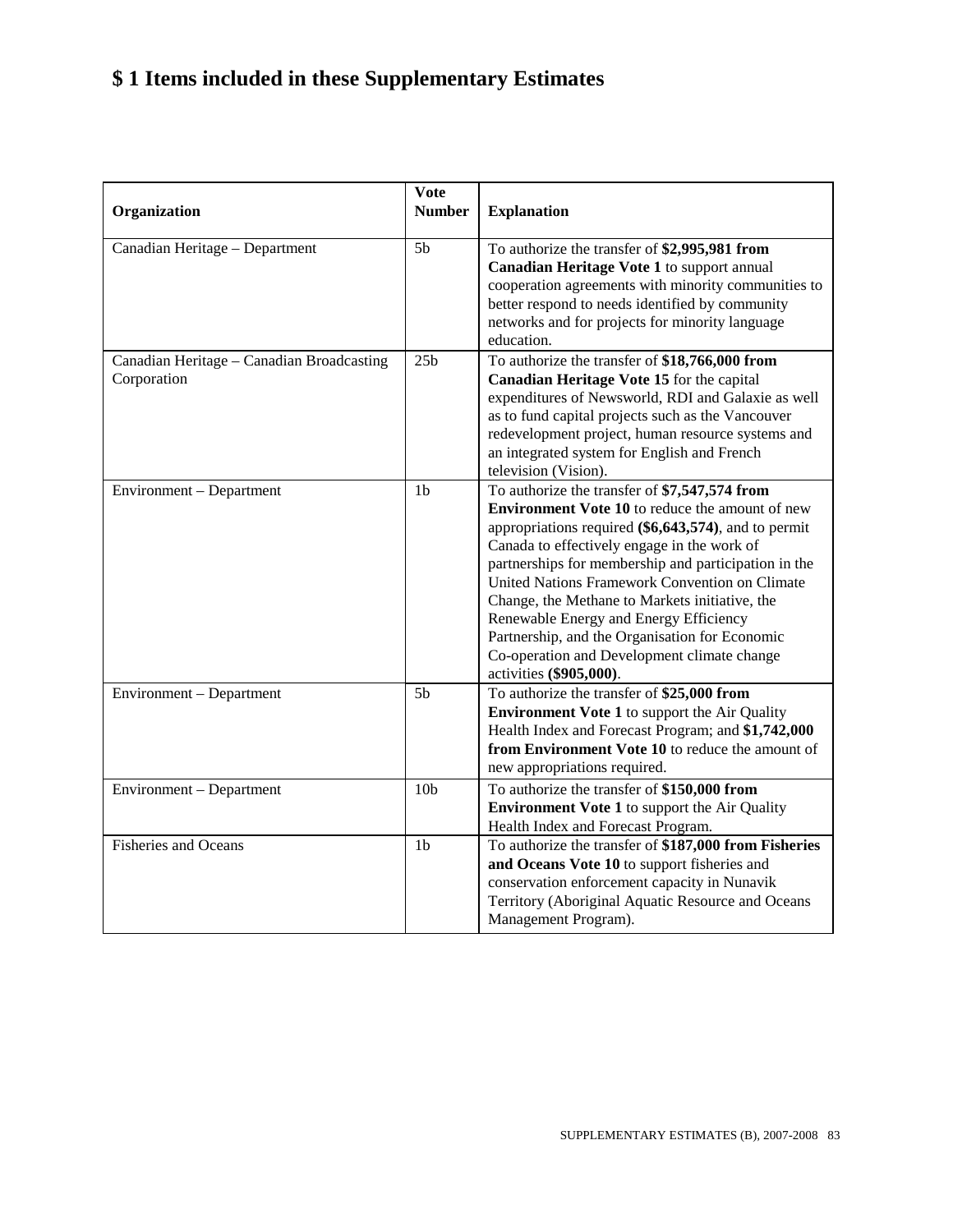# **\$1 Items included in these Supplementary Estimates**

|                                                                                        | <b>Vote</b>     |                                                                                                                                                                                                                                                                                                                                                                                                                                                                                                                                                                                                                                                                                                                                                                      |
|----------------------------------------------------------------------------------------|-----------------|----------------------------------------------------------------------------------------------------------------------------------------------------------------------------------------------------------------------------------------------------------------------------------------------------------------------------------------------------------------------------------------------------------------------------------------------------------------------------------------------------------------------------------------------------------------------------------------------------------------------------------------------------------------------------------------------------------------------------------------------------------------------|
| Organization                                                                           | <b>Number</b>   | <b>Explanation</b>                                                                                                                                                                                                                                                                                                                                                                                                                                                                                                                                                                                                                                                                                                                                                   |
| <b>Fisheries and Oceans</b>                                                            | 10 <sub>b</sub> | To authorize the transfer of \$1,196,004 from<br>Fisheries and Oceans Vote 1 for contributions<br>under the At-Sea Mentoring Initiative for Aboriginal<br>fishers $(\$382,000)$ , to support divestiture projects in<br>the Central and Arctic and Quebec regions<br>(\$337,004), to support organizations that research,<br>develop, manage and promote fisheries and oceans<br>related issues (\$240,000), to assist Aboriginal groups<br>in participating more effectively in the<br>multi-stakeholder and other decision making<br>processes for aquatic resources and oceans<br>management (\$200,000), and for the support of<br>academic research and development related to science<br>priorities (Academic Research Contribution Program)<br>$(\$37,000)$ . |
| Foreign Affairs and International Trade -<br>Department                                | 1 <sub>b</sub>  | To authorize the transfer of \$500,000 from Foreign<br><b>Affairs and International Trade Vote 10 for</b><br>Academic Relations contribution program savings<br>related to the reduction of Canadian studies in Europe<br>used to offset Expenditure Review Committee<br>reductions to operating expenditures.                                                                                                                                                                                                                                                                                                                                                                                                                                                       |
| Foreign Affairs and International Trade -<br>Department                                | 10 <sub>b</sub> | To authorize the transfer of \$3,100,000 from<br>Foreign Affairs and International Trade Vote 1 to<br>reduce the amount of new appropriations required.                                                                                                                                                                                                                                                                                                                                                                                                                                                                                                                                                                                                              |
| Foreign Affairs and International Trade -<br>Canadian International Development Agency | 20 <sub>b</sub> | To authorize the transfer of \$480,408 from Foreign<br>Affairs and International Trade Vote 25 to reduce<br>the amount of new appropriations required.                                                                                                                                                                                                                                                                                                                                                                                                                                                                                                                                                                                                               |
| Health - Department                                                                    | 1 <sub>b</sub>  | To authorize the transfer of \$4,487,226 from Health<br>Vote 5 to improve document management and<br>procedures related to accountability, evaluation and<br>litigation response under the Tobacco Control<br>Program (\$2,300,000), to support capital<br>improvements and accreditation for Drug Analysis<br>Service laboratories (\$1,400,000), and to provide<br>funding for the maintenance of health care facilities<br>for the First Nations and Inuit (\$787,226).                                                                                                                                                                                                                                                                                           |
| Health - Public Health Agency of Canada                                                | 40 <sub>b</sub> | To authorize the transfer of \$1,500,000 from Health<br>Vote 35 to finance research projects under the<br>Pandemic Preparedness and Response Fund to<br>strengthen Canada's public health infrastructure.                                                                                                                                                                                                                                                                                                                                                                                                                                                                                                                                                            |
| Human Resources and Skills Development -<br>Department                                 | 7b              | To authorize the transfer of \$407,350 from Human<br><b>Resources and Skills Development Vote 5 to reduce</b><br>the amount of new appropriations required.                                                                                                                                                                                                                                                                                                                                                                                                                                                                                                                                                                                                          |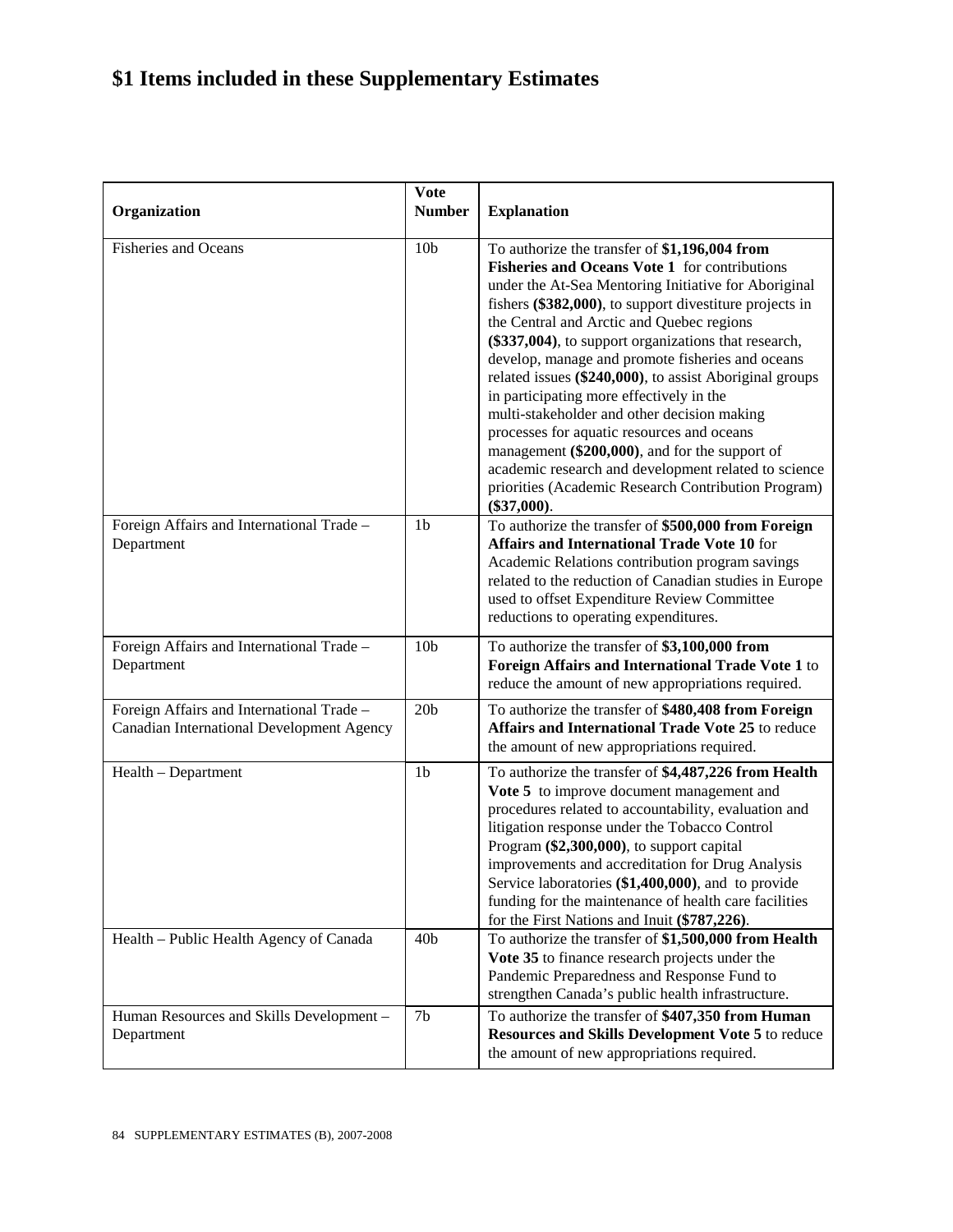# **\$ 1 Items included in these Supplementary Estimates**

| Organization                                                                | <b>Vote</b><br><b>Number</b> | <b>Explanation</b>                                                                                                                                                                                                                                                                   |
|-----------------------------------------------------------------------------|------------------------------|--------------------------------------------------------------------------------------------------------------------------------------------------------------------------------------------------------------------------------------------------------------------------------------|
| Industry - Department                                                       | 5 <sub>b</sub>               | To authorize the transfer of \$1,510,500 from<br>Industry Vote 1 to support investments in various<br>capital projects.                                                                                                                                                              |
| Industry - Canadian Space Agency                                            | 25 <sub>b</sub>              | To authorize the transfer of \$3,955,450 from<br>Industry Vote 30 to reduce the amount of new<br>appropriations required.                                                                                                                                                            |
| Industry - Canadian Space Agency                                            | 35b                          | To authorize the transfer of \$996,000 from Industry<br>Vote 30 for the CASSIOPE contribution program.                                                                                                                                                                               |
| National Defence - Department                                               | 1 <sub>b</sub>               | To authorize the transfer of \$92,231,228 from<br>National Defence Vote 5 to reduce the amount of<br>new appropriations required.                                                                                                                                                    |
| Natural Resources - Department                                              | 5 <sub>b</sub>               | To authorize the transfer of \$1,377,500 from<br><b>Natural Resources Vote 10</b> to reduce the amount of<br>new appropriations required.                                                                                                                                            |
| Public Safety and Emergency Preparedness -<br><b>Correctional Service</b>   | 25 <sub>b</sub>              | To authorize the transfer of \$19,250,000 from Public<br>Safety and Emergency Preparedness Vote 30 to<br>reduce the amount of new appropriations required.                                                                                                                           |
| Public Safety and Emergency Preparedness -<br>Royal Canadian Mounted Police | 45b                          | To authorize the transfer of \$14,603,268 from Public<br>Safety and Emergency Preparedness Vote 50 to<br>reduce the amount of new appropriations required.                                                                                                                           |
| Public Safety and Emergency Preparedness -<br>Royal Canadian Mounted Police | 50 <sub>b</sub>              | To authorize the transfer of \$10,245,628 from Public<br>Safety and Emergency Preparedness Vote 45 for<br>costs related to the North American Leaders Summit<br>in Montebello, Quebec (\$4,245,628), and for the<br>police records information management system<br>$(\$6,000,000).$ |
| <b>Public Works and Government Services</b>                                 | 1 <sub>b</sub>               | To authorize the transfer of \$5,660,259 from Public<br>Works and Government Services Vote 5 to reduce<br>the amount of new appropriations required.                                                                                                                                 |
| <b>Public Works and Government Services</b>                                 | 5 <sub>b</sub>               | To authorize the transfer of \$1,380,673 from Public<br>Works and Government Services Vote 1 for the<br>sale and leaseback of office complexes and lands.                                                                                                                            |
| Transport – Office of Infrastructure of<br>Canada                           | 50b                          | To authorize the transfer of \$1,421,508 from<br>Transport Vote 55 to reduce the amount of new<br>appropriations required.                                                                                                                                                           |
| Treasury Board - Secretariat                                                | 2 <sub>b</sub>               | To authorize the transfer of \$221,500 from Treasury<br><b>Board Vote 1</b> to support public policy research<br>initiatives under the Research and Policy Initiatives<br>Assistance program.                                                                                        |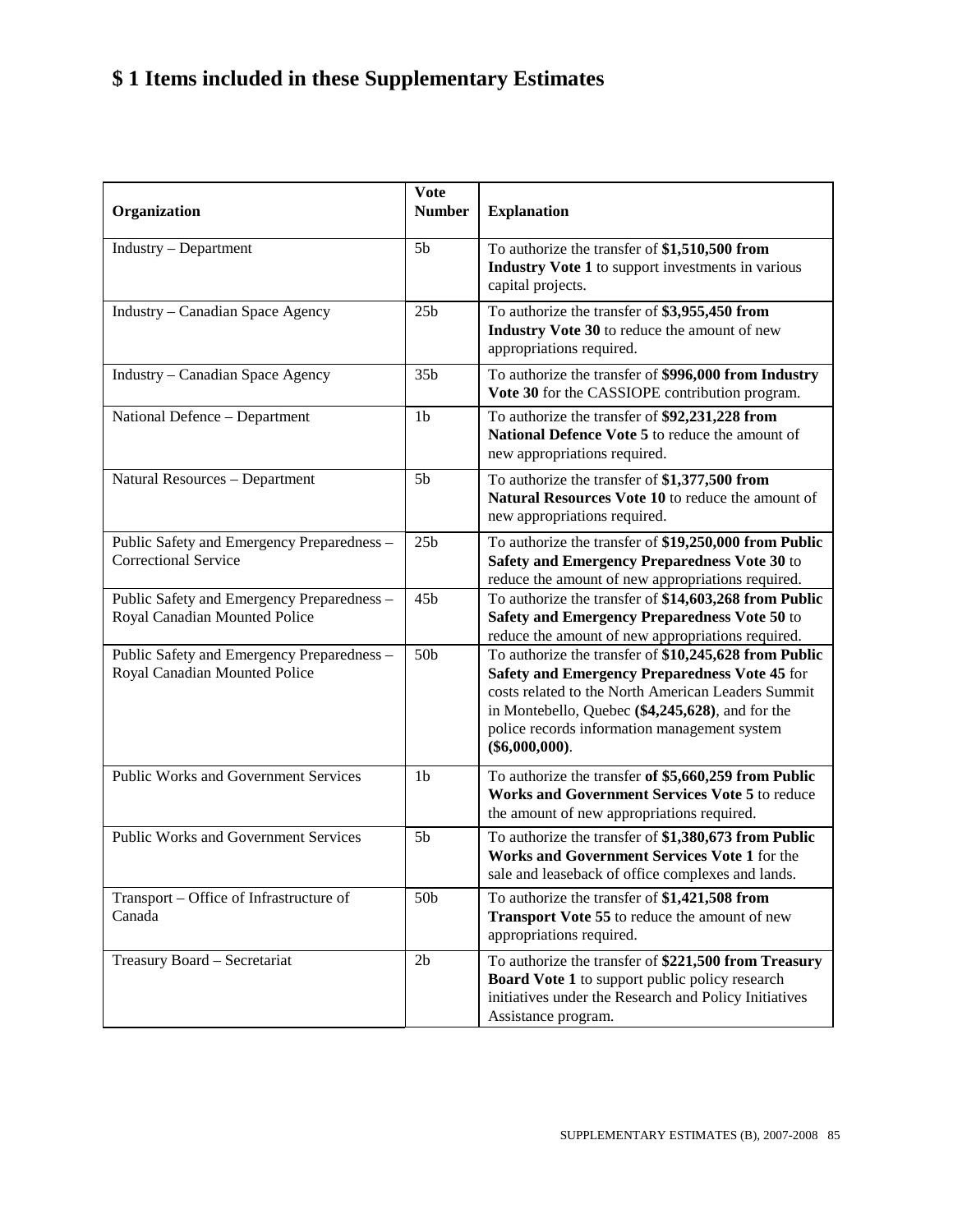# **\$1 Items included in these Supplementary Estimates**

#### **3. Transfers between organizations**

| Organization                                                       | <b>Vote</b><br><b>Number</b> | <b>Explanation</b>                                                                                                                                                                                                                                                                                                                                            |
|--------------------------------------------------------------------|------------------------------|---------------------------------------------------------------------------------------------------------------------------------------------------------------------------------------------------------------------------------------------------------------------------------------------------------------------------------------------------------------|
| Agriculture and Agri-Food - Department                             | 1 <sub>b</sub>               | To authorize the transfer of \$175,000 from Western<br><b>Economic Diversification Vote 1</b> in support of the<br>Minister's Regional Office in Saskatchewan.                                                                                                                                                                                                |
| Agriculture and Agri-Food - Department                             | 10 <sub>b</sub>              | To authorize the transfer of \$550,000 from Natural<br>Resources Vote 10 to support the BIOCAP Canada<br>Foundation.                                                                                                                                                                                                                                          |
| Atlantic Canada Opportunities Agency                               | 5 <sub>b</sub>               | To authorize the transfer of \$50,000 from Transport<br>Vote 1 to support the Digby Harbour Port<br>Association; and \$50,000 from Fisheries and<br>Oceans Vote 10 to support the Atlantic Aboriginal<br>Economic Development research initiative.                                                                                                            |
| Canada Revenue Agency                                              | 1 <sub>b</sub>               | To authorize the transfer of \$100,000 from Western<br>Economic Diversification Vote 1 in support of the<br>Minister's Regional Office in Saskatchewan.                                                                                                                                                                                                       |
| Canadian Heritage - Department                                     | 5 <sub>b</sub>               | To authorize the transfer of \$200,000 from Human<br><b>Resources and Skills Development Vote 5 to</b><br>promote the active participation of young Canadian<br>leaders throughout Canada (Action Canada).                                                                                                                                                    |
| Citizenship and Immigration - Department                           | 1 <sub>b</sub>               | To authorize the transfer of \$1,019,640 from Foreign<br>Affairs and International Trade Vote 1 to cover the<br>costs of the increase in applications from foreign<br>participants under the International Youth Program.                                                                                                                                     |
| Economic Development Agency of Canada<br>for the Regions of Quebec | 5 <sub>b</sub>               | To authorize the transfer of \$125,000 from Natural<br>Resources Vote 10 to support the Chrysotile Institute<br>in order to help implement the safe and responsible<br>use of chrysotile internationally.                                                                                                                                                     |
| Environment - Department                                           | 1 <sub>b</sub>               | To authorize the transfer of \$687,000 from Indian<br>Affairs and Northern Development Vote 1 to<br>support research activities during the International<br>Polar Year; and \$310,000 from Transport Vote 1<br>for implementation of the National Vehicle Scrappage<br>Program in support of Canada's Clean Air Agenda.                                       |
| Environment – Department                                           | 5 <sub>b</sub>               | To authorize the transfer of \$233,000 from Indian<br>Affairs and Northern Development Vote 1 to<br>support research activities during the International<br>Polar Year; and \$150,000 from National Defence<br>Vote 5 for public security initiatives related to the<br>Chemical, Biological, Radiological and Nuclear<br>Research and Technology Initiative. |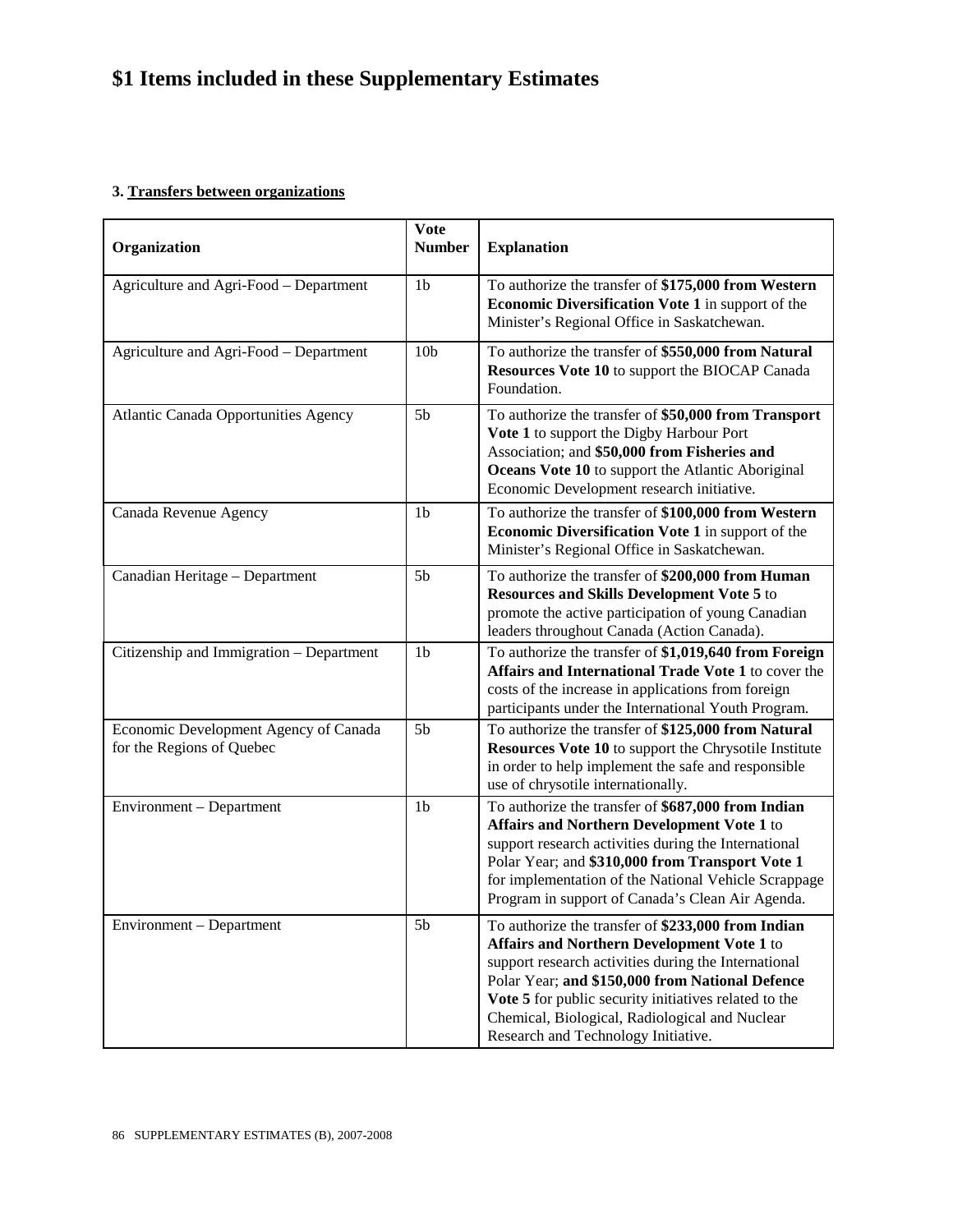# **\$ 1 Items included in these Supplementary Estimates**

| Organization                                                                                  | <b>Vote</b><br><b>Number</b> | <b>Explanation</b>                                                                                                                                                                                                                                                                                                                                                                                                                                                                                                                                                                                       |
|-----------------------------------------------------------------------------------------------|------------------------------|----------------------------------------------------------------------------------------------------------------------------------------------------------------------------------------------------------------------------------------------------------------------------------------------------------------------------------------------------------------------------------------------------------------------------------------------------------------------------------------------------------------------------------------------------------------------------------------------------------|
| Environment - Department                                                                      | 10 <sub>b</sub>              | To authorize the transfer of \$690,000 from<br><b>Transport Vote 1</b> for implementation of the National<br>Vehicle Scrappage Program in support of Canada's<br>Clean Air Agenda; \$111,000 from Health Vote 1 to<br>assess the health and economic impacts of air<br>pollution across Canada; \$15,000 from Agriculture<br>and Agri-Food Vote 30, \$15,000 from Fisheries<br>and Oceans Vote 1, and \$15,000 from National<br>Defence Vote 1 to support improved representation<br>of Aboriginal persons in science and technology<br>careers (Canadian Aboriginal Science and<br>Technology Society). |
| <b>Fisheries and Oceans</b>                                                                   | 1 <sub>b</sub>               | To authorize the transfer of \$62,500 from Canadian<br>Heritage Vote 5 for funding related to the<br>development of Official Language Minority<br>Communities (Interdepartmental Partnership with the<br>Official Language Communities).                                                                                                                                                                                                                                                                                                                                                                 |
| Foreign Affairs and International Trade -<br>Department                                       | 1 <sub>b</sub>               | To authorize the transfer of \$1,000,000 from Foreign<br>Affairs and International Trade Vote 15 to assign<br>the Corporation's share of the Ministry's Expenditure<br>Review Committee reductions; and \$227,800 from<br><b>Public Safety and Emergency Preparedness</b><br>Vote 10, \$145,000 from Public Safety and<br><b>Emergency Preparedness Vote 45, \$123,300 from</b><br>Citizenship and Immigration Vote 1, and \$29,700<br>from National Defence Vote 1 to provide support to<br>departmental staff located at missions abroad.                                                              |
| Foreign Affairs and International Trade -<br>Department                                       | 10 <sub>b</sub>              | To authorize the transfer of \$477,000 from<br><b>Environment Vote 10</b> for Environment's share of the<br>payment of the assessed contribution to the United<br>Nations Framework Convention on Climate Change<br>and Kyoto Protocol; and \$100,000 from Public<br>Safety and Emergency Preparedness Vote 5 for a<br>joint contribution to CICAD (Spanish acronym for<br>Inter-American Drug Abuse Control Commission)<br>and to provide training to hemispheric law<br>enforcement organizations on specialized<br>investigative techniques related to major drug cases.                              |
| Foreign Affairs and International Trade -<br><b>International Development Research Centre</b> | 45b                          | To authorize the transfer of \$4,800,000 from<br><b>Foreign Affairs and International Trade Vote 25</b><br>to conduct health and environmental research in Latin<br>America in the areas of dengue fever prevention and<br>the dynamics between poverty and the environment.                                                                                                                                                                                                                                                                                                                             |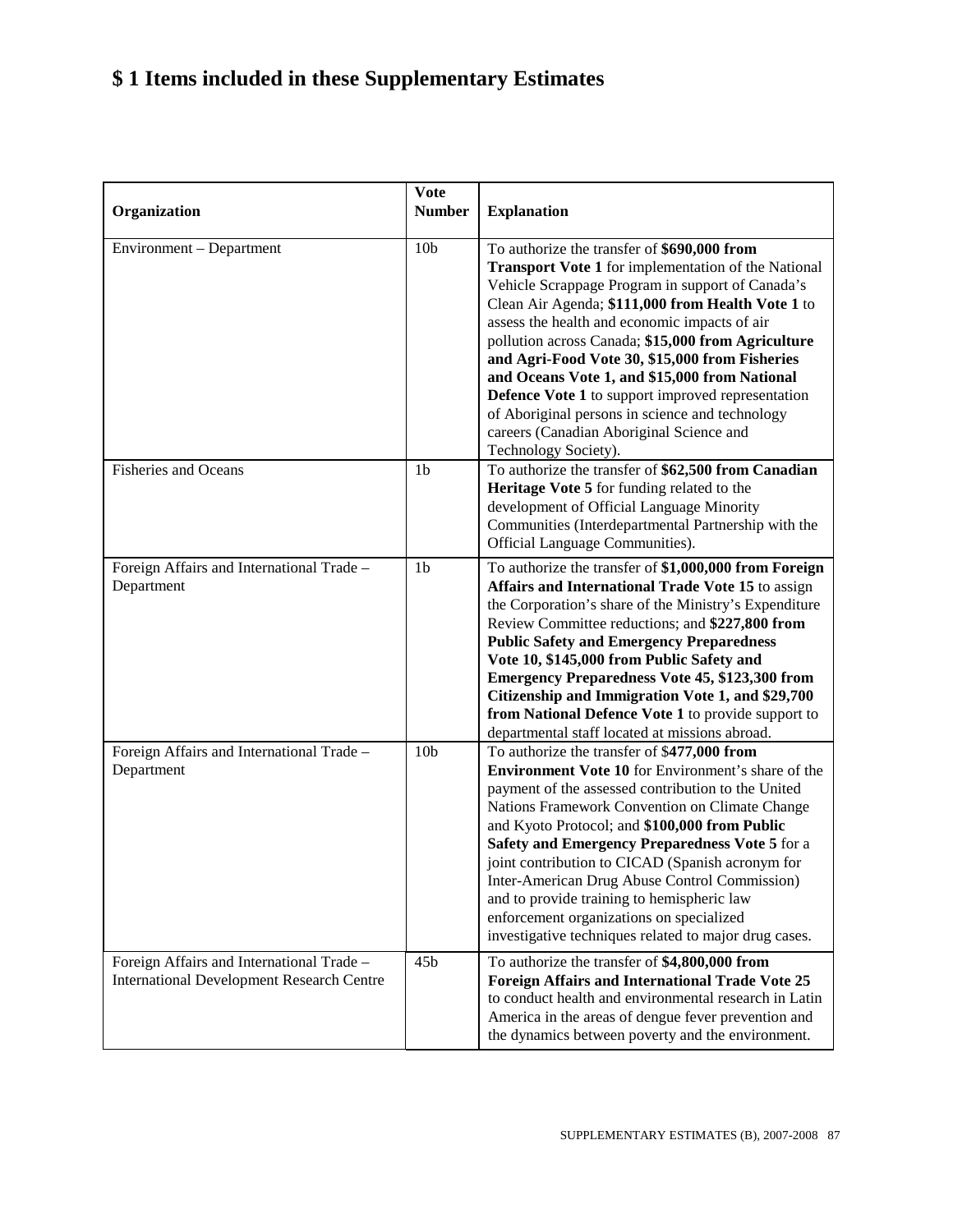# **\$1 Items included in these Supplementary Estimates**

| Organization                                               | <b>Vote</b><br><b>Number</b> | <b>Explanation</b>                                                                                                                                                                                                                                                                                                                                                                                                                                                                                |
|------------------------------------------------------------|------------------------------|---------------------------------------------------------------------------------------------------------------------------------------------------------------------------------------------------------------------------------------------------------------------------------------------------------------------------------------------------------------------------------------------------------------------------------------------------------------------------------------------------|
| Health – Department                                        | 1 <sub>b</sub>               | To authorize the transfer of \$295,500 from Health<br>Vote 35 to support the public health library which, as<br>part of the Science Library Network, provides<br>information and document services to support<br>research and regulatory activities (\$258,000), and to<br>support collaboration with the Canadian Partnership<br>Against Cancer Corporation (\$37,500).                                                                                                                          |
| Health – Department                                        | 5 <sub>b</sub>               | To authorize the transfer of \$89,998 from Canadian<br>Heritage Vote 5 for funding related to the<br>development of Official Language Minority<br>Communities (Interdepartmental Partnership with the<br>Official Language Communities).                                                                                                                                                                                                                                                          |
| Health - Public Health Agency of Canada                    | 40 <sub>b</sub>              | To authorize the transfer of \$35,000 from Canadian<br>Heritage Vote 5 for funding related to the<br>development of Official Language Minority<br>Communities (Interdepartmental Partnership with the<br>Official Language Communities).                                                                                                                                                                                                                                                          |
| Human Resources and Skills Development -<br>Department     | 5 <sub>b</sub>               | To authorize the transfer of \$80,000 from Canadian<br>Heritage Vote 5 for the development of Official<br>Language Minority Communities (Interdepartmental<br>Partnership with the Official Language Communities).                                                                                                                                                                                                                                                                                |
| Industry - Department                                      | 1 <sub>b</sub>               | To authorize the transfer of \$100,000 from<br><b>Environment Vote 1</b> to support departmental<br>involvement in the Asia-Pacific Partnership on Clean<br>Development and Climate.                                                                                                                                                                                                                                                                                                              |
| Industry - Competition Tribunal                            | 45b                          | To authorize the transfer of \$150,000 from Industry<br>Vote 1 to provide additional operating funds for<br>processing cases.                                                                                                                                                                                                                                                                                                                                                                     |
| Industry - National Research Council                       | 60 <sub>b</sub>              | To authorize the transfer of \$28,000 from National<br>Defence Vote 5 for public security initiatives related<br>to the Chemical, Biological, Radiological and Nuclear<br>Research and Technology Initiative.                                                                                                                                                                                                                                                                                     |
| Justice – Office of the Director of Public<br>Prosecutions | 35b                          | To authorize the transfer of \$6,342,521 from Justice<br>Vote 1 for the prosecution of drug and anti-terrorism<br>offences (\$5,100,000), and to support the<br>appointment of Crown Witness Coordinators under<br>Victims of Crimes Initiatives to provide court-based<br>victim/witness support in the Territories<br>(\$1,242,521); and \$223,000 from Transport Vote 1<br>for public security initiatives related to the<br>Coordination of Legal Analysis of Marine Security<br>Initiatives. |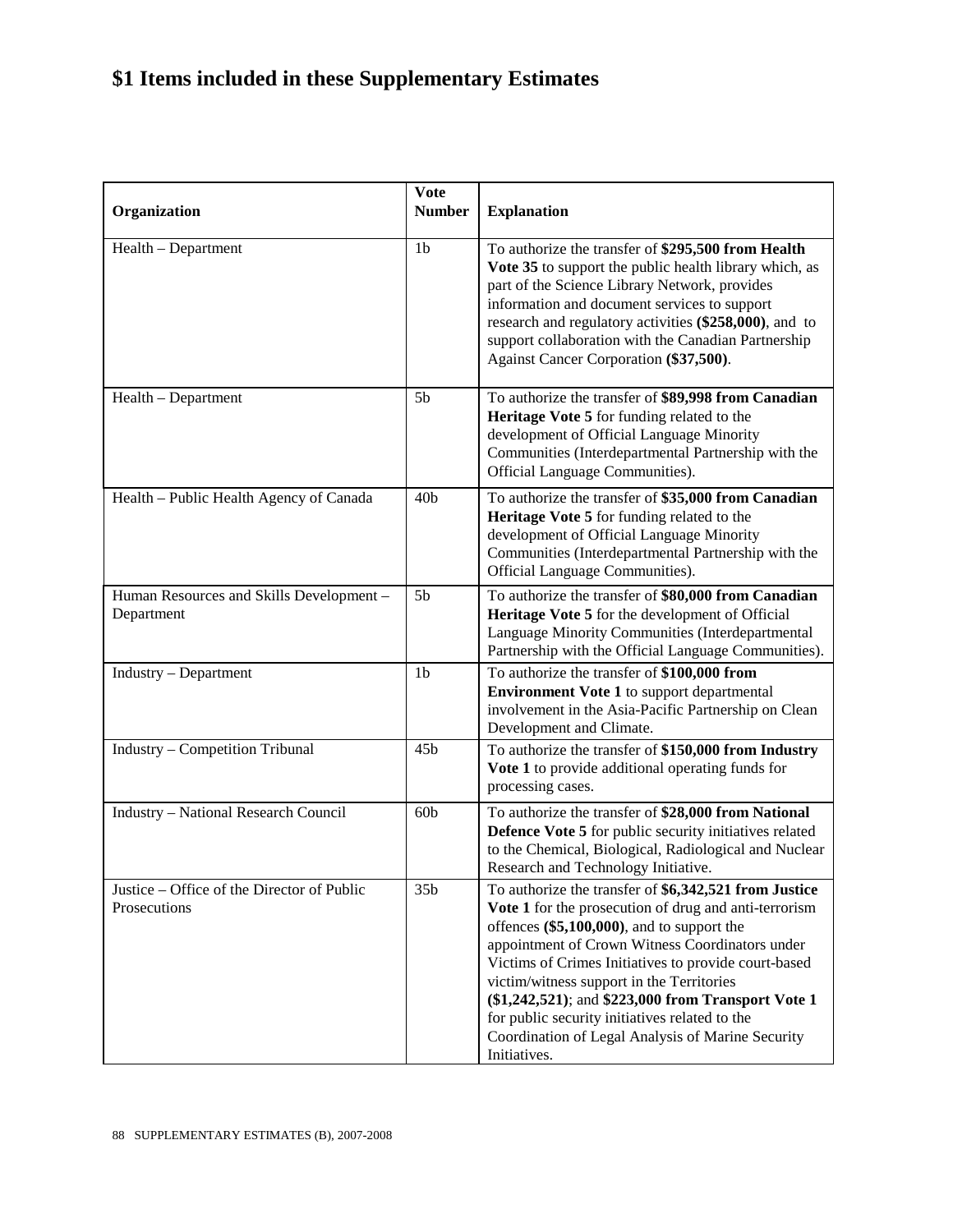# **\$ 1 Items included in these Supplementary Estimates**

| Organization                                                                | Vote<br><b>Number</b> | <b>Explanation</b>                                                                                                                                                                                                                                                                                                                                                                                                                                                                                                                                                                                                                                 |
|-----------------------------------------------------------------------------|-----------------------|----------------------------------------------------------------------------------------------------------------------------------------------------------------------------------------------------------------------------------------------------------------------------------------------------------------------------------------------------------------------------------------------------------------------------------------------------------------------------------------------------------------------------------------------------------------------------------------------------------------------------------------------------|
| National Defence - Department                                               | 1 <sub>b</sub>        | To authorize the transfer of \$1,343,000 from<br><b>Transport Vote 1</b> for public security initiatives<br>related to the return of unused funding for Marine<br>Security Operations Centres (\$1,133,000), and for<br>public security initiatives related to the Interagency<br>Harbour Security Coordination Project (\$210,000);<br>\$190,000 from Public Safety and Emergency<br>Preparedness Vote 45 for public security initiatives<br>related to the return of unused funding for Marine<br>Security Operations Centres, and \$78,000 from<br>Industry Vote 70 to support the Industrial Research<br>Chairs at the Royal Military College. |
| National Defence - Department                                               | 5 <sub>b</sub>        | To authorize the transfer of \$342,000 from Health<br>Vote 35 for public security initiatives related to the<br>return of unused funding for the Chemical, Biological,<br>Radiological and Nuclear Research and Technology<br>Initiative; \$25,000 from Fisheries and Oceans<br>Vote 1 for unused funds related to investments in<br>search and rescue coordination initiatives across<br>Canada; and \$7,000 from Transport Vote 5 for<br>public security initiatives related to the return of<br>unused funding for Marine Security Operations<br>Centres.                                                                                       |
| Natural Resources - Department                                              | 1 <sub>b</sub>        | To authorize the transfer of \$1,500,000 from Natural<br>Resources Vote 30 in support of costs related to<br>public consultations for energy projects; and<br>\$271,834 from Environment Vote 1 to support<br>departmental involvement in the Asia-Pacific<br>Partnership on Clean Development and Climate.                                                                                                                                                                                                                                                                                                                                        |
| Public Safety and Emergency Preparedness -<br>Royal Canadian Mounted Police | 45b                   | To authorize the transfer of \$5,500,000 from Public<br>Safety and Emergency Preparedness Vote 5 for<br>First Nations community policing services; and<br>\$184,900 from Transport Vote 1 for public security<br>initiatives related to a common communication<br>(radio) technology for Prince Rupert Integrated Law<br>Enforcement Team and an Arctic Integrated Marine<br>Security System.                                                                                                                                                                                                                                                      |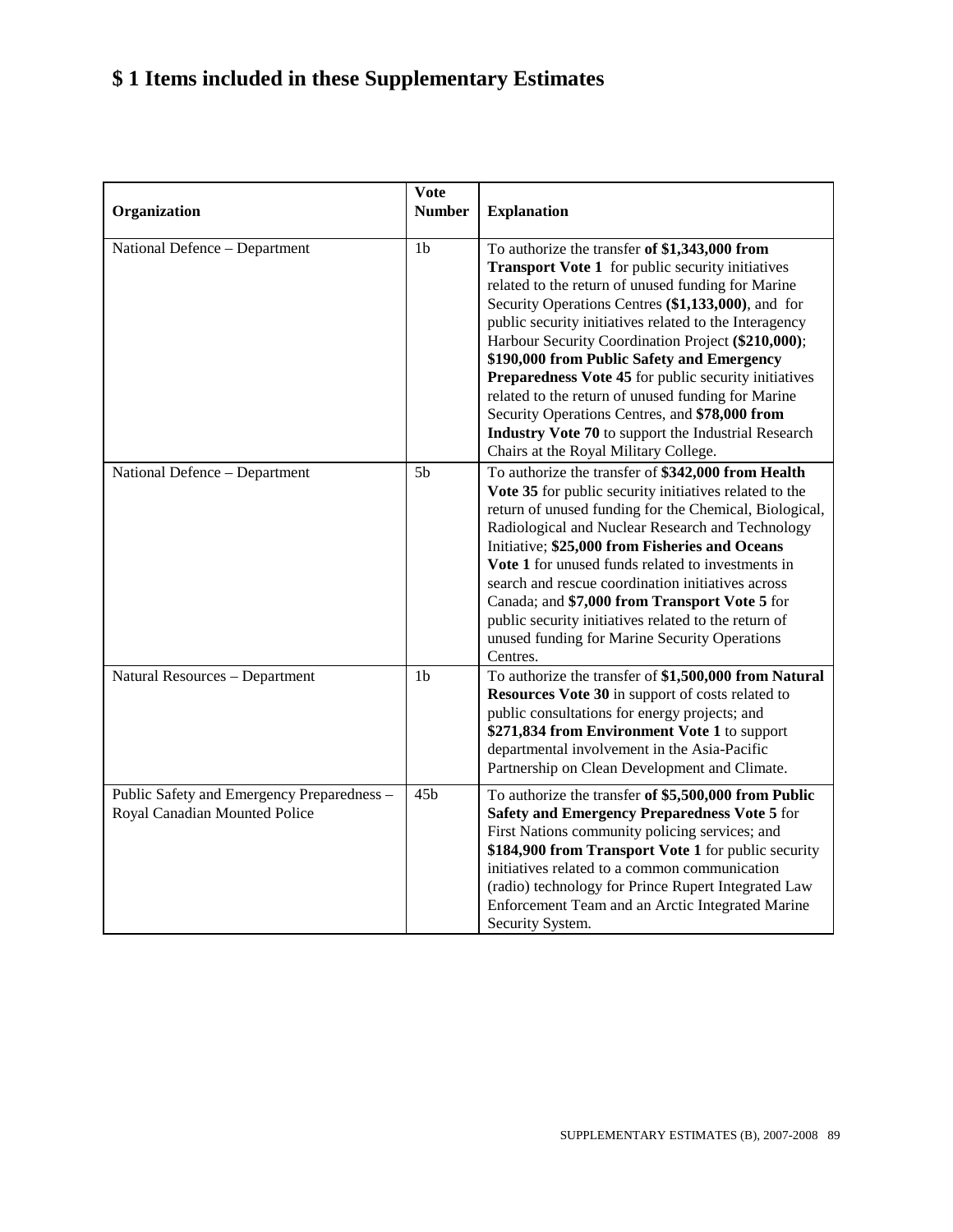# **\$1 Items included in these Supplementary Estimates**

| Organization                                                                | <b>Vote</b><br><b>Number</b> | <b>Explanation</b>                                                                                                                                                                                                                                                                                                                                                                                                                                                                                                                                                              |
|-----------------------------------------------------------------------------|------------------------------|---------------------------------------------------------------------------------------------------------------------------------------------------------------------------------------------------------------------------------------------------------------------------------------------------------------------------------------------------------------------------------------------------------------------------------------------------------------------------------------------------------------------------------------------------------------------------------|
| Public Safety and Emergency Preparedness -<br>Royal Canadian Mounted Police | 50 <sub>b</sub>              | To authorize the transfer of \$880,000 from National<br><b>Defence Vote 5</b> for public security initiatives related<br>to the Chemical, Biological, Radiological and Nuclear<br>Research and Technology Initiative; and \$165,000<br>from Transport Vote 1 for public security initiatives<br>related to a common communication (radio)<br>technology for Prince Rupert Integrated Law<br>Enforcement Team and an Arctic Integrated Marine<br>Security System.                                                                                                                |
| Treasury Board - Secretariat                                                | 1 <sub>b</sub>               | To authorize the transfer of \$201,450 from Public<br>Safety and Emergency Preparedness Vote 45 for<br>costs associated with the management of Royal<br>Canadian Mounted Police life and disability insurance<br>plans; \$158,400 from Public Works and<br>Government Services Vote 1 for the Organizational<br>Readiness Office; and \$30,000 from Human<br><b>Resources and Skills Development Vote 1 to</b><br>standardize the identification and authentication of<br>citizens and businesses across jurisdictions to<br>recognize the mobility of citizens and businesses. |
| <b>Western Economic Diversification</b>                                     | 5 <sub>b</sub>               | To authorize the transfer of \$49,500 from Canadian<br>Heritage Vote 5 for the development of Official<br>Language Minority Communities (Interdepartmental<br>Partnership with the Official Language Communities).                                                                                                                                                                                                                                                                                                                                                              |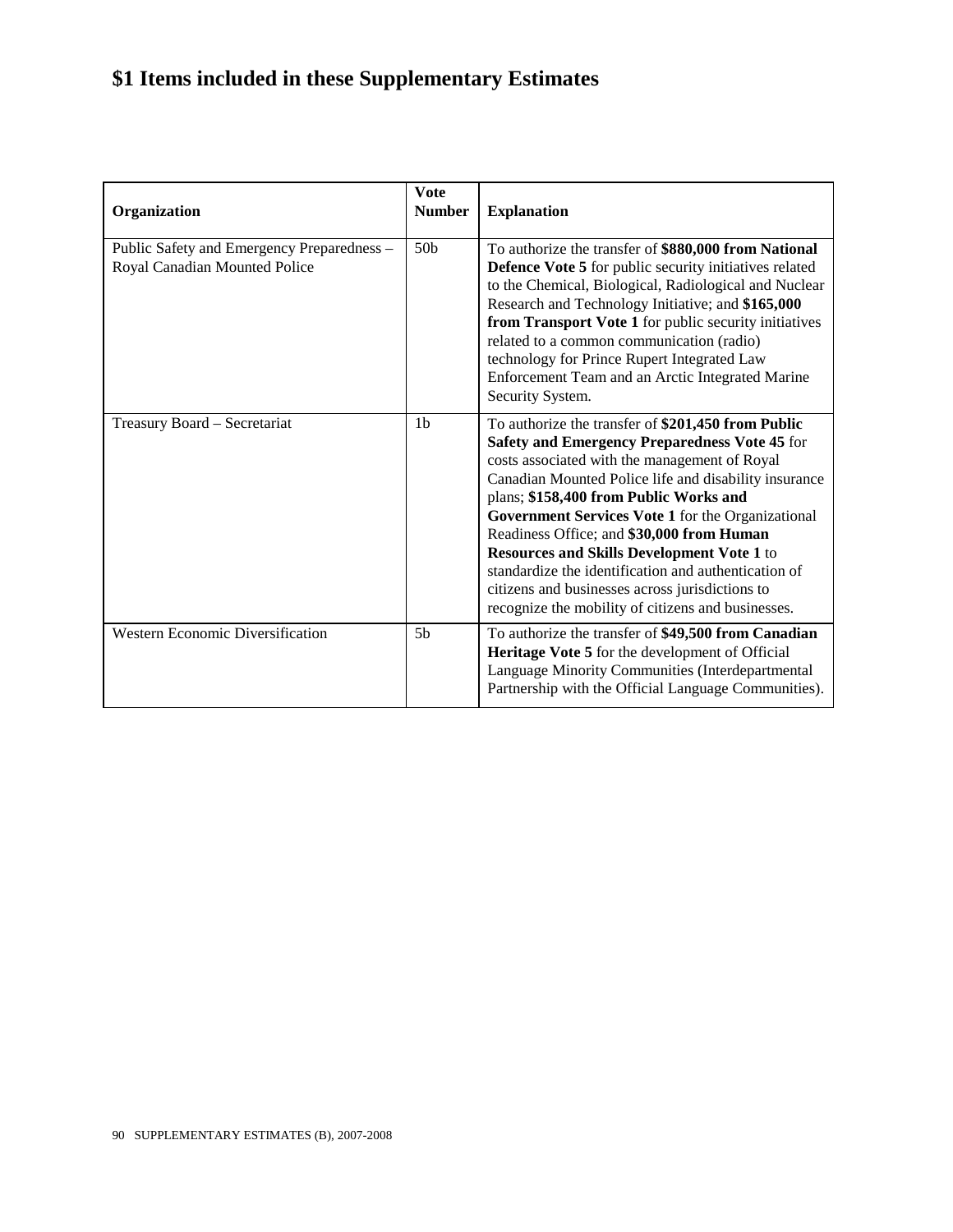# **\$ 1 Items included in these Supplementary Estimates**

| Organization                                                                        | Vote<br><b>Number</b> | <b>Explanation</b>                                                                                                                                                                                                                                                                                                                                                                                                     |
|-------------------------------------------------------------------------------------|-----------------------|------------------------------------------------------------------------------------------------------------------------------------------------------------------------------------------------------------------------------------------------------------------------------------------------------------------------------------------------------------------------------------------------------------------------|
| Agriculture and Agri-Food – Department                                              | 12 <sub>b</sub>       | To write-off the projected net drawdown authority<br>used by the Canadian Pari-Mutuel Agency Revolving<br>Fund of up to \$500,000 effective March 31, 2008.                                                                                                                                                                                                                                                            |
| Human Resources and Skills Development –<br>Department                              | 7 <sub>b</sub>        | Pursuant to subsection 25(2) of the <i>Financial</i><br>Administration Act, to write off from the Accounts of<br>Canada \$364,080 in principal and \$43,270 in interest<br>for 15,473 direct financing and integrated Canada<br>Student Loan accounts for the period of<br>February 2005 to November 2006 and 32,575 small<br>debit balances at service providers for the period of<br>November 2004 to November 2006. |
| Human Resources and Skills Development –<br>Canada Mortgage and Housing Corporation | 16 <sub>b</sub>       | To increase from \$350,000,000,000 to<br>\$450,000,000,000 the limit of the aggregate<br>outstanding insured amount of all insured loans by<br>Canada Mortgage and Housing Corporation, pursuant<br>to paragraph 11(b) of the <i>National Housing Act</i> .                                                                                                                                                            |

#### **4. Modify authority embedded in existing vote wording**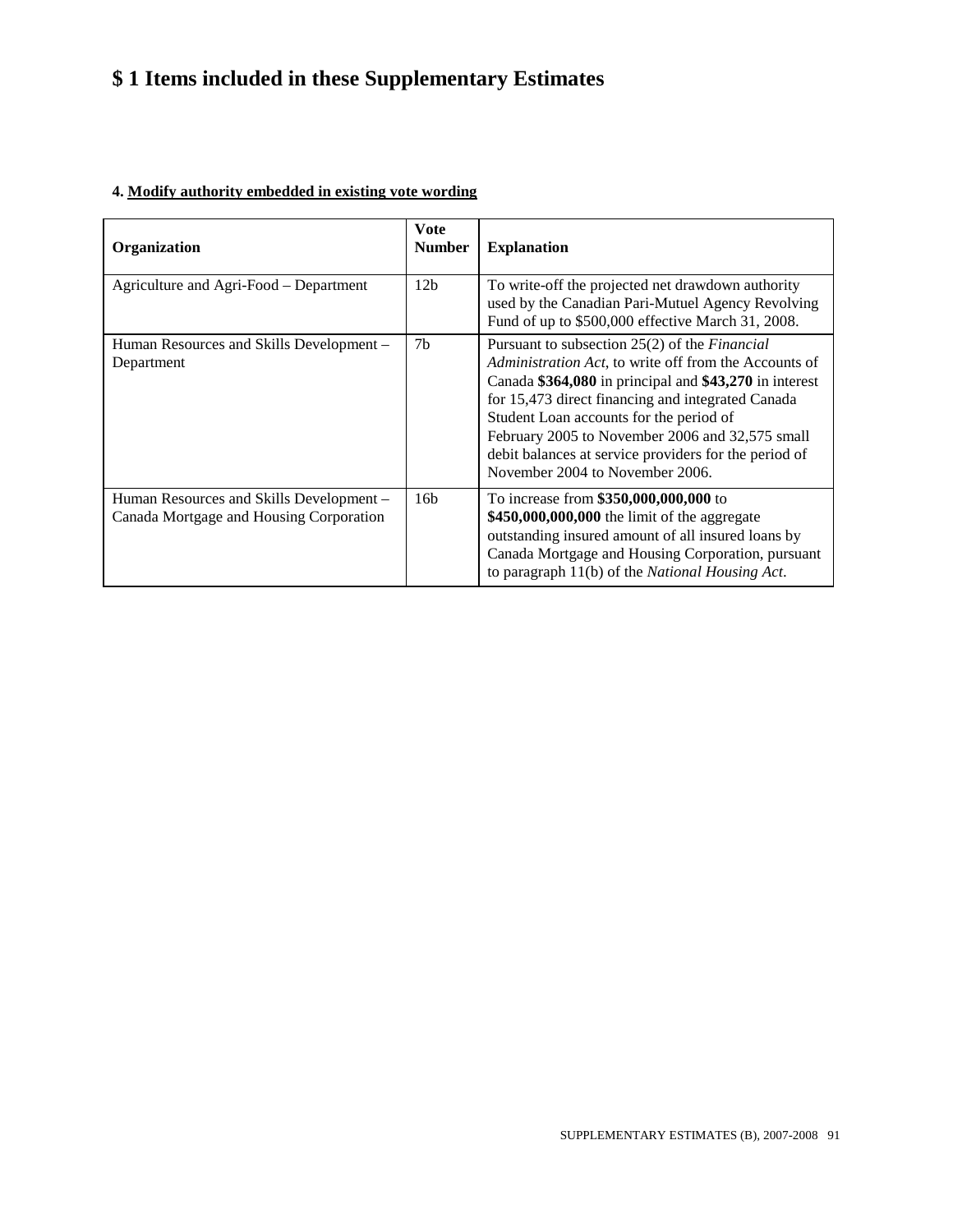#### **AGRICULTURE AND AGRI-FOOD**

|                |                                                                                                                                                                                                                                                                              |               | These Supplementary Estimates |                       |                        |  |  |  |
|----------------|------------------------------------------------------------------------------------------------------------------------------------------------------------------------------------------------------------------------------------------------------------------------------|---------------|-------------------------------|-----------------------|------------------------|--|--|--|
|                |                                                                                                                                                                                                                                                                              | Authorities   |                               | <b>Adjustments to</b> | <b>Total Estimates</b> |  |  |  |
|                | Vote (dollars)                                                                                                                                                                                                                                                               | to date       | <b>Transfers</b>              | <b>Appropriations</b> | to date                |  |  |  |
|                | Department                                                                                                                                                                                                                                                                   |               |                               |                       |                        |  |  |  |
| 1 <sub>b</sub> | Operating expenditures and the payment to each<br>member of the Queen's Privy Council for Canada<br>who is a Minister without Portfolio or a Minister of<br>State who does not preside over a Ministry of State of<br>a salary not to exceed the salary paid to Ministers of |               |                               |                       |                        |  |  |  |
|                | State who preside over Ministries of State under the<br>Salaries Act, as adjusted pursuant to the Parliament of<br><i>Canada Act</i> and pro rata for any period of less than a<br>year and, pursuant to paragraph $29.1(2)(a)$ of the                                       |               |                               |                       |                        |  |  |  |
|                | Financial Administration Act, authority to expend<br>revenues received from, and to offset expenditures<br>incurred in the fiscal year for, collaborative research                                                                                                           |               |                               |                       |                        |  |  |  |
|                | agreements and research services, the grazing and<br>breeding activities of the Community Pastures<br>Program and the administration of the Canadian<br>Agricultural Income Stabilization program - To                                                                       |               |                               |                       |                        |  |  |  |
|                | authorize the transfer of \$43,620,457 from<br>Agriculture and Agri-Food Vote 10, and \$175,000<br>from Western Economic Diversification Vote 1,                                                                                                                             |               |                               |                       |                        |  |  |  |
| 5b             | <i>Appropriation Act No. 2, 2007-2008</i> for the purposes<br>Capital expenditures – To authorize the transfer of                                                                                                                                                            | 633, 542, 850 | 43,631,457                    | $\mathbf{1}$          | 677,174,308            |  |  |  |
|                | \$2,174,489 from Agriculture and Agri-Food Vote 10,<br><i>Appropriation Act No. 2, 2007-2008</i> for the purposes                                                                                                                                                            | 50,600,157    | 2,174,489                     | 1                     | 52,774,647             |  |  |  |
|                | 10b The grants listed in the Estimates and contributions –<br>To authorize the transfer of \$550,000 from Natural                                                                                                                                                            |               |                               |                       |                        |  |  |  |
|                | Resources Vote 10, Appropriation Act No. 2,<br>$12b$ To write-off the projected net drawdown authority<br>used by the Canadian Pari-Mutuel Agency Revolving                                                                                                                  | 695,215,185   | (45, 244, 946)                | 1                     | 649,970,240            |  |  |  |
| 15             | Fund of up to \$500,000 effective March 31, 2008<br>Pursuant to section 29 of the Financial                                                                                                                                                                                  |               |                               | 1                     | 1                      |  |  |  |
|                | Administration Act, to authorize the Minister of<br>Agriculture and Agri-Food, on behalf of Her Majesty<br>in right of Canada, in accordance with terms and                                                                                                                  |               |                               |                       |                        |  |  |  |
|                | conditions approved by the Minister of Finance, to<br>guarantee payments of an amount not exceeding, at<br>any one time, in aggregate, the sum of                                                                                                                            |               |                               |                       |                        |  |  |  |
|                | \$1,500,000,000 payable in respect of cash advances<br>provided by producer organizations, the Canadian<br>Wheat Board and other lenders under the Spring                                                                                                                    |               |                               |                       |                        |  |  |  |
|                | Credit Advance Program and \$1,500,000,000 payable<br>in respect of cash advances provided by producer<br>organizations, the Canadian Wheat Board and other                                                                                                                  |               |                               |                       |                        |  |  |  |
|                | lenders under the Enhanced Spring Credit Advance                                                                                                                                                                                                                             | 1             | .                             | .                     | 1                      |  |  |  |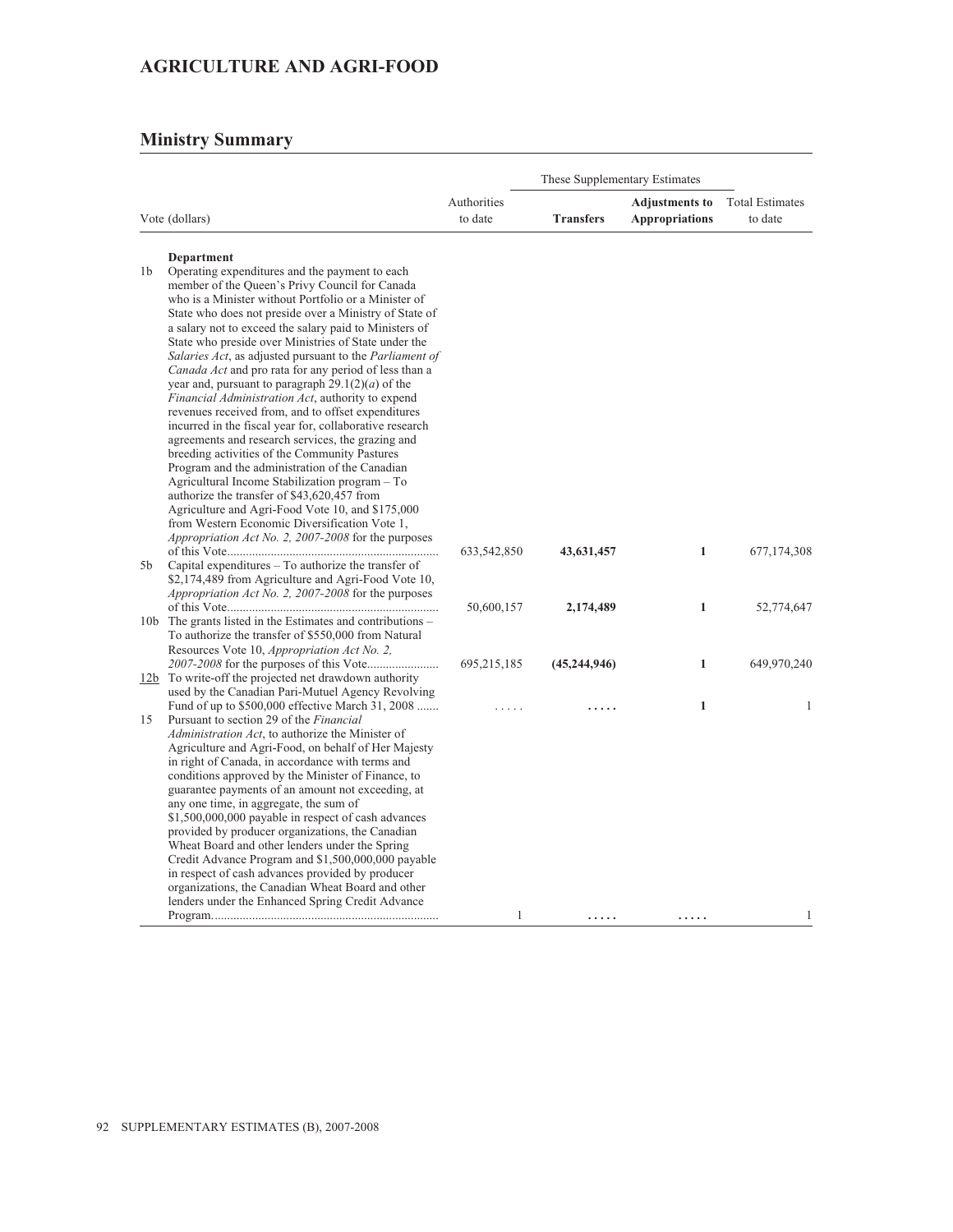#### **AGRICULTURE AND AGRI-FOOD**

|            |                                                                                                        | Authorities   |                  | <b>Adjustments to</b> | <b>Total Estimates</b> |
|------------|--------------------------------------------------------------------------------------------------------|---------------|------------------|-----------------------|------------------------|
|            | Vote (dollars)                                                                                         | to date       | <b>Transfers</b> | <b>Appropriations</b> | to date                |
|            |                                                                                                        |               |                  |                       |                        |
|            |                                                                                                        |               |                  |                       |                        |
| 20         | Pursuant to section 29 of the Financial                                                                |               |                  |                       |                        |
|            | Administration Act, to authorize the Minister of                                                       |               |                  |                       |                        |
|            | Agriculture and Agri-Food, on behalf of Her Majesty                                                    |               |                  |                       |                        |
|            | in right of Canada, in accordance with terms and<br>conditions approved by the Minister of Finance, to |               |                  |                       |                        |
|            | guarantee payments of amounts not exceeding, at any                                                    |               |                  |                       |                        |
|            | time, in aggregate, the sum of \$140,000,000 payable                                                   |               |                  |                       |                        |
|            | in respect of Line of Credit Agreements to be entered                                                  |               |                  |                       |                        |
|            | into by the Farm Credit Corporation for the purpose                                                    |               |                  |                       |                        |
|            | of the renewed (2003) National Biomass Ethanol                                                         |               |                  |                       |                        |
|            |                                                                                                        | 1             | .                |                       | 1                      |
| (S)        | Grants to agencies established under the Farm                                                          |               |                  |                       |                        |
|            |                                                                                                        | 200,000       |                  |                       | 200,000                |
| (S)        | Canadian Cattlemen's Association Legacy Fund                                                           | 5,000,000     |                  | 2,000,000             | 7,000,000              |
| (S)        | Contributions in support of Business Risk                                                              |               |                  |                       |                        |
|            | Management Programs under the Agricultural Policy                                                      |               |                  |                       |                        |
|            | Framework - Canadian Agricultural Income                                                               |               |                  |                       |                        |
|            |                                                                                                        | 570,520,000   |                  | 37,000,000            | 607,520,000            |
| (S)        | Contributions in support of Business Risk                                                              |               |                  |                       |                        |
|            | Management Programs under the Agricultural Policy                                                      |               |                  |                       |                        |
|            |                                                                                                        | 406,970,000   |                  |                       | 406,970,000            |
| (S)        | Payments in connection with the <i>Agricultural</i>                                                    |               |                  |                       |                        |
|            |                                                                                                        | 138,732,000   |                  |                       | 138,732,000            |
| (S)        | Loan guarantees under the Farm Improvement and                                                         |               |                  |                       |                        |
| (S)        | Contributions in support of Business Risk                                                              | 4,000,000     | .                | .                     | 4,000,000              |
|            | Management Programs under the Agricultural Policy                                                      |               |                  |                       |                        |
|            | Framework – Agriculture Policy Initiatives                                                             | 4,180,000     | .                | .                     | 4,180,000              |
| (S)        | Minister of Agriculture and Agri-Food – Salary and                                                     |               |                  |                       |                        |
|            |                                                                                                        | 74,522        |                  |                       | 74,522                 |
| (S)        |                                                                                                        | 74,344,000    |                  |                       | 74,344,000             |
| (S)        | Canadian Pari-Mutuel Agency Revolving Fund                                                             | $\ldots$      | .                | .                     | .                      |
| (S)        | Grant payments for the Golden Nematode Disaster                                                        |               |                  |                       |                        |
|            |                                                                                                        | 450,000       | .                | .                     | 450,000                |
| (S)        | Grants and contributions in support of the Cost of                                                     |               |                  |                       |                        |
|            |                                                                                                        | 401,000,000   |                  |                       | 401,000,000            |
| (S)        | Grant payments to the Drought Assistance Package                                                       |               |                  |                       |                        |
|            |                                                                                                        | 30,000,000    |                  | .                     | 30,000,000             |
| (S)        | Grants and contributions for the AgriInvest Kickstart                                                  |               |                  |                       |                        |
|            | Contribution payments for the Agril nvest Program                                                      |               |                  | 561,100,000           | 561,100,000            |
| (S)<br>(S) | Grant payments for the Agricultural Disaster Relief                                                    | .             |                  | 1,670,000             | 1,670,000              |
|            |                                                                                                        |               | .                | 62,650,000            | 62,650,000             |
|            |                                                                                                        |               |                  |                       |                        |
|            |                                                                                                        | 3,014,828,716 | 561,000          | 664,420,004           | 3,679,809,720          |
|            | <b>Canadian Dairy Commission</b>                                                                       |               |                  |                       |                        |
| 25         |                                                                                                        | 3,595,000     |                  |                       | 3,595,000              |
|            |                                                                                                        | 3,595,000     | .                | .                     | 3,595,000              |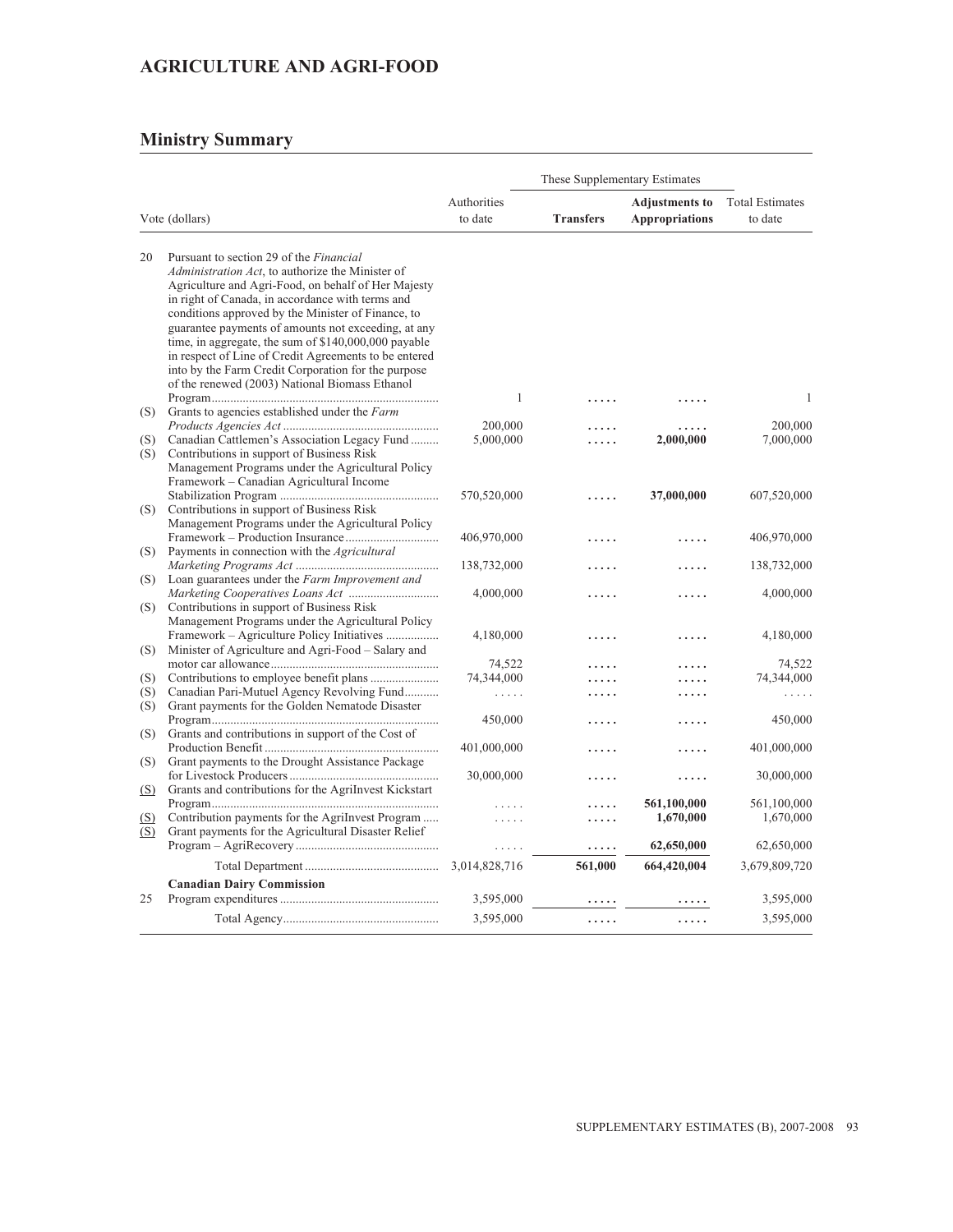#### **AGRICULTURE AND AGRI-FOOD**

| Vote (dollars)  |                                                                                                                                                                                                      |                           | These Supplementary Estimates |                                                |                                   |
|-----------------|------------------------------------------------------------------------------------------------------------------------------------------------------------------------------------------------------|---------------------------|-------------------------------|------------------------------------------------|-----------------------------------|
|                 |                                                                                                                                                                                                      | Authorities<br>to date    | <b>Transfers</b>              | <b>Adjustments to</b><br><b>Appropriations</b> | <b>Total Estimates</b><br>to date |
| 30 <sub>b</sub> | <b>Canadian Food Inspection Agency</b><br>Operating expenditures and contributions $-$ To                                                                                                            |                           |                               |                                                |                                   |
|                 | authorize the transfer of \$586,000 from Public Works<br>and Government Services Vote 1, Appropriation Act<br>No. 2, 2007-2008 for the purposes of this Vote and to                                  |                           |                               |                                                |                                   |
| 35              |                                                                                                                                                                                                      | 517,696,288<br>19,735,000 | 558,500                       | 17,241,667                                     | 535,496,455<br>19,735,000         |
| (S)             | Compensation payments in accordance with<br>requirements established by Regulations under the<br>Health of Animals Act and the Plant Protection Act,<br>and authorized pursuant to the Canadian Food |                           | .                             |                                                |                                   |
|                 |                                                                                                                                                                                                      | 1,500,000                 |                               |                                                | 1,500,000                         |
| (S)             |                                                                                                                                                                                                      | 71,129,000                |                               |                                                | 71,129,000                        |
|                 |                                                                                                                                                                                                      | 610,060,288               | 558,500                       | 17,241,667                                     | 627,860,455                       |
|                 | <b>Canadian Grain Commission</b>                                                                                                                                                                     |                           |                               |                                                |                                   |
| 40a             |                                                                                                                                                                                                      | 38,240,000                |                               |                                                | 38,240,000                        |
| (S)             | Canadian Grain Commission Revolving Fund                                                                                                                                                             | (127,000)                 |                               |                                                | (127,000)                         |
| (S)             |                                                                                                                                                                                                      | 3,919,000                 |                               |                                                | 3,919,000                         |
|                 |                                                                                                                                                                                                      | 42,032,000                | .                             | .                                              | 42,032,000                        |
|                 |                                                                                                                                                                                                      | 3,670,516,004             | 1,119,500                     | 681,661,671                                    | 4,353,297,175                     |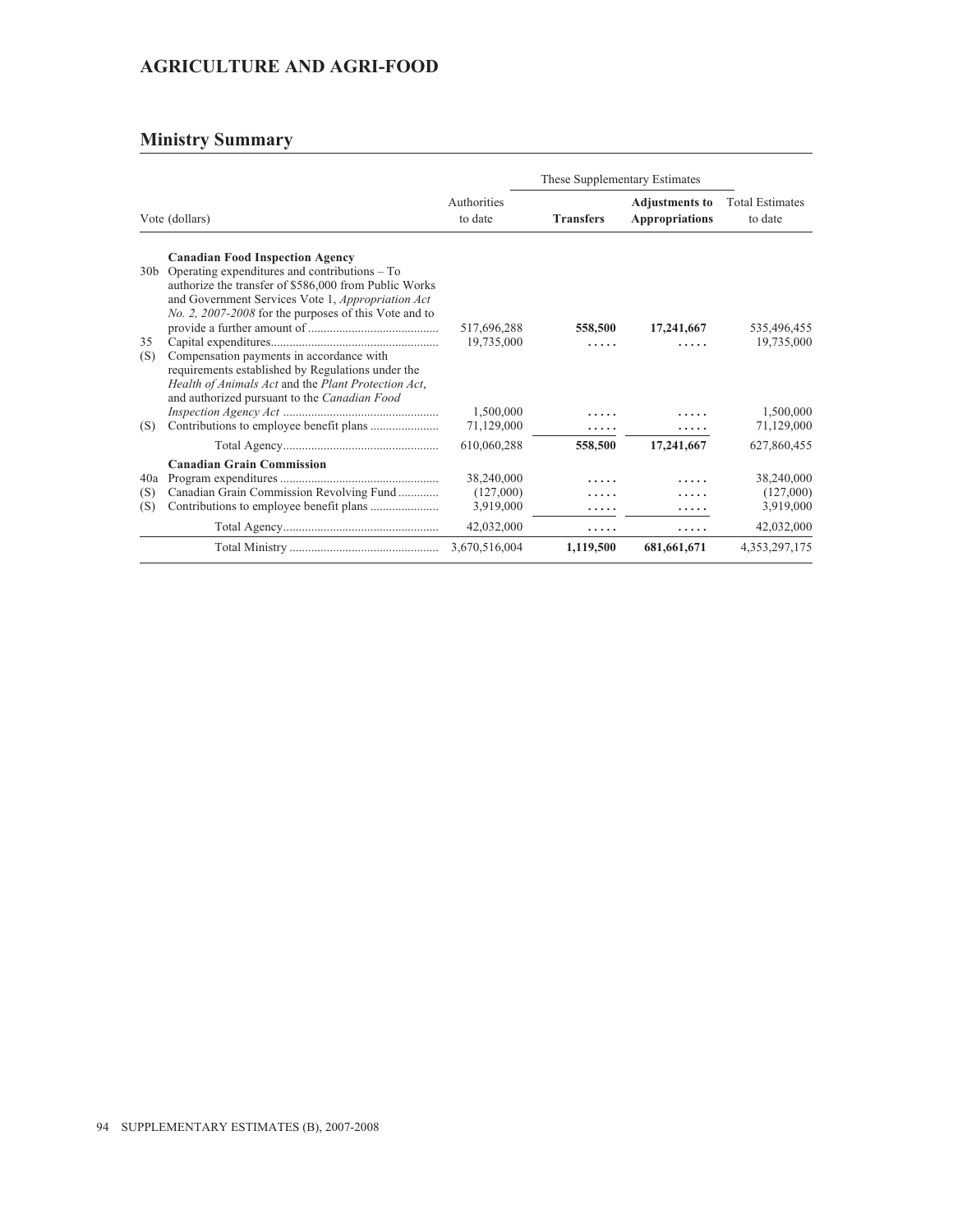# **AGRICULTURE AND AGRI-FOOD Department**

#### **Explanation of Requirements (thousands of dollars)**

Agriculture and Agri-Food requests funds for the following items:

| <b>Voted Appropriations</b>                                                                                                                                                                       | Vote 1 | Vote 5     | Vote 10 | Vote 12 | <b>Total</b> |
|---------------------------------------------------------------------------------------------------------------------------------------------------------------------------------------------------|--------|------------|---------|---------|--------------|
| Funding for the development and implementation<br>of an IM/IT solution that enables efficient and<br>effective delivery of AgriInvest, AgriStability<br>and other future Business Risk Management | 13,735 | 2,174      |         |         | 15,909       |
| Funding to set up a disaster relief framework that<br>provides a coordinated process for federal,<br>provincial, and territorial governments to<br>respond rapidly to agricultural disasters      |        |            |         |         |              |
| Funding to administer a quicker, more flexible<br>Business Risk Management tool for dealing                                                                                                       | 8,358  |            |         |         | 8,358        |
| Funding that will help transition producers from<br>the current Business Risk Programming to the                                                                                                  | 8,102  | .          |         |         | 8,102        |
| Funding for the Cost of Production Benefit to<br>assist producers in addressing past income                                                                                                       | 8,025  | .          | .       | 1.1.1   | 8,025        |
| declines due to increases in costs of<br>Funding for the Orchards and Vineyards<br>Transition Program to help alleviate the                                                                       | 5,100  |            |         |         | 5,100        |
| financial burden of transitioning to more                                                                                                                                                         | 300    |            | 1,371   |         | 1,671        |
| Gross Voted Appropriations                                                                                                                                                                        | 43,620 | .<br>2,174 | 1,371   | .<br>.  | 47,165       |
| <b>Funds Available</b>                                                                                                                                                                            |        |            |         |         |              |
| Less: Spending authorities available within the                                                                                                                                                   |        |            |         |         |              |
|                                                                                                                                                                                                   |        | .          | 1,371   | .       | 1,371        |
| Less: Spending authorities available from another                                                                                                                                                 | 43,620 | 2,174      | $\dots$ | .       | 45,794       |
| Total Funds Available                                                                                                                                                                             | 43,620 | 2,174      | 1,371   | .       | 47,165       |
| <b>Total Voted Appropriations</b>                                                                                                                                                                 | .      | .          | .       | .       | .            |
| <b>Statutory Appropriation</b>                                                                                                                                                                    |        |            |         |         |              |
| Funding that will help transition producers from<br>the current Business Risk Programming to the                                                                                                  |        |            |         |         | 561,100      |
| Funding to set up a disaster relief framework that<br>provides a coordinated process for federal,<br>provincial, and territorial governments to<br>respond rapidly to agricultural disasters      |        |            |         |         |              |
| Contributions in support of Business Risk<br>Management Programs under the Agricultural                                                                                                           |        |            |         |         | 62,650       |
| Policy Framework - Canadian Agricultural                                                                                                                                                          |        |            |         |         | 37,000       |
| Canadian Cattlemen's Association Legacy Fund<br>Funding to administer a quicker, more flexible<br>Business Risk Management tool for dealing                                                       |        |            |         |         | 2,000        |
|                                                                                                                                                                                                   |        |            |         |         | 1,670        |
| <b>Total Statutory Appropriations</b>                                                                                                                                                             |        |            |         |         | 664,420      |
| <b>Total Adjustments to Appropriations</b>                                                                                                                                                        |        |            |         |         | 664,420      |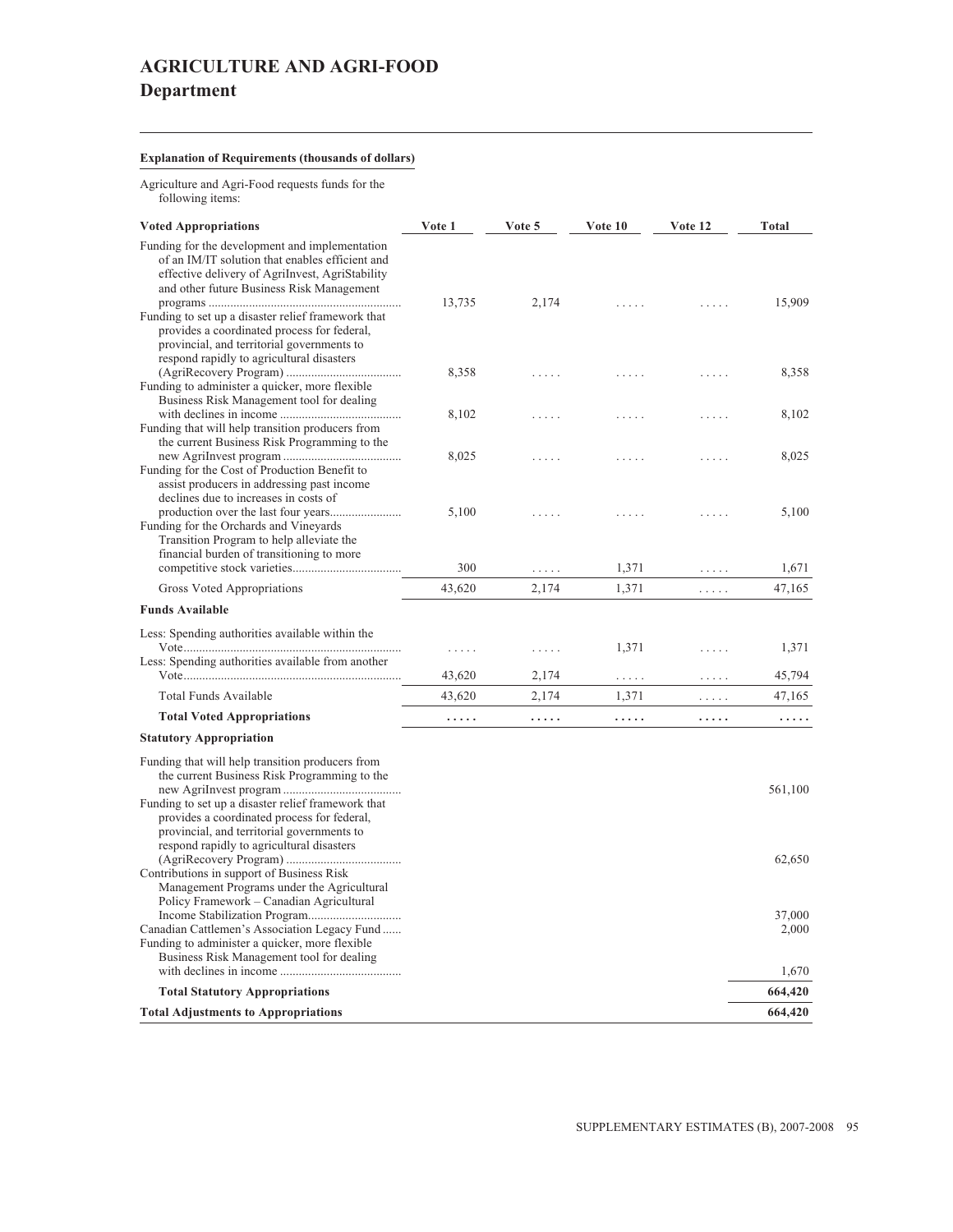## **AGRICULTURE AND AGRI-FOOD Department**

**Explanation of Requirements (thousands of dollars)**

| <b>Transfers</b>                                                                                                                                                                       | Vote 1          | Vote 5     | Vote 10        | Vote 12 | Total      |
|----------------------------------------------------------------------------------------------------------------------------------------------------------------------------------------|-----------------|------------|----------------|---------|------------|
| Transfer from Natural Resources – To support the<br>Transfer from Western Economic<br>Diversification $-$ In support of the Minister's                                                 | .               |            | 550            | .       | 550        |
| Internal reallocation of resources – To reduce the                                                                                                                                     | 175             |            |                |         | 175        |
| Transfer to Public Safety and Emergency<br>Preparedness – In support of the recently<br>acquired responsibilities related to the<br>Minister's Regional Office in British<br>Columbia. | 43,620<br>(164) | 2.174<br>. | (45, 794)<br>. | .<br>.  | .<br>(164) |
| <b>Total Transfers</b>                                                                                                                                                                 | 43,631          | 2,174      | (45, 244)      | .       | 561        |
| <b>These Supplementary Estimates</b>                                                                                                                                                   | 43.631          | 2.174      | (45, 244)      | .       | 664.981    |

#### **Explanation of Funds Available (dollars)**

**Vote 1**: \$43,620,457 in total authorities is available from Vote 10 due to the reduced contribution requirements related to the deferral of activities within the following initiatives: \$9,650,000 for the Agricultural Bioproducts Innovation Program; \$25,161,812 for New Opportunities for Agriculture; and \$8,808,645 for ecoAgriculture Biofuels Capital Initiative.

Vote 5: \$2,174,489 in total authorities is available from Vote 10 due to the reduced contribution requirements related to the deferral of activities within the ecoAgriculture Biofuels Capital Initiative.

Vote 10: \$1,370,800 in total authorities is available within the Vote due to the reduced contribution requirements related to the deferral of activities within the ecoAgriculture Biofuels Capital Initiative.

| <b>Transfer Payments (dollars)</b>                                                     | <b>Voted</b>   | <b>Statutory</b> |
|----------------------------------------------------------------------------------------|----------------|------------------|
| <b>Grants</b>                                                                          |                |                  |
| <b>Business Risk Management</b>                                                        |                |                  |
|                                                                                        |                | 2,000,000        |
|                                                                                        |                | 479,000,000      |
| (S) Grant Payments for the Agricultural Disaster Relief Program – AgriRecovery         | .              | 62,650,000       |
| <b>Total Gross Grants</b>                                                              | .              | 543,650,000      |
| <b>Contributions</b>                                                                   |                |                  |
| <b>Business Risk Management</b>                                                        |                |                  |
| (S) Contributions in support of Business Risk Management Programs under the            |                |                  |
| Agricultural Policy Framework – Canadian Agricultural Income Stabilization Program.    |                | 37,000,000       |
|                                                                                        |                | 82,100,000       |
|                                                                                        | .              | 1,670,000        |
|                                                                                        |                | 120,770,000      |
| Innovation and Renewal                                                                 |                |                  |
| Contributions for Agriculture and Agri-food Sector Assistance – Science and Innovation | 550,000        |                  |
| Contributions under the Orchards and Vineyards Transition Program                      | 1,370,800      |                  |
|                                                                                        | 1,920,800      | .                |
| <b>Total Gross Contributions</b>                                                       | 1,920,800      | 120,770,000      |
| <b>Total Gross Transfer Payments</b>                                                   | 1,920,800      | 664,420,000      |
|                                                                                        | 1,370,800      |                  |
|                                                                                        | 45,794,946     | .                |
| <b>Net Transfer Payments</b>                                                           | (45, 244, 946) | 664,420,000      |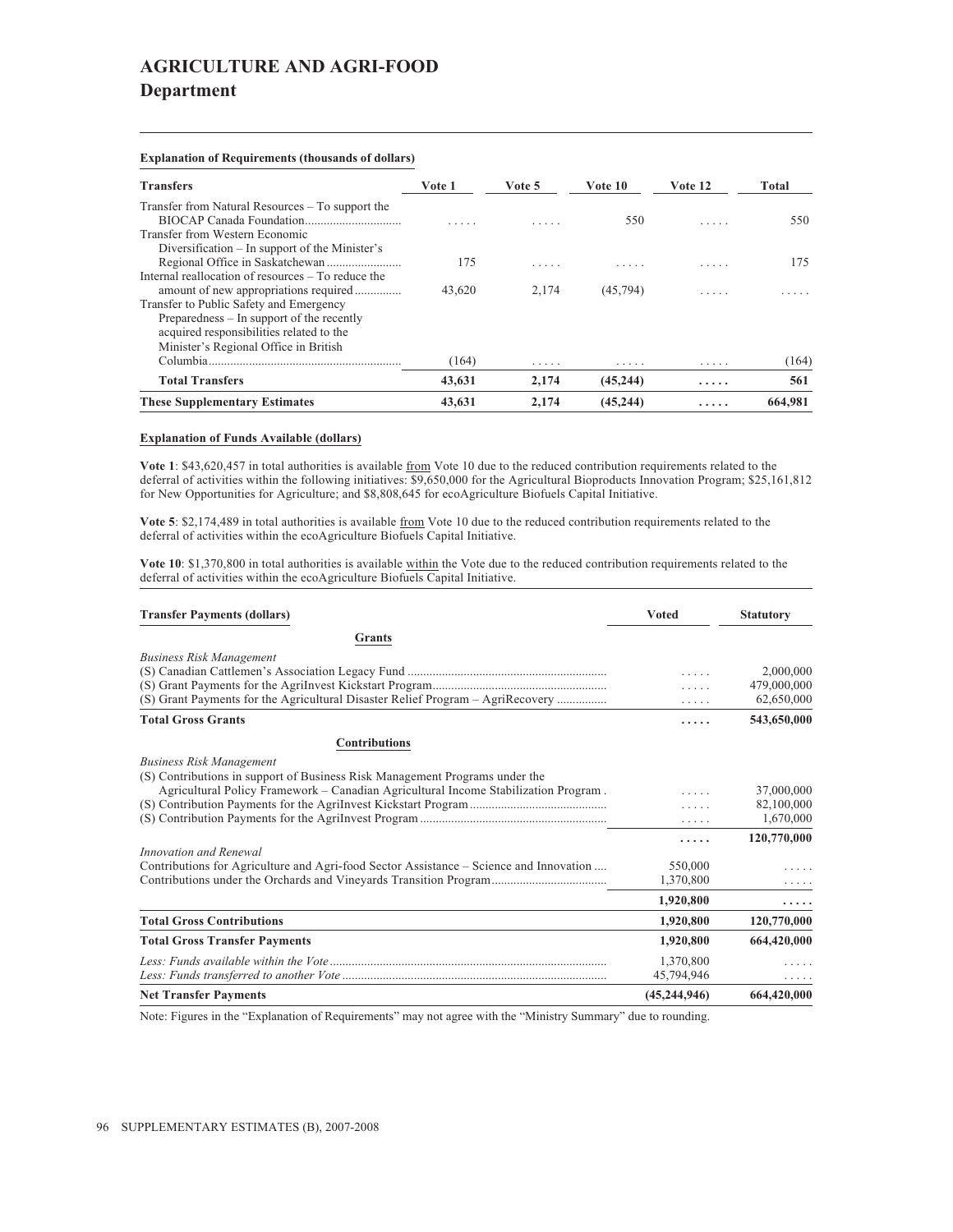### **AGRICULTURE AND AGRI-FOOD Canadian Food Inspection Agency**

#### **Explanation of Requirements (thousands of dollars)**

Canadian Food Inspection Agency requests funds for the following items:

| <b>Voted Appropriations</b>                                                                                            | Vote 30       |
|------------------------------------------------------------------------------------------------------------------------|---------------|
| Funding to relieve pressures due to a one-time retroactive payment for costs arising from the reclassification of meat | 16,667<br>575 |
| <b>Total Voted Appropriations</b>                                                                                      | 17,242        |
| <b>Transfers</b>                                                                                                       |               |
| Transfer from Public Works and Government Services – To return funding for the relocation of the department's          | 586<br>(13)   |
| Transfer to Environment – To support improved representation of aboriginal persons in science and technology           | (15)          |
| <b>Total Transfers</b>                                                                                                 | 558           |
| <b>These Supplementary Estimates</b>                                                                                   | 17,800        |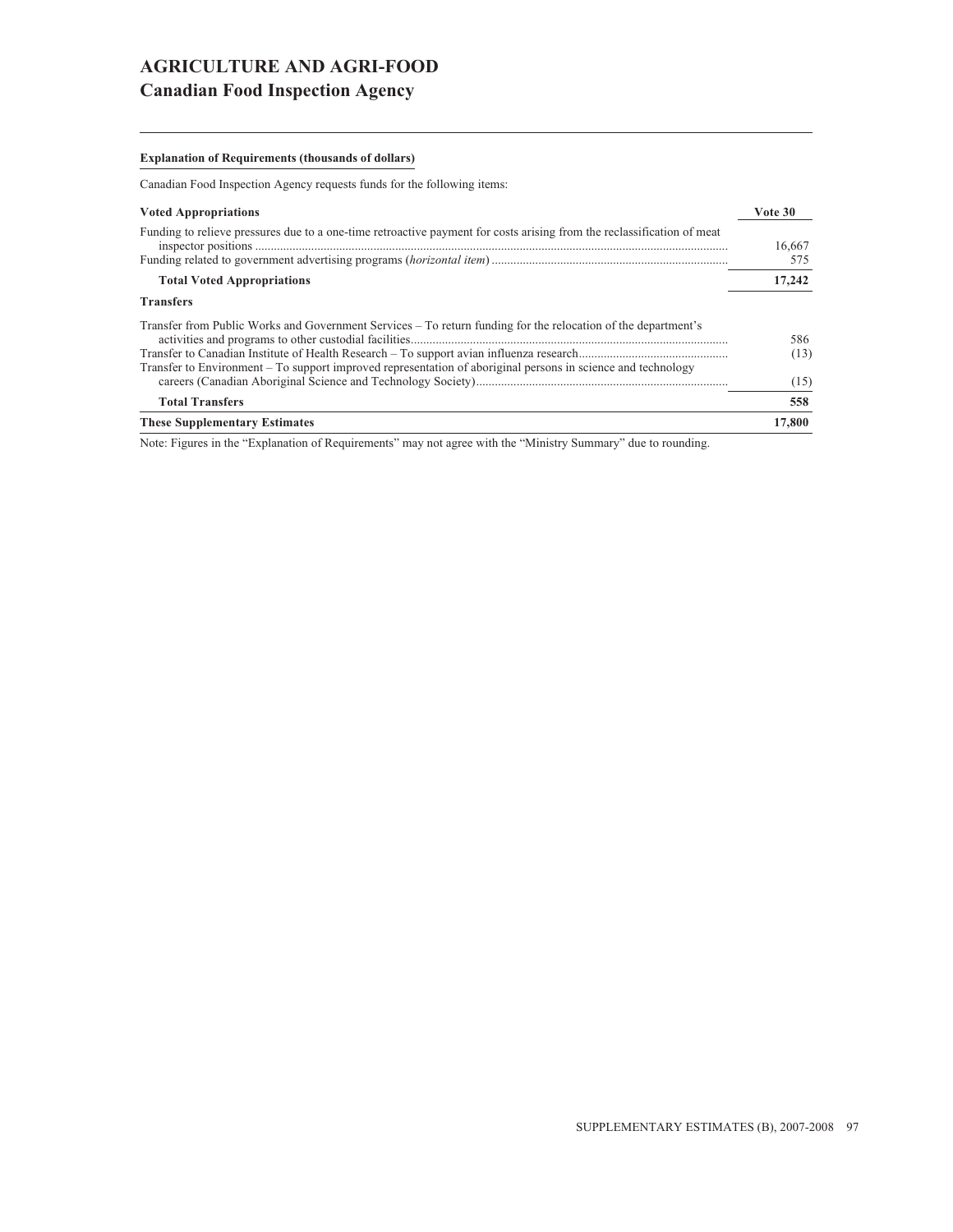# **ATLANTIC CANADA OPPORTUNITIES AGENCY**

|                |                                                                                                                                                                                                                                                                                                                                                                                                                                                          |                        | These Supplementary Estimates |                                                |                                   |
|----------------|----------------------------------------------------------------------------------------------------------------------------------------------------------------------------------------------------------------------------------------------------------------------------------------------------------------------------------------------------------------------------------------------------------------------------------------------------------|------------------------|-------------------------------|------------------------------------------------|-----------------------------------|
|                | Vote (dollars)                                                                                                                                                                                                                                                                                                                                                                                                                                           | Authorities<br>to date | <b>Transfers</b>              | <b>Adjustments to</b><br><b>Appropriations</b> | <b>Total Estimates</b><br>to date |
|                | Department                                                                                                                                                                                                                                                                                                                                                                                                                                               |                        |                               |                                                |                                   |
| 1 <sub>b</sub> | Operating expenditures and the payment to each<br>member of the Queen's Privy Council for Canada<br>who is a Minister without Portfolio or a Minister of<br>State who does not preside over a Ministry of State of<br>a salary not to exceed the salary paid to Ministers of<br>State who preside over Ministries of State under the<br>Salaries Act, as adjusted pursuant to the Parliament of<br>Canada Act and pro rata for any period of less than a |                        |                               |                                                |                                   |
| 5b             | The grants listed in the Estimates and contributions -<br>To authorize the transfer of \$50,000 from Transport<br>Vote 1, and \$50,000 from Fisheries and Oceans<br>Vote 10, Appropriation Act No. 2, 2007-2008 for the                                                                                                                                                                                                                                  | 81,976,197             | (28,312)                      |                                                | 81,947,885                        |
|                |                                                                                                                                                                                                                                                                                                                                                                                                                                                          | 279,041,000            | 100,000                       | 1                                              | 279, 141, 001                     |
| (S)            |                                                                                                                                                                                                                                                                                                                                                                                                                                                          | 8,045,000              |                               |                                                | 8,045,000                         |
|                |                                                                                                                                                                                                                                                                                                                                                                                                                                                          | 369,062,197            | 71,688                        | 1                                              | 369,133,886                       |
| 10             | <b>Enterprise Cape Breton Corporation</b><br>Payments to the Enterprise Cape Breton Corporation<br>pursuant to the Enterprise Cape Breton Corporation                                                                                                                                                                                                                                                                                                    |                        |                               |                                                |                                   |
|                |                                                                                                                                                                                                                                                                                                                                                                                                                                                          | 8,650,000              | .                             |                                                | 8,650,000                         |
|                |                                                                                                                                                                                                                                                                                                                                                                                                                                                          | 8,650,000              | .                             |                                                | 8,650,000                         |
|                |                                                                                                                                                                                                                                                                                                                                                                                                                                                          | 377,712,197            | 71,688                        | 1                                              | 377,783,886                       |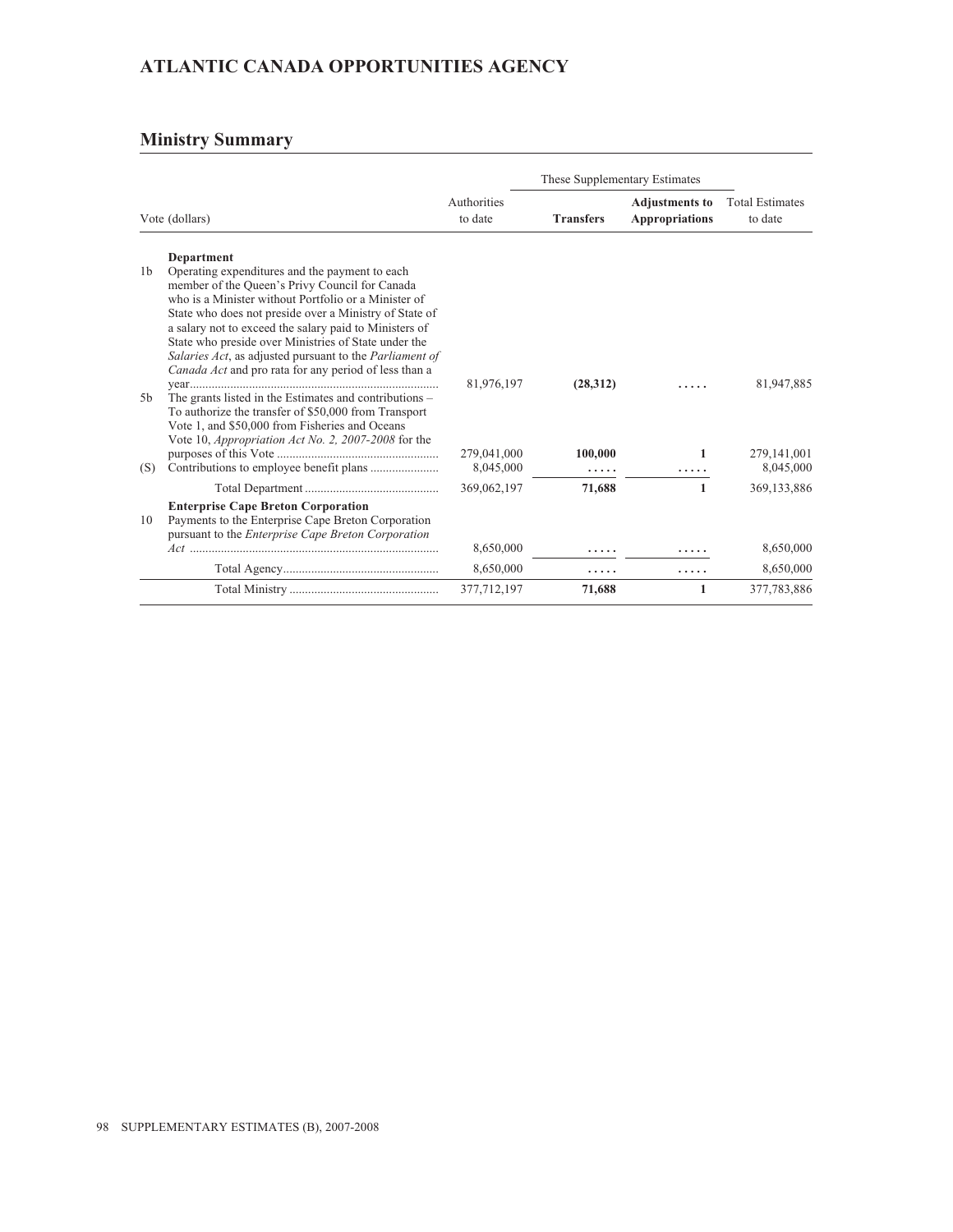# **ATLANTIC CANADA OPPORTUNITIES AGENCY Department**

#### **Explanation of Requirements (thousands of dollars)**

Atlantic Canada Opportunities Agency requests funds for the following items:

| <b>Transfers</b>                                                                 | Vote 1 | Vote 5 | Total |
|----------------------------------------------------------------------------------|--------|--------|-------|
| Transfer from Fisheries and Oceans – To support the Atlantic Aboriginal Economic | .      | 50     | 50    |
| Transfer from Transport – To support the Digby Harbour Port Association          | .      | 50     | 50    |
| Transfer to Indian Affairs and Northern Development – To support the Yukon       | (28)   | .      | (28)  |
| <b>Total Transfers</b>                                                           | (28)   | 100    | 72    |
| <b>These Supplementary Estimates</b>                                             | (28)   | 100    |       |

Contribution for the Innovative Communities Fund.................................................................. **50,000 .....**

#### **Transfer Payments (dollars) Voted Statutory**

#### **Contributions**

*Fostering the development of institutions and enterprises, with emphasis on those of small*

*and medium size*

| Contributions under the Business Development Program       |        |   |
|------------------------------------------------------------|--------|---|
|                                                            | 50,000 | . |
| Fostering the economic development of Atlantic communities |        |   |

**Total Transfer Payments 100,000 .....** Note: Figures in the "Explanation of Requirements" may not agree with the "Ministry Summary" due to rounding.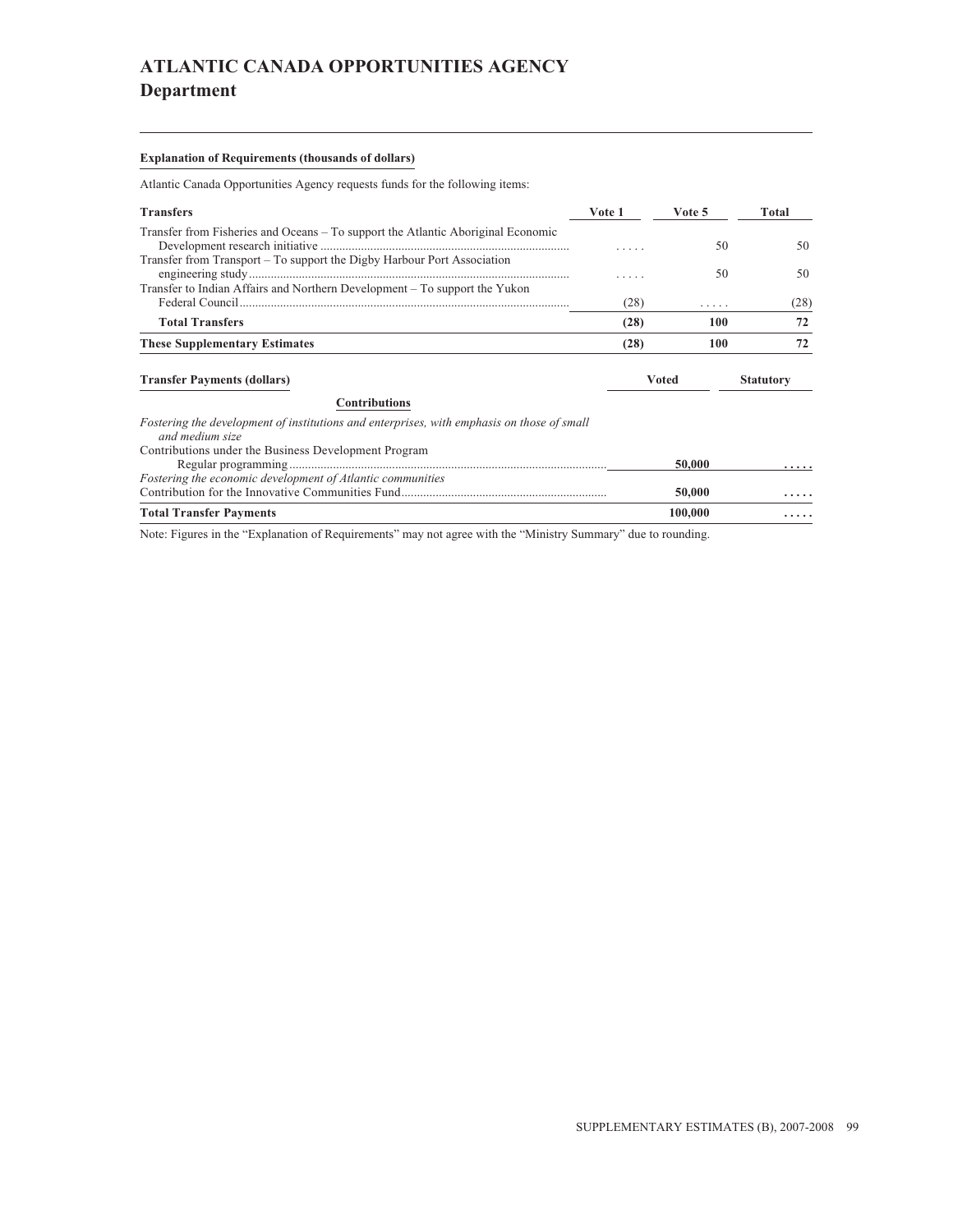#### **CANADA REVENUE AGENCY**

#### **Ministry Summary**

|                |                                                                                                                                                                                                                                                                                                  |                        | These Supplementary Estimates |                                                |                                   |
|----------------|--------------------------------------------------------------------------------------------------------------------------------------------------------------------------------------------------------------------------------------------------------------------------------------------------|------------------------|-------------------------------|------------------------------------------------|-----------------------------------|
| Vote (dollars) |                                                                                                                                                                                                                                                                                                  | Authorities<br>to date | <b>Transfers</b>              | <b>Adjustments to</b><br><b>Appropriations</b> | <b>Total Estimates</b><br>to date |
| 1 <sub>b</sub> | Program expenditures and recoverable expenditures<br>on behalf of the <i>Canada Pension Plan</i> and the<br><i>Employment Insurance <math>Act</math></i> – To authorize the transfer<br>of \$100,000 from Western Economic Diversification<br>Vote 1, Appropriation Act No. 2, 2007-2008 for the |                        |                               |                                                |                                   |
|                |                                                                                                                                                                                                                                                                                                  | 3,086,854,737          | (100,000)                     | 1                                              | 3,086,754,738                     |
| (S)            | Minister of National Revenue - Salary and motor car                                                                                                                                                                                                                                              |                        |                               |                                                |                                   |
|                |                                                                                                                                                                                                                                                                                                  | 74,522                 |                               |                                                | 74,522                            |
| (S)            | Spending of revenues received through the conduct of<br>its operations pursuant to section 60 of the Canada                                                                                                                                                                                      |                        |                               |                                                |                                   |
|                |                                                                                                                                                                                                                                                                                                  | 143,637,000            |                               |                                                | 143,637,000                       |
| (S)            |                                                                                                                                                                                                                                                                                                  | 402,675,000            |                               |                                                | 402,675,000                       |
| (S)            |                                                                                                                                                                                                                                                                                                  | 205,000,000            | .                             | .                                              | 205,000,000                       |
| (S)            | Payments to private collection agencies pursuant to                                                                                                                                                                                                                                              |                        |                               |                                                |                                   |
|                | section 17.1 of the <i>Financial Administration Act</i>                                                                                                                                                                                                                                          | 21,032,000             |                               |                                                | 21,032,000                        |
| <u>(S)</u>     | Payments under the <i>Energy Costs Assistance</i>                                                                                                                                                                                                                                                |                        |                               |                                                |                                   |
|                |                                                                                                                                                                                                                                                                                                  |                        |                               | 3,000,000                                      | 3,000,000                         |
| <u>(S)</u>     | Payments to provinces under the Softwood Lumber                                                                                                                                                                                                                                                  |                        |                               |                                                |                                   |
|                |                                                                                                                                                                                                                                                                                                  | .                      | .                             | 437,000,000                                    | 437,000,000                       |
|                |                                                                                                                                                                                                                                                                                                  |                        | (100,000)                     | 440,000,001                                    | 4,299,173,260                     |
|                |                                                                                                                                                                                                                                                                                                  |                        | (100, 000)                    | 440,000,001                                    | 4,299,173,260                     |

Note: The "Authorities to date" amount for the Canada Revenue Agency includes \$167,724,230 in Vote 1, which was appropriated in 2006-2007 and will be spent in 2007-2008.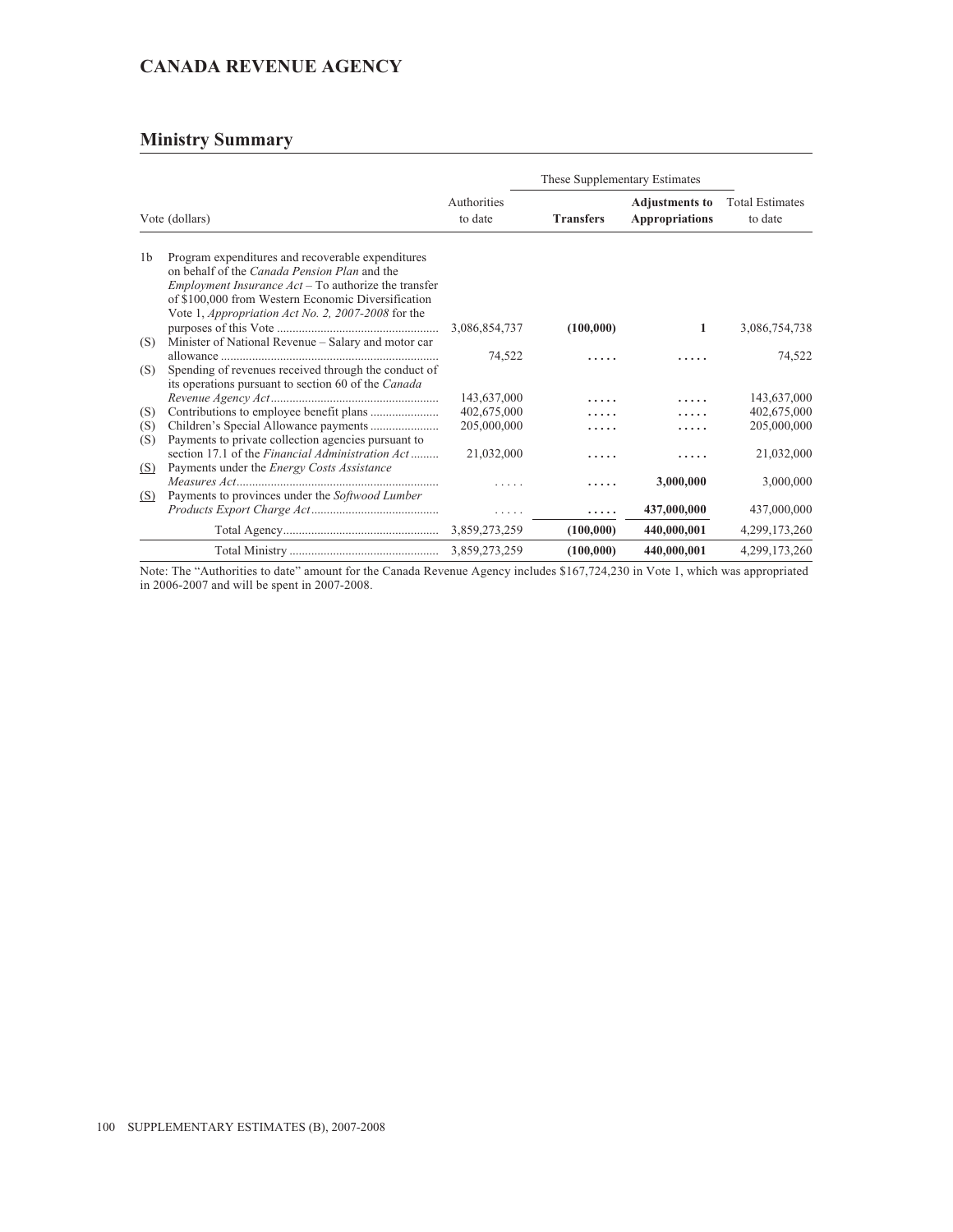#### **CANADA REVENUE AGENCY**

#### **Explanation of Requirements (thousands of dollars)**

Canada Revenue Agency requests funds for the following items:

| <b>Voted Appropriations</b>                                                   | Vote 1  | <b>Statutory</b> | Total   |
|-------------------------------------------------------------------------------|---------|------------------|---------|
| Funding for the development, transition and ongoing maintenance related to    |         |                  |         |
| assumption of responsibility for the Corporate Tax Administration for Ontario | 21,531  | 1.1.1.1          | 21,531  |
| Funding related to government advertising programs <i>(horizontal item)</i>   | 550     | .                | 550     |
| Gross Voted Appropriations                                                    | 22,081  | .                | 22,081  |
| <b>Funds Available</b>                                                        |         |                  |         |
|                                                                               | 22,081  | .                | 22,081  |
| <b>Total Voted Appropriations</b>                                             | .       | .                | .       |
| <b>Statutory Appropriation</b>                                                |         |                  |         |
| Payments to provinces under the Softwood Lumber Products Export Charge Act    | 1.1.1.1 | 437,000          | 437,000 |
|                                                                               |         | 3,000            | 3,000   |
| <b>Total Statutory Appropriations</b>                                         | .       | 440,000          | 440,000 |
| <b>Total Adjustments to Appropriations</b>                                    |         |                  | 440,000 |
| <b>Transfers</b>                                                              |         |                  |         |
| Transfer from Western Economic Diversification – In support of the Minister's |         |                  |         |
|                                                                               | 100     | .                | 100     |
| Transfer to Public Service Human Resources Management Agency of Canada – To   |         |                  |         |
|                                                                               | (200)   | .                | (200)   |
| <b>Total Transfers</b>                                                        | (100)   | .                | (100)   |
| <b>These Supplementary Estimates</b>                                          | (100)   | .                | 439,900 |

#### **Explanation of Funds Available (dollars)**

**Vote 1**: \$22,081,000 in total authorities is available within the Vote due to delays in approving the proposed legislative amendments related to the Offshore Trusts and Foreign Entities Initiative.

| <b>Transfer Payments (dollars)</b>                                                                                        | Voted | <b>Statutory</b> |
|---------------------------------------------------------------------------------------------------------------------------|-------|------------------|
| <b>Other Transfer Payments</b>                                                                                            |       |                  |
| Taxpayer and Business Assistance<br>(S) Payments to provinces under the <i>Softwood Lumber Products Export Charge Act</i> | .     | 437,000,000      |
| <b>Benefit Programs</b>                                                                                                   | .     | 3,000,000        |
| <b>Total Transfer Payments</b>                                                                                            | .     | 440,000,000      |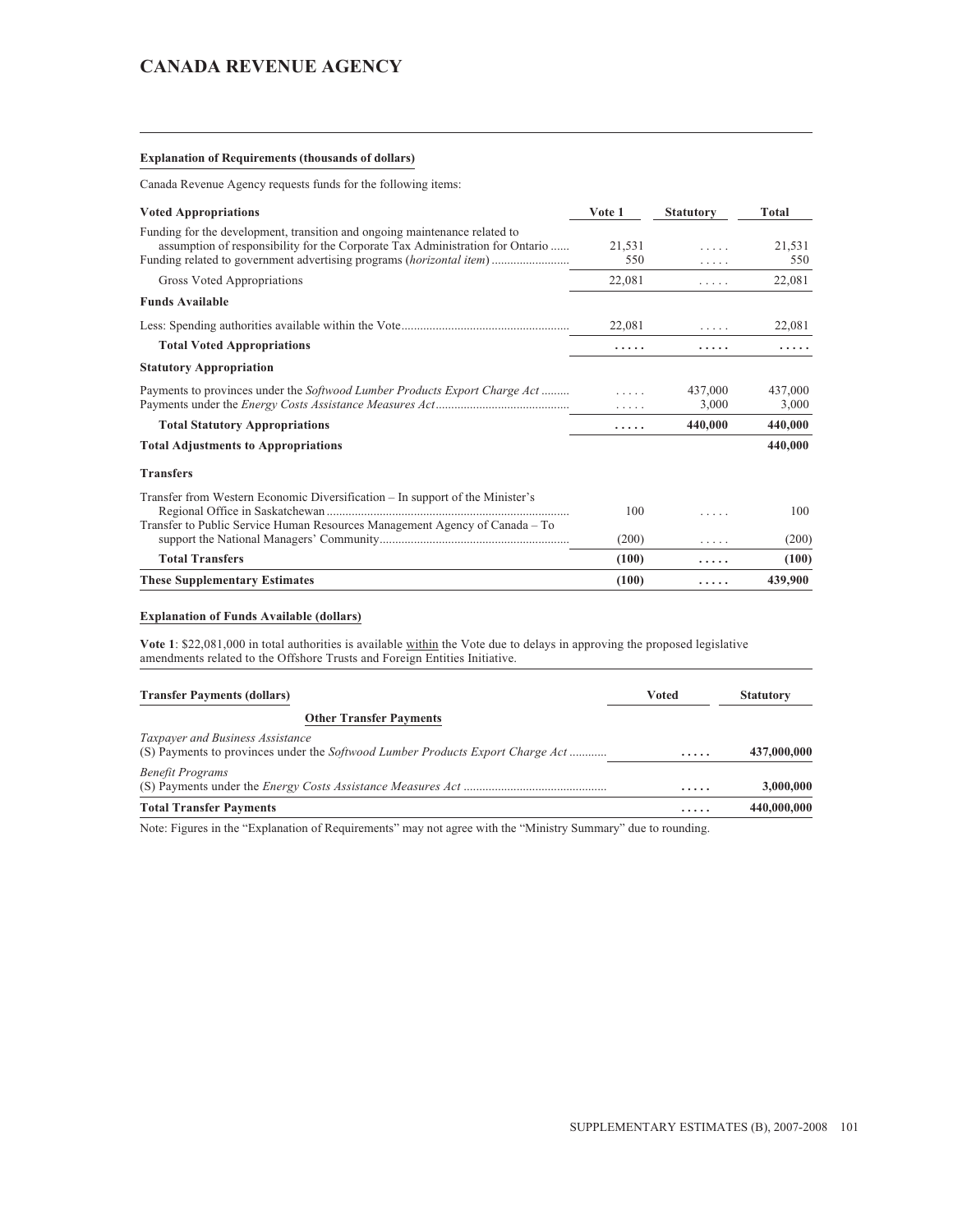|     |                                                                                                                |               | These Supplementary Estimates |                       |                        |
|-----|----------------------------------------------------------------------------------------------------------------|---------------|-------------------------------|-----------------------|------------------------|
|     |                                                                                                                | Authorities   |                               | <b>Adjustments to</b> | <b>Total Estimates</b> |
|     | Vote (dollars)                                                                                                 | to date       | <b>Transfers</b>              | <b>Appropriations</b> | to date                |
|     |                                                                                                                |               |                               |                       |                        |
| 1b  | Department<br>Operating expenditures and, pursuant to                                                          |               |                               |                       |                        |
|     | paragraph $29.1(2)(a)$ of the <i>Financial Administration</i>                                                  |               |                               |                       |                        |
|     | Act, authority to expend revenues received during the                                                          |               |                               |                       |                        |
|     | fiscal year by the Canadian Conservation Institute, the                                                        |               |                               |                       |                        |
|     | Canadian Heritage Information Network, the                                                                     |               |                               |                       |                        |
|     | Exhibition Transportation Service and the Canadian                                                             |               |                               |                       |                        |
|     | Audio-visual Certification Office, and the payment to<br>each member of the Queen's Privy Council for          |               |                               |                       |                        |
|     | Canada who is a Minister without Portfolio or a                                                                |               |                               |                       |                        |
|     | Minister of State who does not preside over a                                                                  |               |                               |                       |                        |
|     | Ministry of State of a salary not to exceed the salary                                                         |               |                               |                       |                        |
|     | paid to Ministers of State who preside over Ministries                                                         |               |                               |                       |                        |
|     | of State under the Salaries Act, as adjusted pursuant<br>to the Parliament of Canada Act and pro rata for any  |               |                               |                       |                        |
|     |                                                                                                                | 256,708,376   | (3,025,981)                   |                       | 253,682,395            |
| 5b  | The grants listed in the Estimates and contributions -                                                         |               |                               |                       |                        |
|     | To authorize the transfer of \$2,995,981 from                                                                  |               |                               |                       |                        |
|     | Canadian Heritage Vote 1, and \$200,000 from Human                                                             |               |                               |                       |                        |
|     | Resources and Skills Development Vote 5,                                                                       |               |                               |                       |                        |
|     | Appropriation Act No. 2, 2007-2008 for the purposes                                                            | 1,153,859,852 | 2,723,331                     | 1                     | 1,156,583,184          |
| (S) |                                                                                                                | 1,103,000     | .                             | .                     | 1,103,000              |
| (S) | Payments under the <i>Lieutenant-Governors</i>                                                                 |               |                               |                       |                        |
|     |                                                                                                                | 637,000       | .                             |                       | 637,000                |
| (S) | Supplementary Retirement Benefits - Former                                                                     | 182,000       | .                             |                       | 182,000                |
| (S) | Minister of Canadian Heritage - Salary and motor car                                                           |               |                               |                       |                        |
|     |                                                                                                                | 74,522        | .                             |                       | 74,522                 |
| (S) |                                                                                                                | 28,265,000    | .                             |                       | 28,265,000             |
|     |                                                                                                                | 1,440,829,750 | (302, 650)                    | $\mathbf{1}$          | 1,440,527,101          |
|     | <b>Canada Council for the Arts</b>                                                                             |               |                               |                       |                        |
|     | 10a Payments to the Canada Council for the Arts under                                                          |               |                               |                       |                        |
|     | section 18 of the Canada Council for the Arts Act, to<br>be used for the furtherance of the objects set out in |               |                               |                       |                        |
|     |                                                                                                                | 181,777,578   |                               |                       | 181,777,578            |
|     |                                                                                                                | 181,777,578   | .                             | .                     | 181,777,578            |
|     | <b>Canadian Broadcasting Corporation</b>                                                                       |               |                               |                       |                        |
|     | 15b Payments to the Canadian Broadcasting Corporation                                                          |               |                               |                       |                        |
|     |                                                                                                                | 1,008,321,000 | (18,766,000)                  |                       | 989,555,000            |
| 20  | Payments to the Canadian Broadcasting Corporation                                                              |               |                               |                       | 4,000,000              |
|     | 25b Payments to the Canadian Broadcasting Corporation                                                          | 4,000,000     | .                             |                       |                        |
|     | for capital expenditures - To authorize the transfer of                                                        |               |                               |                       |                        |
|     | \$18,766,000 from Canadian Heritage Vote 15,                                                                   |               |                               |                       |                        |
|     | Appropriation Act No. 2, 2007-2008 for the purposes                                                            |               |                               |                       |                        |
|     |                                                                                                                | 91,632,000    | 18,766,000                    | 1                     | 110,398,001            |
|     |                                                                                                                | 1,103,953,000 | .                             | $\mathbf{1}$          | 1,103,953,001          |
|     | <b>Canadian Museum of Civilization</b>                                                                         |               |                               |                       |                        |
|     | 30a Payments to the Canadian Museum of Civilization for                                                        | 61,861,400    |                               |                       | 61,861,400             |
|     |                                                                                                                |               |                               |                       |                        |
|     |                                                                                                                | 61,861,400    | .                             | .                     | 61,861,400             |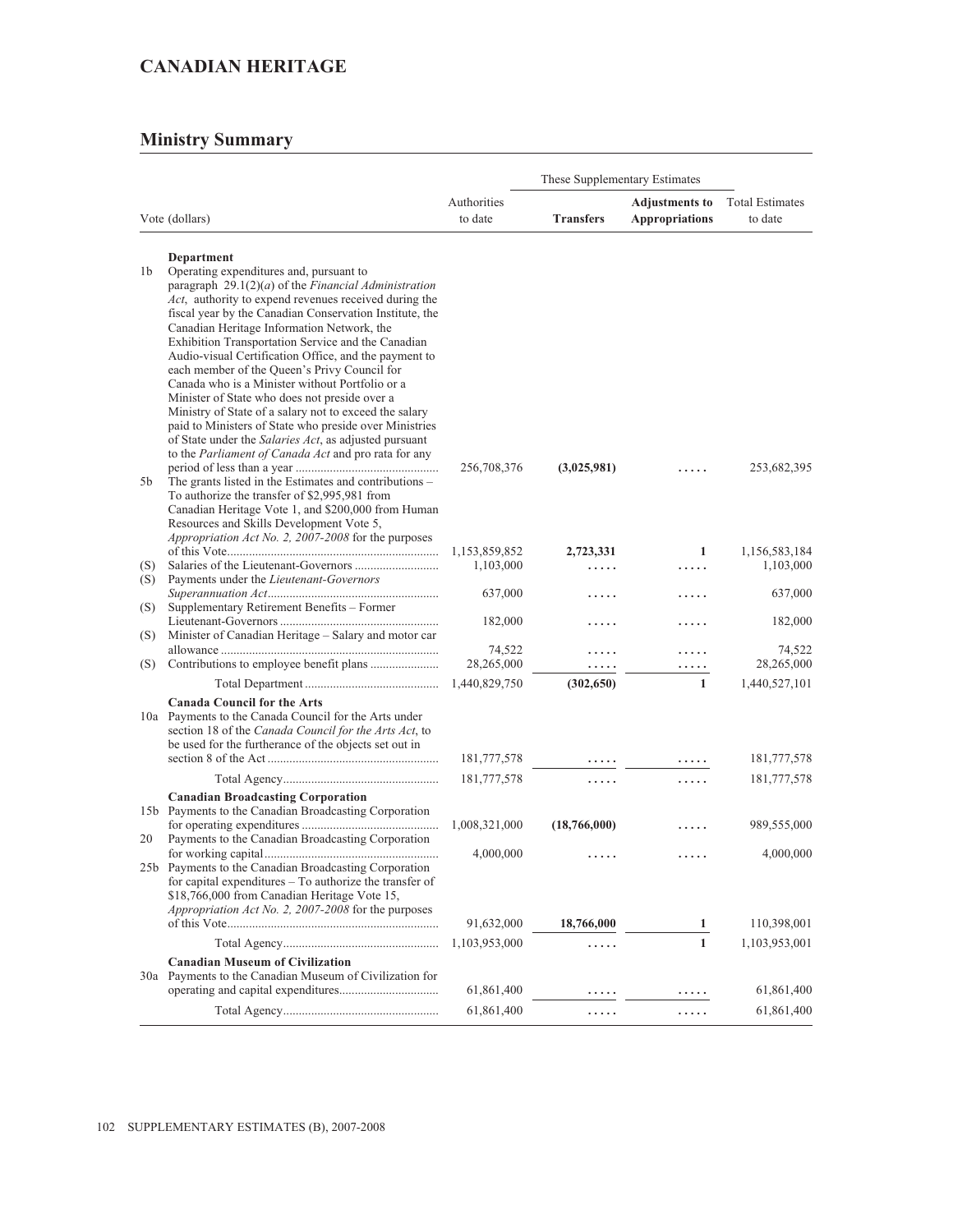|     |                                                                                                                                                                                                                                                                                                                                                                                                                    |                           | These Supplementary Estimates |                                                |                                   |
|-----|--------------------------------------------------------------------------------------------------------------------------------------------------------------------------------------------------------------------------------------------------------------------------------------------------------------------------------------------------------------------------------------------------------------------|---------------------------|-------------------------------|------------------------------------------------|-----------------------------------|
|     | Vote (dollars)                                                                                                                                                                                                                                                                                                                                                                                                     | Authorities<br>to date    | <b>Transfers</b>              | <b>Adjustments to</b><br><b>Appropriations</b> | <b>Total Estimates</b><br>to date |
|     | <b>Canadian Museum of Nature</b>                                                                                                                                                                                                                                                                                                                                                                                   |                           |                               |                                                |                                   |
|     | 35a Payments to the Canadian Museum of Nature for                                                                                                                                                                                                                                                                                                                                                                  |                           |                               |                                                |                                   |
|     |                                                                                                                                                                                                                                                                                                                                                                                                                    | 84,941,000                |                               |                                                | 84,941,000                        |
|     |                                                                                                                                                                                                                                                                                                                                                                                                                    | 84,941,000                | .                             | .                                              | 84,941,000                        |
|     | <b>Canadian Radio-television and</b><br><b>Telecommunications Commission</b><br>40b Program expenditures and, pursuant to<br>paragraph $29.1(2)(a)$ of the <i>Financial Administration</i><br>Act, authority to expend revenues received during the<br>fiscal year pursuant to the Telecommunications Fee<br>Regulations, 1995, Broadcasting Licence Fee<br>Regulations, 1997, and other activities related to the |                           |                               |                                                |                                   |
|     | conduct of its operations, up to amounts approved by                                                                                                                                                                                                                                                                                                                                                               |                           |                               |                                                |                                   |
|     |                                                                                                                                                                                                                                                                                                                                                                                                                    | 1                         |                               | 7,978,266                                      | 7,978,267                         |
| (S) |                                                                                                                                                                                                                                                                                                                                                                                                                    | 5,732,000                 | .                             | .                                              | 5,732,000                         |
|     |                                                                                                                                                                                                                                                                                                                                                                                                                    | 5,732,001                 | .                             | 7,978,266                                      | 13,710,267                        |
|     | <b>Library and Archives of Canada</b><br>45b Program expenditures, the grants listed in the<br>Estimates and contributions and pursuant to<br>paragraph $29.1(2)(a)$ of the <i>Financial Administration</i><br>Act, authority to expend revenues received to offset<br>related expenditures incurred in the fiscal year arising<br>from access to and reproduction of materials from the                           |                           |                               |                                                |                                   |
| (S) |                                                                                                                                                                                                                                                                                                                                                                                                                    | 142,823,789<br>12,002,000 | (10, 020)<br>.                | .                                              | 142,813,769<br>12,002,000         |
|     |                                                                                                                                                                                                                                                                                                                                                                                                                    | 154,825,789               | (10, 020)                     | .                                              | 154,815,769                       |
|     | <b>National Arts Centre Corporation</b>                                                                                                                                                                                                                                                                                                                                                                            |                           |                               |                                                |                                   |
|     | 50a Payments to the National Arts Centre Corporation                                                                                                                                                                                                                                                                                                                                                               | 55,926,215                | .                             | .                                              | 55,926,215                        |
|     |                                                                                                                                                                                                                                                                                                                                                                                                                    | 55,926,215                | .                             | .                                              | 55,926,215                        |
|     | <b>National Battlefields Commission</b>                                                                                                                                                                                                                                                                                                                                                                            |                           |                               |                                                |                                   |
|     | Expenditures pursuant to paragraph $29.1(1)$ of the                                                                                                                                                                                                                                                                                                                                                                | 11,533,001                | .                             | .                                              | 11,533,001                        |
| (S) |                                                                                                                                                                                                                                                                                                                                                                                                                    | 1,600,000                 | .                             | .                                              | 1,600,000                         |
| (S) |                                                                                                                                                                                                                                                                                                                                                                                                                    | 433,000                   | .                             | .                                              | 433,000                           |
|     |                                                                                                                                                                                                                                                                                                                                                                                                                    | 13,566,001                | .                             | .                                              | 13,566,001                        |
| 60  | <b>National Film Board</b><br>National Film Board Revolving Fund - Operating<br>expenditures, the grants listed in the Estimates and                                                                                                                                                                                                                                                                               |                           |                               |                                                |                                   |
|     |                                                                                                                                                                                                                                                                                                                                                                                                                    | 67,118,000                | .                             | .                                              | 67,118,000                        |
| (S) |                                                                                                                                                                                                                                                                                                                                                                                                                    |                           |                               |                                                |                                   |
|     |                                                                                                                                                                                                                                                                                                                                                                                                                    | 67,118,000                |                               |                                                | 67,118,000                        |
| 70  | <b>National Gallery of Canada</b><br>65a Payments to the National Gallery of Canada for<br>Payment to the National Gallery of Canada for the                                                                                                                                                                                                                                                                       | 43,402,000<br>8,000,000   |                               |                                                | 43,402,000<br>8,000,000           |
|     |                                                                                                                                                                                                                                                                                                                                                                                                                    | 51,402,000                | .                             | .                                              | 51,402,000                        |
|     | <b>National Museum of Science and Technology</b><br>75b Payments to the National Museum of Science and                                                                                                                                                                                                                                                                                                             |                           |                               |                                                |                                   |
|     | Technology for operating and capital expenditures                                                                                                                                                                                                                                                                                                                                                                  | 30,571,000                |                               | 1,475,000                                      | 32,046,000                        |
|     |                                                                                                                                                                                                                                                                                                                                                                                                                    | 30,571,000                | .                             | 1,475,000                                      | 32,046,000                        |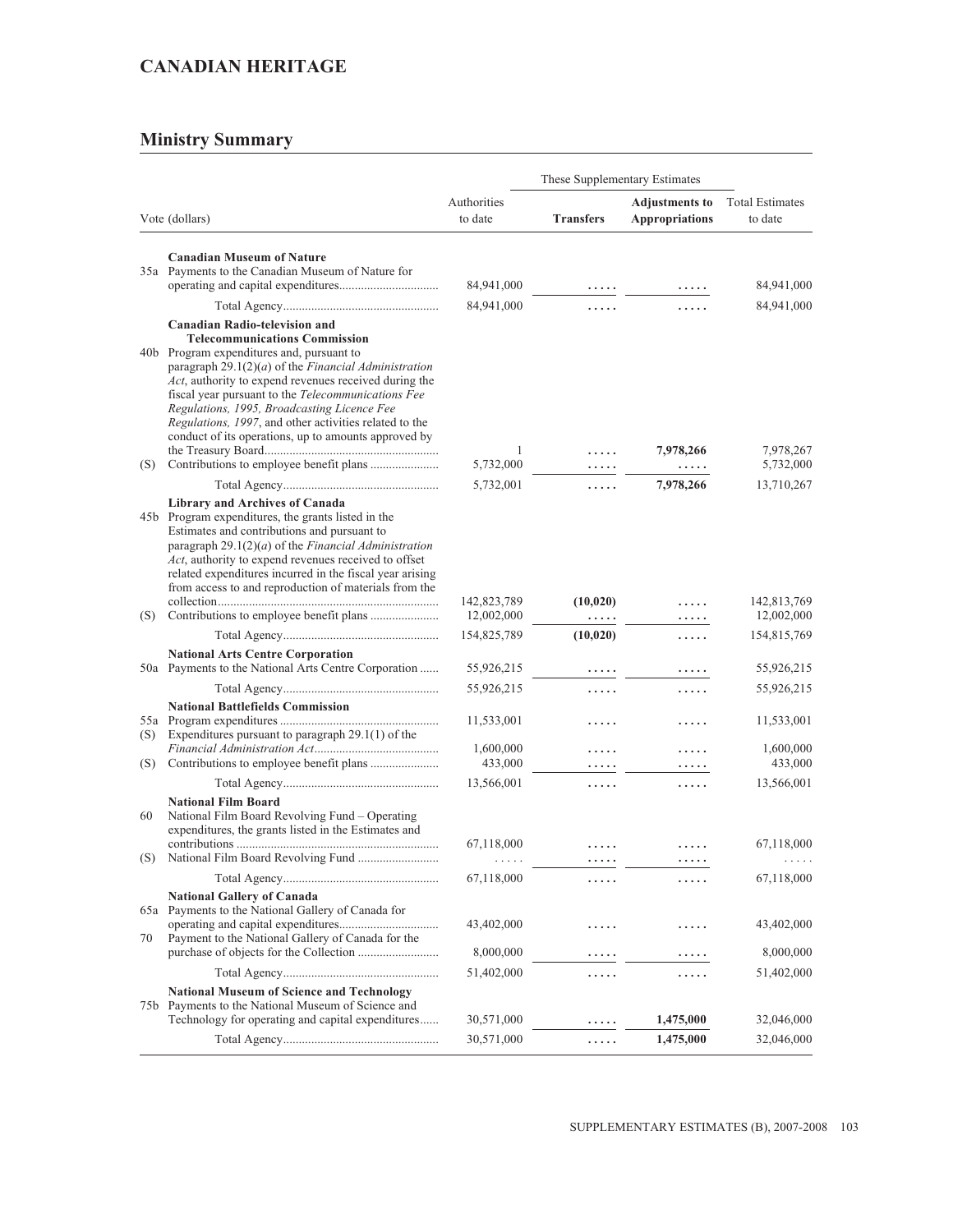|            |                                                                                                                                                                                                                                                                                                                                                             |                          | These Supplementary Estimates |                                                |                                   |
|------------|-------------------------------------------------------------------------------------------------------------------------------------------------------------------------------------------------------------------------------------------------------------------------------------------------------------------------------------------------------------|--------------------------|-------------------------------|------------------------------------------------|-----------------------------------|
|            | Vote (dollars)                                                                                                                                                                                                                                                                                                                                              | Authorities<br>to date   | <b>Transfers</b>              | <b>Adjustments to</b><br><b>Appropriations</b> | <b>Total Estimates</b><br>to date |
| (S)        | <b>Public Service Commission</b><br>80b Program expenditures and pursuant to<br>paragraph $29.1(2)(a)$ of the <i>Financial Administration</i><br>Act, authority to expend revenue received during the<br>fiscal year to offset expenditures incurred in that<br>fiscal year from the provision of assessment and<br>Contributions to employee benefit plans | 90,032,000<br>13,174,000 | .                             |                                                | 90,032,000<br>13,174,000          |
|            |                                                                                                                                                                                                                                                                                                                                                             | 103,206,000              | .                             | .                                              | 103,206,000                       |
| 85a<br>(S) | <b>Public Service Labour Relations Board</b>                                                                                                                                                                                                                                                                                                                | 13,165,500<br>788,000    | .<br>.                        |                                                | 13,165,500<br>788,000             |
|            |                                                                                                                                                                                                                                                                                                                                                             | 13,953,500               | .                             | .                                              | 13,953,500                        |
| 90<br>(S)  | <b>Public Service Staffing Tribunal</b>                                                                                                                                                                                                                                                                                                                     | 4,451,000<br>509,000     | .                             | .                                              | 4,451,000<br>509,000              |
|            |                                                                                                                                                                                                                                                                                                                                                             | 4,960,000                | .                             | .                                              | 4,960,000                         |
|            | <b>Registry of the Public Servants Disclosure</b><br><b>Protection Tribunal</b>                                                                                                                                                                                                                                                                             | 1,643,600                | .                             | .                                              | 1,643,600                         |
|            |                                                                                                                                                                                                                                                                                                                                                             | 1,643,600                | .                             | .                                              | 1,643,600                         |
|            | Status of Women - Office of the Co-ordinator<br>100b The grants listed in the Estimates and contributions<br>101a Pursuant to Section 24.1(1) of the Financial<br>Administration Act, to forgive a debt due by the<br>Native Women's Association of Canada to Her                                                                                           | 7,436,726<br>16,450,000  | $\cdot$ $\cdot$ $\cdot$       | 1,829,170<br>1,700,000                         | 9,265,896<br>18,150,000           |
| (S)        | Majesty in Right of Canada amounting to \$708,332                                                                                                                                                                                                                                                                                                           | 708,332<br>981,000       |                               |                                                | 708,332<br>981,000                |
|            |                                                                                                                                                                                                                                                                                                                                                             | 25,576,058               | .                             | 3,529,170                                      | 29, 105, 228                      |
|            | Telefilm Canada<br>105a Payments to Telefilm Canada to be used for the<br>purposes set out in the Telefilm Canada Act                                                                                                                                                                                                                                       | 105,199,001              |                               |                                                | 105,199,001                       |
|            |                                                                                                                                                                                                                                                                                                                                                             | 105,199,001              | .                             | .                                              | 105,199,001                       |
|            |                                                                                                                                                                                                                                                                                                                                                             | 3,507,041,893            | (312,670)                     | 12,982,438                                     | 3,519,711,661                     |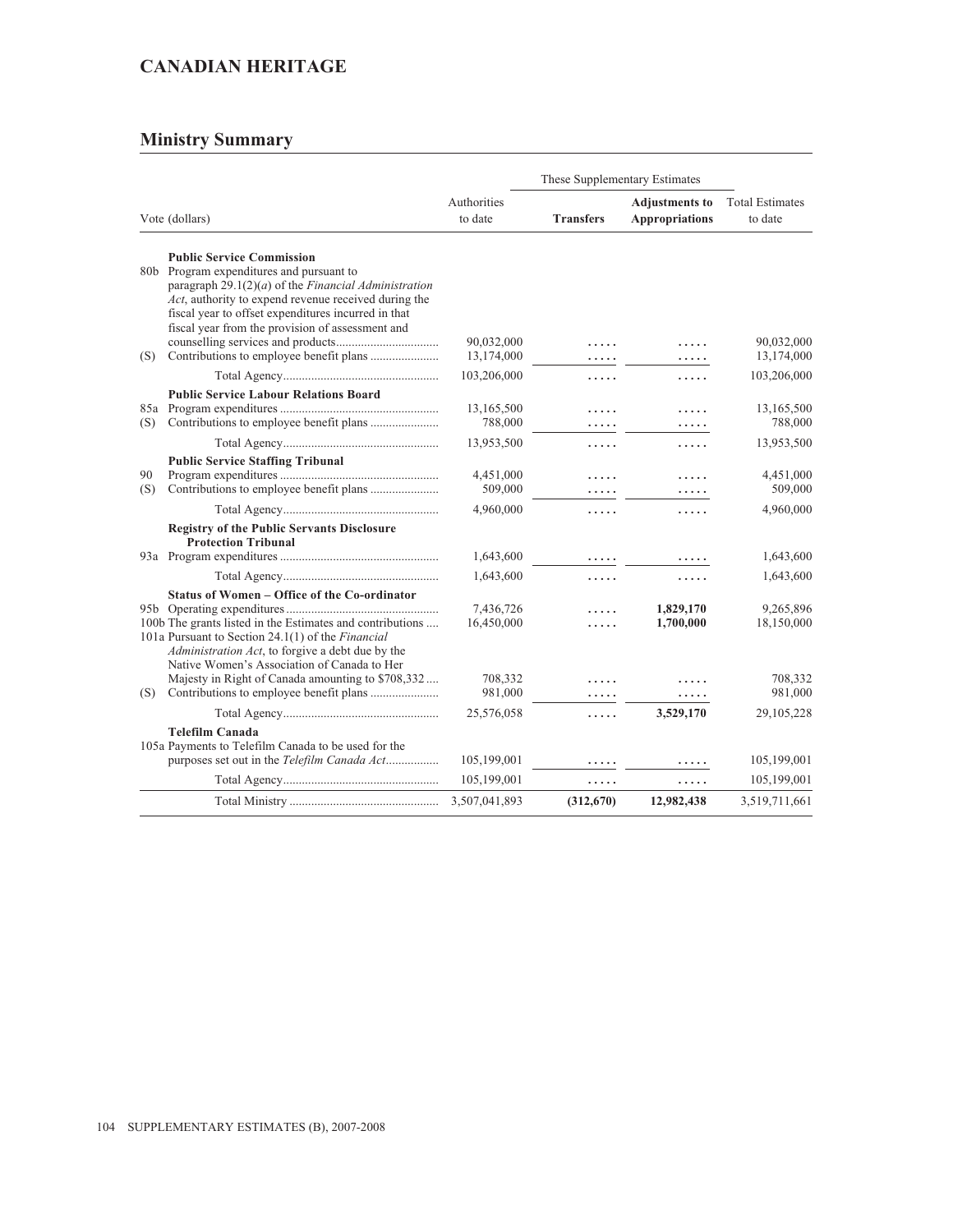#### **Department**

#### **Explanation of Requirements (thousands of dollars)**

Canadian Heritage requests funds for the following items:

| <b>Voted Appropriations</b>                                                                                                                                                                                                                                                                                                                                                                                                                                                                                   | Vote 1    | Vote 5 | <b>Total</b>  |
|---------------------------------------------------------------------------------------------------------------------------------------------------------------------------------------------------------------------------------------------------------------------------------------------------------------------------------------------------------------------------------------------------------------------------------------------------------------------------------------------------------------|-----------|--------|---------------|
| Funding to support youth participation initiatives that provide for two-way exchanges<br>and forums for groups of young Canadians (Exchanges Canada Program)                                                                                                                                                                                                                                                                                                                                                  | 295       | 5,082  | 5,377         |
| Funding for the Own the Podium program which supports Canada's elite winter<br>Funding for the Hosting Program to implement the new Federal Policy for Hosting                                                                                                                                                                                                                                                                                                                                                |           | 5,266  | 5,266         |
| International Sport Events, in support of creating Canadian content and                                                                                                                                                                                                                                                                                                                                                                                                                                       | .         | 650    | 650           |
| Gross Voted Appropriations                                                                                                                                                                                                                                                                                                                                                                                                                                                                                    | 295       | 10,998 | 11,293        |
| <b>Funds Available</b>                                                                                                                                                                                                                                                                                                                                                                                                                                                                                        |           |        |               |
|                                                                                                                                                                                                                                                                                                                                                                                                                                                                                                               | 295       | 10,998 | 11,293        |
| <b>Total Voted Appropriations</b>                                                                                                                                                                                                                                                                                                                                                                                                                                                                             | .         | .      | .             |
| <b>Transfers</b>                                                                                                                                                                                                                                                                                                                                                                                                                                                                                              |           |        |               |
| Transfer from Human Resources and Skills Development – To promote the active<br>participation of young Canadian leaders throughout Canada (Action Canada)<br>Internal reallocation of resources – To support annual cooperation agreements with                                                                                                                                                                                                                                                               |           | 200    | 200           |
| minority communities to better respond to needs identified by community<br>Transfer to Indian Affairs and Northern Development – To support the Lauriers de la<br>PME (petites et moyennes entreprises) awards competition which recognizes<br>small and medium Francophone companies outside Quebec that strive for                                                                                                                                                                                          | (2,996)   | 2,996  |               |
| excellence in regional, provincial/territorial, national or international markets<br>Transfer to Indian Affairs and Northern Development (\$156), Health (\$90), Human<br>Resources and Skills Development (\$80), Fisheries and Oceans (\$63), Western<br>Economic Diversification (\$50) and Public Health Agency of Canada (\$35) – For<br>the development of Official Language Minority Communities (Interdepartmental<br>Partnerships with the Official Language Communities) ( <i>horizontal item</i> ) | (30)<br>. | (473)  | (30)<br>(473) |
| <b>Total Transfers</b>                                                                                                                                                                                                                                                                                                                                                                                                                                                                                        | (3,026)   | 2,723  | (303)         |
| <b>These Supplementary Estimates</b>                                                                                                                                                                                                                                                                                                                                                                                                                                                                          | (3,026)   | 2,723  | (303)         |

#### **Explanation of Funds Available (dollars)**

**Vote 1**: \$294,524 in total authorities is available within the Vote due to the deferral of initiatives relating to the Action Plan Against Racism as several anticipated projects aimed at better responding to the needs of ethno cultural/racial communities await approval.

**Vote 5**: \$10,998,000 in total authorities is available within the Vote due to the deferral of construction initiatives related to the Vancouver 2010 Winter Olympics and the deferral of programming for the 400th Anniversary of Québec City.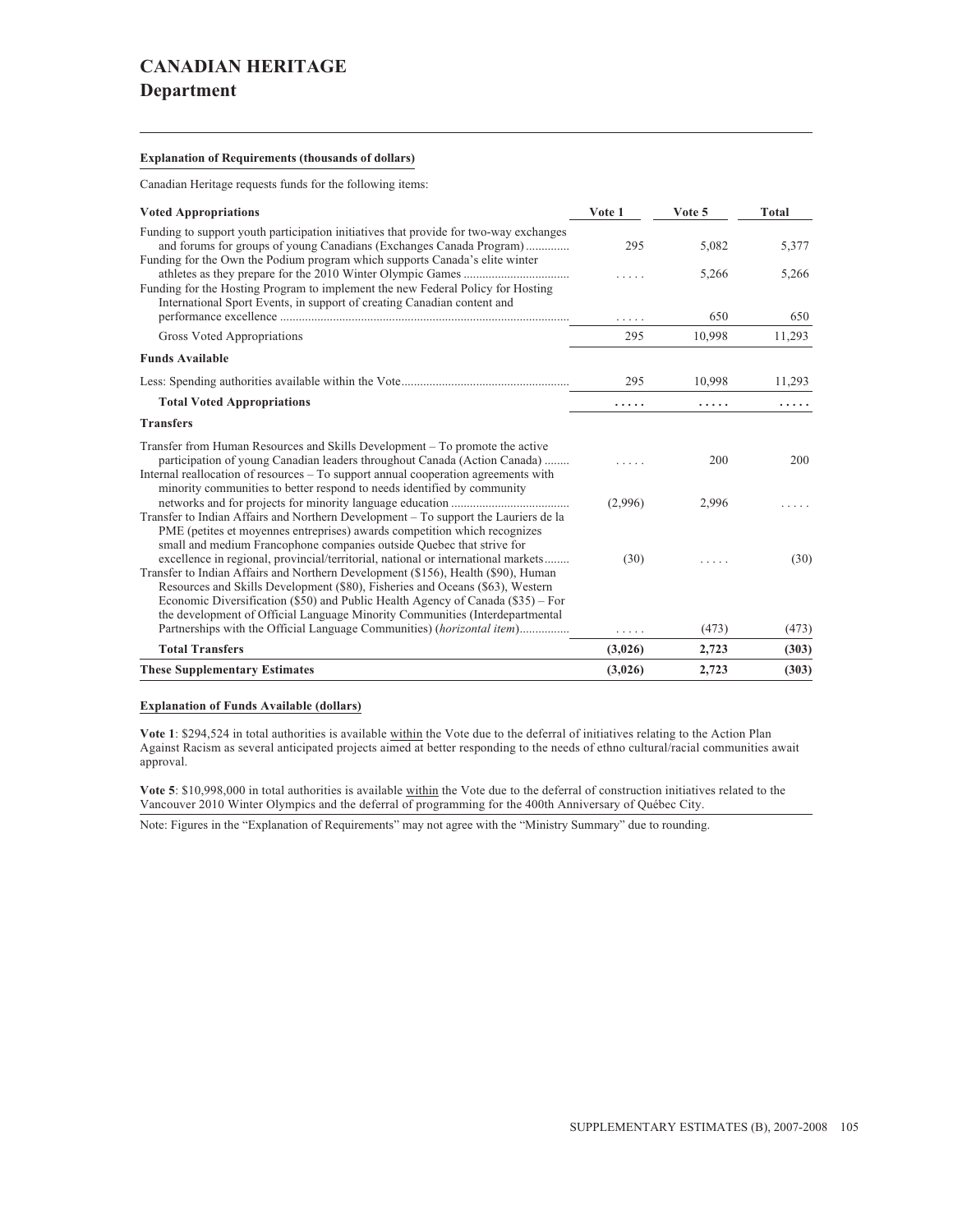### **CANADIAN HERITAGE Department**

| <b>Transfer Payments (dollars)</b>                                                                                               | <b>Voted</b>           | <b>Statutory</b> |
|----------------------------------------------------------------------------------------------------------------------------------|------------------------|------------------|
| <b>Contributions</b>                                                                                                             |                        |                  |
| Sustainability of Cultural Expression and Participation                                                                          | 650,000                |                  |
| Community Development and Capacity-Building<br>Contributions to support the Development of Official-Language Communities Program | 2,995,981              | .                |
| Participation in Community and Civic Life                                                                                        | 5,282,000<br>5,266,000 |                  |
|                                                                                                                                  | 10,548,000             | .                |
| <b>Total Gross Transfer Payments</b>                                                                                             | 14,193,981             | .                |
|                                                                                                                                  | 10,998,000<br>472,650  | .<br>.           |
| <b>Net Transfer Payments</b>                                                                                                     | 2,723,331              | .                |

#### **Canadian Broadcasting Corporation**

#### **Explanation of Requirements (thousands of dollars)**

Canadian Broadcasting Corporation requests funds for the following items:

| <b>Transfers</b>                                                                    | Vote 15  | Vote 25 | Total |
|-------------------------------------------------------------------------------------|----------|---------|-------|
| Internal reallocation of resources – For the capital expenditures of Newsworld, RDI |          |         |       |
| and Galaxie as well as to fund capital projects such as the Vancouver               |          |         |       |
| redevelopment project, human resource systems and an integrated system for          |          |         |       |
|                                                                                     | (18,766) | 18.766  | .     |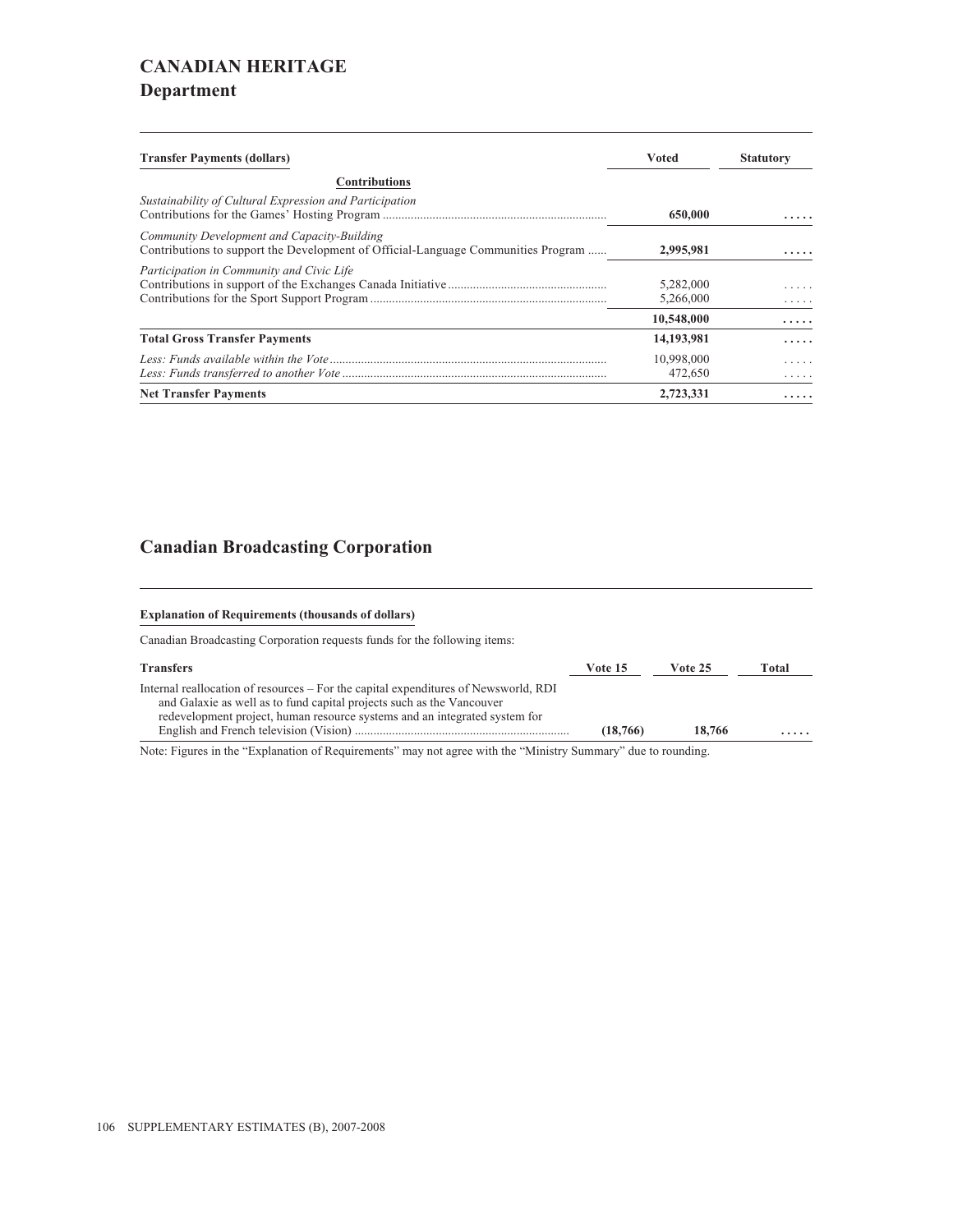### **CANADIAN HERITAGE Canadian Radio-television and Telecommunications Commission**

#### **Explanation of Requirements (thousands of dollars)**

Canadian Radio-television and Telecommunications Commission requests funds for the following items:

| <b>Voted Appropriations</b>                                                                                   | Vote 40 |
|---------------------------------------------------------------------------------------------------------------|---------|
|                                                                                                               | 7,978   |
| Note: Figures in the "Explanation of Requirements" may not agree with the "Ministry Summary" due to rounding. |         |

#### **Library and Archives of Canada**

| <b>Explanation of Requirements (thousands of dollars)</b>                                            |         |
|------------------------------------------------------------------------------------------------------|---------|
| Library and Archives of Canada requests funds for the following items:                               |         |
| <b>Voted Appropriations</b>                                                                          | Vote 45 |
|                                                                                                      | 1.647   |
| <b>Funds Available</b>                                                                               |         |
|                                                                                                      | 1.647   |
| <b>Total Voted Appropriations</b>                                                                    | .       |
| <b>Transfers</b>                                                                                     |         |
| Transfer to the Public Service Human Resources Management Agency of Canada – To support the National | (10)    |
| <b>These Supplementary Estimates</b>                                                                 | (10)    |

#### **Explanation of Funds Available (dollars)**

**Vote 45**: \$1,647,000 in total authorities is available within the Vote due to the deferral of the Interim Collection Facility resulting from delays in obtaining project approval.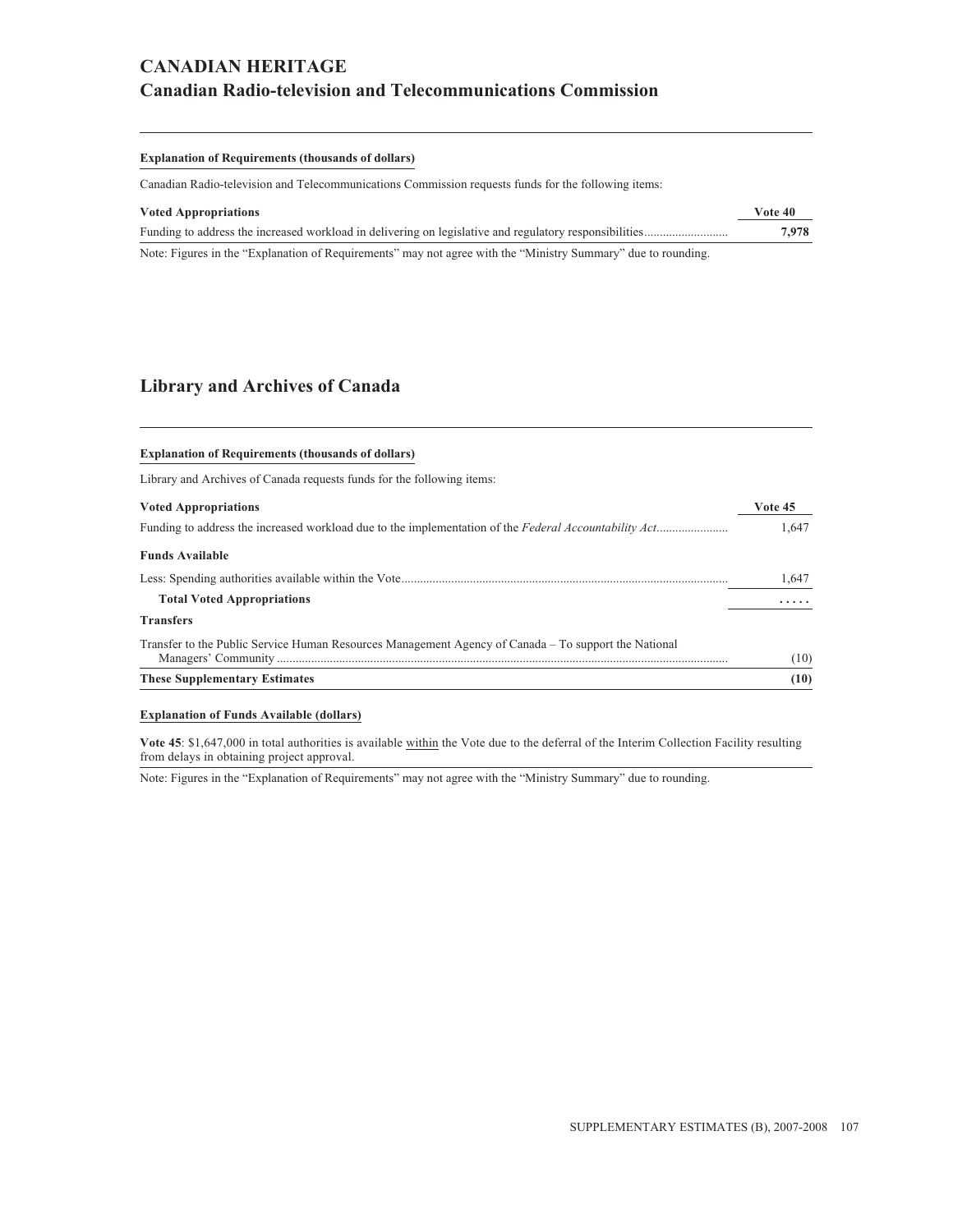### **CANADIAN HERITAGE National Museum of Science and Technology**

#### **Explanation of Requirements (thousands of dollars)**

National Museum of Science and Technology requests funds for the following items:

| <b>Voted Appropriations</b>                                                                                     | Vote 75 |
|-----------------------------------------------------------------------------------------------------------------|---------|
| Funding for the ongoing operating costs related to the aviation hangar and the library and archival wing at the |         |
|                                                                                                                 | 1.475   |

Note: Figures in the "Explanation of Requirements" may not agree with the "Ministry Summary" due to rounding.

#### **Public Service Commission**

| <b>Explanation of Requirements (thousands of dollars)</b>                                                                |         |
|--------------------------------------------------------------------------------------------------------------------------|---------|
| Public Service Commission requests funds for the following items:                                                        |         |
|                                                                                                                          |         |
| <b>Voted Appropriations</b>                                                                                              | Vote 80 |
| Funding for activities that are essential to the continued implementation of the <i>Public Service Modernization Act</i> | 655     |
| <b>Funds Available</b>                                                                                                   |         |
|                                                                                                                          | 655     |
| <b>These Supplementary Estimates</b>                                                                                     |         |

#### **Explanation of Funds Available (dollars)**

**Vote 80**: \$655,467 in total authorities is available within the Vote due to the deferral of activities related to the Public Service Resourcing System in support of the *Public Service Modernization Act* as a result of delays in contracting, staffing and the expansion of the scope of the system.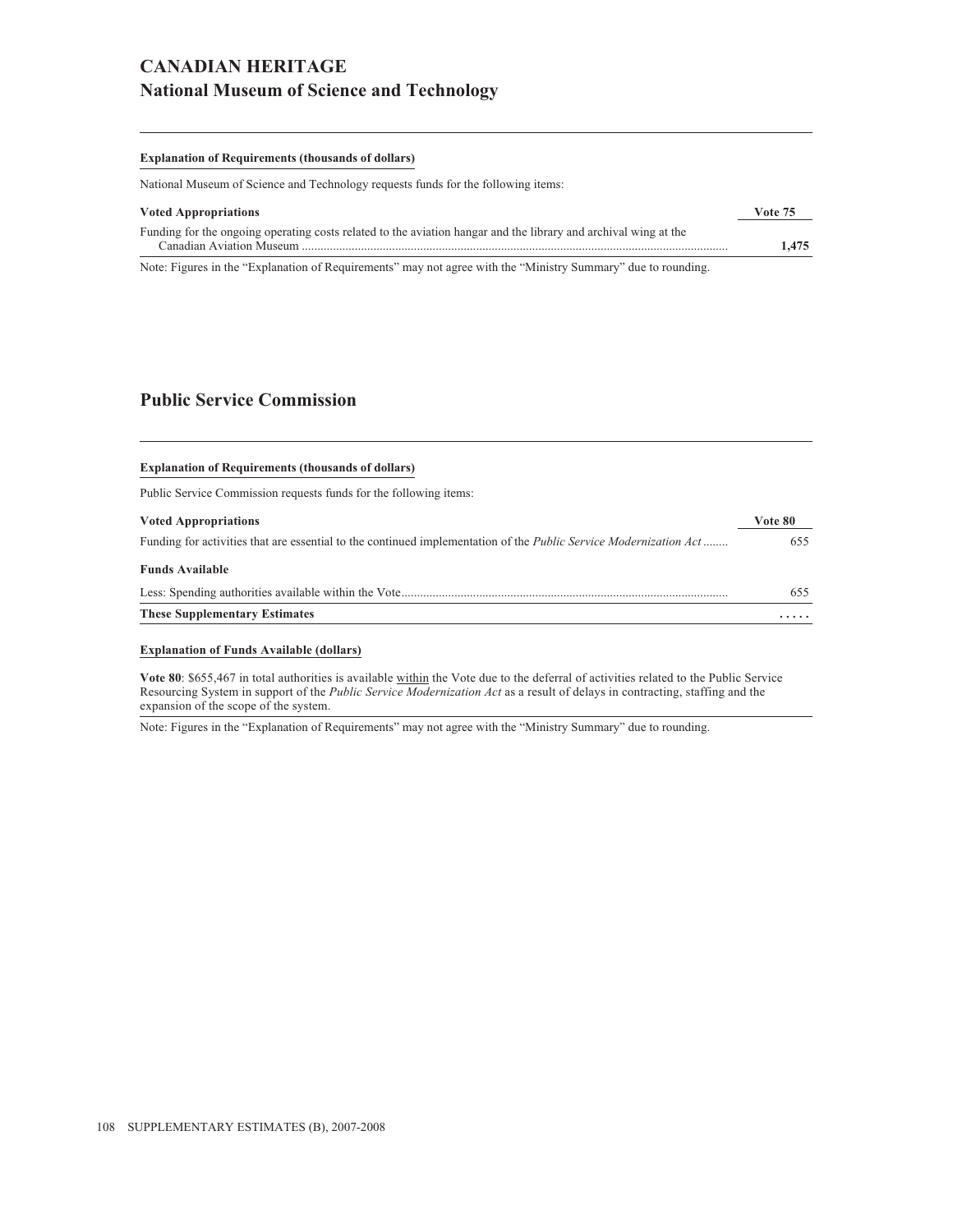### **CANADIAN HERITAGE Status of Women – Office of the Co-ordinator**

#### **Explanation of Requirements (thousands of dollars)**

Status of Women – Office of the Co-ordinator requests funds for the following items:

| <b>Voted Appropriations</b>                                                                                                                             | Vote 95 | <b>Vote 100</b> | Total            |
|---------------------------------------------------------------------------------------------------------------------------------------------------------|---------|-----------------|------------------|
| Funding to improve the economic security of women and to combat violence against                                                                        | 1,056   | 1,700           | 2,756            |
| Funding to provide assistance such as salary, training, relocation, and counselling to                                                                  | 773     | .               | 773              |
| <b>These Supplementary Estimates</b>                                                                                                                    | 1,829   | 1,700           | 3,529            |
| <b>Transfer Payments (dollars)</b>                                                                                                                      |         | <b>Voted</b>    | <b>Statutory</b> |
| <b>Grants</b>                                                                                                                                           |         |                 |                  |
| Build Knowledge and Organizational Capacity on Gender Equality<br>Women's Program – Grants to women's and other voluntary organizations for the purpose |         | 1,200,000       |                  |
| <b>Contributions</b>                                                                                                                                    |         |                 |                  |
| Build Knowledge and Organizational Capacity on Gender Equality<br>Women's Program – Contributions to women's and other voluntary organizations for the  |         | 500,000         |                  |
| <b>Total Transfer Payments</b>                                                                                                                          |         | 1,700,000       |                  |
|                                                                                                                                                         |         |                 |                  |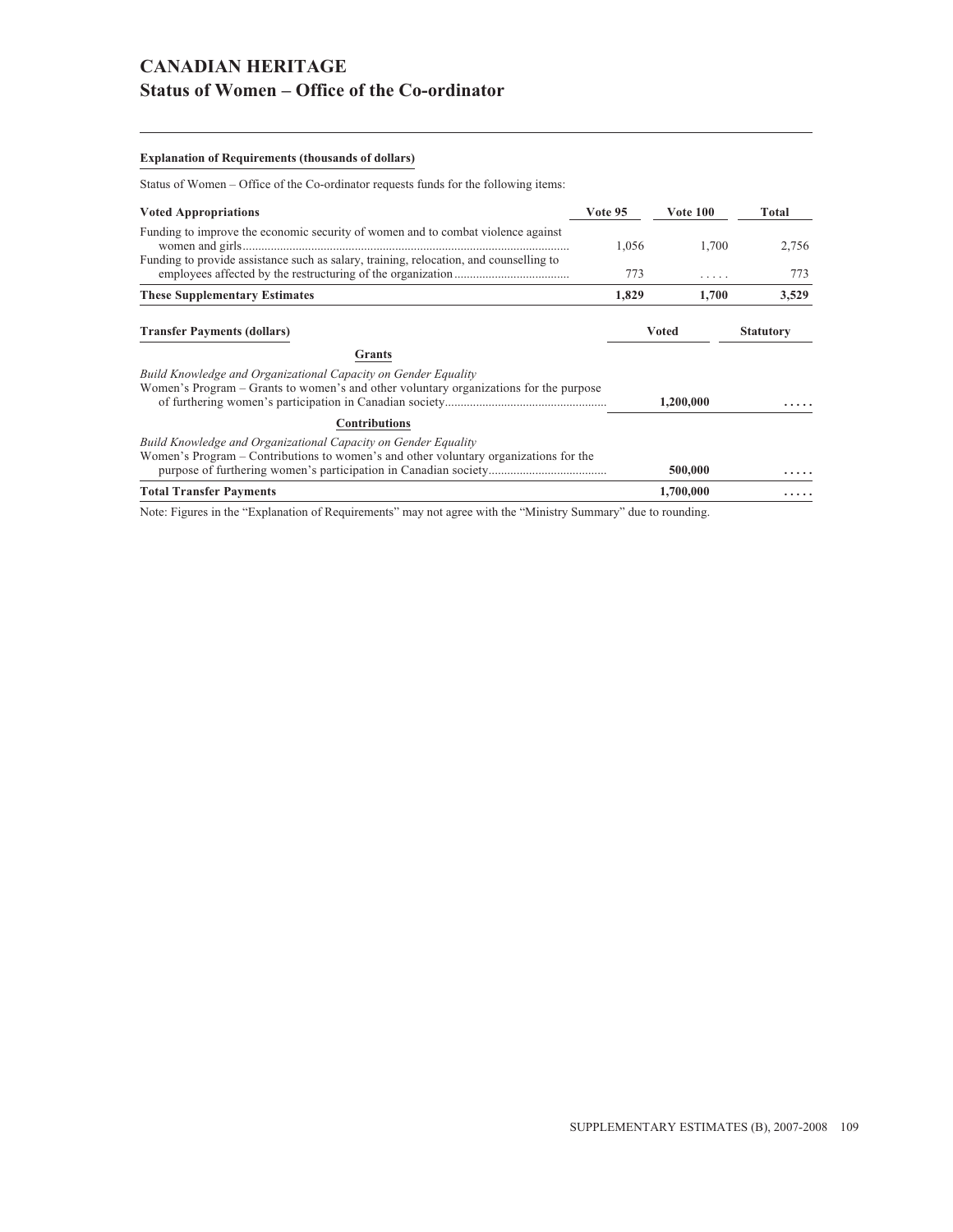### **CITIZENSHIP AND IMMIGRATION**

|                |                                                                                                                                                                                                                                                                                                                                                                                                                                                                                                                                                                                                                                                  |                           | These Supplementary Estimates |                                                |                                   |  |
|----------------|--------------------------------------------------------------------------------------------------------------------------------------------------------------------------------------------------------------------------------------------------------------------------------------------------------------------------------------------------------------------------------------------------------------------------------------------------------------------------------------------------------------------------------------------------------------------------------------------------------------------------------------------------|---------------------------|-------------------------------|------------------------------------------------|-----------------------------------|--|
|                | Vote (dollars)                                                                                                                                                                                                                                                                                                                                                                                                                                                                                                                                                                                                                                   | Authorities<br>to date    | <b>Transfers</b>              | <b>Adjustments to</b><br><b>Appropriations</b> | <b>Total Estimates</b><br>to date |  |
| 1 <sub>b</sub> | <b>Department</b><br>Operating expenditures and the payment to each<br>member of the Queen's Privy Council for Canada<br>who is a Minister without Portfolio or a Minister of<br>State who does not preside over a Ministry of State of<br>a salary not to exceed the salary paid to Ministers of<br>State who preside over Ministries of State under the<br>Salaries Act, as adjusted pursuant to the Parliament of<br>Canada Act and pro rata for any period of less than a<br>year – To authorize the transfer of $$1,019,640$ from<br>Foreign Affairs and International Trade Vote 1,<br>Appropriation Act No. 2, 2007-2008 for the purposes |                           |                               |                                                |                                   |  |
| 2a             | Citizenship and Immigration – Pursuant to<br>section 25(2) of the Financial Administration Act, to<br>write-off from the Accounts of Canada 2,813 debts<br>due to Her Majesty in Right of Canada amounting to<br>\$1,620,031 related to immigration loans issued<br>pursuant to section 88 of the Immigration and                                                                                                                                                                                                                                                                                                                                | 414,702,262               | 392,520                       | 1                                              | 415,094,783                       |  |
| 5<br>(S)       | The grants listed in the Estimates and contributions<br>Minister of Citizenship and Immigration – Salary and                                                                                                                                                                                                                                                                                                                                                                                                                                                                                                                                     | 1,620,031<br>732,224,000  |                               |                                                | 1,620,031<br>732,224,000          |  |
| (S)            |                                                                                                                                                                                                                                                                                                                                                                                                                                                                                                                                                                                                                                                  | 74,522<br>41,439,000      | .                             |                                                | 74,522<br>41,439,000              |  |
|                |                                                                                                                                                                                                                                                                                                                                                                                                                                                                                                                                                                                                                                                  | 1,190,059,815             | 392,520                       | $\mathbf{1}$                                   | 1,190,452,336                     |  |
| (S)            | Loans to immigrants and refugees to facilitate the<br>arrival of newcomers pursuant to section 88 of the                                                                                                                                                                                                                                                                                                                                                                                                                                                                                                                                         |                           |                               |                                                |                                   |  |
|                | Immigration and Refugee Protection Act.                                                                                                                                                                                                                                                                                                                                                                                                                                                                                                                                                                                                          | 1                         | .                             |                                                | 1                                 |  |
|                |                                                                                                                                                                                                                                                                                                                                                                                                                                                                                                                                                                                                                                                  | 1                         |                               |                                                | 1                                 |  |
|                |                                                                                                                                                                                                                                                                                                                                                                                                                                                                                                                                                                                                                                                  | 1,190,059,816             | 392,520                       | $\mathbf{1}$                                   | 1,190,452,337                     |  |
| (S)            | <b>Immigration and Refugee Board of Canada</b>                                                                                                                                                                                                                                                                                                                                                                                                                                                                                                                                                                                                   | 100,322,000<br>13,426,000 | (1,500)<br>.                  | .                                              | 100,320,500<br>13,426,000         |  |
|                |                                                                                                                                                                                                                                                                                                                                                                                                                                                                                                                                                                                                                                                  | 113,748,000               | (1,500)                       | .                                              | 113,746,500                       |  |
|                |                                                                                                                                                                                                                                                                                                                                                                                                                                                                                                                                                                                                                                                  | 1,303,807,816             | 391,020                       | $\mathbf{1}$                                   | 1,304,198,837                     |  |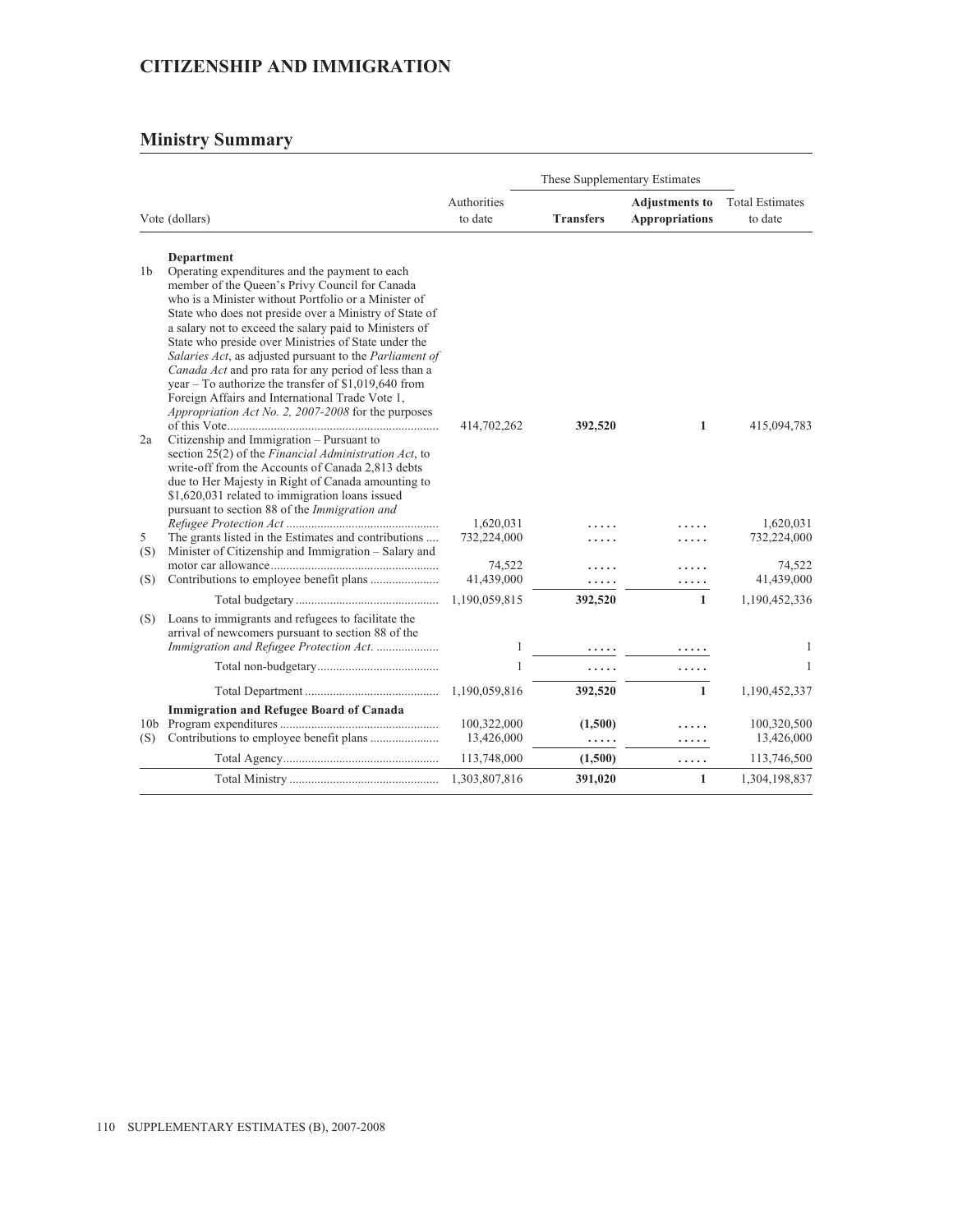# **CITIZENSHIP AND IMMIGRATION Department**

#### **Explanation of Requirements (thousands of dollars)**

Citizenship and Immigration requests funds for the following items:

| <b>Transfers</b>                                                                                                    | Vote 1 |
|---------------------------------------------------------------------------------------------------------------------|--------|
| Transfer from Foreign Affairs and International Trade – For the cost increase of processing applications under the  | 1.020  |
| Transfer to Social Sciences and Humanities Research Council – To support the Centres of Excellence in fostering and | (125)  |
| Transfer to Foreign Affairs and International Trade - To provide support to departmental staff located at missions  | (168)  |
| Transfer to the Canada Border Services Agency – To cover the costs associated with the creation of the Migration    | (334)  |
| <b>These Supplementary Estimates</b>                                                                                | 393    |

Note: Figures in the "Explanation of Requirements" may not agree with the "Ministry Summary" due to rounding.

#### **Immigration and Refugee Board of Canada**

#### **Explanation of Requirements (thousands of dollars)**

Immigration and Refugee Board of Canada – *No additional funding being requested*

#### **Transfers Vote 10**

Transfer to Public Service Human Resources Management Agency of Canada – To support the National Managers' Community ................................................................................................................................................................... **(2)**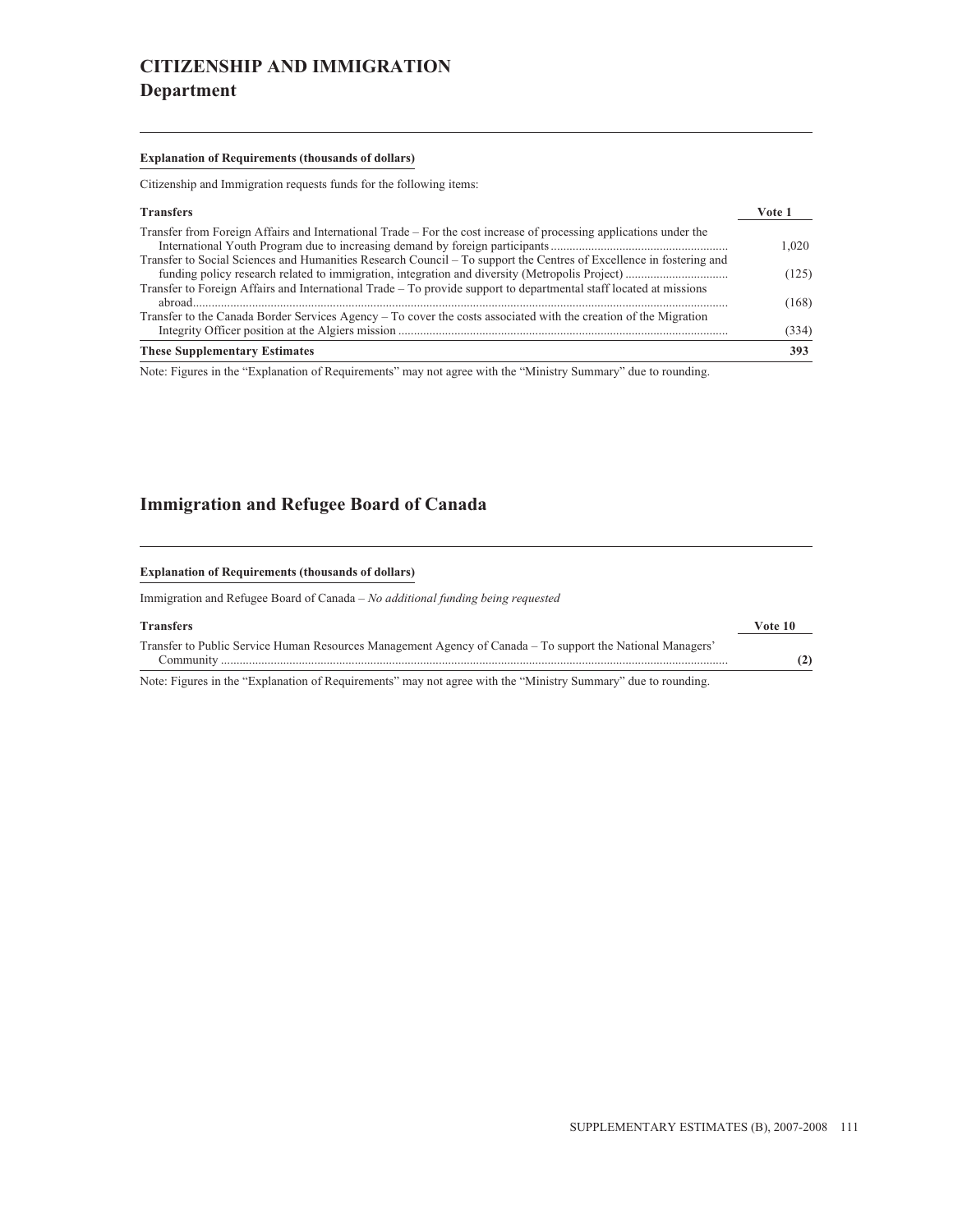# **ECONOMIC DEVELOPMENT AGENCY OF CANADA FOR THE REGIONS OF QUEBEC**

|     |                                                                                                                                                                                                                                                                                                                                                                                                                                                                 |                          | These Supplementary Estimates |                                                |                                   |
|-----|-----------------------------------------------------------------------------------------------------------------------------------------------------------------------------------------------------------------------------------------------------------------------------------------------------------------------------------------------------------------------------------------------------------------------------------------------------------------|--------------------------|-------------------------------|------------------------------------------------|-----------------------------------|
|     | Vote (dollars)                                                                                                                                                                                                                                                                                                                                                                                                                                                  | Authorities<br>to date   | <b>Transfers</b>              | <b>Adjustments to</b><br><b>Appropriations</b> | <b>Total Estimates</b><br>to date |
| 1a  | Operating expenditures and the payment to each<br>member of the Queen's Privy Council for Canada<br>who is a Minister without Portfolio or a Minister of<br>State who does not preside over a Ministry of State of<br>a salary not to exceed the salary paid to Ministers of<br>State who preside over Ministries of State under the<br>Salaries Act, as adjusted pursuant to the Parliament of<br><i>Canada Act</i> and pro rata for any period of less than a | 44,434,077               |                               |                                                | 44,434,077                        |
| 5b  | The grants listed in the Estimates and contributions –<br>To authorize the transfer of \$125,000 from Natural<br>Resources Vote 10, Appropriation Act No. 2,                                                                                                                                                                                                                                                                                                    |                          |                               |                                                |                                   |
| (S) |                                                                                                                                                                                                                                                                                                                                                                                                                                                                 | 350,042,000<br>5,501,000 | (220,000)                     | 1                                              | 349,822,001<br>5,501,000          |
|     |                                                                                                                                                                                                                                                                                                                                                                                                                                                                 | 399,977,077              | (220,000)                     |                                                | 399,757,078                       |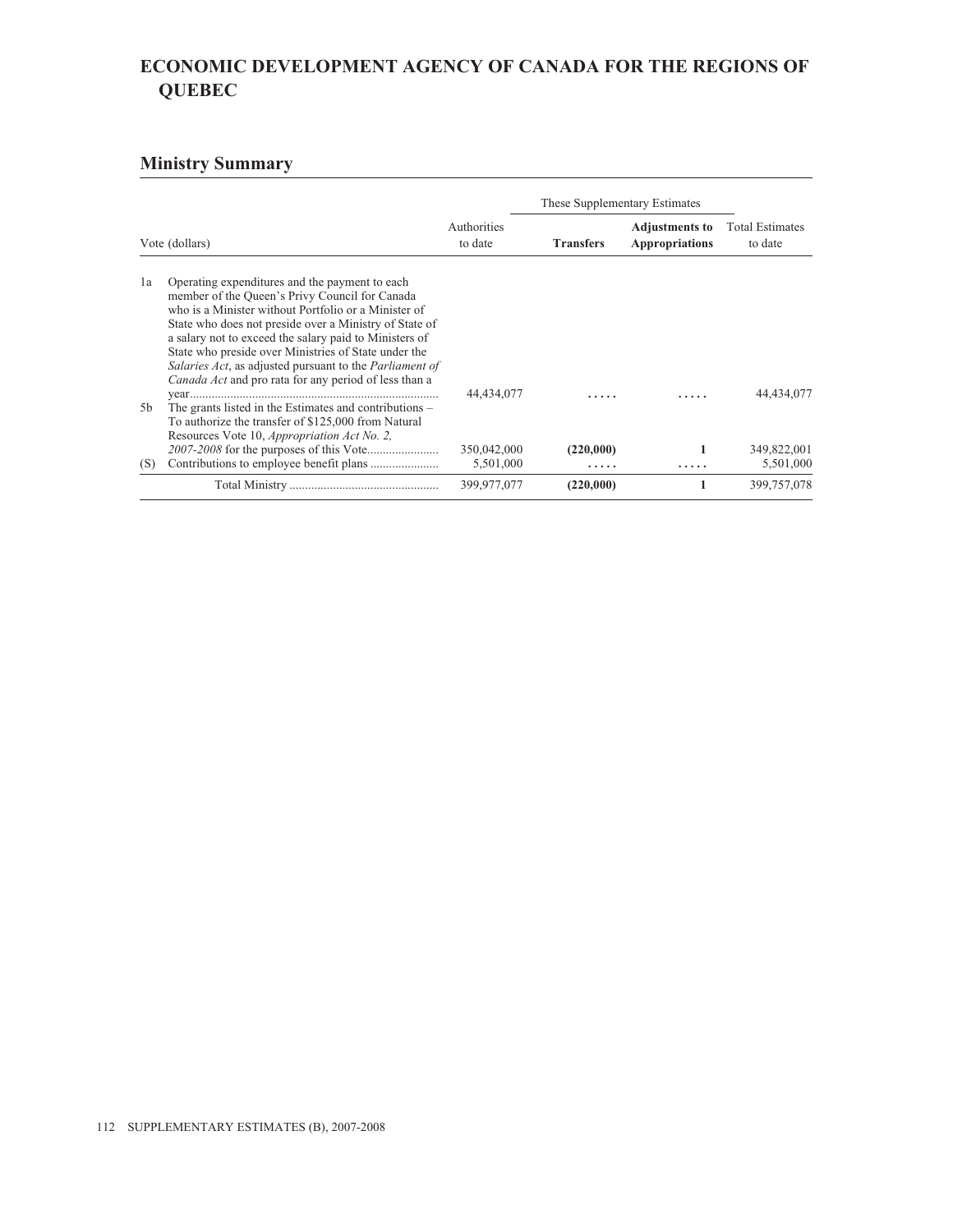# **ECONOMIC DEVELOPMENT AGENCY OF CANADA FOR THE REGIONS OF QUEBEC**

#### **Explanation of Requirements (thousands of dollars)**

Economic Development Agency of Canada for the Regions of Quebec requests funds for the following items:

| <b>Transfers</b>                                                                                              |           | Vote 5           |  |
|---------------------------------------------------------------------------------------------------------------|-----------|------------------|--|
| Transfer from Natural Resources – To support the Chrysotile Institute in order to help implement the safe and |           | 125              |  |
| Transfer to Parks Canada Agency - To support a project to enhance the Petite Île au Marteau and the Île aux   |           |                  |  |
| <b>These Supplementary Estimates</b>                                                                          |           | (220)            |  |
| <b>Transfer Payments (dollars)</b>                                                                            | Voted     | <b>Statutory</b> |  |
| <b>Contributions</b>                                                                                          |           |                  |  |
| Competitive positioning of regions                                                                            | 125,000   | .                |  |
| <b>Total Gross Transfer Payments</b>                                                                          | 125,000   | .                |  |
|                                                                                                               | 345,000   | .                |  |
| <b>Net Transfer Payments</b>                                                                                  | (220,000) | .                |  |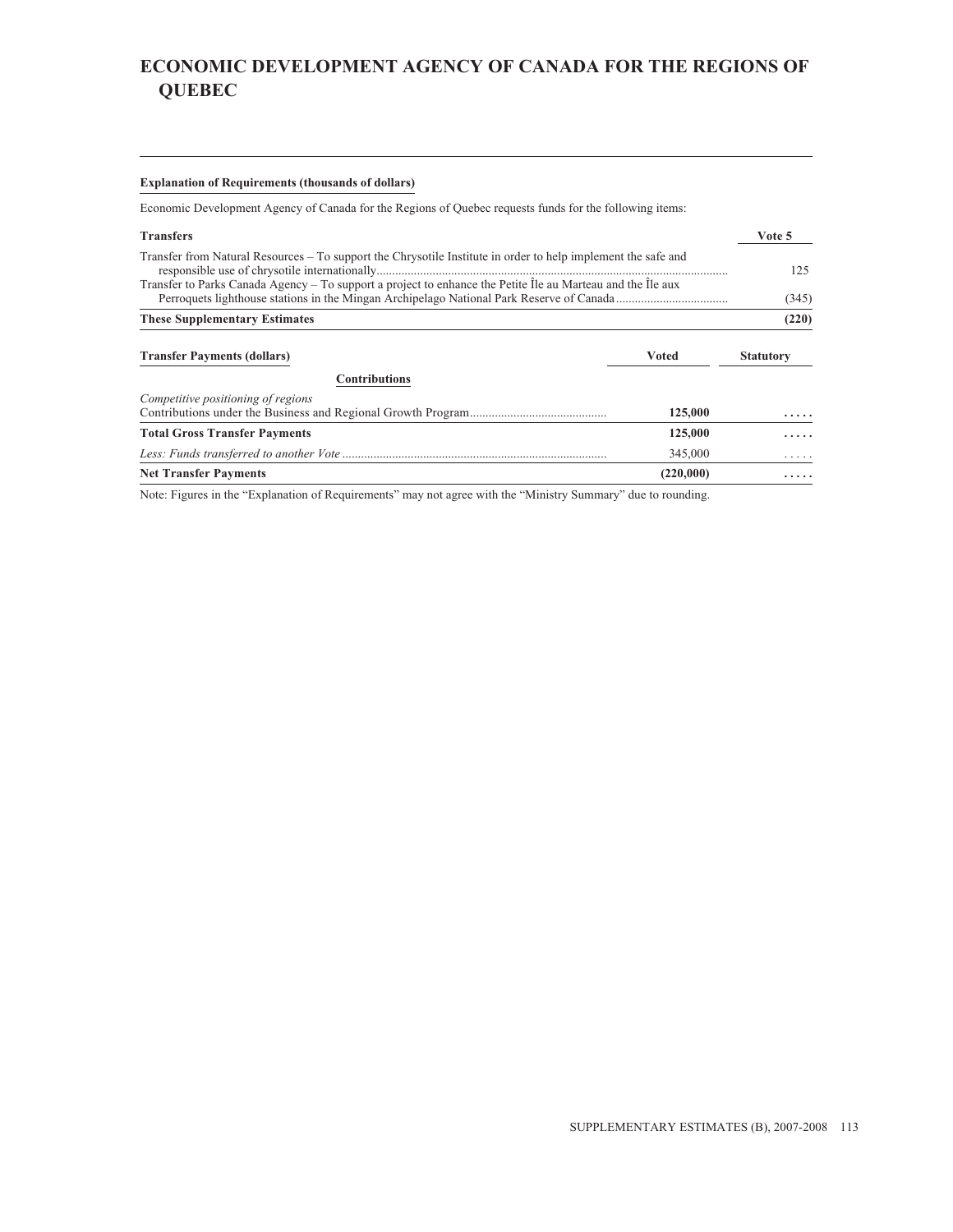|    |                                                                                                                | These Supplementary Estimates |                  |                                                |                                   |
|----|----------------------------------------------------------------------------------------------------------------|-------------------------------|------------------|------------------------------------------------|-----------------------------------|
|    | Vote (dollars)                                                                                                 | Authorities<br>to date        | <b>Transfers</b> | <b>Adjustments to</b><br><b>Appropriations</b> | <b>Total Estimates</b><br>to date |
|    | Department                                                                                                     |                               |                  |                                                |                                   |
| 1b | Operating expenditures, and                                                                                    |                               |                  |                                                |                                   |
|    | (a) recoverable expenditures incurred in respect of the<br>Prairie Provinces Water Board, the Qu'Appelle Basin |                               |                  |                                                |                                   |
|    | Study Board and the St. John River Basin Study                                                                 |                               |                  |                                                |                                   |
|    | Board:                                                                                                         |                               |                  |                                                |                                   |
|    | $(b)$ authority for the Minister of the Environment to                                                         |                               |                  |                                                |                                   |
|    | engage such consultants as may be required by the<br>Boards identified in paragraph $(a)$ , at such            |                               |                  |                                                |                                   |
|    | remuneration as those Boards may determine;                                                                    |                               |                  |                                                |                                   |
|    | (c) recoverable expenditures incurred in respect of                                                            |                               |                  |                                                |                                   |
|    | Regional Water Resources Planning Investigations                                                               |                               |                  |                                                |                                   |
|    | and Water Resources Inventories;<br>$(d)$ authority to make recoverable advances not                           |                               |                  |                                                |                                   |
|    | exceeding the aggregate of the amount of the shares                                                            |                               |                  |                                                |                                   |
|    | of the Provinces of Manitoba and Ontario of the cost                                                           |                               |                  |                                                |                                   |
|    | of regulating the levels of Lake of the Woods and Lac                                                          |                               |                  |                                                |                                   |
|    | Seul;<br>(e) authority to make recoverable advances not                                                        |                               |                  |                                                |                                   |
|    | exceeding the aggregate of the amount of the shares                                                            |                               |                  |                                                |                                   |
|    | of provincial and outside agencies of the cost of                                                              |                               |                  |                                                |                                   |
|    | hydrometric surveys;<br>( <i>f</i> ) pursuant to paragraph 29.1(2)( <i>a</i> ) of the <i>Financial</i>         |                               |                  |                                                |                                   |
|    | Administration Act, authority to expend in the current                                                         |                               |                  |                                                |                                   |
|    | fiscal year revenues received during the fiscal year                                                           |                               |                  |                                                |                                   |
|    | arising from the operations of the department funded                                                           |                               |                  |                                                |                                   |
|    | from this Vote; and<br>$(g)$ the payment to each member of the Queen's Privy                                   |                               |                  |                                                |                                   |
|    | Council for Canada who is a Minister without                                                                   |                               |                  |                                                |                                   |
|    | Portfolio or a Minister of State who does not preside                                                          |                               |                  |                                                |                                   |
|    | over a Ministry of State of a salary not to exceed the<br>salary paid to Ministers of State who preside over   |                               |                  |                                                |                                   |
|    | Ministries of State under the Salaries Act, as adjusted                                                        |                               |                  |                                                |                                   |
|    | pursuant to the Parliament of Canada Act and pro rata                                                          |                               |                  |                                                |                                   |
|    | for any period of less than a year $-$ To authorize the                                                        |                               |                  |                                                |                                   |
|    | transfer of \$7,547,574 from Environment Vote 10,<br>\$687,000 from Indian Affairs and Northern                |                               |                  |                                                |                                   |
|    | Development Vote 1, and \$310,000 from Transport                                                               |                               |                  |                                                |                                   |
|    | Vote 1, Appropriation Act No. 2, 2007-2008 for the                                                             |                               |                  |                                                |                                   |
|    |                                                                                                                | 712,635,283                   | 7,997,740        | 1                                              | 720,633,024                       |
| 5b | Capital expenditures and authority to make payments<br>to provinces or municipalities as contributions         |                               |                  |                                                |                                   |
|    | towards construction done by those bodies and                                                                  |                               |                  |                                                |                                   |
|    | authority to make recoverable advances not exceeding                                                           |                               |                  |                                                |                                   |
|    | the amount of the shares of provincial and outside<br>agencies of the cost of joint projects including         |                               |                  |                                                |                                   |
|    | expenditures on other than federal property $-$ To                                                             |                               |                  |                                                |                                   |
|    | authorize the transfer of \$25,000 from Environment                                                            |                               |                  |                                                |                                   |
|    | Vote 1, \$1,742,000 from Environment Vote 10,                                                                  |                               |                  |                                                |                                   |
|    | \$233,000 from Indian Affairs and Northern<br>Development Vote 1, and \$150,000 from National                  |                               |                  |                                                |                                   |
|    | Defence Vote 5, Appropriation Act No. 2, 2007-2008                                                             |                               |                  |                                                |                                   |
|    |                                                                                                                | 38,462,000                    | 2,150,000        | $\mathbf{1}$                                   | 40,612,001                        |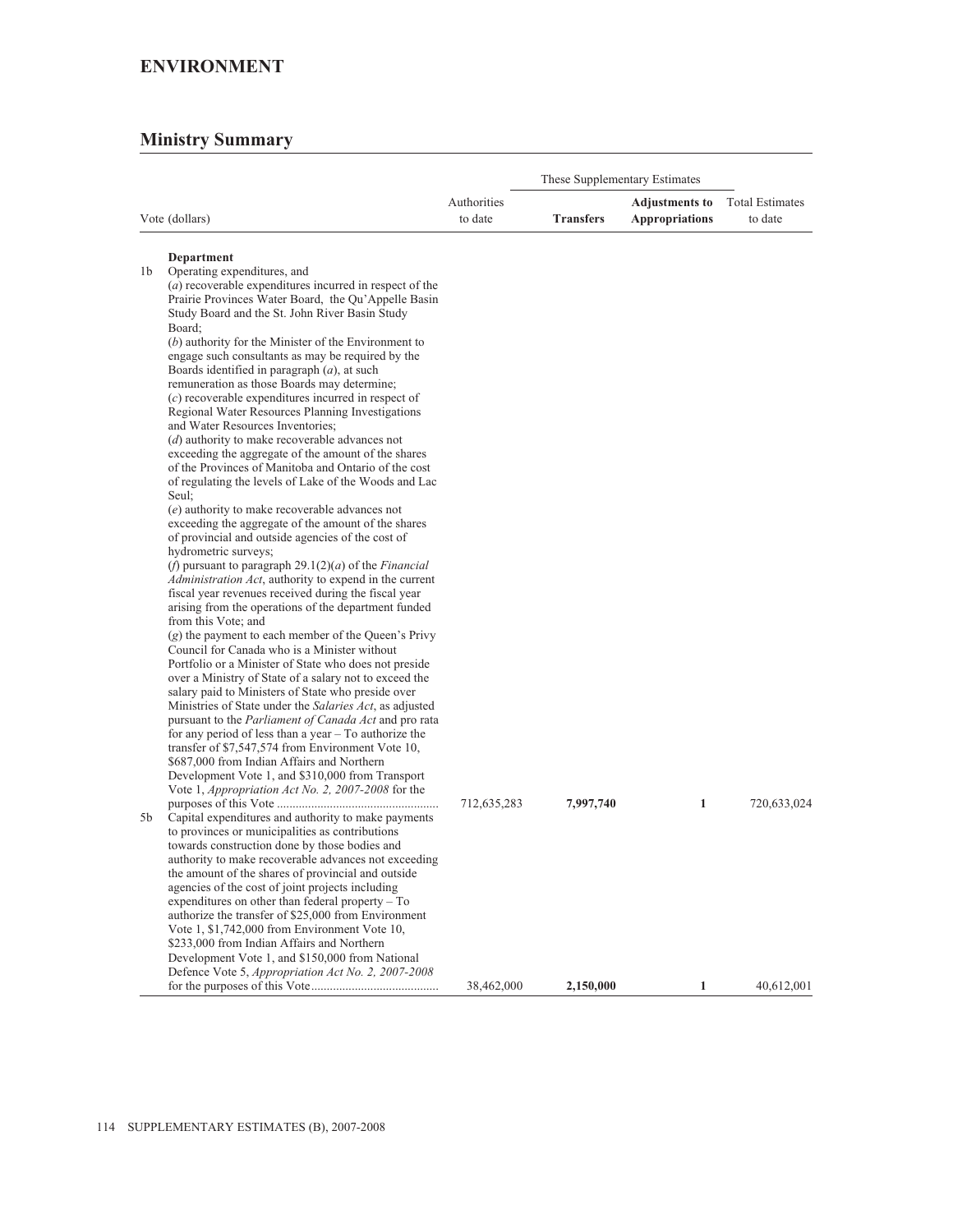### **ENVIRONMENT**

| Authorities<br><b>Total Estimates</b><br><b>Adjustments to</b><br>Vote (dollars)<br>to date<br><b>Transfers</b><br><b>Appropriations</b><br>to date<br>10b The grants listed in the Estimates and contributions,<br>contributions to developing countries in accordance<br>with the Multilateral Fund of the Montreal Protocol<br>taking the form of cash payments or the provision of<br>goods, equipment or services – To authorize the<br>transfer of \$150,000 from Environment Vote 1,<br>\$690,000 from Transport Vote 1, \$111,000 from<br>Health Vote 1, \$15,000 from Agriculture and<br>Agri-Food Vote 30, \$15,000 from Fisheries and<br>Oceans Vote 1, and \$15,000 from National Defence<br>Vote 1, Appropriation Act No. 2, 2007-2008 for the<br>1<br>293,178,335<br>301,948,908<br>(8,770,574)<br>Minister of the Environment – Salary and motor car<br>(S)<br>74,522<br>74,522<br>79,549,000<br>(S)<br>Grant to the Canada Foundation for Sustainable<br>(S)<br>1,646,000<br>1,646,000<br>.<br>1,132,669,713<br>1,377,166<br>1,646,003<br>1,135,692,882<br><b>Canadian Environmental Assessment Agency</b><br>15b Program expenditures, contributions and authority to<br>expend revenues received during the fiscal year<br>arising from the provision of environmental<br>assessment services including the conduct of panel<br>reviews, comprehensive studies, mediations, training<br>and information publications by the Canadian<br>20,726,326<br>2,500,000<br>1,696,000<br>1,696,000<br>(S)<br>.<br>24,922,326<br>22,422,326<br>2,500,000<br>.<br><b>National Round Table on the Environment and</b><br>the Economy<br>20<br>4,704,000<br>Expenditures pursuant to paragraph $29.1(1)$ of the<br>(S)<br>20,000<br>Contributions to employee benefit plans<br>432,000<br>(S)<br>5,156,000<br>.<br>. |  | These Supplementary Estimates |                                |
|---------------------------------------------------------------------------------------------------------------------------------------------------------------------------------------------------------------------------------------------------------------------------------------------------------------------------------------------------------------------------------------------------------------------------------------------------------------------------------------------------------------------------------------------------------------------------------------------------------------------------------------------------------------------------------------------------------------------------------------------------------------------------------------------------------------------------------------------------------------------------------------------------------------------------------------------------------------------------------------------------------------------------------------------------------------------------------------------------------------------------------------------------------------------------------------------------------------------------------------------------------------------------------------------------------------------------------------------------------------------------------------------------------------------------------------------------------------------------------------------------------------------------------------------------------------------------------------------------------------------------------------------------------------------------------------------------------------------------------------------------------------------------------------------------------------------------|--|-------------------------------|--------------------------------|
|                                                                                                                                                                                                                                                                                                                                                                                                                                                                                                                                                                                                                                                                                                                                                                                                                                                                                                                                                                                                                                                                                                                                                                                                                                                                                                                                                                                                                                                                                                                                                                                                                                                                                                                                                                                                                           |  |                               |                                |
|                                                                                                                                                                                                                                                                                                                                                                                                                                                                                                                                                                                                                                                                                                                                                                                                                                                                                                                                                                                                                                                                                                                                                                                                                                                                                                                                                                                                                                                                                                                                                                                                                                                                                                                                                                                                                           |  |                               |                                |
|                                                                                                                                                                                                                                                                                                                                                                                                                                                                                                                                                                                                                                                                                                                                                                                                                                                                                                                                                                                                                                                                                                                                                                                                                                                                                                                                                                                                                                                                                                                                                                                                                                                                                                                                                                                                                           |  |                               |                                |
|                                                                                                                                                                                                                                                                                                                                                                                                                                                                                                                                                                                                                                                                                                                                                                                                                                                                                                                                                                                                                                                                                                                                                                                                                                                                                                                                                                                                                                                                                                                                                                                                                                                                                                                                                                                                                           |  |                               | 79,549,000                     |
|                                                                                                                                                                                                                                                                                                                                                                                                                                                                                                                                                                                                                                                                                                                                                                                                                                                                                                                                                                                                                                                                                                                                                                                                                                                                                                                                                                                                                                                                                                                                                                                                                                                                                                                                                                                                                           |  |                               |                                |
|                                                                                                                                                                                                                                                                                                                                                                                                                                                                                                                                                                                                                                                                                                                                                                                                                                                                                                                                                                                                                                                                                                                                                                                                                                                                                                                                                                                                                                                                                                                                                                                                                                                                                                                                                                                                                           |  |                               |                                |
|                                                                                                                                                                                                                                                                                                                                                                                                                                                                                                                                                                                                                                                                                                                                                                                                                                                                                                                                                                                                                                                                                                                                                                                                                                                                                                                                                                                                                                                                                                                                                                                                                                                                                                                                                                                                                           |  |                               | 23,226,326                     |
|                                                                                                                                                                                                                                                                                                                                                                                                                                                                                                                                                                                                                                                                                                                                                                                                                                                                                                                                                                                                                                                                                                                                                                                                                                                                                                                                                                                                                                                                                                                                                                                                                                                                                                                                                                                                                           |  |                               |                                |
|                                                                                                                                                                                                                                                                                                                                                                                                                                                                                                                                                                                                                                                                                                                                                                                                                                                                                                                                                                                                                                                                                                                                                                                                                                                                                                                                                                                                                                                                                                                                                                                                                                                                                                                                                                                                                           |  |                               |                                |
|                                                                                                                                                                                                                                                                                                                                                                                                                                                                                                                                                                                                                                                                                                                                                                                                                                                                                                                                                                                                                                                                                                                                                                                                                                                                                                                                                                                                                                                                                                                                                                                                                                                                                                                                                                                                                           |  |                               | 4,704,000<br>20,000<br>432,000 |
|                                                                                                                                                                                                                                                                                                                                                                                                                                                                                                                                                                                                                                                                                                                                                                                                                                                                                                                                                                                                                                                                                                                                                                                                                                                                                                                                                                                                                                                                                                                                                                                                                                                                                                                                                                                                                           |  |                               | 5,156,000                      |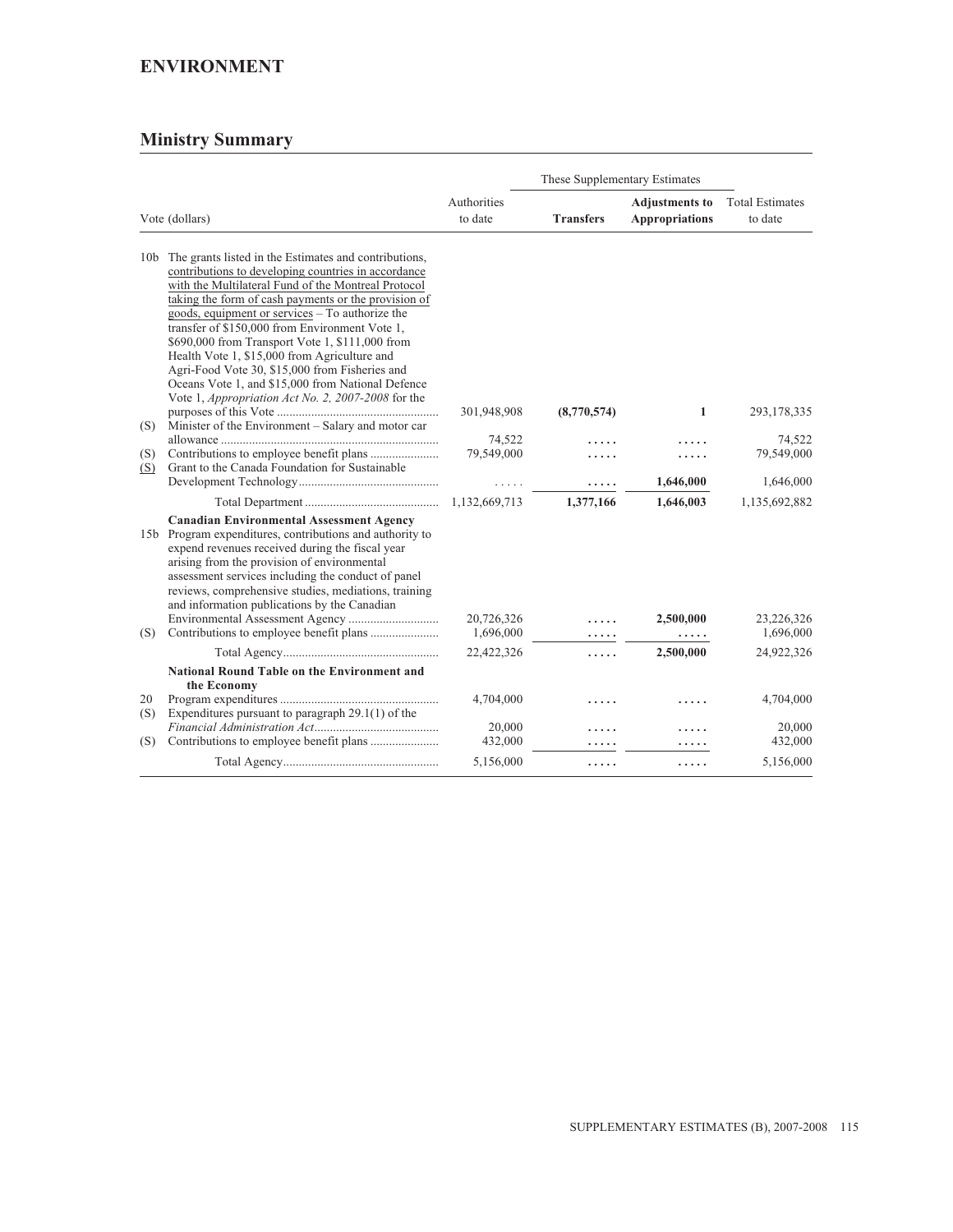### **ENVIRONMENT**

|                 |                                                                                                                                                                                                                                                                                                                                                                                                                                                                                                                                                                                                                 |                        | These Supplementary Estimates |                                                |                                   |
|-----------------|-----------------------------------------------------------------------------------------------------------------------------------------------------------------------------------------------------------------------------------------------------------------------------------------------------------------------------------------------------------------------------------------------------------------------------------------------------------------------------------------------------------------------------------------------------------------------------------------------------------------|------------------------|-------------------------------|------------------------------------------------|-----------------------------------|
|                 | Vote (dollars)                                                                                                                                                                                                                                                                                                                                                                                                                                                                                                                                                                                                  | Authorities<br>to date | <b>Transfers</b>              | <b>Adjustments to</b><br><b>Appropriations</b> | <b>Total Estimates</b><br>to date |
|                 | Parks Canada Agency                                                                                                                                                                                                                                                                                                                                                                                                                                                                                                                                                                                             |                        |                               |                                                |                                   |
| 25 <sub>b</sub> | Program expenditures, including capital expenditures,<br>the grants listed in the Estimates and contributions,<br>including expenditures on other than federal property,<br>and payments to provinces and municipalities as<br>contributions towards the cost of undertakings carried<br>out by those bodies - To authorize the transfer of<br>\$1,800,000 from Environment Vote 30, \$345,000<br>from Economic Development Agency of Canada for<br>the Regions of Quebec Vote 5, and \$230,000 from<br>Indian Affairs and Northern Development Vote 10,<br>Appropriation Act No. 2, 2007-2008 for the purposes |                        |                               |                                                |                                   |
|                 | of this Vote and to provide a further amount of<br>30b Payments to the New Parks and Historic Sites<br>Account for the purposes of establishing new national<br>parks, national historic sites and related heritage<br>areas, as set out in section 21 of the Parks Canada                                                                                                                                                                                                                                                                                                                                      | 509,923,055            | 2,321,861                     | 11,146,600                                     | 523,391,516                       |
| (S)             | Expenditures equivalent to revenues resulting from<br>the conduct of operations pursuant to section 20 of the                                                                                                                                                                                                                                                                                                                                                                                                                                                                                                   | 2,300,000              | (1,800,000)                   |                                                | 500,000                           |
|                 |                                                                                                                                                                                                                                                                                                                                                                                                                                                                                                                                                                                                                 | 104,000,000            |                               |                                                | 104,000,000                       |
| (S)             | Contributions to employee benefit plans                                                                                                                                                                                                                                                                                                                                                                                                                                                                                                                                                                         | 46,006,000             | .                             |                                                | 46,006,000                        |
|                 |                                                                                                                                                                                                                                                                                                                                                                                                                                                                                                                                                                                                                 | 662,229,055            | 521,861                       | 11,146,600                                     | 673,897,516                       |
|                 |                                                                                                                                                                                                                                                                                                                                                                                                                                                                                                                                                                                                                 | 1,822,477,094          | 1,899,027                     | 15,292,603                                     | 1,839,668,724                     |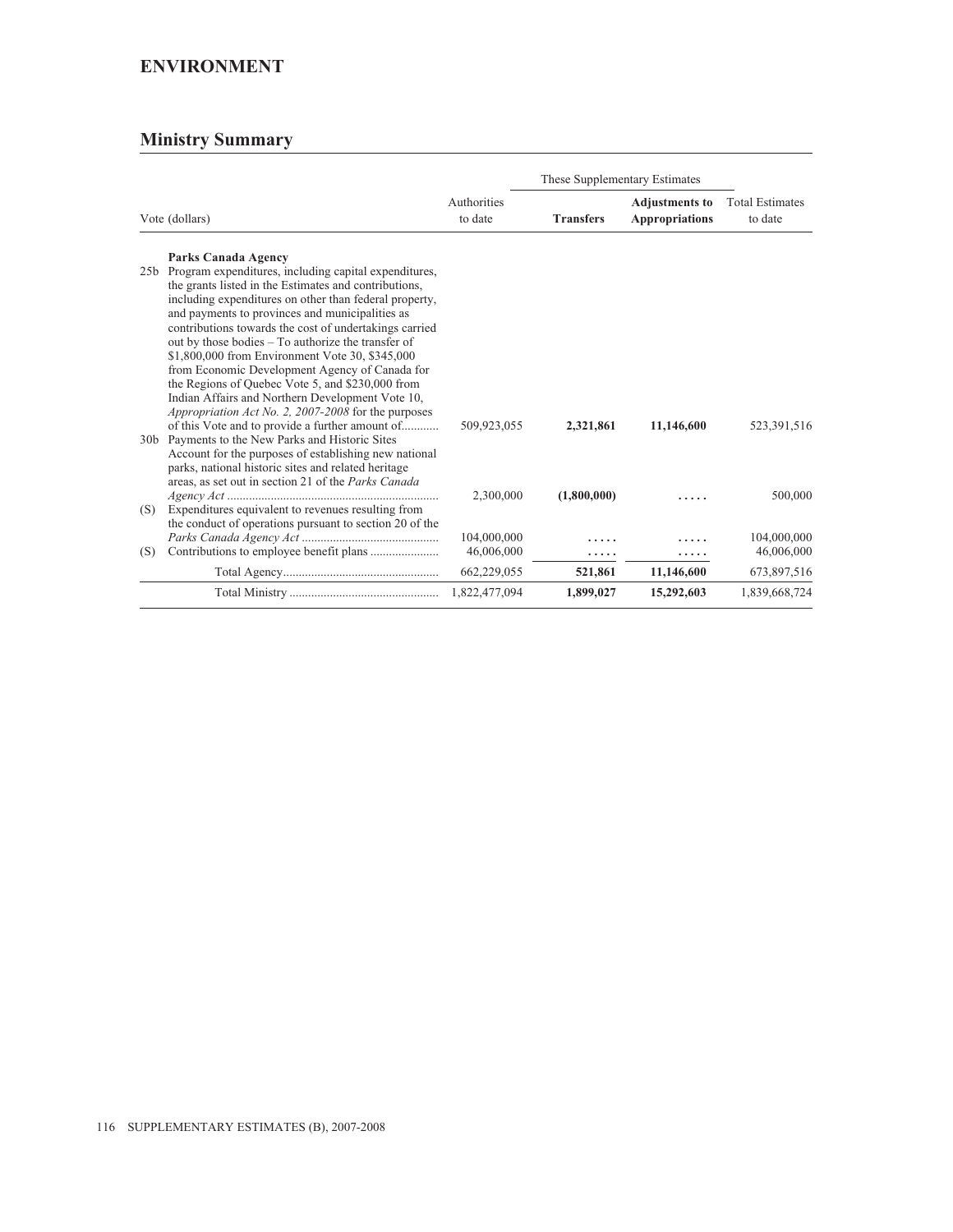# **ENVIRONMENT**

### **Department**

#### **Explanation of Requirements (thousands of dollars)**

Environment requests funds for the following items:

| <b>Voted Appropriations</b>                                                                                                                                                                                                                                                                                                                                                     | Vote 1         | Vote 5     | Vote 10    | Total          |
|---------------------------------------------------------------------------------------------------------------------------------------------------------------------------------------------------------------------------------------------------------------------------------------------------------------------------------------------------------------------------------|----------------|------------|------------|----------------|
| Funding to cover the incremental costs in the Pacific Environment                                                                                                                                                                                                                                                                                                               |                |            |            |                |
| Centre Site lease payments and the costs of the Montreal                                                                                                                                                                                                                                                                                                                        |                |            |            |                |
|                                                                                                                                                                                                                                                                                                                                                                                 | 5,130          | .          | 525        | 5,655          |
| Funding to enhance environmental law enforcement capacity<br>Funding related to government advertising programs (horizontal                                                                                                                                                                                                                                                     | 1,914          | 1,742      | .          | 3,656          |
| Funding for implementation of the National Vehicle Scrappage                                                                                                                                                                                                                                                                                                                    | 750            | .          | .          | 750            |
|                                                                                                                                                                                                                                                                                                                                                                                 | 379            | .          | .          | 379            |
| Gross Voted Appropriations                                                                                                                                                                                                                                                                                                                                                      | 8,173          | 1,742      | 525        | 10,440         |
| <b>Funds Available</b>                                                                                                                                                                                                                                                                                                                                                          |                |            |            |                |
| Less: Spending authorities available within the Vote                                                                                                                                                                                                                                                                                                                            | 1,530<br>6,643 | .<br>1,742 | 525<br>.   | 2,055<br>8,385 |
| Total Funds Available                                                                                                                                                                                                                                                                                                                                                           | 8,173          | 1,742      | 525        | 10,440         |
| <b>Total Voted Appropriations</b>                                                                                                                                                                                                                                                                                                                                               | .              | .          | .          | .              |
| <b>Statutory Appropriations</b>                                                                                                                                                                                                                                                                                                                                                 |                |            |            |                |
| Grant to the Canada Foundation for Sustainable Development                                                                                                                                                                                                                                                                                                                      |                |            |            | 1,646          |
|                                                                                                                                                                                                                                                                                                                                                                                 |                |            |            |                |
| <b>Total Adjustments to Appropriations</b>                                                                                                                                                                                                                                                                                                                                      |                |            |            | 1,646          |
| Transfers                                                                                                                                                                                                                                                                                                                                                                       | Vote 1         | Vote 5     | Vote 10    | Total          |
| Transfer from Transport – For implementation of the National<br>Vehicle Scrappage Program in support of Canada's Clean Air                                                                                                                                                                                                                                                      | 310            | .          | 690        | 1,000          |
| Transfer from Indian Affairs and Northern Development – To                                                                                                                                                                                                                                                                                                                      |                |            |            |                |
| support research activities during the International Polar Year<br>Transfer from National Defence – For public security initiatives<br>related to the Chemical, Biological, Radiological and Nuclear                                                                                                                                                                            | 687            | 233        | $\ldots$ . | 920            |
| Transfer from Health – To assess the health and economic impacts of                                                                                                                                                                                                                                                                                                             |                | 150        |            | 150            |
| Transfer from the Canadian Food Inspection Agency (\$15), Fisheries<br>and Oceans $(\$15)$ and National Defence $(\$15)$ – To support<br>improved representation of Aboriginal persons in science and<br>technology careers (Canadian Aboriginal Science and                                                                                                                    |                | .          | 111        | 111            |
|                                                                                                                                                                                                                                                                                                                                                                                 |                |            | 45         | 45             |
| Internal reallocation of resources – To support the Air Quality                                                                                                                                                                                                                                                                                                                 |                |            |            |                |
| Internal reallocation of resources – To permit Canada to effectively<br>engage in the work of partnerships for membership and<br>participation in the United Nations Framework Convention on<br>Climate Change, the Methane to Markets initiative, the<br>Renewable Energy and Energy Efficiency Partnership, and the<br>Organisation for Economic Co-operation and Development | (175)          | 25         | 150        |                |
|                                                                                                                                                                                                                                                                                                                                                                                 | 905            | .          | (905)      |                |
| Internal reallocation of resources – To reduce the amount of new                                                                                                                                                                                                                                                                                                                |                |            |            |                |
| Transfer to Natural Resources (\$272) and Industry $(\$100) - To$                                                                                                                                                                                                                                                                                                               | 6,643          | 1,742      | (8,385)    |                |
| support departmental involvement in the Asia-Pacific Partnership                                                                                                                                                                                                                                                                                                                | (372)          |            |            | (372)          |
| Transfer to Foreign Affairs and International Trade - For<br>Environment's share of the assessed contribution to the United                                                                                                                                                                                                                                                     |                |            |            |                |
| Nations Framework Convention on Climate Change and Kyoto                                                                                                                                                                                                                                                                                                                        |                |            |            |                |
|                                                                                                                                                                                                                                                                                                                                                                                 |                | .          | (477)      | (477)          |
| <b>Total Transfers</b>                                                                                                                                                                                                                                                                                                                                                          | 7,998          | 2,150      | (8,771)    | 1,377          |

Note: Figures in the "Explanation of Requirements" may not agree with the "Ministry Summary" due to rounding.

**These Supplementary Estimates 7,998 2,150 (8,771) 3,023**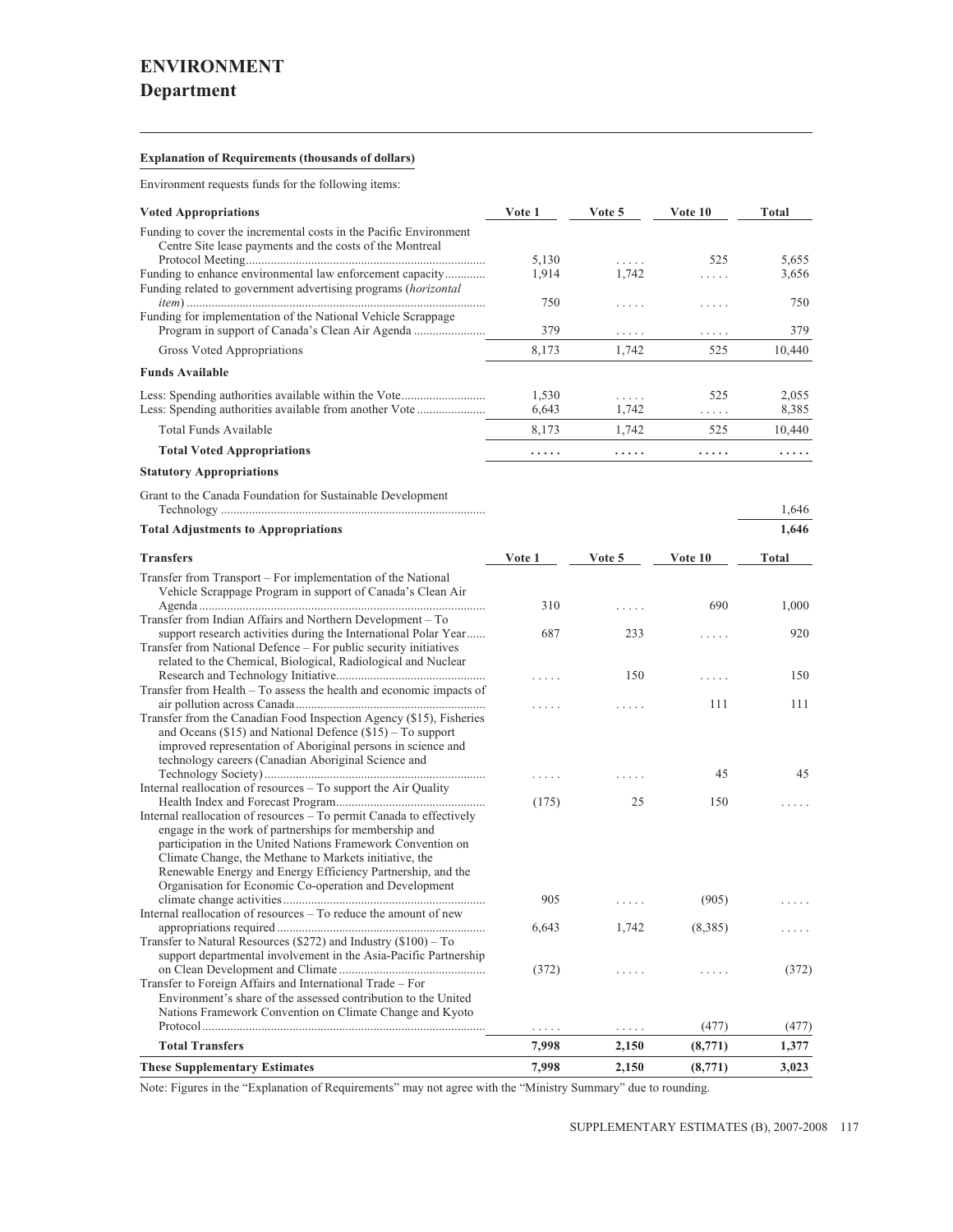#### **Explanation of Funds Available (dollars)**

**Vote 1**: \$8,173,066 in total authorities is available: \$1,530,492 is available within the Vote due to the realignment of resources between other operating costs and personnel costs; and \$6,642,574 from Vote 10 due to reduced requirements related to the deferral of contribution payments for the Toronto Waterfront Revitalization Initiative.

**Vote 5**: \$1,742,000 in total authorities is available from Vote 10 due to reduced requirements related to the deferral of contribution payments for the Toronto Waterfront Revitalization Initiative.

Vote 10: \$525,000 in total authorities is available within the Vote due to reduced requirements related to the deferral of contribution payments for the Toronto Waterfront Revitalization Initiative.

| <b>Transfer Payments (dollars)</b>                                                                                                                                                           | <b>Voted</b>         | <b>Statutory</b> |
|----------------------------------------------------------------------------------------------------------------------------------------------------------------------------------------------|----------------------|------------------|
| <b>Grants</b>                                                                                                                                                                                |                      |                  |
| Canadians adopt sustainable consumption and production approaches<br>Grant to the Canada Foundation for Sustainable Development Technology                                                   |                      | 1,646,000        |
| <b>Total Gross Grants</b>                                                                                                                                                                    |                      | 1,646,000        |
| <b>Contributions</b>                                                                                                                                                                         |                      |                  |
| Water is clean, safe and secure<br>Contributions to support environmental and sustainable development initiatives                                                                            | 45,000               |                  |
| Canadians are informed of, and respond appropriately to, current and predicted<br>environmental conditions<br>Contributions to support environmental and sustainable development initiatives | 150,000              |                  |
| Risks to Canadians, their health, and their environment from air pollutants and greenhouse<br>gas emissions are reduced                                                                      |                      |                  |
| Contributions to support environmental and sustainable development initiatives                                                                                                               | 111,000              |                  |
|                                                                                                                                                                                              | 525,000              |                  |
|                                                                                                                                                                                              | 690,000              |                  |
|                                                                                                                                                                                              | 1,326,000            |                  |
| <b>Total Gross Contributions</b>                                                                                                                                                             | 1,521,000            | .                |
| <b>Total Gross Transfer Payments</b>                                                                                                                                                         | 1,521,000            | 1,646,000        |
|                                                                                                                                                                                              | 525,000<br>9,766,574 | .                |
| <b>Net Transfer Payments</b>                                                                                                                                                                 | (8,770,574)          | 1,646,000        |

### **Canadian Environmental Assessment Agency**

#### **Explanation of Requirements (thousands of dollars)**

Canadian Environmental Assessment Agency requests funds for the following items:

#### **Voted Appropriations Vote 15**

Funding to improve the performance of the regulatory system for major natural resource projects that are subject to a comprehensive study, a panel review or a multijurisdictional screening under the *Canadian Environmental Assessment Act*.............................................................................................................................................................. **2,500**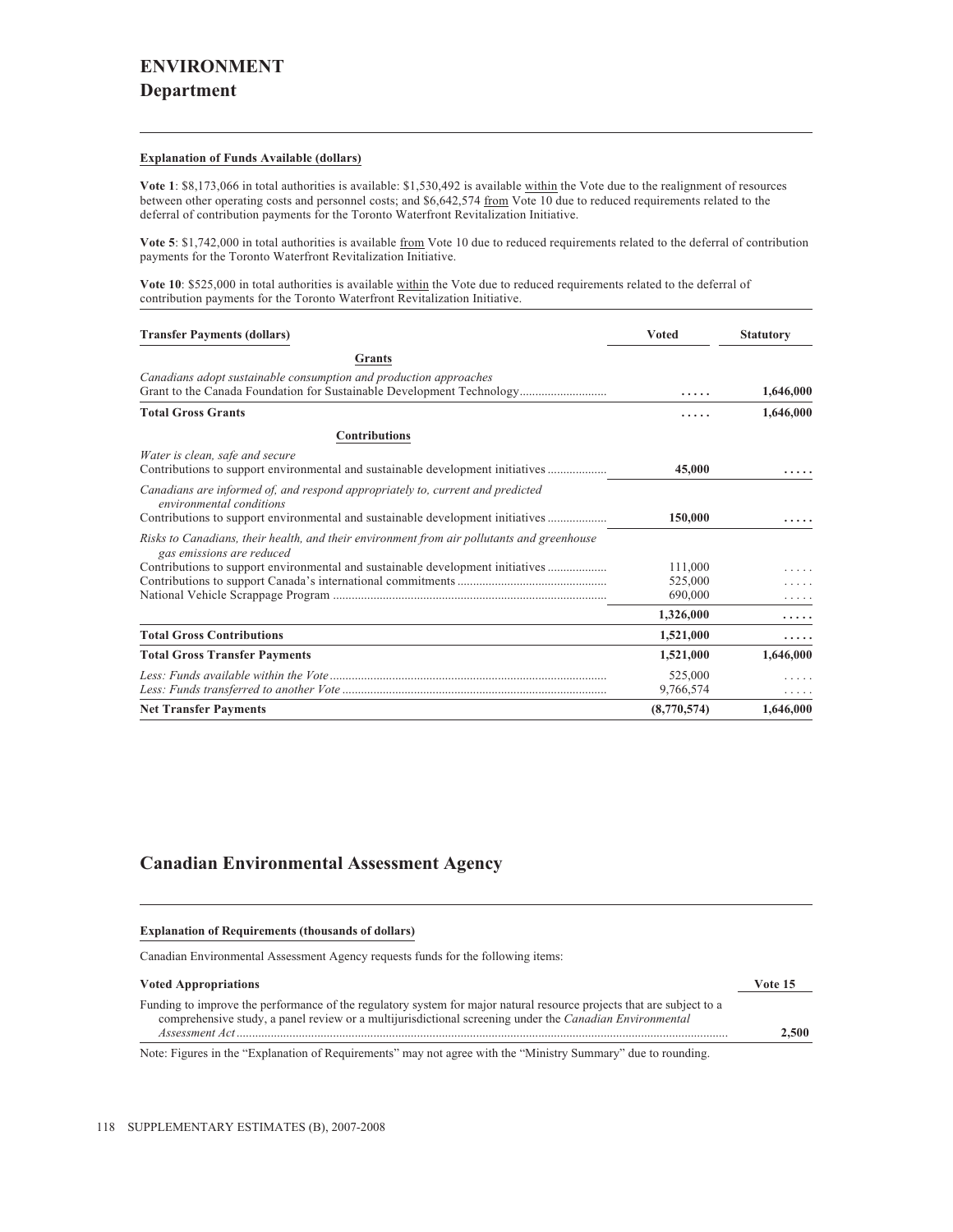### **Explanation of Requirements (thousands of dollars)**

Parks Canada Agency requests funds for the following items:

| <b>Voted Appropriations</b>                                                                                                                                                                                                                                        | Vote 25 | Vote 30      | Total            |
|--------------------------------------------------------------------------------------------------------------------------------------------------------------------------------------------------------------------------------------------------------------------|---------|--------------|------------------|
| Funding for forest fire suppression within the boundaries of Parks Canada properties<br>to minimize the risks associated with public safety and loss of infrastructure and                                                                                         |         |              |                  |
|                                                                                                                                                                                                                                                                    | 9,146   | .            | 9,146            |
| Funding related to government advertising programs (horizontal item)                                                                                                                                                                                               | 2,000   |              | 2,000            |
| <b>Total Voted Appropriations</b>                                                                                                                                                                                                                                  | 11,146  | .            | 11,146           |
| <b>Transfers</b>                                                                                                                                                                                                                                                   |         |              |                  |
| Transfer from Economic Development Agency of Canada for the Regions of<br>Quebec $-$ To support a project to enhance the Petite $\hat{I}$ le au Marteau and the $\hat{I}$ le aux<br>Perroquets lighthouse stations in the Mingan Archipelago National Park Reserve |         |              |                  |
| Transfer from Indian Affairs and Northern Development – To support the assessment,                                                                                                                                                                                 | 345     |              | 345              |
| Internal reallocation of resources – To provide sufficient funds associated with New                                                                                                                                                                               | 230     |              | 230              |
| Transfer to the Public Service Human Resources Management Agency of Canada -                                                                                                                                                                                       | 1,800   | (1,800)      |                  |
|                                                                                                                                                                                                                                                                    | (53)    | .            | (53)             |
| <b>Total Transfers</b>                                                                                                                                                                                                                                             | 2,322   | (1,800)      | 522              |
| <b>These Supplementary Estimates</b>                                                                                                                                                                                                                               | 13,468  | (1,800)      | 11,668           |
| <b>Transfer Payments (dollars)</b>                                                                                                                                                                                                                                 |         | <b>Voted</b> | <b>Statutory</b> |
| <b>Contributions</b>                                                                                                                                                                                                                                               |         |              |                  |
| Conserve Heritage Resources<br>Contributions in support of National Historic Sites of Canada Cost-Sharing Program                                                                                                                                                  |         | 1,000,000    |                  |
| are the control of the control of the control of the control of the control of the control of the control of the control of the control of the control of the control of the control of the control of the control of the cont                                     |         |              |                  |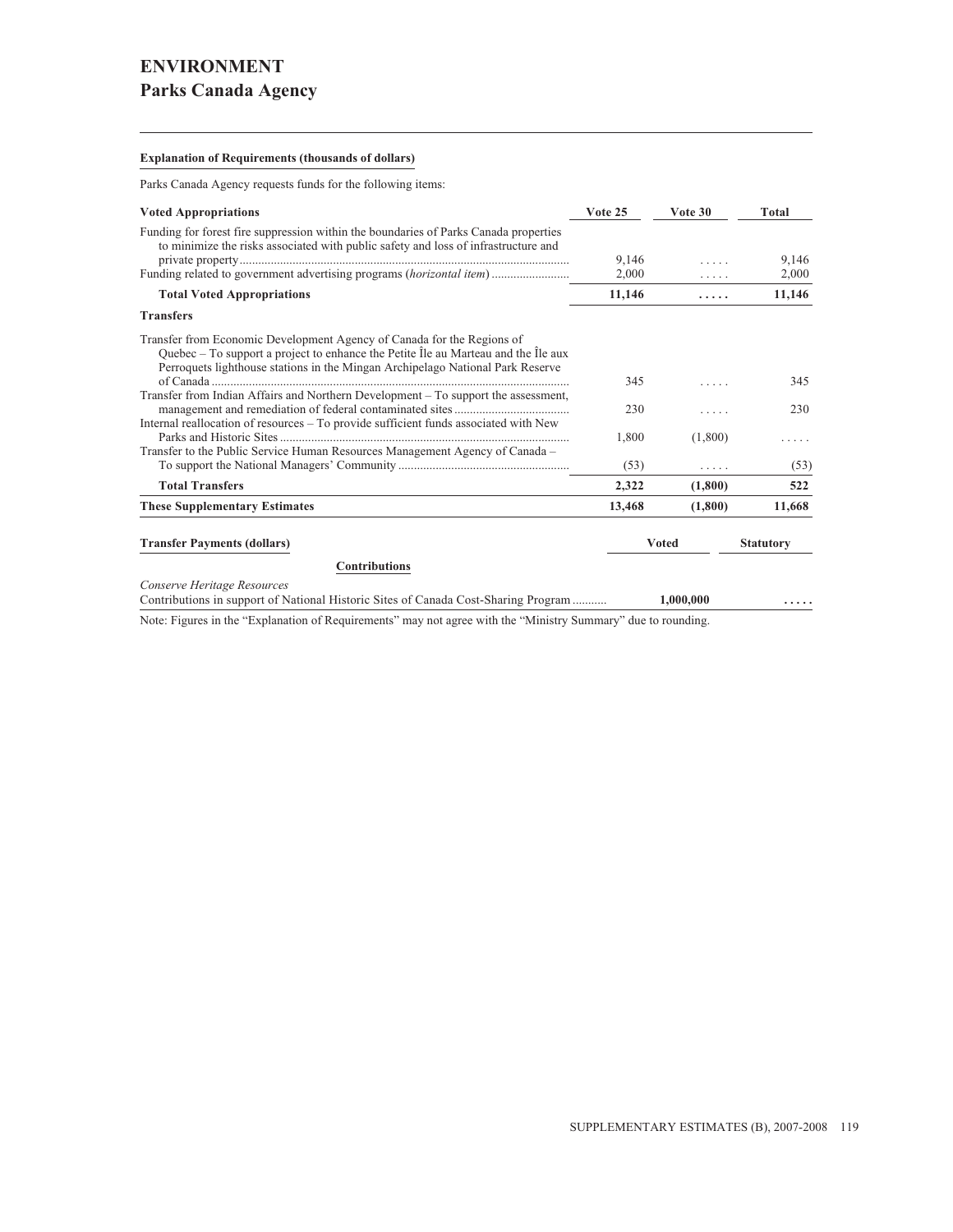|          |                                                                                                              |                           | These Supplementary Estimates |                       |                           |
|----------|--------------------------------------------------------------------------------------------------------------|---------------------------|-------------------------------|-----------------------|---------------------------|
|          |                                                                                                              | Authorities               |                               | <b>Adjustments to</b> | <b>Total Estimates</b>    |
|          | Vote (dollars)                                                                                               | to date                   | <b>Transfers</b>              | <b>Appropriations</b> | to date                   |
|          |                                                                                                              |                           |                               |                       |                           |
|          | Department                                                                                                   |                           |                               |                       |                           |
| 1a       | Operating expenditures and the payment to each                                                               |                           |                               |                       |                           |
|          | member of the Queen's Privy Council for Canada                                                               |                           |                               |                       |                           |
|          | who is a Minister without Portfolio or a Minister of                                                         |                           |                               |                       |                           |
|          | State who does not preside over a Ministry of State of                                                       |                           |                               |                       |                           |
|          | a salary not to exceed the salary paid to Ministers of                                                       |                           |                               |                       |                           |
|          | State who preside over Ministries of State under the                                                         |                           |                               |                       |                           |
|          | Salaries Act, as adjusted pursuant to the Parliament of                                                      |                           |                               |                       |                           |
|          | Canada Act and pro rata for any period of less than a                                                        |                           |                               |                       |                           |
|          | year and authority to expend revenue received during                                                         |                           |                               |                       |                           |
|          |                                                                                                              | 89,678,311<br>221,200,000 | .                             |                       | 89,678,311<br>221,200,000 |
| 5<br>(S) | The grants listed in the Estimates and contributions                                                         | 74,522                    | .                             |                       | 74,522                    |
| (S)      | Minister of Finance – Salary and motor car allowance<br>Territorial Financing (Part I.1 – Federal-Provincial |                           | .                             | .                     |                           |
|          |                                                                                                              | 2,221,297,000             | .                             |                       | 2,221,297,000             |
| (S)      | Payments to International Development Association                                                            | 318,270,000               | .                             | .<br>.                | 318,270,000               |
| (S)      |                                                                                                              | 12,344,000                | .                             |                       | 12,344,000                |
| (S)      |                                                                                                              | 145,000,000               | .                             | .                     | 145,000,000               |
| (S)      |                                                                                                              |                           | .                             | .                     | 33,807,000,000            |
| (S)      | Statutory Subsidies (Constitution Acts, 1867–1982,                                                           |                           |                               |                       |                           |
|          |                                                                                                              | 32,000,000                | .                             | .                     | 32,000,000                |
| (S)      | Fiscal Equalization (Part I – Federal-Provincial                                                             |                           |                               |                       |                           |
|          |                                                                                                              |                           | .                             | .                     | 12,924,677,000            |
| (S)      | Canada Health Transfer (Part V.1 -                                                                           |                           |                               |                       |                           |
|          | Federal-Provincial Fiscal Arrangements Act)  21,466,434,000                                                  |                           | .                             | .                     | 21,466,434,000            |
| (S)      | Canada Social Transfer (Part V.1 -                                                                           |                           |                               |                       |                           |
|          | Federal-Provincial Fiscal Arrangements Act)                                                                  | 9,594,558,000             | .                             | .                     | 9,594,558,000             |
| (S)      | Youth Allowances Recovery (Federal-Provincial                                                                |                           |                               |                       |                           |
|          |                                                                                                              | (654,000,000)             | .                             | .                     | (654,000,000)             |
| (S)      | Alternative Payments for Standing Programs                                                                   |                           |                               |                       |                           |
|          | (Part VI - Federal-Provincial Fiscal Arrangements                                                            |                           |                               |                       |                           |
|          |                                                                                                              |                           | .                             | .                     | (2,976,000,000)           |
| (S)      | Payment to British Columbia (Budget Implementation                                                           |                           |                               |                       |                           |
|          |                                                                                                              | 30,000,000                | .                             | .                     | 30,000,000                |
| (S)      | Payment to Yukon (Budget Implementation                                                                      | 3,500,000                 |                               |                       | 3,500,000                 |
| (S)      | Payment to Northwest Territories (Budget)                                                                    |                           | .                             | .                     |                           |
|          |                                                                                                              | 54,400,000                | .                             | .                     | 54,400,000                |
| (S)      | Payment to Ontario (Budget Implementation                                                                    |                           |                               |                       |                           |
|          |                                                                                                              | 250,000,000               | .                             | .                     | 250,000,000               |
| (S)      | Clean Air and Climate Change Trust Fund (Budget                                                              |                           |                               |                       |                           |
|          |                                                                                                              | 1,518,925,391             |                               | .                     | 1,518,925,391             |
| (S)      | Patient Wait Times Guarantee (Budget                                                                         |                           |                               |                       |                           |
|          |                                                                                                              | 612,000,000               | .                             | .                     | 612,000,000               |
| (S)      | Transitional Payments (Budget Implementation Act,                                                            |                           |                               |                       |                           |
|          |                                                                                                              | 614,038,000               | .                             | .                     | 614,038,000               |
| (S)      | Child Care Spaces (Budget Implementation Act, 2007)                                                          | 250,000,000               | .                             | .                     | 250,000,000               |
| (S)      | Human Papillomavirus Immunization (Budget                                                                    |                           |                               |                       |                           |
|          |                                                                                                              | 300,000,000               | .                             | .                     | 300,000,000               |
|          |                                                                                                              |                           | .                             | .                     | 80, 835, 396, 224         |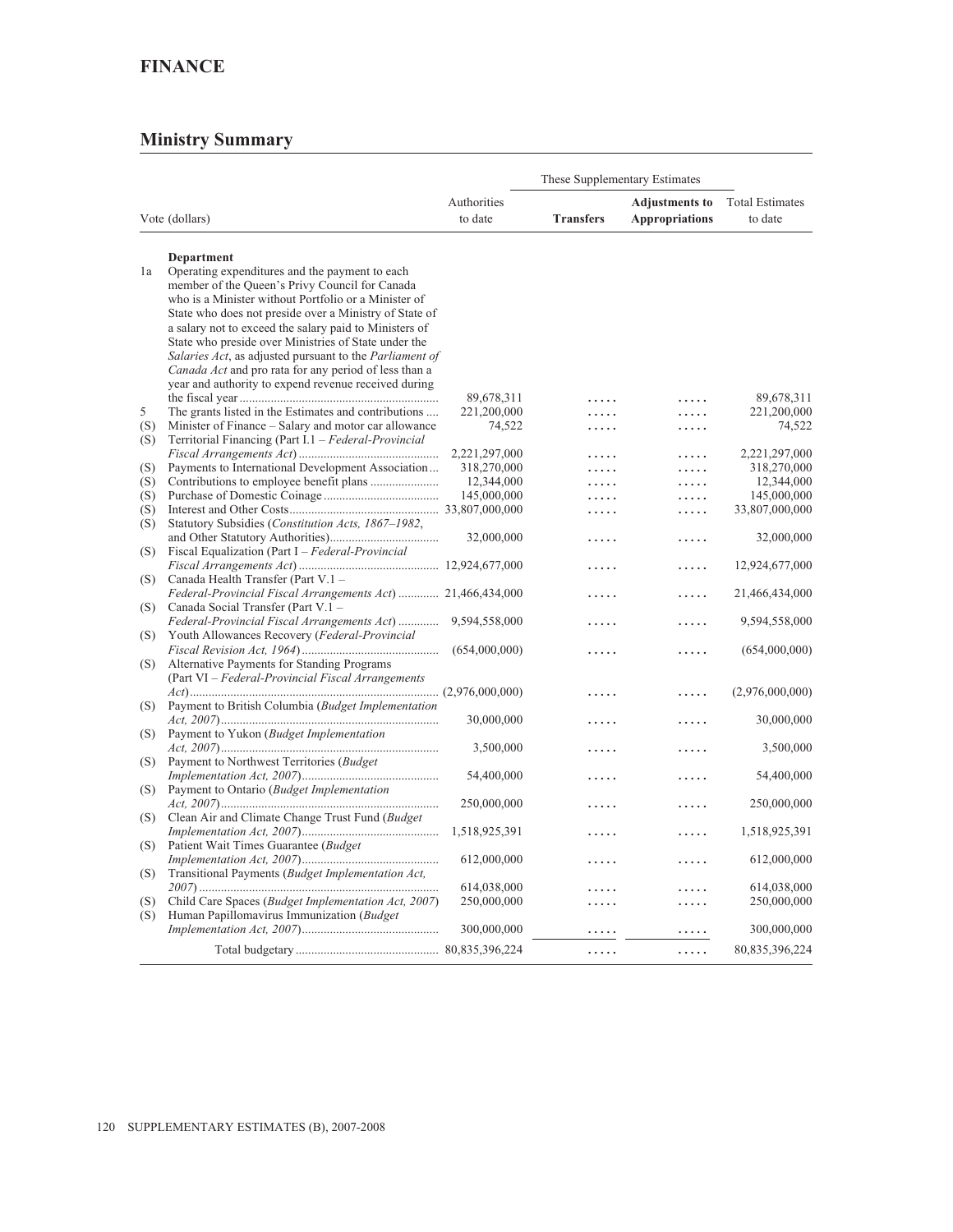# **FINANCE**

|           |                                                                                                                                                                                                                                                                                                                                               |                         | These Supplementary Estimates |                                                |                                   |
|-----------|-----------------------------------------------------------------------------------------------------------------------------------------------------------------------------------------------------------------------------------------------------------------------------------------------------------------------------------------------|-------------------------|-------------------------------|------------------------------------------------|-----------------------------------|
|           | Vote (dollars)                                                                                                                                                                                                                                                                                                                                | Authorities<br>to date  | <b>Transfers</b>              | <b>Adjustments to</b><br><b>Appropriations</b> | <b>Total Estimates</b><br>to date |
| (S)       | L10a In accordance with the Bretton Woods and Related<br>Agreements Act, the issuance and payment of<br>non-interest bearing, non-negotiable demand notes in<br>an amount not to exceed \$318,280,000 to the<br>Payments and encashment of notes issued to the<br>European Bank for Reconstruction and<br>Development – Capital Subscriptions | 2                       |                               |                                                | $\overline{2}$                    |
|           |                                                                                                                                                                                                                                                                                                                                               | 5,247,000               |                               |                                                | 5,247,000                         |
|           |                                                                                                                                                                                                                                                                                                                                               | 5,247,002               |                               | .                                              | 5,247,002                         |
|           |                                                                                                                                                                                                                                                                                                                                               |                         |                               | .                                              | 80,840,643,226                    |
| 15<br>(S) | <b>Auditor General</b>                                                                                                                                                                                                                                                                                                                        | 71,441,000<br>9,148,000 |                               |                                                | 71,441,000<br>9,148,000           |
|           |                                                                                                                                                                                                                                                                                                                                               | 80,589,000              | .                             | .                                              | 80,589,000                        |
| 20<br>(S) | <b>Canadian International Trade Tribunal</b>                                                                                                                                                                                                                                                                                                  | 9,306,000<br>1,376,000  |                               |                                                | 9,306,000<br>1,376,000            |
|           |                                                                                                                                                                                                                                                                                                                                               | 10,682,000              | .                             | .                                              | 10,682,000                        |
| (S)       | <b>Financial Transactions and Reports Analysis</b><br><b>Centre of Canada</b>                                                                                                                                                                                                                                                                 | 46,732,750<br>3,581,000 |                               | 238,000<br>.                                   | 46,970,750<br>3,581,000           |
|           |                                                                                                                                                                                                                                                                                                                                               | 50, 313, 750            | .                             | 238,000                                        | 50,551,750                        |
| 30<br>(S) | Office of the Superintendent of Financial<br><b>Institutions</b><br>Spending of revenues pursuant to subsection $17(2)$ of<br>the Office of the Superintendent of Financial                                                                                                                                                                   | 784,000                 |                               |                                                | 784,000                           |
|           |                                                                                                                                                                                                                                                                                                                                               | 1                       | .                             | .                                              | $\mathbf{1}$                      |
|           |                                                                                                                                                                                                                                                                                                                                               | 784,001                 | .                             | .                                              | 784,001                           |
|           |                                                                                                                                                                                                                                                                                                                                               |                         | .                             | 238,000                                        | 80,983,249,977                    |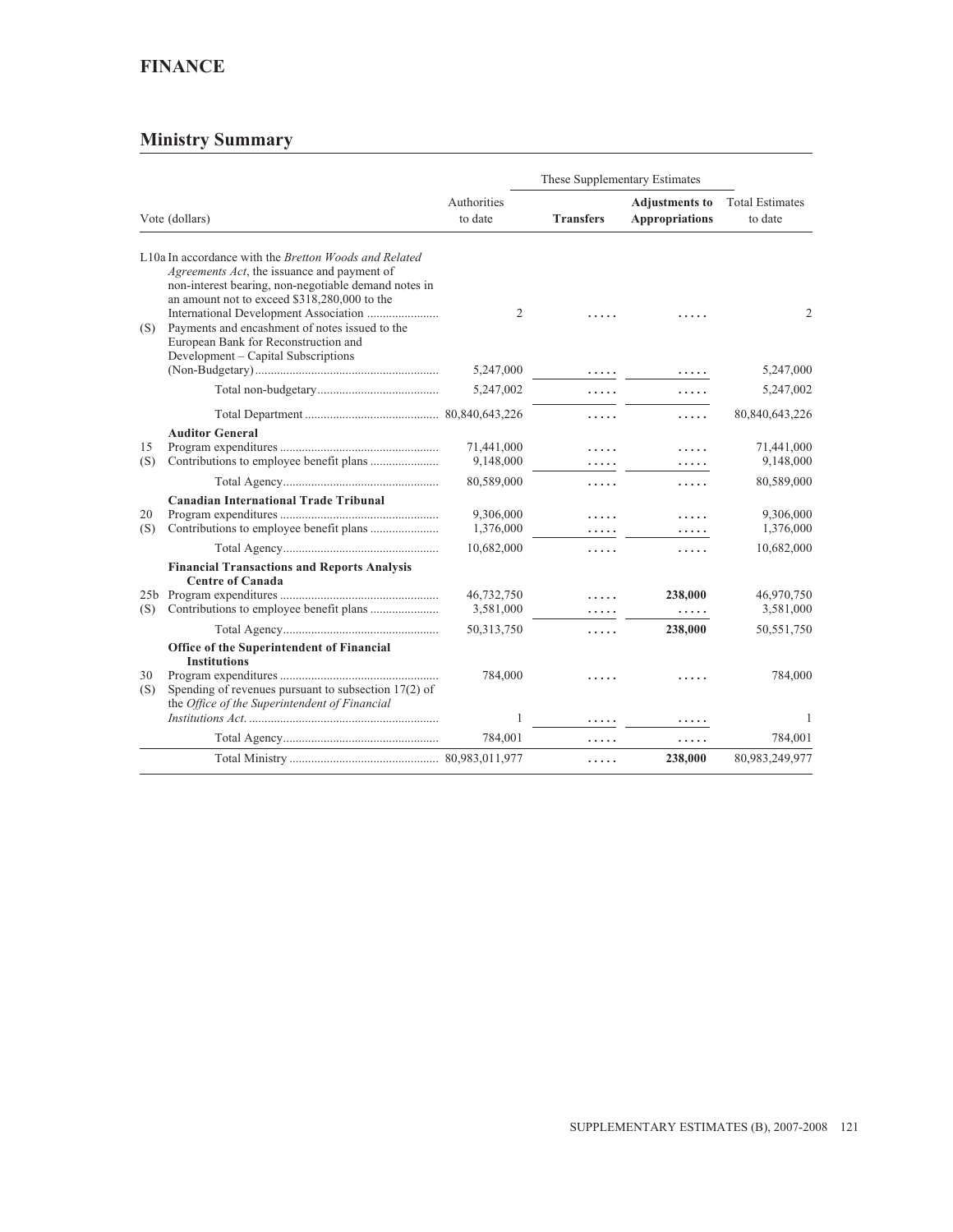#### **Explanation of Requirements (thousands of dollars)**

Financial Transactions and Reports Analysis Centre of Canada requests funds for the following items:

#### **Voted Appropriations Vote 25**

| Funding for enhanced enforcement activities relating to the National Anti-Drug Strategy that are aimed at reducing |     |
|--------------------------------------------------------------------------------------------------------------------|-----|
|                                                                                                                    | 238 |
|                                                                                                                    |     |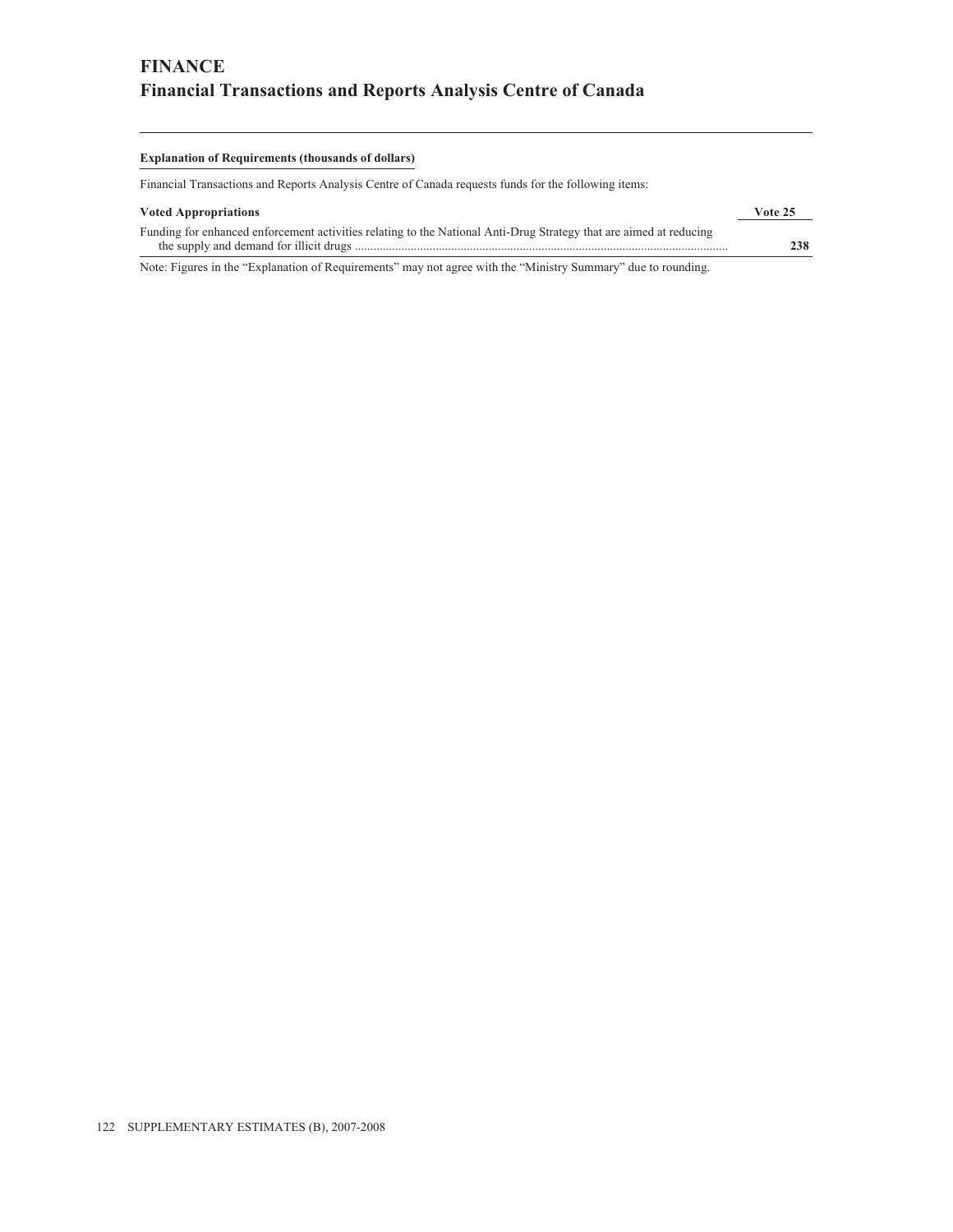### **FISHERIES AND OCEANS**

|                |                                                                                                             |               |                  | These Supplementary Estimates |                        |
|----------------|-------------------------------------------------------------------------------------------------------------|---------------|------------------|-------------------------------|------------------------|
|                |                                                                                                             | Authorities   |                  | <b>Adjustments to</b>         | <b>Total Estimates</b> |
|                | Vote (dollars)                                                                                              | to date       | <b>Transfers</b> | <b>Appropriations</b>         | to date                |
| 1 <sub>b</sub> | Operating expenditures, and                                                                                 |               |                  |                               |                        |
|                | $(a)$ Canada's share of expenses of the International                                                       |               |                  |                               |                        |
|                | Fisheries Commissions, authority to provide free                                                            |               |                  |                               |                        |
|                | accommodation for the International Fisheries                                                               |               |                  |                               |                        |
|                | Commissions and authority to make recoverable                                                               |               |                  |                               |                        |
|                | advances in the amounts of the shares of the                                                                |               |                  |                               |                        |
|                | International Fisheries Commissions of joint cost                                                           |               |                  |                               |                        |
|                | projects;                                                                                                   |               |                  |                               |                        |
|                | $(b)$ authority to make recoverable advances for<br>transportation, stevedoring and other shipping          |               |                  |                               |                        |
|                | services performed on behalf of individuals, outside                                                        |               |                  |                               |                        |
|                | agencies and other governments in the course of, or                                                         |               |                  |                               |                        |
|                | arising out of, the exercise of jurisdiction in                                                             |               |                  |                               |                        |
|                | navigation, including aids to navigation and shipping;                                                      |               |                  |                               |                        |
|                | $(c)$ authority to expend revenue received during the                                                       |               |                  |                               |                        |
|                | fiscal year in the course of, or arising from, the                                                          |               |                  |                               |                        |
|                | activities of the Canadian Coast Guard; and<br>$(d)$ the payment to each member of the Queen's Privy        |               |                  |                               |                        |
|                | Council for Canada who is a Minister without                                                                |               |                  |                               |                        |
|                | Portfolio or a Minister of State who does not preside                                                       |               |                  |                               |                        |
|                | over a Ministry of State of a salary not to exceed the                                                      |               |                  |                               |                        |
|                | salary paid to Ministers of State who preside over                                                          |               |                  |                               |                        |
|                | Ministries of State under the Salaries Act, as adjusted                                                     |               |                  |                               |                        |
|                | pursuant to the Parliament of Canada Act and pro rata                                                       |               |                  |                               |                        |
|                | for any period of less than a year $-$ To authorize the                                                     |               |                  |                               |                        |
|                | transfer of \$187,000 from Fisheries and Oceans                                                             |               |                  |                               |                        |
|                | Vote 10, and \$62,500 from Canadian Heritage Vote 5,<br>Appropriation Act No. 2, 2007-2008 for the purposes |               |                  |                               |                        |
|                |                                                                                                             | 1,205,141,187 | (1,079,979)      | $\mathbf{1}$                  | 1,204,061,209          |
| 5a             | Capital expenditures and authority to make payments                                                         |               |                  |                               |                        |
|                | to provinces, municipalities and local or private                                                           |               |                  |                               |                        |
|                | authorities as contributions towards construction done                                                      |               |                  |                               |                        |
|                | by those bodies and authority for the purchase and                                                          |               |                  |                               |                        |
|                |                                                                                                             | 263,510,229   |                  |                               | 263,510,229            |
|                | 10b The grants listed in the Estimates and contributions –                                                  |               |                  |                               |                        |
|                | To authorize the transfer of \$1,196,004 from Fisheries<br>and Oceans Vote 1, Appropriation Act No. 2,      |               |                  |                               |                        |
|                |                                                                                                             | 81,633,808    | 959,004          | $\mathbf{1}$                  | 82,592,813             |
| (S)            | Minister of Fisheries and Oceans - Salary and motor                                                         |               |                  |                               |                        |
|                |                                                                                                             | 74,522        | .                |                               | 74,522                 |
| (S)            |                                                                                                             | 121,530,000   | .                | .                             | 121,530,000            |
|                |                                                                                                             | 1,671,889,746 | (120, 975)       | $\mathbf{2}$                  | 1,671,768,773          |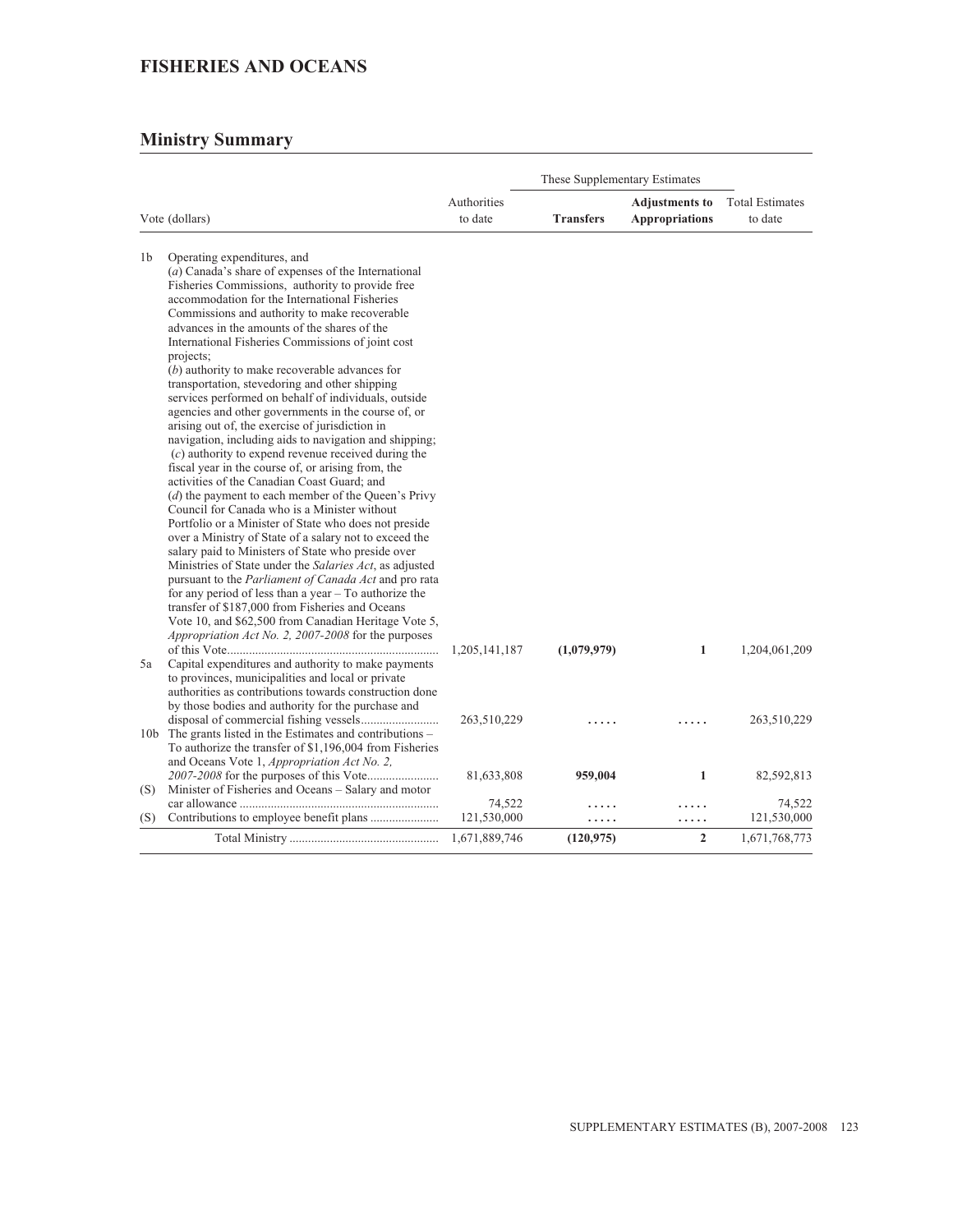#### **Explanation of Requirements (thousands of dollars)**

Fisheries and Oceans requests funds for the following items:

| <b>Voted Appropriations</b>                                                            | Vote 1  | Vote 10 | <b>Total</b> |
|----------------------------------------------------------------------------------------|---------|---------|--------------|
| Reinvestment of revenues from polluters or the Ship-Source Oil Source Pollution        |         |         |              |
|                                                                                        | 1,037   | .       | 1,037        |
| Funding for the At-Sea Mentoring Initiative for Aboriginal fishers                     | .       | 751     | 751          |
| Gross Voted Appropriations                                                             | 1,037   | 751     | 1,788        |
| <b>Funds Available</b>                                                                 |         |         |              |
|                                                                                        | 1,037   | 751     | 1,788        |
| <b>Total Voted Appropriations</b>                                                      | .       | .       | .            |
| <b>Transfers</b>                                                                       |         |         |              |
| Transfer from Canadian Heritage – For the development of Official Language             |         |         |              |
| Minority Communities (Interdepartmental Partnership with the Official Language         |         |         |              |
|                                                                                        | 63      | .       | 63           |
| Internal reallocation of resources – For contributions under the At-Sea Mentoring      |         |         |              |
|                                                                                        | (382)   | 382     |              |
| Internal reallocation of resources – To support divestiture projects in the Central,   | (337)   | 337     |              |
| Internal reallocation of resources – To support organizations that research, develop,  |         |         |              |
|                                                                                        | (240)   | 240     |              |
| Internal reallocation of resources - For the support of academic research and          |         |         |              |
| development related to science priorities (Academic Research Contribution              |         |         |              |
|                                                                                        | (37)    | 37      |              |
| Internal reallocation of resources – To assist Aboriginal groups in participating more |         |         |              |
| effectively in the multi-stakeholder and other decision making processes for           |         |         |              |
|                                                                                        | (200)   | 200     |              |
| Internal reallocation of resources – To support fisheries and conservation enforcement |         |         |              |
| capacity in Nunavik Territory (Aboriginal Aquatic Resource and Oceans                  |         |         |              |
| Transfer to Environment – To support improved representation of Aboriginal persons     | 187     | (187)   |              |
| in science and technology careers (Canadian Aboriginal Science and Technology          |         |         |              |
|                                                                                        | (15)    | .       | (15)         |
| Transfer to National Defence – For unused funds related to investments in search and   |         |         |              |
|                                                                                        | (25)    | .       | (25)         |
| Transfer to Atlantic Canada Opportunities Agency – To support the Atlantic             |         |         |              |
|                                                                                        | .       | (50)    | (50)         |
| Transfer to the Public Service Human Resources Management Agency of Canada –           |         |         |              |
|                                                                                        | (93)    | .       | (93)         |
| <b>Total Transfers</b>                                                                 | (1,079) | 959     | (120)        |
| <b>These Supplementary Estimates</b>                                                   | (1,079) | 959     | (120)        |

### **Explanation of Funds Available (dollars)**

**Vote 1**: \$1,036,669 in total authorities is available within the Vote due to reduced requirements related to the deferral of the Belleville Small Craft Harbour Remediation Project.

**Vote 10**: \$751,400 in total authorities is available within the Vote due to reduced requirements related to the deferral of the Fisheries Access Program.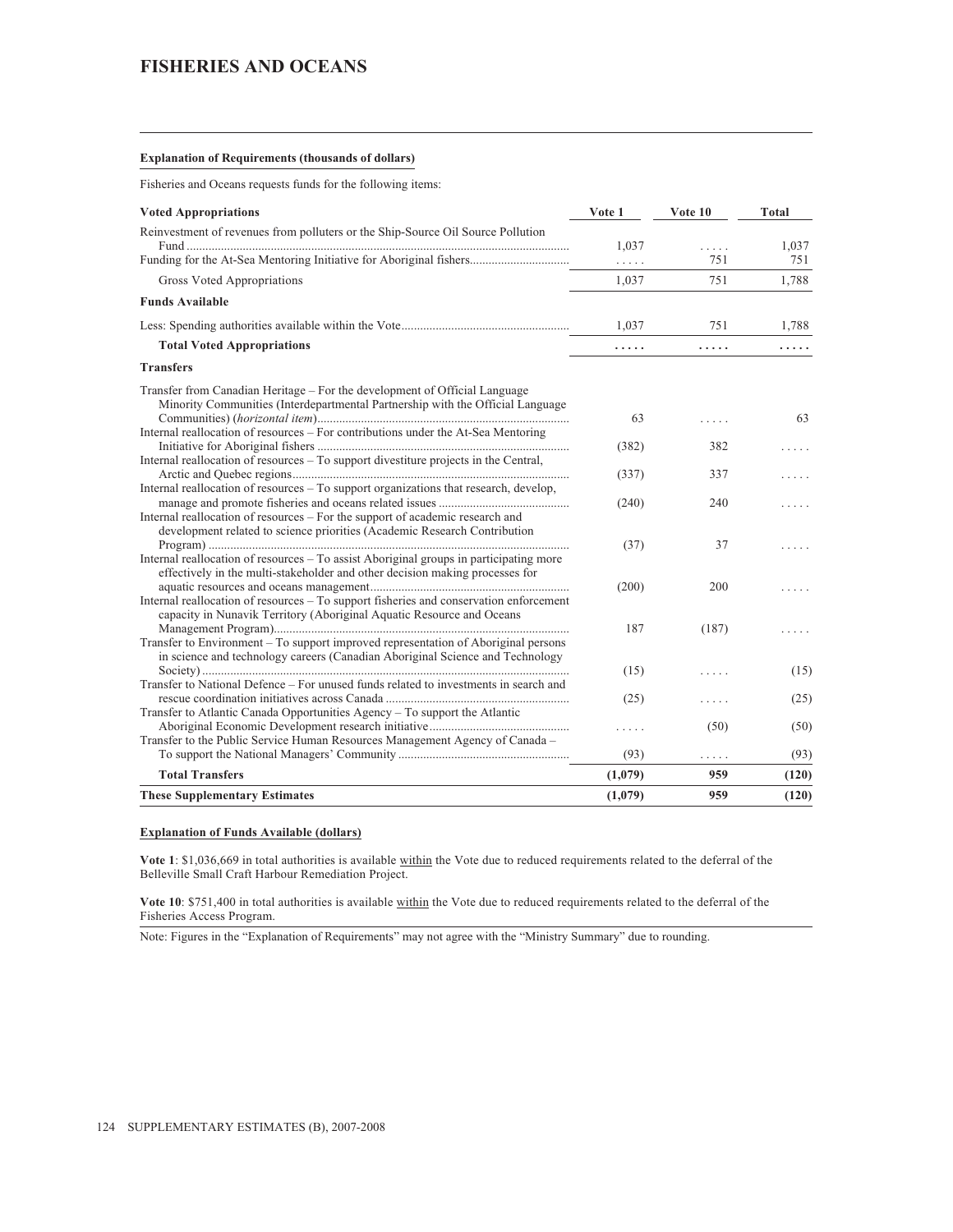### **FISHERIES AND OCEANS**

| <b>Transfer Payments (dollars)</b>                                                                                                                                                      | <b>Voted</b>       | <b>Statutory</b> |
|-----------------------------------------------------------------------------------------------------------------------------------------------------------------------------------------|--------------------|------------------|
| Grants                                                                                                                                                                                  |                    |                  |
| <b>Small Craft Harbours</b>                                                                                                                                                             | 337,000            |                  |
| <b>Total Gross Grants</b>                                                                                                                                                               | 337,000            |                  |
| <b>Contributions</b>                                                                                                                                                                    |                    |                  |
| Canadian Coast Guard<br>Contributions to support organizations associated with research, development,                                                                                   | 110,000            |                  |
| <b>Fisheries Management</b><br>Contributions to At Sea Mentoring and Fisheries Operations Management Initiatives                                                                        | 1,133,404          |                  |
| Science (Sustainable Fisheries and Aquaculture)<br>Contributions to support the Academic Research Contribution Program for the support of                                               | 37,000             |                  |
| Oceans Management<br>Contributions under the Aboriginal Aquatic Resource and Oceans Management Program<br>Contributions to support organizations associated with research, development, | 200,000            |                  |
|                                                                                                                                                                                         | 130,000            |                  |
|                                                                                                                                                                                         | 330,000            |                  |
| <b>Total Gross Contributions</b>                                                                                                                                                        | 1,610,404          |                  |
| <b>Total Gross Transfer Payments</b>                                                                                                                                                    | 1,947,404          |                  |
|                                                                                                                                                                                         | 751,400<br>237,000 |                  |
| <b>Net Transfer Payments</b>                                                                                                                                                            | 959,004            | .                |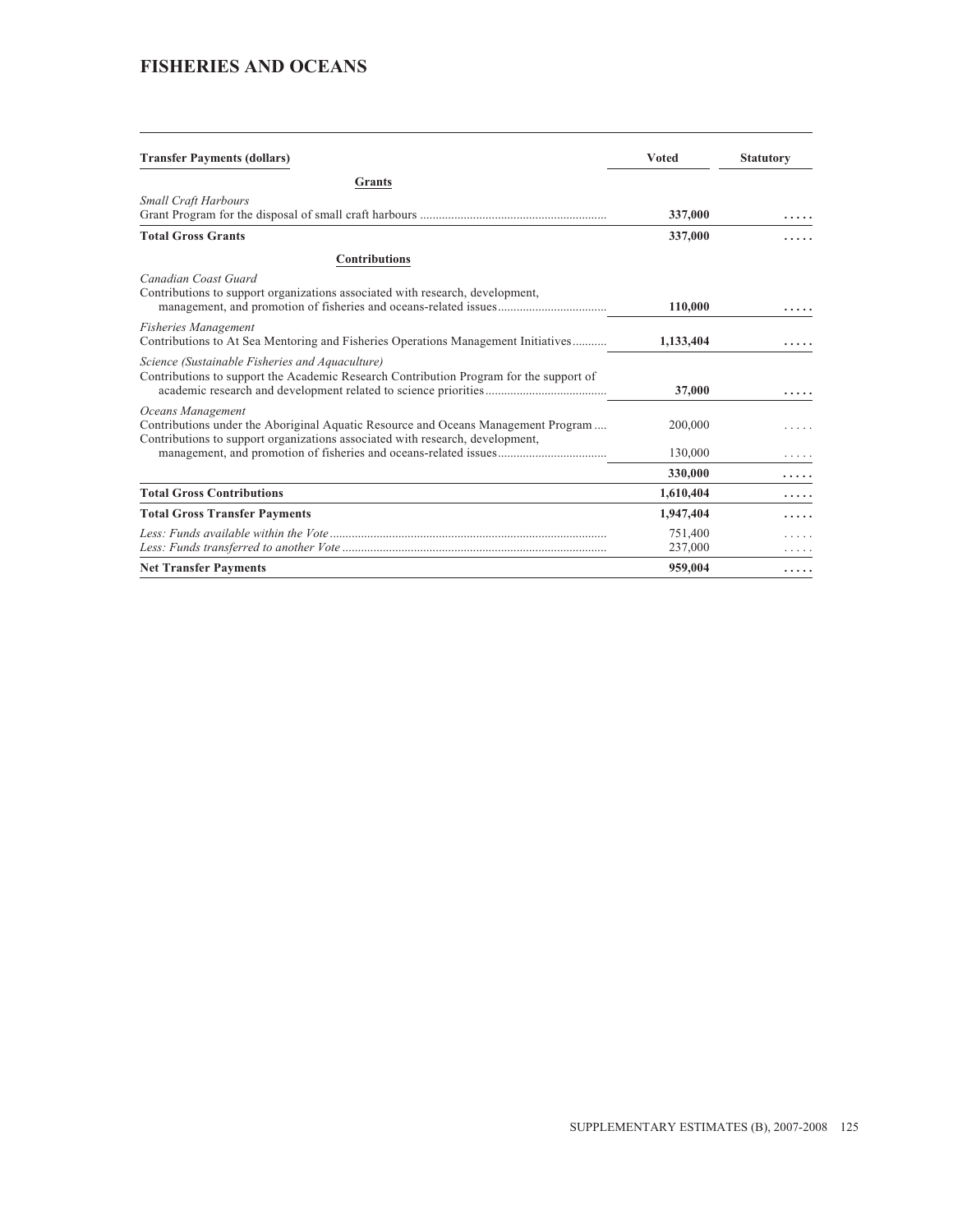### **Ministry Summary**

|                |                        | These Supplementary Estimates |                                                                |         |
|----------------|------------------------|-------------------------------|----------------------------------------------------------------|---------|
| Vote (dollars) | Authorities<br>to date | <b>Transfers</b>              | <b>Adjustments to</b> Total Estimates<br><b>Appropriations</b> | to date |

### **Department**

|    |                                                                                                         | 1,219,742,807 | (12,063,640) |   | 1,207,679,168 |
|----|---------------------------------------------------------------------------------------------------------|---------------|--------------|---|---------------|
|    | Defence Vote 1, Appropriation Act No. 2, 2007-2008                                                      |               |              | 1 |               |
|    | Immigration Vote 1, and \$29,700 from National                                                          |               |              |   |               |
|    | Preparedness Vote 45, \$123,300 from Citizenship and                                                    |               |              |   |               |
|    | Vote 10, \$145,000 from Public Safety and Emergency                                                     |               |              |   |               |
|    | from Public Safety and Emergency Preparedness                                                           |               |              |   |               |
|    | Affairs and International Trade Vote 15, \$227,800                                                      |               |              |   |               |
|    | International Trade Vote 10, \$1,000,000 from Foreign                                                   |               |              |   |               |
|    | transfer of \$500,000 from Foreign Affairs and                                                          |               |              |   |               |
|    | for any period of less than a year $-$ To authorize the                                                 |               |              |   |               |
|    | pursuant to the <i>Parliament of Canada Act</i> and pro rata                                            |               |              |   |               |
|    | Ministries of State under the Salaries Act, as adjusted                                                 |               |              |   |               |
|    | salary paid to Ministers of State who preside over                                                      |               |              |   |               |
|    | over a Ministry of State of a salary not to exceed the                                                  |               |              |   |               |
|    | Portfolio or a Minister of State who does not preside                                                   |               |              |   |               |
|    | Privy Council for Canada who is a Minister without                                                      |               |              |   |               |
|    | and the payment to each member of the Queen's                                                           |               |              |   |               |
|    | international youth employment exchange programs                                                        |               |              |   |               |
|    | organizations; specialized consular services; and                                                       |               |              |   |               |
|    | Crown corporations and other non-federal                                                                |               |              |   |               |
|    | departmental publications; other services provided<br>abroad to other government departments, agencies, |               |              |   |               |
|    | services; international telecommunication services;                                                     |               |              |   |               |
|    | development services; investment development                                                            |               |              |   |               |
|    | trade fairs, missions and other international business                                                  |               |              |   |               |
|    | provided by the Canadian Foreign Service Institute;                                                     |               |              |   |               |
|    | Canadian Education Centres; training services                                                           |               |              |   |               |
|    | services related to: Canadian Business Centres and                                                      |               |              |   |               |
|    | in the fiscal year arising from the provision of                                                        |               |              |   |               |
|    | year from, and to offset related expenditures incurred                                                  |               |              |   |               |
|    | Act, authority to expend revenues received in a fiscal                                                  |               |              |   |               |
|    | paragraph $29.1(2)(a)$ of the <i>Financial Administration</i>                                           |               |              |   |               |
|    | programs with other countries; and, pursuant to                                                         |               |              |   |               |
|    | dependants; cultural relations and academic exchange                                                    |               |              |   |               |
|    | persons of Canadian domicile abroad, including their                                                    |               |              |   |               |
|    | repatriation of distressed Canadian citizens and                                                        |               |              |   |               |
|    | recoverable expenditures for assistance to and                                                          |               |              |   |               |
|    | International Civil Aviation Organization;                                                              |               |              |   |               |
|    | provision of office accommodation for the                                                               |               |              |   |               |
|    | another country; expenditures in respect of the                                                         |               |              |   |               |
|    | officials and other persons to represent Canada in                                                      |               |              |   |               |
|    | on International Commissions, the staff of such                                                         |               |              |   |               |
|    | Ministers Plenipotentiary, Consuls, Representatives                                                     |               |              |   |               |
|    | Council of High Commissioners, Ambassadors,                                                             |               |              |   |               |
|    | appointment and fixing of salaries by the Governor in                                                   |               |              |   |               |
|    | such organizations of such expenses; authority for the                                                  |               |              |   |               |
|    | amounts not exceeding the amounts of the shares of                                                      |               |              |   |               |
|    | and authority to make recoverable advances in                                                           |               |              |   |               |
|    | Canadians to the staffs of international organizations                                                  |               |              |   |               |
|    | with the assignment by the Canadian Government of                                                       |               |              |   |               |
|    | approval of the Governor in Council in connection                                                       |               |              |   |               |
|    | remuneration and other expenditures subject to the                                                      |               |              |   |               |
| 1b | Operating expenditures, including the payment of                                                        |               |              |   |               |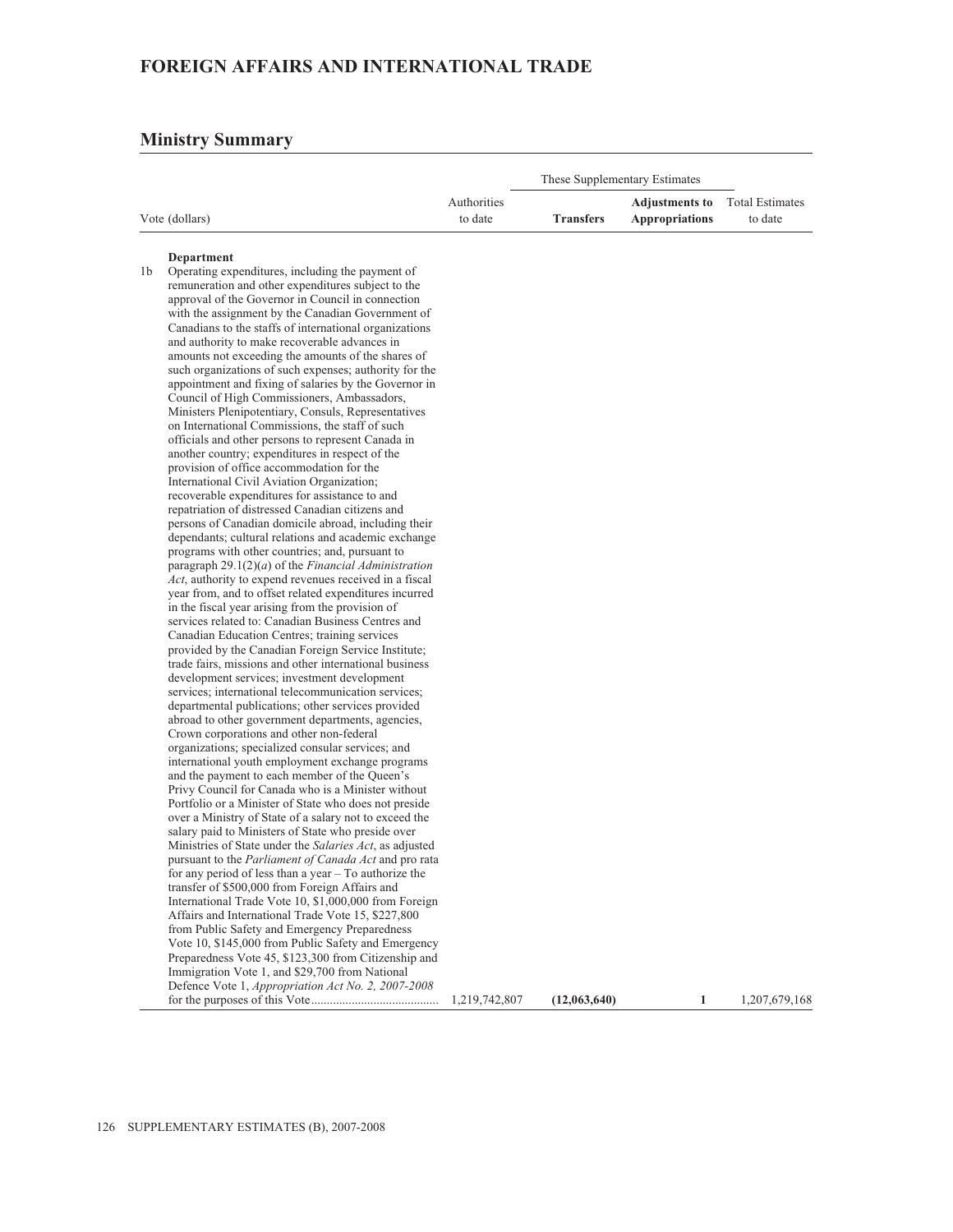### **Ministry Summary**

| These Supplementary Estimates |                                                                                                                                                                                                                                                                                                                                                                                                                                                                                                                                                                                                                                                                                                                                                                                                                                                                                                                                                                                                                                                                                                                                                                                                                                                                                                                                                                                                                                                                                                                                                                                                                                                                                                                             |             |                  |                       |                        |
|-------------------------------|-----------------------------------------------------------------------------------------------------------------------------------------------------------------------------------------------------------------------------------------------------------------------------------------------------------------------------------------------------------------------------------------------------------------------------------------------------------------------------------------------------------------------------------------------------------------------------------------------------------------------------------------------------------------------------------------------------------------------------------------------------------------------------------------------------------------------------------------------------------------------------------------------------------------------------------------------------------------------------------------------------------------------------------------------------------------------------------------------------------------------------------------------------------------------------------------------------------------------------------------------------------------------------------------------------------------------------------------------------------------------------------------------------------------------------------------------------------------------------------------------------------------------------------------------------------------------------------------------------------------------------------------------------------------------------------------------------------------------------|-------------|------------------|-----------------------|------------------------|
|                               |                                                                                                                                                                                                                                                                                                                                                                                                                                                                                                                                                                                                                                                                                                                                                                                                                                                                                                                                                                                                                                                                                                                                                                                                                                                                                                                                                                                                                                                                                                                                                                                                                                                                                                                             | Authorities |                  | <b>Adjustments to</b> | <b>Total Estimates</b> |
|                               | Vote (dollars)                                                                                                                                                                                                                                                                                                                                                                                                                                                                                                                                                                                                                                                                                                                                                                                                                                                                                                                                                                                                                                                                                                                                                                                                                                                                                                                                                                                                                                                                                                                                                                                                                                                                                                              | to date     | <b>Transfers</b> | <b>Appropriations</b> | to date                |
| 5b                            | Capital expenditures - To authorize the transfer of<br>\$9,932,600 from Foreign Affairs and International<br>Trade Vote 1, \$153,500 from Public Safety and<br>Emergency Preparedness Vote 10, \$61,000 from<br>Public Safety and Emergency Preparedness Vote 45,<br>\$45,100 from Citizenship and Immigration Vote 1,<br>and \$25,700 from National Defence Vote 1,<br>Appropriation Act No. 2, 2007-2008 for the purposes                                                                                                                                                                                                                                                                                                                                                                                                                                                                                                                                                                                                                                                                                                                                                                                                                                                                                                                                                                                                                                                                                                                                                                                                                                                                                                 |             |                  |                       |                        |
|                               | of this Vote and to provide a further amount of<br>10b The grants listed in the Estimates, contributions,<br>which may include: with respect to Canada's Global<br>Partnership Program (under the G8 Global<br>Partnership), cash payments or the provision of<br>goods, equipment and services for the purpose of<br>assistance to countries of the former Soviet Union;<br>with respect to Canada's Counter-Terrorism Capacity<br>Building Program, cash payments or the provision of<br>goods, services, equipment and technology for the<br>purpose of counter-terrorism assistance to states and<br>government entities; and, with respect to the Global<br>Peace and Security Program, Human Security<br>Program, and Global Peace Operations Program, cash<br>payments or the provision of goods, services,<br>equipment and technology for the purpose of global<br>peace and security assistance; as well as the authority<br>to make commitments for the current fiscal year not<br>exceeding \$30,000,000, in respect of contributions to<br>persons, groups of persons, councils and associations<br>to promote the development of Canadian export sales;<br>and, the authority to pay assessments in the amounts<br>and in the currencies in which they are levied as well<br>the authority to pay other amounts specified in the<br>currencies of the countries indicated, notwithstanding<br>that the total of such payments may exceed the<br>equivalent in Canadian dollars, estimated as of<br>October $2006 - To$ authorize the transfer of<br>\$3,100,000 from Foreign Affairs and International<br>Trade Vote 1, \$477,000 from Environment Vote 10,<br>and \$100,000 from Public Safety and Emergency | 182,385,420 | 10,217,900       | 13,617,400            | 206,220,720            |
|                               | Preparedness Vote 5, Appropriation Act No. 2,<br>12a To increase, pursuant to subsection $10(3.1)$ of the<br>Export Development Act, the contingent liability of<br>the Corporation referred to in paragraph $10(3)(b)$ of                                                                                                                                                                                                                                                                                                                                                                                                                                                                                                                                                                                                                                                                                                                                                                                                                                                                                                                                                                                                                                                                                                                                                                                                                                                                                                                                                                                                                                                                                                  | 778,981,339 | 3,177,000        | $\mathbf{1}$          | 782,158,340            |
| (S)                           | that Act from \$27,000,000,000 to \$30,000,000,000<br>Minister of Foreign Affairs and Minister for Atlantic<br>Canada Opportunities Agency - Salary and motor car                                                                                                                                                                                                                                                                                                                                                                                                                                                                                                                                                                                                                                                                                                                                                                                                                                                                                                                                                                                                                                                                                                                                                                                                                                                                                                                                                                                                                                                                                                                                                           | 1           |                  | .                     | $\mathbf{1}$           |
| (S)                           | Minister of International Trade - Salary and motor                                                                                                                                                                                                                                                                                                                                                                                                                                                                                                                                                                                                                                                                                                                                                                                                                                                                                                                                                                                                                                                                                                                                                                                                                                                                                                                                                                                                                                                                                                                                                                                                                                                                          | 74,522      | .                | .                     | 74,522                 |
|                               |                                                                                                                                                                                                                                                                                                                                                                                                                                                                                                                                                                                                                                                                                                                                                                                                                                                                                                                                                                                                                                                                                                                                                                                                                                                                                                                                                                                                                                                                                                                                                                                                                                                                                                                             | 74,522      |                  |                       | 74,522                 |
| (S)<br>(S)                    | Payments under the Diplomatic Service (Special)                                                                                                                                                                                                                                                                                                                                                                                                                                                                                                                                                                                                                                                                                                                                                                                                                                                                                                                                                                                                                                                                                                                                                                                                                                                                                                                                                                                                                                                                                                                                                                                                                                                                             | 77,236,000  |                  |                       | 77,236,000             |
|                               |                                                                                                                                                                                                                                                                                                                                                                                                                                                                                                                                                                                                                                                                                                                                                                                                                                                                                                                                                                                                                                                                                                                                                                                                                                                                                                                                                                                                                                                                                                                                                                                                                                                                                                                             | 250,000     | .                | .                     | 250,000                |

<u> 1989 - Johann Barbara, martxa alemaniar a</u>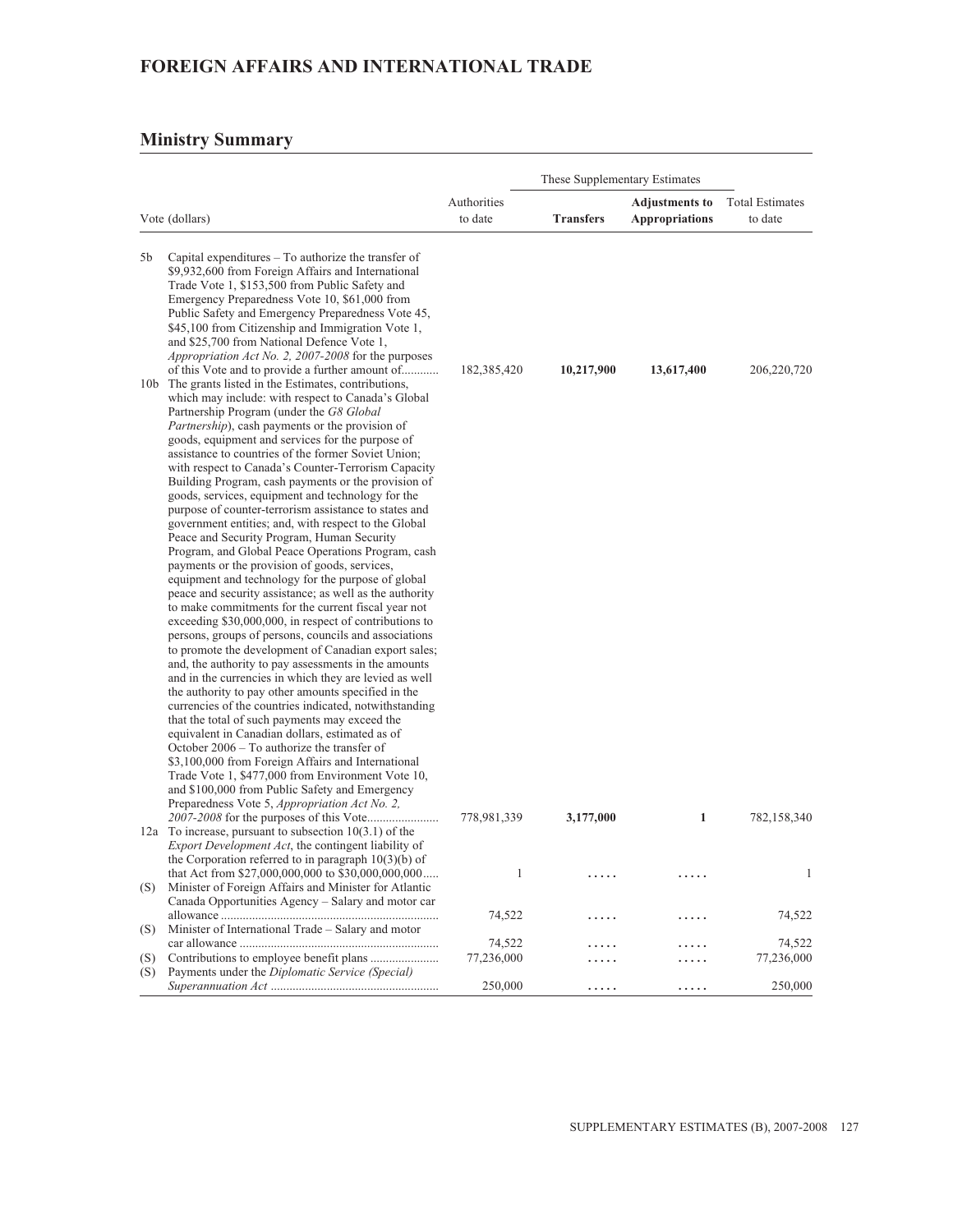### **Ministry Summary**

|            |                                                                                                                                                                                                                                                                                                                                                                                                                                                                                                                                                                                                                                                                                                                                                                                                                                                                                                                                                                                                                                                                                                                                                                                                                                                                                                                                                                                                                                                                        |                        | These Supplementary Estimates |                                                |                                   |
|------------|------------------------------------------------------------------------------------------------------------------------------------------------------------------------------------------------------------------------------------------------------------------------------------------------------------------------------------------------------------------------------------------------------------------------------------------------------------------------------------------------------------------------------------------------------------------------------------------------------------------------------------------------------------------------------------------------------------------------------------------------------------------------------------------------------------------------------------------------------------------------------------------------------------------------------------------------------------------------------------------------------------------------------------------------------------------------------------------------------------------------------------------------------------------------------------------------------------------------------------------------------------------------------------------------------------------------------------------------------------------------------------------------------------------------------------------------------------------------|------------------------|-------------------------------|------------------------------------------------|-----------------------------------|
|            | Vote (dollars)                                                                                                                                                                                                                                                                                                                                                                                                                                                                                                                                                                                                                                                                                                                                                                                                                                                                                                                                                                                                                                                                                                                                                                                                                                                                                                                                                                                                                                                         | Authorities<br>to date | <b>Transfers</b>              | <b>Adjustments to</b><br><b>Appropriations</b> | <b>Total Estimates</b><br>to date |
| (S)<br>(S) | Payments to Export Development Canada to<br>discharge obligations incurred pursuant to Section 23<br>of the <i>Export Development Act</i> (Canada Account) for<br>the purpose of facilitating and developing trade                                                                                                                                                                                                                                                                                                                                                                                                                                                                                                                                                                                                                                                                                                                                                                                                                                                                                                                                                                                                                                                                                                                                                                                                                                                     | (6,078,000)            |                               |                                                | (6,078,000)                       |
|            |                                                                                                                                                                                                                                                                                                                                                                                                                                                                                                                                                                                                                                                                                                                                                                                                                                                                                                                                                                                                                                                                                                                                                                                                                                                                                                                                                                                                                                                                        | 6,600,000              |                               |                                                | 6,600,000                         |
|            |                                                                                                                                                                                                                                                                                                                                                                                                                                                                                                                                                                                                                                                                                                                                                                                                                                                                                                                                                                                                                                                                                                                                                                                                                                                                                                                                                                                                                                                                        | 2,259,266,611          | 1,331,260                     | 13,617,402                                     | 2,274,215,273                     |
| (S)        | Payments to Export Development Canada to<br>discharge obligations incurred pursuant to Section 23<br>of the Export Development Act(Canada Account) for<br>the purpose of facilitating and developing trade<br>between Canada and other countries                                                                                                                                                                                                                                                                                                                                                                                                                                                                                                                                                                                                                                                                                                                                                                                                                                                                                                                                                                                                                                                                                                                                                                                                                       | 679,000,000            |                               |                                                | 679,000,000                       |
|            |                                                                                                                                                                                                                                                                                                                                                                                                                                                                                                                                                                                                                                                                                                                                                                                                                                                                                                                                                                                                                                                                                                                                                                                                                                                                                                                                                                                                                                                                        | 679,000,000            | .                             | .                                              | 679,000,000                       |
|            |                                                                                                                                                                                                                                                                                                                                                                                                                                                                                                                                                                                                                                                                                                                                                                                                                                                                                                                                                                                                                                                                                                                                                                                                                                                                                                                                                                                                                                                                        | 2,938,266,611          | 1,331,260                     | 13,617,402                                     | 2,953,215,273                     |
|            | <b>Canadian Commercial Corporation</b>                                                                                                                                                                                                                                                                                                                                                                                                                                                                                                                                                                                                                                                                                                                                                                                                                                                                                                                                                                                                                                                                                                                                                                                                                                                                                                                                                                                                                                 |                        |                               |                                                |                                   |
|            |                                                                                                                                                                                                                                                                                                                                                                                                                                                                                                                                                                                                                                                                                                                                                                                                                                                                                                                                                                                                                                                                                                                                                                                                                                                                                                                                                                                                                                                                        | 16,182,000             | (1,000,000)                   |                                                | 15,182,000                        |
|            |                                                                                                                                                                                                                                                                                                                                                                                                                                                                                                                                                                                                                                                                                                                                                                                                                                                                                                                                                                                                                                                                                                                                                                                                                                                                                                                                                                                                                                                                        | 16,182,000             | (1,000,000)                   |                                                | 15,182,000                        |
|            | <b>Canadian International Development Agency</b><br>20b Operating expenditures and authority to<br>$(a)$ engage persons for service in developing countries<br>and in countries in transition; and<br>$(b)$ provide education or training for persons from<br>developing countries and from countries in transition,<br>in accordance with the Technical Assistance<br>Regulations, made by Order in Council<br>P.C. 1986-993 of April 24, 1986 (and registered as<br>SOR/86-475), as may be amended, or any other<br>regulations that may be made by the Governor in<br>Council with respect to<br>(i) the remuneration payable to persons for service in<br>developing countries and in countries in transition,<br>and the payment of their expenses or of allowances<br>with respect thereto,<br>(ii) the maintenance of persons from developing<br>countries and from countries in transition who are<br>undergoing education or training, and the payment of<br>their expenses or of allowances with respect thereto,<br>and<br>(iii) the payment of special expenses directly or<br>indirectly related to the service of persons in<br>developing countries and in countries in transition or<br>the education or training of persons from developing<br>countries and from countries in transition - To<br>authorize the transfer of \$480,408 from Foreign<br>Affairs and International Trade Vote 25,<br>Appropriation Act No. 2, 2007-2008 for the purposes | 222,701,652            | 464,581                       | 1                                              | 223,166,234                       |

<u> 1989 - Johann Barn, mars eta bainar eta baina eta baina eta baina eta baina eta baina eta baina eta baina e</u>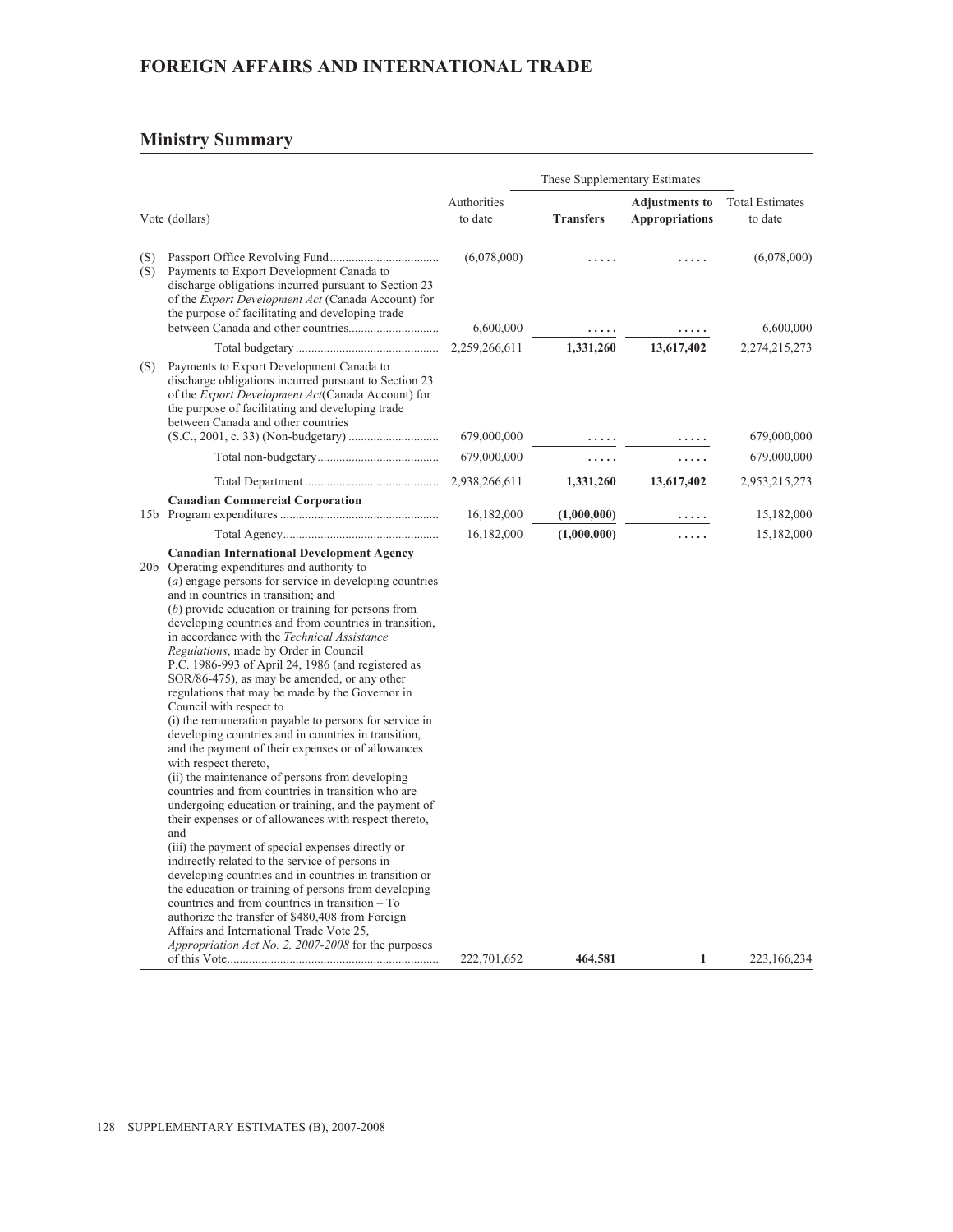### **Ministry Summary**

|     |                                                                                                                                                                                                                                                                                                                                                                                                                                                                                                                                                                                            |                           | These Supplementary Estimates |                                                |                                   |
|-----|--------------------------------------------------------------------------------------------------------------------------------------------------------------------------------------------------------------------------------------------------------------------------------------------------------------------------------------------------------------------------------------------------------------------------------------------------------------------------------------------------------------------------------------------------------------------------------------------|---------------------------|-------------------------------|------------------------------------------------|-----------------------------------|
|     | Vote (dollars)                                                                                                                                                                                                                                                                                                                                                                                                                                                                                                                                                                             | Authorities<br>to date    | <b>Transfers</b>              | <b>Adjustments to</b><br><b>Appropriations</b> | <b>Total Estimates</b><br>to date |
|     | 25b The grants listed in the Estimates, contributions and<br>payments to international financial institutions in<br>accordance with the International Development<br>(Financial Institutions) Assistance Act, for<br>international development assistance, international<br>humanitarian assistance and other specified purposes,                                                                                                                                                                                                                                                          |                           |                               |                                                |                                   |
| (S) | in the form of cash payments or the provision of<br>Minister for International Cooperation - Salary and                                                                                                                                                                                                                                                                                                                                                                                                                                                                                    | 2,522,403,838             | (5,280,408)                   | 1                                              | 2,517,123,431                     |
| (S) | Encashment of notes issued to the development<br>assistance funds of the international financial<br>institutions in accordance with the <i>International</i>                                                                                                                                                                                                                                                                                                                                                                                                                               | 74,522                    |                               |                                                | 74,522                            |
| (S) | Development (Financial Institutions) Assistance Act                                                                                                                                                                                                                                                                                                                                                                                                                                                                                                                                        | 301,846,063<br>25,009,000 | .                             | .                                              | 301,846,063<br>25,009,000         |
|     |                                                                                                                                                                                                                                                                                                                                                                                                                                                                                                                                                                                            | 3,072,035,075             | (4,815,827)                   | $\overline{2}$                                 | 3,067,219,250                     |
|     | L30 The issuance and payment of non-interest bearing,<br>non-negotiable demand notes in an amount not to<br>exceed \$215,032,000 in accordance with the<br>International Development (Financial Institutions)<br>Assistance Act, for the purpose of contributions to the<br>International Financial Institution Fund Accounts<br>L35 The issuance and payment of non-interest bearing,<br>non-negotiable demand notes in an amount not to<br>exceed \$1,000,000 in accordance with the<br>International Development (Financial Institutions)<br>Assistance Act, for the purpose of capital | 1                         |                               |                                                | 1                                 |
|     | subscriptions in International Financial Institutions<br>L40a Investment contributions pursuant to section 3 of the                                                                                                                                                                                                                                                                                                                                                                                                                                                                        | 1                         |                               |                                                | 1                                 |
| (S) | Payments to International Financial Institutions -                                                                                                                                                                                                                                                                                                                                                                                                                                                                                                                                         | 45,583,333                |                               |                                                | 45,583,333                        |
|     |                                                                                                                                                                                                                                                                                                                                                                                                                                                                                                                                                                                            | 3,643,000                 |                               |                                                | 3,643,000                         |
|     |                                                                                                                                                                                                                                                                                                                                                                                                                                                                                                                                                                                            | 49,226,335                | .                             | .                                              | 49,226,335                        |
|     |                                                                                                                                                                                                                                                                                                                                                                                                                                                                                                                                                                                            | 3, 121, 261, 410          | (4,815,827)                   | $\overline{2}$                                 | 3,116,445,585                     |
|     | <b>International Development Research Centre</b><br>45b Payments to the International Development Research<br>Centre – To authorize the transfer of $$4,800,000$ from<br>Foreign Affairs and International Trade Vote 25,<br>Appropriation Act No. 2, 2007-2008 for the purposes                                                                                                                                                                                                                                                                                                           |                           |                               |                                                |                                   |
|     |                                                                                                                                                                                                                                                                                                                                                                                                                                                                                                                                                                                            | 150,441,000               | 4,800,000                     | 1                                              | 155,241,001                       |
|     |                                                                                                                                                                                                                                                                                                                                                                                                                                                                                                                                                                                            | 150,441,000               | 4,800,000                     | $\mathbf{1}$                                   | 155,241,001                       |
| (S) | <b>International Joint Commission</b>                                                                                                                                                                                                                                                                                                                                                                                                                                                                                                                                                      | 6,697,000<br>523,000      | .                             | .<br>.                                         | 6,697,000<br>523,000              |
|     |                                                                                                                                                                                                                                                                                                                                                                                                                                                                                                                                                                                            | 7,220,000                 | .                             | .                                              | 7,220,000                         |
|     | <b>NAFTA Secretariat, Canadian Section</b>                                                                                                                                                                                                                                                                                                                                                                                                                                                                                                                                                 |                           |                               |                                                |                                   |
| 55  |                                                                                                                                                                                                                                                                                                                                                                                                                                                                                                                                                                                            | 2,802,000                 | .                             | .                                              | 2,802,000                         |
| (S) |                                                                                                                                                                                                                                                                                                                                                                                                                                                                                                                                                                                            | 199,000                   |                               | .                                              | 199,000                           |
|     |                                                                                                                                                                                                                                                                                                                                                                                                                                                                                                                                                                                            | 3,001,000                 | .                             | .                                              | 3,001,000                         |
|     |                                                                                                                                                                                                                                                                                                                                                                                                                                                                                                                                                                                            | 6,236,372,021             | 315,433                       | 13,617,405                                     | 6,250,304,859                     |

<u> 1989 - Johann Barn, mars eta bainar eta baina eta baina eta baina eta baina eta baina eta baina eta baina e</u>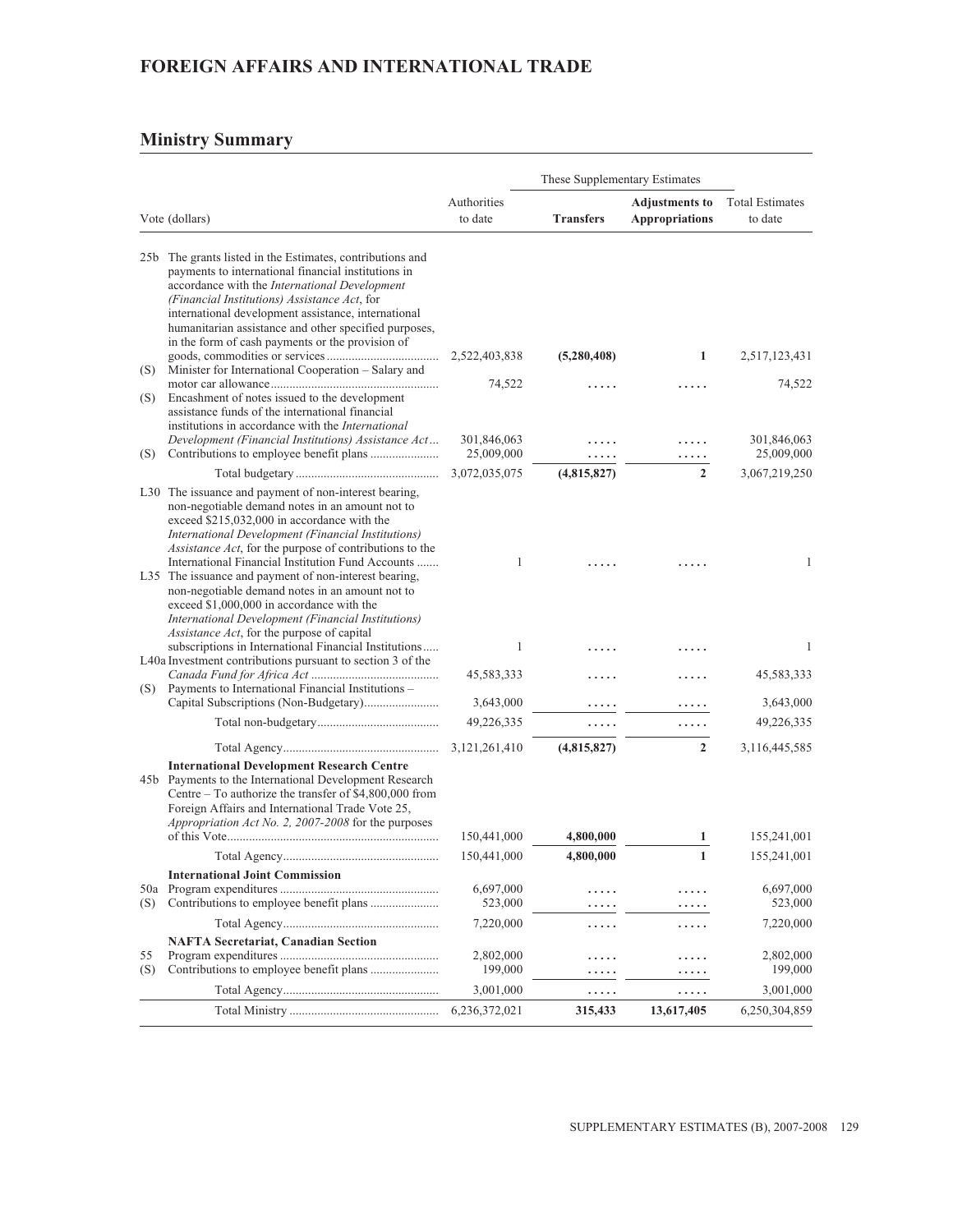# **FOREIGN AFFAIRS AND INTERNATIONAL TRADE Department**

### **Explanation of Requirements (thousands of dollars)**

Foreign Affairs and International Trade requests funds for the following items:

| <b>Voted Appropriations</b>                                                                                                                                                                                                                             | Vote 1    | Vote 5       | Vote 10    | <b>Total</b>    |
|---------------------------------------------------------------------------------------------------------------------------------------------------------------------------------------------------------------------------------------------------------|-----------|--------------|------------|-----------------|
| Reinvestment of revenues from the sale or transfer of real property                                                                                                                                                                                     |           | 24,000       |            | 24,000          |
| Funding for Contributions to support International Environmental<br>Programs to meet Canada's United Nations Climate Change<br>Conference commitments made at the 11 <sup>th</sup> meeting of the                                                       |           |              | 3,100      | 3,100           |
| Compensation for adjustment to previous year currency exchange<br>Funding to implement Cabinet Directives on streamlining                                                                                                                               | 748       | .            | .          | 748             |
| regulations by strengthening regulatory coordination capacity                                                                                                                                                                                           | 59        | .            | .          | 59              |
| Gross Voted Appropriations                                                                                                                                                                                                                              | 807       | 24,000       | 3,100      | 27,907          |
| <b>Funds Available</b>                                                                                                                                                                                                                                  |           |              |            |                 |
| Less: Spending authorities available from another Vote                                                                                                                                                                                                  | 807<br>.  | 450<br>9,933 | .<br>3,100 | 1,257<br>13,033 |
| Total Funds Available                                                                                                                                                                                                                                   | 807       | 10,383       | 3,100      | 14,290          |
| <b>Total Voted Appropriations</b>                                                                                                                                                                                                                       | .         | 13,617       | .          | 13,617          |
| <b>Transfers</b>                                                                                                                                                                                                                                        |           |              |            |                 |
| Transfer from Canadian Commercial Corporation – To assign the<br>Corporation's share of the Ministry's Expenditure Review                                                                                                                               | 1,000     |              |            | 1,000           |
| Transfer from Canada Border Services Agency (\$381), Royal<br>Canadian Mounted Police (\$206), Citizenship and Immigration<br>$($168)$ and National Defence $($55)$ – To provide support to                                                             |           |              |            |                 |
|                                                                                                                                                                                                                                                         | 526       | 285          | $\cdots$   | 811             |
| Transfer from Environment – For Environment's share of the<br>payment of the assessed contribution to the United Nations<br>Framework Convention on Climate Change and Kyoto Protocol<br>Transfer from Public Safety and Emergency Preparedness – For a |           |              | 477        | 477             |
| joint contribution to Inter-American Drug Abuse Control<br>Commission (CICAD) and to provide training to hemispheric<br>law enforcement organizations on specialized investigative                                                                      |           |              |            |                 |
| Internal reallocation of resources - Academic Relations contribution<br>program savings related to the reduction of Canadian studies in<br>Europe used to offset Expenditure Review Committee reductions                                                |           |              | 100        | 100             |
|                                                                                                                                                                                                                                                         | 500       | .            | (500)      |                 |
| Internal reallocation of resources - To reduce the amount of new<br>Transfer to Veterans Affairs - Adjustment to costs previously                                                                                                                       | (13, 033) | 9,933        | 3,100      |                 |
| provided to support departmental staff located at missions abroad<br>Transfer to Citizenship and Immigration – For the cost increase of<br>processing applications under the International Youth Program                                                | (37)      | .            | .          | (37)            |
| due to increasing demand by foreign participants                                                                                                                                                                                                        | (1,020)   | .            | .          | (1,020)         |
| <b>Total Transfers</b>                                                                                                                                                                                                                                  | (12,064)  | 10,218       | 3,177      | 1,331           |
| <b>These Supplementary Estimates</b>                                                                                                                                                                                                                    | (12,064)  | 23,835       | 3,177      | 14,948          |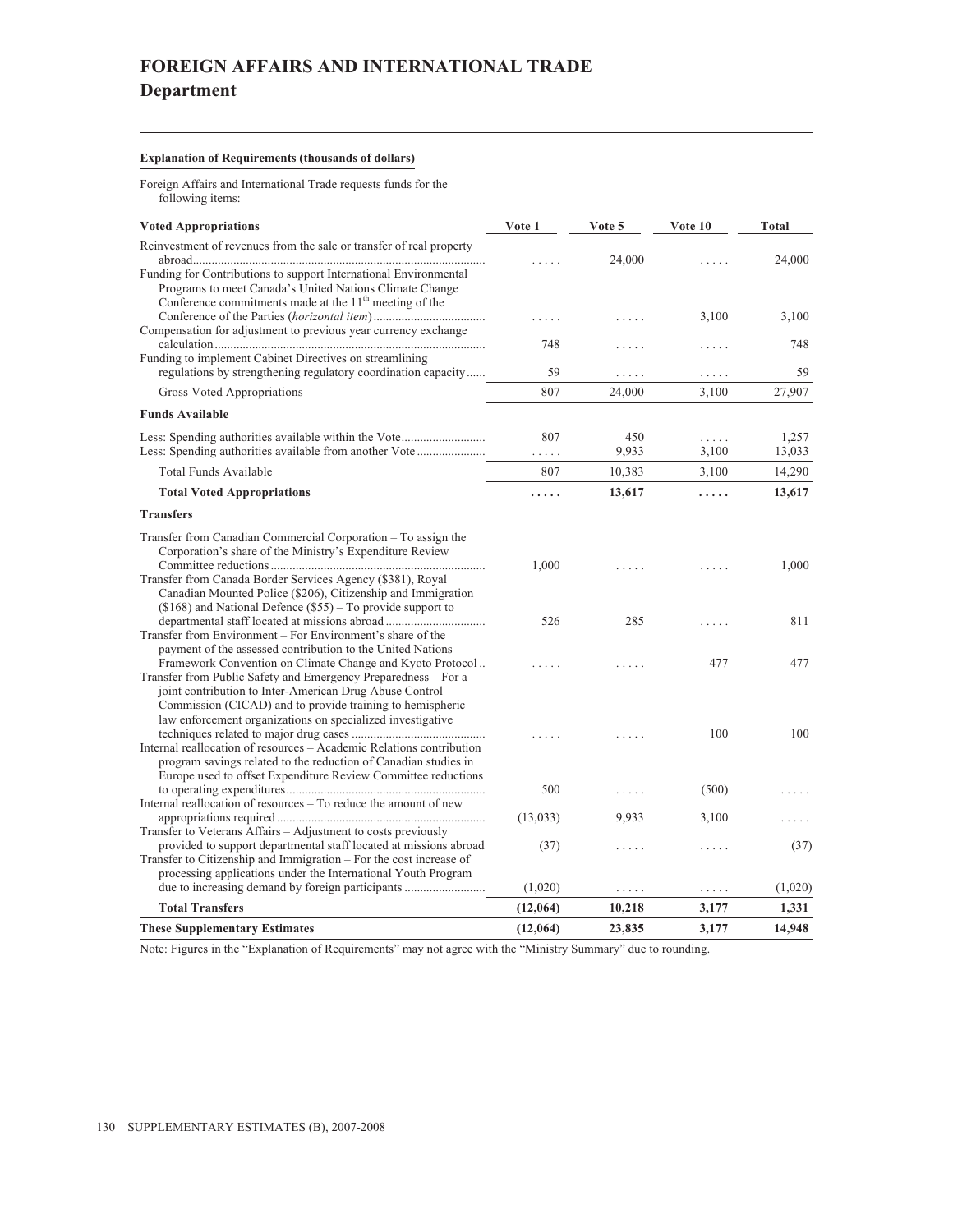# **FOREIGN AFFAIRS AND INTERNATIONAL TRADE Department**

#### **Explanation of Funds Available (dollars)**

Vote 5: \$10,382,600 in total authorities is available: \$450,000 within the Vote due to reduced requirements related to the deferral of capital expenditures for the Baghdad Embassy; and \$9,932,600 from Vote 1 due to reduced requirements related to the deferral of operating expenditures for Hosting the 12<sup>th</sup> Summit of la Francophonie and due to currency gains realized as a result of the increased value of the Canadian dollar relative to the local currencies purchased for use at missions abroad.

**Vote 10**: \$3,100,000 in total authorities is available from Vote 1 due to the reduced requirements related to the deferral of operating expenditures for Hosting the 12<sup>th</sup> Summit of la Francophonie and due to currency gai increased value of the Canadian dollar relative to the local currencies purchased for use at missions abroad.

| <b>Transfer Payments (dollars)</b>   | Voted     | <b>Statutory</b> |
|--------------------------------------|-----------|------------------|
| <b>Contributions</b>                 |           |                  |
| <b>International Security</b>        |           |                  |
|                                      | 100,000   | .                |
|                                      | 477,000   | .                |
|                                      | 3,100,000 | .                |
| <b>Total Gross Transfer Payments</b> | 3,677,000 | .                |
|                                      | 500,000   | .                |
| <b>Net Transfer Payments</b>         | 3,177,000 | .                |

### **Canadian Commercial Corporation**

#### **Explanation of Requirements (thousands of dollars)**

Canadian Commercial Corporation – *No additional funding being requested*

| <b>Transfers</b>                                                                                                      | Vote 15 |
|-----------------------------------------------------------------------------------------------------------------------|---------|
| Transfer to Foreign Affairs and International Trade – To assign the Corporation's share of the Ministry's Expenditure |         |
|                                                                                                                       | (1,000) |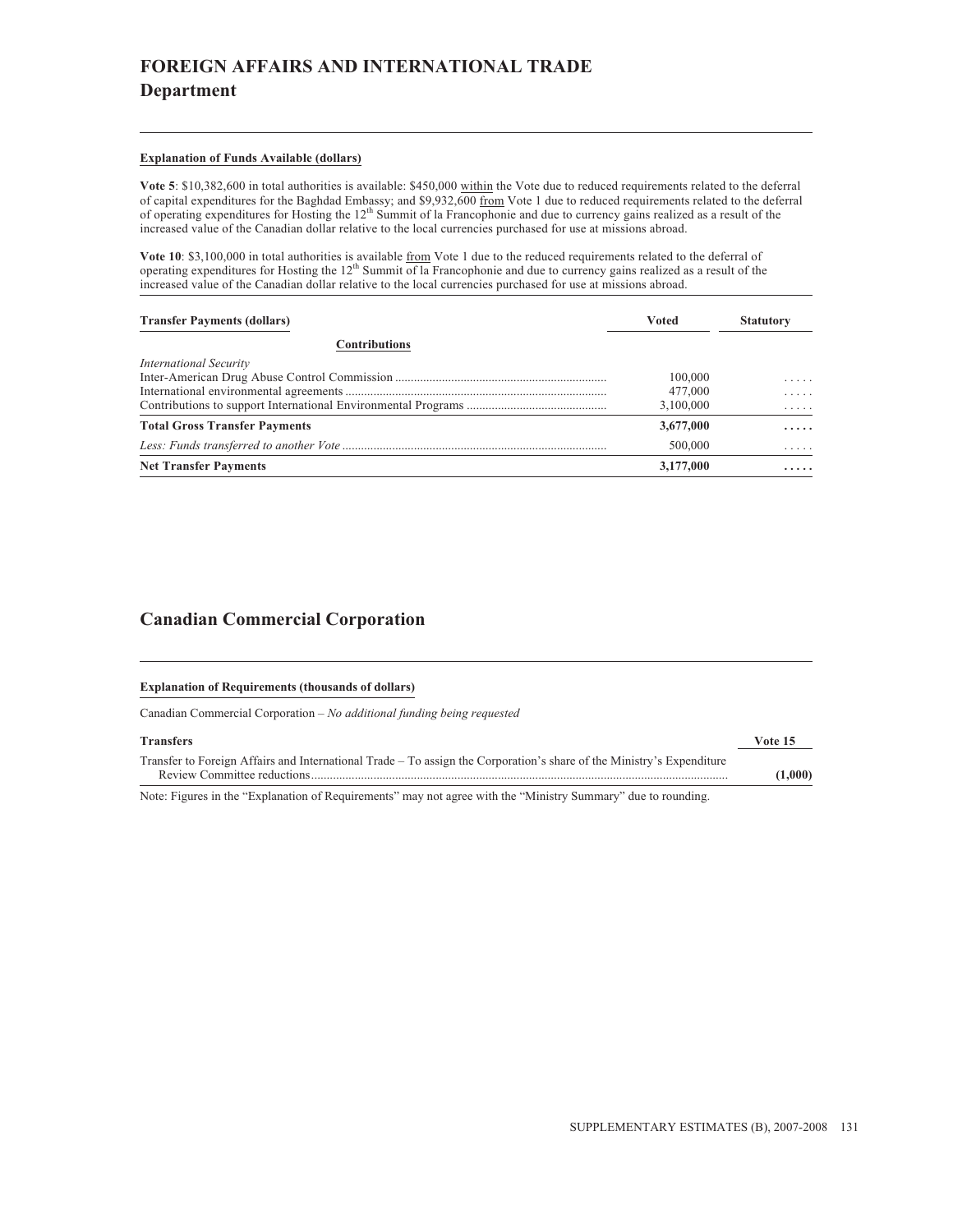# **FOREIGN AFFAIRS AND INTERNATIONAL TRADE Canadian International Development Agency**

#### **Explanation of Requirements (thousands of dollars)**

Canadian International Development Agency requests funds for the following items:

| <b>Voted Appropriations</b>                                                                                                                                                                                                                | Vote 20      | Vote 25      | <b>Total</b>   |
|--------------------------------------------------------------------------------------------------------------------------------------------------------------------------------------------------------------------------------------------|--------------|--------------|----------------|
| Funding for additional grants to international organizations for development<br>assistance, programming against hunger, malnutrition and disease, and<br>Funding for Contributions to support International Environmental Programs to meet |              | 210,500      | 210,500        |
| Canada's United Nations Climate Change Conference commitments made at the<br>Funding for activities that are essential to the continued implementation of the <i>Public</i>                                                                | .            | 7,500        | 7,500          |
|                                                                                                                                                                                                                                            | 1,427        | .            | 1,427          |
| Funding in support of the Federal Accountability Act to evaluate all ongoing grant                                                                                                                                                         | 453          | .            | 453            |
| Gross Voted Appropriations                                                                                                                                                                                                                 | 1.880        | 218,000      | 219,880        |
| <b>Funds Available</b>                                                                                                                                                                                                                     |              |              |                |
|                                                                                                                                                                                                                                            | 1,400<br>480 | 218,000<br>. | 219,400<br>480 |
| Total Funds Available                                                                                                                                                                                                                      | 1,880        | 218,000      | 219,880        |
| <b>Total Voted Appropriations</b>                                                                                                                                                                                                          | .            | .            |                |
| <b>Transfers</b>                                                                                                                                                                                                                           |              |              |                |
| Internal reallocation of resources $-$ To reduce the amount of new appropriations<br>Transfer to Public Service Human Resources Management Agency of Canada - To                                                                           | 480          | (480)        |                |
| Transfer to International Development Research Centre - To conduct health and                                                                                                                                                              | (16)         | .            | (16)           |
| environmental research in Latin America in the areas of dengue fever prevention                                                                                                                                                            | .            | (4,800)      | (4,800)        |
| <b>Total Transfers</b>                                                                                                                                                                                                                     | 464          | (5,280)      | (4,816)        |
| <b>These Supplementary Estimates</b>                                                                                                                                                                                                       | 464          | (5,280)      | (4, 816)       |

#### **Explanation of Funds Available (dollars)**

Vote 20: \$1,880,408 in total authorities is available: \$1,400,000 within the Vote and \$480,408 from Vote 25 due to reduced requirements related to the deferral of operating expenditures for the Canada Fund for Africa.

**Vote 25**: \$218,000,000 in total authorities is available within the Vote due to the realignment from contributions to grants related to international assistance.

| <b>Transfer Payments (dollars)</b>                                                                                                                                                                                                                                                                                                                                                                                                         | <b>Voted</b>             | <b>Statutory</b> |
|--------------------------------------------------------------------------------------------------------------------------------------------------------------------------------------------------------------------------------------------------------------------------------------------------------------------------------------------------------------------------------------------------------------------------------------------|--------------------------|------------------|
| Grants                                                                                                                                                                                                                                                                                                                                                                                                                                     |                          |                  |
| Fragile States and Countries Experiencing Humanitarian Crisis<br>Programming against hunger, malnutrition and disease through international development,<br>research and nutrition institutions; Canadian, international and local non-governmental<br>organizations; the International Development Research Centre; developing countries,<br>their institutions, their organizations and their agencies in such countries for the benefit | 137,000,000              |                  |
| <i>Institutions</i><br>Development assistance to international development institutions and organizations for<br>operations, programs and projects, and to international financial institutions                                                                                                                                                                                                                                            | 81,000,000               |                  |
| <b>Total Gross Transfer Payments</b>                                                                                                                                                                                                                                                                                                                                                                                                       | 218,000,000              |                  |
|                                                                                                                                                                                                                                                                                                                                                                                                                                            | 218,480,408<br>4,800,000 |                  |
| <b>Net Transfer Payments</b>                                                                                                                                                                                                                                                                                                                                                                                                               | (5,280,408)              |                  |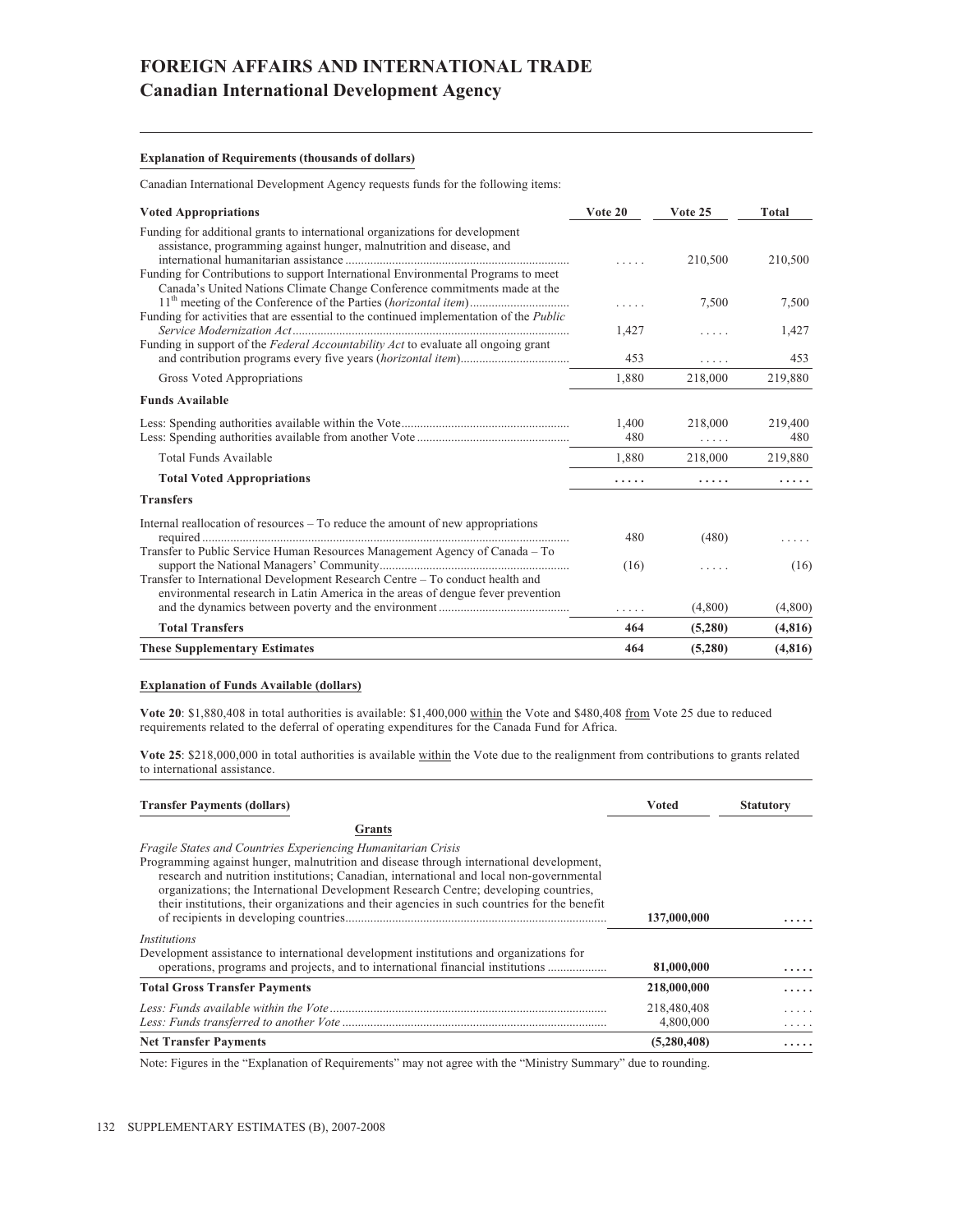# **FOREIGN AFFAIRS AND INTERNATIONAL TRADE International Development Research Centre**

#### **Explanation of Requirements (thousands of dollars)**

International Development Research Centre requests funds for the following items:

| <b>Transfers</b>                                                                                                | Vote 45 |
|-----------------------------------------------------------------------------------------------------------------|---------|
| Transfer from Canadian International Development Agency – To conduct health and environmental research in Latin |         |
| America in the areas of dengue fever prevention and the dynamics between poverty and the environment            | 4.800   |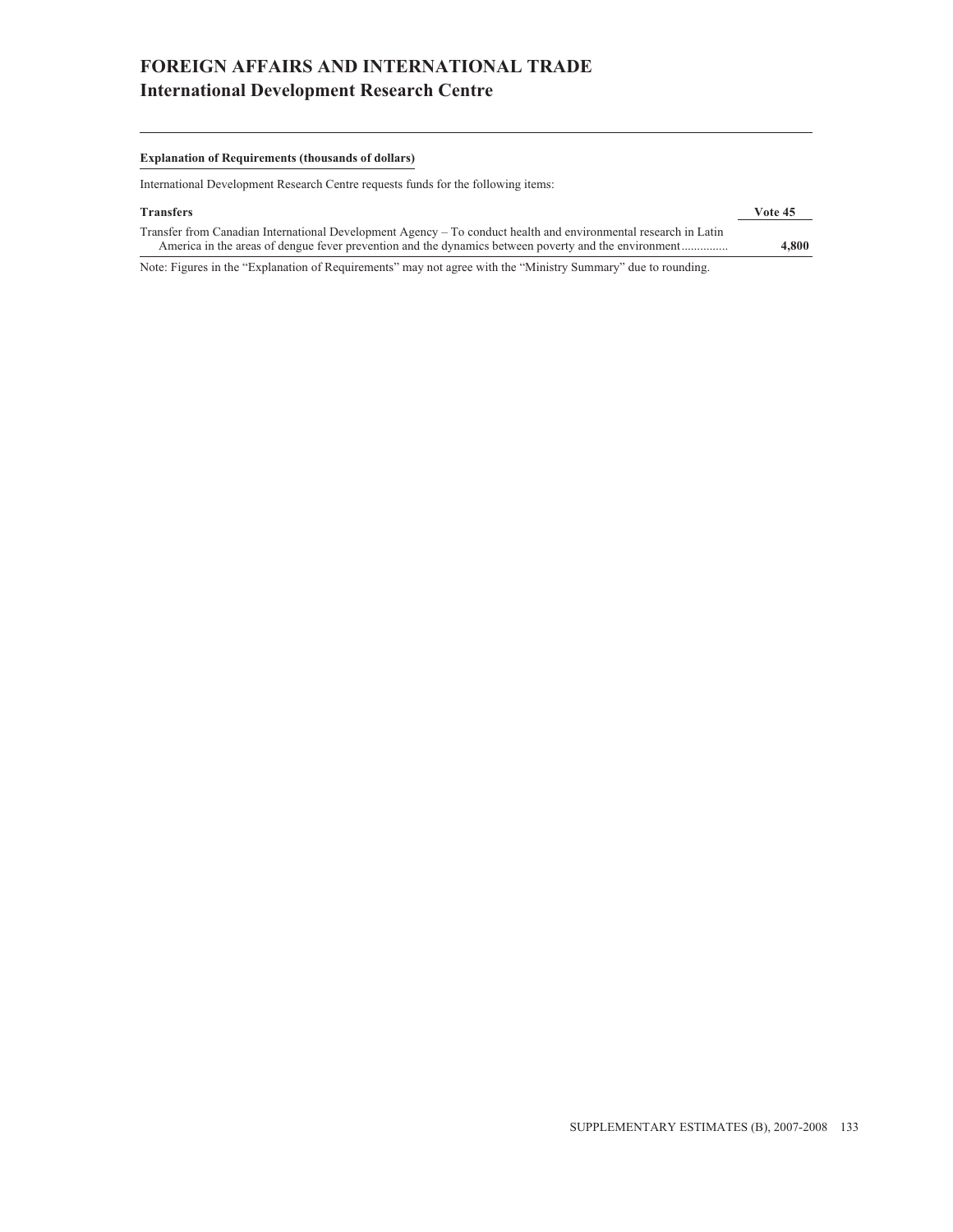|            | Vote (dollars)                                                                                                                                                                                                                                                                                                                                                                                                                                                                                                                                                                                                                                                                                                                      | Authorities<br>to date   | <b>Transfers</b> | <b>Adjustments to</b><br><b>Appropriations</b> | <b>Total Estimates</b><br>to date |
|------------|-------------------------------------------------------------------------------------------------------------------------------------------------------------------------------------------------------------------------------------------------------------------------------------------------------------------------------------------------------------------------------------------------------------------------------------------------------------------------------------------------------------------------------------------------------------------------------------------------------------------------------------------------------------------------------------------------------------------------------------|--------------------------|------------------|------------------------------------------------|-----------------------------------|
| 1b         | Department<br>Operating expenditures and, pursuant to<br>paragraph $29.1(2)(a)$ of the Financial Administration<br>Act, authority to spend revenues to offset<br>expenditures incurred in the fiscal year arising from<br>the provision of services or the sale of products<br>related to health protection, regulatory activities and<br>medical services and the payment to each member of<br>the Queen's Privy Council for Canada who is a<br>Minister without Portfolio or a Minister of State who<br>does not preside over a Ministry of State of a salary<br>not to exceed the salary paid to Ministers of State<br>who preside over Ministries of State under the<br>Salaries Act, as adjusted pursuant to the Parliament of |                          |                  |                                                |                                   |
|            | Canada Act and pro rata for any period of less than a<br>year $-$ To authorize the transfer of \$4,487,226 from<br>Health Vote 5, and \$295,500 from Health Vote 35,                                                                                                                                                                                                                                                                                                                                                                                                                                                                                                                                                                |                          |                  |                                                |                                   |
| 5b         | Appropriation Act No. 2, 2007-2008 for the purposes<br>The grants listed in the Estimates and contributions –<br>To authorize the transfer of \$89,998 from Canadian                                                                                                                                                                                                                                                                                                                                                                                                                                                                                                                                                                | 1,787,029,572            | 4,389,965        | 1                                              | 1,791,419,538                     |
|            | Heritage Vote 5, Appropriation Act No. 2, 2007-2008                                                                                                                                                                                                                                                                                                                                                                                                                                                                                                                                                                                                                                                                                 | 1,319,702,339            | (4,397,228)      | 1                                              | 1,315,305,112                     |
| (S)        | Minister of Health - Salary and motor car allowance                                                                                                                                                                                                                                                                                                                                                                                                                                                                                                                                                                                                                                                                                 | 74,522                   | .                |                                                | 74,522                            |
| (S)<br>(S) | Payments to provinces related to the Voluntary<br>Compliance Undertaking, a mechanism used by the<br>Patented Medicine Prices Review Board to recover<br>excessive revenues collected by manufacturers of                                                                                                                                                                                                                                                                                                                                                                                                                                                                                                                           | 111,378,000              | .                | .                                              | 111,378,000                       |
| (S)        | Compensation for individuals infected with the<br>Hepatitis C virus through the Canadian blood supply                                                                                                                                                                                                                                                                                                                                                                                                                                                                                                                                                                                                                               | 9,328,033                |                  |                                                | 9,328,033                         |
|            |                                                                                                                                                                                                                                                                                                                                                                                                                                                                                                                                                                                                                                                                                                                                     |                          | .                | 1,023,475,575                                  | 1,023,475,575                     |
|            |                                                                                                                                                                                                                                                                                                                                                                                                                                                                                                                                                                                                                                                                                                                                     | 3,227,512,466            | (7,263)          | 1,023,475,577                                  | 4,250,980,780                     |
| 10         | <b>Assisted Human Reproduction Agency of Canada</b>                                                                                                                                                                                                                                                                                                                                                                                                                                                                                                                                                                                                                                                                                 | 12,834,000               |                  |                                                | 12,834,000                        |
| (S)        |                                                                                                                                                                                                                                                                                                                                                                                                                                                                                                                                                                                                                                                                                                                                     | 642,000                  |                  |                                                | 642,000                           |
|            |                                                                                                                                                                                                                                                                                                                                                                                                                                                                                                                                                                                                                                                                                                                                     | 13,476,000               | .                | .                                              | 13,476,000                        |
|            | <b>Canadian Institutes of Health Research</b><br>20b The grants listed in the Estimates - To authorize the<br>transfer of \$200,000 from Health Vote 1, \$1,500,000<br>from Health Vote 15, \$600,000 from Health Vote 35,<br>\$310,500 from Health Vote 40, \$25,000 from<br>Western Economic Diversification Vote 5, and                                                                                                                                                                                                                                                                                                                                                                                                          | 42,839,325               | (1,500,000)      |                                                | 41,339,325                        |
| (S)        | \$12,500 from Agriculture and Agri-Food Vote 30,<br>Appropriation Act No. 2, 2007-2008 for the purposes<br>of this Vote and to provide a further amount of                                                                                                                                                                                                                                                                                                                                                                                                                                                                                                                                                                          | 869,806,551<br>4,606,000 | 2,648,000<br>.   | 71,512,350<br>.                                | 943,966,901<br>4,606,000          |
|            |                                                                                                                                                                                                                                                                                                                                                                                                                                                                                                                                                                                                                                                                                                                                     | 917,251,876              | 1,148,000        | 71,512,350                                     | 989,912,226                       |
|            | <b>Hazardous Materials Information Review</b><br>Commission                                                                                                                                                                                                                                                                                                                                                                                                                                                                                                                                                                                                                                                                         |                          |                  |                                                |                                   |
| 25         |                                                                                                                                                                                                                                                                                                                                                                                                                                                                                                                                                                                                                                                                                                                                     | 3,024,000                | .                |                                                | 3,024,000                         |
| (S)        |                                                                                                                                                                                                                                                                                                                                                                                                                                                                                                                                                                                                                                                                                                                                     | 482,000                  | .                | .                                              | 482,000                           |
|            |                                                                                                                                                                                                                                                                                                                                                                                                                                                                                                                                                                                                                                                                                                                                     | 3,506,000                | .                | .                                              | 3,506,000                         |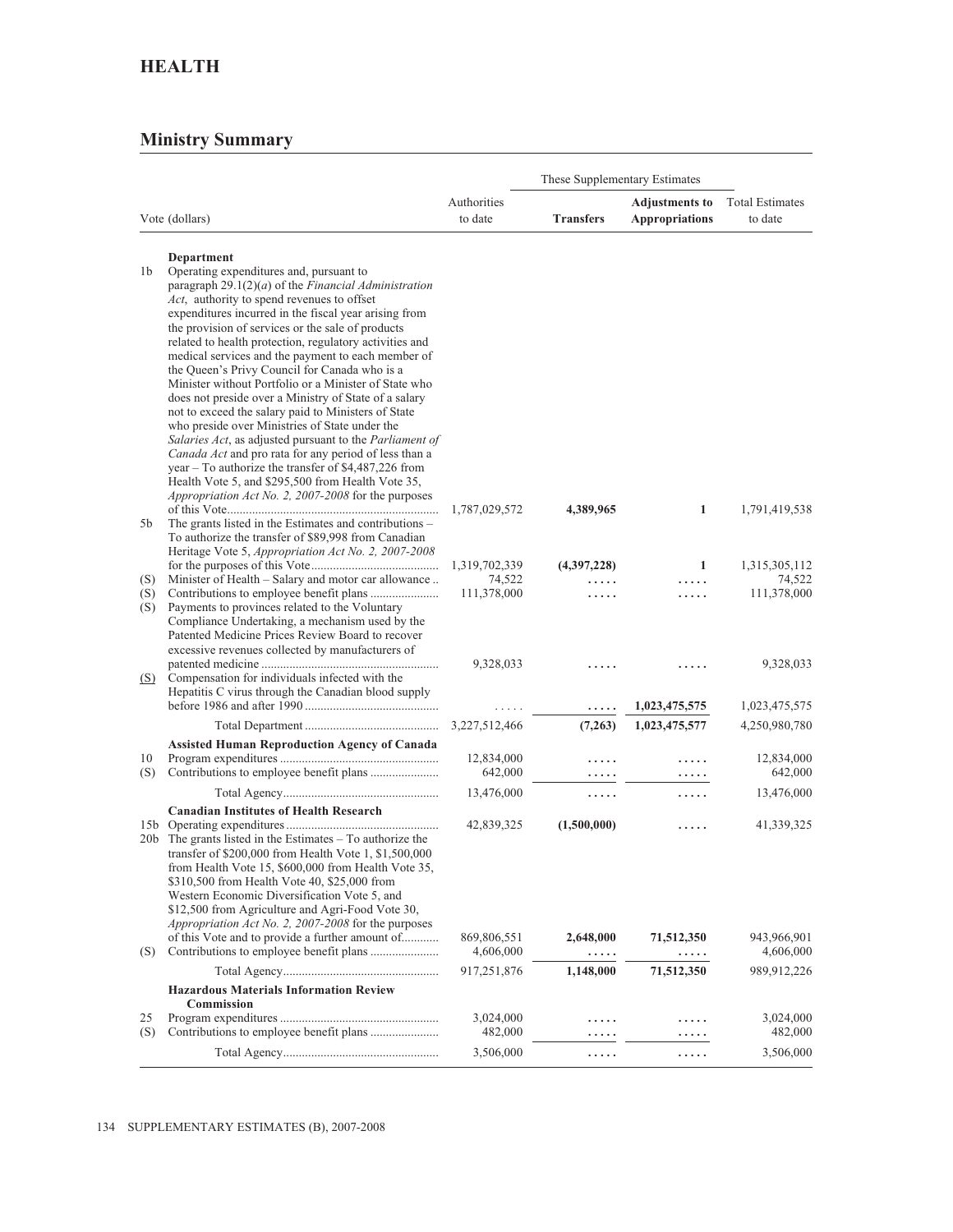# **HEALTH**

|                |                                                                                                                                                                                                                                                                                                                                                                                                                                                                                                  |                              | These Supplementary Estimates |                                         |                                   |
|----------------|--------------------------------------------------------------------------------------------------------------------------------------------------------------------------------------------------------------------------------------------------------------------------------------------------------------------------------------------------------------------------------------------------------------------------------------------------------------------------------------------------|------------------------------|-------------------------------|-----------------------------------------|-----------------------------------|
| Vote (dollars) |                                                                                                                                                                                                                                                                                                                                                                                                                                                                                                  | Authorities<br>to date       | <b>Transfers</b>              | <b>Adjustments to</b><br>Appropriations | <b>Total Estimates</b><br>to date |
| 30<br>(S)      | <b>Patented Medicine Prices Review Board</b>                                                                                                                                                                                                                                                                                                                                                                                                                                                     | 10,584,000<br>891,000        |                               |                                         | 10,584,000<br>891,000             |
|                |                                                                                                                                                                                                                                                                                                                                                                                                                                                                                                  | 11,475,000                   |                               |                                         | 11,475,000                        |
| 35b<br>40b     | <b>Public Health Agency of Canada</b><br>Operating expenditures and, pursuant to<br>paragraph $29.1(2)(a)$ of the <i>Financial Administration</i><br>Act, authority to spend revenues to offset<br>expenditures incurred in the fiscal year arising from<br>The grants listed in the Estimates and contributions -<br>To authorize the transfer of \$1,500,000 from Health<br>Vote 35, and \$35,000 from Canadian Heritage Vote 5,<br><i>Appropriation Act No. 2, 2007-2008</i> for the purposes | 439,500,544<br>200, 554, 201 | (2,755,763)<br>1,224,500      | 1                                       | 436,744,781<br>201,778,702        |
| (S)            |                                                                                                                                                                                                                                                                                                                                                                                                                                                                                                  | 30,681,000                   |                               |                                         | 30,681,000                        |
|                |                                                                                                                                                                                                                                                                                                                                                                                                                                                                                                  | 670, 735, 745                | (1,531,263)                   | 1                                       | 669,204,483                       |
|                |                                                                                                                                                                                                                                                                                                                                                                                                                                                                                                  | 4,843,957,087                | (390, 526)                    | 1,094,987,928                           | 5,938,554,489                     |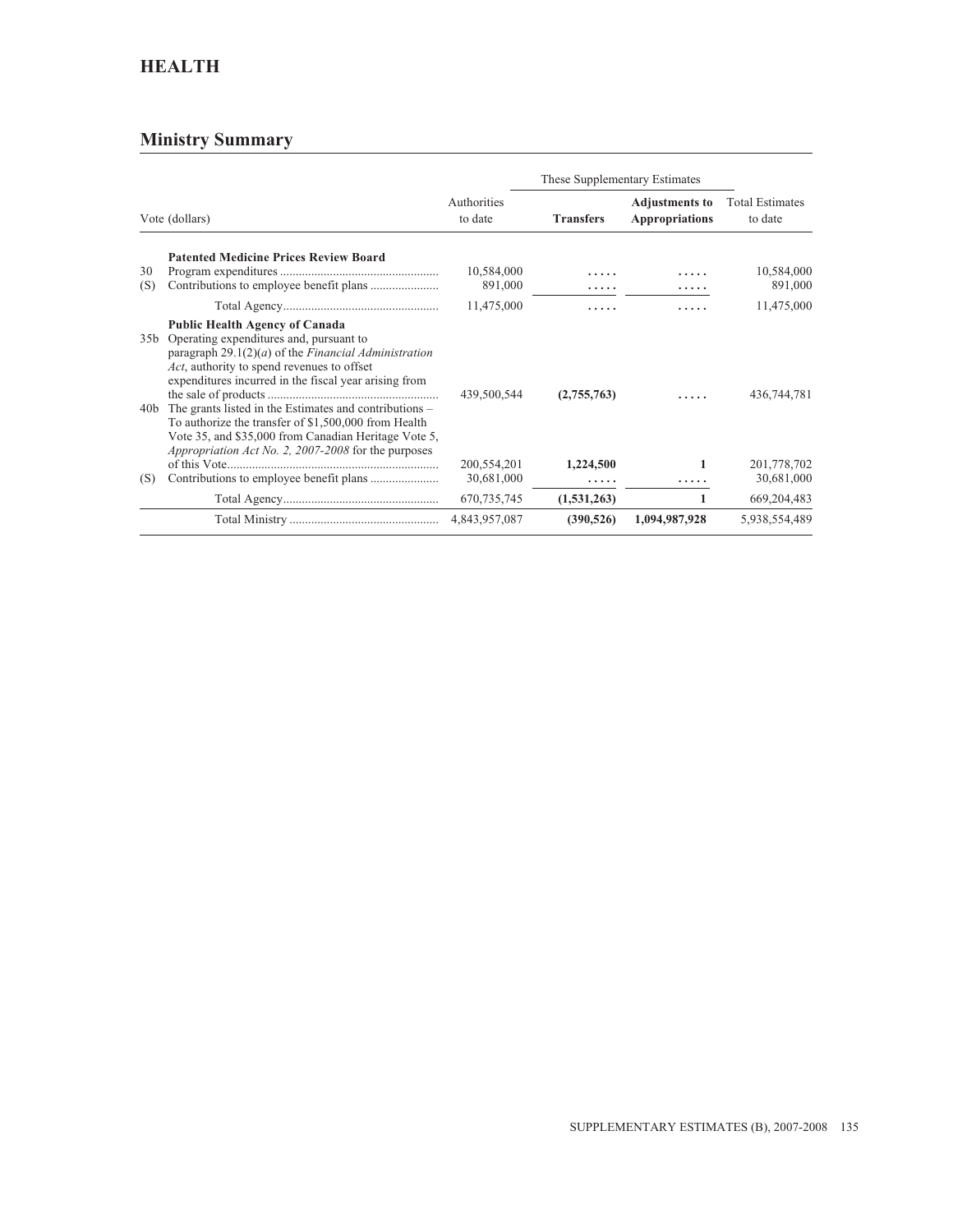#### **Explanation of Requirements (thousands of dollars)**

Health requests funds for the following items:

| <b>Voted Appropriations</b>                                                           | Vote 1 | Vote 5   | <b>Total</b> |
|---------------------------------------------------------------------------------------|--------|----------|--------------|
| Contribution towards the start-up of the Mental Health Commission of Canada           | .      | 5,500    | 5,500        |
|                                                                                       | 45     | .        | 45           |
|                                                                                       | 17     | .        | 17           |
| Gross Voted Appropriations                                                            | 62     | 5,500    | 5,562        |
| <b>Funds Available</b>                                                                |        |          |              |
|                                                                                       | 62     | 5,500    | 5,562        |
| <b>Total Voted Appropriations</b>                                                     | .      | .        | .            |
| <b>Statutory Appropriation</b>                                                        |        |          |              |
| Compensation for individuals infected with the Hepatitis C virus through the          |        |          | 1,023,476    |
| <b>Total Adjustments to Appropriations</b>                                            |        |          | 1,023,476    |
| <b>Transfers</b>                                                                      |        |          |              |
| Transfer from Public Health Agency of Canada – To support the public health library   |        |          |              |
| which, as part of the Science Library Network, provides information and               |        |          |              |
|                                                                                       | 258    |          | 258          |
| Transfer from Canadian Heritage – For the development of Official Language            |        |          |              |
| Minority Communities (Interdepartmental Partnership with the Official Language        |        | 90       | 90           |
| Transfer from Public Health Agency of Canada – To support collaboration with the      |        |          |              |
|                                                                                       | 38     | .        | 38           |
| Internal reallocation of resources – To improve document management and               |        |          |              |
| procedures related to accountability, evaluation and litigation response under the    |        |          |              |
|                                                                                       | 2,300  | (2,300)  |              |
| Internal reallocation of resources – To support capital improvements and              |        |          |              |
| Internal reallocation of resources – To provide funding for the maintenance of health | 1,400  | (1,400)  |              |
|                                                                                       | 787    | (787)    |              |
| Transfer to Public Service Human Resources Management Agency of Canada – To           |        |          |              |
|                                                                                       | (82)   |          | (82)         |
| Transfer to Environment – To assess the health and economic impacts of air pollution  |        |          |              |
|                                                                                       | (111)  | .        | (111)        |
| Transfer to Canadian Institutes of Health Research – To support aboriginal youth      |        |          |              |
|                                                                                       | (200)  | .        | (200)        |
| <b>Total Transfers</b>                                                                | 4,390  | (4,397)  | (7)          |
| <b>These Supplementary Estimates</b>                                                  | 4,390  | (4, 397) | 1,023,469    |

#### **Explanation of Funds Available (dollars)**

**Vote 1**: \$62,464 in total authorities is available within the Vote due to the realignment of resources between other operating and personnel costs.

**Vote 5**: \$5,500,000 in total authorities is available within the Vote due to the reduced requirements related to the deferral of contribution funding for the National Anti-Drug Strategy (\$2,989,891) and the Aboriginal Health Transition Fund (\$2,510,109).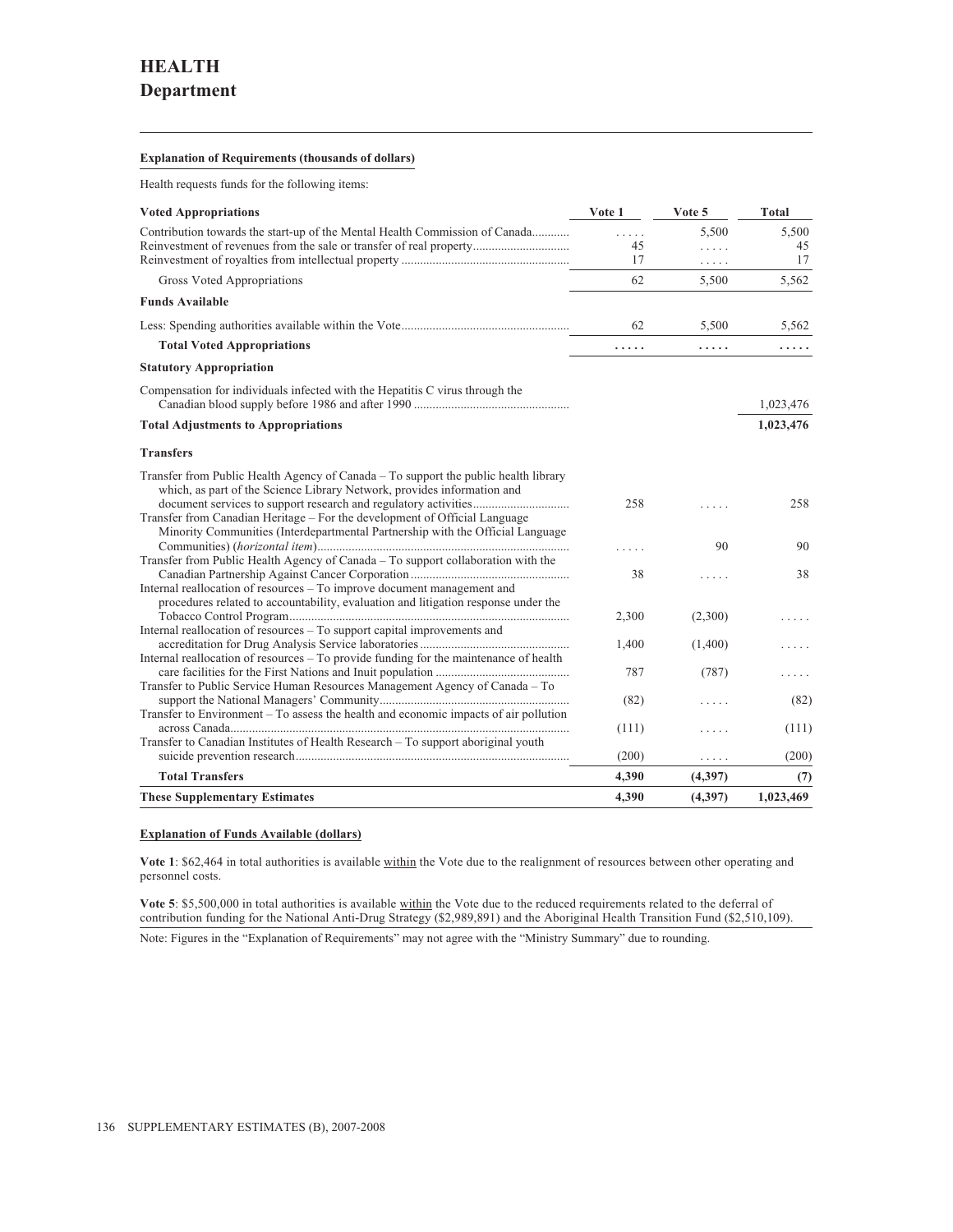# **HEALTH Department**

| <b>Transfer Payments (dollars)</b>                                                        | Voted       | <b>Statutory</b> |
|-------------------------------------------------------------------------------------------|-------------|------------------|
| <b>Contributions</b>                                                                      |             |                  |
| Health Policy, Planning and Information                                                   |             |                  |
|                                                                                           | 5,500,000   | .                |
| Contributions Program to improve access to health services for official language minority |             |                  |
|                                                                                           | 89,998      | .                |
| <b>Total Gross Transfer Payments</b>                                                      | 5,589,998   | .                |
|                                                                                           | 5,500,000   | .                |
|                                                                                           | 4,487,226   | .                |
| <b>Net Transfer Payments</b>                                                              | (4,397,228) | .                |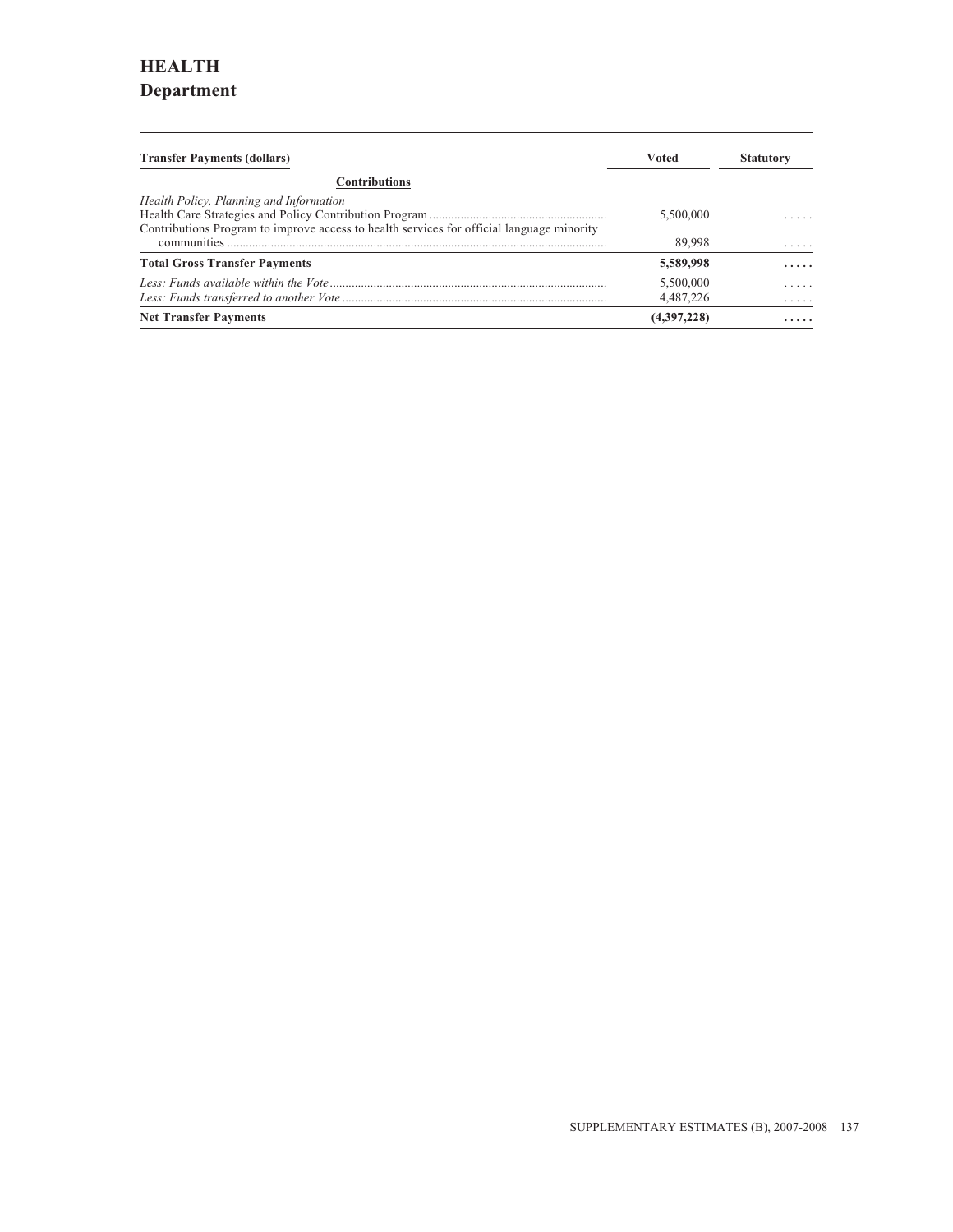# **HEALTH Canadian Institutes of Health Research**

#### **Explanation of Requirements (thousands of dollars)**

Canadian Institutes of Health Research requests funds for the following items:

| <b>Voted Appropriations</b>                                                                                                                                                                                                 | Vote 15 | Vote 20 | Total  |
|-----------------------------------------------------------------------------------------------------------------------------------------------------------------------------------------------------------------------------|---------|---------|--------|
| Funding to support the Centres of Excellence for Commercialization and Research                                                                                                                                             |         | 73,512  | 73,512 |
| <b>Funds Available</b>                                                                                                                                                                                                      |         |         |        |
|                                                                                                                                                                                                                             |         | 2,000   | 2,000  |
| <b>Total Voted Appropriations</b>                                                                                                                                                                                           | .       | 71,512  | 71,512 |
| <b>Transfers</b>                                                                                                                                                                                                            |         |         |        |
| Transfer from Public Health Agency of Canada – To support Canadian influenza<br>research to improve preparedness for a potential pandemic outbreak<br>Transfer from Public Health Agency of Canada – To provide funding for |         | 600     | 600    |
| interdisciplinary scholarships or other training awards for Hepatitis C researchers.                                                                                                                                        | .       | 311     | 311    |
| Transfer from Health – To support aboriginal youth suicide prevention research                                                                                                                                              |         | 200     | 200    |
| Transfer from Western Economic Diversification – To support the Return on<br>Transfer from Canadian Food Inspection Agency – To support Avian Influenza                                                                     | .       | 25      | 25     |
|                                                                                                                                                                                                                             | .       | 13      | 13     |
| Internal reallocation of resources – To fund additional targeted research grants                                                                                                                                            | (1,500) | 1,500   | .      |
| <b>Total Transfers</b>                                                                                                                                                                                                      | (1,500) | 2,649   | 1,149  |
| <b>These Supplementary Estimates</b>                                                                                                                                                                                        | (1,500) | 74,161  | 72,661 |

#### **Explanation of Funds Available (dollars)**

**Vote 20**: \$2,000,000 in total authorities is available within the Vote due to reduced requirements related to the deferral of grant funding for the Canadian Graduate Scholarship program.

| <b>Transfer Payments (dollars)</b>                                                                                             | Voted      | <b>Statutory</b> |
|--------------------------------------------------------------------------------------------------------------------------------|------------|------------------|
| Grants                                                                                                                         |            |                  |
| Fund health research                                                                                                           | 2,137,500  |                  |
| Fund health researchers and trainees                                                                                           | 310,500    |                  |
| Fund research resources, collaboration and other grants to strengthen the health research<br>community                         | 200,000    |                  |
| Support national efforts to capture the economic value for Canada of health research<br>advances made at Canadian institutions | 73,512,350 |                  |
| <b>Total Gross Transfer Payments</b>                                                                                           | 76,160,350 |                  |
|                                                                                                                                | 2,000,000  | .                |
| <b>Net Transfer Payments</b>                                                                                                   | 74,160,350 | .                |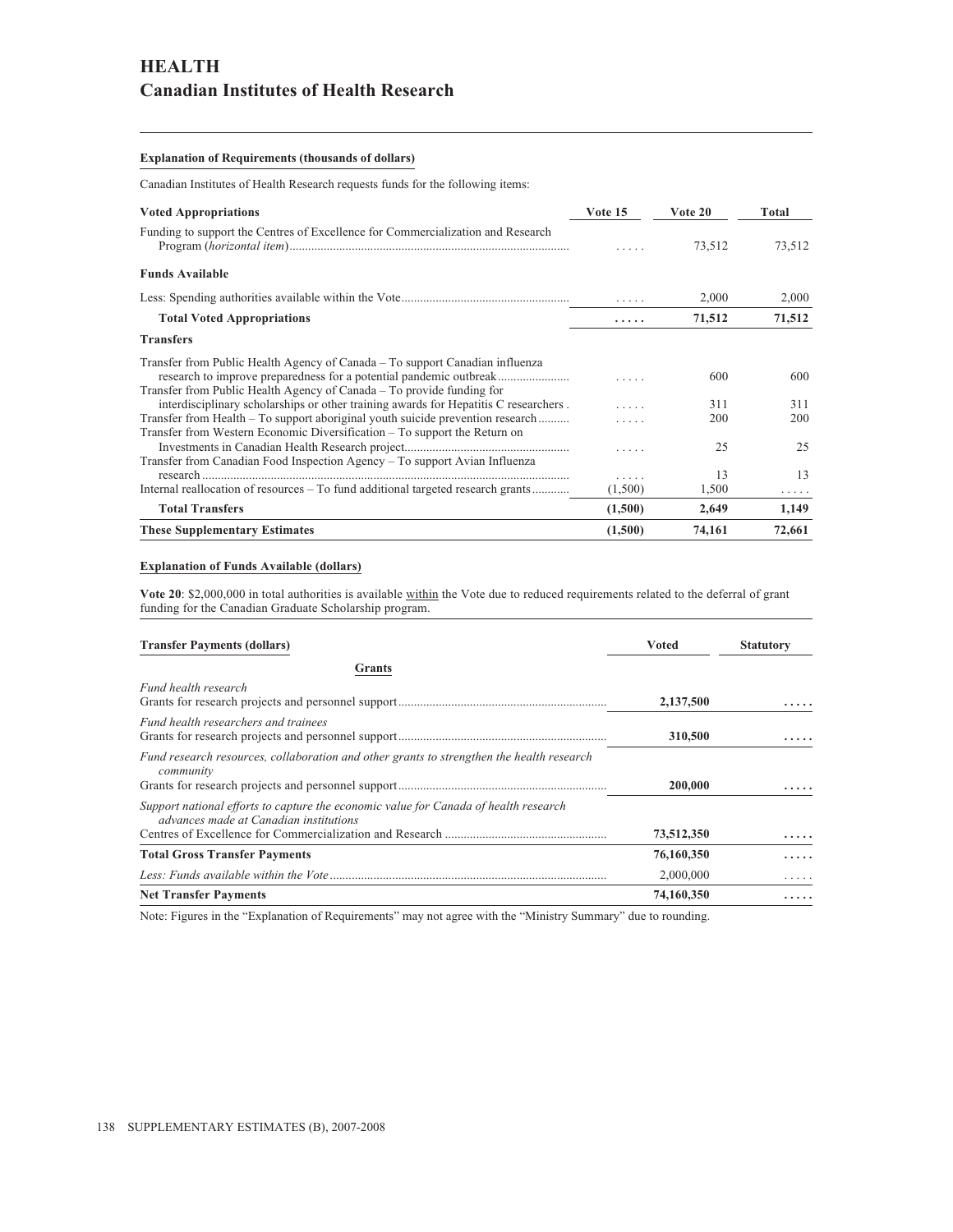# **HEALTH Public Health Agency of Canada**

### **Explanation of Requirements (thousands of dollars)**

Public Health Agency of Canada requests funds for the following items:

| <b>Transfers</b>                                                                                                                                                          | Vote 35 | Vote 40      | <b>Total</b>     |
|---------------------------------------------------------------------------------------------------------------------------------------------------------------------------|---------|--------------|------------------|
| Transfer from Canadian Heritage – For the development of Official Language<br>Minority Communities (Interdepartmental Partnership with the Official Language              |         | 35           | 35               |
| Internal reallocation of resources – To finance research projects under the Pandemic<br>Preparedness and Response Fund to strengthen Canada's public health               | (1,500) | 1,500        |                  |
| Transfer to Public Service Human Resources Management Agency of Canada – To                                                                                               |         |              |                  |
|                                                                                                                                                                           | (18)    |              | (18)             |
| Transfer to Health – To support collaboration with the Canadian Partnership Against                                                                                       |         |              |                  |
|                                                                                                                                                                           | (38)    |              | (38)             |
| Transfer to Health - To support the public health library which, as part of the Science                                                                                   |         |              |                  |
| Library Network, provides information and document services to support research                                                                                           |         |              |                  |
|                                                                                                                                                                           | (258)   | .            | (258)            |
| Transfer to Canadian Institutes of Health Research – To provide funding for                                                                                               |         |              |                  |
| interdisciplinary scholarships or other training awards for Hepatitis C researchers.                                                                                      | .       | (311)        | (311)            |
| Transfer to National Defence – For public security initiatives related to the return of<br>unused funding for the Chemical, Biological, Radiological and Nuclear Research |         |              |                  |
|                                                                                                                                                                           | (342)   |              | (342)            |
| Transfer to Canadian Institutes of Health Research - To support Canadian influenza                                                                                        |         |              |                  |
| research to improve preparedness for a potential pandemic outbreak                                                                                                        | (600)   | .            | (600)            |
| <b>These Supplementary Estimates</b>                                                                                                                                      | (2,756) | 1,224        | (1, 532)         |
|                                                                                                                                                                           |         |              |                  |
| <b>Transfer Payments (dollars)</b>                                                                                                                                        |         | <b>Voted</b> | <b>Statutory</b> |
| <b>Grants</b>                                                                                                                                                             |         |              |                  |
| Disease Prevention and Control                                                                                                                                            |         |              |                  |
| Grants to individuals and organizations in support of public health infrastructure                                                                                        |         | 1,500,000    |                  |
| <b>Contributions</b>                                                                                                                                                      |         |              |                  |
| <b>Health Promotion</b>                                                                                                                                                   |         |              |                  |
| Contributions to persons and agencies to support health promotion projects in the areas of                                                                                |         |              |                  |
| community health, resource development, training and skill development and research                                                                                       |         | (275,500)    |                  |
| <b>Total Transfer Payments</b>                                                                                                                                            |         | 1,224,500    | .                |
|                                                                                                                                                                           |         |              |                  |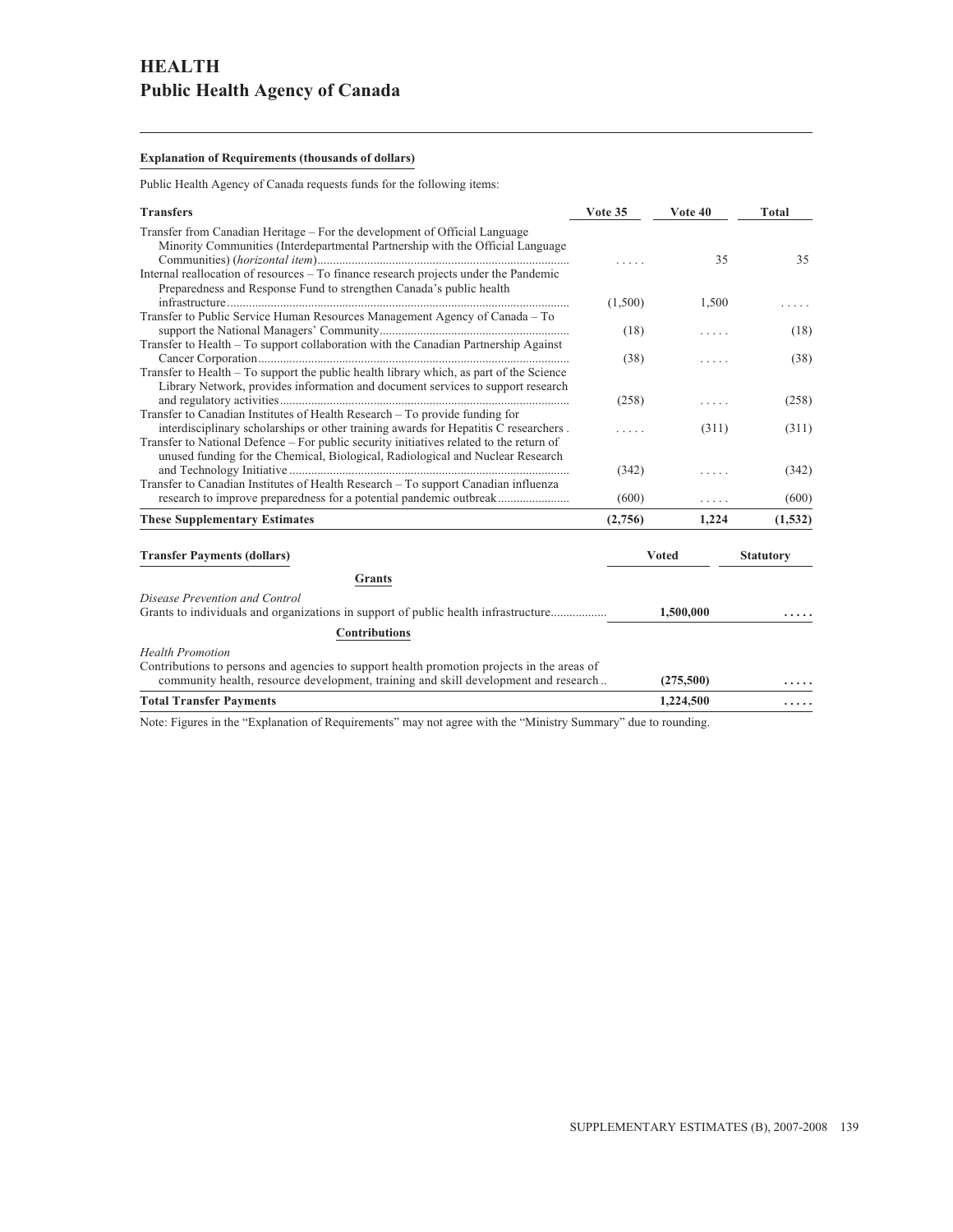### **HUMAN RESOURCES AND SKILLS DEVELOPMENT**

|     |                                                                                                                      |               | These Supplementary Estimates |                       |                        |
|-----|----------------------------------------------------------------------------------------------------------------------|---------------|-------------------------------|-----------------------|------------------------|
|     |                                                                                                                      | Authorities   |                               | <b>Adjustments to</b> | <b>Total Estimates</b> |
|     | Vote (dollars)                                                                                                       | to date       | <b>Transfers</b>              | <b>Appropriations</b> | to date                |
|     |                                                                                                                      |               |                               |                       |                        |
|     | Department                                                                                                           |               |                               |                       |                        |
| 1b  | Operating expenditures and authority to make                                                                         |               |                               |                       |                        |
|     | recoverable expenditures on behalf of the Canada                                                                     |               |                               |                       |                        |
|     | Pension Plan and the Employment Insurance Account<br>and, pursuant to paragraph $29.1(2)(a)$ of the <i>Financial</i> |               |                               |                       |                        |
|     | Administration Act, authority to spend revenues                                                                      |               |                               |                       |                        |
|     | received in the fiscal year arising from the provision                                                               |               |                               |                       |                        |
|     | of Public Access Programs Sector services to offset                                                                  |               |                               |                       |                        |
|     | related expenditures incurred in the fiscal year, and                                                                |               |                               |                       |                        |
|     | the payment to each member of the Queen's Privy                                                                      |               |                               |                       |                        |
|     | Council for Canada who is a Minister without                                                                         |               |                               |                       |                        |
|     | Portfolio or a Minister of State who does not preside                                                                |               |                               |                       |                        |
|     | over a Ministry of State of a salary not to exceed the                                                               |               |                               |                       |                        |
|     | salary paid to Ministers of State who preside over                                                                   |               |                               |                       |                        |
|     | Ministries of State under the Salaries Act, as adjusted                                                              |               |                               |                       |                        |
|     | pursuant to the Parliament of Canada Act and pro rata                                                                |               |                               |                       |                        |
|     | The grants listed in the Estimates and contributions -                                                               | 2,487,878,446 | (40, 828)                     |                       | 2,487,837,618          |
| 5b  | To authorize the transfer of \$80,000 from Canadian                                                                  |               |                               |                       |                        |
|     | Heritage Vote 5, Appropriation Act No. 2, 2007-2008                                                                  |               |                               |                       |                        |
|     |                                                                                                                      | 1,240,801,139 | (527, 350)                    | $\mathbf{1}$          | 1,240,273,790          |
| 7b  | Pursuant to subsection 25(2) of the <i>Financial</i>                                                                 |               |                               |                       |                        |
|     | Administration Act, to write off from the Accounts of                                                                |               |                               |                       |                        |
|     | Canada \$364,080 in principal and \$43,270 in interest                                                               |               |                               |                       |                        |
|     | for 15,473 direct financing and integrated Canada                                                                    |               |                               |                       |                        |
|     | Student Loan accounts for the period of                                                                              |               |                               |                       |                        |
|     | February 2005 to November 2006 and 32,575 small                                                                      |               |                               |                       |                        |
|     | debit balances at service providers for the period of                                                                |               |                               |                       |                        |
|     | November 2004 to November 2006 – To authorize                                                                        |               |                               |                       |                        |
|     | the transfer of \$407,350 from Human Resources and                                                                   |               |                               |                       |                        |
|     | Skills Development Vote 5, Appropriation Act No. 2,                                                                  |               | 407,350                       | $\mathbf{1}$          | 407,351                |
| (S) | Minister of Human Resources and Social                                                                               | .             |                               |                       |                        |
|     | Development – Salary and motor car allowance                                                                         | 74,522        |                               |                       | 74,522                 |
| (S) | Minister of Labour and Minister of the Economic                                                                      |               |                               |                       |                        |
|     | Development Agency of Canada for the Regions of                                                                      |               |                               |                       |                        |
|     | Quebec - Salary and motor car allowance                                                                              | 74,522        |                               | .                     | 74,522                 |
| (S) |                                                                                                                      |               |                               | (52,000,000)          | 24,041,000,000         |
| (S) | Guaranteed Income Supplement Payments                                                                                | 7,413,000,000 | .                             | 36,000,000            | 7,449,000,000          |
| (S) |                                                                                                                      | 553,000,000   | .                             | (12,000,000)          | 541,000,000            |
| (S) | Payments related to the direct financing arrangement                                                                 |               |                               |                       |                        |
|     | under the Canada Student Financial Assistance Act                                                                    | 366,419,000   |                               | (35,296,000)          | 331,123,000            |
| (S) | The provision of funds for interest payments to<br>lending institutions under the Canada Student Loans               |               |                               |                       |                        |
|     |                                                                                                                      | 48,000        |                               | 17,000                | 65,000                 |
| (S) | The provision of funds for liabilities including                                                                     |               |                               |                       |                        |
|     | liabilities in the form of guaranteed loans under the                                                                |               |                               |                       |                        |
|     |                                                                                                                      | 8,157,000     | .                             | 442,000               | 8,599,000              |
| (S) | The provision of funds for interest and other                                                                        |               |                               |                       |                        |
|     | payments to lending institutions and liabilities under                                                               |               |                               |                       |                        |
|     | the Canada Student Financial Assistance Act                                                                          | 52,867,000    | .                             | (8,414,000)           | 44,453,000             |
| (S) | Canada Study Grants to qualifying full and part-time                                                                 |               |                               |                       |                        |
|     | students pursuant to the Canada Student Financial                                                                    |               |                               |                       |                        |
|     | Supplementary Retirement Benefits - Annuities                                                                        | 136, 133, 000 | .                             | 17,592,000            | 153,725,000            |
| (S) |                                                                                                                      | 35,000        |                               |                       | 35,000                 |
|     |                                                                                                                      |               |                               |                       |                        |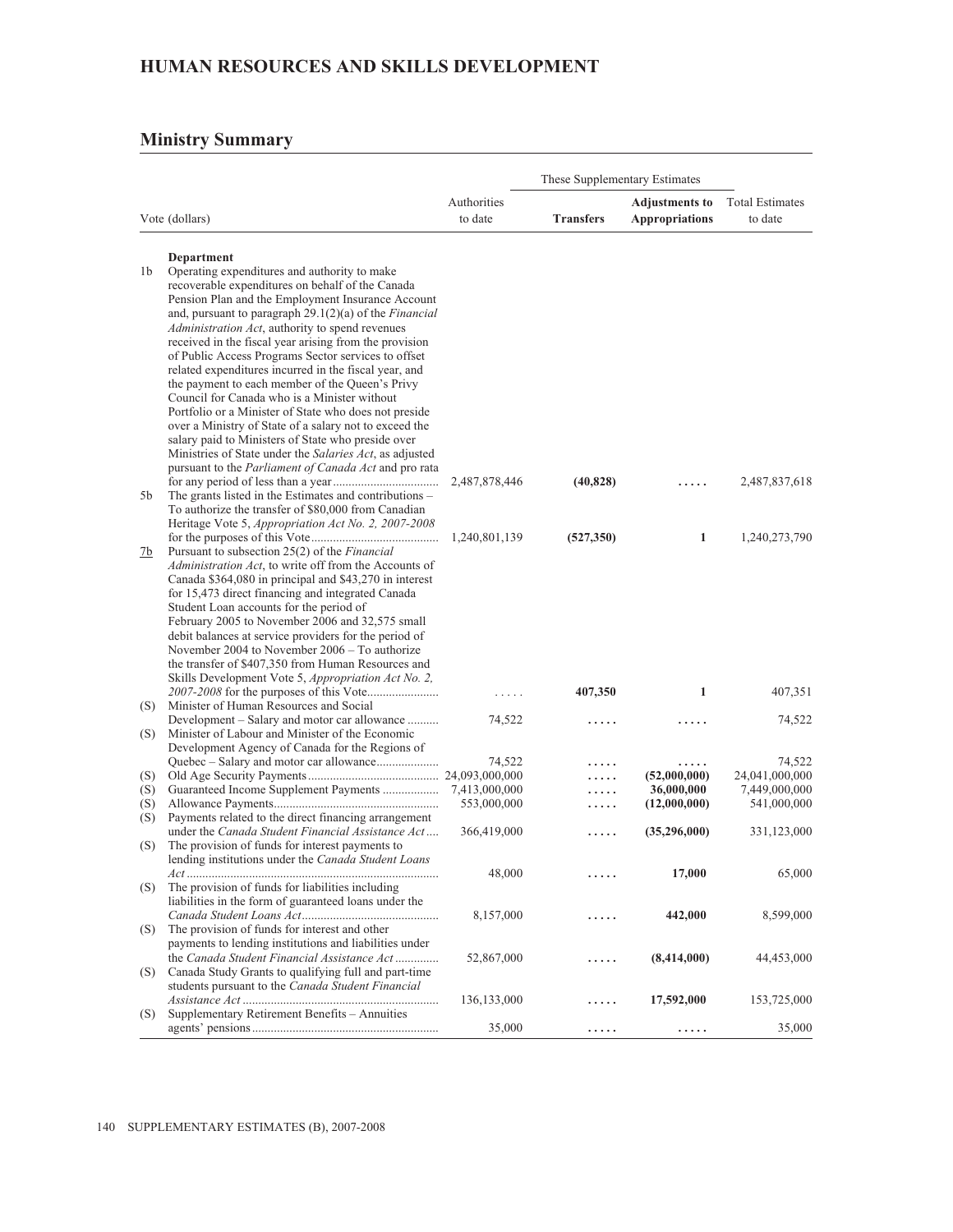# **HUMAN RESOURCES AND SKILLS DEVELOPMENT**

|            |                                                                                                                                                                                                                                                                                                                                                                                                                                                                                                                                                                                                                                                                                                                                                                                                                                                                 |                            | These Supplementary Estimates |                                                |                                   |
|------------|-----------------------------------------------------------------------------------------------------------------------------------------------------------------------------------------------------------------------------------------------------------------------------------------------------------------------------------------------------------------------------------------------------------------------------------------------------------------------------------------------------------------------------------------------------------------------------------------------------------------------------------------------------------------------------------------------------------------------------------------------------------------------------------------------------------------------------------------------------------------|----------------------------|-------------------------------|------------------------------------------------|-----------------------------------|
|            | Vote (dollars)                                                                                                                                                                                                                                                                                                                                                                                                                                                                                                                                                                                                                                                                                                                                                                                                                                                  | Authorities<br>to date     | <b>Transfers</b>              | <b>Adjustments to</b><br><b>Appropriations</b> | <b>Total Estimates</b><br>to date |
| (S)<br>(S) | Civil Service Insurance Actuarial liability adjustments                                                                                                                                                                                                                                                                                                                                                                                                                                                                                                                                                                                                                                                                                                                                                                                                         | 2,460,000,000<br>145,000   |                               |                                                | 2,460,000,000<br>145,000          |
| (S)<br>(S) | Payments of compensation respecting government<br>Canada Learning Bond payments to Registered                                                                                                                                                                                                                                                                                                                                                                                                                                                                                                                                                                                                                                                                                                                                                                   | 59,000,000                 |                               |                                                | 59,000,000                        |
| (S)        | Education Savings Plans (RESPs) trustees on behalf<br>of RESP beneficiaries to support access to<br>post-secondary education for children from<br>Canada Education Savings grant payments to<br>Registered Educations Savings Plans (RESPs)<br>trustees on behalf of RESP beneficiaries to encourage                                                                                                                                                                                                                                                                                                                                                                                                                                                                                                                                                            | 25,000,000                 |                               | 3,000,000                                      | 28,000,000                        |
| (S)        | Canadians to save for post-secondary education for                                                                                                                                                                                                                                                                                                                                                                                                                                                                                                                                                                                                                                                                                                                                                                                                              | 540,000,000<br>233,672,000 | .                             | 42,000,000<br>.                                | 582,000,000<br>233,672,000        |
|            |                                                                                                                                                                                                                                                                                                                                                                                                                                                                                                                                                                                                                                                                                                                                                                                                                                                                 |                            | (160, 828)                    | (8,658,998)                                    | 39,660,484,803                    |
| (S)        | Loans disbursed under the Canada Student Financial                                                                                                                                                                                                                                                                                                                                                                                                                                                                                                                                                                                                                                                                                                                                                                                                              | 855,695,000                | .                             | 78,437,000                                     | 934,132,000                       |
|            |                                                                                                                                                                                                                                                                                                                                                                                                                                                                                                                                                                                                                                                                                                                                                                                                                                                                 | 855,695,000                | .                             | 78,437,000                                     | 934,132,000                       |
|            |                                                                                                                                                                                                                                                                                                                                                                                                                                                                                                                                                                                                                                                                                                                                                                                                                                                                 |                            | (160, 828)                    | 69,778,002                                     | 40,594,616,803                    |
|            | <b>Canada Industrial Relations Board</b>                                                                                                                                                                                                                                                                                                                                                                                                                                                                                                                                                                                                                                                                                                                                                                                                                        |                            |                               |                                                |                                   |
| 10<br>(S)  |                                                                                                                                                                                                                                                                                                                                                                                                                                                                                                                                                                                                                                                                                                                                                                                                                                                                 | 10,887,000<br>1,550,000    |                               |                                                | 10,887,000<br>1,550,000           |
|            |                                                                                                                                                                                                                                                                                                                                                                                                                                                                                                                                                                                                                                                                                                                                                                                                                                                                 | 12,437,000                 | .                             | .                                              | 12,437,000                        |
| 16b        | <b>Canada Mortgage and Housing Corporation</b><br>15b To reimburse Canada Mortgage and Housing<br>Corporation for the amounts of loans forgiven, grants,<br>contributions and expenditures made, and losses,<br>costs and expenses incurred under the provisions of<br>the National Housing Act or in respect of the exercise<br>of powers or the carrying out of duties or functions<br>conferred on the Corporation pursuant to the authority<br>of any Act of Parliament of Canada other than the<br>National Housing Act, in accordance with the<br>Corporation's authority under the Canada Mortgage<br>To increase from \$350,000,000,000 to<br>\$450,000,000,000 the limit of the aggregate<br>outstanding insured amount of all insured loans by<br>Canada Mortgage and Housing Corporation, pursuant<br>to paragraph 11(b) of the National Housing Act | 2,208,112,000<br>.         | .                             | 85,400,000                                     | 2,293,512,000                     |
| (S)        |                                                                                                                                                                                                                                                                                                                                                                                                                                                                                                                                                                                                                                                                                                                                                                                                                                                                 | 141,000                    | .                             | .                                              | 141,000                           |
|            |                                                                                                                                                                                                                                                                                                                                                                                                                                                                                                                                                                                                                                                                                                                                                                                                                                                                 | 2,208,253,000              | .                             | 85,400,001                                     | 2,293,653,001                     |
| (S)        | Advances under the National Housing Act                                                                                                                                                                                                                                                                                                                                                                                                                                                                                                                                                                                                                                                                                                                                                                                                                         | (258, 431, 000)            | .                             | .                                              | (258, 431, 000)                   |
|            |                                                                                                                                                                                                                                                                                                                                                                                                                                                                                                                                                                                                                                                                                                                                                                                                                                                                 | (258, 431, 000)            | .                             | .                                              | (258, 431, 000)                   |
|            |                                                                                                                                                                                                                                                                                                                                                                                                                                                                                                                                                                                                                                                                                                                                                                                                                                                                 | 1,949,822,000              | .                             | 85,400,001                                     | 2,035,222,001                     |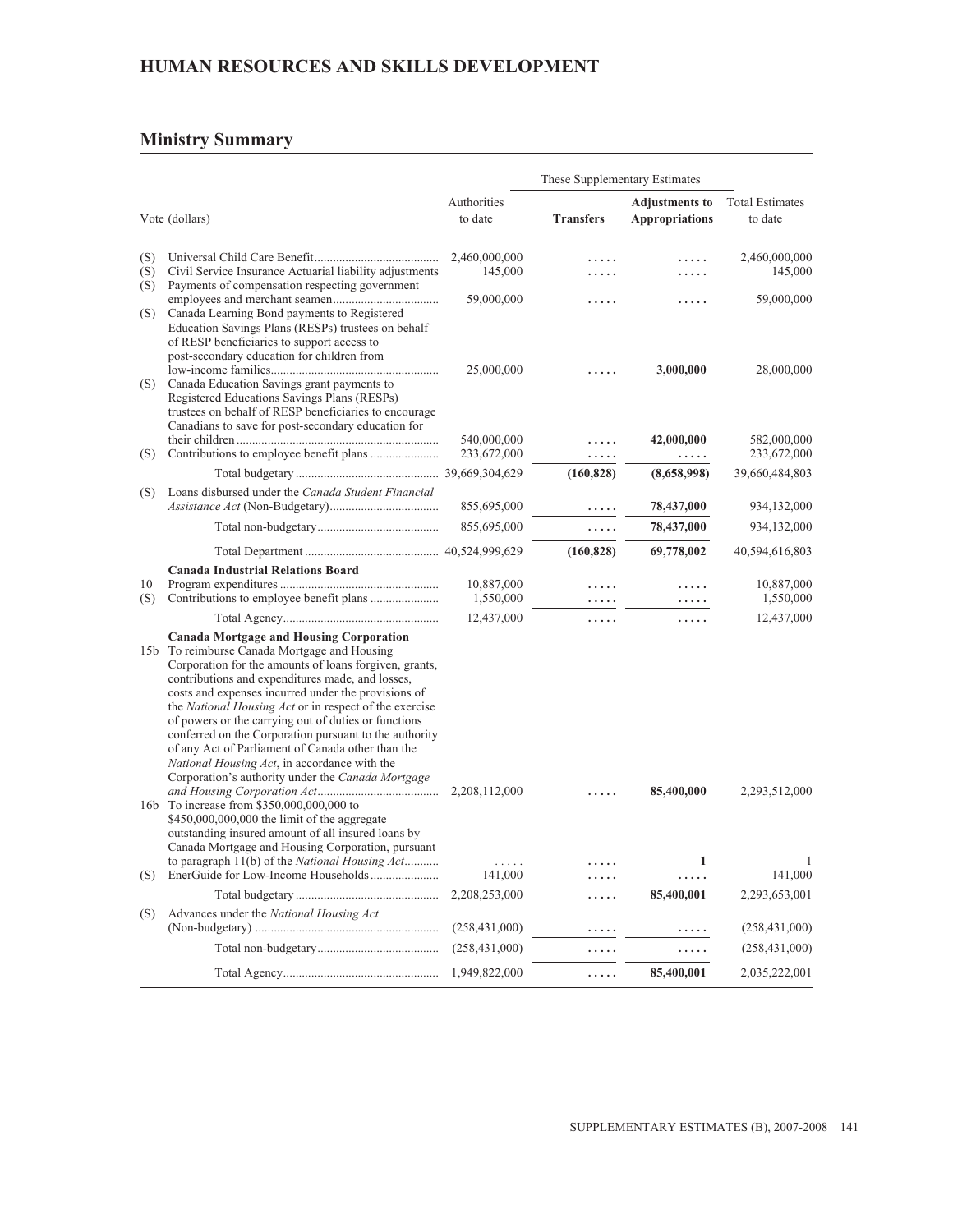### **HUMAN RESOURCES AND SKILLS DEVELOPMENT**

|                |                                                                                 |                        | These Supplementary Estimates |                                         |                                   |
|----------------|---------------------------------------------------------------------------------|------------------------|-------------------------------|-----------------------------------------|-----------------------------------|
| Vote (dollars) |                                                                                 | Authorities<br>to date | <b>Transfers</b>              | <b>Adjustments to</b><br>Appropriations | <b>Total Estimates</b><br>to date |
|                | <b>Canadian Artists and Producers Professional</b><br><b>Relations Tribunal</b> |                        |                               |                                         |                                   |
| 20             |                                                                                 | 1,770,000              | .                             | .                                       | 1,770,000                         |
| (S)            |                                                                                 | 170,000                | .                             | .                                       | 170,000                           |
|                |                                                                                 | 1,940,000              | .                             | .                                       | 1.940.000                         |
|                | <b>Canadian Centre for Occupational Health and</b><br><b>Safety</b>             |                        |                               |                                         |                                   |
| 25             |                                                                                 | 3,560,000              | .                             | .                                       | 3,560,000                         |
| (S)            |                                                                                 | 1,068,000              | .                             | .                                       | 1,068,000                         |
|                |                                                                                 | 4,628,000              | .                             | .                                       | 4,628,000                         |
|                |                                                                                 |                        | (160, 828)                    | 155,178,003                             | 42,648,843,804                    |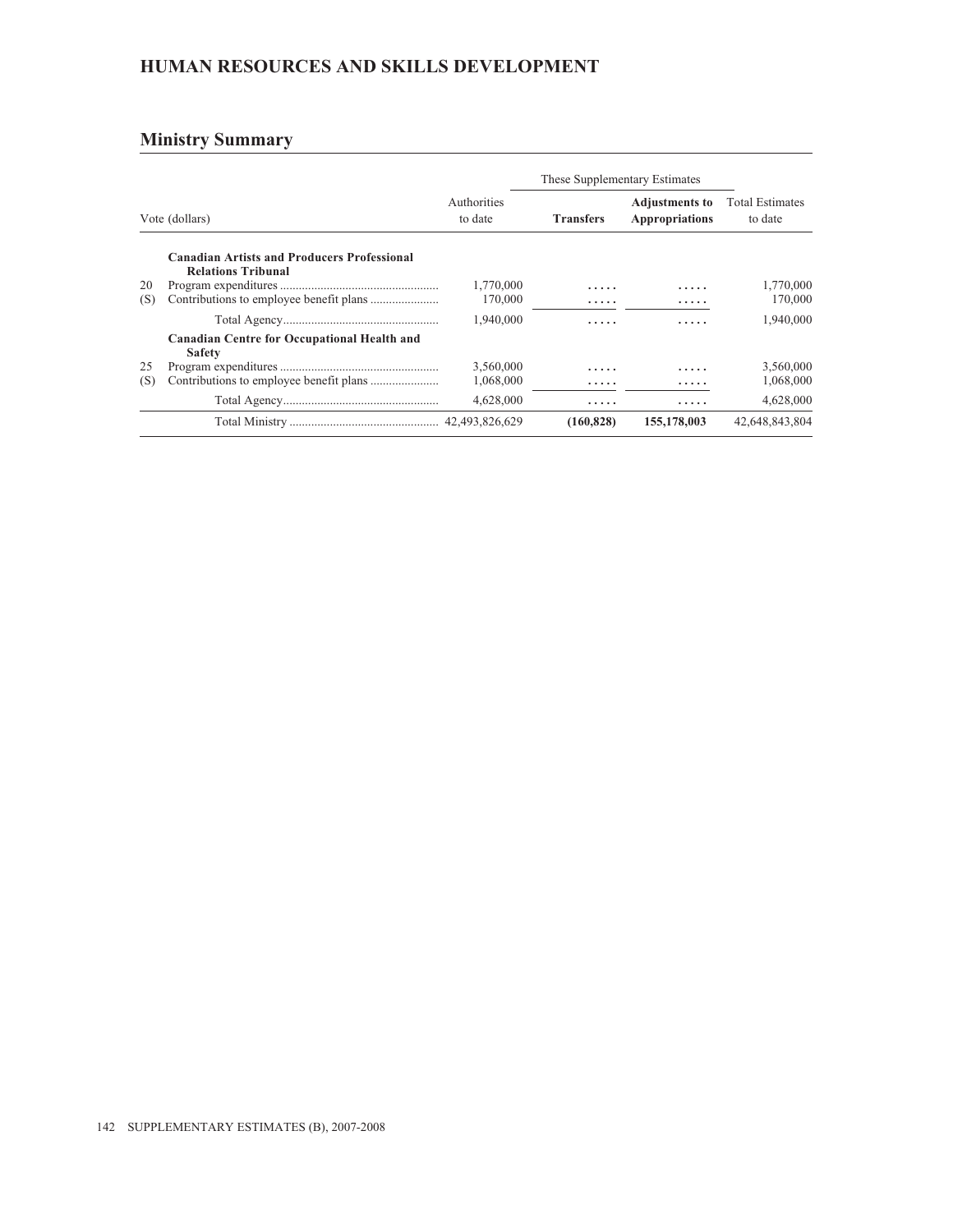# **HUMAN RESOURCES AND SKILLS DEVELOPMENT Department**

### **Explanation of Requirements (thousands of dollars)**

Human Resources and Skills Development requests funds for the following items:

| <b>Voted Appropriations</b>                                                                                                                                                                                  | Vote 1 | Vote 5      | Vote 7   | Total         |
|--------------------------------------------------------------------------------------------------------------------------------------------------------------------------------------------------------------|--------|-------------|----------|---------------|
| Funding for the Enabling Accessibility Fund to construct and<br>renovate permanent structures and other small projects to be fully                                                                           |        | 10,000      |          | 10,000        |
| Write-off of debts due to the Crown for unrecoverable student loans                                                                                                                                          |        | .           | .<br>407 | 407           |
| Gross Voted Appropriations                                                                                                                                                                                   | .      | 10,000      | 407      | 10,407        |
| <b>Funds Available</b>                                                                                                                                                                                       |        |             |          |               |
| Less: Spending authorities available within the Vote                                                                                                                                                         | .      | 10,000<br>. | .<br>407 | 10,000<br>407 |
| <b>Total Funds Available</b>                                                                                                                                                                                 | .      | 10,000      | 407      | 10,407        |
| <b>Total Voted Appropriations</b>                                                                                                                                                                            | .      | .           | .        | .             |
| <b>Statutory Appropriations</b>                                                                                                                                                                              |        |             |          |               |
| Increase of net loans disbursed under the Canada Student Financial<br><i>Assistance Act</i> mainly due to a reduction in loan repayments by                                                                  |        |             |          |               |
| Increase to the forecast of Canada Education Savings grant payments                                                                                                                                          |        |             |          | 78,437        |
| mainly due to the enhancements announced in Budget 2007<br>Increase to the forecast of Guaranteed Income Supplement benefit<br>payments based on updated population and average monthly rate                 |        |             |          | 42,000        |
|                                                                                                                                                                                                              |        |             |          | 36,000        |
| Increase to the forecast of Canada Study Grants to qualifying full<br>and part-time students pursuant to the <i>Canada Student Financial</i><br>Assistance Act mainly due to higher than expected up-take of |        |             |          |               |
|                                                                                                                                                                                                              |        |             |          | 17,592        |
| Increase to the forecast of Canada Learning Bond payments due to                                                                                                                                             |        |             |          | 3,000         |
| Increase to the forecast of liabilities under the Canada Student Loans                                                                                                                                       |        |             |          |               |
| Increase to the forecast of interest payments to lending institutions                                                                                                                                        |        |             |          | 442           |
| under the Canada Student Loans Act mainly due to an increase in<br>Decrease to the forecast of interest payments and other payments to                                                                       |        |             |          | 17            |
| lending institutions and liabilities under the <i>Canada Student</i><br>Financial Assistance Act mainly due to revised costs estimates                                                                       |        |             |          |               |
|                                                                                                                                                                                                              |        |             |          | (8, 414)      |
| Decrease to the forecast of Allowance benefit payments based on<br>updated population and average monthly rate forecasts                                                                                     |        |             |          | (12,000)      |
| Decrease to the forecast of payments related to the direct financing<br>arrangements under the Canada Student Financial Assistance Act<br>mainly due to a combination of projected decrease in alternative   |        |             |          |               |
| payment costs and an increase in debt management measures<br>Decrease to the forecast of Old Age Security benefit payments based                                                                             |        |             |          | (35,296)      |
| on updated population and average monthly rate forecasts                                                                                                                                                     |        |             |          | (52,000)      |
| <b>Total Statutory Appropriations</b>                                                                                                                                                                        |        |             |          | 69,778        |
| <b>Total Adjustments to Appropriations</b>                                                                                                                                                                   |        |             |          | 69,778        |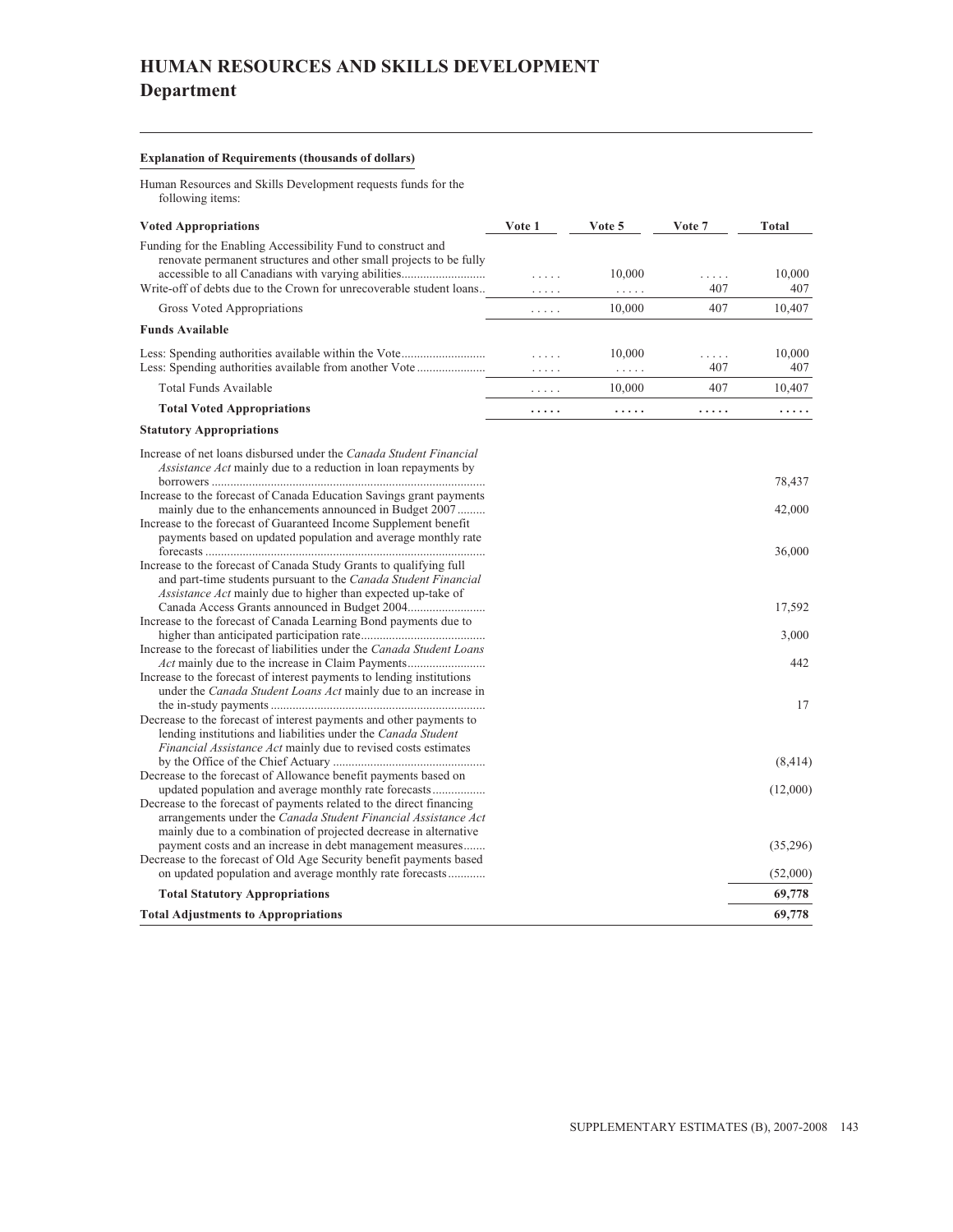# **HUMAN RESOURCES AND SKILLS DEVELOPMENT Department**

#### **Explanation of Requirements (thousands of dollars)**

| <b>Transfers</b>                                                    | Vote 1  | Vote 5 | Vote 7 | Total  |
|---------------------------------------------------------------------|---------|--------|--------|--------|
| Transfer from Canadian Heritage – For the development of Official   |         |        |        |        |
| Language Minority Communities (Interdepartmental Partnership)       |         |        |        |        |
| with the Official Language Communities) ( <i>horizontal item</i> )  | 1.1.1.1 | 80     | .      | 80     |
| Internal reallocation of resources – To reduce the amount of new    |         |        |        |        |
|                                                                     |         | (407)  | 407    |        |
| Transfer to Indian Affairs and Northern Development - To support    |         |        |        |        |
|                                                                     | (11)    | .      | .      | (11)   |
| Transfer to Treasury Board Secretariat – To standardize the         |         |        |        |        |
| identification and authentication of citizens and businesses across |         |        |        |        |
| jurisdictions to recognize the mobility of citizens and businesses. | (30)    | .      | .      | (30)   |
| Transfer to Canadian Heritage – To promote the active participation |         |        |        |        |
| of young Canadian leaders throughout Canada (Action Canada)         | .       | (200)  | .      | (200)  |
| <b>Total Transfers</b>                                              | (41)    | (527)  | 407    | (161)  |
| <b>These Supplementary Estimates</b>                                | (41)    | (527)  | 407    | 69.617 |

#### **Explanation of Funds Available (dollars)**

**Vote 5**: \$10,000,000 in total authorities is available within the Vote due to the deferral in implementing activities of the Targeted Initiative for Older Workers program, which is a program delivered in collaboration with provinces and territories and aims at reintegrating unemployed older workers into employment.

**Vote 7**: \$407,350 in total authorities is available from Vote 5 due to the deferral in implementing activities of the Targeted Initiative for Older Workers program, which is a program delivered in collaboration with provinces and territories and aims at reintegrating unemployed older workers into employment.

| <b>Transfer Payments (dollars)</b>                                                                                                                                      | Voted | <b>Statutory</b> |
|-------------------------------------------------------------------------------------------------------------------------------------------------------------------------|-------|------------------|
| Grants                                                                                                                                                                  |       |                  |
| Learning                                                                                                                                                                |       |                  |
| (S) Canada Study Grants to qualifying full and part-time students pursuant to the <i>Canada</i>                                                                         |       | 17,592,000       |
| (S) Canada Learning Bond payments to Registered Education Savings Plan (RESP)<br>trustees on behalf of RESP beneficiaries to support access to post-secondary education |       |                  |
| (S) Canada Education Savings grant payments to Registered Education Savings Plan<br>(RESP) trustees on behalf of RESP beneficiaries to encourage Canadians to save for  |       | 3,000,000        |
|                                                                                                                                                                         | .     | 42,000,000       |
|                                                                                                                                                                         | .     | 62,592,000       |
| Social Investment                                                                                                                                                       |       | (52,000,000)     |
|                                                                                                                                                                         |       | 36,000,000       |
|                                                                                                                                                                         | .     | (12,000,000)     |
|                                                                                                                                                                         | .     | (28,000,000)     |
| <b>Total Gross Grants</b>                                                                                                                                               | .     | 34,592,000       |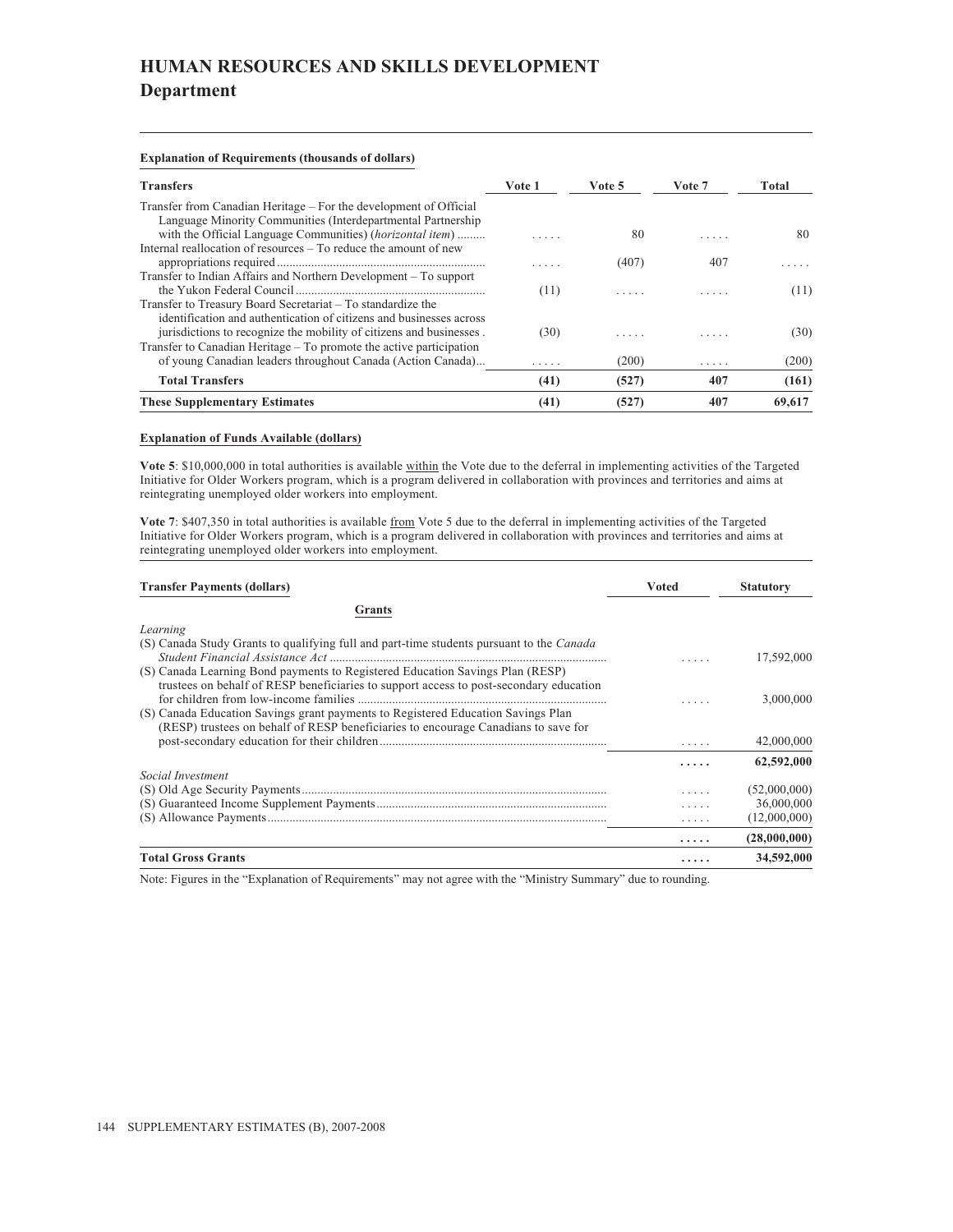# **HUMAN RESOURCES AND SKILLS DEVELOPMENT Department**

| <b>Transfer Payments (dollars)</b>                                                          | <b>Voted</b> | <b>Statutory</b> |
|---------------------------------------------------------------------------------------------|--------------|------------------|
| <b>Contributions</b>                                                                        |              |                  |
| Learning                                                                                    |              |                  |
| Contributions to voluntary sectors, professional organizations, universities and            |              |                  |
| post-secondary institutions and to provincial and territorial governments for adult         |              |                  |
|                                                                                             | 80,000       |                  |
| (S) Payments related to the direct financing arrangement under the Canada Student           |              |                  |
|                                                                                             |              | (43,933,000)     |
| (S) The provision of funds for interest payments to lending institutions under the Canada   |              | 17,000           |
| (S) The provision of funds for liabilities including liabilities in the form of guaranteed  |              |                  |
|                                                                                             |              | 442,000          |
| (S) The provision of funds for interest and other payments to lending institutions and      |              |                  |
|                                                                                             | .            | (8,414,000)      |
|                                                                                             | 80,000       | (51,888,000)     |
| Social Investment                                                                           |              |                  |
| Payments for the construction or renovations of permanent structures to be fully accessible |              |                  |
|                                                                                             | 10,000,000   |                  |
| <b>Total Gross Contributions</b>                                                            | 10,080,000   | (51,888,000)     |
|                                                                                             | 10,000,000   |                  |
|                                                                                             | 607,350      |                  |
| <b>Net Transfer Payments</b>                                                                | (527, 350)   | (17,296,000)     |

### **Canada Mortgage and Housing Corporation**

#### **Explanation of Requirements (thousands of dollars)**

Canada Mortgage and Housing Corporation requests funds for the following items:

| <b>Voted Appropriations</b>                                                                                                                                                                                                                                                                                                 | Vote 15 | Vote 16 | Total        |  |
|-----------------------------------------------------------------------------------------------------------------------------------------------------------------------------------------------------------------------------------------------------------------------------------------------------------------------------|---------|---------|--------------|--|
| Funding for the expansion of market-based approaches to on-reserve housing in First<br>Nations communities through the establishment of the First Nations Market<br>Authority to increase by \$100,000,000,000 the limit of the aggregate outstanding<br>insured amount of all insured loans by Canada Mortgage and Housing | 150,000 | .<br>.  | 150,000<br>. |  |
|                                                                                                                                                                                                                                                                                                                             |         |         |              |  |
| Gross Voted Appropriations                                                                                                                                                                                                                                                                                                  | 150,000 | .       | 150,000      |  |
| <b>Funds Available</b>                                                                                                                                                                                                                                                                                                      |         |         |              |  |
|                                                                                                                                                                                                                                                                                                                             | 64,600  | .       | 64,600       |  |
| <b>These Supplementary Estimates</b>                                                                                                                                                                                                                                                                                        | 85,400  | .       | 85,400       |  |

#### **Explanation of Funds Available (dollars)**

**Vote 15**: \$64,600,000 in total authorities is available within the Vote due to the deferral of advances under the Residential Rehabilitation Assistance Programs to better reflect the timing of the projected completion of renovations.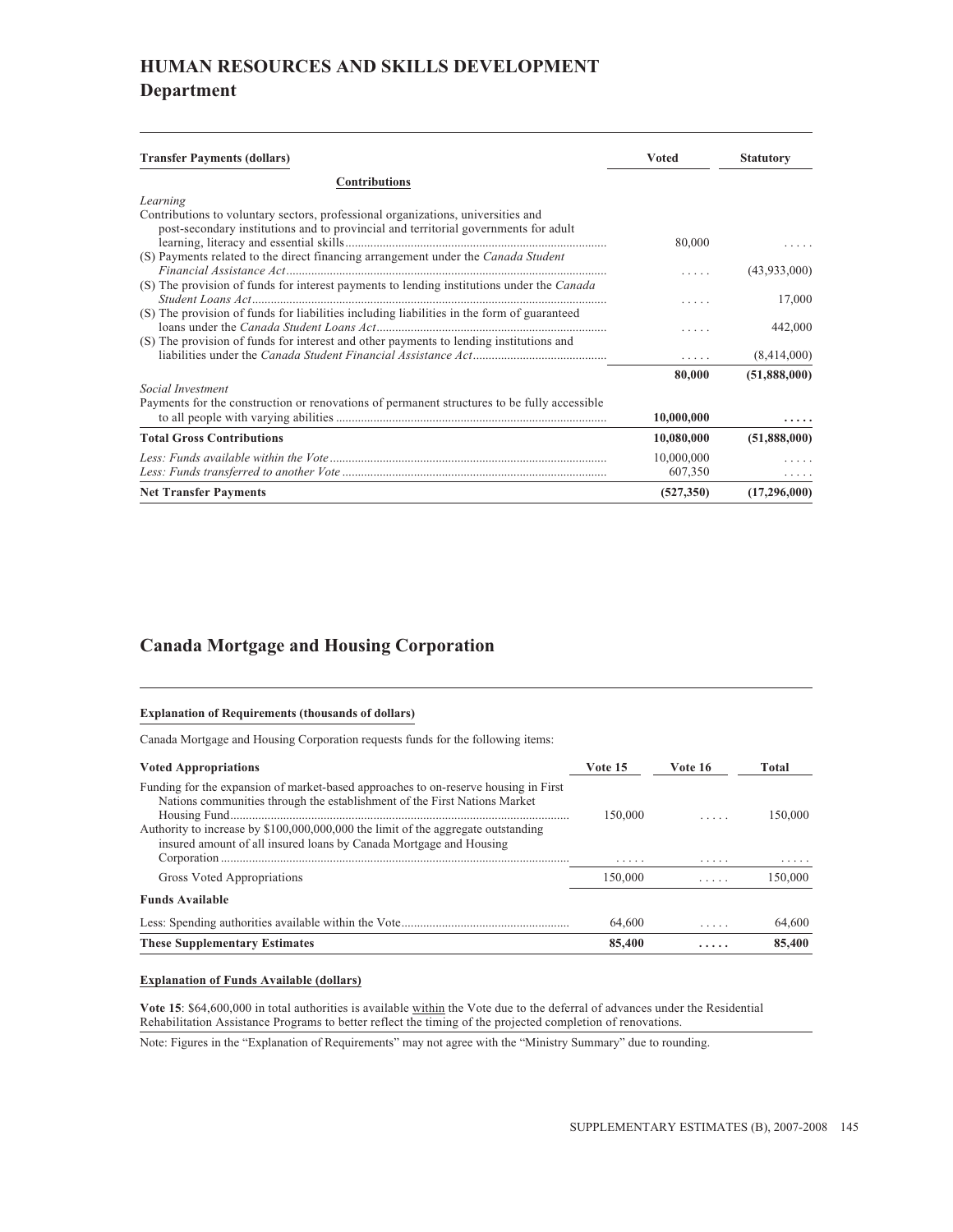### **INDIAN AFFAIRS AND NORTHERN DEVELOPMENT**

### **Ministry Summary**

|    |                                                                                                           |                        |                  | These Supplementary Estimates                  |                                   |
|----|-----------------------------------------------------------------------------------------------------------|------------------------|------------------|------------------------------------------------|-----------------------------------|
|    | Vote (dollars)                                                                                            | Authorities<br>to date | <b>Transfers</b> | <b>Adjustments to</b><br><b>Appropriations</b> | <b>Total Estimates</b><br>to date |
|    |                                                                                                           |                        |                  |                                                |                                   |
|    | Department                                                                                                |                        |                  |                                                |                                   |
| 1b | Operating expenditures, and                                                                               |                        |                  |                                                |                                   |
|    | $(a)$ expenditures on works, buildings and equipment;<br>and expenditures and recoverable expenditures in |                        |                  |                                                |                                   |
|    | respect of services provided and work performed on                                                        |                        |                  |                                                |                                   |
|    | other than federal property;                                                                              |                        |                  |                                                |                                   |
|    | $(b)$ authority to provide, in respect of Indian and Inuit                                                |                        |                  |                                                |                                   |
|    | economic development activities, for the capacity                                                         |                        |                  |                                                |                                   |
|    | development for Indian and Inuit and the furnishing                                                       |                        |                  |                                                |                                   |
|    | of materials and equipment;                                                                               |                        |                  |                                                |                                   |
|    | $(c)$ authority to sell electric power to private                                                         |                        |                  |                                                |                                   |
|    | consumers in remote locations when alternative local                                                      |                        |                  |                                                |                                   |
|    | sources of supply are not available, in accordance                                                        |                        |                  |                                                |                                   |
|    | with terms and conditions approved by the Governor<br>in Council; and                                     |                        |                  |                                                |                                   |
|    | (d) the payment to each member of the Queen's Privy                                                       |                        |                  |                                                |                                   |
|    | Council for Canada who is a Minister without                                                              |                        |                  |                                                |                                   |
|    | Portfolio or a Minister of State who does not preside                                                     |                        |                  |                                                |                                   |
|    | over a Ministry of State of a salary not to exceed the                                                    |                        |                  |                                                |                                   |
|    | salary paid to Ministers of State who preside over                                                        |                        |                  |                                                |                                   |
|    | Ministries of State under the <i>Salaries Act</i> , as adjusted                                           |                        |                  |                                                |                                   |
|    | pursuant to the Parliament of Canada Act and pro rata                                                     |                        |                  |                                                |                                   |
|    | for any period of less than a year $-$ To authorize the                                                   |                        |                  |                                                |                                   |
|    | transfer of \$202,260 from Public Works and<br>Government Services Vote 1, \$33,600 from Western          |                        |                  |                                                |                                   |
|    | Economic Diversification Vote 1, \$28,312 from                                                            |                        |                  |                                                |                                   |
|    | Atlantic Canada Opportunities Agency Vote 1, and                                                          |                        |                  |                                                |                                   |
|    | \$10,828 from Human Resources and Skills                                                                  |                        |                  |                                                |                                   |
|    | Development Vote 1, Appropriation Act No. 2,                                                              |                        |                  |                                                |                                   |
|    | 2007-2008 for the purposes of this Vote and to                                                            |                        |                  |                                                |                                   |
|    |                                                                                                           | 673,319,244            | (645,000)        | 10,126,147                                     | 682,800,391                       |
| 5b | Capital expenditures, and                                                                                 |                        |                  |                                                |                                   |
|    | $(a)$ expenditures on buildings, works, land and                                                          |                        |                  |                                                |                                   |
|    | equipment, the operation, control and ownership of<br>which may be transferred to provincial governments  |                        |                  |                                                |                                   |
|    | on terms and conditions approved by the Governor in                                                       |                        |                  |                                                |                                   |
|    | Council, or to Indian bands, groups of Indians or                                                         |                        |                  |                                                |                                   |
|    | individual Indians at the discretion of the Minister of                                                   |                        |                  |                                                |                                   |
|    | Indian Affairs and Northern Development, and such                                                         |                        |                  |                                                |                                   |
|    | expenditures on other than federal property; and                                                          |                        |                  |                                                |                                   |
|    | $(b)$ authority to make recoverable expenditures in                                                       |                        |                  |                                                |                                   |
|    | amounts not exceeding the shares of provincial                                                            |                        |                  |                                                |                                   |
|    | governments of expenditures on roads and related                                                          | 22,135,000             |                  |                                                | 1,210,000                         |
|    | 10b The grants listed in the Estimates and contributions –                                                |                        | (20, 925, 000)   |                                                |                                   |
|    | To authorize the transfer of \$20,925,000 from Indian                                                     |                        |                  |                                                |                                   |
|    | Affairs and Northern Development Vote 5,                                                                  |                        |                  |                                                |                                   |
|    | \$1,285,000 from Indian Affairs and Northern                                                              |                        |                  |                                                |                                   |
|    | Development Vote 25, \$155,652 from Canadian                                                              |                        |                  |                                                |                                   |
|    | Heritage Vote 5, \$30,000 from Canadian Heritage                                                          |                        |                  |                                                |                                   |
|    | Vote 1, and \$137,700 from National Defence Vote 1,                                                       |                        |                  |                                                |                                   |
|    | Appropriation Act No. 2, 2007-2008 for the purposes                                                       |                        |                  |                                                |                                   |
|    | of this Vote and to provide a further amount of<br>15a Payments to Canada Post Corporation pursuant to an | 5,461,013,332          | 22,303,352       | 858,021,259                                    | 6, 341, 337, 943                  |
|    | agreement between the Department of Indian Affairs                                                        |                        |                  |                                                |                                   |
|    | and Northern Development and Canada Post                                                                  |                        |                  |                                                |                                   |
|    | Corporation for the purpose of providing Northern                                                         |                        |                  |                                                |                                   |
|    |                                                                                                           | 47,600,000             |                  |                                                | 47,600,000                        |

<u> 1989 - Johann Barn, mars and de Brasilian (b. 1989)</u>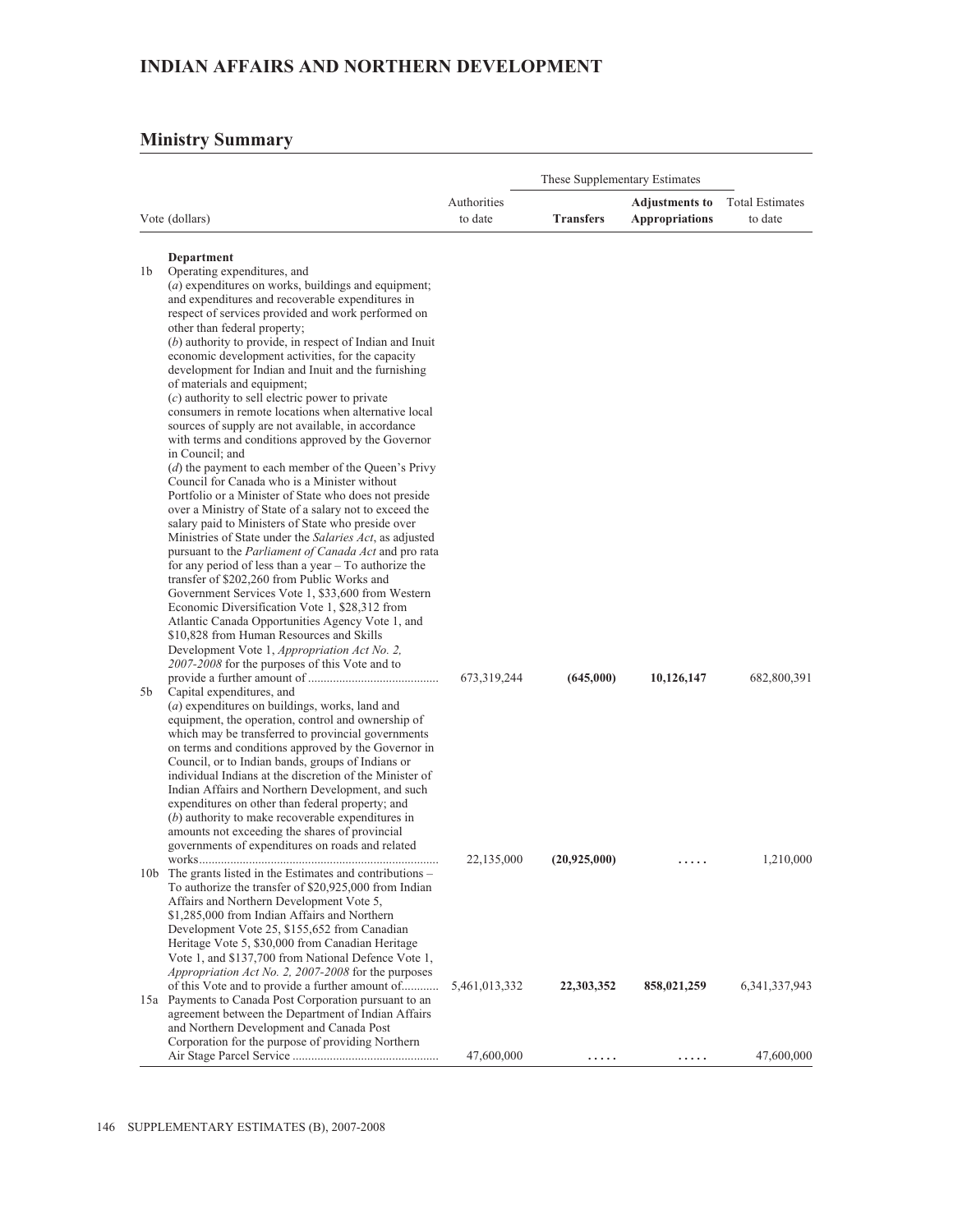# **INDIAN AFFAIRS AND NORTHERN DEVELOPMENT**

### **Ministry Summary**

| Authorities<br><b>Adjustments to</b><br>to date<br><b>Transfers</b><br><b>Appropriations</b><br>Vote (dollars)<br>20a Office of the Federal Interlocutor for Métis and<br>non-Status Indians - Operating expenditures<br>9,578,106<br>.<br>.<br>25b Office of the Federal Interlocutor for Métis and<br>28, 533, 751<br>(1,285,000)<br>Minister of Indian Affairs and Northern<br>(S)<br>Development - Salary and motor car allowance<br>74,522<br>.<br>.<br>Grassy Narrows and Islington Bands Mercury<br>(S)<br>15,000<br>.<br>Liabilities in respect of loan guarantees made to<br>(S)<br>Indians for Housing and Economic Development<br>2,000,000<br>(S)<br>1,400,000<br>.<br>Grants to Aboriginal organizations designated to<br>(S) | <b>Total Estimates</b>   |
|--------------------------------------------------------------------------------------------------------------------------------------------------------------------------------------------------------------------------------------------------------------------------------------------------------------------------------------------------------------------------------------------------------------------------------------------------------------------------------------------------------------------------------------------------------------------------------------------------------------------------------------------------------------------------------------------------------------------------------------------|--------------------------|
|                                                                                                                                                                                                                                                                                                                                                                                                                                                                                                                                                                                                                                                                                                                                            |                          |
|                                                                                                                                                                                                                                                                                                                                                                                                                                                                                                                                                                                                                                                                                                                                            | to date                  |
|                                                                                                                                                                                                                                                                                                                                                                                                                                                                                                                                                                                                                                                                                                                                            |                          |
|                                                                                                                                                                                                                                                                                                                                                                                                                                                                                                                                                                                                                                                                                                                                            | 9,578,106                |
|                                                                                                                                                                                                                                                                                                                                                                                                                                                                                                                                                                                                                                                                                                                                            | 27,248,751               |
|                                                                                                                                                                                                                                                                                                                                                                                                                                                                                                                                                                                                                                                                                                                                            | 74,522                   |
|                                                                                                                                                                                                                                                                                                                                                                                                                                                                                                                                                                                                                                                                                                                                            | 15,000                   |
|                                                                                                                                                                                                                                                                                                                                                                                                                                                                                                                                                                                                                                                                                                                                            | 2,000,000                |
|                                                                                                                                                                                                                                                                                                                                                                                                                                                                                                                                                                                                                                                                                                                                            | 1,400,000                |
| receive claim settlement payments pursuant to<br>Comprehensive Land Claim Settlement Acts<br>116, 128, 888<br>Grant to the Nunatsiavut Government for the<br>(S)<br>implementation of the Labrador Inuit Land Claims                                                                                                                                                                                                                                                                                                                                                                                                                                                                                                                       | 116,128,888              |
| Agreement pursuant to the Labrador Inuit Land<br>17,987,000<br>Payments to comprehensive claim beneficiaries in<br>(S)                                                                                                                                                                                                                                                                                                                                                                                                                                                                                                                                                                                                                     | 17,987,000               |
| 1,472,000<br>(S)<br>60,252,000<br>.<br>$\cdots$                                                                                                                                                                                                                                                                                                                                                                                                                                                                                                                                                                                                                                                                                            | 1,472,000<br>60,252,000  |
| 6,441,508,843<br>(551, 648)<br>868,147,406                                                                                                                                                                                                                                                                                                                                                                                                                                                                                                                                                                                                                                                                                                 | 7,309,104,601            |
| L30 Loans to native claimants in accordance with terms<br>and conditions approved by the Governor in Council<br>for the purpose of defraying costs related to research,<br>39,103,000<br>L35 Loans to First Nations in British Columbia for the                                                                                                                                                                                                                                                                                                                                                                                                                                                                                            | 39,103,000               |
| purpose of supporting their participation in the British<br>35,400,000                                                                                                                                                                                                                                                                                                                                                                                                                                                                                                                                                                                                                                                                     | 35,400,000               |
| 74,503,000<br>.<br>.                                                                                                                                                                                                                                                                                                                                                                                                                                                                                                                                                                                                                                                                                                                       | 74,503,000               |
| 6,516,011,843<br>(551, 648)<br>868, 147, 406                                                                                                                                                                                                                                                                                                                                                                                                                                                                                                                                                                                                                                                                                               | 7,383,607,601            |
| <b>Canadian Polar Commission</b><br>Program expenditures and contributions<br>40<br>913,000<br>(S)<br>71,000                                                                                                                                                                                                                                                                                                                                                                                                                                                                                                                                                                                                                               | 913,000<br>71,000        |
| 984,000<br>.<br>.                                                                                                                                                                                                                                                                                                                                                                                                                                                                                                                                                                                                                                                                                                                          | 984,000                  |
| <b>First Nations Statistical Institute</b><br>45<br>Payments to the First Nations Statistical Institute for<br>4,888,000                                                                                                                                                                                                                                                                                                                                                                                                                                                                                                                                                                                                                   | 4,888,000                |
| 4,888,000                                                                                                                                                                                                                                                                                                                                                                                                                                                                                                                                                                                                                                                                                                                                  | 4,888,000                |
| .<br>.<br><b>Indian Specific Claims Commission</b>                                                                                                                                                                                                                                                                                                                                                                                                                                                                                                                                                                                                                                                                                         |                          |
| 50<br>6,136,000<br>.<br>597,000<br>(S)                                                                                                                                                                                                                                                                                                                                                                                                                                                                                                                                                                                                                                                                                                     | 6,136,000<br>597,000     |
| 6,733,000<br>.<br>.                                                                                                                                                                                                                                                                                                                                                                                                                                                                                                                                                                                                                                                                                                                        | 6,733,000                |
| Office of Indian Residential Schools Resolution of<br>Canada                                                                                                                                                                                                                                                                                                                                                                                                                                                                                                                                                                                                                                                                               |                          |
| 453,512,000<br>(4,477,549)<br>.                                                                                                                                                                                                                                                                                                                                                                                                                                                                                                                                                                                                                                                                                                            | 449,034,451              |
| The grants listed in the Estimates and contributions<br>159,000,000<br>60a<br>.<br>.<br>9,770,000<br>(S)                                                                                                                                                                                                                                                                                                                                                                                                                                                                                                                                                                                                                                   | 159,000,000<br>9,770,000 |
| .<br>.<br>(4, 477, 549)<br>622,282,000                                                                                                                                                                                                                                                                                                                                                                                                                                                                                                                                                                                                                                                                                                     |                          |
| .<br>7,150,898,843<br>863,669,857<br>(551, 648)<br>8,014,017,052                                                                                                                                                                                                                                                                                                                                                                                                                                                                                                                                                                                                                                                                           | 617,804,451              |

<u> 1989 - Johann Barn, mars and de Brasilian (b. 1989)</u>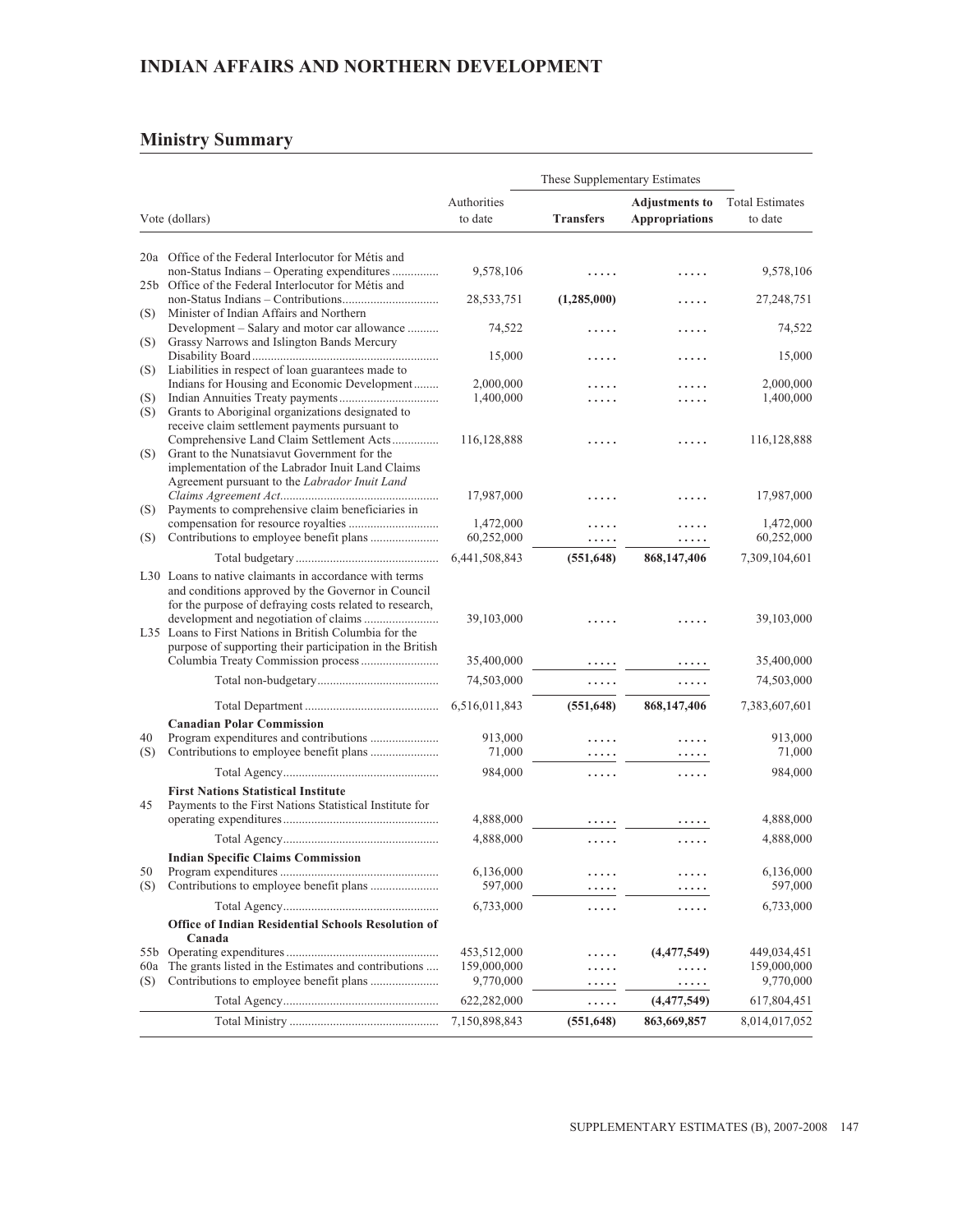# **INDIAN AFFAIRS AND NORTHERN DEVELOPMENT Department**

#### **Explanation of Requirements (thousands of dollars)**

Indian Affairs and Northern Development requests funds for the following items:

| <b>Voted Appropriations</b>                                                             | Vote 1                             | Vote 5                      | Vote 10   | Vote 25              | Total     |
|-----------------------------------------------------------------------------------------|------------------------------------|-----------------------------|-----------|----------------------|-----------|
| Payment to the Quebec Cree to settle                                                    |                                    |                             |           |                      |           |
| implementation issues respecting the James<br>Bay and Northern Quebec Agreement and     |                                    |                             |           |                      |           |
|                                                                                         |                                    |                             | 1,097,000 |                      | 1,097,000 |
| Funding to address extraordinary demands and                                            |                                    |                             |           |                      |           |
| associated evacuation costs as a result of fires                                        |                                    |                             |           |                      |           |
| and flooding and to address the high fuel costs                                         |                                    |                             |           |                      |           |
| in First Nations communities that are served                                            | 894                                |                             | 49,414    |                      | 50,308    |
|                                                                                         | 29,802                             |                             | 1,125     |                      | 30,927    |
| Incremental funding to meet urgent education,                                           |                                    |                             |           |                      |           |
| health and safety needs of the Indian                                                   |                                    |                             |           |                      |           |
| Communities of Kashechewan and                                                          |                                    |                             |           |                      |           |
| Pikangikum by providing for appropriate                                                 |                                    |                             |           |                      |           |
| education facilities and flood prevention                                               |                                    |                             |           |                      |           |
|                                                                                         |                                    |                             | 19,473    |                      | 19,473    |
| Funding to the Institutions of Public Government                                        |                                    |                             |           |                      |           |
| to implement the Nunavut Land Claims<br>Agreement and to meet current workload          |                                    |                             |           |                      |           |
| demands due to increased land and resource                                              |                                    |                             |           |                      |           |
|                                                                                         |                                    |                             | 2,352     | .                    | 2,352     |
| Funding for the development of amendments to                                            |                                    |                             |           |                      |           |
| the Indian Oil and Gas Act legislation and                                              |                                    |                             |           |                      |           |
| regulations and to support Indian Oil and Gas                                           |                                    |                             |           |                      |           |
|                                                                                         | 1,560                              | .                           | 770       | .                    | 2,330     |
| Gross Voted Appropriations                                                              | 32,256                             | .                           | 1,170,134 | .                    | 1,202,390 |
| <b>Funds Available</b>                                                                  |                                    |                             |           |                      |           |
| Less: Spending authorities available within the                                         |                                    |                             |           |                      |           |
|                                                                                         | 22,129                             | .                           | 295,153   | .                    | 317,282   |
| Less: Spending authorities available from another                                       |                                    |                             |           |                      |           |
|                                                                                         | $\sim$ $\sim$ $\sim$ $\sim$ $\sim$ | .                           | 16,960    | .                    | 16,960    |
| Total Funds Available                                                                   | 22,129                             | $\epsilon$ , and $\epsilon$ | 312,113   | $\cdots\cdots\cdots$ | 334,242   |
| <b>Total Voted Appropriations</b>                                                       | 10,127                             | .                           | 858,021   | .                    | 868,148   |
| <b>Transfers</b>                                                                        |                                    |                             |           |                      |           |
| Transfer from Public Works and Government                                               |                                    |                             |           |                      |           |
| Services - To provide more effective,                                                   |                                    |                             |           |                      |           |
| responsive and integrated development and                                               |                                    |                             |           |                      |           |
| delivery of federal programs and services in                                            |                                    |                             |           |                      |           |
| regions through Federal Regional Councils                                               |                                    |                             |           |                      |           |
|                                                                                         | 191                                |                             |           |                      | 191       |
| Transfer from Canadian Heritage – For the                                               |                                    |                             |           |                      |           |
| development of Official Language Minority<br>Communities (Interdepartmental Partnership |                                    |                             |           |                      |           |
| with the Official Language Communities)                                                 |                                    |                             |           |                      |           |
|                                                                                         |                                    |                             | 156       | $\cdots$             | 156       |
| Transfer from National Defence - For costs                                              |                                    |                             |           |                      |           |
| incurred in support of the Unexploded                                                   |                                    |                             |           |                      |           |
| <b>Explosive Ordinance and Legacy Sites</b>                                             |                                    |                             |           |                      |           |
|                                                                                         | .                                  | .                           | 138       | .                    | 138       |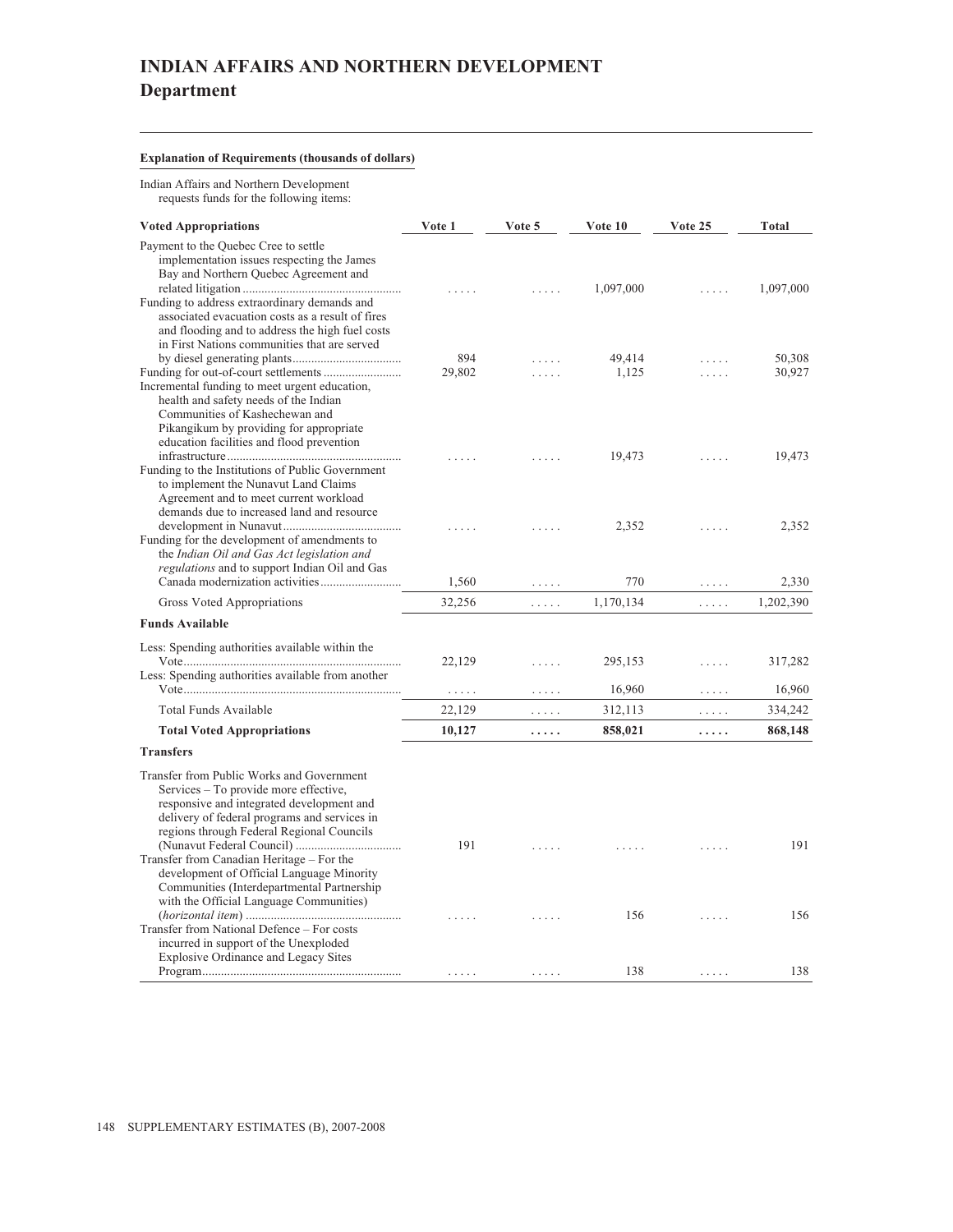# **INDIAN AFFAIRS AND NORTHERN DEVELOPMENT Department**

**Explanation of Requirements (thousands of dollars)**

| <b>Transfers</b>                                                                                                                                                                                                                                                               | Vote 1 | Vote 5    | Vote 10 | Vote 25 | Total   |
|--------------------------------------------------------------------------------------------------------------------------------------------------------------------------------------------------------------------------------------------------------------------------------|--------|-----------|---------|---------|---------|
| Transfer from Western Economic Diversification<br>(\$34), Atlantic Canada Opportunity Agency<br>(\$28), Public Works and Government Services<br>(\$11) and Human Resources and Social<br>Development $(\$11)$ – To support the Yukon                                           | 84     |           |         |         | 84      |
| Transfer from Canadian Heritage – To support the<br>Lauriers de la PME (petites et moyennes<br>entreprises) awards competition which<br>recognizes small and medium Francophone<br>companies outside Quebec that strive for<br>excellence in regional, provincial/territorial, |        |           |         |         |         |
| Internal reallocation of resources - To provide<br>payments to Indians, Inuit and Innu to supply<br>public services and maintenance in capital                                                                                                                                 |        |           | 30      |         | 30      |
| Internal reallocation of resources – To reduce the                                                                                                                                                                                                                             | .      | (5,250)   | 5,250   |         |         |
| Transfer to Parks Canada Agency - To support<br>the assessment, management and remediation                                                                                                                                                                                     | .      | (15,675)  | 16,960  | (1,285) |         |
| Transfer to Environment - To support research                                                                                                                                                                                                                                  |        |           | (230)   |         | (230)   |
| activities during the International Polar Year                                                                                                                                                                                                                                 | (920)  | .         | .       | .       | (920)   |
| <b>Total Transfers</b>                                                                                                                                                                                                                                                         | (645)  | (20, 925) | 22,304  | (1,285) | (551)   |
| <b>These Supplementary Estimates</b>                                                                                                                                                                                                                                           | 9,482  | (20, 925) | 880,325 | (1,285) | 867,597 |

#### **Explanation of Funds Available (dollars)**

**Vote 1**: \$22,129,360 in total authorities is available within the Vote due to: delays in work on the Federal Contaminated Sites resulting from inclement weather conditions (\$12,000,000); delays in the start-up of the International Polar Year (\$5,000,000); delays in the implementation and procurement process associated with the Certificate of Indian Status project due to increased security requirements (\$3,251,360); claims negotiations that have yet to achieve final settlement or other related requirements, including the delay of required legislation (\$1,163,000); and delays in public hearings related to the Mackenzie Gas Project  $(*715,000).$ 

**Vote 10**: \$312,112,536 in total authorities is available: \$295,152,536 within the Vote due to claims negotiations that have yet to achieve final settlement or other related requirements, including the delay of required legislation (\$283,933,536); delays in work on the Federal Contaminated Sites and Community Infrastructure activities resulting from inclement weather conditions (\$4,774,000), delays in the start-up of the International Polar Year (\$3,500,000), delays in public hearings related to the Mackenzie Gas Project (\$1,765,000), and delays in approval and progression of projects related to the Northern Economic Development (\$1,180,000); \$15,675,000 from Vote 5 due to reduced requirements related to acquisition of capital assets; and \$1,285,000 from Vote 25 due to delays related to the renewal of the Urban Aboriginal Strategy.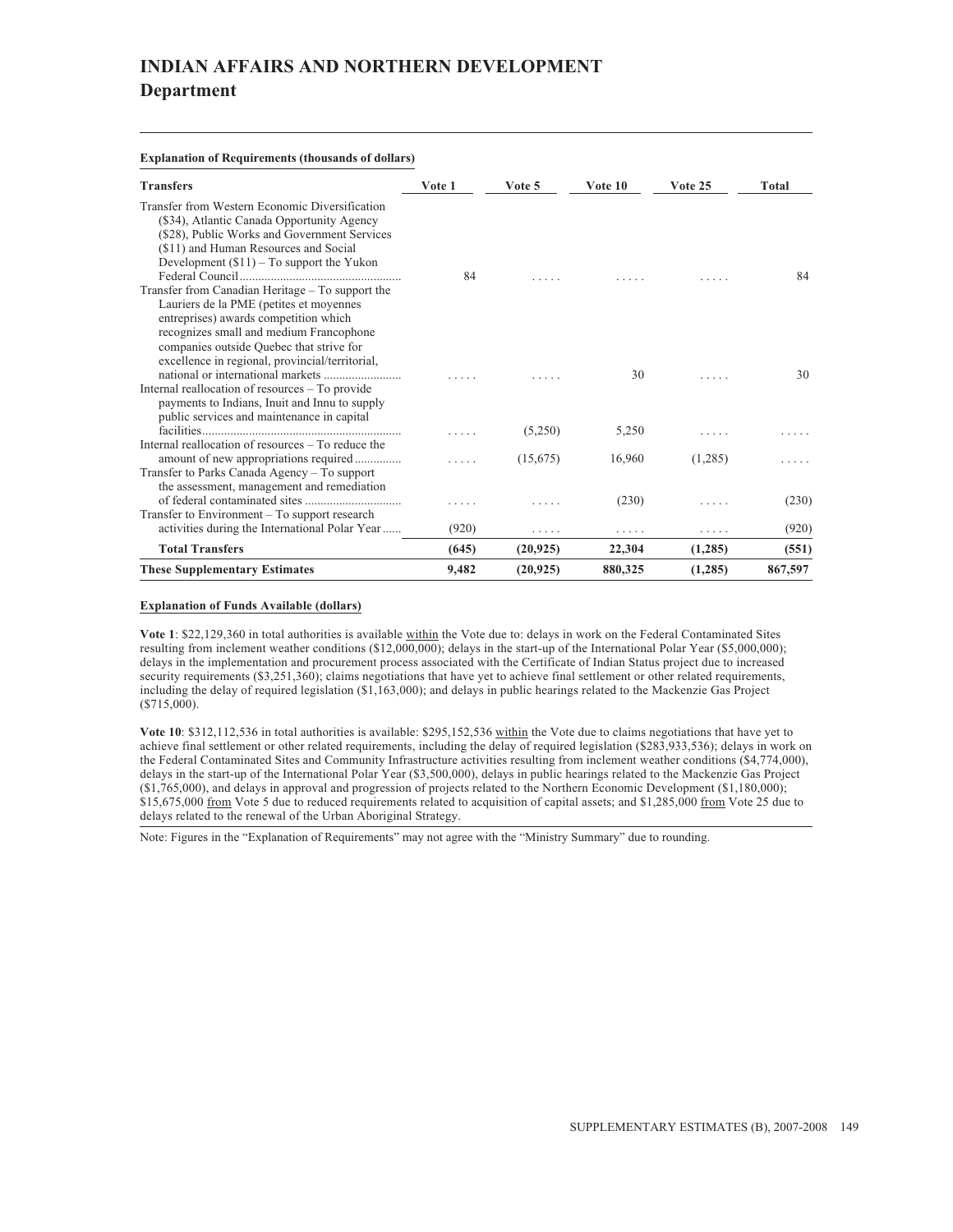# **INDIAN AFFAIRS AND NORTHERN DEVELOPMENT Department**

| <b>Transfer Payments (dollars)</b>                                                                                           | <b>Voted</b>            | <b>Statutory</b> |
|------------------------------------------------------------------------------------------------------------------------------|-------------------------|------------------|
| <b>Grants</b>                                                                                                                |                         |                  |
| <b>Claims Settlements</b><br>Payments to the Cree of Quebec respecting matters arising from the implementation of the        | 1,097,000,000           |                  |
| <b>Total Gross Grants</b>                                                                                                    | 1,097,000,000           |                  |
| <b>Contributions</b>                                                                                                         |                         |                  |
| Governance and Institutions of Government<br>Contributions to beneficiaries and various implementing bodies for implementing | 2,352,095               |                  |
| Co-operative Relationships                                                                                                   | 770,000                 |                  |
| Responsible Federal Stewardship<br>Contributions for emergency management assistance for activities on reserves              | 25,086,000<br>137,700   |                  |
| Northern Land and Resources<br>Contribution for promoting the safe use, development, conservation and protection of the      | 25,223,700<br>1,125,000 |                  |
| Community Infrastructure<br>Payments to support Indians, Inuit and Innu for the purpose of supplying public services in      | 49,050,700              |                  |
| Northern Economy<br>Contributions for promoting regional development in Canada's three territories                           | 185,652                 |                  |
| <b>Total Gross Contributions</b>                                                                                             | 78,707,147              |                  |
| <b>Total Gross Transfer Payments</b>                                                                                         | 1,175,707,147           |                  |
|                                                                                                                              | 295,152,536<br>230,000  |                  |
| <b>Net Transfer Payments</b>                                                                                                 | 880,324,611             | .                |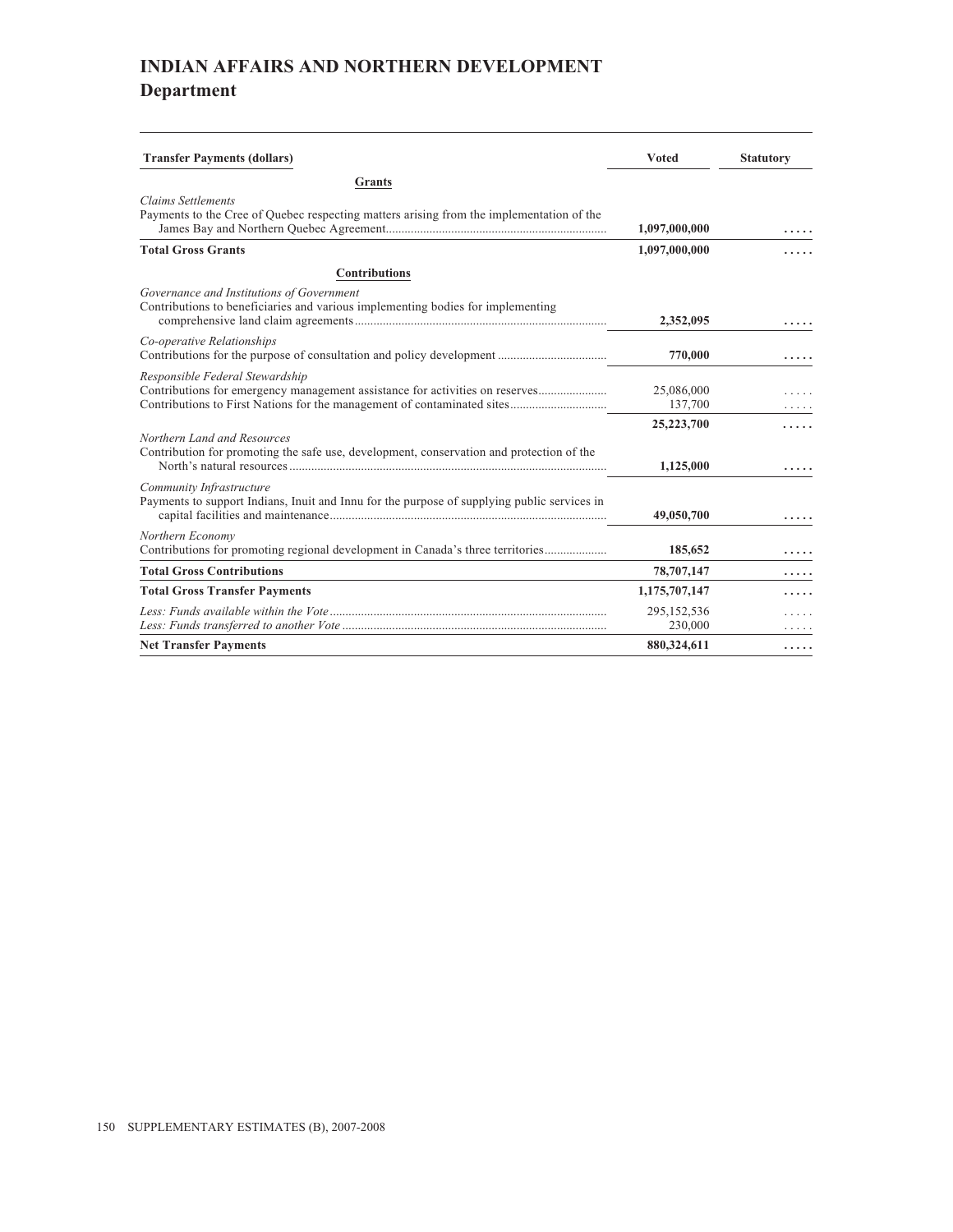# **INDIAN AFFAIRS AND NORTHERN DEVELOPMENT Office of Indian Residential Schools Resolution of Canada**

#### **Explanation of Requirements (thousands of dollars)**

Office of Indian Residential Schools Resolution of Canada requests funds for the following items:

| <b>Voted Appropriations</b>                                                                                               | Vote 55 |
|---------------------------------------------------------------------------------------------------------------------------|---------|
| Funding in support of the <i>Federal Accountability Act</i> to evaluate all ongoing grant and contribution programs every | 181     |
|                                                                                                                           | 20      |
| Gross Voted Appropriations                                                                                                | 201     |
| <b>Funds Available</b>                                                                                                    |         |
|                                                                                                                           | 4.679   |
| <b>These Supplementary Estimates</b>                                                                                      | (4,478) |

#### **Explanation of Funds Available (dollars)**

**Vote 55**: \$4,679,000 in total authorities is available within the Vote due to Expenditure Review Committee Savings.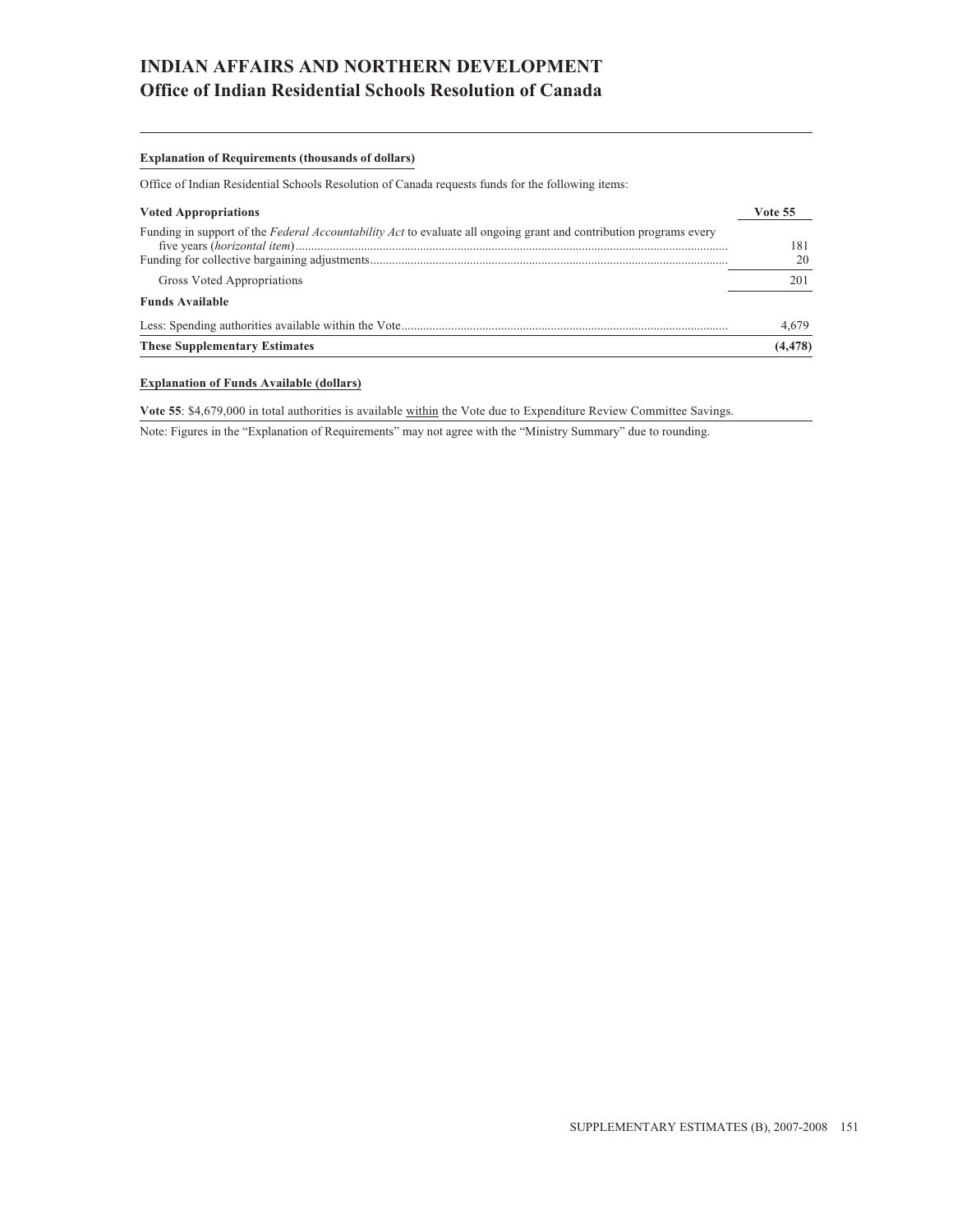|            |                                                                                                                                                                             |                            | These Supplementary Estimates |                       |                            |
|------------|-----------------------------------------------------------------------------------------------------------------------------------------------------------------------------|----------------------------|-------------------------------|-----------------------|----------------------------|
|            |                                                                                                                                                                             | Authorities                |                               | <b>Adjustments to</b> | <b>Total Estimates</b>     |
|            | Vote (dollars)                                                                                                                                                              | to date                    | <b>Transfers</b>              | <b>Appropriations</b> | to date                    |
|            |                                                                                                                                                                             |                            |                               |                       |                            |
| 1b         | Department<br>Operating expenditures, and authority to expend<br>revenue received during the fiscal year related to<br>Communications Research, Bankruptcy and              |                            |                               |                       |                            |
|            | Corporations and from services and regulatory<br>processes, specifically pre-merger notification filings,<br>advance ruling certificates, advisory opinions and             |                            |                               |                       |                            |
|            | photocopies, provided under the Competition Act and<br>the payment to each member of the Queen's Privy<br>Council for Canada who is a Minister without                      |                            |                               |                       |                            |
|            | Portfolio or a Minister of State who does not preside<br>over a Ministry of State of a salary not to exceed the<br>salary paid to Ministers of State who preside over       |                            |                               |                       |                            |
|            | Ministries of State under the Salaries Act, as adjusted<br>pursuant to the Parliament of Canada Act and pro rata<br>for any period of less than a year $-$ To authorize the |                            |                               |                       |                            |
| 5b         | transfer of \$100,000 from Environment Vote 1,<br>Appropriation Act No. 2, 2007-2008 for the purposes<br>Capital expenditures – To authorize the transfer of                | 392,970,587                | (1,608,905)                   | 1                     | 391, 361, 683              |
|            | \$1,510,500 from Industry Vote 1, <i>Appropriation Act</i>                                                                                                                  |                            |                               |                       |                            |
|            | No. 2, 2007-2008 for the purposes of this Vote<br>10a The grants listed in the Estimates and contributions                                                                  | 16,721,693                 | 1,510,500                     | 1                     | 18,232,194                 |
| (S)        | Minister of Industry - Salary and motor car allowance                                                                                                                       | 760,839,791<br>74,522      |                               |                       | 760,839,791<br>74,522      |
| (S)        | Canadian Intellectual Property Office Revolving Fund                                                                                                                        | 1,049,000                  |                               |                       | 1,049,000                  |
| (S)<br>(S) | Liabilities under the <i>Small Business Loans Act</i><br>Liabilities under the Canada Small Business                                                                        | 1,800,000                  |                               |                       | 1,800,000                  |
| (S)        |                                                                                                                                                                             | 92,000,000<br>57,888,000   |                               |                       | 92,000,000<br>57,888,000   |
|            |                                                                                                                                                                             | 1,323,343,593              | (98, 405)                     | $\overline{2}$        | 1,323,245,190              |
|            | L15 Payments pursuant to subsection $14(2)$ of the                                                                                                                          |                            |                               |                       |                            |
|            | L20 Loans pursuant to paragraph $14(1)(a)$ of the                                                                                                                           | 300,000                    |                               |                       | 300,000                    |
|            |                                                                                                                                                                             | 500,000                    | .                             | .                     | 500,000                    |
|            |                                                                                                                                                                             | 800,000                    | .                             | .                     | 800,000                    |
|            |                                                                                                                                                                             | 1,324,143,593              | (98, 405)                     | $\overline{2}$        | 1,324,045,190              |
|            | <b>Canadian Space Agency</b><br>25b Operating expenditures – To authorize the transfer of<br>\$3,955,450 from Industry Vote 30, Appropriation Act                           |                            |                               |                       |                            |
|            | <i>No. 2, 2007-2008</i> for the purposes of this Vote<br>35b The grants listed in the Estimates and contributions –<br>To authorize the transfer of \$996,000 from Industry | 185,816,702<br>117,029,000 | 3,955,450<br>(4,951,450)      | 1<br>.                | 189,772,153<br>112,077,550 |
| (S)        | Vote 30, Appropriation Act No. 2, 2007-2008 for the                                                                                                                         | 52,590,000<br>11,143,000   | 996,000<br>.                  | 1                     | 53,586,001<br>11,143,000   |
|            |                                                                                                                                                                             | 366,578,702                | .                             | $\overline{2}$        | 366,578,704                |
|            | <b>Canadian Tourism Commission</b>                                                                                                                                          |                            |                               |                       |                            |
|            |                                                                                                                                                                             | 76,577,000                 | .                             | 2,700,000             | 79,277,000                 |
|            |                                                                                                                                                                             | 76,577,000                 | .                             | 2,700,000             | 79,277,000                 |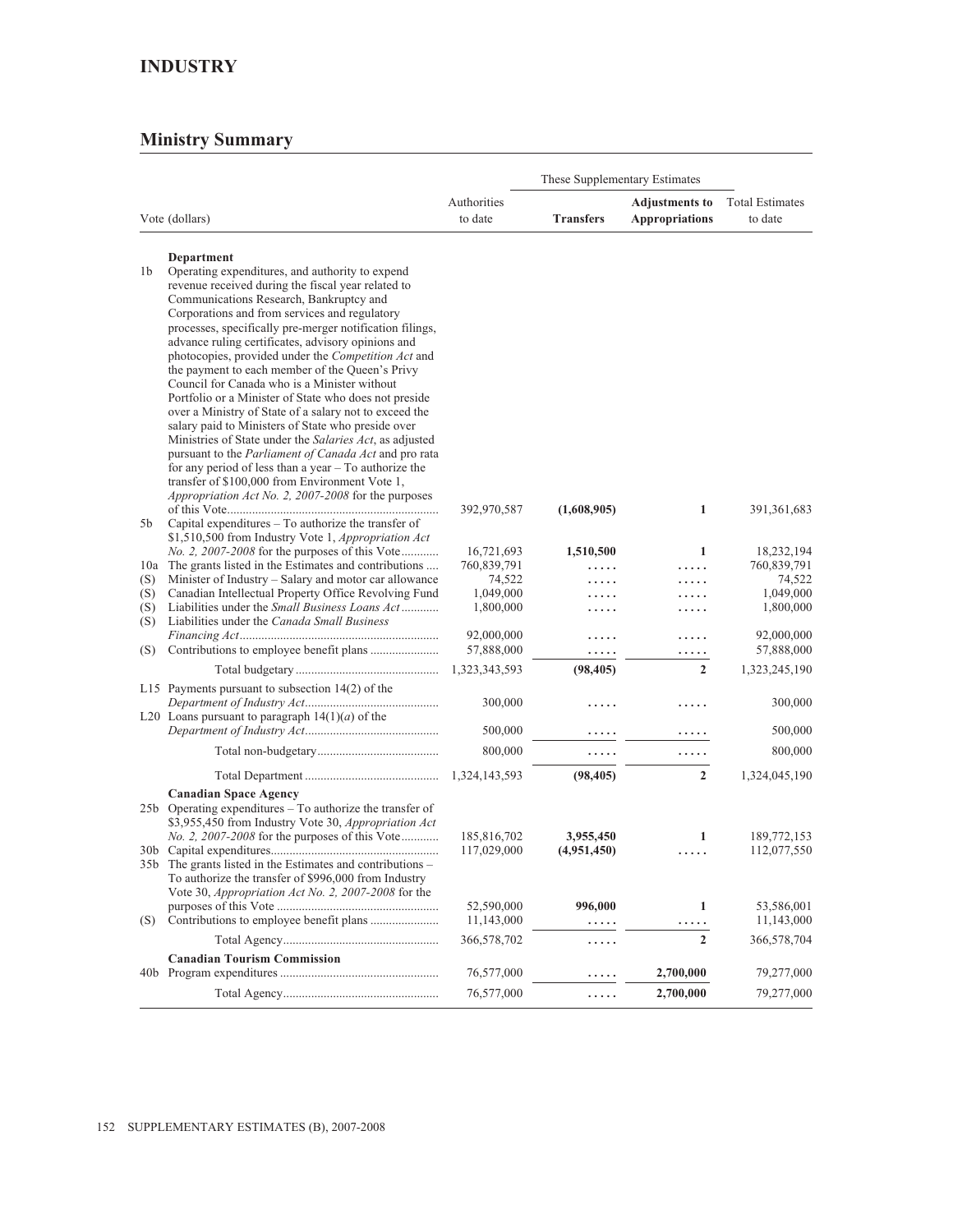| Authorities<br><b>Total Estimates</b><br><b>Adjustments to</b><br>Vote (dollars)<br>to date<br><b>Transfers</b><br><b>Appropriations</b><br>to date<br><b>Competition Tribunal</b><br>45b Program expenditures – To authorize the transfer of<br>\$150,000 from Industry Vote 1, Appropriation Act<br><i>No. 2, 2007-2008</i> for the purposes of this Vote<br>$\mathbf{1}$<br>1,536,000<br>150,000<br>160,000<br>(S)<br>.<br>$\mathbf{1}$<br>1,696,000<br>150,000<br><b>Copyright Board</b><br>50<br>2,295,000<br>2,295,000<br>.<br>.<br>(S)<br>302,000<br>.<br>.<br>2,597,000<br>.<br>.<br><b>National Research Council of Canada</b><br>395,899,218<br>.<br>.<br>60b Capital expenditures $-$ To authorize the transfer of<br>\$28,000 from National Defence Vote 5,<br><i>Appropriation Act No. 2, 2007-2008</i> for the purposes<br>47,156,815<br>28,000<br>1<br>47,184,816<br>152, 123, 700<br>152, 123, 700<br>.<br>.<br>Spending of revenues pursuant to paragraph $5(1)(e)$ of<br>(S)<br>75,389,000<br>.<br>.<br>(S)<br>46,196,000<br>46,196,000<br>.<br>.<br>$\mathbf{1}$<br>716,764,733<br>28,000<br>716,792,734<br><b>Natural Sciences and Engineering Research</b><br>Council<br>39,020,428<br>.<br>(78,000)<br>57,176,250<br>75b<br>912,669,824<br>(S)<br>4,099,000<br>4,099,000<br>.<br>.<br>955,789,252<br>(78,000)<br>57,176,250<br>1,012,887,502<br><b>Social Sciences and Humanities Research Council</b><br>80a<br>21,004,530<br>.<br>.<br>85b The grants listed in the Estimates - To authorize the<br>transfer of \$125,000 from Citizenship and<br>Immigration Vote 1, Appropriation Act No. 2,<br>2007-2008 for the purposes of this Vote and to<br>625,890,428<br>125,000<br>32,672,150<br>658, 687, 578<br>(S)<br>2,283,000<br>.<br>.<br>125,000<br>649,177,958<br>32,672,150<br><b>Standards Council of Canada</b><br>90<br>Payments to the Standards Council of Canada<br>pursuant to section 5 of the Standards Council of<br>7,129,000<br>.<br>7,129,000<br>.<br>.<br><b>Statistics Canada</b><br>389,268,690<br>389,268,690<br>.<br>.<br>65,387,000<br>65,387,000<br>(S)<br>.<br>.<br>454,655,690<br>454,655,690<br>.<br>. |  |               | These Supplementary Estimates |            |                      |
|-----------------------------------------------------------------------------------------------------------------------------------------------------------------------------------------------------------------------------------------------------------------------------------------------------------------------------------------------------------------------------------------------------------------------------------------------------------------------------------------------------------------------------------------------------------------------------------------------------------------------------------------------------------------------------------------------------------------------------------------------------------------------------------------------------------------------------------------------------------------------------------------------------------------------------------------------------------------------------------------------------------------------------------------------------------------------------------------------------------------------------------------------------------------------------------------------------------------------------------------------------------------------------------------------------------------------------------------------------------------------------------------------------------------------------------------------------------------------------------------------------------------------------------------------------------------------------------------------------------------------------------------------------------------------------------------------------------------------------------------------------------------------------------------------------------------------------------------------------------------------------------------------------------------------------------------------------------------------------------------------------------------------------------------------------------------------------------------------------------------------------------------------------------|--|---------------|-------------------------------|------------|----------------------|
|                                                                                                                                                                                                                                                                                                                                                                                                                                                                                                                                                                                                                                                                                                                                                                                                                                                                                                                                                                                                                                                                                                                                                                                                                                                                                                                                                                                                                                                                                                                                                                                                                                                                                                                                                                                                                                                                                                                                                                                                                                                                                                                                                           |  |               |                               |            |                      |
|                                                                                                                                                                                                                                                                                                                                                                                                                                                                                                                                                                                                                                                                                                                                                                                                                                                                                                                                                                                                                                                                                                                                                                                                                                                                                                                                                                                                                                                                                                                                                                                                                                                                                                                                                                                                                                                                                                                                                                                                                                                                                                                                                           |  |               |                               |            |                      |
|                                                                                                                                                                                                                                                                                                                                                                                                                                                                                                                                                                                                                                                                                                                                                                                                                                                                                                                                                                                                                                                                                                                                                                                                                                                                                                                                                                                                                                                                                                                                                                                                                                                                                                                                                                                                                                                                                                                                                                                                                                                                                                                                                           |  |               |                               |            |                      |
|                                                                                                                                                                                                                                                                                                                                                                                                                                                                                                                                                                                                                                                                                                                                                                                                                                                                                                                                                                                                                                                                                                                                                                                                                                                                                                                                                                                                                                                                                                                                                                                                                                                                                                                                                                                                                                                                                                                                                                                                                                                                                                                                                           |  |               |                               |            | 1,686,001<br>160,000 |
|                                                                                                                                                                                                                                                                                                                                                                                                                                                                                                                                                                                                                                                                                                                                                                                                                                                                                                                                                                                                                                                                                                                                                                                                                                                                                                                                                                                                                                                                                                                                                                                                                                                                                                                                                                                                                                                                                                                                                                                                                                                                                                                                                           |  |               |                               |            | 1,846,001            |
|                                                                                                                                                                                                                                                                                                                                                                                                                                                                                                                                                                                                                                                                                                                                                                                                                                                                                                                                                                                                                                                                                                                                                                                                                                                                                                                                                                                                                                                                                                                                                                                                                                                                                                                                                                                                                                                                                                                                                                                                                                                                                                                                                           |  |               |                               |            |                      |
|                                                                                                                                                                                                                                                                                                                                                                                                                                                                                                                                                                                                                                                                                                                                                                                                                                                                                                                                                                                                                                                                                                                                                                                                                                                                                                                                                                                                                                                                                                                                                                                                                                                                                                                                                                                                                                                                                                                                                                                                                                                                                                                                                           |  |               |                               |            | 302,000              |
|                                                                                                                                                                                                                                                                                                                                                                                                                                                                                                                                                                                                                                                                                                                                                                                                                                                                                                                                                                                                                                                                                                                                                                                                                                                                                                                                                                                                                                                                                                                                                                                                                                                                                                                                                                                                                                                                                                                                                                                                                                                                                                                                                           |  |               |                               |            | 2,597,000            |
|                                                                                                                                                                                                                                                                                                                                                                                                                                                                                                                                                                                                                                                                                                                                                                                                                                                                                                                                                                                                                                                                                                                                                                                                                                                                                                                                                                                                                                                                                                                                                                                                                                                                                                                                                                                                                                                                                                                                                                                                                                                                                                                                                           |  |               |                               |            |                      |
|                                                                                                                                                                                                                                                                                                                                                                                                                                                                                                                                                                                                                                                                                                                                                                                                                                                                                                                                                                                                                                                                                                                                                                                                                                                                                                                                                                                                                                                                                                                                                                                                                                                                                                                                                                                                                                                                                                                                                                                                                                                                                                                                                           |  |               |                               |            | 395,899,218          |
|                                                                                                                                                                                                                                                                                                                                                                                                                                                                                                                                                                                                                                                                                                                                                                                                                                                                                                                                                                                                                                                                                                                                                                                                                                                                                                                                                                                                                                                                                                                                                                                                                                                                                                                                                                                                                                                                                                                                                                                                                                                                                                                                                           |  |               |                               |            |                      |
|                                                                                                                                                                                                                                                                                                                                                                                                                                                                                                                                                                                                                                                                                                                                                                                                                                                                                                                                                                                                                                                                                                                                                                                                                                                                                                                                                                                                                                                                                                                                                                                                                                                                                                                                                                                                                                                                                                                                                                                                                                                                                                                                                           |  |               |                               |            |                      |
|                                                                                                                                                                                                                                                                                                                                                                                                                                                                                                                                                                                                                                                                                                                                                                                                                                                                                                                                                                                                                                                                                                                                                                                                                                                                                                                                                                                                                                                                                                                                                                                                                                                                                                                                                                                                                                                                                                                                                                                                                                                                                                                                                           |  |               |                               |            |                      |
|                                                                                                                                                                                                                                                                                                                                                                                                                                                                                                                                                                                                                                                                                                                                                                                                                                                                                                                                                                                                                                                                                                                                                                                                                                                                                                                                                                                                                                                                                                                                                                                                                                                                                                                                                                                                                                                                                                                                                                                                                                                                                                                                                           |  |               |                               |            | 75,389,000           |
|                                                                                                                                                                                                                                                                                                                                                                                                                                                                                                                                                                                                                                                                                                                                                                                                                                                                                                                                                                                                                                                                                                                                                                                                                                                                                                                                                                                                                                                                                                                                                                                                                                                                                                                                                                                                                                                                                                                                                                                                                                                                                                                                                           |  |               |                               |            |                      |
|                                                                                                                                                                                                                                                                                                                                                                                                                                                                                                                                                                                                                                                                                                                                                                                                                                                                                                                                                                                                                                                                                                                                                                                                                                                                                                                                                                                                                                                                                                                                                                                                                                                                                                                                                                                                                                                                                                                                                                                                                                                                                                                                                           |  |               |                               |            |                      |
|                                                                                                                                                                                                                                                                                                                                                                                                                                                                                                                                                                                                                                                                                                                                                                                                                                                                                                                                                                                                                                                                                                                                                                                                                                                                                                                                                                                                                                                                                                                                                                                                                                                                                                                                                                                                                                                                                                                                                                                                                                                                                                                                                           |  |               |                               |            |                      |
|                                                                                                                                                                                                                                                                                                                                                                                                                                                                                                                                                                                                                                                                                                                                                                                                                                                                                                                                                                                                                                                                                                                                                                                                                                                                                                                                                                                                                                                                                                                                                                                                                                                                                                                                                                                                                                                                                                                                                                                                                                                                                                                                                           |  |               |                               |            | 39,020,428           |
|                                                                                                                                                                                                                                                                                                                                                                                                                                                                                                                                                                                                                                                                                                                                                                                                                                                                                                                                                                                                                                                                                                                                                                                                                                                                                                                                                                                                                                                                                                                                                                                                                                                                                                                                                                                                                                                                                                                                                                                                                                                                                                                                                           |  |               |                               |            | 969,768,074          |
|                                                                                                                                                                                                                                                                                                                                                                                                                                                                                                                                                                                                                                                                                                                                                                                                                                                                                                                                                                                                                                                                                                                                                                                                                                                                                                                                                                                                                                                                                                                                                                                                                                                                                                                                                                                                                                                                                                                                                                                                                                                                                                                                                           |  |               |                               |            |                      |
|                                                                                                                                                                                                                                                                                                                                                                                                                                                                                                                                                                                                                                                                                                                                                                                                                                                                                                                                                                                                                                                                                                                                                                                                                                                                                                                                                                                                                                                                                                                                                                                                                                                                                                                                                                                                                                                                                                                                                                                                                                                                                                                                                           |  |               |                               |            |                      |
|                                                                                                                                                                                                                                                                                                                                                                                                                                                                                                                                                                                                                                                                                                                                                                                                                                                                                                                                                                                                                                                                                                                                                                                                                                                                                                                                                                                                                                                                                                                                                                                                                                                                                                                                                                                                                                                                                                                                                                                                                                                                                                                                                           |  |               |                               |            | 21,004,530           |
|                                                                                                                                                                                                                                                                                                                                                                                                                                                                                                                                                                                                                                                                                                                                                                                                                                                                                                                                                                                                                                                                                                                                                                                                                                                                                                                                                                                                                                                                                                                                                                                                                                                                                                                                                                                                                                                                                                                                                                                                                                                                                                                                                           |  |               |                               |            |                      |
|                                                                                                                                                                                                                                                                                                                                                                                                                                                                                                                                                                                                                                                                                                                                                                                                                                                                                                                                                                                                                                                                                                                                                                                                                                                                                                                                                                                                                                                                                                                                                                                                                                                                                                                                                                                                                                                                                                                                                                                                                                                                                                                                                           |  |               |                               |            | 2,283,000            |
|                                                                                                                                                                                                                                                                                                                                                                                                                                                                                                                                                                                                                                                                                                                                                                                                                                                                                                                                                                                                                                                                                                                                                                                                                                                                                                                                                                                                                                                                                                                                                                                                                                                                                                                                                                                                                                                                                                                                                                                                                                                                                                                                                           |  |               |                               |            | 681,975,108          |
|                                                                                                                                                                                                                                                                                                                                                                                                                                                                                                                                                                                                                                                                                                                                                                                                                                                                                                                                                                                                                                                                                                                                                                                                                                                                                                                                                                                                                                                                                                                                                                                                                                                                                                                                                                                                                                                                                                                                                                                                                                                                                                                                                           |  |               |                               |            |                      |
|                                                                                                                                                                                                                                                                                                                                                                                                                                                                                                                                                                                                                                                                                                                                                                                                                                                                                                                                                                                                                                                                                                                                                                                                                                                                                                                                                                                                                                                                                                                                                                                                                                                                                                                                                                                                                                                                                                                                                                                                                                                                                                                                                           |  |               |                               |            | 7,129,000            |
|                                                                                                                                                                                                                                                                                                                                                                                                                                                                                                                                                                                                                                                                                                                                                                                                                                                                                                                                                                                                                                                                                                                                                                                                                                                                                                                                                                                                                                                                                                                                                                                                                                                                                                                                                                                                                                                                                                                                                                                                                                                                                                                                                           |  |               |                               |            | 7,129,000            |
|                                                                                                                                                                                                                                                                                                                                                                                                                                                                                                                                                                                                                                                                                                                                                                                                                                                                                                                                                                                                                                                                                                                                                                                                                                                                                                                                                                                                                                                                                                                                                                                                                                                                                                                                                                                                                                                                                                                                                                                                                                                                                                                                                           |  |               |                               |            |                      |
|                                                                                                                                                                                                                                                                                                                                                                                                                                                                                                                                                                                                                                                                                                                                                                                                                                                                                                                                                                                                                                                                                                                                                                                                                                                                                                                                                                                                                                                                                                                                                                                                                                                                                                                                                                                                                                                                                                                                                                                                                                                                                                                                                           |  |               |                               |            |                      |
|                                                                                                                                                                                                                                                                                                                                                                                                                                                                                                                                                                                                                                                                                                                                                                                                                                                                                                                                                                                                                                                                                                                                                                                                                                                                                                                                                                                                                                                                                                                                                                                                                                                                                                                                                                                                                                                                                                                                                                                                                                                                                                                                                           |  |               |                               |            |                      |
|                                                                                                                                                                                                                                                                                                                                                                                                                                                                                                                                                                                                                                                                                                                                                                                                                                                                                                                                                                                                                                                                                                                                                                                                                                                                                                                                                                                                                                                                                                                                                                                                                                                                                                                                                                                                                                                                                                                                                                                                                                                                                                                                                           |  | 4,555,108,928 | 126,595                       | 92,548,406 | 4,647,783,929        |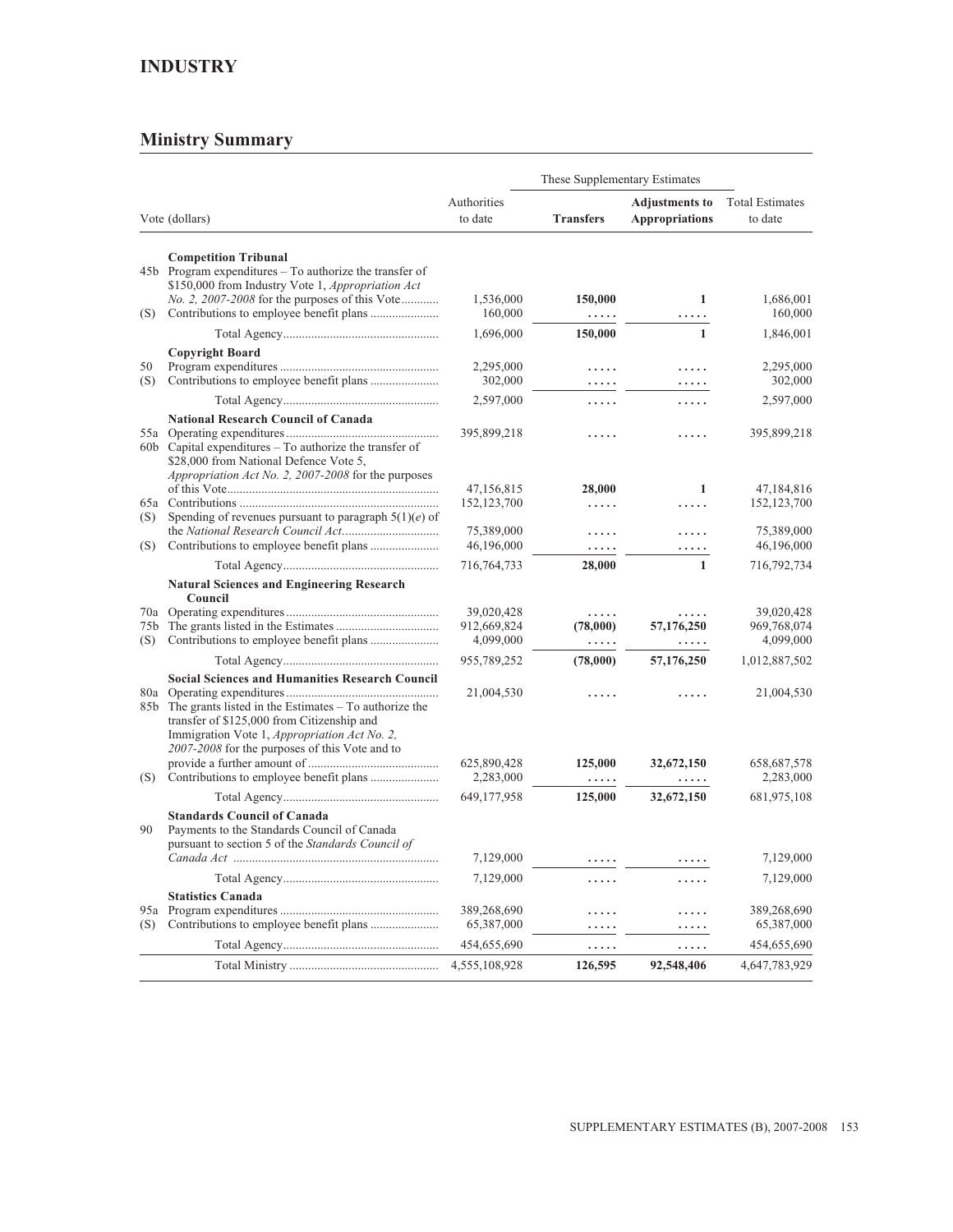#### **Explanation of Requirements (thousands of dollars)**

Industry requests funds for the following items:

| <b>Transfers</b>                                                                                                                                                        | Vote 1  | Vote 5 | Total |
|-------------------------------------------------------------------------------------------------------------------------------------------------------------------------|---------|--------|-------|
| Transfer from Environment – To support departmental involvement in the                                                                                                  | 100     | .      | 100   |
| Internal reallocation of resources – To support investments in various capital projects.<br>Transfer to Public Service Human Resources Management Agency of Canada – To | (1,511) | 1.511  | .     |
| Transfer to the Competition Tribunal $-$ To provide additional operating funds for                                                                                      | (48)    | .      | (48)  |
|                                                                                                                                                                         | (150)   | .      | (150) |
| <b>These Supplementary Estimates</b>                                                                                                                                    | (1.609) | 1.511  | (98)  |

Note: Figures in the "Explanation of Requirements" may not agree with the "Ministry Summary" due to rounding.

## **Canadian Space Agency**

#### **Explanation of Requirements (thousands of dollars)**

Canadian Space Agency requests funds for the following items:

| <b>Voted Appropriations</b>                                                                                                            | Vote 25 | Vote 30 | Vote 35 | Total |
|----------------------------------------------------------------------------------------------------------------------------------------|---------|---------|---------|-------|
|                                                                                                                                        | 3.955   |         | .       | 3.955 |
| <b>Funds Available</b>                                                                                                                 |         |         |         |       |
|                                                                                                                                        | 3,955   | .       | .       | 3,955 |
| <b>Total Voted Appropriations</b>                                                                                                      | .       | .       | .       | .     |
| <b>Transfers</b>                                                                                                                       |         |         |         |       |
| Internal reallocation of resources – For the CASSIOPE contribution<br>Internal reallocation of resources – To reduce the amount of new | .       | (996)   | 996     | .     |
|                                                                                                                                        | 3,955   | (3,955) | .       | .     |
| <b>Total Transfers</b>                                                                                                                 | 3,955   | (4,951) | 996     | .     |
| <b>These Supplementary Estimates</b>                                                                                                   | 3,955   | (4,951) | 996     | .     |

#### **Explanation of Funds Available (dollars)**

**Vote 25**: \$3,955,450 in total authorities is available from Vote 30 due to the deferral of the James Webb Space Telescope project.

| <b>Transfer Payments (dollars)</b>                                                                                                                                                                                                                                                                                                                                                                                                                           | Voted   | <b>Statutory</b> |
|--------------------------------------------------------------------------------------------------------------------------------------------------------------------------------------------------------------------------------------------------------------------------------------------------------------------------------------------------------------------------------------------------------------------------------------------------------------|---------|------------------|
| <b>Contributions</b>                                                                                                                                                                                                                                                                                                                                                                                                                                         |         |                  |
| Satellite Communications (SC)                                                                                                                                                                                                                                                                                                                                                                                                                                |         |                  |
| Contributions to the Cascade Technology Demonstration/Enhanced-Polar Outflow Probe                                                                                                                                                                                                                                                                                                                                                                           |         |                  |
|                                                                                                                                                                                                                                                                                                                                                                                                                                                              | 996,000 | .                |
| $\mathcal{A} = \mathcal{A} = \mathcal{A} = \mathcal{A} = \mathcal{A} = \mathcal{A} = \mathcal{A} = \mathcal{A} = \mathcal{A} = \mathcal{A} = \mathcal{A} = \mathcal{A} = \mathcal{A} = \mathcal{A} = \mathcal{A} = \mathcal{A} = \mathcal{A} = \mathcal{A} = \mathcal{A} = \mathcal{A} = \mathcal{A} = \mathcal{A} = \mathcal{A} = \mathcal{A} = \mathcal{A} = \mathcal{A} = \mathcal{A} = \mathcal{A} = \mathcal{A} = \mathcal{A} = \mathcal{A} = \mathcal$ |         |                  |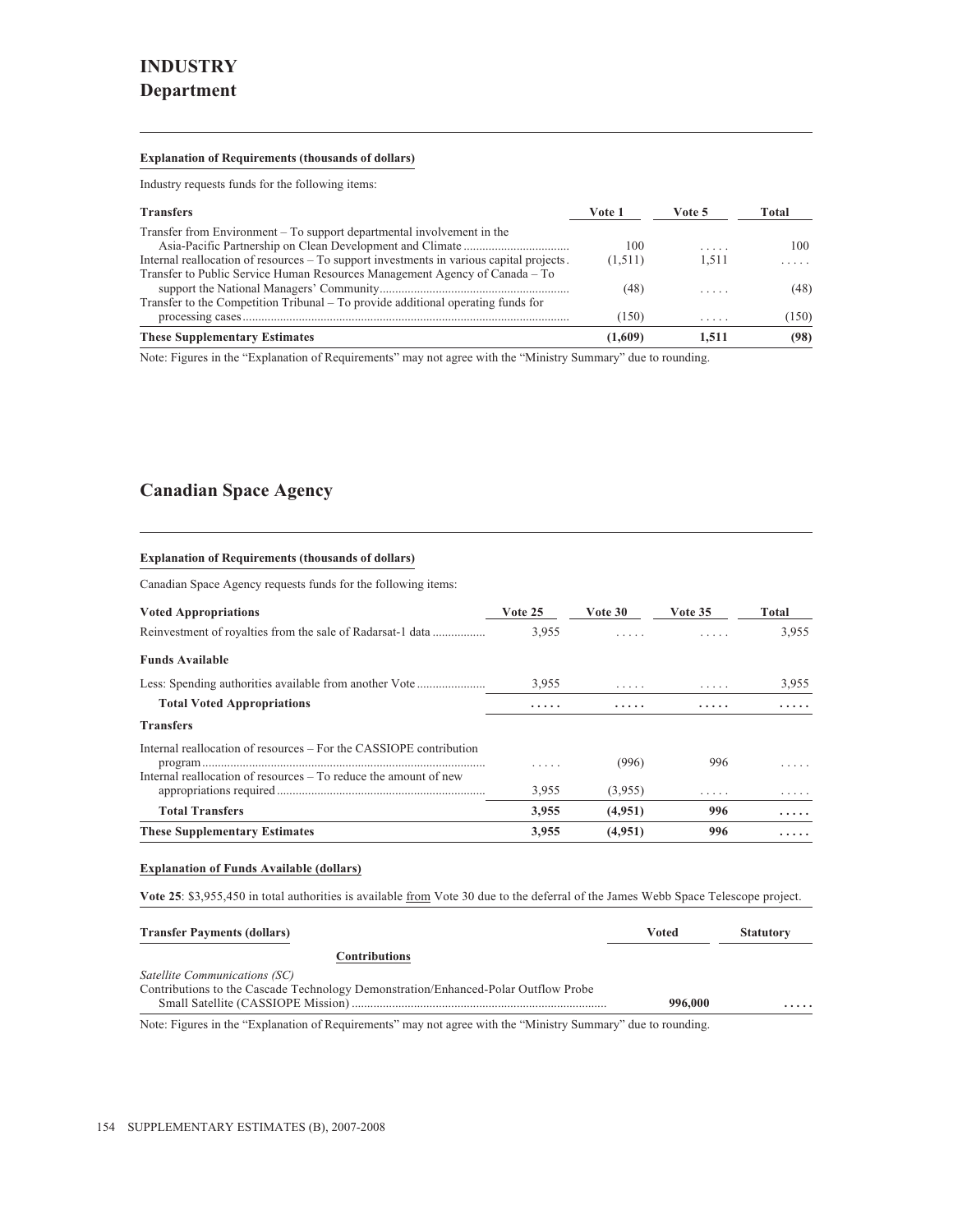### **INDUSTRY Canadian Tourism Commission**

#### **Explanation of Requirements (thousands of dollars)**

Canadian Tourism Commission requests funds for the following items:

| <b>Voted Appropriations</b>                                                                                   | Vote 40 |
|---------------------------------------------------------------------------------------------------------------|---------|
|                                                                                                               | 2.700   |
| Note: Figures in the "Explanation of Requirements" may not agree with the "Ministry Summary" due to rounding. |         |

### **Competition Tribunal**

| <b>Explanation of Requirements (thousands of dollars)</b>    |         |
|--------------------------------------------------------------|---------|
| Competition Tribunal requests funds for the following items: |         |
| <b>Transfers</b>                                             | Vote 45 |
|                                                              | 150     |

### **National Research Council of Canada**

| <b>Explanation of Requirements (thousands of dollars)</b>                                                              |         |
|------------------------------------------------------------------------------------------------------------------------|---------|
| National Research Council of Canada requests funds for the following items:                                            |         |
| <b>Transfers</b>                                                                                                       | Vote 60 |
| Transfer from National Defence – For public security initiatives related to the Chemical, Biological, Radiological and | 28      |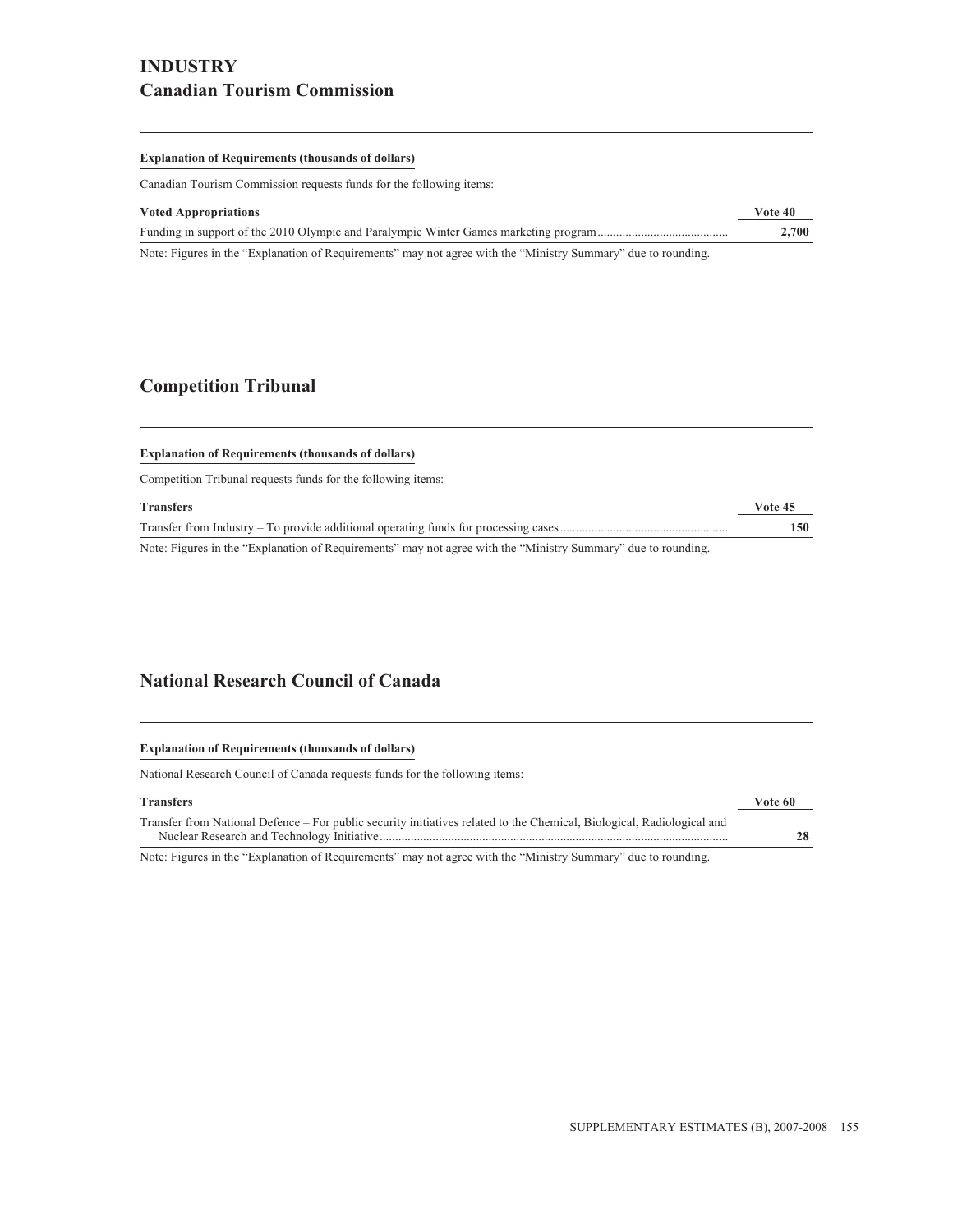# **INDUSTRY Natural Sciences and Engineering Research Council**

# **Explanation of Requirements (thousands of dollars)** Natural Sciences and Engineering Research Council requests funds for the following items: **Voted Appropriations Vote 75** Funding to support the Centres of Excellence for Commercialization and Research Program (*horizontal item*).............. 57,176 **Transfers** Transfer to National Defence – To support the Industrial Research Chairs at the Royal Military College ....................... (78) **These Supplementary Estimates 57,098 Transfer Payments (dollars) Voted Statutory Grants** *Fund University-Industry-Government Partnerships* Centres of Excellence for Commercialization and Research .................................................... **57,176,250 ..... Total Gross Transfer Payments 57,176,250 .....** *Less: Funds transferred to another Vote* ..................................................................................... 78,000 ..... **Net Transfer Payments 57,098,250 .....**

Note: Figures in the "Explanation of Requirements" may not agree with the "Ministry Summary" due to rounding.

### **Social Sciences and Humanities Research Council**

| <b>Explanation of Requirements (thousands of dollars)</b>                                                        |              |                  |
|------------------------------------------------------------------------------------------------------------------|--------------|------------------|
| Social Sciences and Humanities Research Council requests funds for the following items:                          |              |                  |
| <b>Voted Appropriations</b>                                                                                      |              | Vote 85          |
| Funding to support the Centres of Excellence for Commercialization and Research Program (horizontal item)        |              | 32,672           |
| <b>Transfers</b>                                                                                                 |              |                  |
| Transfer from Citizenship and Immigration – To support the Centres of Excellence in fostering and funding policy |              | 125              |
| <b>These Supplementary Estimates</b>                                                                             |              | 32,797           |
| <b>Transfer Payments (dollars)</b>                                                                               | <b>Voted</b> | <b>Statutory</b> |
| <b>Grants</b>                                                                                                    |              |                  |
| Research Communication and Interaction                                                                           | 32,672,150   |                  |
| Targeted Research and Training Initiatives                                                                       | 125,000      |                  |
| <b>Total Transfer Payments</b>                                                                                   | 32,797,150   |                  |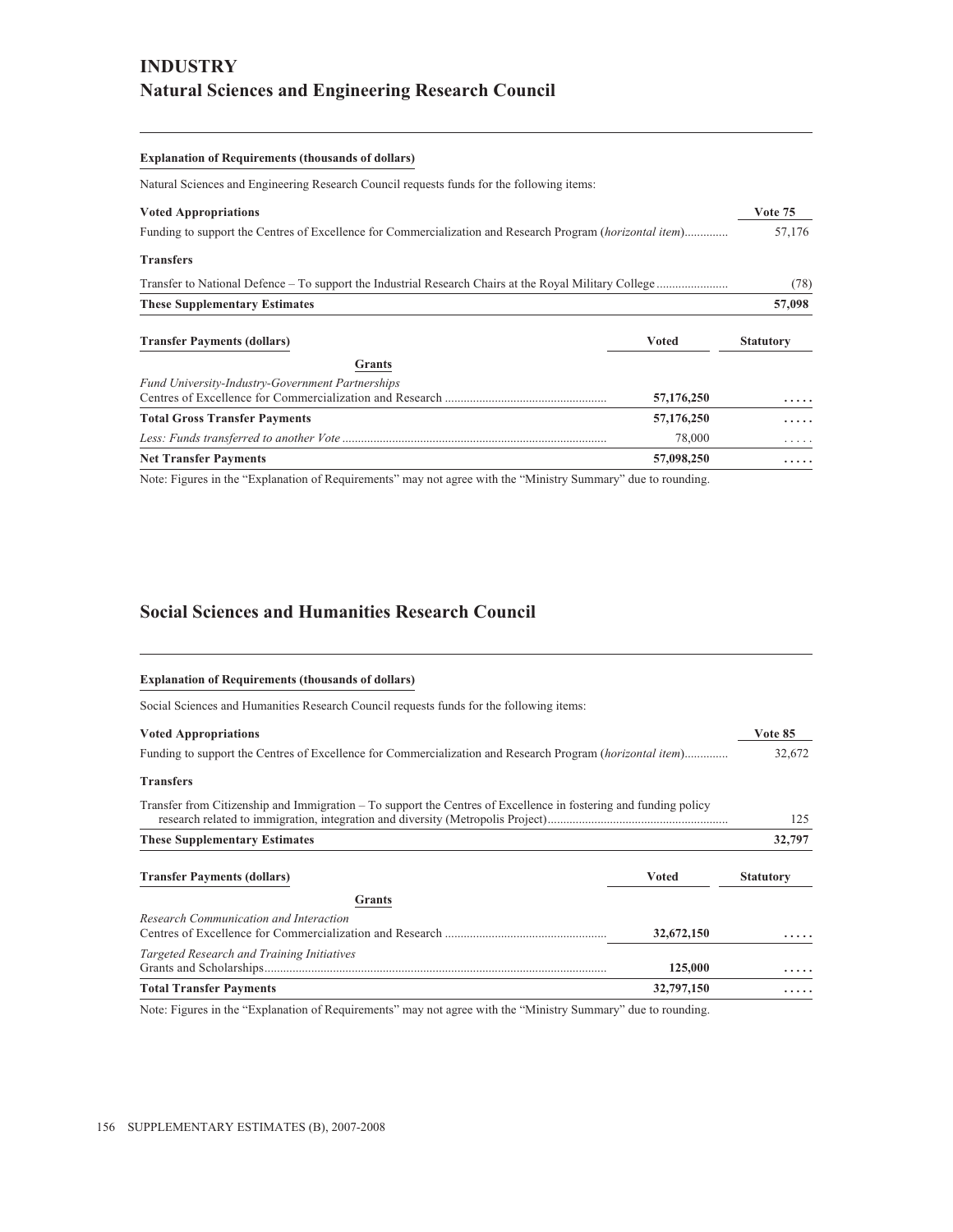|           |                                                                                                                |                        | These Supplementary Estimates |                                                |                                   |
|-----------|----------------------------------------------------------------------------------------------------------------|------------------------|-------------------------------|------------------------------------------------|-----------------------------------|
|           | Vote (dollars)                                                                                                 | Authorities<br>to date | <b>Transfers</b>              | <b>Adjustments to</b><br><b>Appropriations</b> | <b>Total Estimates</b><br>to date |
|           |                                                                                                                |                        |                               |                                                |                                   |
| 1b        | Department<br>Operating expenditures, and, pursuant to                                                         |                        |                               |                                                |                                   |
|           | section 29.1(2)(a) of the <i>Financial Administration</i>                                                      |                        |                               |                                                |                                   |
|           | Act, authority to expend revenues received in a fiscal                                                         |                        |                               |                                                |                                   |
|           | year, and to offset expenditures incurred in the fiscal                                                        |                        |                               |                                                |                                   |
|           | year, arising from the provision of mandatory legal<br>services to Government departments and agencies and     |                        |                               |                                                |                                   |
|           | optional services to Crown corporations, non-federal                                                           |                        |                               |                                                |                                   |
|           | organizations and international organizations                                                                  |                        |                               |                                                |                                   |
|           | provided they are consistent with the Department's                                                             |                        |                               |                                                |                                   |
|           | mandate and the payment to each member of the<br>Queen's Privy Council for Canada who is a Minister            |                        |                               |                                                |                                   |
|           | without Portfolio or a Minister of State who does not                                                          |                        |                               |                                                |                                   |
|           | preside over a Ministry of State of a salary not to                                                            |                        |                               |                                                |                                   |
|           | exceed the salary paid to Ministers of State who                                                               |                        |                               |                                                |                                   |
|           | preside over Ministries of State under the Salaries<br>Act, as adjusted pursuant to the Parliament of Canada   |                        |                               |                                                |                                   |
|           | Act and pro rata for any period of less than a year                                                            | 279,339,816            | (6,388,022)                   | 529,180                                        | 273,480,974                       |
| 5b        | The grants listed in the Estimates and contributions                                                           | 376, 188, 415          | .                             | 4,000,000                                      | 380, 188, 415                     |
| (S)       | Minister of Justice and Attorney General of Canada -                                                           | 74,522                 |                               |                                                | 74,522                            |
| (S)       |                                                                                                                | 67,190,000             | .<br>.                        | .<br>.                                         | 67,190,000                        |
|           |                                                                                                                | 722,792,753            | (6,388,022)                   | 4,529,180                                      | 720,933,911                       |
|           | <b>Canadian Human Rights Commission</b>                                                                        |                        |                               |                                                |                                   |
| 10        |                                                                                                                | 18,785,000             |                               |                                                | 18,785,000                        |
| (S)       | Contributions to employee benefit plans                                                                        | 2,327,000              | .                             | .                                              | 2,327,000                         |
|           |                                                                                                                | 21,112,000             | .                             | .                                              | 21,112,000                        |
|           | <b>Canadian Human Rights Tribunal</b>                                                                          |                        |                               |                                                |                                   |
| 15<br>(S) |                                                                                                                | 3,938,000<br>396,000   | .                             |                                                | 3,938,000<br>396,000              |
|           |                                                                                                                | 4,334,000              | .                             | .                                              | 4,334,000                         |
|           |                                                                                                                |                        | .                             | .                                              |                                   |
|           | <b>Commissioner for Federal Judicial Affairs</b><br>20b Operating expenditures, remuneration, allowances       |                        |                               |                                                |                                   |
|           | and expenses for judges, including deputy judges of                                                            |                        |                               |                                                |                                   |
|           | the Supreme Court of Yukon, the Supreme Court of                                                               |                        |                               |                                                |                                   |
|           | the Northwest Territories and the Nunavut Court of                                                             |                        |                               |                                                |                                   |
|           | Justice, not provided for by the Judges Act and,<br>pursuant to paragraph $29.1(2)(a)$ of the <i>Financial</i> |                        |                               |                                                |                                   |
|           | Administration Act, authority to spend revenues                                                                |                        |                               |                                                |                                   |
|           | received during the year arising from the provision of                                                         |                        |                               |                                                |                                   |
|           | administrative services and judicial training services                                                         | 7,763,601              | .                             | 250,000                                        | 8,013,601                         |
| 25<br>(S) | Canadian Judicial Council - Operating expenditures<br>Commissioner for Federal Judicial Affairs - Judges'      | 1,594,000              |                               |                                                | 1,594,000                         |
|           | salaries, allowances and annuities, annuities to                                                               |                        |                               |                                                |                                   |
|           | spouses and children of judges and lump sum                                                                    |                        |                               |                                                |                                   |
|           | payments to spouses of judges who die while in office                                                          |                        |                               |                                                |                                   |
|           |                                                                                                                | 390,465,000            | .                             | (250,000)                                      | 390,215,000<br>847,000            |
| (S)       |                                                                                                                | 847,000                | .                             | .                                              |                                   |
|           | <b>Courts Administration Service</b>                                                                           | 400,669,601            | .                             | .                                              | 400,669,601                       |
|           |                                                                                                                | 54,473,830             | .                             | .                                              | 54,473,830                        |
| (S)       |                                                                                                                | 6,478,000              |                               |                                                | 6,478,000                         |
|           |                                                                                                                | 60,951,830             | .                             | .                                              | 60,951,830                        |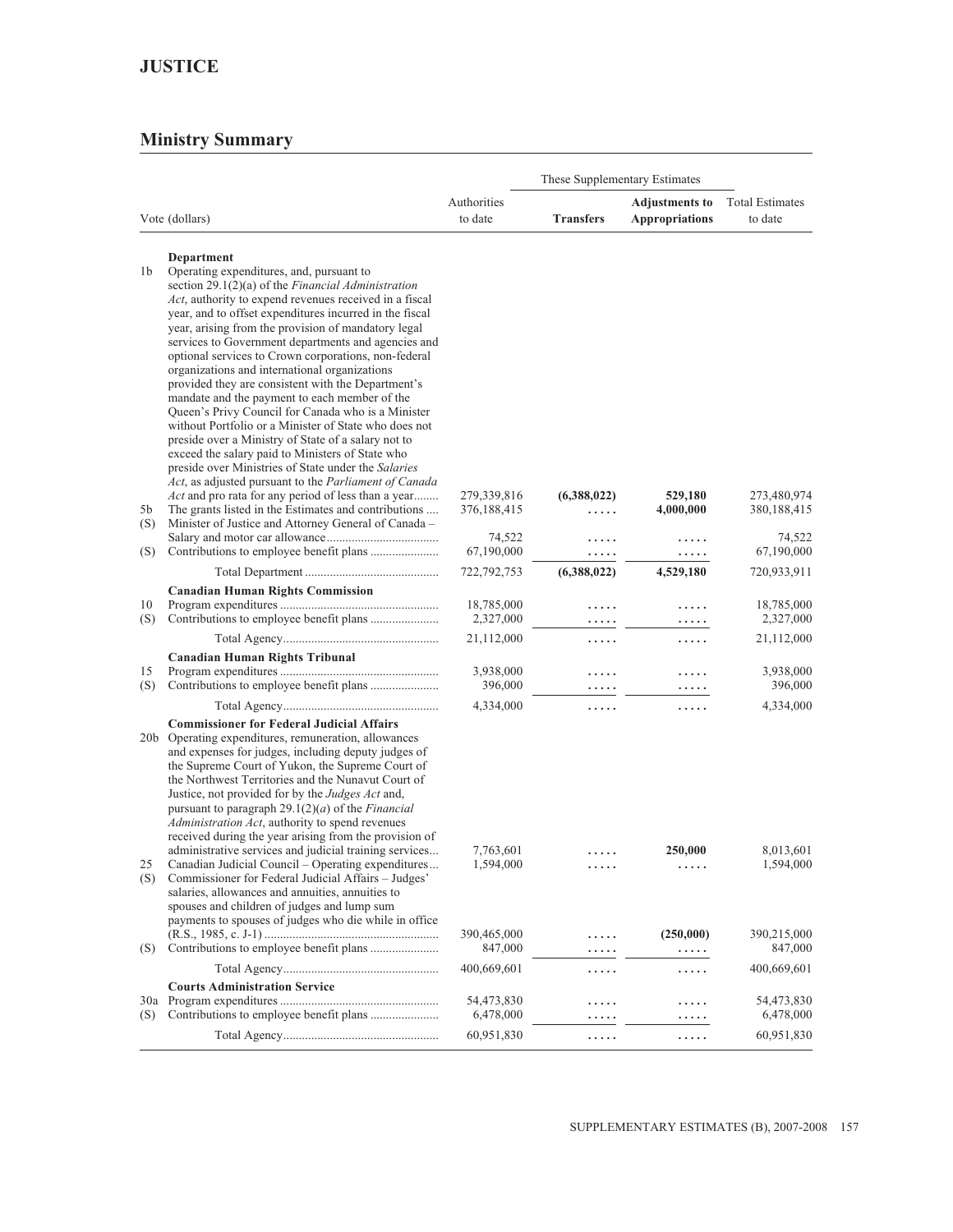### **JUSTICE**

|                 |                                                                                                                                                                                                                                                                                                                                                                                                                                                                                                                                                                                                                                                                                                                                                                       |                                      |                  | These Supplementary Estimates                  |                                      |
|-----------------|-----------------------------------------------------------------------------------------------------------------------------------------------------------------------------------------------------------------------------------------------------------------------------------------------------------------------------------------------------------------------------------------------------------------------------------------------------------------------------------------------------------------------------------------------------------------------------------------------------------------------------------------------------------------------------------------------------------------------------------------------------------------------|--------------------------------------|------------------|------------------------------------------------|--------------------------------------|
|                 | Vote (dollars)                                                                                                                                                                                                                                                                                                                                                                                                                                                                                                                                                                                                                                                                                                                                                        | Authorities<br>to date               | <b>Transfers</b> | <b>Adjustments to</b><br><b>Appropriations</b> | <b>Total Estimates</b><br>to date    |
| (S)             | <b>Office of the Director of Public Prosecutions</b><br>35b Program expenditures, and, pursuant to<br>section 29.1(2)(a) of the Financial Administration<br>Act, authority to expend revenues received in a fiscal<br>year, and to offset expenditures incurred in the fiscal<br>year, arising from the provision of prosecution and<br>prosecution-related services to Government<br>departments and agencies and optional services to<br>Crown corporations, non-federal organizations and<br>international organizations provided they are<br>consistent with the Office of the Director of Public<br>Prosecution's mandate $-$ To authorize the transfer of<br>\$6,342,521 from Justice Vote 1, and \$223, 000 from<br>Transport Vote 1, Appropriation Act No. 2, | 100,501,320<br>12,251,000            | 6,565,521        | 1                                              | 107,066,842<br>12,251,000            |
|                 |                                                                                                                                                                                                                                                                                                                                                                                                                                                                                                                                                                                                                                                                                                                                                                       | 112,752,320                          | .<br>6,565,521   | 1                                              | 119,317,842                          |
| 40<br>45<br>(S) | <b>Offices of the Information and Privacy</b><br><b>Commissioners of Canada</b><br>Office of the Information Commissioner of Canada -<br>Office of the Privacy Commissioner of Canada -                                                                                                                                                                                                                                                                                                                                                                                                                                                                                                                                                                               | 6,684,000<br>16,262,000<br>3,060,000 |                  |                                                | 6,684,000<br>16,262,000<br>3,060,000 |
|                 |                                                                                                                                                                                                                                                                                                                                                                                                                                                                                                                                                                                                                                                                                                                                                                       | 26,006,000                           | .                | .                                              | 26,006,000                           |
| 50<br>(S)       | <b>Supreme Court of Canada</b><br>Judges' salaries, allowances and annuities, annuities<br>to spouses and children of judges and lump sum                                                                                                                                                                                                                                                                                                                                                                                                                                                                                                                                                                                                                             | 24,505,000                           |                  |                                                | 24,505,000                           |
| (S)             | payments to spouses of judges who die while in office                                                                                                                                                                                                                                                                                                                                                                                                                                                                                                                                                                                                                                                                                                                 | 4,959,000<br>2,342,000<br>31,806,000 |                  |                                                | 4,959,000<br>2,342,000<br>31,806,000 |
|                 |                                                                                                                                                                                                                                                                                                                                                                                                                                                                                                                                                                                                                                                                                                                                                                       | 1,380,424,504                        | .<br>177,499     | .<br>4,529,181                                 | 1,385,131,184                        |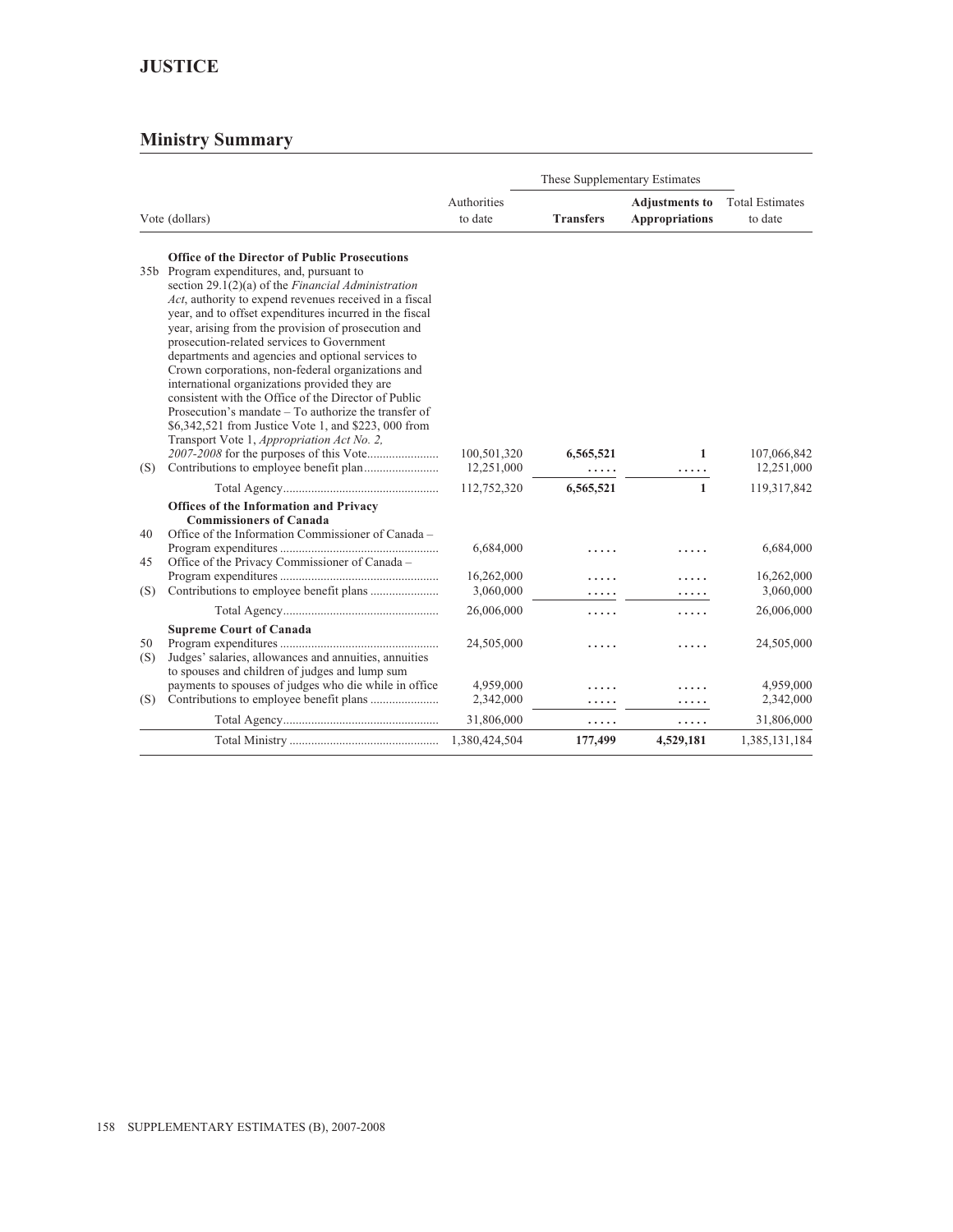#### **Explanation of Requirements (thousands of dollars)**

Justice requests funds for the following items:

| <b>Voted Appropriations</b>                                                                                                                                                 | Vote 1     | Vote 5       | <b>Total</b>     |
|-----------------------------------------------------------------------------------------------------------------------------------------------------------------------------|------------|--------------|------------------|
| Funding to draft new policies and regulations on access to information and privacy                                                                                          |            | 4.000        | 4.000            |
| issues as a result of the Federal Accountability Act and Action Plan identified in<br>Additional funding to strengthen current activities to combat sexual exploitation and | 369<br>160 | .            | 369<br>160       |
| <b>Total Voted Appropriations</b>                                                                                                                                           | 529        | .<br>4,000   | 4,529            |
| <b>Transfers</b>                                                                                                                                                            |            |              |                  |
| Transfer to the Public Service Human Resources Management Agency of Canada –<br>Transfer to the Office of the Director of Public Prosecutions – To support the              | (46)       |              | (46)             |
| appointment of Crown Witness Coordinators under Victims of Crimes Initiatives<br>Transfer to the Office of the Director of Public Prosecutions – For the prosecution of     | (1,243)    |              | (1,243)          |
|                                                                                                                                                                             | (5,100)    | .            | (5,100)          |
| <b>Total Transfers</b>                                                                                                                                                      | (6,389)    | .            | (6,389)          |
| <b>These Supplementary Estimates</b>                                                                                                                                        | (5,860)    | 4,000        | (1,860)          |
| <b>Transfer Payments (dollars)</b>                                                                                                                                          |            | <b>Voted</b> | <b>Statutory</b> |
| <b>Grants</b>                                                                                                                                                               |            |              |                  |
| Developing and implementing programs                                                                                                                                        |            | 260,000      |                  |
| <b>Contributions</b>                                                                                                                                                        |            |              |                  |
| Developing and implementing programs                                                                                                                                        |            | 3,740,000    |                  |
| <b>Total Transfer Payments</b>                                                                                                                                              |            | 4,000,000    | .                |

Note: Figures in the "Explanation of Requirements" may not agree with the "Ministry Summary" due to rounding.

### **Commissioner for Federal Judicial Affairs**

**Explanation of Requirements (thousands of dollars)**

| Commissioner for Federal Judicial Affairs requests funds for the following items:     |         |                  |       |
|---------------------------------------------------------------------------------------|---------|------------------|-------|
| <b>Voted Appropriations</b>                                                           | Vote 20 | <b>Statutory</b> | Total |
|                                                                                       | 250     | .                | 250   |
| <b>Statutory Appropriation</b>                                                        |         |                  |       |
| Judges' salaries, allowances and annuities to spouses and children of judges and lump | .       | (250)            | (250) |
| <b>These Supplementary Estimates</b>                                                  | 250     | (250)            | .     |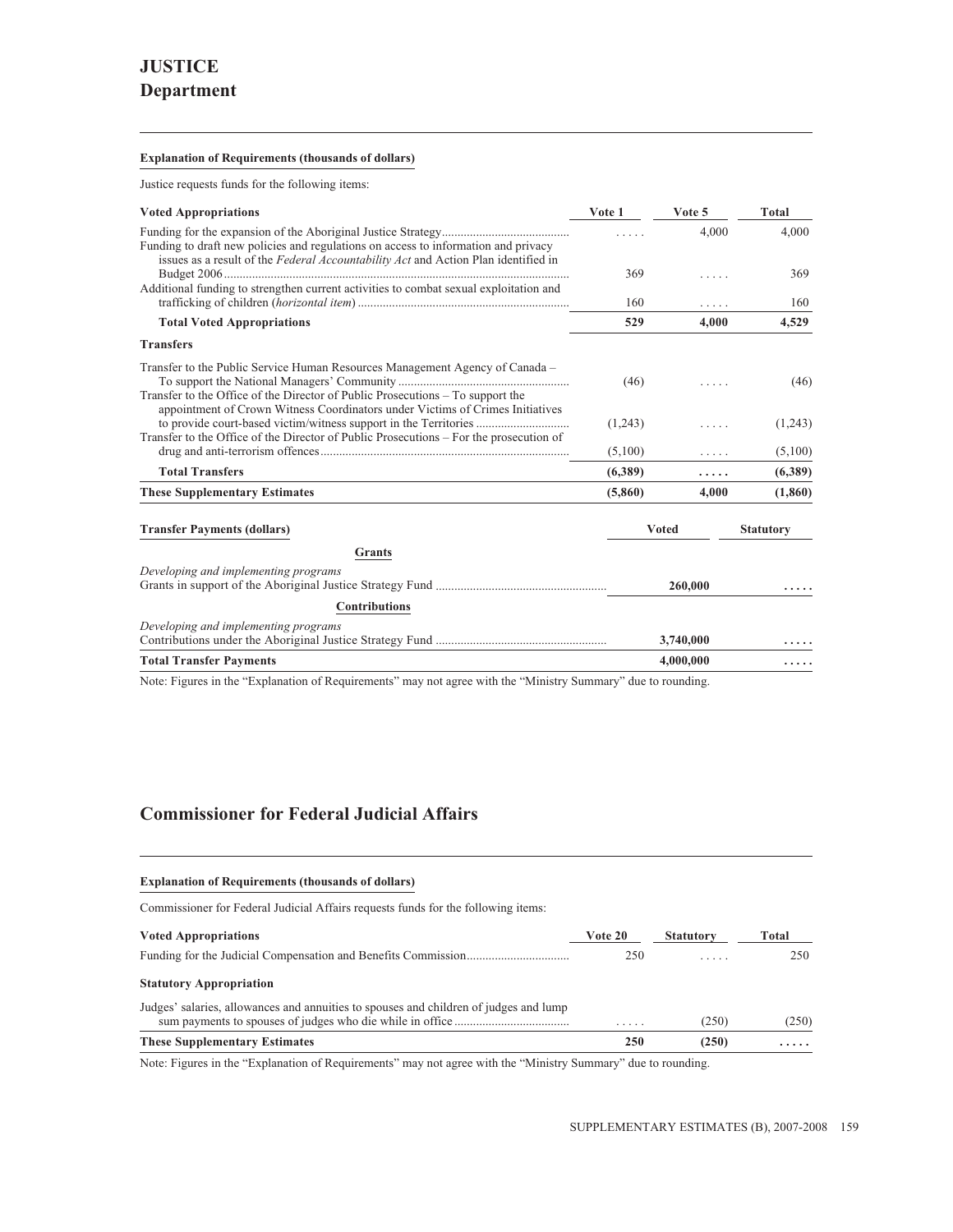## **JUSTICE Office of the Director of Public Prosecutions**

#### **Explanation of Requirements (thousands of dollars)**

Office of the Director of Public Prosecutions requests funds for the following items:

| <b>Transfers</b>                                                                                                  | Vote 35 |
|-------------------------------------------------------------------------------------------------------------------|---------|
|                                                                                                                   | 5.100   |
| Transfer from Justice – To support the appointment of Crown Witness Coordinators under Victims of Crimes          |         |
|                                                                                                                   | 1.243   |
| Transfer from Transport – For public security initiatives related to the Coordination of Legal Analysis of Marine |         |
|                                                                                                                   | 223     |
| <b>These Supplementary Estimates</b>                                                                              | 6,566   |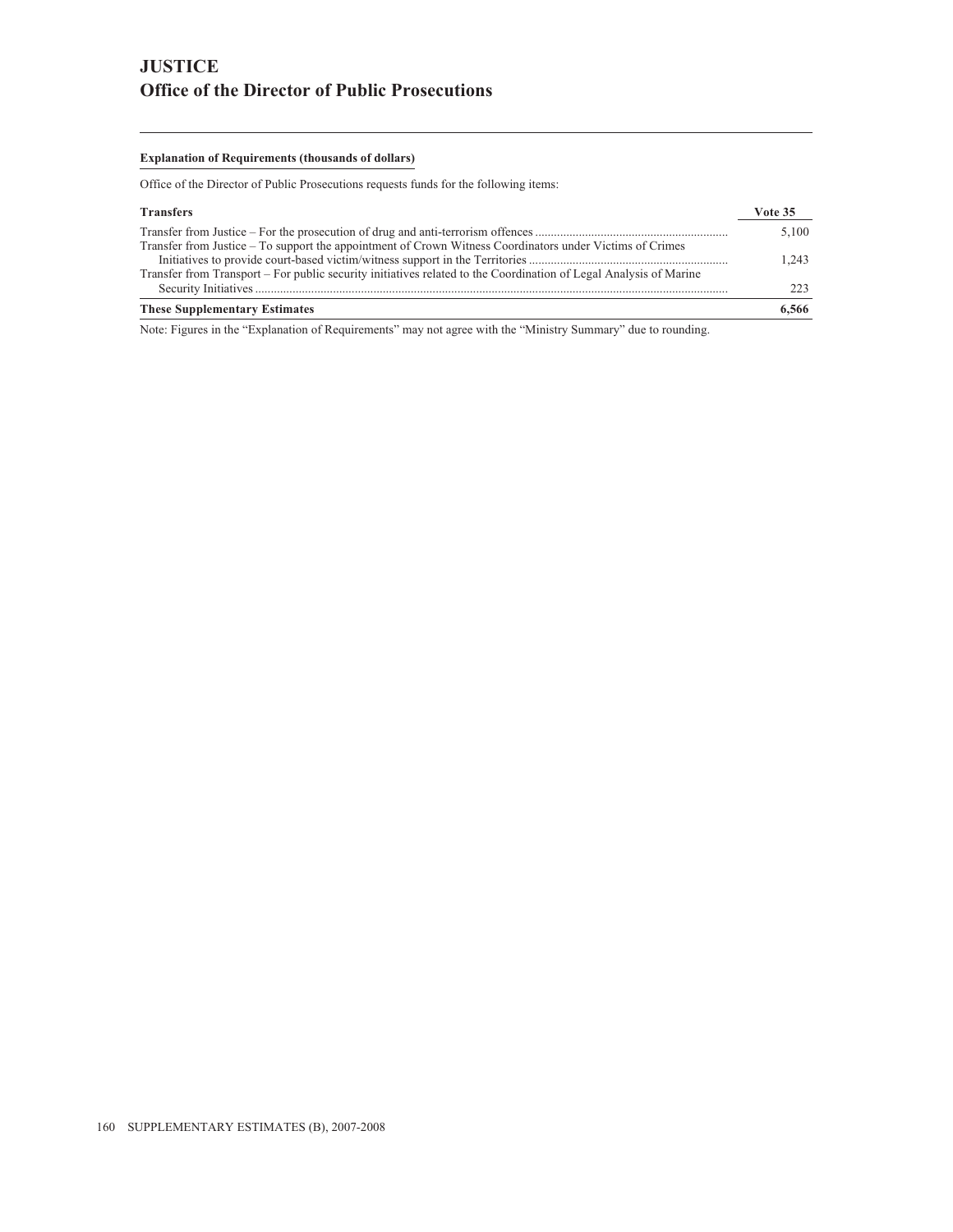# **NATIONAL DEFENCE**

|     |                                                                                                                       |               | These Supplementary Estimates |                       |                        |  |
|-----|-----------------------------------------------------------------------------------------------------------------------|---------------|-------------------------------|-----------------------|------------------------|--|
|     |                                                                                                                       | Authorities   |                               | <b>Adjustments to</b> | <b>Total Estimates</b> |  |
|     | Vote (dollars)                                                                                                        | to date       | <b>Transfers</b>              | <b>Appropriations</b> | to date                |  |
|     |                                                                                                                       |               |                               |                       |                        |  |
|     | Department                                                                                                            |               |                               |                       |                        |  |
| 1b  | Operating expenditures and authority for total                                                                        |               |                               |                       |                        |  |
|     | commitments, subject to allotment by the Treasury<br>Board, of \$28,349,121,656 for the purposes of                   |               |                               |                       |                        |  |
|     | Votes 1, 5 and 10 of the Department regardless of the                                                                 |               |                               |                       |                        |  |
|     | year in which the payment of those commitments                                                                        |               |                               |                       |                        |  |
|     | comes due (of which it is estimated that                                                                              |               |                               |                       |                        |  |
|     | \$12,302,000,000 will come due for payment in future                                                                  |               |                               |                       |                        |  |
|     | years), authority to make payments from any of those                                                                  |               |                               |                       |                        |  |
|     | Votes to provinces or municipalities as contributions                                                                 |               |                               |                       |                        |  |
|     | toward construction done by those bodies, authority,<br>subject to the direction of the Treasury Board, to            |               |                               |                       |                        |  |
|     | make recoverable expenditures or advances from any                                                                    |               |                               |                       |                        |  |
|     | of those Votes in respect of materials supplied to or                                                                 |               |                               |                       |                        |  |
|     | services performed on behalf of individuals,                                                                          |               |                               |                       |                        |  |
|     | corporations, outside agencies, other government                                                                      |               |                               |                       |                        |  |
|     | departments and agencies and other governments and                                                                    |               |                               |                       |                        |  |
|     | authority to expend revenue, as authorized by the                                                                     |               |                               |                       |                        |  |
|     | Treasury Board, received during the fiscal year for the<br>purposes of any of those Votes and the payment to          |               |                               |                       |                        |  |
|     | each member of the Queen's Privy Council for                                                                          |               |                               |                       |                        |  |
|     | Canada who is a Minister without Portfolio or a                                                                       |               |                               |                       |                        |  |
|     | Minister of State who does not preside over a                                                                         |               |                               |                       |                        |  |
|     | Ministry of State of a salary not to exceed the salary                                                                |               |                               |                       |                        |  |
|     | paid to Ministers of State who preside over Ministries                                                                |               |                               |                       |                        |  |
|     | of State under the Salaries Act, as adjusted pursuant                                                                 |               |                               |                       |                        |  |
|     | to the <i>Parliament of Canada Act</i> and pro rata for any<br>period of less than a year – To authorize the transfer |               |                               |                       |                        |  |
|     | of \$92,231,228 from National Defence Vote 5,                                                                         |               |                               |                       |                        |  |
|     | \$1,343,000 from Transport Vote 1, \$190,000 from                                                                     |               |                               |                       |                        |  |
|     | Public Safety and Emergency Preparedness Vote 45,                                                                     |               |                               |                       |                        |  |
|     | and \$78,000 from Industry Vote 75, Appropriation                                                                     |               |                               |                       |                        |  |
|     | <i>Act No. 2, 2007-2008</i> for the purposes of this Vote 13,040,660,142                                              |               | 93,415,314                    | 1                     | 13, 134, 075, 457      |  |
| 5b  | Capital expenditures $-$ To authorize the transfer of                                                                 |               |                               |                       |                        |  |
|     | \$342,000 from Health Vote 35, \$25,000 from<br>Fisheries and Oceans Vote 1, and \$7,000 from                         |               |                               |                       |                        |  |
|     | Transport Vote 5, Appropriation Act No. 2,                                                                            |               |                               |                       |                        |  |
|     |                                                                                                                       | 3,956,849,109 | (93,009,228)                  | 1                     | 3,863,839,882          |  |
| 10  | The grants listed in the Estimates and contributions,                                                                 |               |                               |                       |                        |  |
|     | which grants and contributions may include cash                                                                       |               |                               |                       |                        |  |
|     | payments or, in lieu of payment made to a recipient,                                                                  |               |                               |                       |                        |  |
|     | the provision of goods or services or of the use of<br>facilities, and which may also include the                     |               |                               |                       |                        |  |
|     | contributions that may be approved by the Governor                                                                    |               |                               |                       |                        |  |
|     | in Council in accordance with section 3 of The                                                                        |               |                               |                       |                        |  |
|     | Defence Appropriation Act, 1950, for provision or                                                                     |               |                               |                       |                        |  |
|     | transfer of defence equipment or services or supplies                                                                 |               |                               |                       |                        |  |
|     |                                                                                                                       | 210,451,450   |                               |                       | 210,451,450            |  |
| (S) | Minister of National Defence - Salary and motor car                                                                   |               |                               |                       |                        |  |
| (S) | Payments under the Supplementary Retirement                                                                           | 74,522        | .                             |                       | 74,522                 |  |
|     |                                                                                                                       | 7,020,000     |                               |                       | 7,020,000              |  |
| (S) | Payments under Parts I-IV of the Defence Services                                                                     |               |                               |                       |                        |  |
|     |                                                                                                                       | 1,550,000     | .                             | .                     | 1,550,000              |  |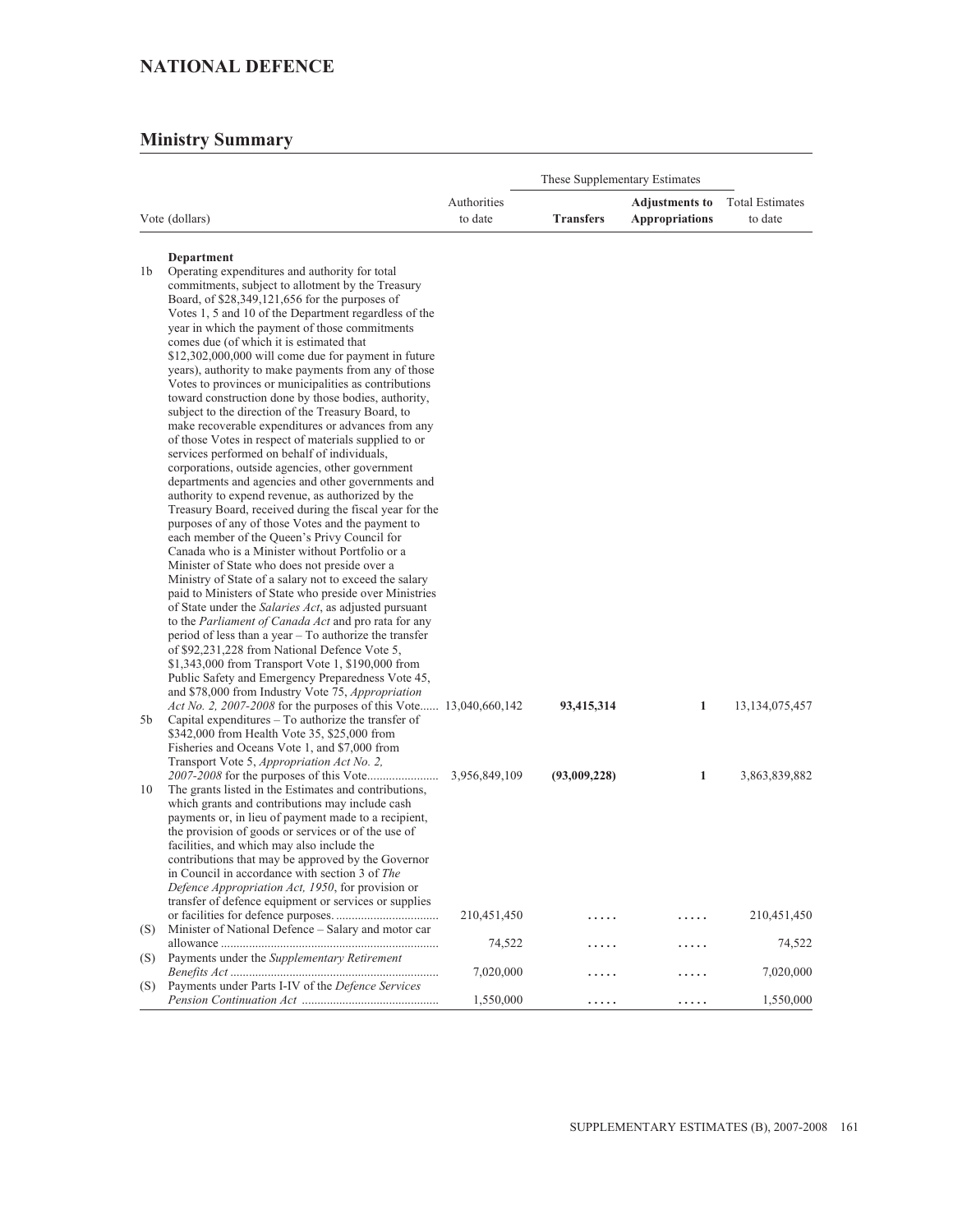# **NATIONAL DEFENCE**

|                |                                                                                                                                                                                                                  |                              | These Supplementary Estimates |                                                |                                   |
|----------------|------------------------------------------------------------------------------------------------------------------------------------------------------------------------------------------------------------------|------------------------------|-------------------------------|------------------------------------------------|-----------------------------------|
| Vote (dollars) |                                                                                                                                                                                                                  | Authorities<br>to date       |                               | <b>Adjustments to</b><br><b>Appropriations</b> | <b>Total Estimates</b><br>to date |
| (S)            | Payments to dependants of certain members of the<br>Royal Canadian Air Force killed while serving as<br>instructors under the British Commonwealth Air<br>Training Plan ( <i>Appropriation Act No. 4, 1968</i> ) | 90,000                       | .                             |                                                | 90,000                            |
| (S)<br>(S)     | Contributions to employee benefit plans – Members                                                                                                                                                                | 957, 396, 275<br>263,300,325 |                               |                                                | 957, 396, 275<br>263,300,325      |
|                |                                                                                                                                                                                                                  |                              | 406,086                       | $\overline{2}$                                 | 18,437,797,911                    |
|                | <b>Canadian Forces Grievance Board</b>                                                                                                                                                                           |                              |                               |                                                |                                   |
| 15<br>(S)      |                                                                                                                                                                                                                  | 5,830,000<br>599,000         | .                             |                                                | 5,830,000<br>599,000              |
|                |                                                                                                                                                                                                                  | 6,429,000                    | .                             |                                                | 6,429,000                         |
|                | <b>Military Police Complaints Commission</b>                                                                                                                                                                     |                              |                               |                                                |                                   |
| 20<br>(S)      |                                                                                                                                                                                                                  | 3,139,000<br>295,000         | .                             |                                                | 3,139,000<br>295,000              |
|                |                                                                                                                                                                                                                  | 3,434,000                    | .                             | .                                              | 3,434,000                         |
|                |                                                                                                                                                                                                                  |                              | 406,086                       | $\overline{2}$                                 | 18,447,660,911                    |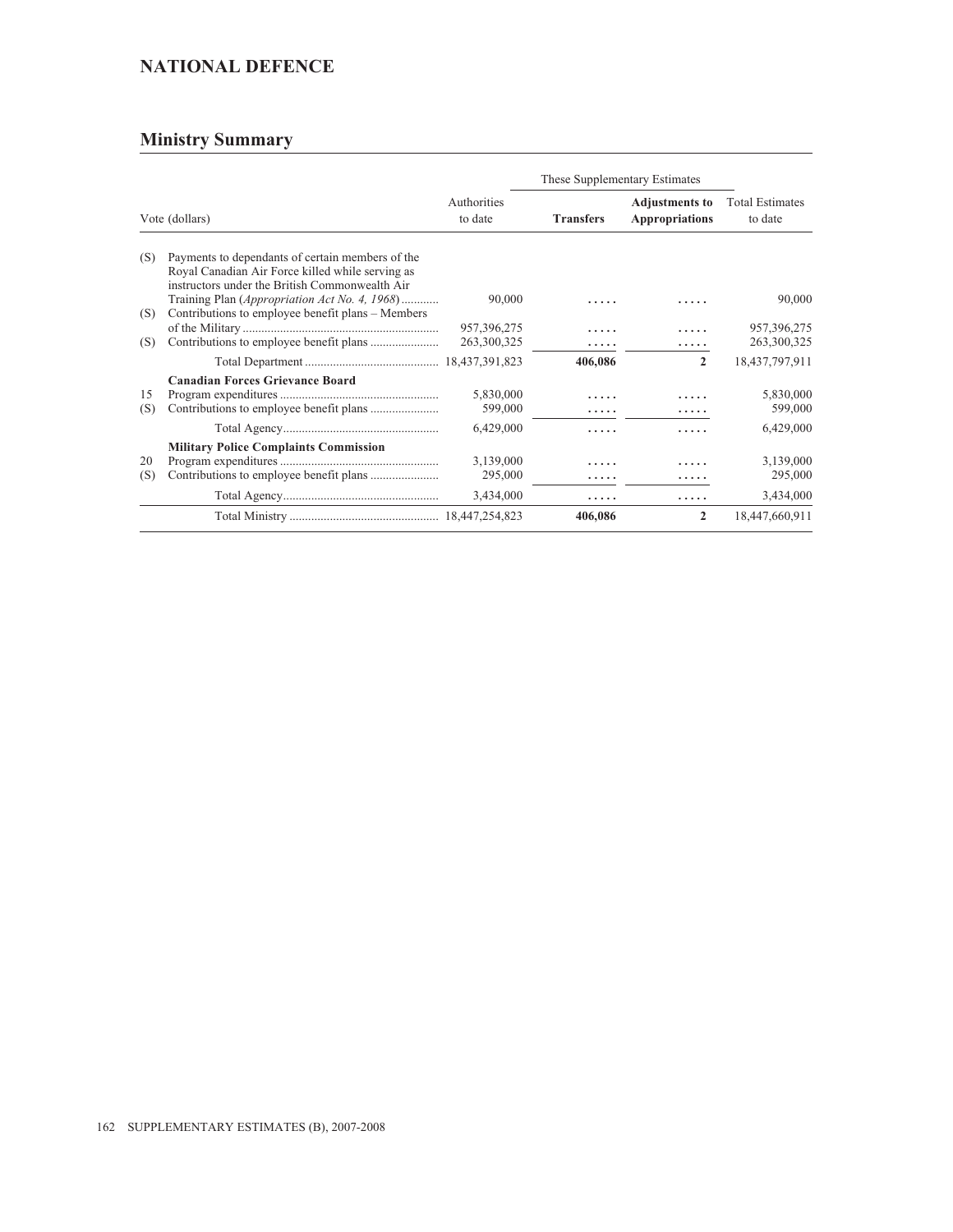### **NATIONAL DEFENCE**

### **Department**

#### **Explanation of Requirements (thousands of dollars)**

National Defence requests funds for the following items:

| <b>Voted Appropriations</b>                                                                                                                                                                                                                               | Vote 1             | Vote 5    | Total           |
|-----------------------------------------------------------------------------------------------------------------------------------------------------------------------------------------------------------------------------------------------------------|--------------------|-----------|-----------------|
| Funding related to government advertising programs (horizontal item)<br>Funding for the definition phase of the Communications Security Establishment                                                                                                     | 88,731<br>3,000    | .<br>.    | 88.731<br>3,000 |
|                                                                                                                                                                                                                                                           | 500                | 796       | 1,296           |
| Gross Voted Appropriations                                                                                                                                                                                                                                | 92,231             | 796       | 93,027          |
| <b>Funds Available</b>                                                                                                                                                                                                                                    |                    |           |                 |
|                                                                                                                                                                                                                                                           | $\ldots$<br>92,231 | 796<br>.  | 796<br>92,231   |
| <b>Total Funds Available</b>                                                                                                                                                                                                                              | 92,231             | 796       | 93,027          |
| <b>Total Voted Appropriations</b>                                                                                                                                                                                                                         | .                  | .         | .               |
| <b>Transfers</b>                                                                                                                                                                                                                                          |                    |           |                 |
| Transfer from Transport $(\$1,140)$ and Royal Canadian Mounted Police $(\$190)$ – For<br>public security initiatives related to the return of unused funding for Marine<br>Transfer from Public Health Agency of Canada – For public security initiatives | 1,323              | 7         | 1,330           |
| related to the return of unused funding for the Chemical, Biological, Radiological<br>Transfer from Transport – For public security initiatives related to the Interagency                                                                                | .                  | 342       | 342             |
|                                                                                                                                                                                                                                                           | 210                | .         | 210             |
| Transfer from Natural Sciences and Engineering Research Council – To support the<br>Transfer from Fisheries and Oceans - For unused funds related to investments in                                                                                       | 78                 |           | 78              |
|                                                                                                                                                                                                                                                           | .                  | 25        | 25              |
| Internal reallocation of resources - To reduce the amount of new appropriations<br>Transfer to Environment – To support improved representation of Aboriginal persons<br>in science and technology careers (Canadian Aboriginal Science and Technology    | 92,231             | (92, 231) |                 |
| Transfer to Foreign Affairs and International Trade – To provide support to                                                                                                                                                                               | (15)               |           | (15)            |
|                                                                                                                                                                                                                                                           | (55)               |           | (55)            |
| Transfer to Indian Affairs and Northern Development – For costs incurred in support<br>Transfer to Public Service Human Resources Management Agency of Canada – To                                                                                        | (138)              |           | (138)           |
| Transfer to Royal Canadian Mounted Police (\$880), Environment (\$150), Canadian<br>Security Intelligence Service (\$94), and National Research Council of Canada<br>$(\$28)$ – For public security initiatives related to the Chemical, Biological,      | (219)              | .         | (219)           |
|                                                                                                                                                                                                                                                           | .                  | (1, 152)  | (1,152)         |
| <b>Total Transfers</b>                                                                                                                                                                                                                                    | 93,415             | (93,009)  | 406             |
| <b>These Supplementary Estimates</b>                                                                                                                                                                                                                      | 93,415             | (93,009)  | 406             |

#### **Explanation of Funds Available (dollars)**

**Vote 1**: \$92,231,228 is available from Vote 5 due to the deferral of the tactical airlift capability project (\$66,268,356) and the project management office of the medium-to-heavy-lift helicopter project (\$25,962,872).

Vote 5: \$796,326 is available within the Vote due to reduced requirements for the project management office of the medium-to-heavy-lift helicopter project.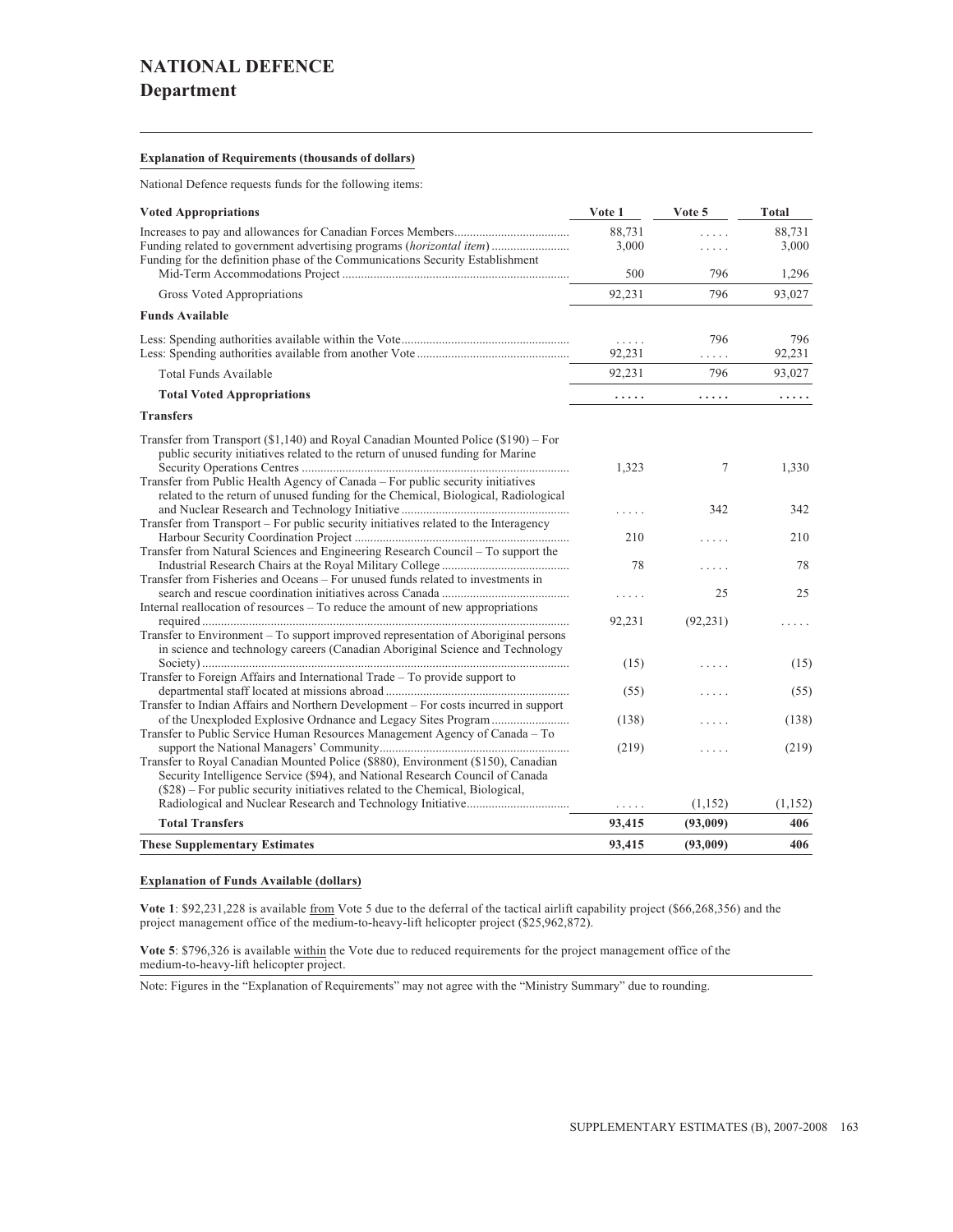# **NATIONAL DEFENCE Department**

|                                                                                                                                                                           | Estimated<br>Total<br>Cost | Estimated<br>Expenditures<br>2007-2008 |
|---------------------------------------------------------------------------------------------------------------------------------------------------------------------------|----------------------------|----------------------------------------|
|                                                                                                                                                                           | \$000s                     | \$000s                                 |
| New Major Capital Projects (Information only)                                                                                                                             |                            |                                        |
| Generate and Sustain Relevant, Responsive and Effective Combat-Capable Integrated Forces                                                                                  |                            |                                        |
| Construction                                                                                                                                                              |                            |                                        |
| <b>ATLANTIC</b>                                                                                                                                                           |                            |                                        |
|                                                                                                                                                                           | 6,945                      | 667                                    |
| <b>WESTERN</b>                                                                                                                                                            |                            |                                        |
| British Columbia – Construct a new facility for the relocation of Jericho Beach Unit – Area                                                                               | 43.133<br>38,475           | 1.473<br>1,621                         |
| Alberta – Land Force Western Area Headquarters – Canadian Forces Base Edmonton                                                                                            | 27,180                     | 82                                     |
| Equipment                                                                                                                                                                 |                            |                                        |
| <b>NATIONAL</b>                                                                                                                                                           |                            |                                        |
| Deployable Satellite Terminals – Canadian Special Operations Forces Command                                                                                               | 4,709                      | 4,709                                  |
|                                                                                                                                                                           | 4,308                      | 4,308                                  |
| Weapon Effects Simulation Improvements – Canadian Manoeuvre Training Centre<br>Information Technology Equipment Recapitalization (servers, routers, switchers, simulation | 4.148                      | 4,148                                  |
|                                                                                                                                                                           | 3,380                      | 3,380                                  |
|                                                                                                                                                                           | 2,728                      | 2,728                                  |
| Biological Warfare Threat Medical Countermeasures Project – Clostridium botulinum                                                                                         |                            |                                        |
|                                                                                                                                                                           | 2,360                      | 398                                    |
|                                                                                                                                                                           | 2,000                      | 2,000                                  |
|                                                                                                                                                                           | 1,883                      | 1,883                                  |
| Ship Interface Template Set for Submarine Rescue Diving and Recompression System                                                                                          | 1,771                      | 1,645                                  |
| Commercial Vehicle Fleet – Canadian Forces Leadership and Recruit School                                                                                                  | 1,398                      | 1,398                                  |
|                                                                                                                                                                           | 1,002                      | 1,002                                  |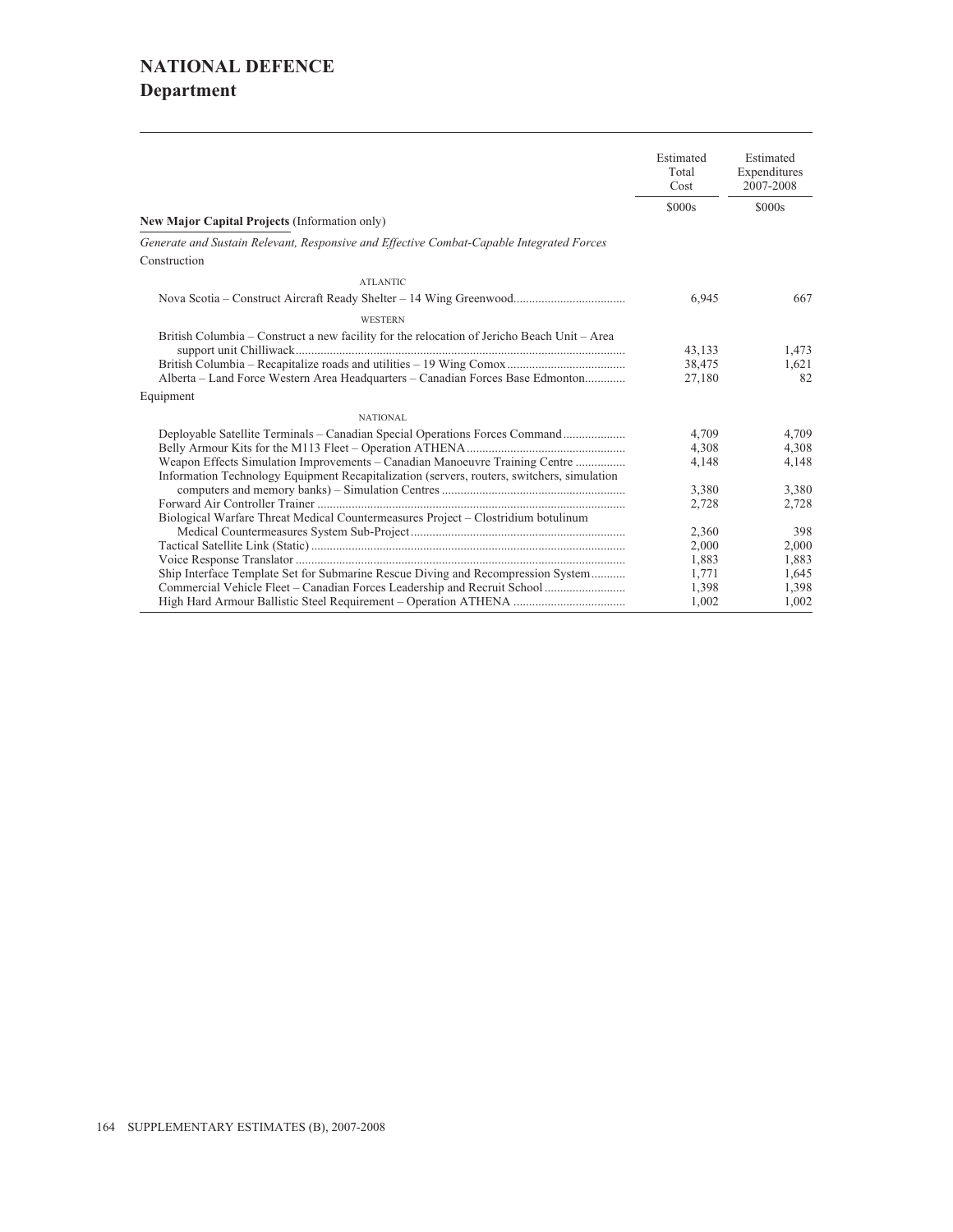### **NATURAL RESOURCES**

|                   |                                                                                                                                                                                                                                                                                                                                                                                                                                                                                                                                                                                                                                                                                                                                                                 |                          | These Supplementary Estimates |                       |                          |
|-------------------|-----------------------------------------------------------------------------------------------------------------------------------------------------------------------------------------------------------------------------------------------------------------------------------------------------------------------------------------------------------------------------------------------------------------------------------------------------------------------------------------------------------------------------------------------------------------------------------------------------------------------------------------------------------------------------------------------------------------------------------------------------------------|--------------------------|-------------------------------|-----------------------|--------------------------|
|                   |                                                                                                                                                                                                                                                                                                                                                                                                                                                                                                                                                                                                                                                                                                                                                                 | Authorities              |                               | <b>Adjustments to</b> | <b>Total Estimates</b>   |
|                   | Vote (dollars)                                                                                                                                                                                                                                                                                                                                                                                                                                                                                                                                                                                                                                                                                                                                                  | to date                  | <b>Transfers</b>              | <b>Appropriations</b> | to date                  |
| 1b                | Department<br>Operating expenditures and, pursuant to<br>paragraph $29.1(2)(a)$ of the <i>Financial Administration</i><br>Act, authority to expend revenues received during the<br>fiscal year from the sale of forestry and information<br>products, and fees for research, consultation, testing,<br>analysis, and administration services as part of the<br>departmental operations and the payment to each<br>member of the Queen's Privy Council for Canada<br>who is a Minister without Portfolio or a Minister of<br>State who does not preside over a Ministry of State of<br>a salary not to exceed the salary paid to Ministers of<br>State who preside over Ministries of State under the<br>Salaries Act, as adjusted pursuant to the Parliament of |                          |                               |                       |                          |
| 5b                | Canada Act and pro rata for any period of less than a<br>year – To authorize the transfer of $$1,500,000$ from<br>Natural Resources Vote 30, and \$271,834 from<br>Environment Vote 1, Appropriation Act No. 2,<br>Capital expenditures – To authorize the transfer of<br>\$1,377,500 from Natural Resources Vote 10,                                                                                                                                                                                                                                                                                                                                                                                                                                           | 713,000,341              | 1,771,834                     | 1                     | 714,772,176              |
| 10 <sub>b</sub>   | Appropriation Act No. 2, 2007-2008 for the purposes<br>The grants listed in the Estimates and contributions                                                                                                                                                                                                                                                                                                                                                                                                                                                                                                                                                                                                                                                     | 2,981,001<br>322,334,729 | 1,377,500<br>(2,052,500)      | 1                     | 4,358,502<br>320,282,229 |
| (S)<br>(S)<br>(S) | Minister of Natural Resources - Salary and motor car<br>In support of infrastructure costs directly or indirectly<br>relating to the exploration, development, production                                                                                                                                                                                                                                                                                                                                                                                                                                                                                                                                                                                       | 74,522<br>54,414,000     | .                             |                       | 74,522<br>54,414,000     |
|                   | or transportation of oil and gas in the offshore area of<br>Contribution to the Canada/Newfoundland Offshore                                                                                                                                                                                                                                                                                                                                                                                                                                                                                                                                                                                                                                                    | 1,935,000                |                               |                       | 1,935,000                |
| (S)<br>(S)        | Contribution to the Canada/Nova Scotia Offshore                                                                                                                                                                                                                                                                                                                                                                                                                                                                                                                                                                                                                                                                                                                 | 5,000,000                |                               |                       | 5,000,000                |
|                   | (S) Payments to the Nova Scotia Offshore Revenue                                                                                                                                                                                                                                                                                                                                                                                                                                                                                                                                                                                                                                                                                                                | 2,900,000                |                               |                       | 2,900,000                |
| (S)               | Payments to the Newfoundland Offshore Petroleum                                                                                                                                                                                                                                                                                                                                                                                                                                                                                                                                                                                                                                                                                                                 | 450,000,000              | .                             | (52,800,000)          | 397,200,000              |
| (S)               |                                                                                                                                                                                                                                                                                                                                                                                                                                                                                                                                                                                                                                                                                                                                                                 | 590,750,000              |                               | 1,150,000,000         | 1,740,750,000            |
| (S)<br>(S)        | Newfoundland Fiscal Equalization Offset Payments<br>Grant to the Canada Foundation for Sustainable                                                                                                                                                                                                                                                                                                                                                                                                                                                                                                                                                                                                                                                              |                          | .                             | 188,578,000           | 188,578,000              |
|                   |                                                                                                                                                                                                                                                                                                                                                                                                                                                                                                                                                                                                                                                                                                                                                                 |                          |                               | 1,646,000             | 1,646,000                |
|                   |                                                                                                                                                                                                                                                                                                                                                                                                                                                                                                                                                                                                                                                                                                                                                                 |                          | 1,096,834                     | 1,287,424,002         | 3,431,910,429            |
|                   | <b>Atomic Energy of Canada Limited</b><br>15a Payments to Atomic Energy of Canada Limited for                                                                                                                                                                                                                                                                                                                                                                                                                                                                                                                                                                                                                                                                   | 212,456,000              |                               |                       | 212,456,000              |
|                   |                                                                                                                                                                                                                                                                                                                                                                                                                                                                                                                                                                                                                                                                                                                                                                 | 212,456,000              | .                             | .                     | 212,456,000              |
|                   | <b>Canadian Nuclear Safety Commission</b><br>20b Program expenditures, the grants listed in the                                                                                                                                                                                                                                                                                                                                                                                                                                                                                                                                                                                                                                                                 |                          |                               |                       |                          |
| (S)               |                                                                                                                                                                                                                                                                                                                                                                                                                                                                                                                                                                                                                                                                                                                                                                 | 84,553,000<br>9,932,000  | .                             | 939,572               | 85,492,572<br>9,932,000  |
|                   |                                                                                                                                                                                                                                                                                                                                                                                                                                                                                                                                                                                                                                                                                                                                                                 | 94,485,000               | .<br>.                        | .<br>939,572          | 95,424,572               |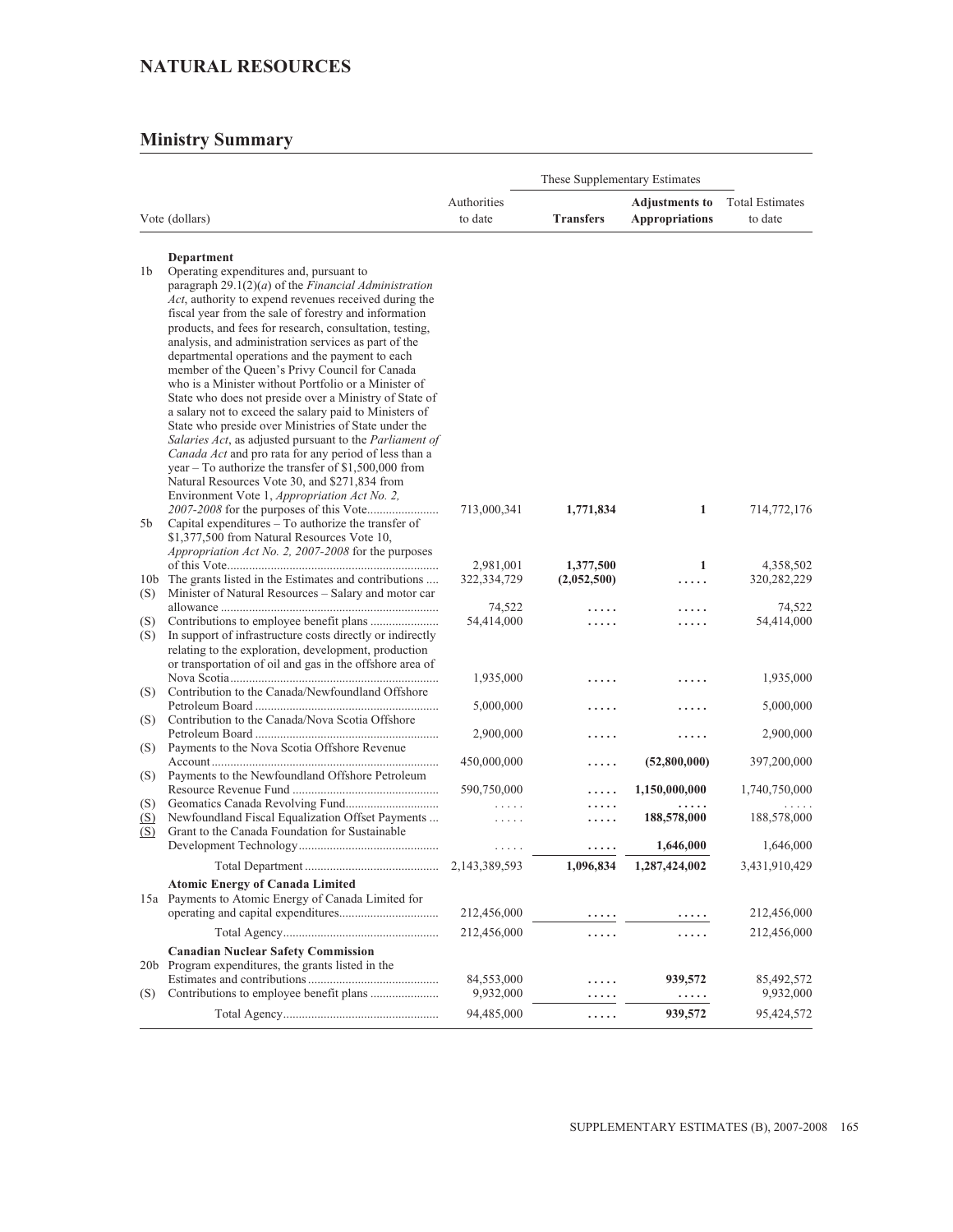### **NATURAL RESOURCES**

|                        |                                                                                                                                             |                              | These Supplementary Estimates |                                                |                                   |
|------------------------|---------------------------------------------------------------------------------------------------------------------------------------------|------------------------------|-------------------------------|------------------------------------------------|-----------------------------------|
| Vote (dollars)         |                                                                                                                                             | Authorities<br>to date       | <b>Transfers</b>              | <b>Adjustments to</b><br><b>Appropriations</b> | <b>Total Estimates</b><br>to date |
| 25                     | <b>Cape Breton Development Corporation</b><br>Payments to the Cape Breton Development<br>Corporation for operating and capital expenditures | 69,511,000                   | .                             |                                                | 69,511,000                        |
|                        |                                                                                                                                             | 69,511,000                   |                               |                                                | 69,511,000                        |
| 30 <sub>b</sub><br>(S) | <b>National Energy Board</b>                                                                                                                | 41,666,130<br>4,834,000      | (1,500,000)<br>.              |                                                | 40,166,130<br>4,834,000           |
|                        |                                                                                                                                             | 46,500,130                   | (1,500,000)                   | .                                              | 45,000,130                        |
| 35<br>(S)              | <b>Northern Pipeline Agency</b>                                                                                                             | 244,000<br>22,000<br>266,000 | .<br>.                        | .                                              | 244,000<br>22,000<br>266,000      |
|                        |                                                                                                                                             | 2,566,607,723                | (403, 166)                    | 1,288,363,574                                  | 3,854,568,131                     |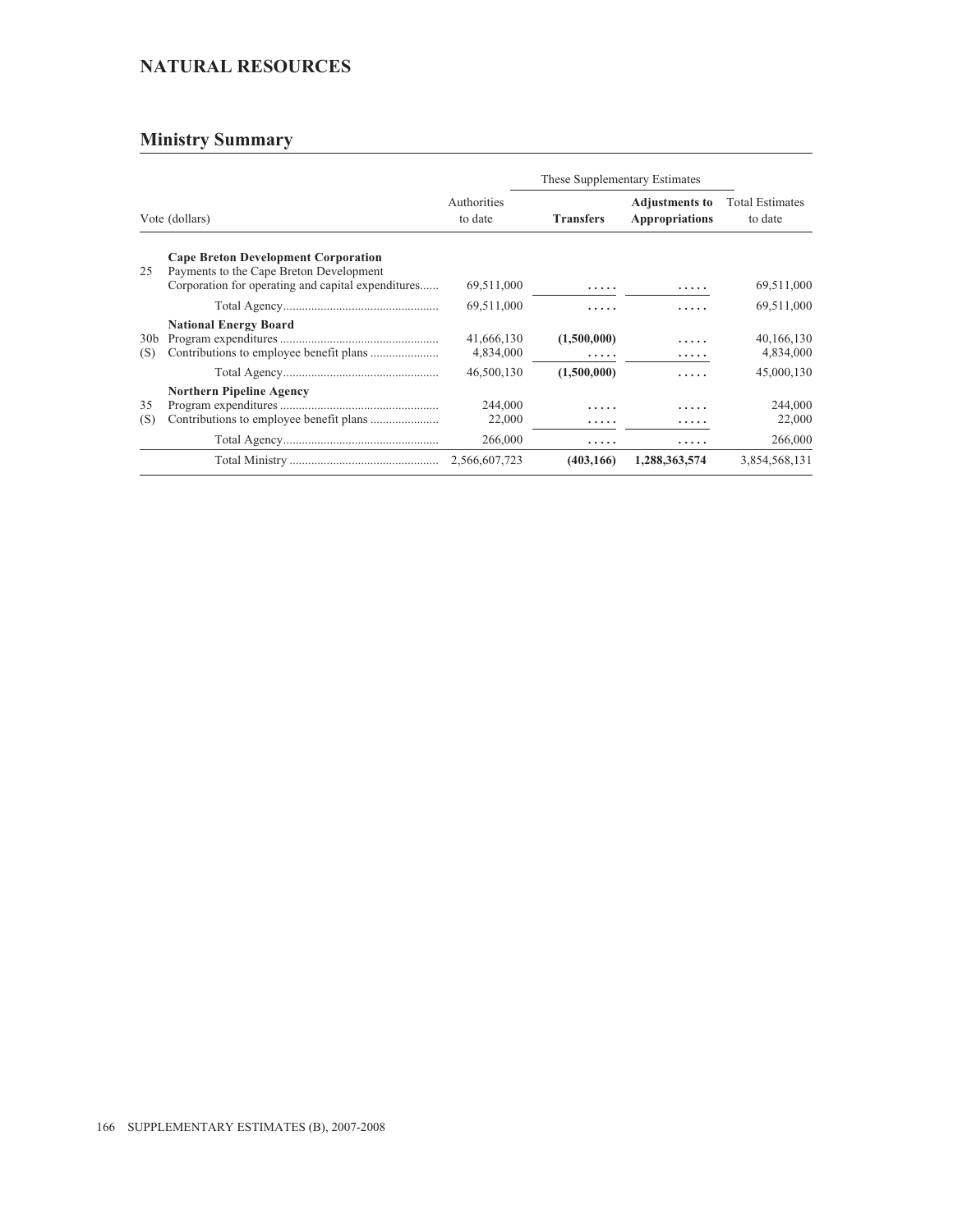## **NATURAL RESOURCES Department**

#### **Explanation of Requirements (thousands of dollars)**

Natural Resources requests funds for the following items:

| <b>Voted Appropriations</b>                                                                                                                                                                             | Vote 1     | Vote 5     | Vote 10                         | <b>Total</b>         |
|---------------------------------------------------------------------------------------------------------------------------------------------------------------------------------------------------------|------------|------------|---------------------------------|----------------------|
| Funding in support of the Forest Industry Long-Term                                                                                                                                                     | 1,378      | .<br>1,378 | 5,510<br>.                      | 5,510<br>2,756       |
| Funding to establish a special project team to complete a full review<br>of the structure of Atomic Energy of Canada Limited and the<br>Reinvestment of fees charged for explosives licensing services, | 1,500      | .          | $\cdots$                        | 1,500                |
| training courses, and certification related to the Explosives Act                                                                                                                                       | 113        | .          | .                               | 113                  |
| Gross Voted Appropriations                                                                                                                                                                              | 2,991      | 1,378      | 5,510                           | 9,879                |
| <b>Funds Available</b>                                                                                                                                                                                  |            |            |                                 |                      |
| Less: Spending authorities available from another Vote                                                                                                                                                  | 2,991<br>. | .<br>1,378 | 5,510<br>$\alpha$ is a second . | 8,501<br>1,378       |
| Total Funds Available                                                                                                                                                                                   | 2,991      | 1,378      | 5,510                           | 9,879                |
| <b>Total Voted Appropriations</b>                                                                                                                                                                       | .          | .          | .                               | .                    |
| <b>Statutory Appropriations</b>                                                                                                                                                                         |            |            |                                 |                      |
| Payments to the Newfoundland Offshore Petroleum Resource<br>Newfoundland Fiscal Equalization Offset Payments                                                                                            |            |            |                                 | 1,150,000<br>188,578 |
| Grant to the Canada Foundation for Sustainable Development                                                                                                                                              |            |            |                                 | 1,646<br>(52,800)    |
| <b>Total Statutory Appropriations</b>                                                                                                                                                                   |            |            |                                 | 1,287,424            |
| <b>Total Adjustments to Appropriations</b>                                                                                                                                                              |            |            |                                 | 1,287,424            |
| <b>Transfers</b>                                                                                                                                                                                        |            |            |                                 |                      |
| Transfer from National Energy Board - In support of costs related to<br>Transfer from Environment – To support departmental involvement                                                                 | 1,500      |            |                                 | 1,500                |
| in the Asia-Pacific Partnership on Clean Development and<br>Internal Reallocation of Resources – To reduce the amount of new                                                                            | 272        | .          | $\ldots$ .                      | 272                  |
| Transfer to Economic Development Agency of Canada for the<br>Regions of Quebec – To support the Chrysotile Institute in order<br>to help implement the safe and responsible use of chrysotile           |            | 1,378      | (1,378)                         |                      |
| Transfer to Agriculture and Agri-Food – To support the BIOCAP                                                                                                                                           |            | .          | (125)                           | (125)                |
|                                                                                                                                                                                                         | .          | .          | (550)                           | (550)                |
| <b>Total Transfers</b>                                                                                                                                                                                  | 1,772      | 1,378      | (2,053)                         | 1,097                |
| <b>These Supplementary Estimates</b>                                                                                                                                                                    | 1,772      | 1,378      | (2,053)                         | 1,288,521            |

#### **Explanation of Funds Available (dollars)**

**Vote 1**: \$2,990,807 in total authorities is available within the Vote due to the deferral of the Nuclear Waste Legacy Liabilities Program.

Vote 5: \$1,377,500 in total authorities is available from Vote 10 due to reallocated funding for the mountain pine beetle.

**Vote 10**: \$5,510,000 in total authorities is available within the Vote due to reallocated funding for the mountain pine beetle.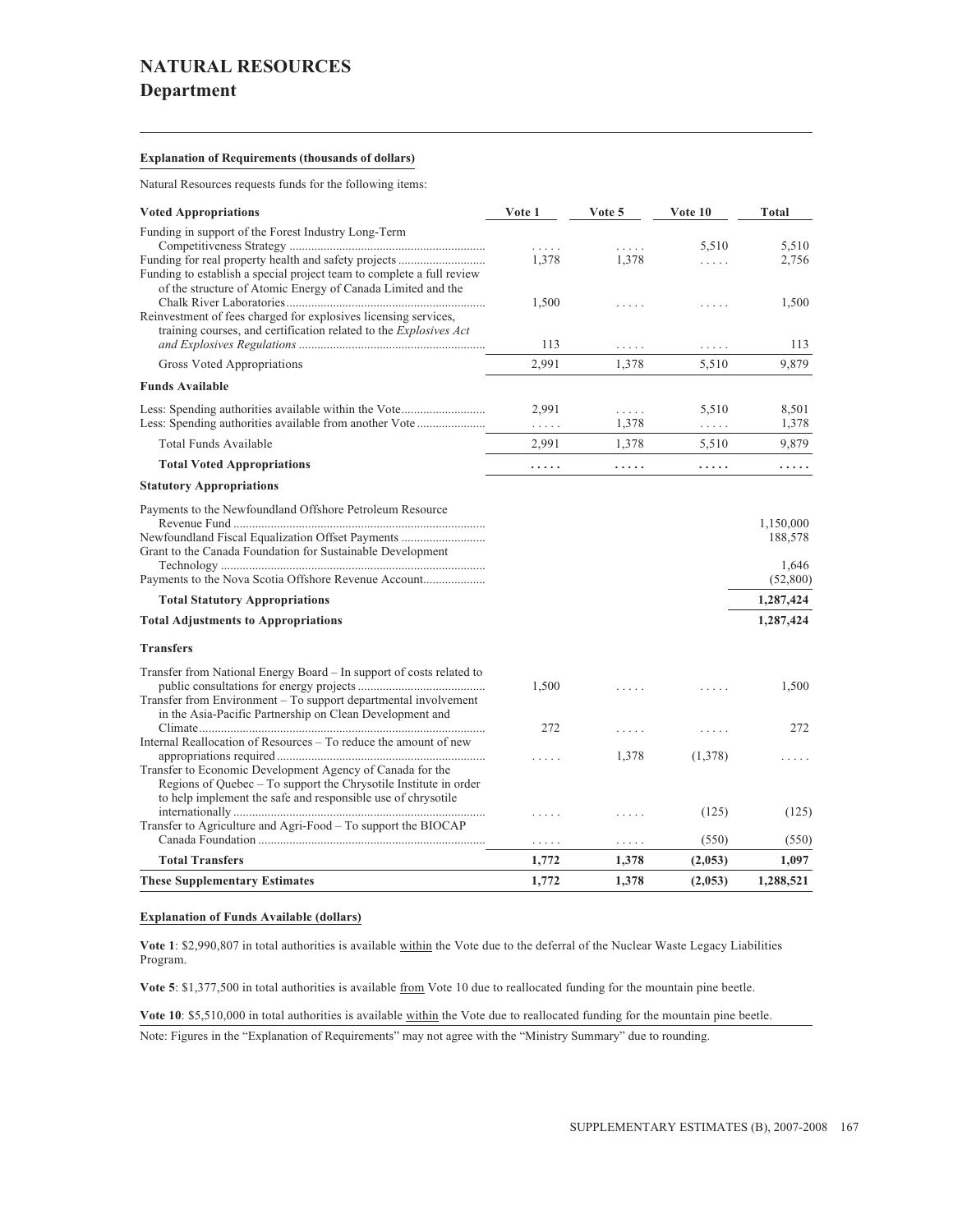## **NATURAL RESOURCES Department**

| <b>Transfer Payments (dollars)</b>                                                  | <b>Voted</b>           | <b>Statutory</b>                             |
|-------------------------------------------------------------------------------------|------------------------|----------------------------------------------|
| <b>Grants</b>                                                                       |                        |                                              |
| Energy<br>(S) Grant to the Canada Foundation for Sustainable Development Technology | .                      | 1,646,000                                    |
| <b>Total Gross Grants</b>                                                           |                        | 1,646,000                                    |
| <b>Contributions</b>                                                                |                        |                                              |
| Energy<br>(S) Payments to the Newfoundland Offshore Petroleum Resource Revenue Fund | 1.1111<br>.<br>.       | 1,150,000,000<br>188,578,000<br>(52,800,000) |
| Forest                                                                              | .<br>5,510,000         | 1,285,778,000                                |
| <b>Total Gross Contributions</b>                                                    | 5,510,000              | 1,285,778,000                                |
| <b>Total Gross Transfer Payments</b>                                                | 5,510,000              | 1,287,424,000                                |
|                                                                                     | 5,510,000<br>2,052,500 | .                                            |
| <b>Net Transfer Payments</b>                                                        | (2,052,500)            | 1,287,424,000                                |

### **Canadian Nuclear Safety Commission**

#### **Explanation of Requirements (thousands of dollars)**

Canadian Nuclear Safety Commission requests funds for the following items:

#### **Voted Appropriations Vote 20**

|                                                                                                               | 940 |
|---------------------------------------------------------------------------------------------------------------|-----|
| Note: Figures in the "Explanation of Requirements" may not agree with the "Ministry Summary" due to rounding. |     |

### **National Energy Board**

#### **Explanation of Requirements (thousands of dollars)**

National Energy Board – *No additional funding being requested*

| <b>Transfers</b>                                                                                              | Vote 30 |
|---------------------------------------------------------------------------------------------------------------|---------|
|                                                                                                               | (1,500) |
| Note: Figures in the "Explanation of Requirements" may not agree with the "Ministry Summary" due to rounding. |         |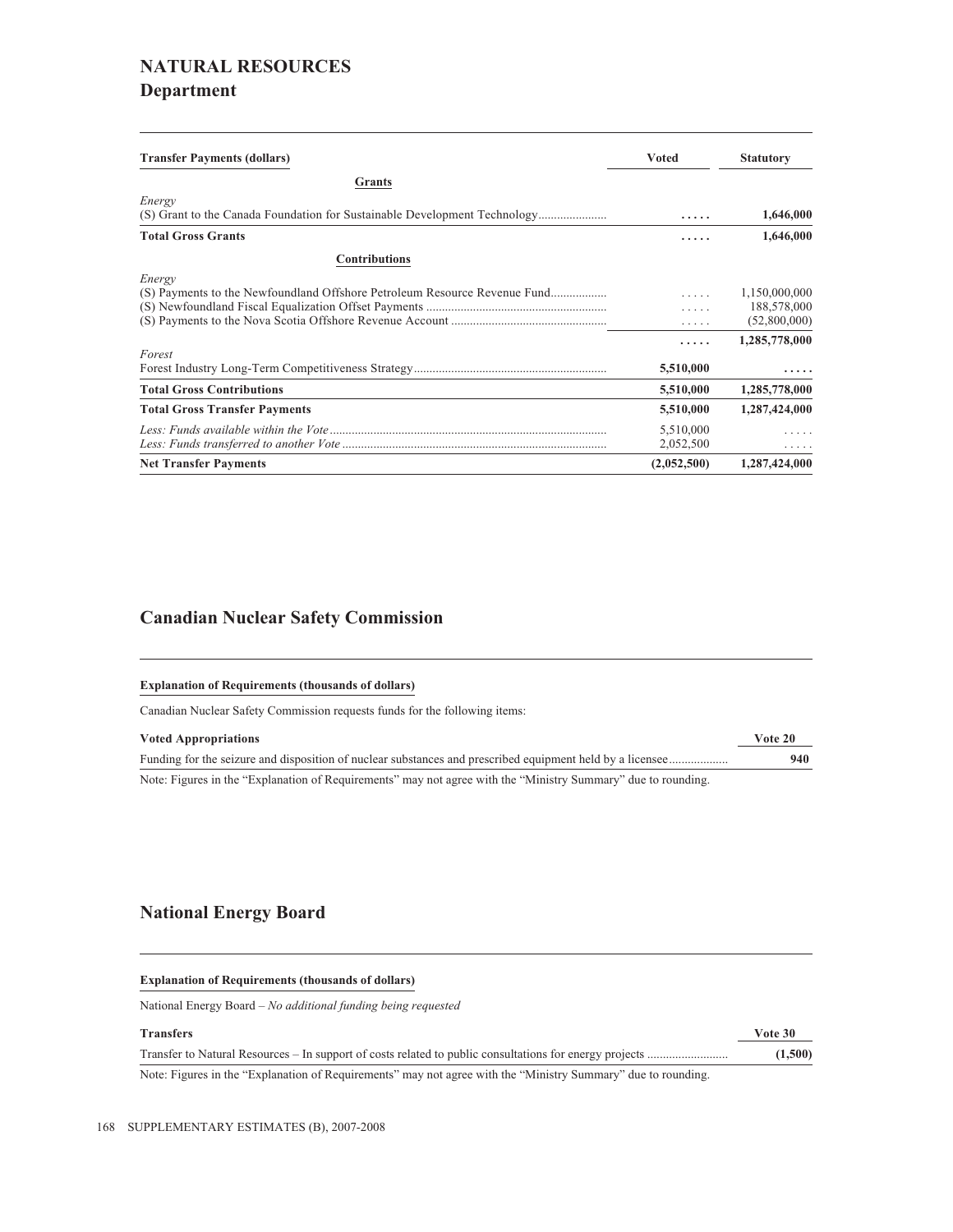### **PARLIAMENT**

|           |                                                                                                                                                                                                                                                                                                                                                                                                                                                                                                                                                                                                                                                       |                           | These Supplementary Estimates |                       |                           |  |
|-----------|-------------------------------------------------------------------------------------------------------------------------------------------------------------------------------------------------------------------------------------------------------------------------------------------------------------------------------------------------------------------------------------------------------------------------------------------------------------------------------------------------------------------------------------------------------------------------------------------------------------------------------------------------------|---------------------------|-------------------------------|-----------------------|---------------------------|--|
|           |                                                                                                                                                                                                                                                                                                                                                                                                                                                                                                                                                                                                                                                       | Authorities               |                               | <b>Adjustments to</b> | <b>Total Estimates</b>    |  |
|           | Vote (dollars)                                                                                                                                                                                                                                                                                                                                                                                                                                                                                                                                                                                                                                        | to date                   | <b>Transfers</b>              | <b>Appropriations</b> | to date                   |  |
| 1<br>(S)  | <b>The Senate</b><br>Program expenditures, including an allowance in lieu<br>of residence to the Speaker of the Senate, payments in<br>respect of the cost of operating Senators' offices,<br>contributions and the grants listed in the Estimates<br>and authority to expend in the fiscal year revenues<br>received during that fiscal year arising from the<br>Officers and Members of the Senate – Salaries,                                                                                                                                                                                                                                      | 56,258,490                |                               |                       | 56,258,490                |  |
|           | allowances and other payments to the Speaker of the<br>Senate, Members and other officers of the Senate<br>under the <i>Parliament of Canada Act</i> ; contributions to<br>the Members of Parliament Retiring Allowances<br>Account and Members of Parliament Retirement                                                                                                                                                                                                                                                                                                                                                                              |                           |                               |                       |                           |  |
| (S)       |                                                                                                                                                                                                                                                                                                                                                                                                                                                                                                                                                                                                                                                       | 24,253,600<br>6,517,640   | .                             |                       | 24,253,600<br>6,517,640   |  |
|           |                                                                                                                                                                                                                                                                                                                                                                                                                                                                                                                                                                                                                                                       | 87,029,730                | .                             | .                     | 87,029,730                |  |
|           | <b>House of Commons</b>                                                                                                                                                                                                                                                                                                                                                                                                                                                                                                                                                                                                                               |                           |                               |                       |                           |  |
| 5b<br>(S) | Program expenditures, including allowances in lieu of<br>residence to the Speaker of the House of Commons,<br>and in lieu of an apartment to the Deputy Speaker of<br>the House of Commons, payments in respect of the<br>cost of operating Members' constituency offices,<br>contributions and authority to expend revenues<br>received during the fiscal year arising from the<br>Members of the House of Commons – Salaries and<br>allowances of Officers and Members of the House of<br>Commons under the Parliament of Canada Act and<br>contributions to the Members of Parliament Retiring<br>Allowances Account and the Members of Parliament | 270, 147, 962             |                               | 5,305,084             | 275,453,046               |  |
| (S)       | Retirement Compensation Arrangements Account                                                                                                                                                                                                                                                                                                                                                                                                                                                                                                                                                                                                          | 112,826,281<br>35,047,117 | .                             |                       | 112,826,281<br>35,047,117 |  |
|           |                                                                                                                                                                                                                                                                                                                                                                                                                                                                                                                                                                                                                                                       | 418,021,360               | .<br>.                        | .<br>5,305,084        | 423,326,444               |  |
| 10        | <b>Library of Parliament</b><br>Program expenditures, including authority to expend<br>revenues received during the fiscal year arising from                                                                                                                                                                                                                                                                                                                                                                                                                                                                                                          |                           |                               |                       |                           |  |
| (S)       | the activities of the Library of Parliament<br>Contributions to employee benefit plans                                                                                                                                                                                                                                                                                                                                                                                                                                                                                                                                                                | 32,058,000<br>4,629,000   | .<br>.                        |                       | 32,058,000<br>4,629,000   |  |
|           |                                                                                                                                                                                                                                                                                                                                                                                                                                                                                                                                                                                                                                                       | 36,687,000                | .                             | .                     | 36,687,000                |  |
|           | <b>Office of the Conflict of Interest and Ethics</b><br>Commissioner                                                                                                                                                                                                                                                                                                                                                                                                                                                                                                                                                                                  |                           |                               |                       |                           |  |
| (S)       |                                                                                                                                                                                                                                                                                                                                                                                                                                                                                                                                                                                                                                                       | 5,249,000<br>563,000      | .<br>.                        | .                     | 5,249,000<br>563,000      |  |
|           |                                                                                                                                                                                                                                                                                                                                                                                                                                                                                                                                                                                                                                                       | 5,812,000                 | .                             | .                     | 5,812,000                 |  |
| 20<br>(S) | <b>Senate Ethics Officer</b>                                                                                                                                                                                                                                                                                                                                                                                                                                                                                                                                                                                                                          | 827,600<br>126,466        | .<br>.                        | .                     | 827,600<br>126,466        |  |
|           |                                                                                                                                                                                                                                                                                                                                                                                                                                                                                                                                                                                                                                                       | 954,066                   | .                             | .                     | 954,066                   |  |
|           |                                                                                                                                                                                                                                                                                                                                                                                                                                                                                                                                                                                                                                                       | 548,504,156               | .                             | 5,305,084             | 553,809,240               |  |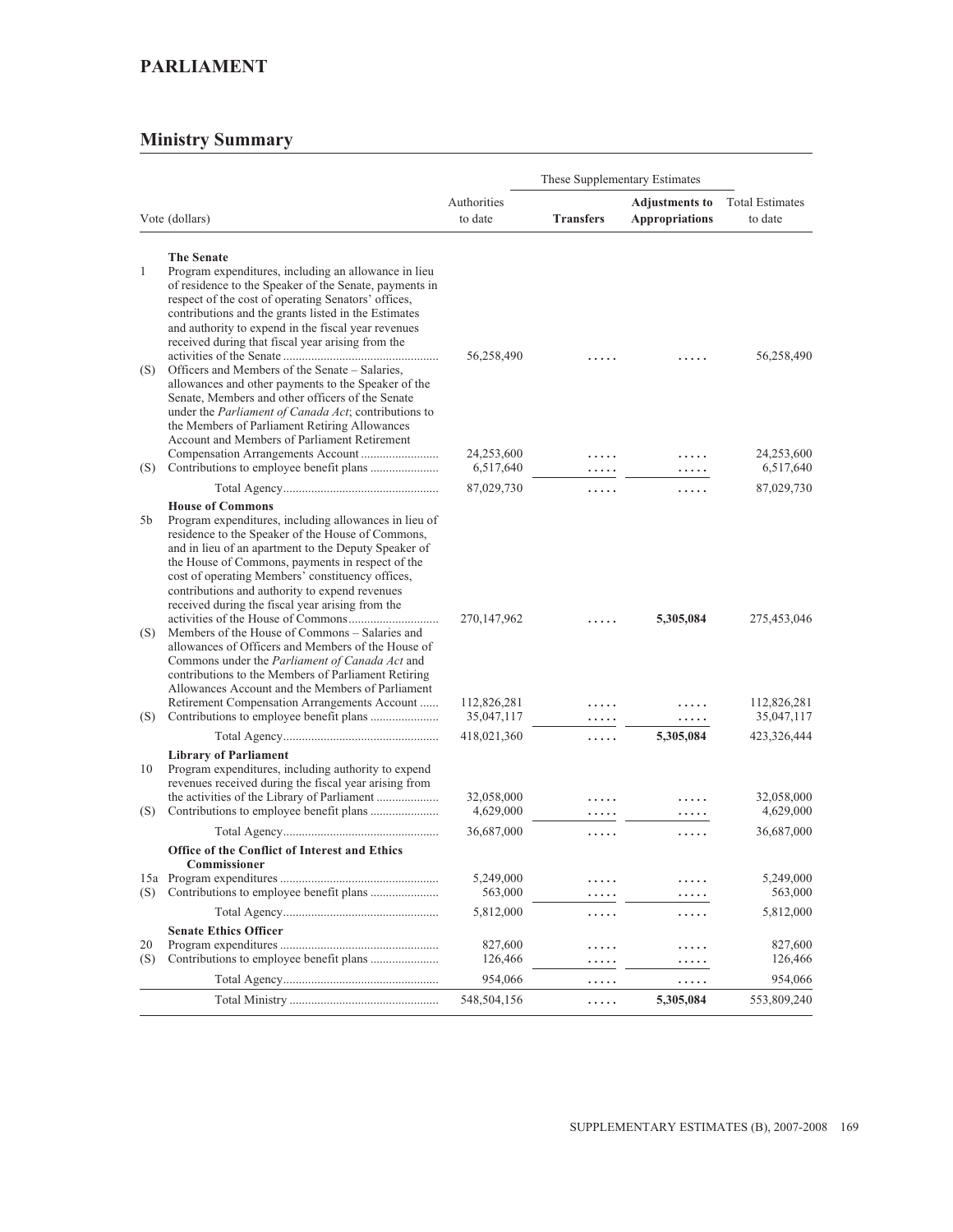# **PARLIAMENT House of Commons**

#### **Explanation of Requirements (thousands of dollars)**

House of Commons requests funds for the following items:

| <b>Voted Appropriations</b>                                                                                  | Vote 5 |
|--------------------------------------------------------------------------------------------------------------|--------|
|                                                                                                              | 5.305  |
| Note: Figures in the "Explanation of Requirements" may not agree with the "Ministry Summary" due to rounding |        |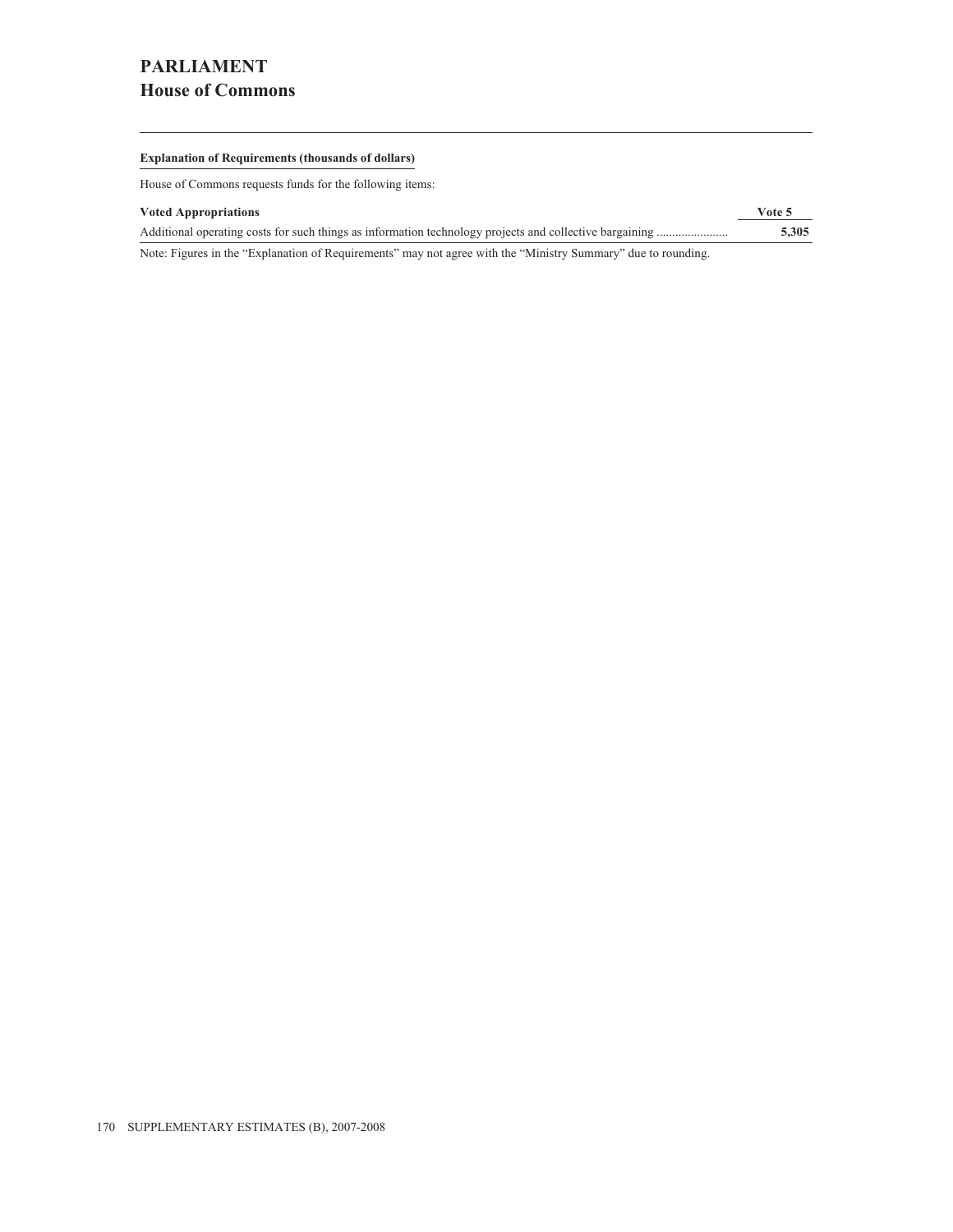# **PRIVY COUNCIL**

|            |                                                                                                                                                                                                                                                                                                                                                                                                                                                                                                                                                                                                         |                        | These Supplementary Estimates |                                                |                                   |  |  |
|------------|---------------------------------------------------------------------------------------------------------------------------------------------------------------------------------------------------------------------------------------------------------------------------------------------------------------------------------------------------------------------------------------------------------------------------------------------------------------------------------------------------------------------------------------------------------------------------------------------------------|------------------------|-------------------------------|------------------------------------------------|-----------------------------------|--|--|
|            | Vote (dollars)                                                                                                                                                                                                                                                                                                                                                                                                                                                                                                                                                                                          | Authorities<br>to date | <b>Transfers</b>              | <b>Adjustments to</b><br><b>Appropriations</b> | <b>Total Estimates</b><br>to date |  |  |
|            | Department                                                                                                                                                                                                                                                                                                                                                                                                                                                                                                                                                                                              |                        |                               |                                                |                                   |  |  |
| 1b         | Program expenditures, including operating<br>expenditures of Commissions of Inquiry not<br>otherwise provided for and the operation of the Prime<br>Minister's residence; the payment to each member of<br>the Queen's Privy Council for Canada who is a<br>Minister without Portfolio or a Minister of State who<br>does not preside over a Ministry of State of a salary<br>not to exceed the salary paid to Ministers of State<br>who preside over Ministries of State under the<br>Salaries Act, as adjusted pursuant to the Parliament of<br>Canada Act and pro rata for any period of less than a |                        |                               |                                                |                                   |  |  |
| (S)<br>(S) | Prime Minister – Salary and motor car allowance<br>President of the Queen's Privy Council for Canada,<br>Minister of Intergovernmental Affairs and Minister of<br>Western Economic Diversification – Salary and                                                                                                                                                                                                                                                                                                                                                                                         | 128,425,342<br>153,322 |                               | 1,610,000<br>.                                 | 130,035,342<br>153,322            |  |  |
| (S)        | Leader of the Government in the Senate - Salary and                                                                                                                                                                                                                                                                                                                                                                                                                                                                                                                                                     | 74,522                 | .                             | .                                              | 74,522                            |  |  |
| (S)        |                                                                                                                                                                                                                                                                                                                                                                                                                                                                                                                                                                                                         | 74,522<br>12,839,000   |                               | .<br>.                                         | 74,522<br>12,839,000              |  |  |
|            |                                                                                                                                                                                                                                                                                                                                                                                                                                                                                                                                                                                                         | 141,566,708            | .                             | 1,610,000                                      | 143, 176, 708                     |  |  |
|            | <b>Canadian Intergovernmental Conference</b>                                                                                                                                                                                                                                                                                                                                                                                                                                                                                                                                                            |                        |                               |                                                |                                   |  |  |
|            | <b>Secretariat</b>                                                                                                                                                                                                                                                                                                                                                                                                                                                                                                                                                                                      |                        |                               |                                                |                                   |  |  |
| 5<br>(S)   |                                                                                                                                                                                                                                                                                                                                                                                                                                                                                                                                                                                                         | 6,056,000<br>460,000   |                               |                                                | 6,056,000<br>460,000              |  |  |
|            |                                                                                                                                                                                                                                                                                                                                                                                                                                                                                                                                                                                                         | 6,516,000              | .<br>.                        | .<br>.                                         | 6,516,000                         |  |  |
|            | <b>Canadian Transportation Accident Investigation</b><br>and Safety Board                                                                                                                                                                                                                                                                                                                                                                                                                                                                                                                               |                        |                               |                                                |                                   |  |  |
| 10         |                                                                                                                                                                                                                                                                                                                                                                                                                                                                                                                                                                                                         | 25,415,000             | .                             | .                                              | 25,415,000                        |  |  |
| (S)        |                                                                                                                                                                                                                                                                                                                                                                                                                                                                                                                                                                                                         | 3,557,000              | .                             | .                                              | 3,557,000                         |  |  |
|            |                                                                                                                                                                                                                                                                                                                                                                                                                                                                                                                                                                                                         | 28,972,000             | .                             | .                                              | 28,972,000                        |  |  |
|            | <b>Chief Electoral Officer</b>                                                                                                                                                                                                                                                                                                                                                                                                                                                                                                                                                                          |                        |                               |                                                |                                   |  |  |
| 15<br>(S)  |                                                                                                                                                                                                                                                                                                                                                                                                                                                                                                                                                                                                         | 21,766,000<br>231,100  |                               | .<br>.                                         | 21,766,000<br>231,100             |  |  |
| (S)        |                                                                                                                                                                                                                                                                                                                                                                                                                                                                                                                                                                                                         | 78,398,000             | .                             | 21,125,000                                     | 99,523,000                        |  |  |
| (S)        |                                                                                                                                                                                                                                                                                                                                                                                                                                                                                                                                                                                                         | 4,027,000              | .                             | .                                              | 4,027,000                         |  |  |
|            |                                                                                                                                                                                                                                                                                                                                                                                                                                                                                                                                                                                                         | 104,422,100            | .                             | 21,125,000                                     | 125,547,100                       |  |  |
|            | Office of the Commissioner of Official Languages                                                                                                                                                                                                                                                                                                                                                                                                                                                                                                                                                        |                        |                               |                                                |                                   |  |  |
|            |                                                                                                                                                                                                                                                                                                                                                                                                                                                                                                                                                                                                         | 17,966,729             | .                             | .                                              | 17,966,729                        |  |  |
| (S)        |                                                                                                                                                                                                                                                                                                                                                                                                                                                                                                                                                                                                         | 2,129,000              | .                             | $\cdots\cdots$                                 | 2,129,000                         |  |  |
|            |                                                                                                                                                                                                                                                                                                                                                                                                                                                                                                                                                                                                         | 20,095,729             | .                             | .                                              | 20,095,729                        |  |  |
| 25         | <b>Public Appointments Commission Secretariat</b>                                                                                                                                                                                                                                                                                                                                                                                                                                                                                                                                                       | 944,973                | .                             | .                                              | 944,973                           |  |  |
| (S)        |                                                                                                                                                                                                                                                                                                                                                                                                                                                                                                                                                                                                         | 128,955                | .                             | .                                              | 128,955                           |  |  |
|            |                                                                                                                                                                                                                                                                                                                                                                                                                                                                                                                                                                                                         | 1,073,928              | .                             | .                                              | 1,073,928                         |  |  |
|            | <b>Security Intelligence Review Committee</b>                                                                                                                                                                                                                                                                                                                                                                                                                                                                                                                                                           |                        |                               |                                                |                                   |  |  |
| 30         |                                                                                                                                                                                                                                                                                                                                                                                                                                                                                                                                                                                                         | 2,620,000              | .                             | .                                              | 2,620,000                         |  |  |
| (S)        |                                                                                                                                                                                                                                                                                                                                                                                                                                                                                                                                                                                                         | 296,000                | .                             | .                                              | 296,000                           |  |  |
|            |                                                                                                                                                                                                                                                                                                                                                                                                                                                                                                                                                                                                         | 2,916,000              | .                             | .                                              | 2,916,000                         |  |  |
|            |                                                                                                                                                                                                                                                                                                                                                                                                                                                                                                                                                                                                         | 305,562,465            | .                             | 22,735,000                                     | 328, 297, 465                     |  |  |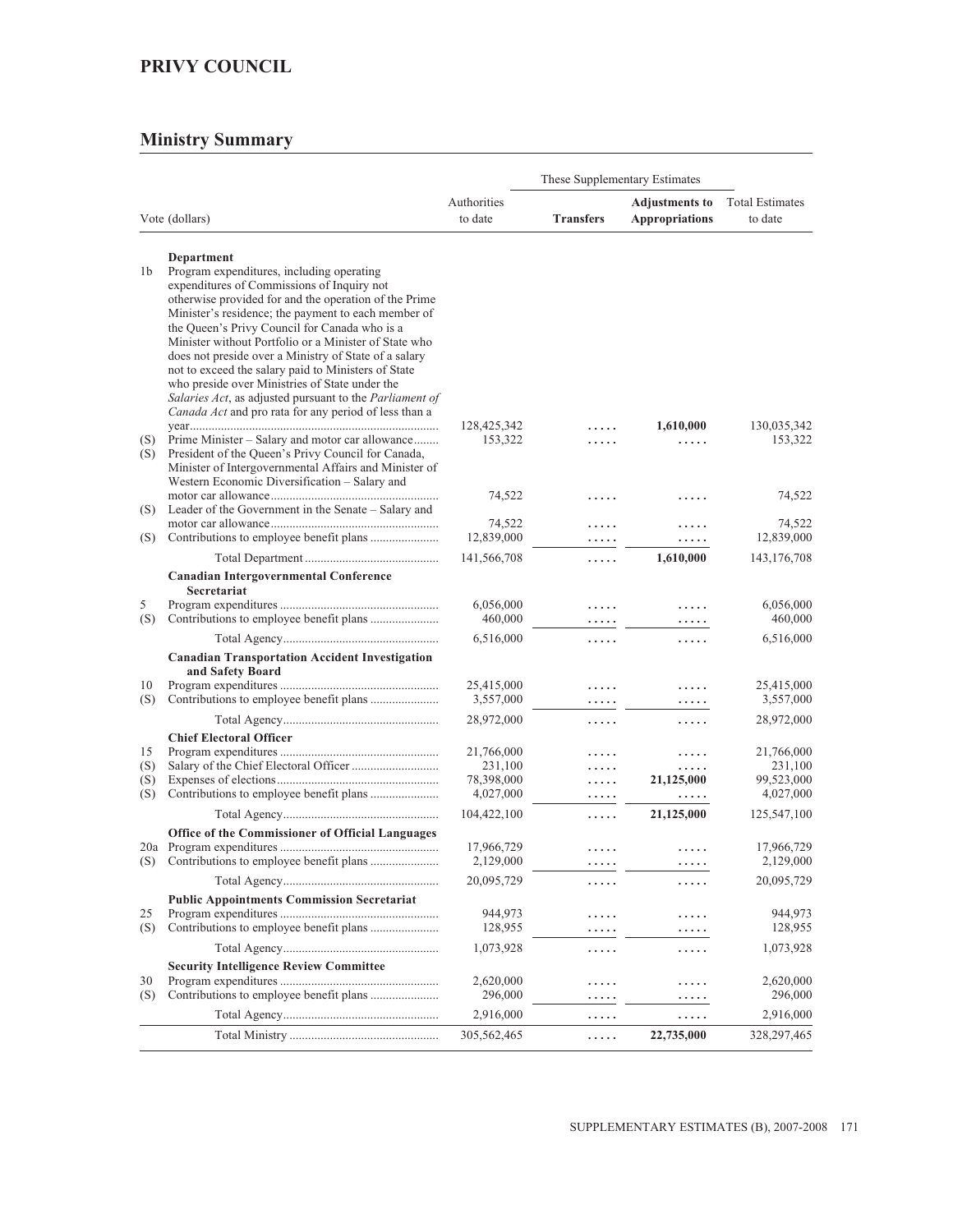## **PRIVY COUNCIL Department**

#### **Explanation of Requirements (thousands of dollars)**

Privy Council requests funds for the following items:

| <b>Voted Appropriations</b>                                                                                                                                                                                          | Vote 1 |
|----------------------------------------------------------------------------------------------------------------------------------------------------------------------------------------------------------------------|--------|
| Funding for the office of the Independent Advisor for the review of allegations respecting the financial dealings<br>between Mr. Karlheinz Schreiber and the Right Honourable Brian Mulroney, P.C., in order to make | 810    |
|                                                                                                                                                                                                                      | 800    |
| <b>These Supplementary Estimates</b>                                                                                                                                                                                 | 1.610  |

Note: Figures in the "Explanation of Requirements" may not agree with the "Ministry Summary" due to rounding.

### **Chief Electoral Officer**

#### **Explanation of Requirements (thousands of dollars)**

Chief Electoral Officer requests funds for the following items:

| <b>Statutory Appropriations</b>                                                                                                                                             |       | Total            |  |  |  |
|-----------------------------------------------------------------------------------------------------------------------------------------------------------------------------|-------|------------------|--|--|--|
| Funding to prepare for the 40 <sup>th</sup> general election, to conduct the September 2007 by-elections, and to conclude the                                               |       |                  |  |  |  |
| <b>Transfer Payments (dollars)</b>                                                                                                                                          | Voted | <b>Statutory</b> |  |  |  |
| <b>Other Transfer Payments</b>                                                                                                                                              |       |                  |  |  |  |
| Elections                                                                                                                                                                   |       |                  |  |  |  |
| (S) Reimbursement of election expenses for the September 2007 by-elections to eligible<br>candidates (political financing provision under the <i>Canada Elections Act</i> ) | .     | 339,000          |  |  |  |
| Note: Figures in the "Evalenction of Dequirements" may not gave with the "Ministry Cummers" due to reunding                                                                 |       |                  |  |  |  |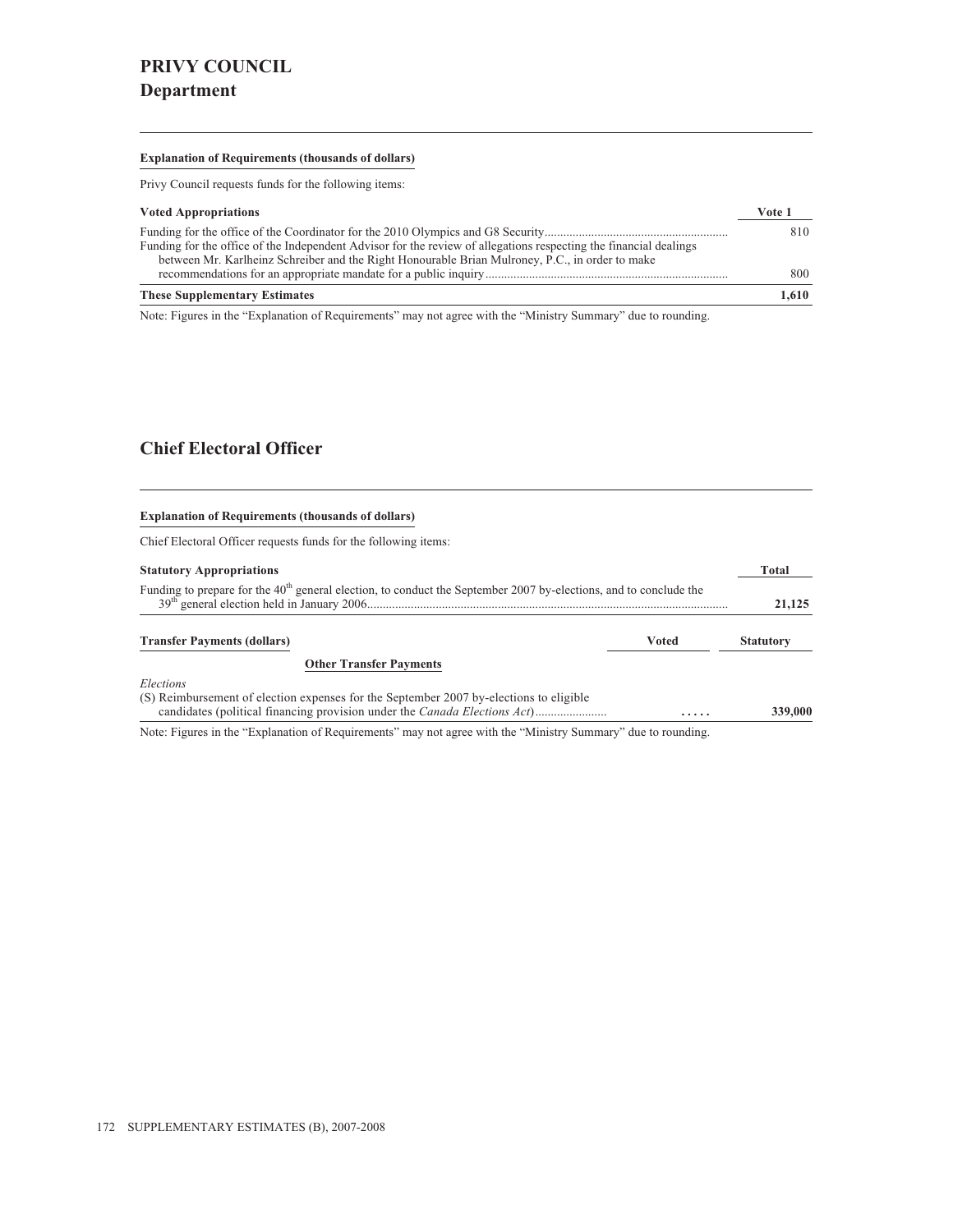### **Ministry Summary**

|                |                                                                                                                                                                                                                                                                                                                                                                                                                                                                                                                                                                                                                                                                                                                                                                   |                                            | These Supplementary Estimates |                                                |                                              |  |
|----------------|-------------------------------------------------------------------------------------------------------------------------------------------------------------------------------------------------------------------------------------------------------------------------------------------------------------------------------------------------------------------------------------------------------------------------------------------------------------------------------------------------------------------------------------------------------------------------------------------------------------------------------------------------------------------------------------------------------------------------------------------------------------------|--------------------------------------------|-------------------------------|------------------------------------------------|----------------------------------------------|--|
|                | Vote (dollars)                                                                                                                                                                                                                                                                                                                                                                                                                                                                                                                                                                                                                                                                                                                                                    | Authorities<br>to date                     | <b>Transfers</b>              | <b>Adjustments to</b><br><b>Appropriations</b> | <b>Total Estimates</b><br>to date            |  |
| 1 <sub>b</sub> | Department<br>Operating expenditures and the payment to each<br>member of the Queen's Privy Council for Canada<br>who is a Minister without Portfolio or a Minister of<br>State who does not preside over a Ministry of State of<br>a salary not to exceed the salary paid to Ministers of<br>State who preside over Ministries of State under the<br>Salaries Act, as adjusted pursuant to the Parliament of<br><i>Canada Act</i> and pro rata for any period of less than a<br>year – To authorize the transfer of $$1,196,875$ from<br>Public Safety and Emergency Preparedness Vote 45,<br>and \$164,000 from Agriculture and Agri-Food<br>Vote 1, <i>Appropriation Act No. 2, 2007-2008</i> for the<br>purposes of this Vote and to provide a further amount |                                            |                               |                                                |                                              |  |
| 5b<br>(S)      | The grants listed in the Estimates and contributions<br>Minister of Public Safety – Salary and motor car                                                                                                                                                                                                                                                                                                                                                                                                                                                                                                                                                                                                                                                          | 143,621,295<br>270, 115, 145               | 1,360,875<br>(5,600,000)      | 13,843,000<br>1,199,600                        | 158,825,170<br>265,714,745                   |  |
| (S)            |                                                                                                                                                                                                                                                                                                                                                                                                                                                                                                                                                                                                                                                                                                                                                                   | 74,522<br>11,228,000                       | .<br>.                        | .                                              | 74,522<br>11,228,000                         |  |
|                |                                                                                                                                                                                                                                                                                                                                                                                                                                                                                                                                                                                                                                                                                                                                                                   | 425,038,962                                | (4,239,125)                   | 15,042,600                                     | 435,842,437                                  |  |
| (S)            | <b>Canada Border Services Agency</b><br>10b Operating expenditures and, pursuant to paragraph<br>$29.1(2)(a)$ of the Financial Administration Act,<br>authority to expend in the current fiscal year revenues<br>received during the fiscal year related to the border<br>operations of the Canada Border Services Agency:<br>fees for the provision of a service or the use of a<br>facility or for a product, right or privilege; and<br>payments received under contracts entered into by the<br>Agency – To authorize the transfer of \$333,720 from<br>Citizenship and Immigration Vote 1, <i>Appropriation</i><br><i>Act No. 2, 2007-2008</i> for the purposes of this Vote                                                                                 | 1,397,567,101<br>96,827,440<br>145,217,000 | (47,580)<br>.<br>.            | 8,125,857<br>2,536,735<br>.                    | 1,405,645,378<br>99, 364, 175<br>145,217,000 |  |
|                |                                                                                                                                                                                                                                                                                                                                                                                                                                                                                                                                                                                                                                                                                                                                                                   | 1,639,611,541                              | (47,580)                      | 10,662,592                                     | 1,650,226,553                                |  |
| (S)            | <b>Canadian Security Intelligence Service</b><br>20b Program expenditures – To authorize the transfer of<br>\$94,000 from National Defence Vote 5,<br>Appropriation Act No. 2, 2007-2008 for the purposes<br>of this Vote and to provide a further amount of                                                                                                                                                                                                                                                                                                                                                                                                                                                                                                      | 343, 164, 281<br>35,434,000                | 94,000<br>.                   | 3,643,000<br>.                                 | 346,901,281<br>35,434,000                    |  |
|                |                                                                                                                                                                                                                                                                                                                                                                                                                                                                                                                                                                                                                                                                                                                                                                   | 378,598,281                                | 94,000                        | 3,643,000                                      | 382, 335, 281                                |  |

<u> 1989 - Johann Barn, mars eta bainar eta baina eta baina eta baina eta baina eta baina eta baina eta baina e</u>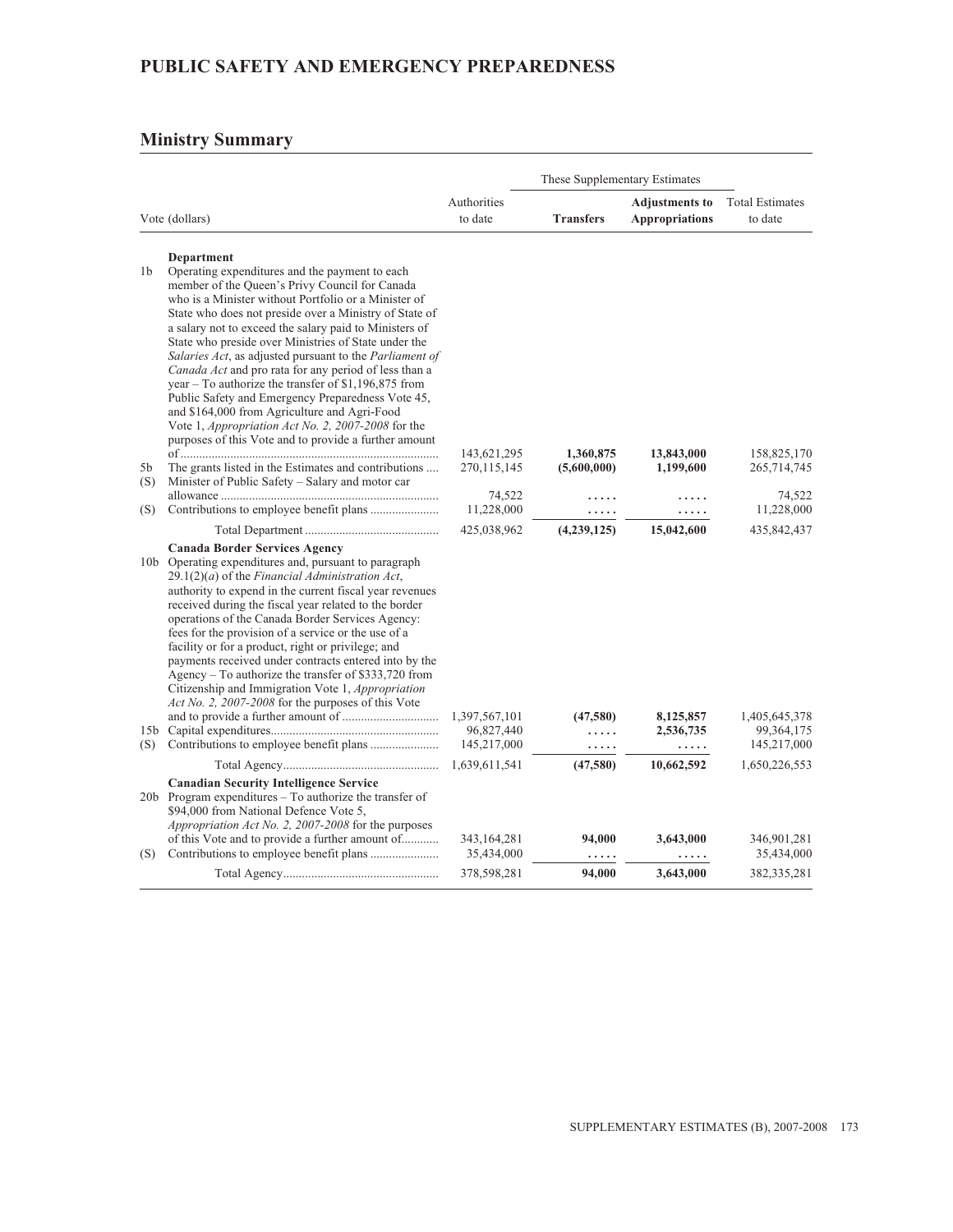### **Ministry Summary**

|     |                                                                                                                                                                                                                                                                                                                                                                                                                                                                                                                                                                                                                                                                                                                                                                                                                                                                                                                                                                                                                                                                                                                                                                                                                                                                                                                                                                                                                                                                                                                                                                                                                                                                                                                                                                                                                                                                                                                             | Authorities                                 |                                 | <b>Adjustments to</b> | <b>Total Estimates</b>                      |
|-----|-----------------------------------------------------------------------------------------------------------------------------------------------------------------------------------------------------------------------------------------------------------------------------------------------------------------------------------------------------------------------------------------------------------------------------------------------------------------------------------------------------------------------------------------------------------------------------------------------------------------------------------------------------------------------------------------------------------------------------------------------------------------------------------------------------------------------------------------------------------------------------------------------------------------------------------------------------------------------------------------------------------------------------------------------------------------------------------------------------------------------------------------------------------------------------------------------------------------------------------------------------------------------------------------------------------------------------------------------------------------------------------------------------------------------------------------------------------------------------------------------------------------------------------------------------------------------------------------------------------------------------------------------------------------------------------------------------------------------------------------------------------------------------------------------------------------------------------------------------------------------------------------------------------------------------|---------------------------------------------|---------------------------------|-----------------------|---------------------------------------------|
|     | Vote (dollars)                                                                                                                                                                                                                                                                                                                                                                                                                                                                                                                                                                                                                                                                                                                                                                                                                                                                                                                                                                                                                                                                                                                                                                                                                                                                                                                                                                                                                                                                                                                                                                                                                                                                                                                                                                                                                                                                                                              | to date                                     | <b>Transfers</b>                | <b>Appropriations</b> | to date                                     |
|     |                                                                                                                                                                                                                                                                                                                                                                                                                                                                                                                                                                                                                                                                                                                                                                                                                                                                                                                                                                                                                                                                                                                                                                                                                                                                                                                                                                                                                                                                                                                                                                                                                                                                                                                                                                                                                                                                                                                             |                                             |                                 |                       |                                             |
| (S) | <b>Correctional Service</b><br>25b Operating expenditures, the grants listed in the<br>Estimates, contributions, and<br>(a) authority to pay into the Inmate Welfare Fund<br>revenue derived during the year from projects<br>operated by inmates and financed by that Fund;<br>$(b)$ authority to operate canteens in federal institutions<br>and to deposit revenue from sales into the Inmate<br>Welfare Fund;<br>$(c)$ payments, in accordance with terms and<br>conditions prescribed by the Governor in Council, to<br>or on behalf of discharged inmates who suffer<br>physical disability caused by participation in normal<br>program activity in federal institutions, and to<br>dependants of deceased inmates and ex-inmates<br>whose death resulted from participation in normal<br>program activity in federal institutions; and<br>(d) authority for the Minister of Public Safety and<br>Emergency Preparedness, subject to the approval of<br>the Governor in Council, to enter into an agreement<br>with any province for the confinement in institutions<br>of that province of any persons sentenced or<br>committed to a penitentiary, for compensation for the<br>maintenance of such persons and for payment in<br>respect of the construction and related costs of such<br>institutions – To authorize the transfer of $$19,250,000$<br>from Public Safety and Emergency Preparedness<br>Vote 30, Appropriation Act No. 2, 2007-2008 for the<br>30b Capital expenditures, including payments as<br>contributions to<br>$(a)$ aboriginal communities as defined in section 79 of<br>the Corrections and Conditional Release Act in<br>connection with the provision of correctional services<br>pursuant to section 81 of that Act; and<br>$(b)$ non-profit organizations involved in community<br>corrections operations, provinces and municipalities<br>towards construction done by those bodies | 1,578,281,163<br>208,947,800<br>186,813,000 | 19,250,000<br>(19,250,000)<br>. | 1<br>.                | 1,597,531,164<br>189,697,800<br>186,813,000 |
| (S) |                                                                                                                                                                                                                                                                                                                                                                                                                                                                                                                                                                                                                                                                                                                                                                                                                                                                                                                                                                                                                                                                                                                                                                                                                                                                                                                                                                                                                                                                                                                                                                                                                                                                                                                                                                                                                                                                                                                             | .                                           | .                               | .                     |                                             |
|     |                                                                                                                                                                                                                                                                                                                                                                                                                                                                                                                                                                                                                                                                                                                                                                                                                                                                                                                                                                                                                                                                                                                                                                                                                                                                                                                                                                                                                                                                                                                                                                                                                                                                                                                                                                                                                                                                                                                             | 1,974,041,963                               | .                               | $\mathbf{1}$          | 1,974,041,964                               |
|     | <b>National Parole Board</b>                                                                                                                                                                                                                                                                                                                                                                                                                                                                                                                                                                                                                                                                                                                                                                                                                                                                                                                                                                                                                                                                                                                                                                                                                                                                                                                                                                                                                                                                                                                                                                                                                                                                                                                                                                                                                                                                                                | 38,184,500                                  | .                               | .                     | 38,184,500                                  |
| (S) |                                                                                                                                                                                                                                                                                                                                                                                                                                                                                                                                                                                                                                                                                                                                                                                                                                                                                                                                                                                                                                                                                                                                                                                                                                                                                                                                                                                                                                                                                                                                                                                                                                                                                                                                                                                                                                                                                                                             | 5,315,000                                   | .                               | .                     | 5,315,000                                   |
|     |                                                                                                                                                                                                                                                                                                                                                                                                                                                                                                                                                                                                                                                                                                                                                                                                                                                                                                                                                                                                                                                                                                                                                                                                                                                                                                                                                                                                                                                                                                                                                                                                                                                                                                                                                                                                                                                                                                                             | 43,499,500                                  | .                               | .                     | 43,499,500                                  |
|     | Office of the Correctional Investigator                                                                                                                                                                                                                                                                                                                                                                                                                                                                                                                                                                                                                                                                                                                                                                                                                                                                                                                                                                                                                                                                                                                                                                                                                                                                                                                                                                                                                                                                                                                                                                                                                                                                                                                                                                                                                                                                                     |                                             |                                 |                       |                                             |
| (S) |                                                                                                                                                                                                                                                                                                                                                                                                                                                                                                                                                                                                                                                                                                                                                                                                                                                                                                                                                                                                                                                                                                                                                                                                                                                                                                                                                                                                                                                                                                                                                                                                                                                                                                                                                                                                                                                                                                                             | 3,013,965<br>359,000                        | .                               | .<br>.                | 3,013,965<br>359,000                        |
|     |                                                                                                                                                                                                                                                                                                                                                                                                                                                                                                                                                                                                                                                                                                                                                                                                                                                                                                                                                                                                                                                                                                                                                                                                                                                                                                                                                                                                                                                                                                                                                                                                                                                                                                                                                                                                                                                                                                                             | 3,372,965                                   | .                               | .                     | 3,372,965                                   |

<u> 1989 - Johann Barbara, martxa alemaniar a</u>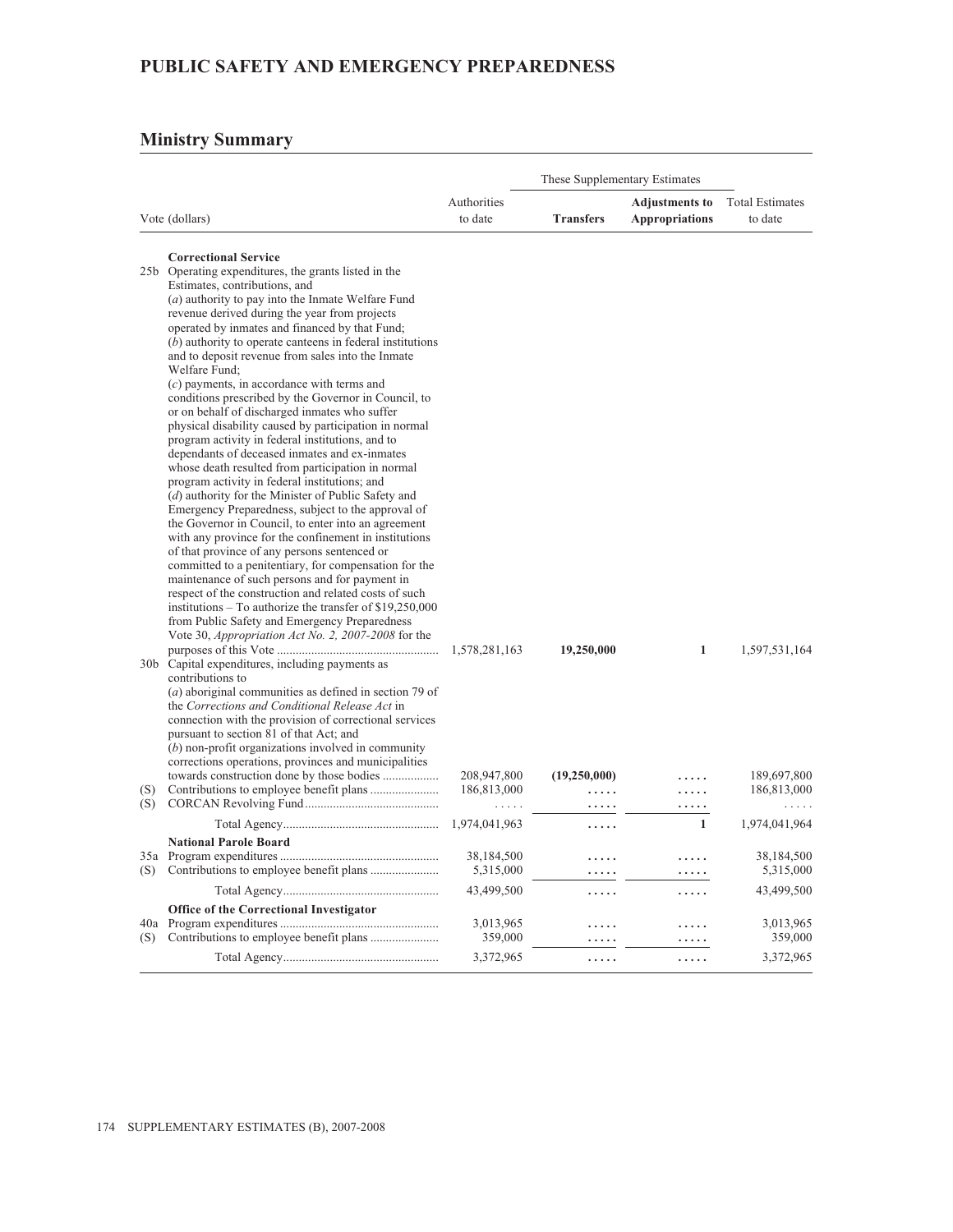### **Ministry Summary**

|     |                                                                                                                                                                                                                                                                                                                                   | These Supplementary Estimates |                  |                                                |                                   |
|-----|-----------------------------------------------------------------------------------------------------------------------------------------------------------------------------------------------------------------------------------------------------------------------------------------------------------------------------------|-------------------------------|------------------|------------------------------------------------|-----------------------------------|
|     | Vote (dollars)                                                                                                                                                                                                                                                                                                                    | Authorities<br>to date        | <b>Transfers</b> | <b>Adjustments to</b><br><b>Appropriations</b> | <b>Total Estimates</b><br>to date |
|     | <b>Royal Canadian Mounted Police</b>                                                                                                                                                                                                                                                                                              |                               |                  |                                                |                                   |
|     | 45b Operating expenditures and authority to expend<br>revenue received during the fiscal year - To authorize<br>the transfer of \$5,500,000 from Public Safety and<br>Emergency Preparedness Vote 5, \$14,603,268 from<br>Public Safety and Emergency Preparedness Vote 50,<br>and \$184,900 from Transport Vote 1, Appropriation |                               |                  |                                                |                                   |
|     | Act No. 2, 2007-2008 for the purposes of this Vote<br>50b Capital expenditures – To authorize the transfer of<br>\$10,245,628 from Public Safety and Emergency<br>Preparedness Vote 45, \$880,000 from National<br>Defence Vote 5, and \$165,000 from Transport Vote 1,<br>Appropriation Act No. 2, 2007-2008 for the purposes    | 1,808,019,677                 | 8,101,219        | 1                                              | 1,816,120,897                     |
|     | 55b The grants listed in the Estimates and contributions –<br>To authorize the transfer of \$90,000 from Public<br>Safety and Emergency Preparedness Vote 45, and                                                                                                                                                                 | 340,951,492                   | (12, 491, 707)   | 1                                              | 328,459,786                       |
|     | \$9,179,067 from Public Safety and Emergency<br>Preparedness Vote 50, Appropriation Act No. 2,                                                                                                                                                                                                                                    |                               |                  |                                                |                                   |
| (S) | Pensions under the Royal Canadian Mounted Police                                                                                                                                                                                                                                                                                  | 72,686,800                    | 9,269,067        | 1                                              | 81,955,868                        |
| (S) | Pensions and other employee benefits – Members of                                                                                                                                                                                                                                                                                 | 23,000,000                    |                  |                                                | 23,000,000                        |
|     |                                                                                                                                                                                                                                                                                                                                   | 323,891,000                   |                  |                                                | 323,891,000                       |
| (S) |                                                                                                                                                                                                                                                                                                                                   | 59,817,000                    |                  |                                                | 59,817,000                        |
|     |                                                                                                                                                                                                                                                                                                                                   | 2,628,365,969                 | 4,878,579        | 3                                              | 2,633,244,551                     |
|     | <b>Royal Canadian Mounted Police External Review</b><br>Committee                                                                                                                                                                                                                                                                 |                               |                  |                                                |                                   |
|     |                                                                                                                                                                                                                                                                                                                                   | 1,404,440                     |                  |                                                | 1,404,440                         |
| (S) | Contributions to employee benefit plans                                                                                                                                                                                                                                                                                           | 148,000                       | .                | .                                              | 148,000                           |
|     |                                                                                                                                                                                                                                                                                                                                   | 1,552,440                     | .                | .                                              | 1,552,440                         |
|     | <b>Royal Canadian Mounted Police Public</b><br><b>Complaints Commission</b>                                                                                                                                                                                                                                                       |                               |                  |                                                |                                   |
|     |                                                                                                                                                                                                                                                                                                                                   | 6,701,267                     |                  |                                                | 6,701,267                         |
| (S) |                                                                                                                                                                                                                                                                                                                                   | 571,000                       |                  |                                                | 571,000                           |
|     |                                                                                                                                                                                                                                                                                                                                   | 7,272,267                     | .                | .                                              | 7,272,267                         |
|     |                                                                                                                                                                                                                                                                                                                                   | 7,101,353,888                 | 685,874          | 29,348,196                                     | 7,131,387,958                     |

<u> 1980 - Johann Barbara, martxa alemaniar arg</u>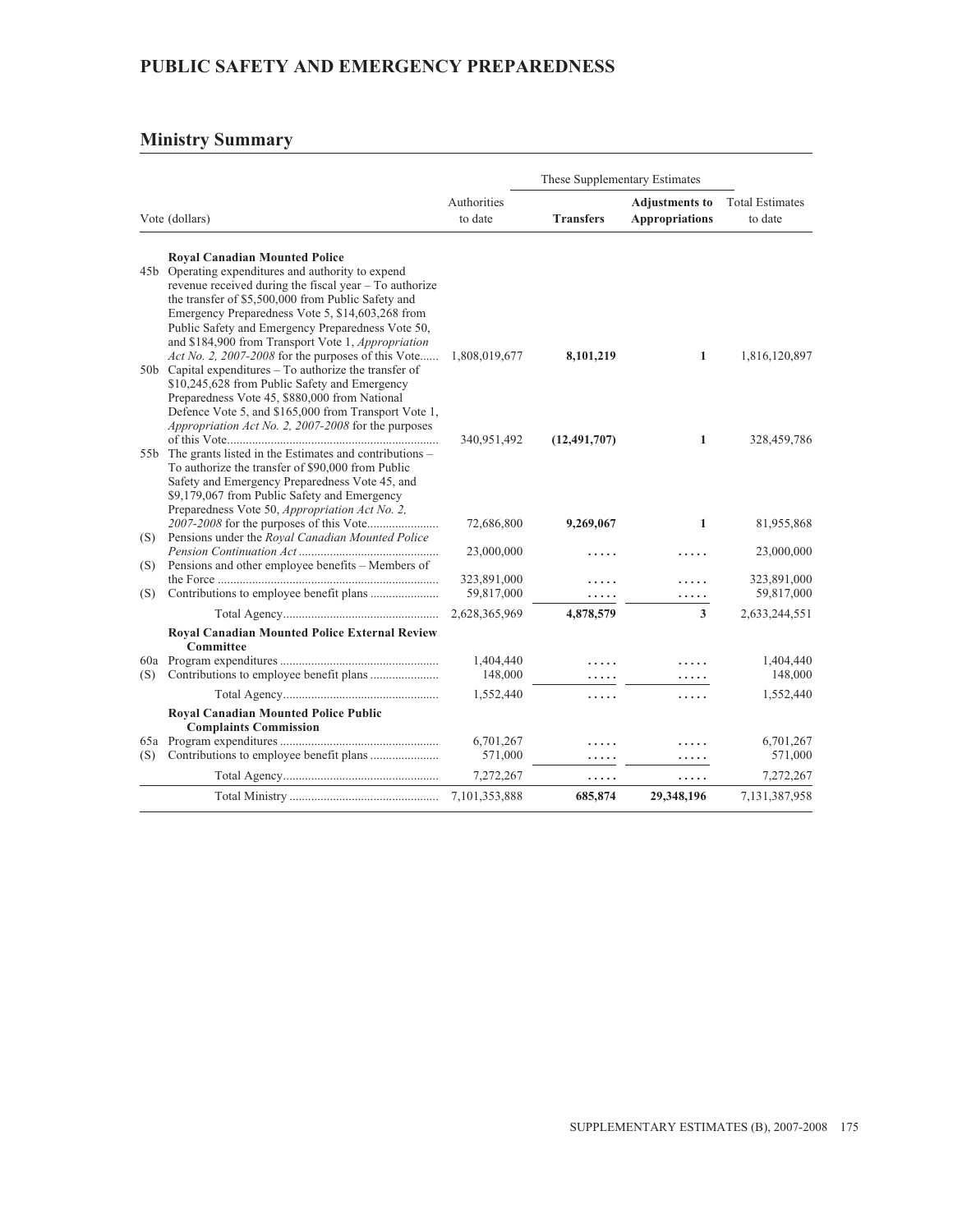# **PUBLIC SAFETY AND EMERGENCY PREPAREDNESS Department**

#### **Explanation of Requirements (thousands of dollars)**

Public Safety and Emergency Preparedness requests funds for the following items:

| <b>Voted Appropriations</b>                                                                                                                                                                                                                                                                                                        | Vote 1 | Vote 5  | Total   |
|------------------------------------------------------------------------------------------------------------------------------------------------------------------------------------------------------------------------------------------------------------------------------------------------------------------------------------|--------|---------|---------|
| Reimbursement of additional security-related costs incurred by provincial and<br>municipal partners in connection with the North American leaders' summit held<br>Additional funding to strengthen current activities to combat sexual exploitation and                                                                            | 15,000 | .       | 15,000  |
|                                                                                                                                                                                                                                                                                                                                    | 291    | 1,200   | 1,491   |
| Gross Voted Appropriations                                                                                                                                                                                                                                                                                                         | 15,291 | 1.200   | 16,491  |
| <b>Funds Available</b>                                                                                                                                                                                                                                                                                                             |        |         |         |
|                                                                                                                                                                                                                                                                                                                                    | 1,448  | .       | 1,448   |
| <b>Total Voted Appropriations</b>                                                                                                                                                                                                                                                                                                  | 13,843 | 1.200   | 15,043  |
| <b>Transfers</b>                                                                                                                                                                                                                                                                                                                   |        |         |         |
| Transfer from Royal Canadian Mounted Police – For the cost of the Task Force<br>established to provide advice on strengthening the accountability and governance<br>Transfer from Royal Canadian Mounted Police – In support of the development and<br>negotiation of the longer-term DNA and biology casework analysis agreements | 1,000  |         | 1,000   |
| Transfer from Agriculture and Agri-Food – In support of the recently acquired                                                                                                                                                                                                                                                      | 197    | .       | 197     |
| responsibilities related to the Minister's Regional Office in British Columbia<br>Transfer to Foreign Affairs and International Trade – For a joint contribution to<br>Inter-American Drug Abuse Control Commission (CICAD) and to provide to                                                                                      | 164    | .       | 164     |
| hemispheric law enforcement organizations on specialized investigative                                                                                                                                                                                                                                                             |        | (100)   | (100)   |
| Transfer to Royal Canadian Mounted Police – For First Nations community policing                                                                                                                                                                                                                                                   | .      | (5,500) | (5,500) |
| <b>Total Transfers</b>                                                                                                                                                                                                                                                                                                             | 1,361  | (5,600) | (4,239) |
| <b>These Supplementary Estimates</b>                                                                                                                                                                                                                                                                                               | 15,204 | (4,400) | 10,804  |

#### **Explanation of Funds Available (dollars)**

**Vote 1**: \$1,448,000 in total authorities is available within the Vote due to reduced requirements related to the deferral of operating expenditures for the Cyber Security Task Force.

| <b>Voted</b> | <b>Statutory</b> |
|--------------|------------------|
|              |                  |
|              |                  |
|              |                  |
| 1,199,600    | .                |
| 1,199,600    | $\cdots$         |
| 5,600,000    | .                |
| (4,400,400)  | .                |
|              |                  |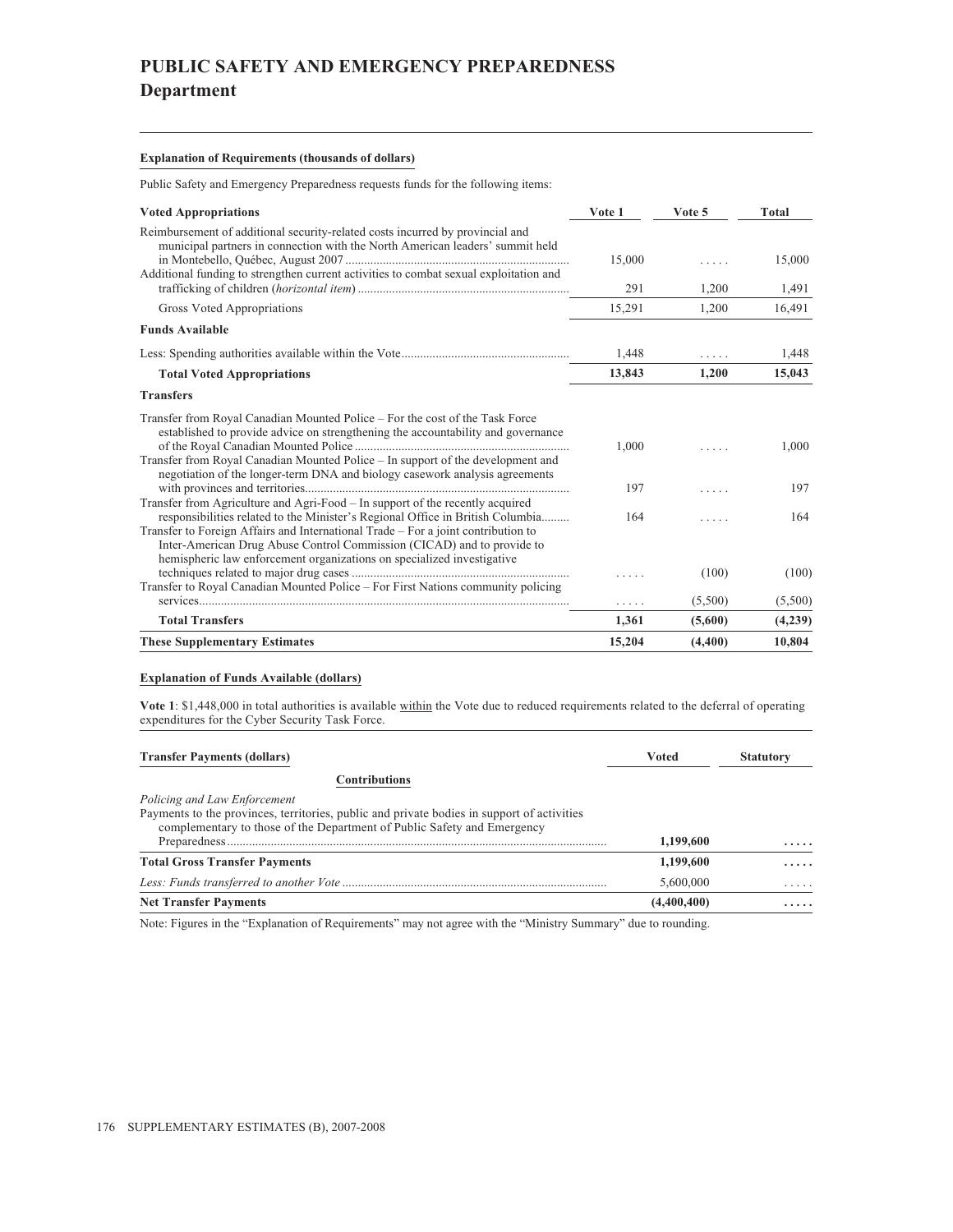### **Canada Border Services Agency**

#### **Explanation of Requirements (thousands of dollars)**

Canada Border Services Agency requests funds for the following items:

| <b>Voted Appropriations</b>                                                                                                                                                                                                                                                                                                      | Vote 10 | Vote 15 | Total  |
|----------------------------------------------------------------------------------------------------------------------------------------------------------------------------------------------------------------------------------------------------------------------------------------------------------------------------------|---------|---------|--------|
| Funding related to government advertising programs <i>(horizontal item)</i><br>Funding for the purpose of creating an independent automated revenue ledger for the<br>department, which is separate from the one currently being shared with Canada<br>Revenue Agency, in order to allow for more efficient, accurate and timely | 3,594   |         | 3,594  |
|                                                                                                                                                                                                                                                                                                                                  | 113     | 2,537   | 2,650  |
| Funding for the establishment of Electronic Primary Inspection Line booths at<br>Vancouver International Airport as a pilot project for clearance of low-risk                                                                                                                                                                    | 2,348   |         | 2,348  |
| Funding to conduct a feasibility study to explore viable options for difficulties<br>experienced in obtaining accurate, timely, complete and reliable financial                                                                                                                                                                  | 2,070   | .       | 2,070  |
| <b>Total Voted Appropriations</b>                                                                                                                                                                                                                                                                                                | 8,125   | 2,537   | 10,662 |
| <b>Transfers</b>                                                                                                                                                                                                                                                                                                                 |         |         |        |
| Transfer from Citizenship and Immigration $-$ To cover the costs associated with the<br>creation of the Migration Integrity Officer position at the Algiers mission<br>Transfer to Foreign Affairs and International Trade – To provide support to                                                                               | 334     |         | 334    |
|                                                                                                                                                                                                                                                                                                                                  | (381)   | .       | (381)  |
| <b>Total Transfers</b>                                                                                                                                                                                                                                                                                                           | (47)    | .       | (47)   |
| <b>These Supplementary Estimates</b>                                                                                                                                                                                                                                                                                             | 8,078   | 2,537   | 10,615 |

Note: Figures in the "Explanation of Requirements" may not agree with the "Ministry Summary" due to rounding.

### **Canadian Security Intelligence Service**

| <b>Explanation of Requirements (thousands of dollars)</b>                                                              |         |
|------------------------------------------------------------------------------------------------------------------------|---------|
| Canadian Security Intelligence Service requests funds for the following items:                                         |         |
| <b>Voted Appropriations</b>                                                                                            | Vote 20 |
|                                                                                                                        | 3.643   |
| <b>Transfers</b>                                                                                                       |         |
| Transfer from National Defence – For public security initiatives related to the Chemical, Biological, Radiological and | 94      |
| <b>These Supplementary Estimates</b>                                                                                   | 3.737   |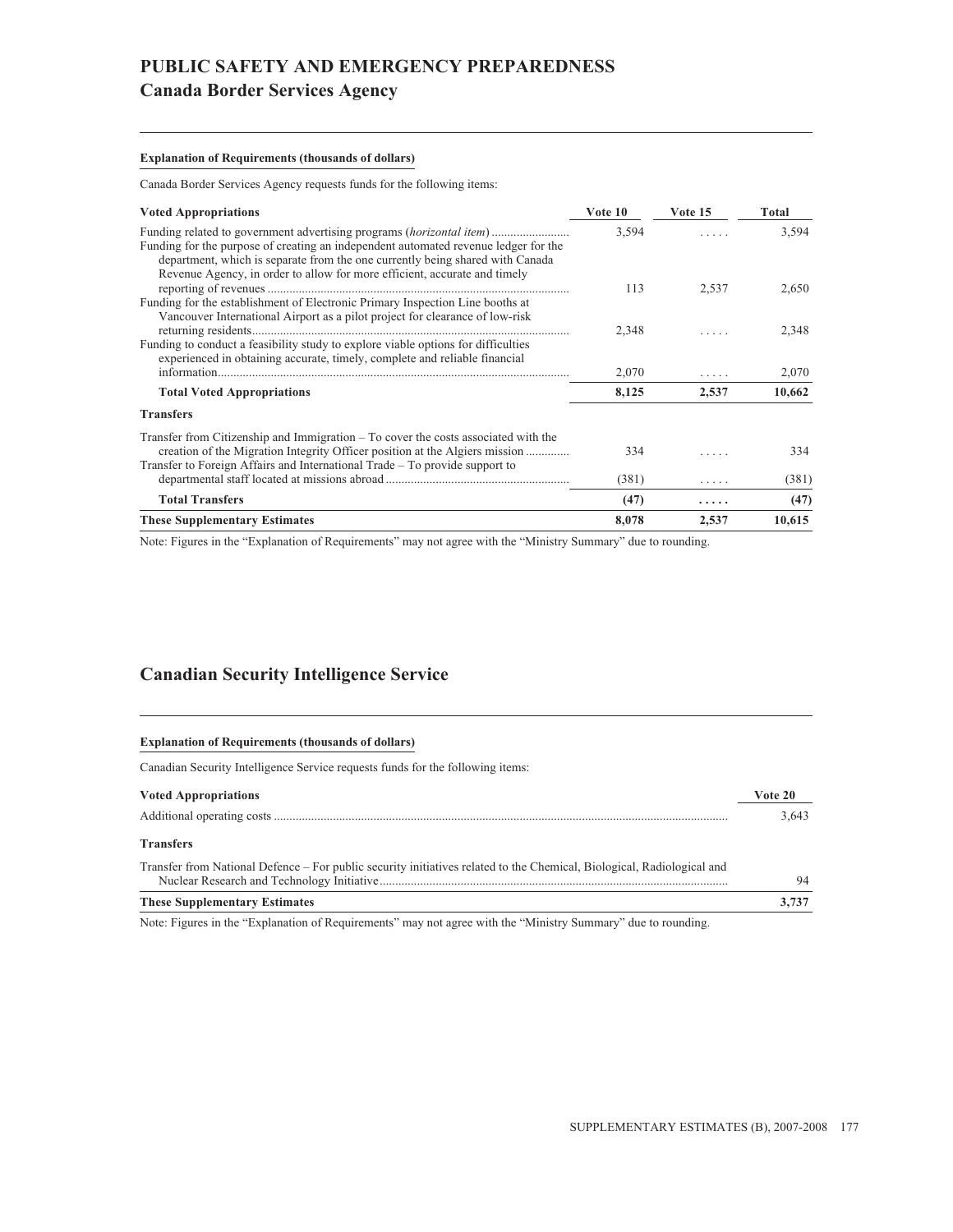# **PUBLIC SAFETY AND EMERGENCY PREPAREDNESS Correctional Service**

#### **Explanation of Requirements (thousands of dollars)**

Correctional Service requests funds for the following items:

| <b>Voted Appropriations</b>                                                                                                                                         | Vote 25 | Vote 30  | Total  |
|---------------------------------------------------------------------------------------------------------------------------------------------------------------------|---------|----------|--------|
| Funding to address accommodation needs and enhanced security measures as well as<br>Funding for Workers Compensation due to an increase in the number and nature of | 16.050  | 1.1.1.1  | 16,050 |
|                                                                                                                                                                     | 3,200   | .        | 3,200  |
| Gross Voted Appropriations                                                                                                                                          | 19,250  | .        | 19,250 |
| <b>Funds Available</b>                                                                                                                                              |         |          |        |
|                                                                                                                                                                     | 19,250  | .        | 19,250 |
| <b>Total Voted Appropriations</b>                                                                                                                                   | .       | .        | .      |
| <b>Transfers</b>                                                                                                                                                    |         |          |        |
| Internal reallocation – To reduce the amount of new appropriations required                                                                                         | 19.250  | (19,250) | .      |
| <b>These Supplementary Estimates</b>                                                                                                                                | 19,250  | (19,250) | .      |

#### **Explanation of Funds Available (dollars)**

Vote 25: \$19,250,000 in total authorities is available from Vote 30 due to reduced requirements related to the deferral of funding for the following Capital projects: the Cowansville Redevelopment project, the Regional Psychiatric Centre Prairies 24-hrs Medical Centre project, the Sainte-Anne-des-Plaines Sewage System and the Bowden Water System.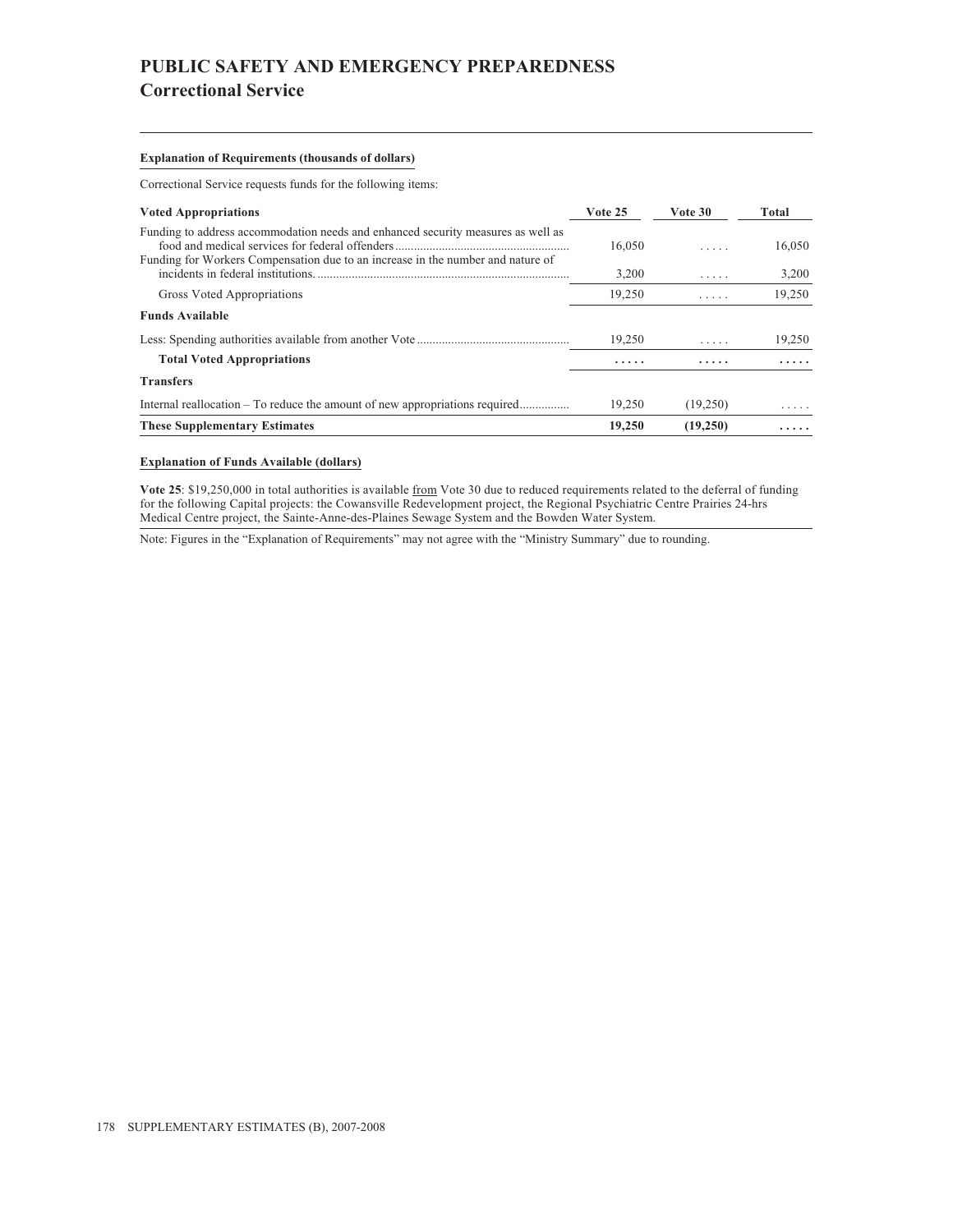# **PUBLIC SAFETY AND EMERGENCY PREPAREDNESS Royal Canadian Mounted Police**

#### **Explanation of Requirements (thousands of dollars)**

Royal Canadian Mounted Police requests funds for the following items:

| <b>Voted Appropriations</b>                                                                                                                                                                     | Vote 45   | Vote 50   | Vote 55 | <b>Total</b> |
|-------------------------------------------------------------------------------------------------------------------------------------------------------------------------------------------------|-----------|-----------|---------|--------------|
| Funding to address shortfalls related to the costs of providing<br>Increase to compensate members of the Royal Canadian Mounted                                                                 | 29,192    | .         | .       | 29,192       |
| Additional funding to strengthen current activities to combat sexual                                                                                                                            | .         |           | 9,179   | 9,179        |
| exploitation and trafficking of children <i>(horizontal item)</i><br>Funding related to government advertising programs (horizontal                                                             | 4,568     | 105       | .       | 4,673        |
| Funding to implement the Prevention and Treatment Action Plans of<br>the National Anti-Drug Strategy focusing on education,                                                                     | 850       | .         | .       | 850          |
|                                                                                                                                                                                                 | 340       | .         | .       | 340          |
| Gross Voted Appropriations                                                                                                                                                                      | 34,950    | 105       | 9,179   | 44,234       |
| <b>Funds Available</b>                                                                                                                                                                          |           |           |         |              |
|                                                                                                                                                                                                 | 20,347    | 105       | .       | 20,452       |
|                                                                                                                                                                                                 | 14,603    | .         | 9,179   | 23,782       |
| Total Funds Available                                                                                                                                                                           | 34,950    | 105       | 9,179   | 44,234       |
| <b>Total Voted Appropriations</b>                                                                                                                                                               | .         | .         | .       | .            |
| <b>Transfers</b>                                                                                                                                                                                |           |           |         |              |
| Transfer from Public Safety and Emergency Preparedness - For First                                                                                                                              | 5,500     |           |         | 5,500        |
| Transfer from National Defence - For public security initiatives<br>related to the Chemical, Biological, Radiological and Nuclear                                                               |           | 880       | 1.111   | 880          |
| Transfer from Transport – For public security initiatives related to a<br>common communication (radio) technology for Prince Rupert<br>Integrated Law Enforcement Team and an Arctic Integrated |           |           |         |              |
| Internal reallocation of resources - To increase the grant to promote                                                                                                                           | 185       | 165       | .       | 350          |
| law enforcement through crime prevention, training and public                                                                                                                                   | (90)      | .         | 90      |              |
| Internal reallocation of resources – For costs related to the North<br>American Leaders Summit in Montebello, Quebec (\$4,246) and                                                              |           |           |         |              |
| the police records information management system (\$6,000)<br>Internal reallocation of resources – To reduce the amount of new                                                                  | (10, 246) | 10,246    | .       |              |
|                                                                                                                                                                                                 | 14,603    | (23, 782) | 9,179   |              |
| Transfer to Canada Public Service Human Resources Management<br>Agency of Canada - To support the National Managers'                                                                            |           |           |         |              |
|                                                                                                                                                                                                 | (57)      |           |         | (57)         |
| Transfer to National Defence – For public security initiatives related                                                                                                                          |           |           |         |              |
| to the return of unused funding for the Marine Security                                                                                                                                         | (190)     |           |         | (190)        |
| Transfer to Public Safety and Emergency Preparedness - In support<br>of the development and negotiation of the longer-term DNA and                                                              |           |           |         |              |
| biology casework analysis agreements with provinces and                                                                                                                                         | (197)     |           |         | (197)        |
|                                                                                                                                                                                                 |           |           |         |              |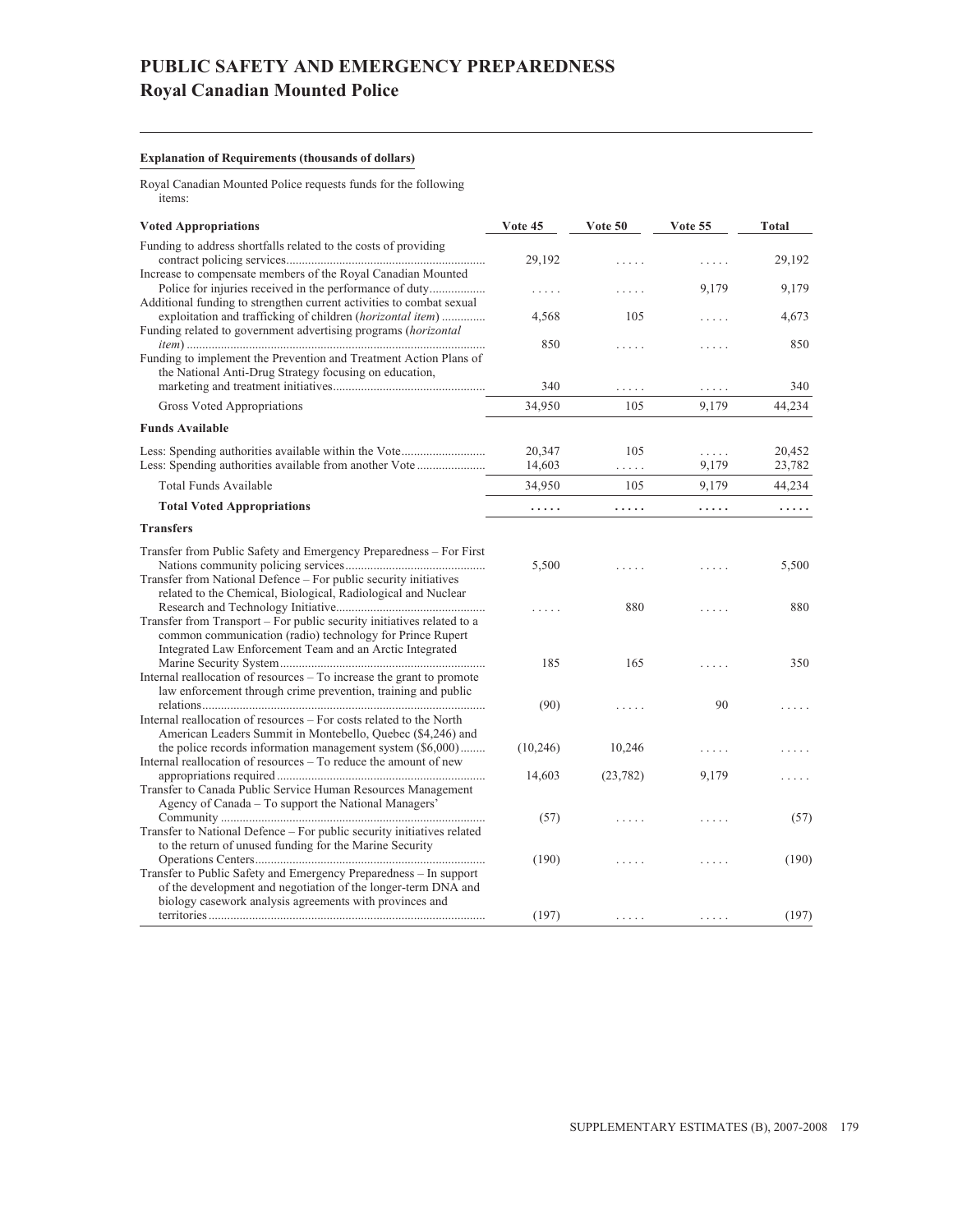# **PUBLIC SAFETY AND EMERGENCY PREPAREDNESS Royal Canadian Mounted Police**

#### **Explanation of Requirements (thousands of dollars)**

| <b>Transfers</b>                                                                                                                                                                          | Vote 45 | Vote 50  | <b>Vote 55</b> | Total   |
|-------------------------------------------------------------------------------------------------------------------------------------------------------------------------------------------|---------|----------|----------------|---------|
| Transfer to Treasury Board Secretariat – For costs associated with<br>the management of Royal Canadian Mounted Police life and                                                            | (201)   |          | .              | (201)   |
| Transfer to Foreign Affairs and International Trade – To provide                                                                                                                          |         |          |                |         |
| Transfer to Public Safety and Emergency Preparedness – For the<br>cost of the Task Force established to provide advice on<br>strengthening the accountability and governance of the Royal | (206)   | .        | .              | (206)   |
|                                                                                                                                                                                           | (1,000) | .        | .              | (1,000) |
| <b>Total Transfers</b>                                                                                                                                                                    | 8.101   | (12.491) | 9.269          | 4,879   |
| <b>These Supplementary Estimates</b>                                                                                                                                                      | 8.101   | (12.491) | 9.269          | 4.879   |

#### **Explanation of Funds Available (dollars)**

Vote 45: \$34,950,268 in total authorities is available: \$20,347,000 within the Vote and \$14,603,268 from Vote 50 due to reduced requirements related to the deferral of expenditures for additional RCMP positions and federal prosecutors to focus on law enforcement priorities such as drugs, corruption and border security.

**Vote 50**: \$105,000 in total authorities is available within the Vote due to reduced requirements related to the deferral of capital expenditures for additional RCMP positions and federal prosecutors to focus on law enforcement priorities such as drugs, corruption and border security.

**Vote 55**: \$9,179,067 in total authorities is available from Vote 50 due to reduced requirements related to the deferral of capital expenditures for the refurbishment and expansion of the RCMP Training Academy and improvement to the Field Coaching and Recruitment program.

| Voted     | <b>Statutory</b> |
|-----------|------------------|
|           |                  |
|           |                  |
|           | .                |
|           |                  |
| 90,000    | .                |
| 9,269,067 | .                |
|           | 9,179,067        |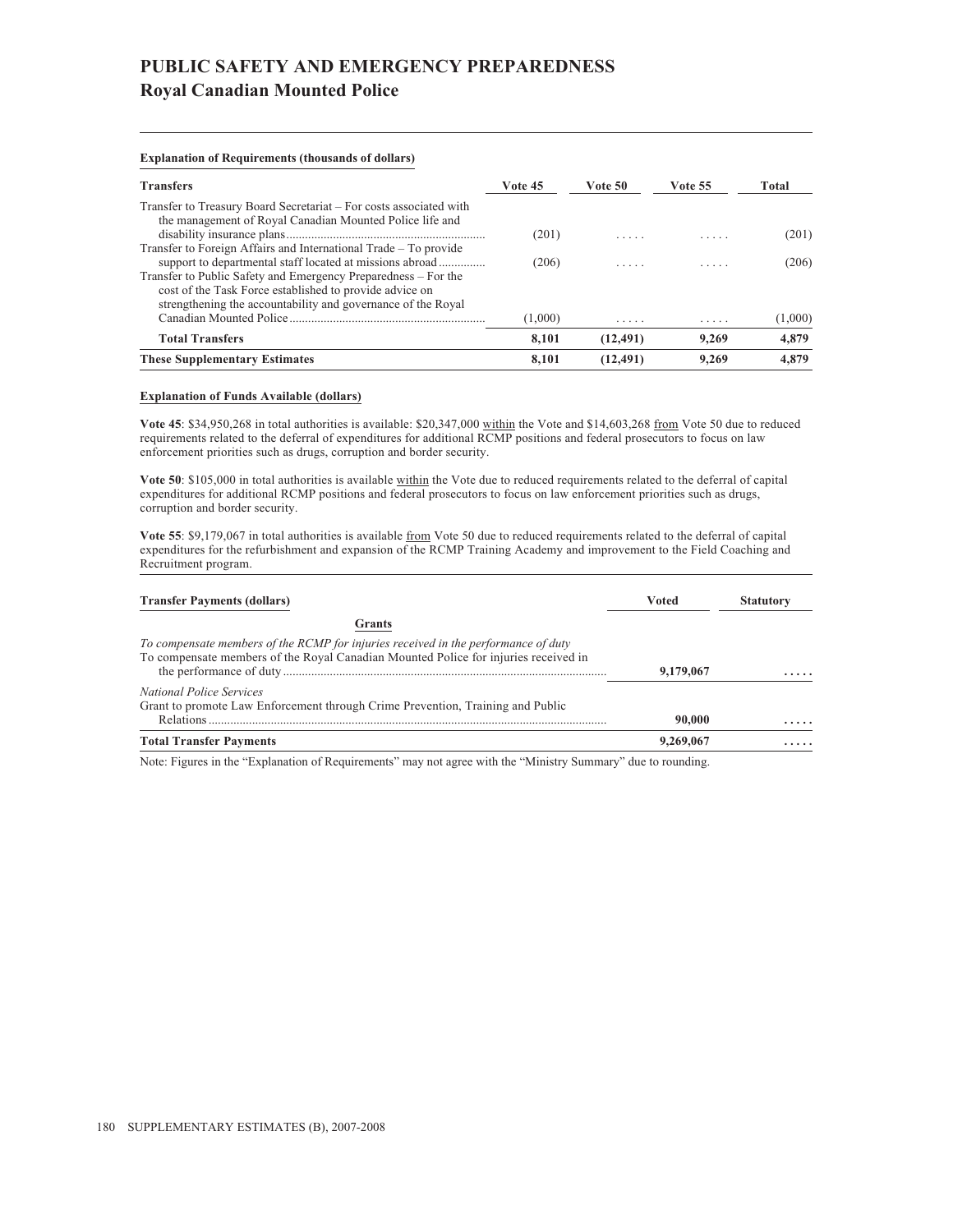### **PUBLIC WORKS AND GOVERNMENT SERVICES**

### **Ministry Summary**

|                   |                                                                                                                                                                                                                                                                                                                                                                                                                                                                                                                                                                                                                                                                                                                                                                                                                                                                                                                                                                                           |                                     | These Supplementary Estimates |                                                |                                     |
|-------------------|-------------------------------------------------------------------------------------------------------------------------------------------------------------------------------------------------------------------------------------------------------------------------------------------------------------------------------------------------------------------------------------------------------------------------------------------------------------------------------------------------------------------------------------------------------------------------------------------------------------------------------------------------------------------------------------------------------------------------------------------------------------------------------------------------------------------------------------------------------------------------------------------------------------------------------------------------------------------------------------------|-------------------------------------|-------------------------------|------------------------------------------------|-------------------------------------|
|                   | Vote (dollars)                                                                                                                                                                                                                                                                                                                                                                                                                                                                                                                                                                                                                                                                                                                                                                                                                                                                                                                                                                            | Authorities<br>to date              | <b>Transfers</b>              | <b>Adjustments to</b><br><b>Appropriations</b> | <b>Total Estimates</b><br>to date   |
| 1 <sub>b</sub>    | Operating expenditures for the provision of<br>accommodation, common and central services<br>including recoverable expenditures on behalf of the<br>Canada Pension Plan, the Employment Insurance Act<br>and the Seized Property Management Act, and<br>authority to spend revenues received during the fiscal<br>year arising from accommodation and central and<br>common services in respect of these services and the<br>payment to each member of the Queen's Privy<br>Council for Canada who is a Minister without<br>Portfolio or a Minister of State who does not preside<br>over a Ministry of State of a salary not to exceed the<br>salary paid to Ministers of State who preside over<br>Ministries of State under the Salaries Act, as adjusted<br>pursuant to the <i>Parliament of Canada Act</i> and pro rata<br>for any period of less than a year $-$ To authorize the<br>transfer of \$5,660,259 from Public Works and<br>Government Services Vote 5, Appropriation Act |                                     |                               |                                                |                                     |
| 5b                | <i>No. 2, 2007-2008</i> for the purposes of this Vote<br>Capital expenditures including expenditures on works<br>other than federal property and authority to reimburse<br>tenants of federal property for improvements<br>authorized by the Minister of Public Works and<br>Government Services – To authorize the transfer of<br>\$1,380,673 from Public Works and Government<br>Services Vote 1, Appropriation Act No. 2, 2007-2008                                                                                                                                                                                                                                                                                                                                                                                                                                                                                                                                                    | 2,029,107,190                       | 3,220,959                     | 1                                              | 2,032,328,150                       |
|                   |                                                                                                                                                                                                                                                                                                                                                                                                                                                                                                                                                                                                                                                                                                                                                                                                                                                                                                                                                                                           | 348,115,749                         | (4,279,586)                   | 1                                              | 343,836,164                         |
| (S)<br>(S)<br>(S) | Minister of Public Works and Government Services -<br>Contributions to employee benefit plans<br>Real Property Disposition Revolving Fund                                                                                                                                                                                                                                                                                                                                                                                                                                                                                                                                                                                                                                                                                                                                                                                                                                                 | 74,522<br>82,321,000<br>(8,000,000) | .<br>.                        | .                                              | 74,522<br>82,321,000<br>(8,000,000) |
| (S)               |                                                                                                                                                                                                                                                                                                                                                                                                                                                                                                                                                                                                                                                                                                                                                                                                                                                                                                                                                                                           | .                                   | .                             | .                                              | .                                   |
| (S)               | Consulting and Audit Canada Revolving Fund                                                                                                                                                                                                                                                                                                                                                                                                                                                                                                                                                                                                                                                                                                                                                                                                                                                                                                                                                | 1.1.1.1                             |                               |                                                | .                                   |
| (S)<br>(S)        | Payment in lieu of taxes to municipalities and other                                                                                                                                                                                                                                                                                                                                                                                                                                                                                                                                                                                                                                                                                                                                                                                                                                                                                                                                      | .                                   |                               |                                                | .                                   |
|                   |                                                                                                                                                                                                                                                                                                                                                                                                                                                                                                                                                                                                                                                                                                                                                                                                                                                                                                                                                                                           | 1.1.1.1                             |                               |                                                |                                     |
| (S)<br>(S)        | Telecommunications and Informatics Common                                                                                                                                                                                                                                                                                                                                                                                                                                                                                                                                                                                                                                                                                                                                                                                                                                                                                                                                                 | .                                   | .                             | .                                              |                                     |
| (S)               |                                                                                                                                                                                                                                                                                                                                                                                                                                                                                                                                                                                                                                                                                                                                                                                                                                                                                                                                                                                           | 1.1.1.1                             |                               |                                                |                                     |
|                   |                                                                                                                                                                                                                                                                                                                                                                                                                                                                                                                                                                                                                                                                                                                                                                                                                                                                                                                                                                                           | $\alpha$ , $\alpha$ , $\alpha$      | .                             | .                                              | .                                   |
|                   |                                                                                                                                                                                                                                                                                                                                                                                                                                                                                                                                                                                                                                                                                                                                                                                                                                                                                                                                                                                           | 2,451,618,461                       | (1,058,627)                   | $\overline{2}$                                 | 2,450,559,836                       |

Note: Order in Council P.C. 2007-1296 transferred activities related to the Organizational Readiness Office from Public Works and Government Services to the Treasury Board Secretariat (\$158,400).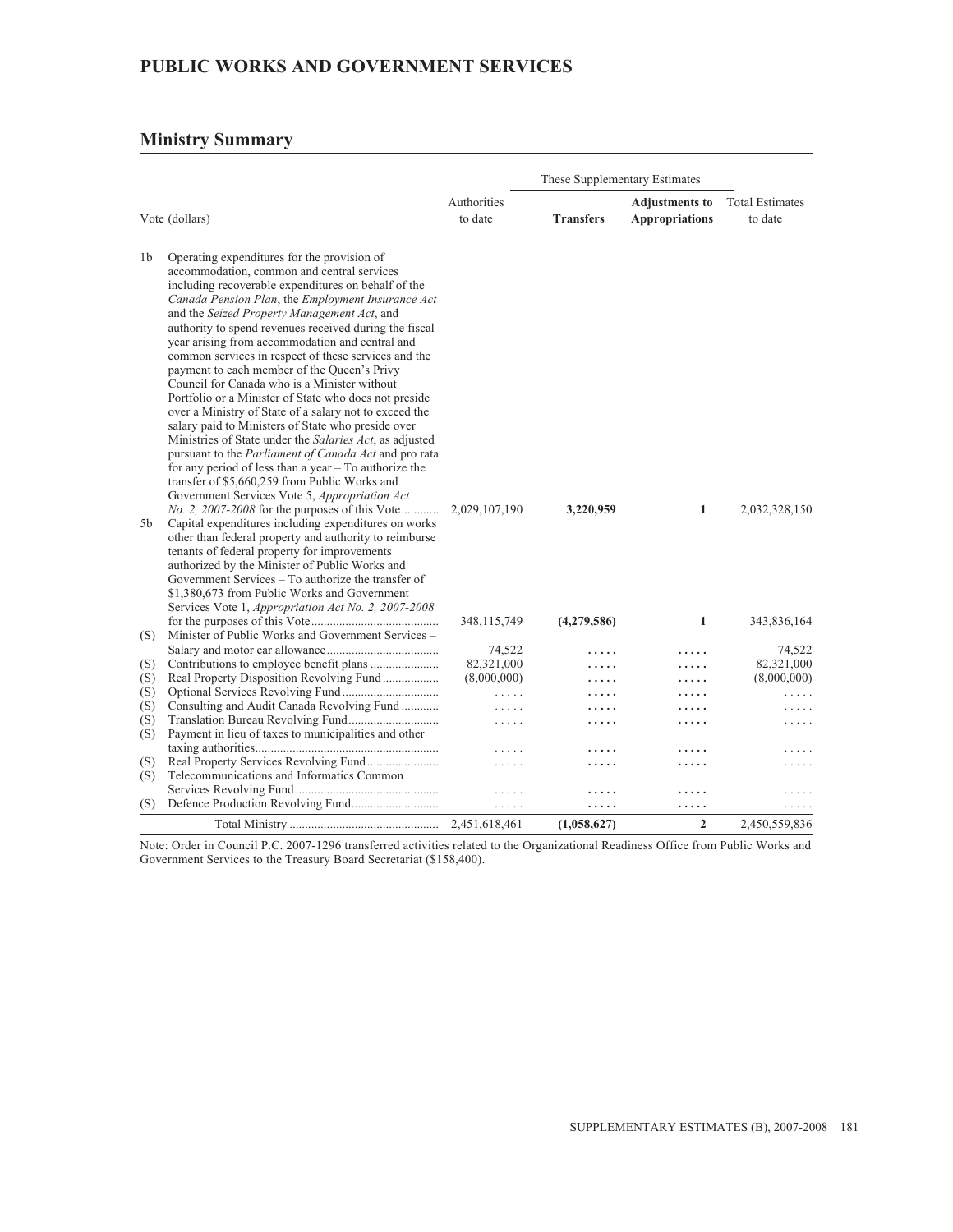#### **Explanation of Requirements (thousands of dollars)**

Public Works and Government Services requests funds for the following items:

| <b>Voted Appropriations</b>                                                                                                                                                                                                                        | Vote 1   | Vote 5                         | Total   |
|----------------------------------------------------------------------------------------------------------------------------------------------------------------------------------------------------------------------------------------------------|----------|--------------------------------|---------|
| Funding for the estimated cost of additional office accommodation requirements                                                                                                                                                                     | 24,497   |                                | 24,497  |
| Funding for the retrofit of the Galleria building in Regina, the remediation of the<br>Argentia Naval Base in Newfoundland, and the fit-up of the Dominion Public                                                                                  | .        | 17,132                         | 17,132  |
| Funding to proceed with capital and health and safety projects on the Old Port of                                                                                                                                                                  | .        | 7,100                          | 7,100   |
| Funding to complete the fit-up at 131 Queen (swing space) for occupancy during the                                                                                                                                                                 |          |                                |         |
| Funding to pursue post-sponsorship activities such as the recovery of sponsorship                                                                                                                                                                  | 6,026    | .                              | 6,026   |
| Funding to vacate, restore and renovate the West Block building, as part of the West                                                                                                                                                               | 5,458    | .                              | 5,458   |
|                                                                                                                                                                                                                                                    | 5.437    | .                              | 5.437   |
| Funding to implement the Real Property Business and Systems Transformation<br>project which consists of significant changes to business processes and systems as                                                                                   |          |                                |         |
|                                                                                                                                                                                                                                                    | .        | 3,085                          | 3,085   |
| Funding for the Laniel Dam reconstruction in the Temiscamingue region of Quebec<br>Funding for organizing and hosting the 12 <sup>th</sup> Summit of la Francophonie in Quebec                                                                     |          | 2,869                          | 2,869   |
|                                                                                                                                                                                                                                                    | 2,500    | .                              | 2,500   |
| Funding to respond to the increase in translation and interpretation services to                                                                                                                                                                   | 1,997    | .                              | 1,997   |
|                                                                                                                                                                                                                                                    | .        | 1,408                          | 1,408   |
| Funding for inspections and deck repairs of the Alexandra Bridge between Ottawa,                                                                                                                                                                   | $\cdots$ | 110                            | 110     |
| Gross Voted Appropriations                                                                                                                                                                                                                         | 45,915   | 31,704                         | 77,619  |
| <b>Funds Available</b>                                                                                                                                                                                                                             |          |                                |         |
|                                                                                                                                                                                                                                                    | 40,255   | 31,704                         | 71,959  |
|                                                                                                                                                                                                                                                    | 5.660    | $\alpha$ , $\alpha$ , $\alpha$ | 5.660   |
| <b>Total Voted Appropriations</b>                                                                                                                                                                                                                  | .        | .                              | .       |
| <b>Transfers</b>                                                                                                                                                                                                                                   |          |                                |         |
| Internal Reallocation of Resources – For the sale and leaseback of office complexes                                                                                                                                                                |          |                                |         |
| Internal Reallocation of Resources - To reduce the amount of new appropriations                                                                                                                                                                    | (1,381)  | 1,381                          |         |
|                                                                                                                                                                                                                                                    | 5,660    | (5,660)                        |         |
| Transfer to Indian Affairs and Northern Development – To support the Yukon                                                                                                                                                                         | (11)     | .                              | (11)    |
| Transfer to the Public Service Human Resources Management Agency of Canada –                                                                                                                                                                       |          |                                |         |
|                                                                                                                                                                                                                                                    | (112)    |                                | (112)   |
| Transfer to Treasury Board Secretariat - For the Organizational Readiness Office<br>Transfer to Indian Affairs and Northern Development – To provide more effective,<br>responsive and integrated development and delivery of federal programs and | (158)    | .                              | (158)   |
| services in regions through Federal Regional Councils (Nunavut Federal Council).<br>Transfer to Canadian Food Inspection Agency - To return funding for the relocation                                                                             | (191)    | .                              | (191)   |
| of the department's activities and programs to other custodial facilities                                                                                                                                                                          | (586)    | .                              | (586)   |
| <b>Total Transfers</b>                                                                                                                                                                                                                             | 3,221    | (4,280)                        | (1,059) |
| <b>These Supplementary Estimates</b>                                                                                                                                                                                                               | 3,221    | (4,280)                        | (1,059) |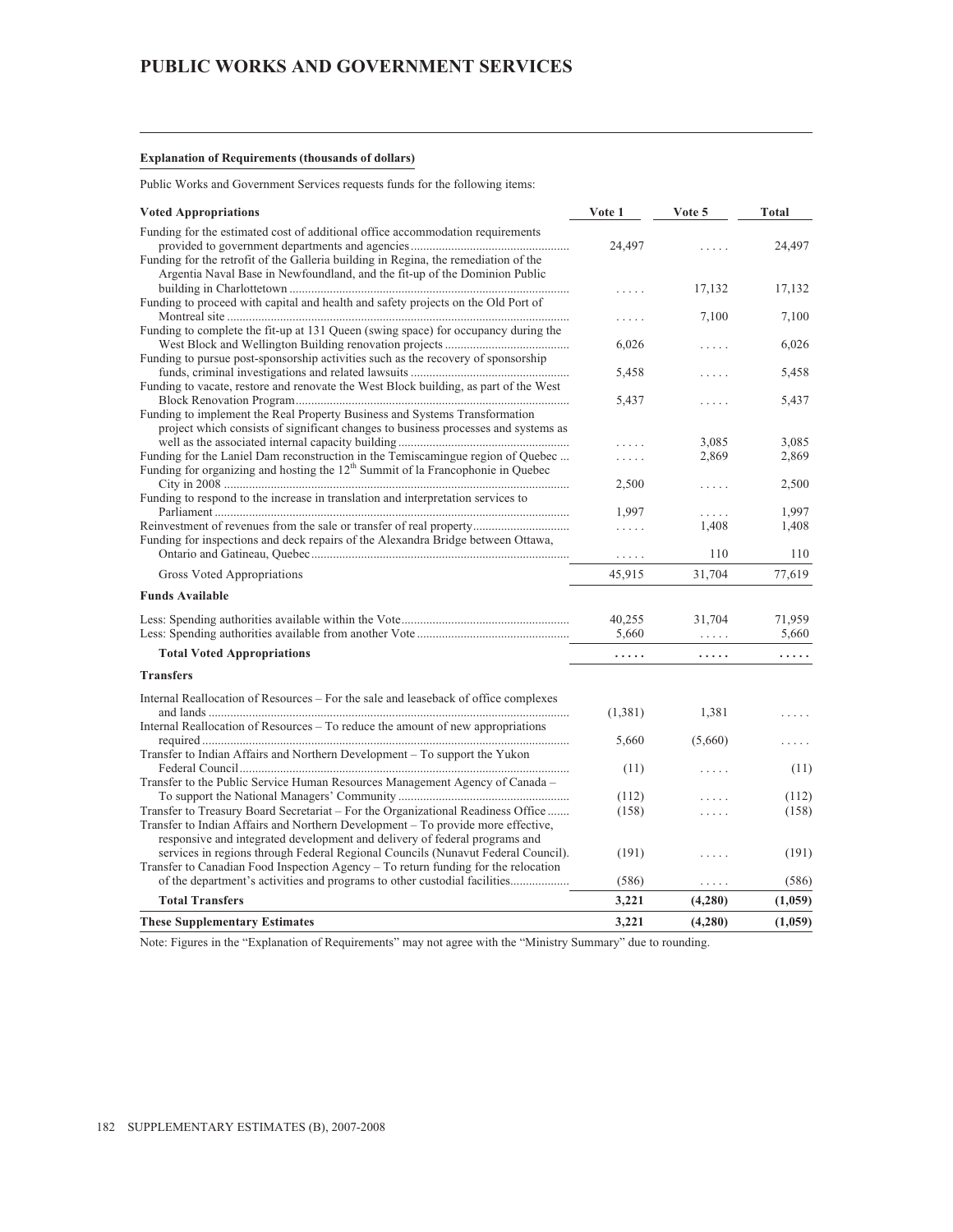#### **Explanation of Funds Available (dollars)**

**Vote 1**: \$40,254,698 in total authorities is available within the Vote due to the following: \$2,130,000 for the deferral of activities within the Homelessness Partnering Strategy initiative; \$25,919,000 for the deferral of activities within the 3000 Merivale initiative; \$3,500,000 for the repayment of a loan for the Information Technology Shared Services Proof of Concept project; \$3,521,720 due to the sale of seven (7) properties rather than the anticipated nine (9) properties as originally approved; \$3,000,000 for the deferral of activities within the Sydney Tar Ponds initiative; \$2,183,978 for the deferral of activities within the Procurement Ombudsman initiative. \$5,660,259 available from Vote 5 due to the reduced requirement for the following initiatives: \$61,338 for the renovation of the Government of Canada Building at 120 Cedar Street in Timmins, Ontario, \$3,950,000 for the renovation of the Government of Canada Building at 11 Station Street in Belleville, Ontario, and \$1,648,921 for the renovations of the St. John's Data Tax Centre in Newfoundland.

**Vote 5**: \$31,703,662 in total authorities is available within the Vote due to the following: \$6,605,000 for the deferral of activities within the Information Technology Infrastructure Rust-Out initiative and \$22,000,000 for the deferral of activities within the Skyline Complex initiative; and \$3,098,662 for the deferral of activities within the Renovation at 120 Cedar St., Timmins, Ontario initiative.

|                                                      | Estimated<br>Total<br>Cost | Estimated<br>Expenditures<br>2007-2008 |  |
|------------------------------------------------------|----------------------------|----------------------------------------|--|
|                                                      | \$000s                     | \$000s                                 |  |
| <b>New Major Capital Projects (Information only)</b> |                            |                                        |  |
| <b>OUEBEC</b>                                        |                            |                                        |  |
|                                                      | 6.225                      | 380                                    |  |
|                                                      | 3.400                      | 2.744                                  |  |
|                                                      | 1.962                      | 1.350                                  |  |
| NATIONAL CAPITAL                                     |                            |                                        |  |
|                                                      | 2.715                      | 1.765                                  |  |
|                                                      | 2.605                      | 1.008                                  |  |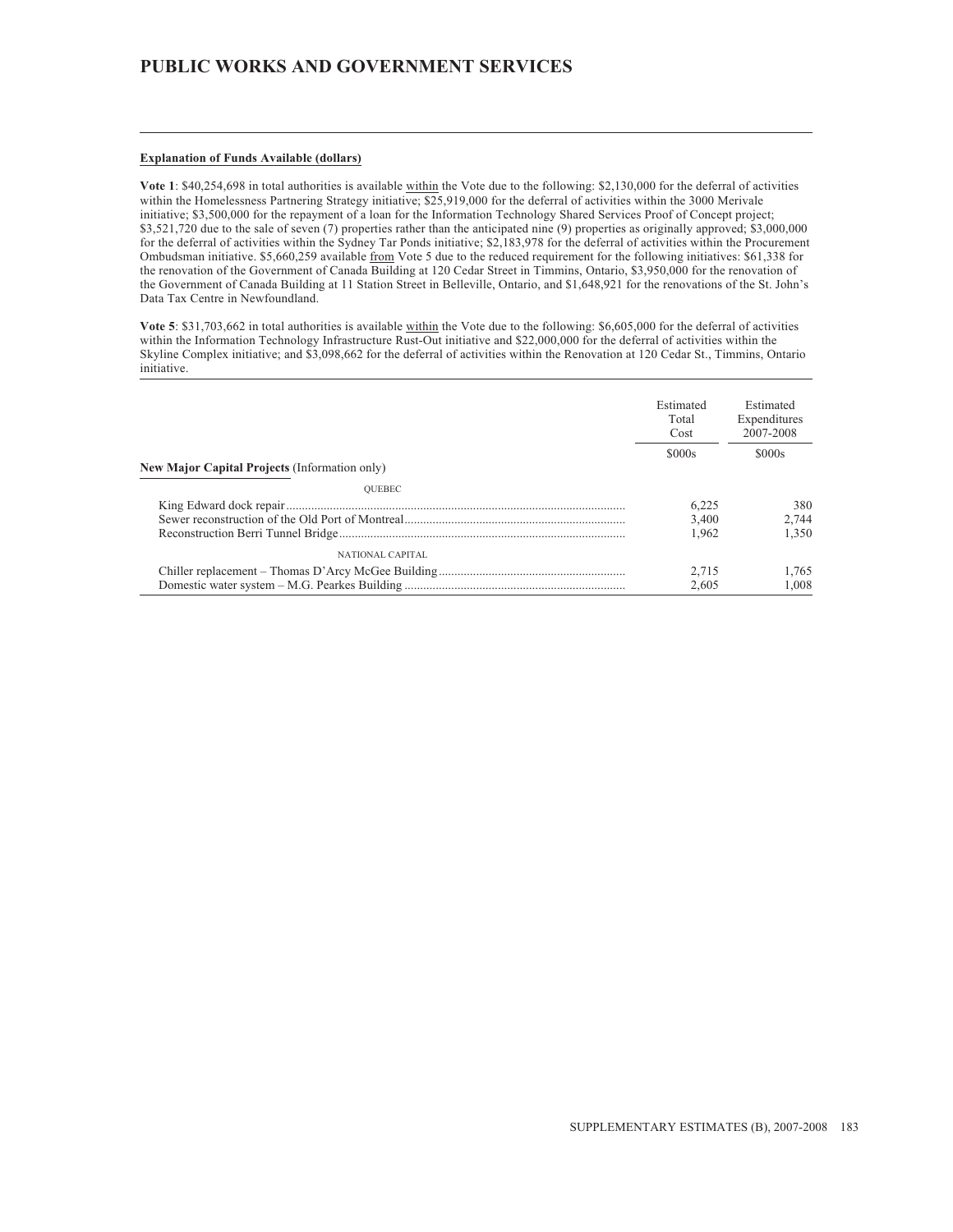|                |                                                                                                               | These Supplementary Estimates |                  |                       |                        |  |
|----------------|---------------------------------------------------------------------------------------------------------------|-------------------------------|------------------|-----------------------|------------------------|--|
|                |                                                                                                               | Authorities                   |                  | <b>Adjustments to</b> | <b>Total Estimates</b> |  |
|                | Vote (dollars)                                                                                                | to date                       | <b>Transfers</b> | <b>Appropriations</b> | to date                |  |
|                |                                                                                                               |                               |                  |                       |                        |  |
|                | Department                                                                                                    |                               |                  |                       |                        |  |
| 1 <sub>b</sub> | Operating expenditures, and                                                                                   |                               |                  |                       |                        |  |
|                | $(a)$ authority to make expenditures on other than                                                            |                               |                  |                       |                        |  |
|                | federal property in the course of or arising out of the                                                       |                               |                  |                       |                        |  |
|                | exercise of jurisdiction in aeronautics;                                                                      |                               |                  |                       |                        |  |
|                | $(b)$ authority for the payment of commissions for<br>revenue collection pursuant to the Aeronautics Act;     |                               |                  |                       |                        |  |
|                | $(c)$ authority to expend revenue received during the                                                         |                               |                  |                       |                        |  |
|                | fiscal year; and                                                                                              |                               |                  |                       |                        |  |
|                | (d) the payment to each member of the Queen's Privy                                                           |                               |                  |                       |                        |  |
|                | Council for Canada who is a Minister without                                                                  |                               |                  |                       |                        |  |
|                | Portfolio or a Minister of State who does not preside                                                         |                               |                  |                       |                        |  |
|                | over a Ministry of State of a salary not to exceed the                                                        |                               |                  |                       |                        |  |
|                | salary paid to Ministers of State who preside over<br>Ministries of State under the Salaries Act, as adjusted |                               |                  |                       |                        |  |
|                | pursuant to the Parliament of Canada Act and pro rata                                                         |                               |                  |                       |                        |  |
|                |                                                                                                               | 309,817,279                   | (2,965,900)      |                       | 306,851,379            |  |
| 5b             | Capital expenditures including contributions to                                                               |                               |                  |                       |                        |  |
|                | provinces or municipalities or local or private                                                               |                               |                  |                       |                        |  |
|                | authorities towards construction done by those bodies.                                                        | 82,840,390                    | (7,000)          |                       | 82,833,390             |  |
| 10a            | The grants listed in the Estimates and contributions                                                          | 514,663,218                   | .                |                       | 514,663,218            |  |
| (S)            | Minister of Transport – Salary and motor car                                                                  | 74,522                        |                  |                       | 74,522                 |  |
| (S)            | Payments to the Canadian National Railway                                                                     |                               | .                | .                     |                        |  |
|                | Company in respect of the termination of the                                                                  |                               |                  |                       |                        |  |
|                | collection of tolls on the Victoria Bridge, Montreal                                                          |                               |                  |                       |                        |  |
|                | and for rehabilitation work on the roadway portion of                                                         |                               |                  |                       |                        |  |
|                |                                                                                                               | 3,300,000                     |                  |                       | 3,300,000              |  |
| (S)            |                                                                                                               | 68,658,000                    | .                | .                     | 68,658,000             |  |
| (S)            | Payments in respect of St. Lawrence Seaway<br>agreements under the Canada Marine Act                          | 26,900,000                    |                  |                       | 26,900,000             |  |
| (S)            | Northumberland Strait Crossing Subsidy Payment                                                                |                               | .                | .                     |                        |  |
|                | under the Northumberland Strait Crossing Act                                                                  | 55,276,156                    |                  |                       | 55,276,156             |  |
|                |                                                                                                               | 1,061,529,565                 | (2,972,900)      | .                     | 1,058,556,665          |  |
|                | <b>Canada Post Corporation</b>                                                                                |                               |                  |                       |                        |  |
| 15             | Payments to the Canada Post Corporation for special                                                           |                               |                  |                       |                        |  |
|                |                                                                                                               | 122,210,000                   |                  |                       | 122,210,000            |  |
|                |                                                                                                               | 122,210,000                   | .                | .                     | 122,210,000            |  |
|                | <b>Canadian Air Transport Security Authority</b>                                                              |                               |                  |                       |                        |  |
|                | 20b Payments to the Canadian Air Transport Security                                                           |                               |                  |                       |                        |  |
|                | Authority for operating and capital expenditures                                                              | 455,304,000                   |                  |                       | 455,304,000            |  |
|                |                                                                                                               | 455,304,000                   | .                | .                     | 455,304,000            |  |
|                | <b>Canadian Transportation Agency</b>                                                                         |                               |                  |                       |                        |  |
| 25             |                                                                                                               | 22,611,000                    |                  |                       | 22,611,000             |  |
| (S)            |                                                                                                               | 3,444,000                     |                  |                       | 3,444,000              |  |
|                |                                                                                                               | 26,055,000                    | .                | .                     | 26,055,000             |  |
|                |                                                                                                               |                               |                  |                       |                        |  |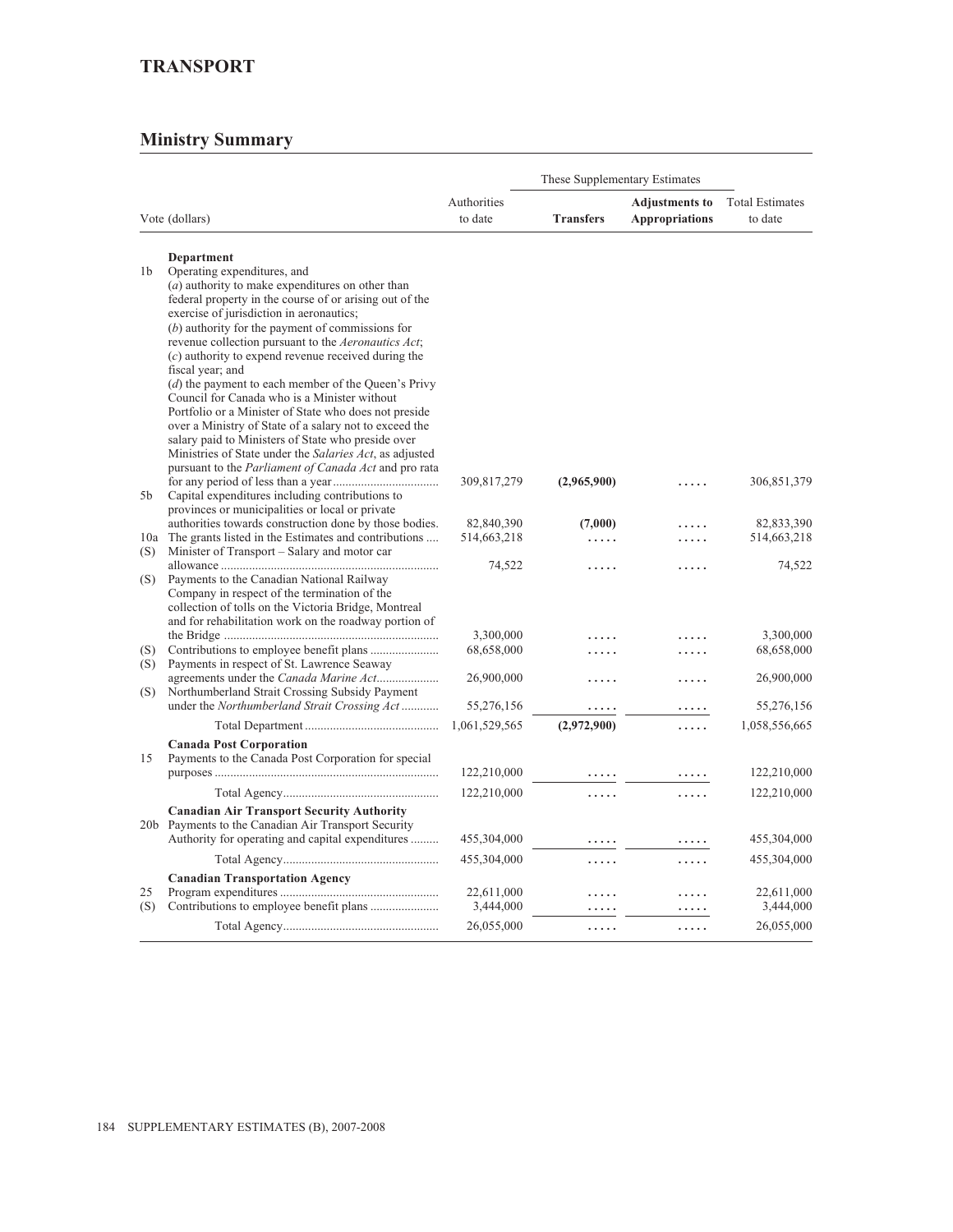|     |                                                                                                                                                                                                                                                                                                                                                                                                                                                                                                                                                                            | These Supplementary Estimates            |                               |                                                |                                          |  |
|-----|----------------------------------------------------------------------------------------------------------------------------------------------------------------------------------------------------------------------------------------------------------------------------------------------------------------------------------------------------------------------------------------------------------------------------------------------------------------------------------------------------------------------------------------------------------------------------|------------------------------------------|-------------------------------|------------------------------------------------|------------------------------------------|--|
|     | Vote (dollars)                                                                                                                                                                                                                                                                                                                                                                                                                                                                                                                                                             | Authorities<br>to date                   | <b>Transfers</b>              | <b>Adjustments to</b><br><b>Appropriations</b> | <b>Total Estimates</b><br>to date        |  |
|     |                                                                                                                                                                                                                                                                                                                                                                                                                                                                                                                                                                            |                                          |                               |                                                |                                          |  |
| 30  | <b>Federal Bridge Corporation Limited</b><br>Payments to the Federal Bridge Corporation Limited                                                                                                                                                                                                                                                                                                                                                                                                                                                                            | 10,450,000                               |                               |                                                | 10,450,000                               |  |
|     |                                                                                                                                                                                                                                                                                                                                                                                                                                                                                                                                                                            | 10,450,000                               |                               |                                                | 10,450,000                               |  |
| 35  | <b>Marine Atlantic Inc.</b><br>Payments to Marine Atlantic Inc. in respect of<br>(a) the costs of the management of the Company,<br>payments for capital purposes and for transportation<br>activities including the following water transportation<br>services pursuant to contracts with Her Majesty:<br>Newfoundland ferries and terminals; and<br>(b) payments made by the Company of the costs<br>incurred for the provision of early retirement benefits,<br>severance and other benefits where such costs result<br>from employee cutbacks or the discontinuance or | 80,980,000                               |                               |                                                | 80,980,000                               |  |
|     |                                                                                                                                                                                                                                                                                                                                                                                                                                                                                                                                                                            |                                          | .                             |                                                |                                          |  |
|     |                                                                                                                                                                                                                                                                                                                                                                                                                                                                                                                                                                            | 80,980,000                               | .                             | .                                              | 80,980,000                               |  |
| 45  | <b>National Capital Commission</b><br>40a Payments to the National Capital Commission for<br>Payments to the National Capital Commission for                                                                                                                                                                                                                                                                                                                                                                                                                               | 77,026,800                               | .                             | .                                              | 77,026,800                               |  |
|     |                                                                                                                                                                                                                                                                                                                                                                                                                                                                                                                                                                            | 17,935,000                               |                               |                                                | 17,935,000                               |  |
|     |                                                                                                                                                                                                                                                                                                                                                                                                                                                                                                                                                                            | 94,961,800                               | .                             | .                                              | 94,961,800                               |  |
| (S) | Office of Infrastructure of Canada<br>50b Operating expenditures – To authorize the transfer of<br>\$1,421,508 from Transport Vote 55, Appropriation<br>Act No. 2, 2007-2008 for the purposes of this Vote                                                                                                                                                                                                                                                                                                                                                                 | 34,080,482<br>3,085,762,427<br>2,318,000 | 1,421,508<br>(1,421,508)<br>. | 1<br>.<br>.                                    | 35,501,991<br>3,084,340,919<br>2,318,000 |  |
|     |                                                                                                                                                                                                                                                                                                                                                                                                                                                                                                                                                                            | 3,122,160,909                            | .                             | $\mathbf{1}$                                   | 3,122,160,910                            |  |
|     | Old Port of Montreal Corporation Inc.<br>60a Payments to the Old Port of Montreal Corporation                                                                                                                                                                                                                                                                                                                                                                                                                                                                              | 18,900,000                               |                               |                                                | 18,900,000                               |  |
|     |                                                                                                                                                                                                                                                                                                                                                                                                                                                                                                                                                                            |                                          |                               |                                                |                                          |  |
|     | The Jacques Cartier and Champlain Bridges<br>Incorporated<br>65a Payments to the Jacques Cartier and Champlain<br>Bridges Inc. to be applied in payment of the excess of<br>the expenditures over the revenues of the Corporation<br>(exclusive of depreciation on capital structures and<br>reserves) in the operation of the Jacques Cartier,<br>Champlain and Mercier Bridges, a portion of the<br>Bonaventure Autoroute, the Pont-Champlain Jetty,                                                                                                                     | 18,900,000                               | .                             | .                                              | 18,900,000                               |  |
|     |                                                                                                                                                                                                                                                                                                                                                                                                                                                                                                                                                                            | 65,889,000                               |                               |                                                | 65,889,000                               |  |
|     |                                                                                                                                                                                                                                                                                                                                                                                                                                                                                                                                                                            | 65,889,000                               | .                             | .                                              | 65,889,000                               |  |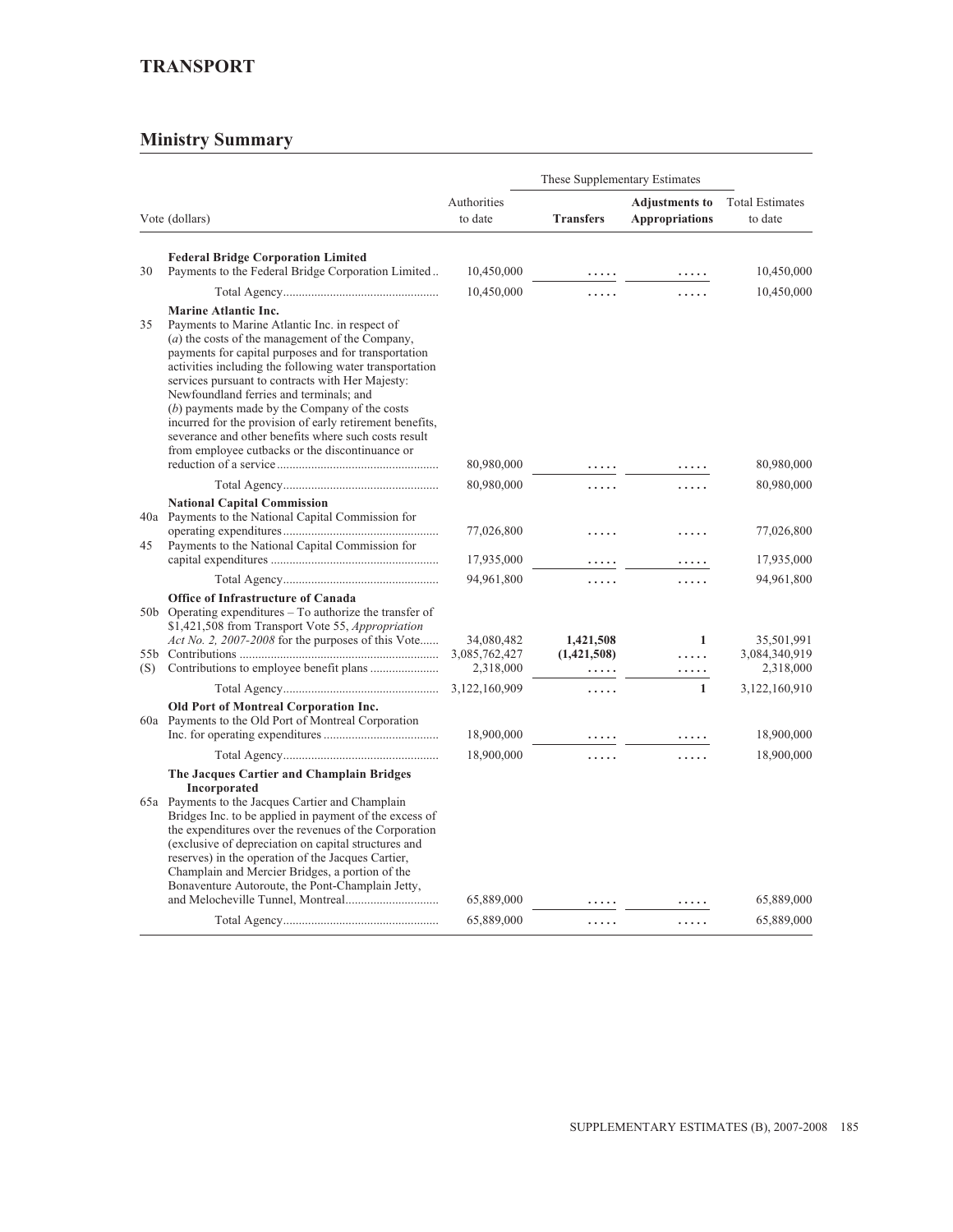## **TRANSPORT**

| Vote (dollars) |                                                                                                                                                                                                                                                                                                                                            |                        |                  | These Supplementary Estimates                  |                                   |  |  |
|----------------|--------------------------------------------------------------------------------------------------------------------------------------------------------------------------------------------------------------------------------------------------------------------------------------------------------------------------------------------|------------------------|------------------|------------------------------------------------|-----------------------------------|--|--|
|                |                                                                                                                                                                                                                                                                                                                                            | Authorities<br>to date | <b>Transfers</b> | <b>Adjustments to</b><br><b>Appropriations</b> | <b>Total Estimates</b><br>to date |  |  |
| 70a<br>(S)     | <b>Transportation Appeal Tribunal of Canada</b>                                                                                                                                                                                                                                                                                            | 1,406,251<br>126,000   | .                |                                                | 1,406,251<br>126,000              |  |  |
|                |                                                                                                                                                                                                                                                                                                                                            | 1,532,251              | .                | .                                              | 1,532,251                         |  |  |
|                | VIA Rail Canada Inc.<br>75a Payments to VIA Rail Canada Inc. In respect of<br>the costs of the management of the Company,<br>payments for capital purposes and payments for the<br>provision of rail passenger services in Canada in<br>accordance with contracts entered into pursuant to<br>subparagraph $(c)(i)$ of Transport Vote 52d, | 240,461,000            | .                | .                                              | 240,461,000                       |  |  |
|                |                                                                                                                                                                                                                                                                                                                                            | 240,461,000            | .                | .                                              | 240,461,000                       |  |  |
|                |                                                                                                                                                                                                                                                                                                                                            | 5,300,433,525          | (2,972,900)      | 1                                              | 5,297,460,626                     |  |  |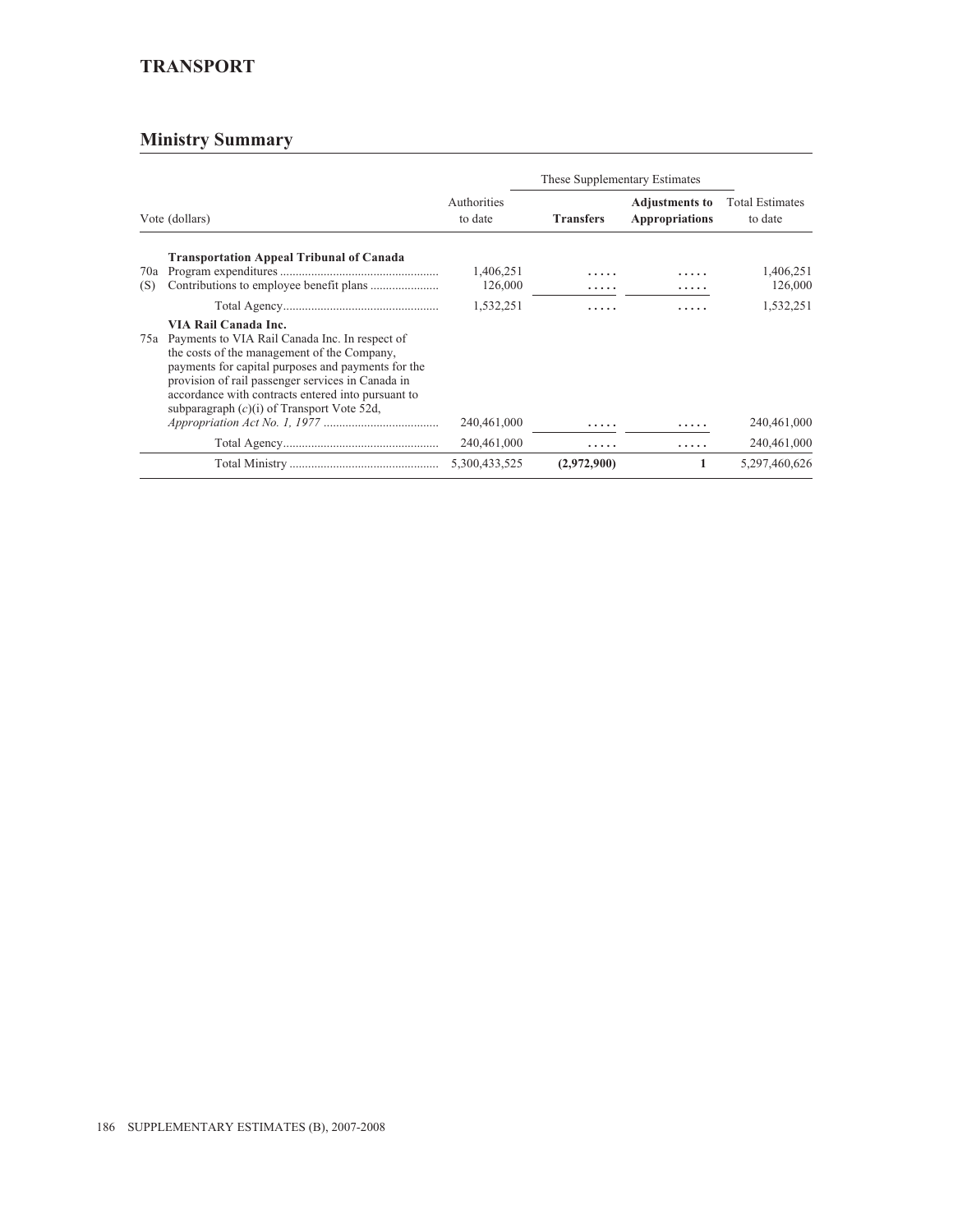### **Explanation of Requirements (thousands of dollars)**

Transport requests funds for the following items:

| <b>Voted Appropriations</b>                                                                                                                                    | Vote 1   | Vote 5 | Total   |
|----------------------------------------------------------------------------------------------------------------------------------------------------------------|----------|--------|---------|
| Funding for the development of a new Detroit River crossing for the Windsor-Detroit                                                                            |          |        |         |
|                                                                                                                                                                | 1,515    |        | 1,515   |
|                                                                                                                                                                | 23       | .      | 23      |
| Gross Voted Appropriations                                                                                                                                     | 1,538    | .      | 1,538   |
| <b>Funds Available</b>                                                                                                                                         |          |        |         |
|                                                                                                                                                                | 1,538    | .      | 1,538   |
| <b>Total Voted Appropriations</b>                                                                                                                              | .        | .      | .       |
| <b>Transfers</b>                                                                                                                                               |          |        |         |
| Transfer to Atlantic Canada Opportunities Agency – To support the Digby Harbour                                                                                |          |        |         |
|                                                                                                                                                                | (50)     | .      | (50)    |
| Transfer to National Defence – For public security initiatives related to the                                                                                  |          |        |         |
|                                                                                                                                                                | (210)    |        | (210)   |
| Transfer to Office of the Director of Public Prosecution – For public security<br>initiatives related to the Coordination of Legal Analysis of Marine Security |          |        |         |
|                                                                                                                                                                | (223)    | .      | (223)   |
| Transfer to Royal Canadian Mounted Police – For public security initiatives related to                                                                         |          |        |         |
| a common communication (radio) technology for Prince Rupert Integrated Law                                                                                     |          |        |         |
|                                                                                                                                                                | (350)    |        | (350)   |
| Transfer to Environment - For implementation of the National Vehicle Scrappage                                                                                 |          |        |         |
|                                                                                                                                                                | (1,000)  | .      | (1,000) |
| Transfer to National Defence – For public security initiatives related to the return of                                                                        |          |        |         |
|                                                                                                                                                                | (1, 133) | (7)    | (1,140) |
| <b>Total Transfers</b>                                                                                                                                         | (2,966)  | (7)    | (2,973) |
| <b>These Supplementary Estimates</b>                                                                                                                           | (2,966)  | (7)    | (2,973) |

### **Explanation of Funds Available (dollars)**

**Vote 1**: \$1,537,970 in total authorities is available within the Vote due to reduced requirements related to the deferral of the Air Cargo Security Program.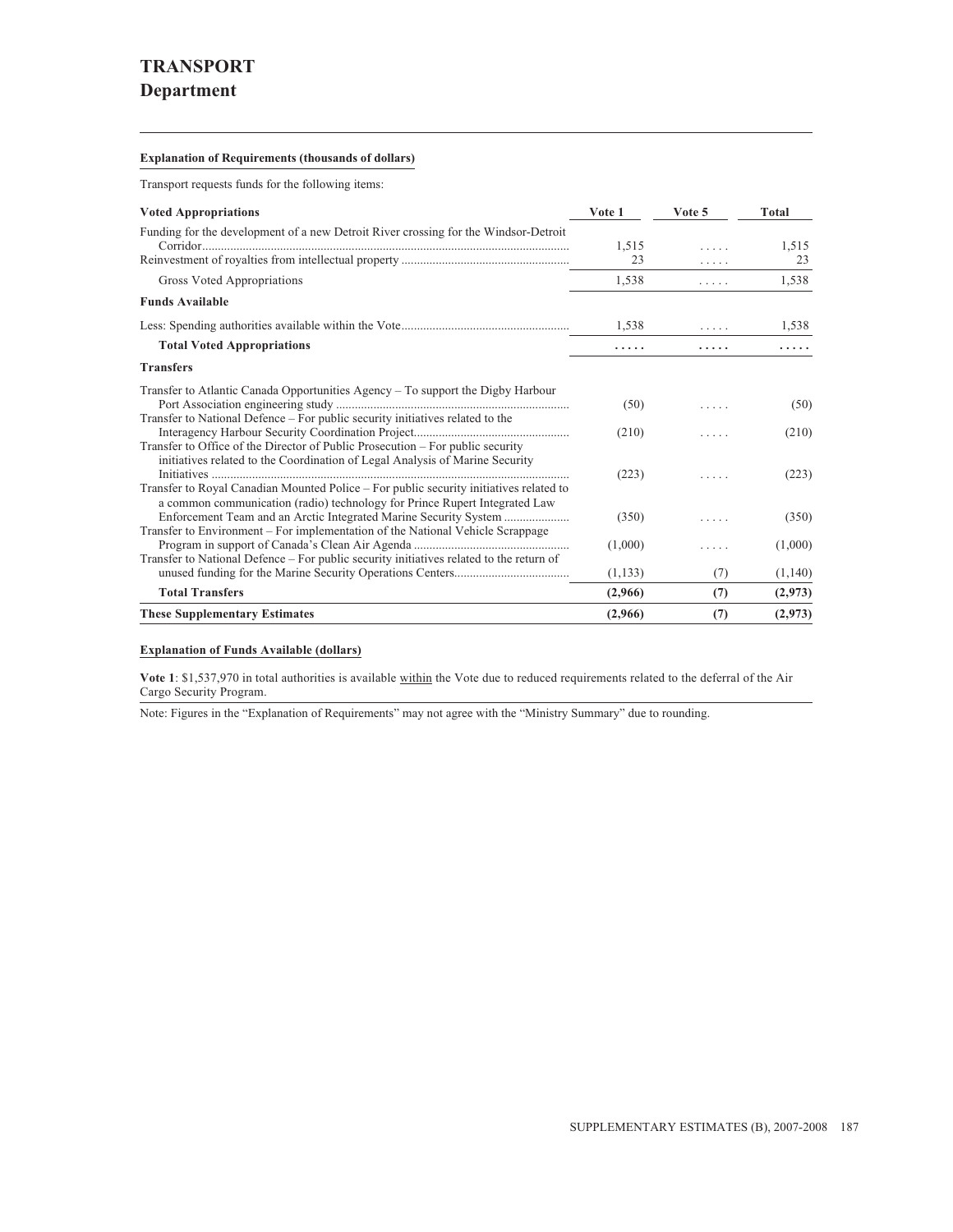# **TRANSPORT Canadian Air Transport Security Authority**

#### **Explanation of Requirements (thousands of dollars)**

Canadian Air Transport Security Authority requests funds for the following items:

| <b>Voted Appropriations</b>          | Vote 20 |
|--------------------------------------|---------|
|                                      | 41,050  |
| <b>Funds Available</b>               |         |
|                                      | 41,050  |
| <b>These Supplementary Estimates</b> | .       |

## **Explanation of Funds Available (dollars)**

**Vote 20**: \$41,050,000 in total authorities is available within the Vote due to the deferral of capital funds approved for Explosive Detection Systems, Restricted Area Identification Cards, Threat Image Projection System and scheduling and financial systems software.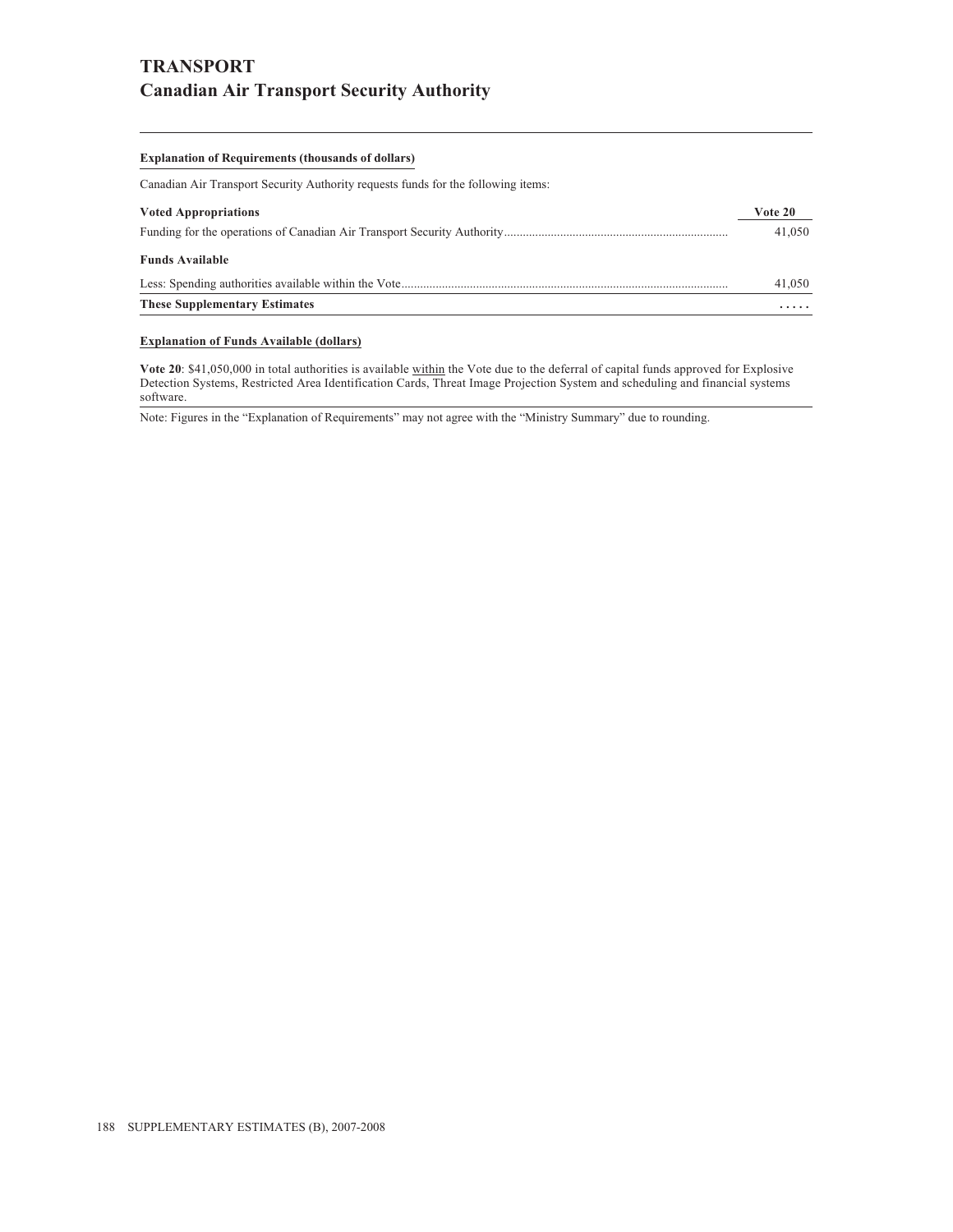# **TRANSPORT Office of Infrastructure of Canada**

#### **Explanation of Requirements (thousands of dollars)**

Office of Infrastructure of Canada requests funds for the following items:

| <b>Voted Appropriations</b>                                                                                                                                                                                                                               | Vote 50 | <b>Vote 55</b> | Total |
|-----------------------------------------------------------------------------------------------------------------------------------------------------------------------------------------------------------------------------------------------------------|---------|----------------|-------|
| Funding to ensure oversight and manage the growth of contribution programs<br>Funding for the Canada Strategic Infrastructure Fund relating to investments in public<br>infrastructure projects designed to improve the quality of life in both urban and | 1,422   |                | 1,422 |
|                                                                                                                                                                                                                                                           | .       | 785            | 785   |
| Gross Voted Appropriations                                                                                                                                                                                                                                | 1,422   | 785            | 2,207 |
| <b>Funds Available</b>                                                                                                                                                                                                                                    |         |                |       |
|                                                                                                                                                                                                                                                           | .       | 785            | 785   |
|                                                                                                                                                                                                                                                           | 1,422   | .              | 1,422 |
| Total Funds Available                                                                                                                                                                                                                                     | 1,422   | 785            | 2,207 |
| <b>Total Voted Appropriations</b>                                                                                                                                                                                                                         | .       | .              |       |
| <b>Transfers</b>                                                                                                                                                                                                                                          |         |                |       |
| Internal reallocation of resources $-$ To reduce the amount of new appropriations                                                                                                                                                                         |         |                |       |
|                                                                                                                                                                                                                                                           | 1,422   | (1, 422)       |       |
| <b>Total Transfers</b>                                                                                                                                                                                                                                    | 1,422   | (1, 422)       |       |
| <b>These Supplementary Estimates</b>                                                                                                                                                                                                                      | 1,422   | (1, 422)       |       |

#### **Explanation of Funds Available (dollars)**

**Vote 50**: \$1,421,508 in total authorities is available from Vote 55 due to the deferral of contribution payments relating to the Municipal Rural Infrastructure Fund.

**Vote 55**: \$785,000 in total authorities is available within the Vote due to the deferral of contribution payments relating to the Municipal Rural Infrastructure Fund.

| <b>Transfer Payments (dollars)</b>   | Voted   | <b>Statutory</b> |
|--------------------------------------|---------|------------------|
| <b>Contributions</b>                 |         |                  |
| Infrastructure Investments           |         |                  |
|                                      | 785,000 | .                |
| <b>Total Gross Transfer Payments</b> | 785,000 | .                |
|                                      | 785,000 | .                |
| <b>Net Transfer Payments</b>         | .       | .                |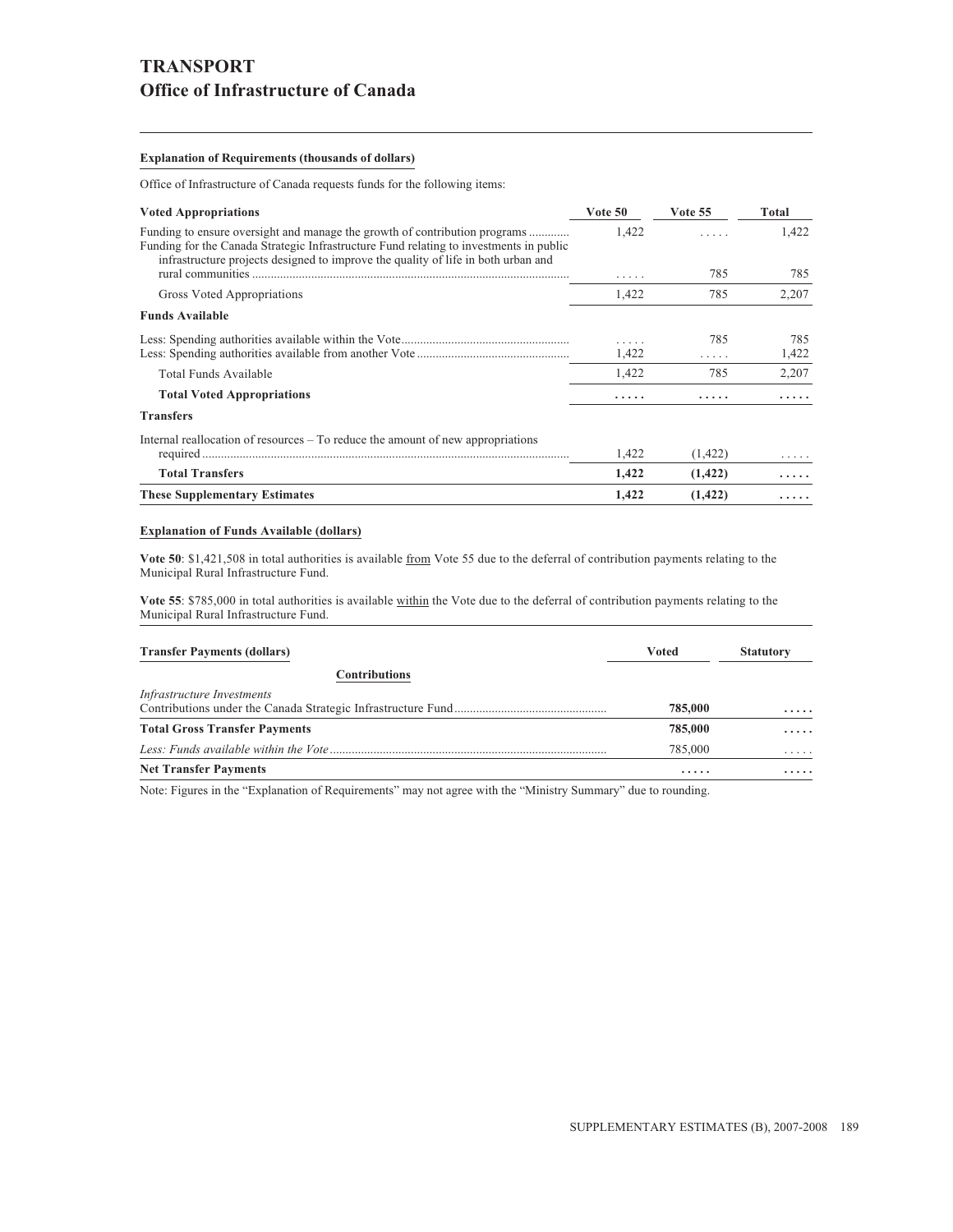## **TREASURY BOARD**

|                |                                                                                                                  | These Supplementary Estimates |                  |                                                |                                   |  |
|----------------|------------------------------------------------------------------------------------------------------------------|-------------------------------|------------------|------------------------------------------------|-----------------------------------|--|
|                | Vote (dollars)                                                                                                   | Authorities<br>to date        | <b>Transfers</b> | <b>Adjustments to</b><br><b>Appropriations</b> | <b>Total Estimates</b><br>to date |  |
|                |                                                                                                                  |                               |                  |                                                |                                   |  |
|                | Secretariat                                                                                                      |                               |                  |                                                |                                   |  |
| 1b             | Operating expenditures and the payment to each                                                                   |                               |                  |                                                |                                   |  |
|                | member of the Queen's Privy Council for Canada                                                                   |                               |                  |                                                |                                   |  |
|                | who is a Minister without Portfolio or a Minister of                                                             |                               |                  |                                                |                                   |  |
|                | State who does not preside over a Ministry of State of<br>a salary not to exceed the salary paid to Ministers of |                               |                  |                                                |                                   |  |
|                | State who preside over Ministries of State under the                                                             |                               |                  |                                                |                                   |  |
|                | Salaries Act, as adjusted pursuant to the Parliament of                                                          |                               |                  |                                                |                                   |  |
|                | Canada Act and pro rata for any period of less than a                                                            |                               |                  |                                                |                                   |  |
|                | year and authority to expend revenues received during                                                            |                               |                  |                                                |                                   |  |
|                | the fiscal year arising from activities of the Treasury                                                          |                               |                  |                                                |                                   |  |
|                | Board Secretariat - To authorize the transfer of                                                                 |                               |                  |                                                |                                   |  |
|                | \$201,450 from Public Safety and Emergency<br>Preparedness Vote 45, \$158,400 from Public Works                  |                               |                  |                                                |                                   |  |
|                | and Government Services Vote 1, and \$30,000 from                                                                |                               |                  |                                                |                                   |  |
|                | Human Resources and Skills Development Vote 1,                                                                   |                               |                  |                                                |                                   |  |
|                | Appropriation Act No. 2, 2007-2008 for the purposes                                                              |                               |                  |                                                |                                   |  |
|                |                                                                                                                  | 177,946,433                   | 168,350          | 1                                              | 178, 114, 784                     |  |
| 2 <sub>b</sub> | Contributions – To authorize the transfer of \$221,500                                                           |                               |                  |                                                |                                   |  |
|                | from Treasury Board Vote 1, Appropriation Act No.                                                                |                               |                  |                                                |                                   |  |
| 5a             | Government Contingencies – Subject to the approval                                                               | 200,000                       | 221,500          | 1                                              | 421,501                           |  |
|                | of the Treasury Board, to supplement other                                                                       |                               |                  |                                                |                                   |  |
|                | appropriations and to provide for miscellaneous,                                                                 |                               |                  |                                                |                                   |  |
|                | urgent or unforeseen expenditures not otherwise                                                                  |                               |                  |                                                |                                   |  |
|                | provided for, including grants and contributions not                                                             |                               |                  |                                                |                                   |  |
|                | listed in the Estimates and the increase of the amount                                                           |                               |                  |                                                |                                   |  |
|                | of grants listed in these, where those expenditures are                                                          |                               |                  |                                                |                                   |  |
|                | within the legal mandate of a government<br>organization, and authority to re-use any sums                       |                               |                  |                                                |                                   |  |
|                | allotted and repaid to this appropriation from other                                                             |                               |                  |                                                |                                   |  |
|                |                                                                                                                  | 750,000,001                   |                  |                                                | 750,000,001                       |  |
|                |                                                                                                                  | 23,217,000                    |                  |                                                | 23,217,000                        |  |
|                | 15b Compensation Adjustments – Subject to the approval                                                           |                               |                  |                                                |                                   |  |
|                | of the Treasury Board, to supplement other                                                                       |                               |                  |                                                |                                   |  |
|                | appropriations that may need to be partially or fully<br>funded as a result of adjustments made to terms and     |                               |                  |                                                |                                   |  |
|                | conditions of service or employment of the federal                                                               |                               |                  |                                                |                                   |  |
|                | public administration, including members of the                                                                  |                               |                  |                                                |                                   |  |
|                | Royal Canadian Mounted Police and the Canadian                                                                   |                               |                  |                                                |                                   |  |
|                | Forces, Governor in Council appointees and Crown                                                                 |                               |                  |                                                |                                   |  |
|                | corporations as defined in section 83 of the Financial                                                           |                               |                  |                                                |                                   |  |
|                |                                                                                                                  | 185,494,000                   | .                | 42,294,000                                     | 227,788,000                       |  |
|                | 22a Operating Budget Carry Forward - Subject to the                                                              |                               |                  |                                                | 1,827,798,000                     |  |
|                | approval of the Treasury Board, to supplement other                                                              |                               |                  |                                                |                                   |  |
|                | appropriations for the operating budget carry forward                                                            |                               |                  |                                                |                                   |  |
|                |                                                                                                                  | 1,200,000,000                 | .                | .                                              | 1,200,000,000                     |  |
|                | 23a Paylist Requirements - Subject to the approval of the                                                        |                               |                  |                                                |                                   |  |
|                | Treasury Board, to supplement other appropriations<br>for requirements related to parental and maternity         |                               |                  |                                                |                                   |  |
|                | allowances, entitlements on cessation of service or                                                              |                               |                  |                                                |                                   |  |
|                | employment and adjustments made to terms and                                                                     |                               |                  |                                                |                                   |  |
|                | conditions of service or employment of the public                                                                |                               |                  |                                                |                                   |  |
|                | service including members of the Royal Canadian                                                                  |                               |                  |                                                |                                   |  |
|                | Mounted Police and the Canadian Forces, where these                                                              |                               |                  |                                                |                                   |  |
|                | have not been provided from Vote 15, Compensation                                                                | 500,000,000                   |                  |                                                | 500,000,000                       |  |
|                |                                                                                                                  |                               |                  |                                                |                                   |  |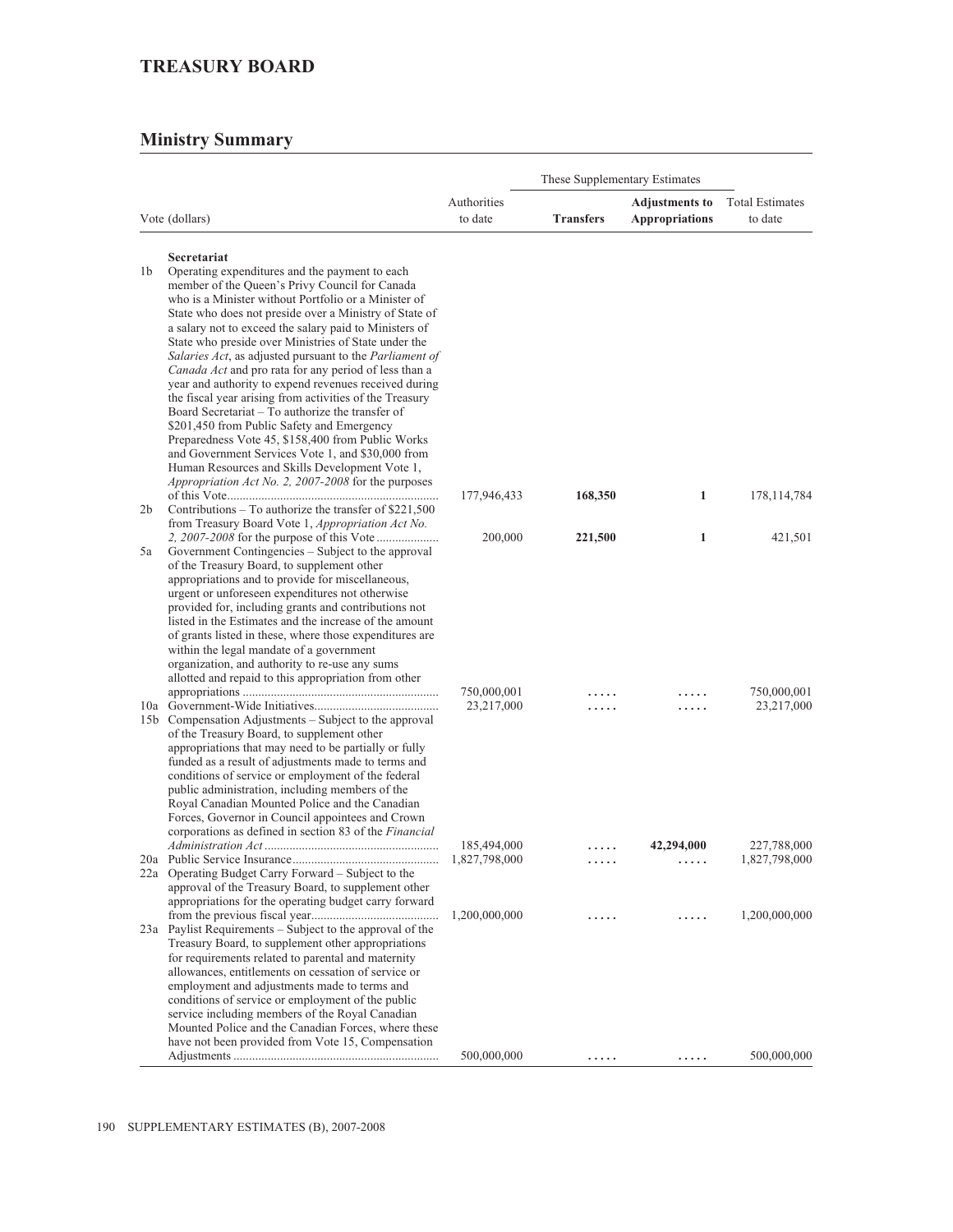## **TREASURY BOARD**

## **Ministry Summary**

|            |                                                                                                                                                                                                                                                                                                                                                                                                                                                                                                                                                                                                                                                                                                                                                                                                                                                                                     |                                       | These Supplementary Estimates |                                                |                                       |  |
|------------|-------------------------------------------------------------------------------------------------------------------------------------------------------------------------------------------------------------------------------------------------------------------------------------------------------------------------------------------------------------------------------------------------------------------------------------------------------------------------------------------------------------------------------------------------------------------------------------------------------------------------------------------------------------------------------------------------------------------------------------------------------------------------------------------------------------------------------------------------------------------------------------|---------------------------------------|-------------------------------|------------------------------------------------|---------------------------------------|--|
|            | Vote (dollars)                                                                                                                                                                                                                                                                                                                                                                                                                                                                                                                                                                                                                                                                                                                                                                                                                                                                      | Authorities<br>to date                | <b>Transfers</b>              | <b>Adjustments to</b><br><b>Appropriations</b> | <b>Total Estimates</b><br>to date     |  |
| (S)        | President of the Treasury Board – Salary and motor                                                                                                                                                                                                                                                                                                                                                                                                                                                                                                                                                                                                                                                                                                                                                                                                                                  | 74,522                                |                               |                                                | 74,522                                |  |
| (S)<br>(S) | Payments under the Public Service Pension                                                                                                                                                                                                                                                                                                                                                                                                                                                                                                                                                                                                                                                                                                                                                                                                                                           | 20,377,000                            |                               |                                                | 20,377,000                            |  |
|            |                                                                                                                                                                                                                                                                                                                                                                                                                                                                                                                                                                                                                                                                                                                                                                                                                                                                                     | 20,000                                | .                             | .                                              | 20,000                                |  |
|            |                                                                                                                                                                                                                                                                                                                                                                                                                                                                                                                                                                                                                                                                                                                                                                                                                                                                                     | 4,685,126,956                         | 389,850                       | 42,294,002                                     | 4,727,810,808                         |  |
| (S)<br>(S) | <b>Canada School of Public Service</b><br>Spending of revenues pursuant to subsection 18(2) of<br>the Canada School of Public Service Act                                                                                                                                                                                                                                                                                                                                                                                                                                                                                                                                                                                                                                                                                                                                           | 60,281,000<br>6,309,000<br>20,000,000 | (6,942)<br>.<br>.             | 12,000,000                                     | 60,274,058<br>6,309,000<br>32,000,000 |  |
|            |                                                                                                                                                                                                                                                                                                                                                                                                                                                                                                                                                                                                                                                                                                                                                                                                                                                                                     | 86,590,000                            | (6,942)                       | 12,000,000                                     | 98,583,058                            |  |
|            | <b>Office of the Public Sector Integrity</b><br>Commissioner                                                                                                                                                                                                                                                                                                                                                                                                                                                                                                                                                                                                                                                                                                                                                                                                                        |                                       |                               |                                                |                                       |  |
|            |                                                                                                                                                                                                                                                                                                                                                                                                                                                                                                                                                                                                                                                                                                                                                                                                                                                                                     | 7,932,420                             |                               |                                                | 7,932,420                             |  |
|            |                                                                                                                                                                                                                                                                                                                                                                                                                                                                                                                                                                                                                                                                                                                                                                                                                                                                                     | 7,932,420                             |                               |                                                | 7,932,420                             |  |
| (S)        | <b>Office of the Registrar of Lobbyists</b><br>Contributions to employee benefit plans                                                                                                                                                                                                                                                                                                                                                                                                                                                                                                                                                                                                                                                                                                                                                                                              | 4,267,549<br>337,000                  | .                             | .<br>.                                         | 4,267,549<br>337,000                  |  |
|            |                                                                                                                                                                                                                                                                                                                                                                                                                                                                                                                                                                                                                                                                                                                                                                                                                                                                                     | 4,604,549                             | .                             | .                                              | 4,604,549                             |  |
|            | <b>Public Service Human Resources Management</b><br><b>Agency of Canada</b><br>35b Program expenditures – To authorize the transfer of<br>\$6,942 from Treasury Board Vote 25, \$218,814 from<br>National Defence Vote 1, \$200,000 from Canada<br>Revenue Agency Vote 1, \$111,967 from Public<br>Works and Government Services Vote 1, \$93, 475<br>from Fisheries and Oceans Vote 1, \$81,761 from<br>Health Vote 1, \$56,996 from Public Safety and<br>Emergency Preparedness Vote 45, \$53,139 from<br>Environment Vote 25, \$48,405 from Industry Vote 1,<br>\$45,501 from Justice Vote 1, \$18,263 from Health<br>Vote 35, \$15,827 from Foreign Affairs and<br>International Trade Vote 20, \$10,020 from Canadian<br>Heritage Vote 45, and \$1,500 from Citizenship and<br>Immigration Vote 10, Appropriation Act No. 2,<br>2007-2008 for the purposes of this Vote and to |                                       |                               |                                                |                                       |  |
| (S)        |                                                                                                                                                                                                                                                                                                                                                                                                                                                                                                                                                                                                                                                                                                                                                                                                                                                                                     | 83,620,309<br>8,574,000               | 962,610<br>.                  | 4,541,450<br>.                                 | 89,124,369<br>8,574,000               |  |
|            |                                                                                                                                                                                                                                                                                                                                                                                                                                                                                                                                                                                                                                                                                                                                                                                                                                                                                     | 92,194,309                            | 962,610                       | 4,541,450                                      | 97,698,369                            |  |
|            |                                                                                                                                                                                                                                                                                                                                                                                                                                                                                                                                                                                                                                                                                                                                                                                                                                                                                     | 4,876,448,234                         | 1,345,518                     | 58,835,452                                     | 4,936,629,204                         |  |

Note: Order in Council P.C. 2007-1296 transferred activities related to the Organizational Readiness Office, from Public Works and Government Services to the Treasury Board Secretariat (\$158,400).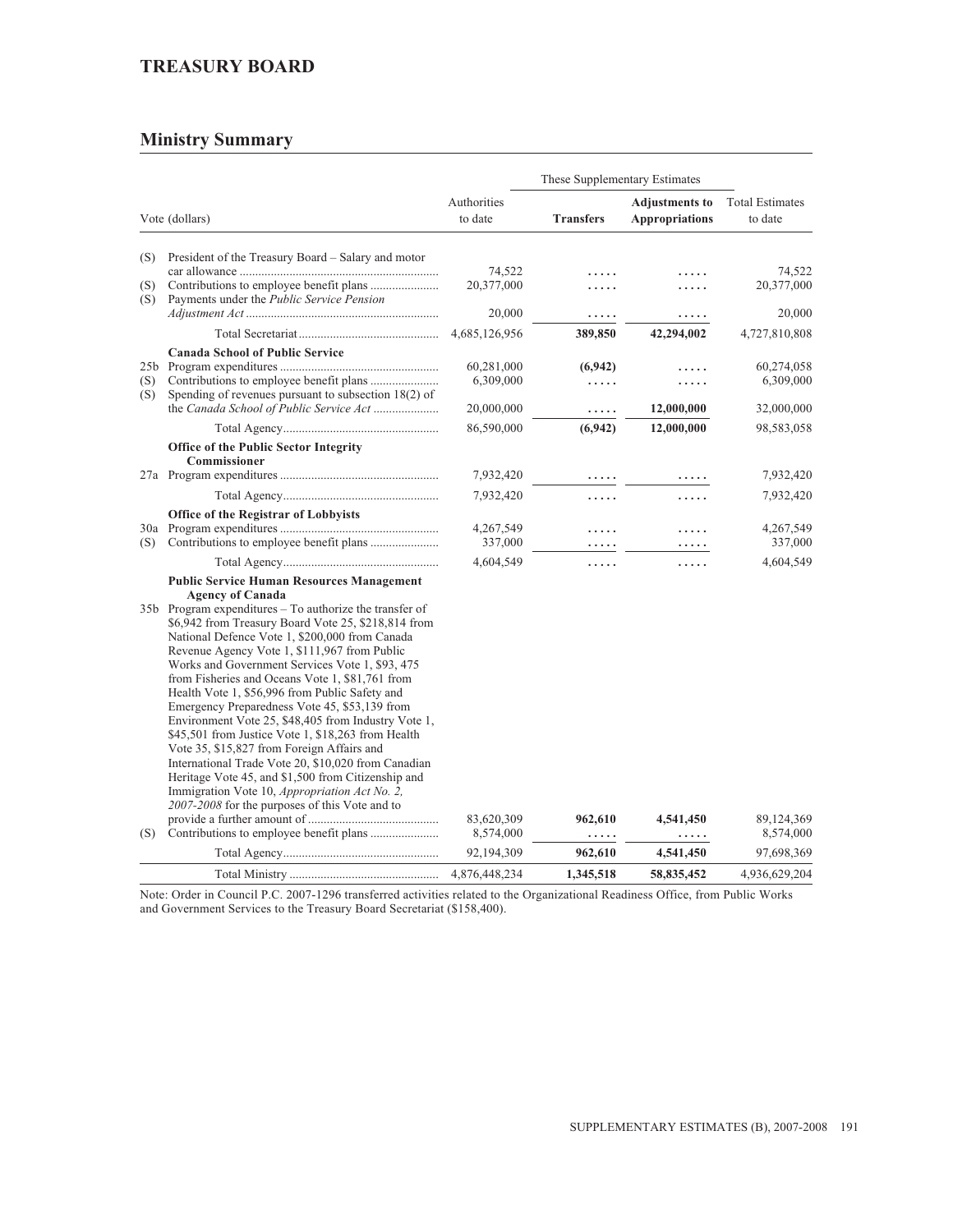## **TREASURY BOARD**

## **Secretariat**

### **Explanation of Requirements (thousands of dollars)**

Treasury Board Secretariat requests funds for the following items:

| <b>Voted Appropriations</b>                                                                                                                                                                    | Vote 1 | Vote 2 | Vote 15      | Total            |
|------------------------------------------------------------------------------------------------------------------------------------------------------------------------------------------------|--------|--------|--------------|------------------|
| Compensation Adjustments – Transfers to departments and agencies                                                                                                                               |        |        | 42.294       | 42,294           |
| <b>Transfers</b>                                                                                                                                                                               |        |        |              |                  |
| Transfer from the Royal Canadian Mounted Police – For costs<br>associated with the management of Royal Canadian Mounted                                                                        |        |        |              |                  |
| Transfer from Public Works and Government Services – For the                                                                                                                                   | 201    |        | $\cdots$     | 201              |
| Transfer from Human Resources and Skills Development - To<br>standardize the identification and authentication of citizens and<br>businesses across jurisdictions to recognize the mobility of | 158    |        |              | 158              |
|                                                                                                                                                                                                | 30     |        |              | 30               |
| Internal Reallocation – To support public policy research initiatives<br>under the Research and Policy Initiatives Assistance program                                                          | (222)  | 222    |              |                  |
| <b>Total Transfers</b>                                                                                                                                                                         | 167    | 222    | .            | 389              |
| <b>These Supplementary Estimates</b>                                                                                                                                                           | 167    | 222    | 42,294       | 42,683           |
| <b>Transfer Payments (dollars)</b>                                                                                                                                                             |        |        | <b>Voted</b> | <b>Statutory</b> |
| <b>Contributions</b>                                                                                                                                                                           |        |        |              |                  |
| Management Policy Development and Oversight<br>Public policy research initiatives under the Research and Policy Initiatives Assistance                                                         |        |        | 221,500      |                  |
| Note: Figures in the "Explanation of Requirements" may not agree with the "Ministry Summary" due to rounding.                                                                                  |        |        |              |                  |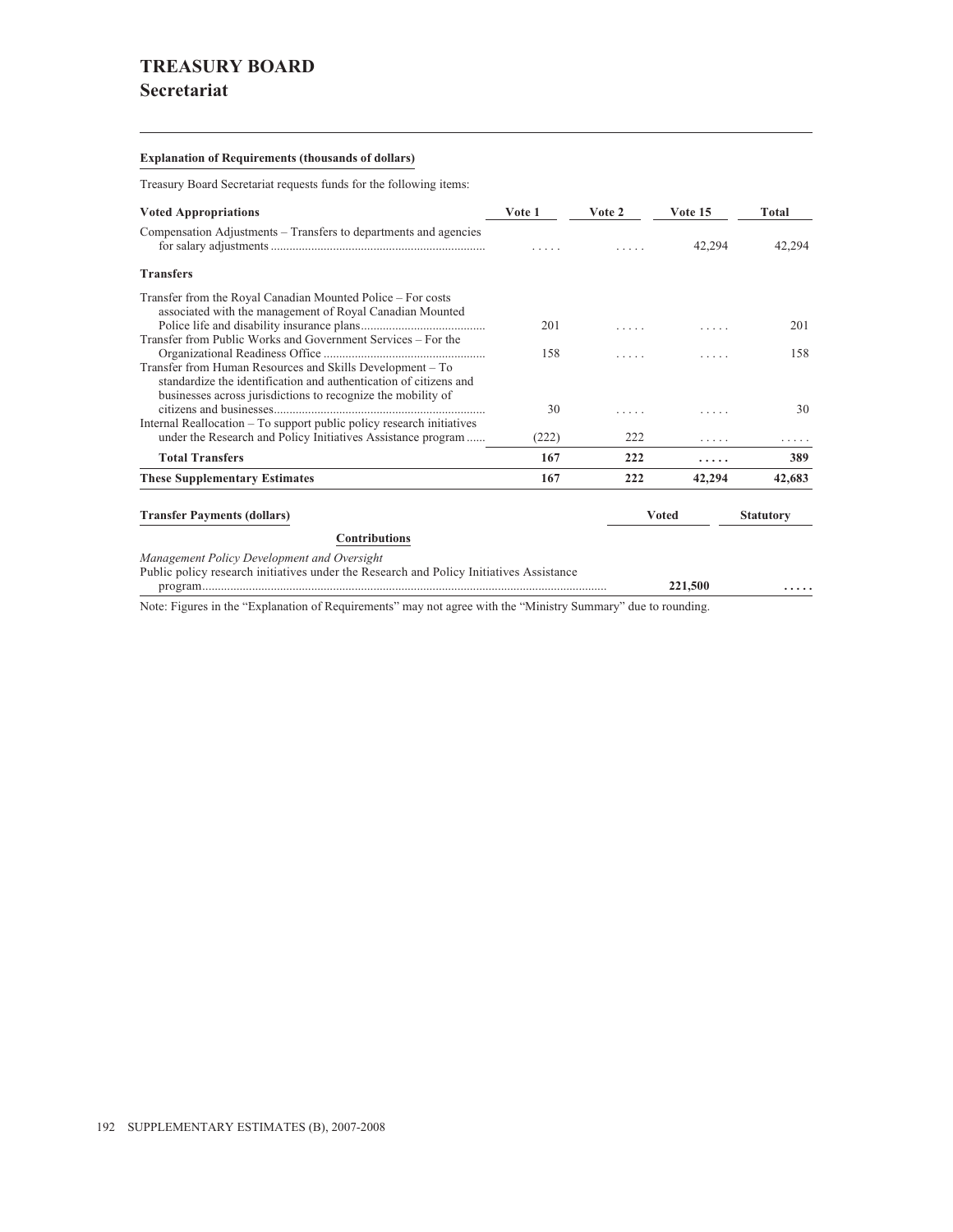## **TREASURY BOARD Canada School of Public Service**

#### **Explanation of Requirements (thousands of dollars)**

Canada School of Public Service requests funds for the following items:

| <b>Statutory Appropriations</b>                                                   | Vote 25 | <b>Statutory</b> | Total  |
|-----------------------------------------------------------------------------------|---------|------------------|--------|
| Increase to the forecast of respendable revenue through the conduct of operations | .       | 12,000           | 12,000 |
| <b>Transfers</b>                                                                  |         |                  |        |
| Transfer to Public Service Human Resources Management Agency of Canada – To       |         | .                | (7)    |
| <b>These Supplementary Estimates</b>                                              |         | 12,000           | 11.993 |

Note: Figures in the "Explanation of Requirements" may not agree with the "Ministry Summary" due to rounding.

## **Public Service Human Resources Management Agency of Canada**

| <b>Explanation of Requirements (thousands of dollars)</b>                                                                                                                                                                                                                                                                                                                                                                                                              |         |
|------------------------------------------------------------------------------------------------------------------------------------------------------------------------------------------------------------------------------------------------------------------------------------------------------------------------------------------------------------------------------------------------------------------------------------------------------------------------|---------|
| Public Service Human Resources Management Agency of Canada requests funds for the following items:                                                                                                                                                                                                                                                                                                                                                                     |         |
| <b>Voted Appropriations</b>                                                                                                                                                                                                                                                                                                                                                                                                                                            | Vote 35 |
|                                                                                                                                                                                                                                                                                                                                                                                                                                                                        | 4.541   |
| <b>Transfers</b>                                                                                                                                                                                                                                                                                                                                                                                                                                                       |         |
| Transfer from National Defence (\$219), Canada Revenue Agency (\$200), Public Works and Government Services<br>(\$112), Fisheries and Oceans (\$93), Health (\$82), Royal Canadian Mounted Police (\$57), Parks Canada Agency<br>(\$53), Industry (\$48), Justice (\$46), Public Health Agency of Canada (\$18), Canadian International Development<br>Agency (\$16), Library and Archives of Canada (\$10), Canada School of Public Service (\$7) and Immigration and | 963     |
| <b>These Supplementary Estimates</b>                                                                                                                                                                                                                                                                                                                                                                                                                                   | 5,504   |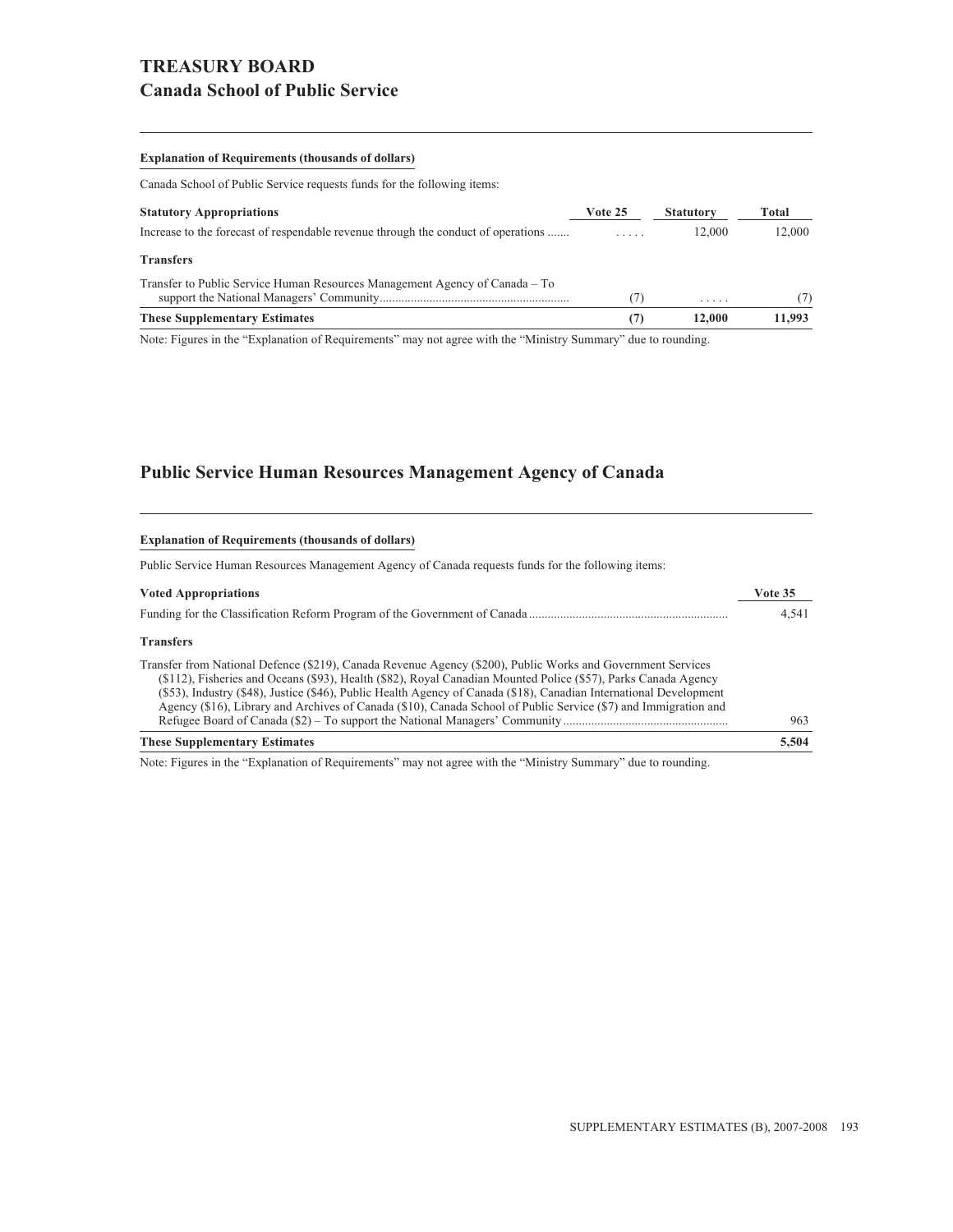# **VETERANS AFFAIRS**

|                 |                                                                                                                                                                                                                                                                                                                                                                                                                                                                                                                                                                                                                                                                                                                                                                                                                                                                                                                                                                                                                                                                                                                                                                                                                                                                                                    |               | These Supplementary Estimates |                       |                        |  |
|-----------------|----------------------------------------------------------------------------------------------------------------------------------------------------------------------------------------------------------------------------------------------------------------------------------------------------------------------------------------------------------------------------------------------------------------------------------------------------------------------------------------------------------------------------------------------------------------------------------------------------------------------------------------------------------------------------------------------------------------------------------------------------------------------------------------------------------------------------------------------------------------------------------------------------------------------------------------------------------------------------------------------------------------------------------------------------------------------------------------------------------------------------------------------------------------------------------------------------------------------------------------------------------------------------------------------------|---------------|-------------------------------|-----------------------|------------------------|--|
|                 |                                                                                                                                                                                                                                                                                                                                                                                                                                                                                                                                                                                                                                                                                                                                                                                                                                                                                                                                                                                                                                                                                                                                                                                                                                                                                                    | Authorities   |                               | <b>Adjustments to</b> | <b>Total Estimates</b> |  |
|                 | Vote (dollars)                                                                                                                                                                                                                                                                                                                                                                                                                                                                                                                                                                                                                                                                                                                                                                                                                                                                                                                                                                                                                                                                                                                                                                                                                                                                                     | to date       | <b>Transfers</b>              | <b>Appropriations</b> | to date                |  |
|                 |                                                                                                                                                                                                                                                                                                                                                                                                                                                                                                                                                                                                                                                                                                                                                                                                                                                                                                                                                                                                                                                                                                                                                                                                                                                                                                    |               |                               |                       |                        |  |
| 1 <sub>b</sub>  | Operating expenditures, upkeep of property, including<br>engineering and other investigatory planning<br>expenses that do not add tangible value to real<br>property, taxes, insurance and maintenance of public<br>utilities; to authorize, subject to the approval of the<br>Governor in Council, necessary remedial work on<br>properties constructed under individual firm price<br>contracts and sold under the Veterans' Land Act<br>(R.S.C. 1970, c.V-4), to correct defects for which<br>neither the veteran nor the contractor can be held<br>financially responsible, and such other work on other<br>properties as may be required to protect the interest of<br>the Director therein and the payment to each member<br>of the Queen's Privy Council for Canada who is a<br>Minister without Portfolio or a Minister of State who<br>does not preside over a Ministry of State of a salary<br>not to exceed the salary paid to Ministers of State<br>who preside over Ministries of State under the<br>Salaries Act, as adjusted pursuant to the Parliament of<br>Canada Act and pro rata for any period of less than a<br>$year - To authorize the transfer of $37,200 from$<br>Foreign Affairs and International Trade Vote 1,<br>Appropriation Act No. 2, 2007-2008 for the purposes |               |                               |                       |                        |  |
|                 | of this Vote and to provide a further amount of                                                                                                                                                                                                                                                                                                                                                                                                                                                                                                                                                                                                                                                                                                                                                                                                                                                                                                                                                                                                                                                                                                                                                                                                                                                    | 948, 319, 288 | 37,200                        | 3,153,000             | 951,509,488            |  |
| 5b              |                                                                                                                                                                                                                                                                                                                                                                                                                                                                                                                                                                                                                                                                                                                                                                                                                                                                                                                                                                                                                                                                                                                                                                                                                                                                                                    | 23,200,000    | .                             | 3,352,000             | 26,552,000             |  |
| 10 <sub>b</sub> | The grants listed in the Estimates and contributions,<br>provided that the amount listed for any grant may be<br>increased or decreased subject to the approval of the                                                                                                                                                                                                                                                                                                                                                                                                                                                                                                                                                                                                                                                                                                                                                                                                                                                                                                                                                                                                                                                                                                                             |               |                               |                       |                        |  |
|                 |                                                                                                                                                                                                                                                                                                                                                                                                                                                                                                                                                                                                                                                                                                                                                                                                                                                                                                                                                                                                                                                                                                                                                                                                                                                                                                    | 2,397,619,000 |                               | $\mathbf{1}$          | 2,397,619,001          |  |
|                 | 15b Veterans Review and Appeal Board – Operating                                                                                                                                                                                                                                                                                                                                                                                                                                                                                                                                                                                                                                                                                                                                                                                                                                                                                                                                                                                                                                                                                                                                                                                                                                                   |               |                               |                       |                        |  |
| (S)             | Minister of Veterans Affairs - Salary and motor car                                                                                                                                                                                                                                                                                                                                                                                                                                                                                                                                                                                                                                                                                                                                                                                                                                                                                                                                                                                                                                                                                                                                                                                                                                                | 9,459,000     |                               | 120,000               | 9,579,000              |  |
|                 |                                                                                                                                                                                                                                                                                                                                                                                                                                                                                                                                                                                                                                                                                                                                                                                                                                                                                                                                                                                                                                                                                                                                                                                                                                                                                                    | 74,522        |                               |                       | 74,522                 |  |
| (S)             | Re-Establishment Credits under section 8 of the War                                                                                                                                                                                                                                                                                                                                                                                                                                                                                                                                                                                                                                                                                                                                                                                                                                                                                                                                                                                                                                                                                                                                                                                                                                                |               |                               |                       |                        |  |
|                 |                                                                                                                                                                                                                                                                                                                                                                                                                                                                                                                                                                                                                                                                                                                                                                                                                                                                                                                                                                                                                                                                                                                                                                                                                                                                                                    | 2,000         |                               |                       | 2,000                  |  |
| (S)             | Repayments under section 15 of the War Service                                                                                                                                                                                                                                                                                                                                                                                                                                                                                                                                                                                                                                                                                                                                                                                                                                                                                                                                                                                                                                                                                                                                                                                                                                                     |               |                               |                       |                        |  |
| (S)             | Grants Act of compensating adjustments made in<br>accordance with the terms of the Veterans' Land Act<br>Returned Soldiers Insurance Actuarial Liability                                                                                                                                                                                                                                                                                                                                                                                                                                                                                                                                                                                                                                                                                                                                                                                                                                                                                                                                                                                                                                                                                                                                           | 10,000        |                               |                       | 10,000                 |  |
|                 |                                                                                                                                                                                                                                                                                                                                                                                                                                                                                                                                                                                                                                                                                                                                                                                                                                                                                                                                                                                                                                                                                                                                                                                                                                                                                                    | 10,000        |                               |                       | 10,000                 |  |
| (S)             | Veterans Insurance Actuarial Liability Adjustment                                                                                                                                                                                                                                                                                                                                                                                                                                                                                                                                                                                                                                                                                                                                                                                                                                                                                                                                                                                                                                                                                                                                                                                                                                                  | 175,000       |                               |                       | 175,000                |  |
| (S)             |                                                                                                                                                                                                                                                                                                                                                                                                                                                                                                                                                                                                                                                                                                                                                                                                                                                                                                                                                                                                                                                                                                                                                                                                                                                                                                    | 39,648,000    | .                             | .                     | 39,648,000             |  |
|                 |                                                                                                                                                                                                                                                                                                                                                                                                                                                                                                                                                                                                                                                                                                                                                                                                                                                                                                                                                                                                                                                                                                                                                                                                                                                                                                    | 3,418,516,810 | 37,200                        | 6,625,001             | 3,425,179,011          |  |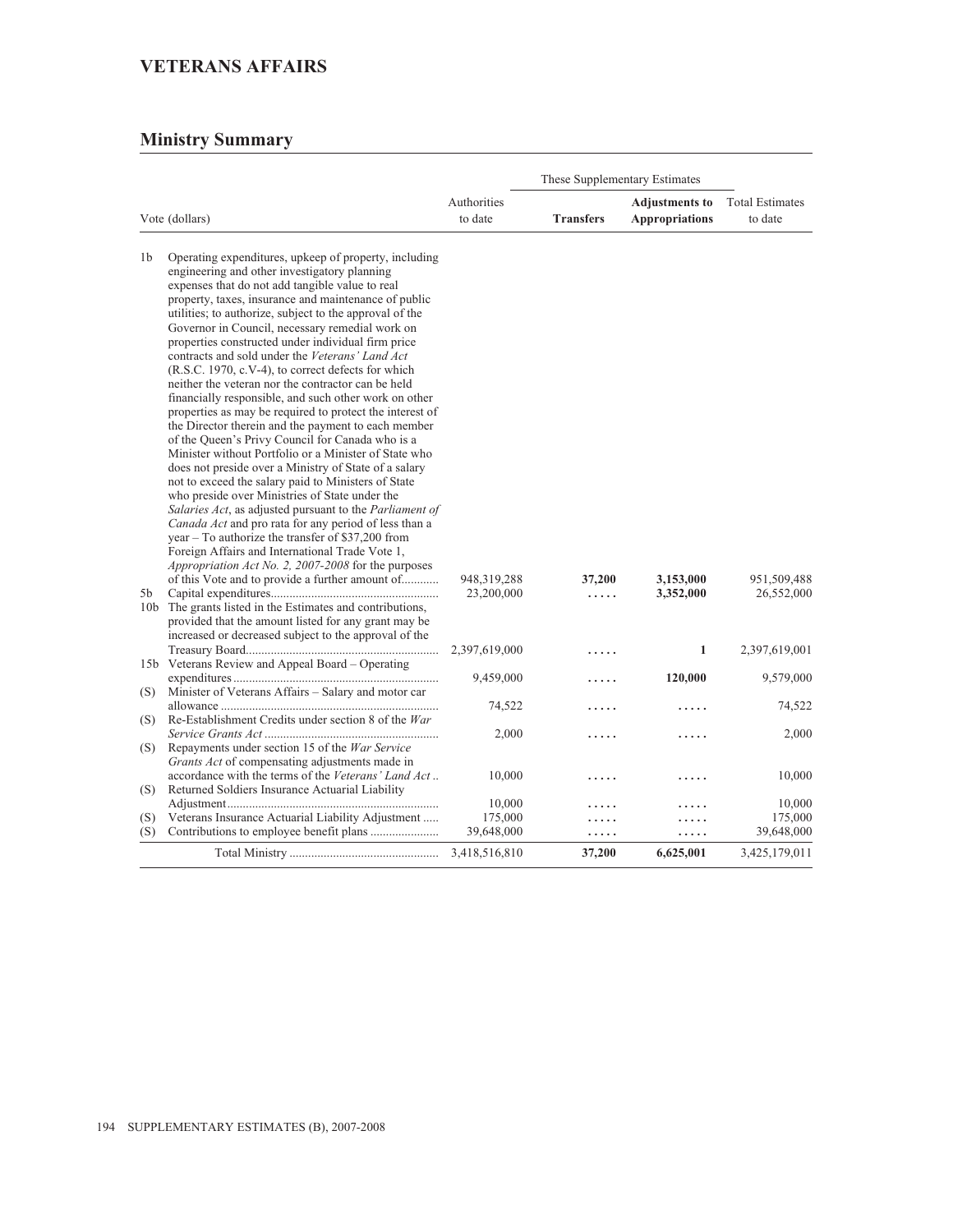## **VETERANS AFFAIRS**

#### **Explanation of Requirements (thousands of dollars)**

Veterans Affairs requests funds for the following items:

| <b>Voted Appropriations</b>                                                                                                                                                            | Vote 1 | Vote 5 | Vote 10 | Vote 15 | Total  |
|----------------------------------------------------------------------------------------------------------------------------------------------------------------------------------------|--------|--------|---------|---------|--------|
| Funding for the provision of home care for<br>Veterans and qualified primary caregivers,<br>and for intermediate care for Veterans in                                                  |        |        |         |         |        |
| Funding for the capital requirements for Ste.                                                                                                                                          |        | .      | 15,700  | .       | 15,700 |
| Funding of legal costs associated with a class                                                                                                                                         | .      | 3,352  | .       | .       | 3,352  |
| action lawsuit concerning the administration<br>of Veterans' accounts (Authorson litigation)<br>Funding to provide assistance for higher<br>education for children of certain deceased | 3,153  |        |         |         | 3,153  |
| Funding to the Commonwealth War Graves                                                                                                                                                 | 1.1.1  | .      | 1,000   | .       | 1,000  |
| Funding for additional operating requirements to                                                                                                                                       | .      | .      | 652     | .       | 652    |
|                                                                                                                                                                                        | .      | .      | .       | 120     | 120    |
| Gross Voted Appropriations                                                                                                                                                             | 3,153  | 3,352  | 17,352  | 120     | 23,977 |
| <b>Funds Available</b>                                                                                                                                                                 |        |        |         |         |        |
| Less: Spending authorities available within the                                                                                                                                        |        | .      | 17,352  | .       | 17,352 |
| <b>Total Voted Appropriations</b>                                                                                                                                                      | 3,153  | 3,352  | .       | 120     | 6,625  |
| <b>Transfers</b>                                                                                                                                                                       |        |        |         |         |        |
| Transfer from Foreign Affairs and International<br>Trade – Adjustment to costs previously<br>provided to support departmental staff located                                            | 37     | .      |         | .       | 37     |
| <b>These Supplementary Estimates</b>                                                                                                                                                   | 3,190  | 3,352  | .       | 120     | 6.662  |

## **Explanation of Funds Available (dollars)**

**Vote 10**: \$17,352,000 in total authorities is available within the Vote due to a decline in forecasted requirements for Disability Pensions.

| <b>Transfer Payments (dollars)</b>                                                                                                                                                                                              | <b>Voted</b> | <b>Statutory</b> |
|---------------------------------------------------------------------------------------------------------------------------------------------------------------------------------------------------------------------------------|--------------|------------------|
| <b>Grants</b>                                                                                                                                                                                                                   |              |                  |
| Pensions, Awards, Allowances for Disability and Death; and Financial Support                                                                                                                                                    | 1,000,000    |                  |
| Remembrance Programming<br>Commonwealth War Graves Commission                                                                                                                                                                   | 652,000      |                  |
| <b>Total Gross Grants</b>                                                                                                                                                                                                       | 1,652,000    |                  |
| <b>Contributions</b>                                                                                                                                                                                                            |              |                  |
| Health Care and Re-establishment Benefits and Services<br>Contributions to Veterans, under the Veterans Independence Program, to assist in<br>defraying costs of extended health care not covered by provincial health programs | 15,700,000   |                  |
| <b>Total Gross Contributions</b>                                                                                                                                                                                                | 15,700,000   |                  |
| <b>Total Gross Transfer Payments</b>                                                                                                                                                                                            | 17,352,000   |                  |
|                                                                                                                                                                                                                                 | 17,352,000   |                  |
| <b>Net Transfer Payments</b>                                                                                                                                                                                                    |              |                  |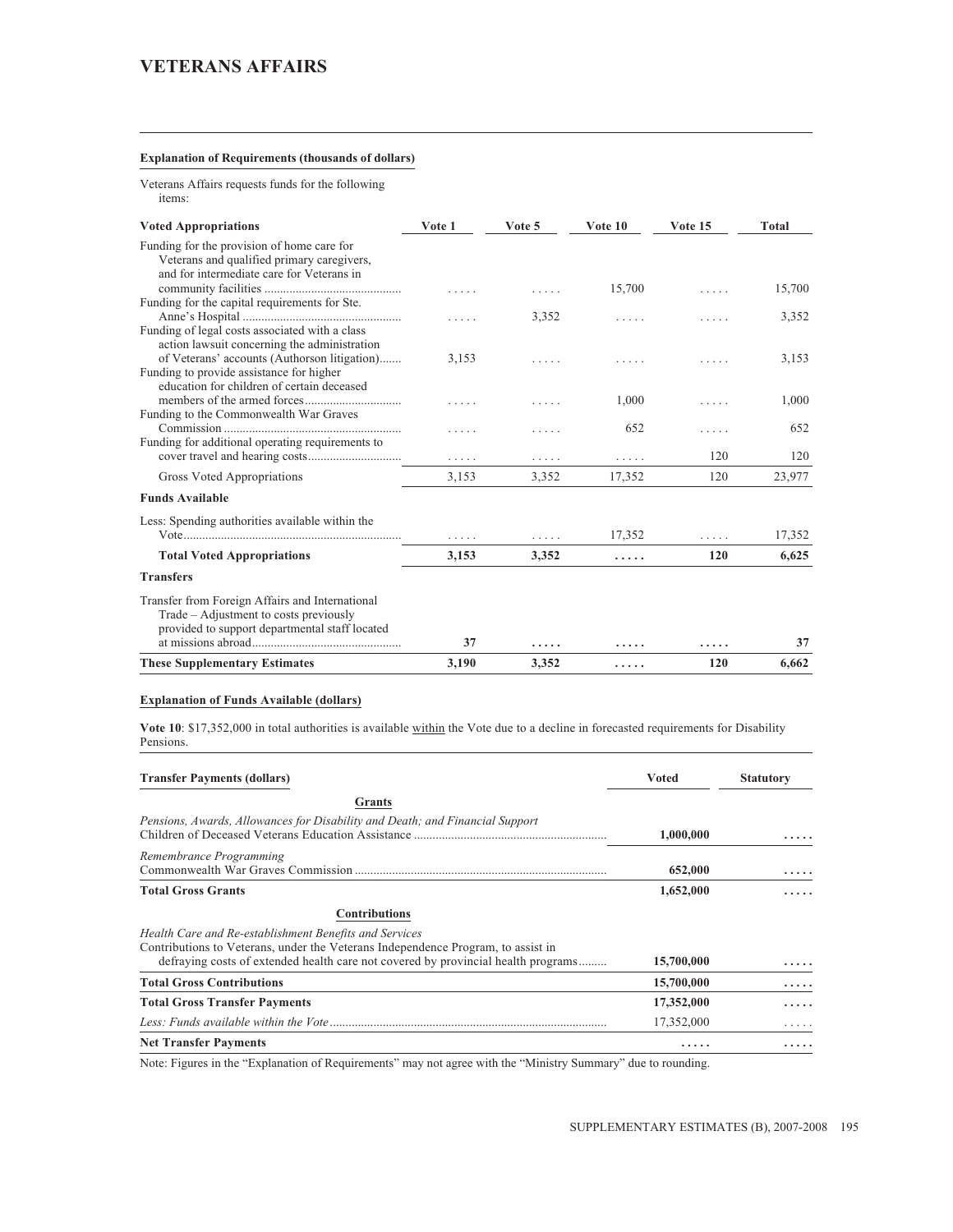# **WESTERN ECONOMIC DIVERSIFICATION**

|                |                                                                                                                                                                                                                                                                                                                                                                                                                                                                                |                        | These Supplementary Estimates |                                                |                                   |
|----------------|--------------------------------------------------------------------------------------------------------------------------------------------------------------------------------------------------------------------------------------------------------------------------------------------------------------------------------------------------------------------------------------------------------------------------------------------------------------------------------|------------------------|-------------------------------|------------------------------------------------|-----------------------------------|
| Vote (dollars) |                                                                                                                                                                                                                                                                                                                                                                                                                                                                                | Authorities<br>to date | <b>Transfers</b>              | <b>Adjustments to</b><br><b>Appropriations</b> | <b>Total Estimates</b><br>to date |
| 1 <sub>b</sub> | Operating expenditures and the payment to each<br>member of the Queen's Privy Council for Canada<br>who is a Minister without Portfolio or a Minister of<br>State who does not preside over a Ministry of State of<br>a salary not to exceed the salary paid to Ministers of<br>State who preside over Ministries of State under the<br><i>Salaries Act</i> , as adjusted pursuant to the <i>Parliament of</i><br><i>Canada Act</i> and pro rata for any period of less than a | 48,262,936             | (308,600)                     | .                                              | 47,954,336                        |
| 5b             | The grants listed in the Estimates and contributions –<br>To authorize the transfer of \$49,500 from Canadian<br>Heritage Vote 5, <i>Appropriation Act No. 2, 2007-2008</i>                                                                                                                                                                                                                                                                                                    |                        |                               |                                                |                                   |
|                |                                                                                                                                                                                                                                                                                                                                                                                                                                                                                | 270,958,375            | 24,500                        | 1                                              | 270,982,876                       |
| (S)            |                                                                                                                                                                                                                                                                                                                                                                                                                                                                                | 5,188,000              | .                             | .                                              | 5,188,000                         |
|                |                                                                                                                                                                                                                                                                                                                                                                                                                                                                                | 324,409,311            | (284, 100)                    | 1                                              | 324, 125, 212                     |